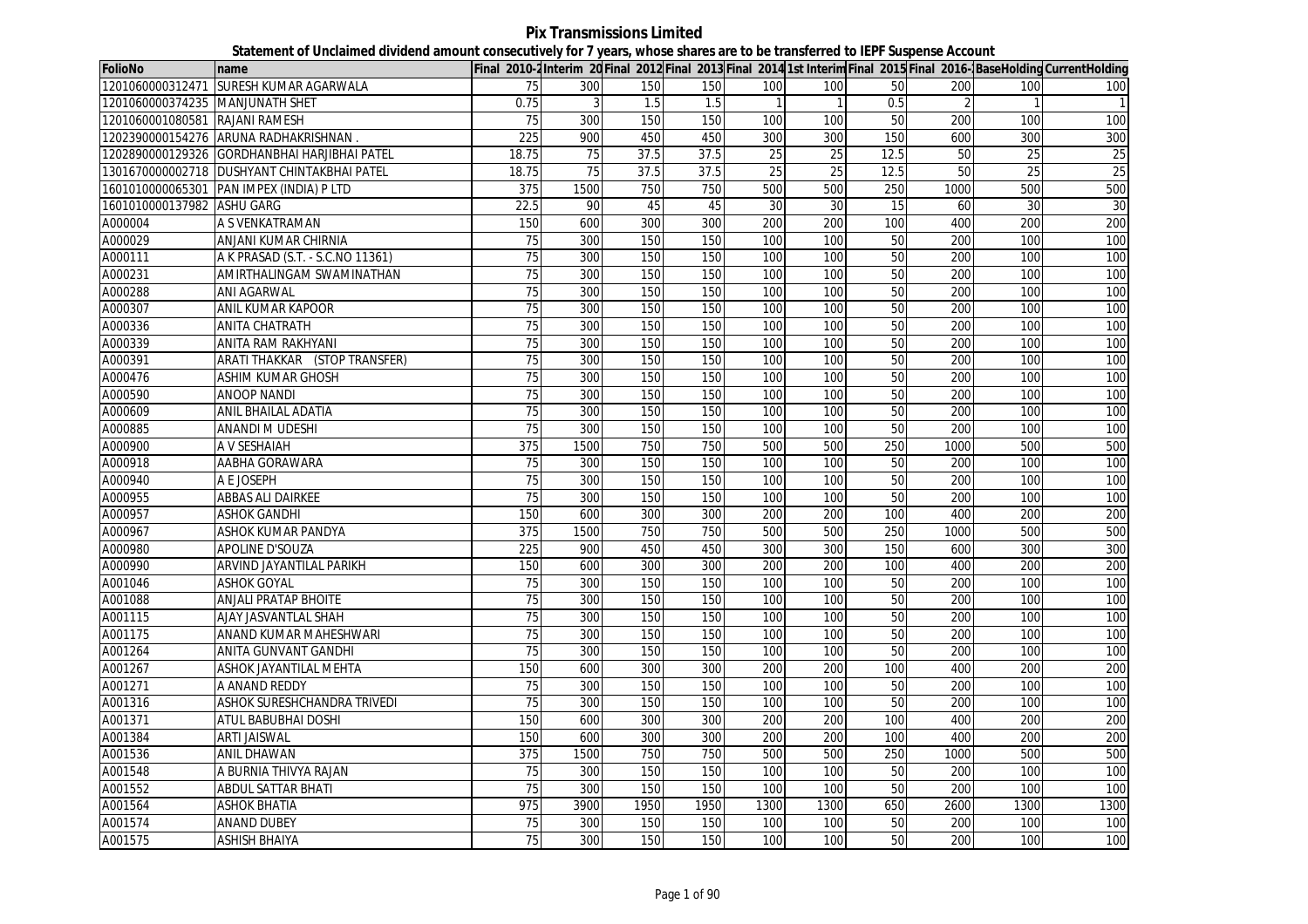**Pix Transmissions Limited Statement of Unclaimed dividend amount consecutively for 7 years, whose shares are to be transferred to IEPF Suspense Account**

| <b>FolioNo</b> | name                               |                 |      |      |      |      |      |     |      |      | Final 2010-2Interim 20Final 2012 Final 2013 Final 2014 1st Interim Final 2015 Final 2016-BaseHolding CurrentHolding |
|----------------|------------------------------------|-----------------|------|------|------|------|------|-----|------|------|---------------------------------------------------------------------------------------------------------------------|
| A001596        | ASHOK L BHATIA                     | 225             | 900  | 450  | 450  | 300  | 300  | 150 | 600  | 300  | 300                                                                                                                 |
| A001600        | <b>AMRUTBHAI B PATEL</b>           | 75              | 300  | 150  | 150  | 100  | 100  | 50  | 200  | 100  | 100                                                                                                                 |
| A001603        | <b>AUREA MENDONCA</b>              | $\overline{75}$ | 300  | 150  | 150  | 100  | 100  | 50  | 200  | 100  | 100                                                                                                                 |
| A001690        | ASHWIN PANTILAL JHAVERI            | 75              | 300  | 150  | 150  | 100  | 100  | 50  | 200  | 100  | 100                                                                                                                 |
| A001695        | <b>ANAND GUPTA</b>                 | 75              | 300  | 150  | 150  | 100  | 100  | 50  | 200  | 100  | 100                                                                                                                 |
| A001712        | <b>ALAMELU PRASAD</b>              | 75              | 300  | 150  | 150  | 100  | 100  | 50  | 200  | 100  | 100                                                                                                                 |
| A001746        | <b>AMISHI V KENIA</b>              | 75              | 300  | 150  | 150  | 100  | 100  | 50  | 200  | 100  | 100                                                                                                                 |
| A001747        | ARVINDBHAI R PANCHAL               | 75              | 300  | 150  | 150  | 100  | 100  | 50  | 200  | 100  | 100                                                                                                                 |
| A001755        | <b>ANISHAT AIRAN</b>               | 75              | 300  | 150  | 150  | 100  | 100  | 50  | 200  | 100  | 100                                                                                                                 |
| A001780        | AJAY ATMARAM JADHAV                | 75              | 300  | 150  | 150  | 100  | 100  | 50  | 200  | 100  | 100                                                                                                                 |
| A001803        | AKANKSHA DEEP HOLDING PVT LTD      | 75              | 300  | 150  | 150  | 100  | 100  | 50  | 200  | 100  | 100                                                                                                                 |
| A001883        | <b>ARVIND M TRIVEDI</b>            | 150             | 600  | 300  | 300  | 200  | 200  | 100 | 400  | 200  | 200                                                                                                                 |
| A001904        | <b>ASHISH A VARMA</b>              | 75              | 300  | 150  | 150  | 100  | 100  | 50  | 200  | 100  | 100                                                                                                                 |
| A001939        | A J VIRUPAKSHAIAH                  | $\overline{75}$ | 300  | 150  | 150  | 100  | 100  | 50  | 200  | 100  | 100                                                                                                                 |
| A001953        | A K OJHA                           | 150             | 600  | 300  | 300  | 200  | 200  | 100 | 400  | 200  | 200                                                                                                                 |
| A001975        | <b>ANAND SWAROOP KAPOOR</b>        | 375             | 1500 | 750  | 750  | 500  | 500  | 250 | 1000 | 500  | 500                                                                                                                 |
| A001994        | ANIL SHARMA                        | 75              | 300  | 150  | 150  | 100  | 100  | 50  | 200  | 100  | 100                                                                                                                 |
| A002023        | ANIL MALHOTRA                      | 75              | 300  | 150  | 150  | 100  | 100  | 50  | 200  | 100  | 100                                                                                                                 |
| A002028        | <b>ARTI SHARMA</b>                 | 75              | 300  | 150  | 150  | 100  | 100  | 50  | 200  | 100  | 100                                                                                                                 |
| A002030        | <b>ANAND S KAPOOR</b>              | 750             | 3000 | 1500 | 1500 | 1000 | 1000 | 500 | 2000 | 1000 | 1000                                                                                                                |
| A002077        | ANURADHA MANDOVARA                 | 75              | 300  | 150  | 150  | 100  | 100  | 50  | 200  | 100  | 100                                                                                                                 |
| A010118        | ANANT R VAIDYA                     | 75              | 300  | 150  | 150  | 100  | 100  | 50  | 200  | 100  | 100                                                                                                                 |
| A010258        | ANANT S SHAH                       | 75              | 300  | 150  | 150  | 100  | 100  | 50  | 200  | 100  | 100                                                                                                                 |
| A010351        | ANJALI MAHESHWARI                  | 75              | 300  | 150  | 150  | 100  | 100  | 50  | 200  | 100  | 100                                                                                                                 |
| A010434        | ARON KUMAR AGRAWAL                 | 75              | 300  | 150  | 150  | 100  | 100  | 50  | 200  | 100  | 100                                                                                                                 |
| A010445        | ARUN KUMAR AGARWAL                 | 75              | 300  | 150  | 150  | 100  | 100  | 50  | 200  | 100  | 100                                                                                                                 |
| A010523        | ASHA LATA KUMAR                    | $\overline{75}$ | 300  | 150  | 150  | 100  | 100  | 50  | 200  | 100  | 100                                                                                                                 |
| A050020        | A K M GHOUSE                       | 75              | 300  | 150  | 150  | 100  | 100  | 50  | 200  | 100  | 100                                                                                                                 |
| A050062        | ABHA RANI GUPTA                    | 75              | 300  | 150  | 150  | 100  | 100  | 50  | 200  | 100  | 100                                                                                                                 |
| A050080        | <b>ACHYUTANANDA BANERJEE</b>       | 75              | 300  | 150  | 150  | 100  | 100  | 50  | 200  | 100  | 100                                                                                                                 |
| A050082        | ADDEPALLI PURUSHOTTAMA RAO         | 75              | 300  | 150  | 150  | 100  | 100  | 50  | 200  | 100  | 100                                                                                                                 |
| A050118        | AJIT ANANT VAIDYA                  | 150             | 600  | 300  | 300  | 200  | 200  | 100 | 400  | 200  | 200                                                                                                                 |
| A050131        | AKHILESH KUMAR JOSHI               | 75              | 300  | 150  | 150  | 100  | 100  | 50  | 200  | 100  | 100                                                                                                                 |
| A050177        | AMAR JEET CHHABRA(TO BE FORFEITED) | 75              | 300  | 150  | 150  | 100  | 100  | 50  | 200  | 100  | 100                                                                                                                 |
| A050184        | AMATUS SUGRA NAJMUDDIN             | 75              | 300  | 150  | 150  | 100  | 100  | 50  | 200  | 100  | 100                                                                                                                 |
| A050200        | AMIT BOTHRA(TO BE FORFEITED)       | 75              | 300  | 150  | 150  | 100  | 100  | 50  | 200  | 100  | 100                                                                                                                 |
| A050214        | <b>AMITA JAIN</b>                  | 75              | 300  | 150  | 150  | 100  | 100  | 50  | 200  | 100  | 100                                                                                                                 |
| A050231        | <b>AMRATLAL PATEL</b>              | 75              | 300  | 150  | 150  | 100  | 100  | 50  | 200  | 100  | 100                                                                                                                 |
| A050234        | AMRITBEN G JAIN                    | $\overline{75}$ | 300  | 150  | 150  | 100  | 100  | 50  | 200  | 100  | 100                                                                                                                 |
| A050256        | ANANDILAL JAIN                     | 75              | 300  | 150  | 150  | 100  | 100  | 50  | 200  | 100  | 100                                                                                                                 |
| A050325        | ANIRUDH KUMAR                      | 150             | 600  | 300  | 300  | 200  | 200  | 100 | 400  | 200  | 200                                                                                                                 |
| A050326        | ANIS ABDUL LATIF HAJI              | 75              | 300  | 150  | 150  | 100  | 100  | 50  | 200  | 100  | 100                                                                                                                 |
| A050337        | <b>ANITA KUMARI GOEL</b>           | $\overline{75}$ | 300  | 150  | 150  | 100  | 100  | 50  | 200  | 100  | 100                                                                                                                 |
| A050393        | ANUPAMA VARDHAN                    | 75              | 300  | 150  | 150  | 100  | 100  | 50  | 200  | 100  | 100                                                                                                                 |
| A050407        | <b>APU MITRA</b>                   | 75              | 300  | 150  | 150  | 100  | 100  | 50  | 200  | 100  | 100                                                                                                                 |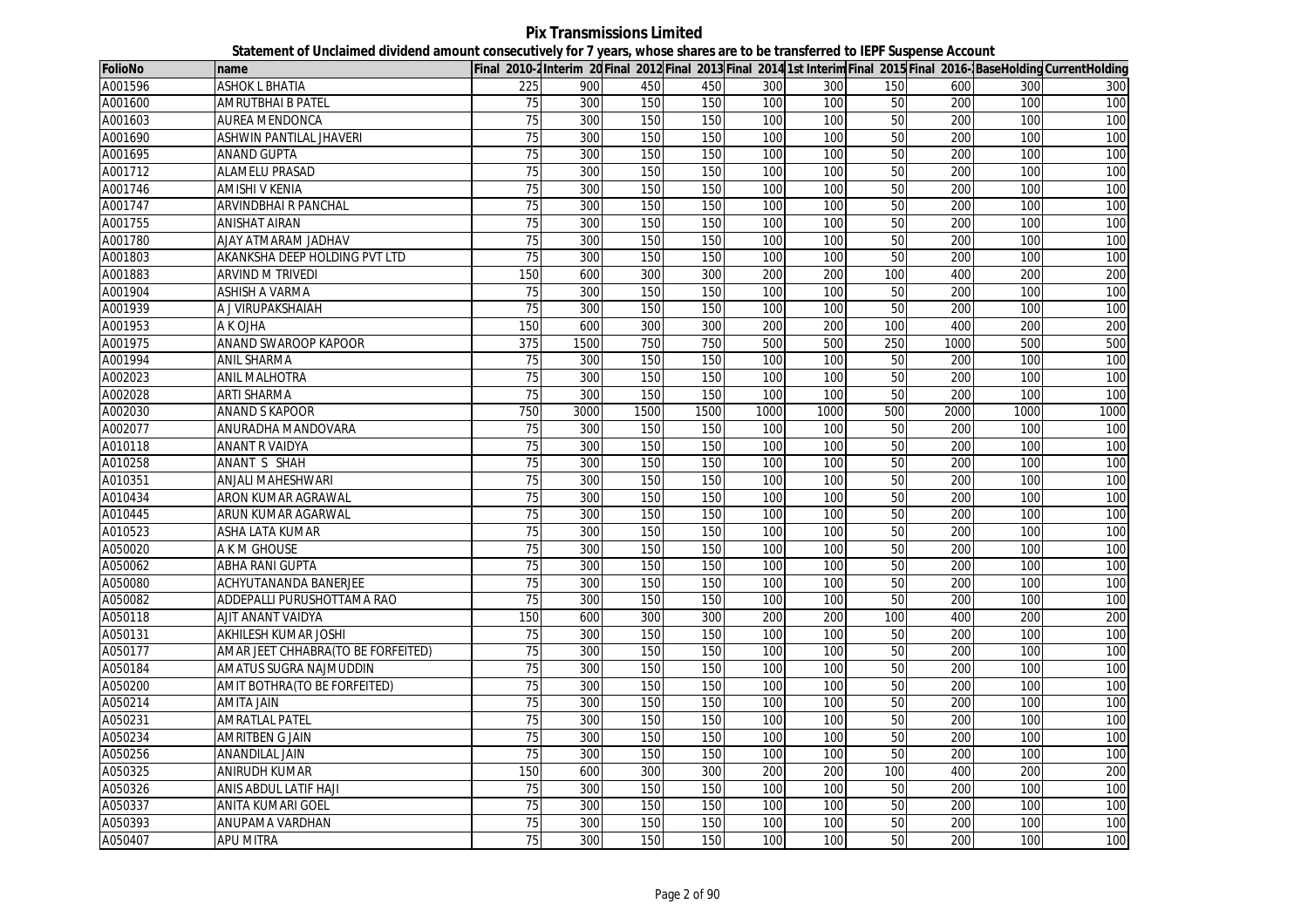**Pix Transmissions Limited Statement of Unclaimed dividend amount consecutively for 7 years, whose shares are to be transferred to IEPF Suspense Account**

| <b>FolioNo</b> | name                        |                 |      |                 |                 |     |     |                 |      |     | Final 2010-2 Interim 20 Final 2012 Final 2013 Final 2014 1st Interim Final 2015 Final 2016- BaseHolding CurrentHolding |
|----------------|-----------------------------|-----------------|------|-----------------|-----------------|-----|-----|-----------------|------|-----|------------------------------------------------------------------------------------------------------------------------|
| A050413        | ARCHANA B BHASKAR           | 75              | 300  | 150             | 150             | 100 | 100 | 50              | 200  | 100 | 100                                                                                                                    |
| A050415        | ARCHANA GAUR                | 75              | 300  | 150             | 150             | 100 | 100 | 50              | 200  | 100 | 100                                                                                                                    |
| A050418        | <b>ARCHANA KUNDU</b>        | 75              | 300  | 150             | 150             | 100 | 100 | 50              | 200  | 100 | 100                                                                                                                    |
| A050433        | <b>ARNAVAZ THOMAS</b>       | 75              | 300  | 150             | 150             | 100 | 100 | 50              | 200  | 100 | 100                                                                                                                    |
| A050434        | ARON KUMAR AGRAWAL          | 75              | 300  | 150             | 150             | 100 | 100 | 50              | 200  | 100 | 100                                                                                                                    |
| A050443        | <b>ARUN KUMAR</b>           | 75              | 300  | 150             | 150             | 100 | 100 | 50              | 200  | 100 | 100                                                                                                                    |
| A050445        | ARUN KUMAR AGARWAL          | 75              | 300  | 150             | 150             | 100 | 100 | 50              | 200  | 100 | 100                                                                                                                    |
| A050450        | ARUN KUMAR PERIWAL          | 75              | 300  | 150             | 150             | 100 | 100 | 50              | 200  | 100 | 100                                                                                                                    |
| A050506        | ASAINAR M C                 | 75              | 300  | 150             | 150             | 100 | 100 | 50              | 200  | 100 | 100                                                                                                                    |
| A050509        | ASHA ARUN DESAI             | 75              | 300  | 150             | 150             | 100 | 100 | 50              | 200  | 100 | 100                                                                                                                    |
| A050523        | ASHA LATA KUMAR             | $\overline{75}$ | 300  | 150             | 150             | 100 | 100 | 50              | 200  | 100 | 100                                                                                                                    |
| A050574        | <b>ASHOK H SHAH</b>         | 75              | 300  | 150             | 150             | 100 | 100 | 50              | 200  | 100 | 100                                                                                                                    |
| A050578        | <b>ASHOK JADHAV</b>         | 150             | 600  | 300             | 300             | 200 | 200 | 100             | 400  | 200 | 200                                                                                                                    |
| A050622        | <b>ASHOK S GUPTA</b>        | 75              | 300  | 150             | 150             | 100 | 100 | 50              | 200  | 100 | 100                                                                                                                    |
| A050624        | <b>ASHOK S RAJAWAT</b>      | 150             | 600  | 300             | 300             | 200 | 200 | 100             | 400  | 200 | 200                                                                                                                    |
| A050683        | AYAKAD SUBRAMANIA NATARAJAN | 75              | 300  | 150             | 150             | 100 | 100 | 50              | 200  | 100 | 100                                                                                                                    |
| A050737        | ANIL TAMBE                  | 75              | 300  | 150             | 150             | 100 | 100 | 50              | 200  | 100 | 100                                                                                                                    |
| A050786        | AVINASH JAIKUMAR JINTURKAR  | 75              | 300  | 150             | 150             | 100 | 100 | 50              | 200  | 100 | 100                                                                                                                    |
| A050807        | AKHTAR GULAM HUSSAIN SHAIKH | 75              | 300  | 150             | 150             | 100 | 100 | 50              | 200  | 100 | 100                                                                                                                    |
| A050813        | ANAND SWAROOP KAPOOR        | 375             | 1500 | 750             | 750             | 500 | 500 | 250             | 1000 | 500 | 500                                                                                                                    |
| A050816        | AMOL MANDHARE               | 75              | 300  | 150             | 150             | 100 | 100 | 50              | 200  | 100 | 100                                                                                                                    |
| A050824        | ANIL SHARMA                 | 75              | 300  | 150             | 150             | 100 | 100 | 50              | 200  | 100 | 100                                                                                                                    |
| A060012        | A A SIDDIQUI                | 37.5            | 150  | $\overline{75}$ | $\overline{75}$ | 50  | 50  | $\overline{25}$ | 100  | 50  | 50                                                                                                                     |
| A060013        | A A SIDDIQVI                | 37.5            | 150  | 75              | 75              | 50  | 50  | 25              | 100  | 50  | 50                                                                                                                     |
| A060016        | A GEETHA RAJENDRAN          | 37.5            | 150  | 75              | 75              | 50  | 50  | 25              | 100  | 50  | 50                                                                                                                     |
| A060019        | A J THOMAS                  | 37.5            | 150  | 75              | $\overline{75}$ | 50  | 50  | 25              | 100  | 50  | 50                                                                                                                     |
| A060022        | A JOTHI KUMAR               | 37.5            | 150  | 75              | 75              | 50  | 50  | $\overline{25}$ | 100  | 50  | 50                                                                                                                     |
| A060028        | A K SASMAL                  | 37.5            | 150  | 75              | 75              | 50  | 50  | 25              | 100  | 50  | 50                                                                                                                     |
| A060031        | A KUMAR                     | 37.5            | 150  | 75              | 75              | 50  | 50  | 25              | 100  | 50  | 50                                                                                                                     |
| A060048        | A SATHYA NARAYANA           | 18.75           | 75   | 37.5            | 37.5            | 25  | 25  | 12.5            | 50   | 25  | 25                                                                                                                     |
| A060060        | A V SILVA                   | 168.75          | 675  | 337.5           | 337.5           | 225 | 225 | 112.5           | 450  | 225 | 225                                                                                                                    |
| A060072        | <b>AARTI C DHARKAR</b>      | 37.5            | 150  | 75              | $\overline{75}$ | 50  | 50  | 25              | 100  | 50  | 50                                                                                                                     |
| A060083        | ABDUL MAJID KHAN            | 37.5            | 150  | 75              | $\overline{75}$ | 50  | 50  | 25              | 100  | 50  | 50                                                                                                                     |
| A060094        | ABHA SINGH                  | 56.25           | 225  | 112.5           | 112.5           | 75  | 75  | 37.5            | 150  | 75  | 75                                                                                                                     |
| A060107        | <b>ABHIJIT S JHAVERI</b>    | 37.5            | 150  | 75              | 75              | 50  | 50  | 25              | 100  | 50  | 50                                                                                                                     |
| A060112        | ABIDA J KHAN                | 37.5            | 150  | 75              | 75              | 50  | 50  | 25              | 100  | 50  | 50                                                                                                                     |
| A060114        | ABIDBHAY ELECTRIC WALA      | 93.75           | 375  | 187.5           | 187.5           | 125 | 125 | 62.5            | 250  | 125 | 125                                                                                                                    |
| A060117        | <b>ADEEB AHMAD</b>          | 37.5            | 150  | 75              | 75              | 50  | 50  | 25              | 100  | 50  | 50                                                                                                                     |
| A060118        | <b>ADEEB AHMAD</b>          | 37.5            | 150  | $\overline{75}$ | 75              | 50  | 50  | 25              | 100  | 50  | 50                                                                                                                     |
| A060121        | ADILAKSHMIKAMESWARI NETI    | 37.5            | 150  | 75              | $\overline{75}$ | 50  | 50  | 25              | 100  | 50  | 50                                                                                                                     |
| A060123        | <b>ADITYA GUPTA</b>         | 37.5            | 150  | 75              | $\overline{75}$ | 50  | 50  | $\overline{25}$ | 100  | 50  | 50                                                                                                                     |
| A060140        | <b>AJAMKHAN A PATHAN</b>    | 37.5            | 150  | 75              | $\overline{75}$ | 50  | 50  | $\overline{25}$ | 100  | 50  | 50                                                                                                                     |
| A060142        | <b>AJAY AGRAWAL</b>         | 37.5            | 150  | 75              | 75              | 50  | 50  | 25              | 100  | 50  | 50                                                                                                                     |
| A060146        | AJAY DHANSUKHLAL KAPASI     | 37.5            | 150  | 75              | 75              | 50  | 50  | 25              | 100  | 50  | 50                                                                                                                     |
| A060158        | AJAY KONDALKAR              | 37.5            | 150  | 75              | 75              | 50  | 50  | 25              | 100  | 50  | 50                                                                                                                     |
|                |                             |                 |      |                 |                 |     |     |                 |      |     |                                                                                                                        |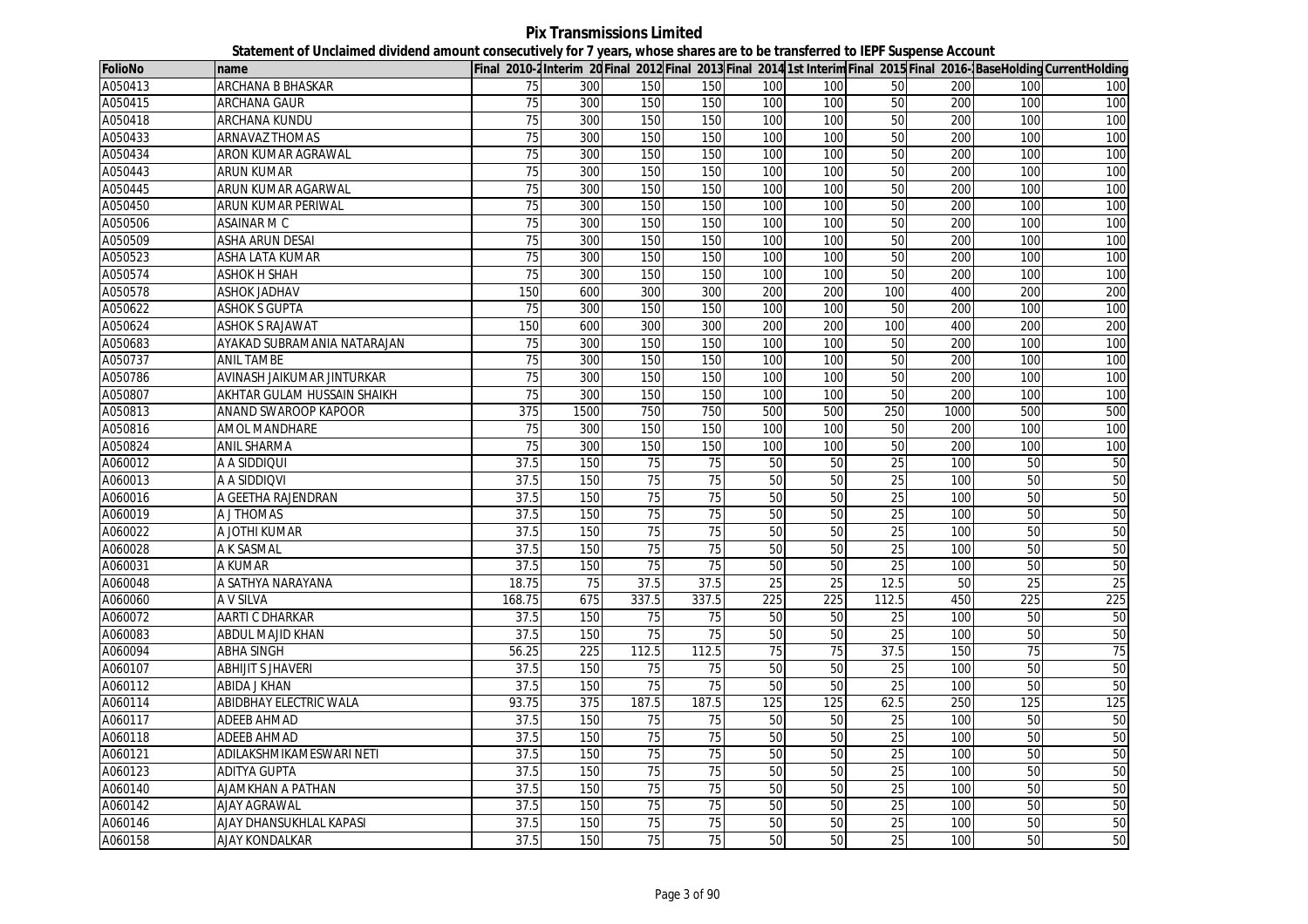**Pix Transmissions Limited Statement of Unclaimed dividend amount consecutively for 7 years, whose shares are to be transferred to IEPF Suspense Account**

| <b>FolioNo</b> | name                       |                 |                  |                 |                 |                 |                 |                 |     |                 | Final 2010-2 Interim 20 Final 2012 Final 2013 Final 2014 1st Interim Final 2015 Final 2016- BaseHolding CurrentHolding |
|----------------|----------------------------|-----------------|------------------|-----------------|-----------------|-----------------|-----------------|-----------------|-----|-----------------|------------------------------------------------------------------------------------------------------------------------|
| A060161        | AJAY KUMAR JAIN            | 37.5            | 150              | 75              | 75              | 50              | 50              | 25              | 100 | 50              | 50                                                                                                                     |
| A060167        | <b>AJAY RATAN</b>          | 37.5            | 150              | 75              | 75              | 50              | 50              | 25              | 100 | 50              | 50                                                                                                                     |
| A060170        | <b>AJAY SINGH PANWAR</b>   | 37.5            | 150              | 75              | $\overline{75}$ | 50              | 50              | 25              | 100 | 50              | 50                                                                                                                     |
| A060173        | AJAYKUMAR SHARMA           | 37.5            | 150              | 75              | 75              | 50              | 50              | 25              | 100 | 50              | 50                                                                                                                     |
| A060175        | AJIT HARIRAM LAKHANI       | 37.5            | 150              | 75              | 75              | 50              | 50              | 25              | 100 | 50              | 50                                                                                                                     |
| A060178        | AJIT MEHTA                 | 37.5            | 150              | 75              | $\overline{75}$ | 50              | 50              | 25              | 100 | 50              | 50                                                                                                                     |
| A060182        | AJIT RANCHHODLAL MEHTA     | 37.5            | 150              | 75              | 75              | 50              | 50              | 25              | 100 | 50              | 50                                                                                                                     |
| A060184        | AJIT SINGH CHAUDHARY       | 93.75           | 375              | 187.5           | 187.5           | 125             | 125             | 62.5            | 250 | 125             | 125                                                                                                                    |
| A060194        | <b>AKILESH KUMAR</b>       | 56.25           | 225              | 112.5           | 112.5           | $\overline{75}$ | $\overline{75}$ | 37.5            | 150 | 75              | 75                                                                                                                     |
| A060200        | ALEXANDER DERRICK GOMES    | 37.5            | 150              | 75              | 75              | 50              | 50              | $\overline{25}$ | 100 | 50              | 50                                                                                                                     |
| A060221        | ALKA INDRAVADAN SHAH       | 37.5            | 150              | 75              | 75              | 50              | 50              | 25              | 100 | 50              | 50                                                                                                                     |
| A060228        | ALKA RAGHUNATH NARKHEDE    | 37.5            | 150              | 75              | 75              | 50              | 50              | 25              | 100 | 50              | 50                                                                                                                     |
| A060230        | ALKA S GUJRATI             | 37.5            | 150              | 75              | 75              | 50              | 50              | 25              | 100 | 50              | 50                                                                                                                     |
| A060231        | ALKA SAKALCHAND JAIN       | 37.5            | 150              | $\overline{75}$ | $\overline{75}$ | 50              | 50              | $\overline{25}$ | 100 | 50              | 50                                                                                                                     |
| A060235        | <b>ALKA SHAH</b>           | 37.5            | 150              | 75              | $\overline{75}$ | 50              | 50              | 25              | 100 | 50              | 50                                                                                                                     |
| A060237        | <b>ALKABEN I DALAL</b>     | 37.5            | 150              | 75              | 75              | 50              | 50              | 25              | 100 | 50              | 50                                                                                                                     |
| A060257        | ALPA MOHANBHAI PATEL       | 18.75           | 75               | 37.5            | 37.5            | $\overline{25}$ | $\overline{25}$ | 12.5            | 50  | $\overline{25}$ | 25                                                                                                                     |
| A060258        | ALPA MOHANBHAI PATEL       | 37.5            | 150              | 75              | 75              | 50              | 50              | 25              | 100 | 50              | 50                                                                                                                     |
| A060273        | <b>AMAN S PARAKH</b>       | 37.5            | 150              | $\overline{75}$ | $\overline{75}$ | 50              | 50              | 25              | 100 | 50              | 50                                                                                                                     |
| A060278        | <b>AMARJIT KAUR</b>        | 37.5            | 150              | 75              | 75              | 50              | 50              | 25              | 100 | 50              | 50                                                                                                                     |
| A060280        | <b>AMARJITE SINGH</b>      | 56.25           | 225              | 112.5           | 112.5           | 75              | 75              | 37.5            | 150 | 75              | 75                                                                                                                     |
| A060283        | <b>AMBALAL H PATEL</b>     | $\overline{75}$ | 300              | 150             | 150             | 100             | 100             | 50              | 200 | 100             | 100                                                                                                                    |
| A060292        | AMEE JITENDRA SHAH         | 37.5            | 150              | $\overline{75}$ | $\overline{75}$ | 50              | 50              | $\overline{25}$ | 100 | 50              | 50                                                                                                                     |
| A060294        | <b>AMI RASIKLAL PARIKH</b> | 93.75           | 375              | 187.5           | 187.5           | 125             | 125             | 62.5            | 250 | 125             | 125                                                                                                                    |
| A060295        | AMI TUSHAR DOSHI           | 187.5           | 750              | 375             | 375             | 250             | 250             | 125             | 500 | 250             | 250                                                                                                                    |
| A060299        | <b>AMINABAI JETHA</b>      | 37.5            | 150              | 75              | $\overline{75}$ | 50              | 50              | 25              | 100 | 50              | 50                                                                                                                     |
| A060303        | <b>AMISH JARIWALA</b>      | 37.5            | 150              | 75              | 75              | 50              | 50              | 25              | 100 | 50              | 50                                                                                                                     |
| A060324        | <b>AMIT LUTHRA</b>         | 37.5            | 150              | 75              | 75              | 50              | 50              | 25              | 100 | 50              | 50                                                                                                                     |
| A060345        | AMRATLAL MANEKLAL SHAH     | 37.5            | 150              | 75              | $\overline{75}$ | 50              | 50              | 25              | 100 | 50              | 50                                                                                                                     |
| A060356        | <b>AMRIT PAL SINGH</b>     | 37.5            | 150              | 75              | 75              | 50              | 50              | 25              | 100 | 50              | 50                                                                                                                     |
| A060360        | <b>AMRITLAL NEMCHAND</b>   | 18.75           | 75               | 37.5            | 37.5            | 25              | 25              | 12.5            | 50  | 25              | 25                                                                                                                     |
| A060364        | AMRUTLAL MANGALDAS PATEL   | 37.5            | 150              | 75              | 75              | 50              | 50              | 25              | 100 | 50              | 50                                                                                                                     |
| A060378        | ANAND KUMAR GARG           | 37.5            | 150              | 75              | $\overline{75}$ | 50              | 50              | 25              | 100 | 50              | 50                                                                                                                     |
| A060390        | ANANDILAL GAGRANI          | 37.5            | 150              | 75              | 75              | 50              | 50              | 25              | 100 | 50              | 50                                                                                                                     |
| A060394        | <b>ANANTA SUTARIA</b>      | 37.5            | 150              | 75              | 75              | 50              | 50              | 25              | 100 | 50              | 50                                                                                                                     |
| A060406        | <b>ANIL BHOOT</b>          | 56.25           | 225              | 112.5           | 112.5           | 75              | 75              | 37.5            | 150 | $\overline{75}$ | 75                                                                                                                     |
| A060411        | <b>ANIL HARSHI HARIA</b>   | 37.5            | 150              | 75              | 75              | 50              | 50              | 25              | 100 | 50              | 50                                                                                                                     |
| A060415        | <b>ANIL JAIN</b>           | 37.5            | 150              | 75              | $\overline{75}$ | 50              | 50              | 25              | 100 | 50              | 50                                                                                                                     |
| A060426        | ANIL KUMAR AGRAWAL         | 93.75           | 375              | 187.5           | 187.5           | 125             | 125             | 62.5            | 250 | 125             | 125                                                                                                                    |
| A060436        | <b>ANIL KUMAR JAIN</b>     | 56.25           | 225              | 112.5           | 112.5           | 75              | 75              | 37.5            | 150 | 75              | 75                                                                                                                     |
| A060437        | ANIL KUMAR JAIN            | 56.25           | $\overline{225}$ | 112.5           | 112.5           | $\overline{75}$ | 75              | 37.5            | 150 | 75              | 75                                                                                                                     |
| A060438        | <b>ANIL KUMAR JAIN</b>     | 56.25           | 225              | 112.5           | 112.5           | 75              | 75              | 37.5            | 150 | 75              | 75                                                                                                                     |
| A060440        | <b>ANIL KUMAR JAIN</b>     | 37.5            | 150              | 75              | 75              | 50              | 50              | 25              | 100 | 50              | 50                                                                                                                     |
| A060449        | <b>ANIL SHARMA</b>         | 37.5            | 150              | 75              | 75              | 50              | 50              | $\overline{25}$ | 100 | 50              | 50                                                                                                                     |
| A060456        | <b>ANILA P GANDHI</b>      | 37.5            | 150              | 75              | 75              | 50              | 50              | 25              | 100 | 50              | 50                                                                                                                     |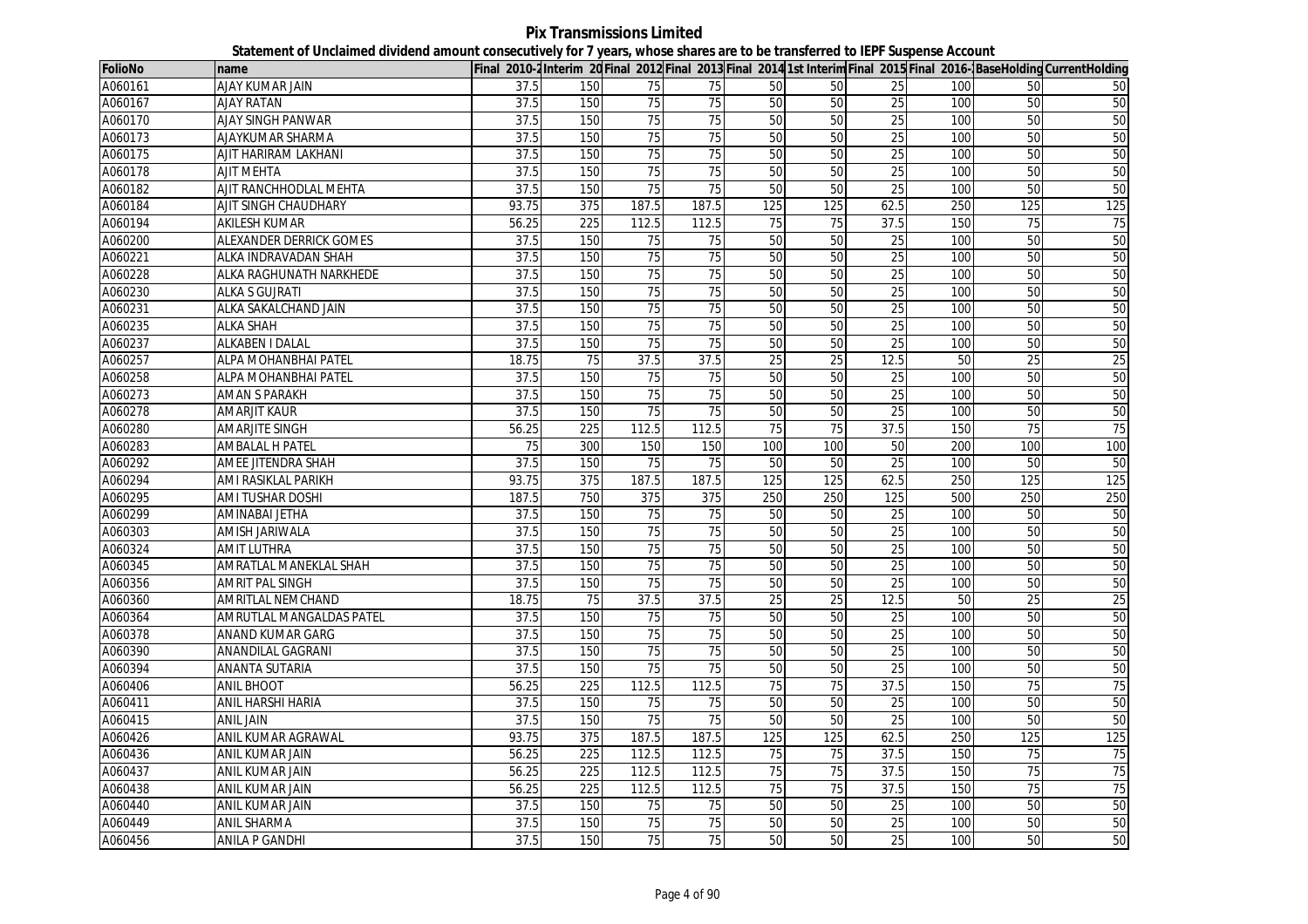**Pix Transmissions Limited Statement of Unclaimed dividend amount consecutively for 7 years, whose shares are to be transferred to IEPF Suspense Account**

| <b>FolioNo</b> | name                        |       |     |                 |                 |                 |     |                 |     |     | Final 2010-2Interim 20Final 2012 Final 2013 Final 2014 1st InterimFinal 2015 Final 2016-1BaseHoldingCurrentHolding |
|----------------|-----------------------------|-------|-----|-----------------|-----------------|-----------------|-----|-----------------|-----|-----|--------------------------------------------------------------------------------------------------------------------|
| A060467        | <b>ANIS MERCHANT</b>        | 37.5  | 150 | 75              | 75              | 50              | 50  | 25              | 100 | 50  | 50                                                                                                                 |
| A060483        | <b>ANITA GUPTA</b>          | 37.5  | 150 | 75              | 75              | 50              | 50  | 25              | 100 | 50  | 50                                                                                                                 |
| A060487        | <b>ANITA M JESWANI</b>      | 75    | 300 | 150             | 150             | 100             | 100 | 50              | 200 | 100 | 100                                                                                                                |
| A060494        | <b>ANJALI BIRLA</b>         | 37.5  | 150 | 75              | 75              | 50              | 50  | $\overline{25}$ | 100 | 50  | 50                                                                                                                 |
| A060501        | ANJAN MANILAL MAJMUDAR      | 37.5  | 150 | 75              | 75              | 50              | 50  | 25              | 100 | 50  | 50                                                                                                                 |
| A060514        | ANJU AGGARWAL               | 37.5  | 150 | 75              | 75              | 50              | 50  | 25              | 100 | 50  | 50                                                                                                                 |
| A060519        | ANJU RANI AGRAWAL           | 37.5  | 150 | 75              | 75              | 50              | 50  | $\overline{25}$ | 100 | 50  | 50                                                                                                                 |
| A060526        | ANNAPURNI KRISHNAMURTI      | 37.5  | 150 | 75              | 75              | 50              | 50  | 25              | 100 | 50  | 50                                                                                                                 |
| A060528        | ANNRAJ PIRAJI JAIN          | 37.5  | 150 | 75              | $\overline{75}$ | 50              | 50  | 25              | 100 | 50  | 50                                                                                                                 |
| A060559        | ANURADHA PRADHAN            | 37.5  | 150 | 75              | 75              | 50              | 50  | 25              | 100 | 50  | 50                                                                                                                 |
| A060574        | APCORVA SHARAD MEHTA        | 37.5  | 150 | $\overline{75}$ | 75              | 50              | 50  | 25              | 100 | 50  | 50                                                                                                                 |
| A060581        | ARCHANA AGRAWAL             | 93.75 | 375 | 187.5           | 187.5           | 125             | 125 | 62.5            | 250 | 125 | 125                                                                                                                |
| A060582        | <b>ARCHANA DAGA</b>         | 93.75 | 375 | 187.5           | 187.5           | 125             | 125 | 62.5            | 250 | 125 | 125                                                                                                                |
| A060583        | <b>ARCHANA JHA</b>          | 37.5  | 150 | 75              | 75              | 50              | 50  | 25              | 100 | 50  | 50                                                                                                                 |
| A060587        | ARCHANA PRABHAKAR CHAUDHARI | 93.75 | 375 | 187.5           | 187.5           | 125             | 125 | 62.5            | 250 | 125 | 125                                                                                                                |
| A060590        | ARCHNA AGARWAL              | 37.5  | 150 | 75              | 75              | 50              | 50  | 25              | 100 | 50  | 50                                                                                                                 |
| A060595        | ARJUN CHARAN BEHURA         | 56.25 | 225 | 112.5           | 112.5           | $\overline{75}$ | 75  | 37.5            | 150 | 75  | 75                                                                                                                 |
| A060597        | <b>ARJUN KAMATH</b>         | 37.5  | 150 | 75              | 75              | 50              | 50  | 25              | 100 | 50  | 50                                                                                                                 |
| A060611        | ARUN DATTATRAY MANKAME      | 37.5  | 150 | 75              | 75              | 50              | 50  | 25              | 100 | 50  | 50                                                                                                                 |
| A060618        | <b>ARUN KUMAR BAHETY</b>    | 37.5  | 150 | 75              | 75              | 50              | 50  | 25              | 100 | 50  | 50                                                                                                                 |
| A060635        | ARUNA JASUBHAI SHAH         | 37.5  | 150 | 75              | 75              | 50              | 50  | 25              | 100 | 50  | 50                                                                                                                 |
| A060636        | <b>ARUNA MORE</b>           | 37.5  | 150 | 75              | 75              | 50              | 50  | 25              | 100 | 50  | 50                                                                                                                 |
| A060637        | ARUNA RADHAKRISHNAN         | 93.75 | 375 | 187.5           | 187.5           | 125             | 125 | 62.5            | 250 | 125 | 125                                                                                                                |
| A060639        | <b>ARUNA SHERI</b>          | 93.75 | 375 | 187.5           | 187.5           | 125             | 125 | 62.5            | 250 | 125 | 125                                                                                                                |
| A060642        | <b>ARUNA Y KHANDKE</b>      | 37.5  | 150 | 75              | 75              | 50              | 50  | $\overline{25}$ | 100 | 50  | 50                                                                                                                 |
| A060653        | ARVIND CHANDRASHEKAR DIXIT  | 37.5  | 150 | 75              | 75              | 50              | 50  | $\overline{25}$ | 100 | 50  | 50                                                                                                                 |
| A060654        | ARVIND CHANDRASHEKAR DIXIT  | 37.5  | 150 | $\overline{75}$ | $\overline{75}$ | 50              | 50  | 25              | 100 | 50  | 50                                                                                                                 |
| A060658        | ARVIND GOVINDAS DAVDA       | 37.5  | 150 | 75              | 75              | 50              | 50  | 25              | 100 | 50  | 50                                                                                                                 |
| A060665        | ARVIND KUMAR H BHANSALI     | 37.5  | 150 | 75              | 75              | 50              | 50  | 25              | 100 | 50  | 50                                                                                                                 |
| A060679        | ARVINDBHAI MOHANBHAI PATEL  | 37.5  | 150 | $\overline{75}$ | 75              | 50              | 50  | 25              | 100 | 50  | 50                                                                                                                 |
| A060682        | ASAINAR M C                 | 37.5  | 150 | $\overline{75}$ | 75              | 50              | 50  | $\overline{25}$ | 100 | 50  | 50                                                                                                                 |
| A060685        | <b>ASGARALI Y HEMANI</b>    | 37.5  | 150 | 75              | 75              | 50              | 50  | 25              | 100 | 50  | 50                                                                                                                 |
| A060694        | ASHA DILIP LONDE            | 37.5  | 150 | 75              | 75              | 50              | 50  | 25              | 100 | 50  | 50                                                                                                                 |
| A060698        | <b>ASHA KHANDELWAL</b>      | 37.5  | 150 | 75              | 75              | 50              | 50  | 25              | 100 | 50  | 50                                                                                                                 |
| A060702        | <b>ASHA LATA KUMAR</b>      | 37.5  | 150 | $\overline{75}$ | $\overline{75}$ | 50              | 50  | 25              | 100 | 50  | 50                                                                                                                 |
| A060714        | ASHA SATHISH SHENOY         | 56.25 | 225 | 112.5           | 112.5           | 75              | 75  | 37.5            | 150 | 75  | $\overline{75}$                                                                                                    |
| A060717        | ASHA SRICHAND ASNANI        | 37.5  | 150 | 75              | 75              | 50              | 50  | 25              | 100 | 50  | 50                                                                                                                 |
| A060722        | ASHABEN DINUPRASAD JANI     | 93.75 | 375 | 187.5           | 187.5           | 125             | 125 | 62.5            | 250 | 125 | 125                                                                                                                |
| A060727        | ASHADEVI GANGWAL            | 37.5  | 150 | 75              | 75              | 50              | 50  | 25              | 100 | 50  | 50                                                                                                                 |
| A060733        | <b>ASHESH SHAH</b>          | 37.5  | 150 | 75              | 75              | 50              | 50  | 25              | 100 | 50  | 50                                                                                                                 |
| A060735        | ASHIKALI H LAKHANI          | 37.5  | 150 | 75              | 75              | 50              | 50  | 25              | 100 | 50  | 50                                                                                                                 |
| A060756        | <b>ASHOK AHUJA</b>          | 37.5  | 150 | 75              | 75              | 50              | 50  | 25              | 100 | 50  | 50                                                                                                                 |
| A060759        | <b>ASHOK BALA JAIN</b>      | 56.25 | 225 | 112.5           | 112.5           | $\overline{75}$ | 75  | 37.5            | 150 | 75  | 75                                                                                                                 |
| A060760        | <b>ASHOK BANSAL</b>         | 37.5  | 150 | 75              | 75              | 50              | 50  | 25              | 100 | 50  | 50                                                                                                                 |
| A060763        | <b>ASHOK BHUTRA</b>         | 56.25 | 225 | 112.5           | 112.5           | 75              | 75  | 37.5            | 150 | 75  | 75                                                                                                                 |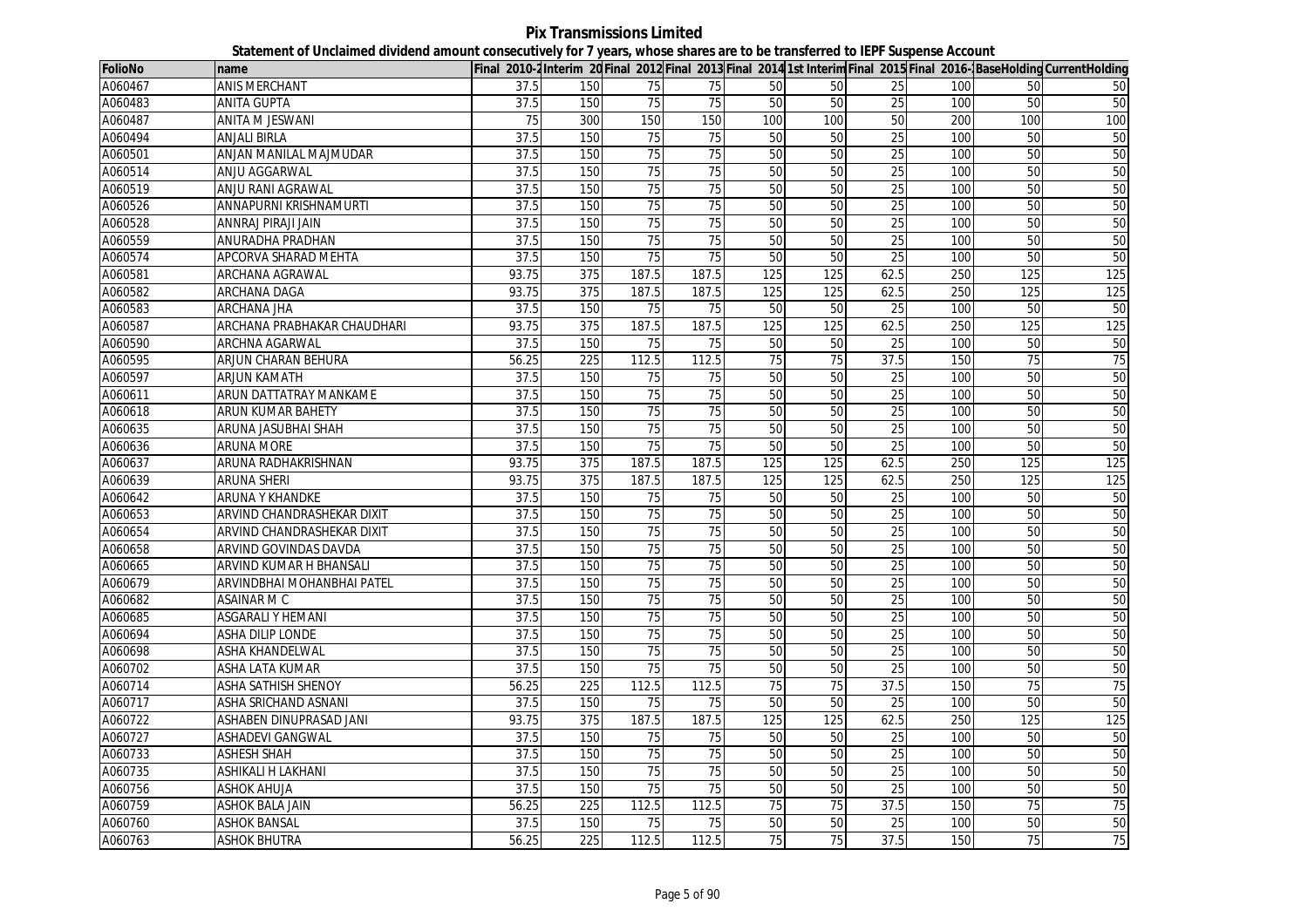| <b>FolioNo</b> | name                          |       |                  |                 |                 |                 |                 |                 |     |                 | Final 2010-2Interim 20 Final 2012 Final 2013 Final 2014 1st Interim Final 2015 Final 2016-BaseHolding CurrentHolding |
|----------------|-------------------------------|-------|------------------|-----------------|-----------------|-----------------|-----------------|-----------------|-----|-----------------|----------------------------------------------------------------------------------------------------------------------|
| A060774        | ASHOK HIRALAL MEHTA           | 37.5  | 150              | 75              | 75              | 50              | 50              | 25              | 100 | 50              | 50                                                                                                                   |
| A060776        | <b>ASHOK J BELEKAR</b>        | 93.75 | 375              | 187.5           | 187.5           | 125             | 125             | 62.5            | 250 | 125             | 125                                                                                                                  |
| A060777        | <b>ASHOK JAIN</b>             | 37.5  | 150              | 75              | 75              | 50              | 50              | 25              | 100 | 50              | 50                                                                                                                   |
| A060787        | ASHOK KUMAR                   | 56.25 | 225              | 112.5           | 112.5           | 75              | 75              | 37.5            | 150 | 75              | 75                                                                                                                   |
| A060789        | <b>ASHOK KUMAR</b>            | 37.5  | 150              | 75              | 75              | 50              | 50              | 25              | 100 | 50              | 50                                                                                                                   |
| A060818        | ASHOK KUMAR CHOUDHARY         | 37.5  | 150              | 75              | 75              | 50              | 50              | 25              | 100 | 50              | 50                                                                                                                   |
| A060820        | ASHOK KUMAR GEHLOT            | 37.5  | 150              | 75              | 75              | 50              | 50              | 25              | 100 | 50              | 50                                                                                                                   |
| A060829        | ASHOK KUMAR MAHESHWARI        | 37.5  | 150              | 75              | 75              | 50              | 50              | 25              | 100 | 50              | 50                                                                                                                   |
| A060848        | ASHOK P CHHABRIA              | 56.25 | $\overline{225}$ | 112.5           | 112.5           | 75              | 75              | 37.5            | 150 | 75              | 75                                                                                                                   |
| A060851        | <b>ASHOK PATEL</b>            | 56.25 | 225              | 112.5           | 112.5           | 75              | 75              | 37.5            | 150 | 75              | 75                                                                                                                   |
| A060858        | <b>ASHOK V MEHTA</b>          | 37.5  | 150              | 75              | 75              | 50              | 50              | 25              | 100 | 50              | 50                                                                                                                   |
| A060880        | <b>ASHWINI BHOSLE</b>         | 37.5  | 150              | 75              | 75              | 50              | 50              | 25              | 100 | 50              | 50                                                                                                                   |
| A060881        | ASHWINKUMAR H GUPTA           | 93.75 | 375              | 187.5           | 187.5           | 125             | 125             | 62.5            | 250 | 125             | 125                                                                                                                  |
| A060884        | ASPI B VANDRIWALA             | 37.5  | 150              | 75              | 75              | 50              | 50              | 25              | 100 | 50              | 50                                                                                                                   |
| A060895        | <b>ATTAR KAUR</b>             | 37.5  | 150              | 75              | 75              | 50              | 50              | 25              | 100 | 50              | 50                                                                                                                   |
| A060915        | <b>ATUL SHAH</b>              | 37.5  | 150              | $\overline{75}$ | $\overline{75}$ | 50              | 50              | $\overline{25}$ | 100 | 50              | 50                                                                                                                   |
| A060917        | ATUL VASANTRAI PUJARA         | 37.5  | 150              | 75              | 75              | 50              | 50              | 25              | 100 | 50              | 50                                                                                                                   |
| A060918        | ATULKUMAR GAUTAM CHAND        | 37.5  | 150              | 75              | 75              | 50              | 50              | 25              | 100 | 50              | 50                                                                                                                   |
| A060926        | <b>AVASHI KERFEGUR DOCTOR</b> | 93.75 | 375              | 187.5           | 187.5           | 125             | 125             | 62.5            | 250 | 125             | 125                                                                                                                  |
| A060939        | <b>AJAI M SHAH</b>            | 18.75 | 75               | 37.5            | 37.5            | 25              | 25              | 12.5            | 50  | 25              | $\overline{25}$                                                                                                      |
| A060940        | <b>ANIL KUMAR ARORA</b>       | 18.75 | 75               | 37.5            | 37.5            | 25              | 25              | 12.5            | 50  | 25              | 25                                                                                                                   |
| A060967        | ASHOK KUMAR CHAWLA            | 18.75 | 75               | 37.5            | 37.5            | 25              | $\overline{25}$ | 12.5            | 50  | 25              | 25                                                                                                                   |
| A060971        | A CHITHRA                     | 18.75 | 75               | 37.5            | 37.5            | $\overline{25}$ | 25              | 12.5            | 50  | 25              | 25                                                                                                                   |
| A060973        | A GANESAN                     | 18.75 | 75               | 37.5            | 37.5            | 25              | 25              | 12.5            | 50  | 25              | 25                                                                                                                   |
| A060976        | A LAKSHMI                     | 18.75 | $\overline{75}$  | 37.5            | 37.5            | 25              | $\overline{25}$ | 12.5            | 50  | $\overline{25}$ | $\overline{25}$                                                                                                      |
| A060978        | A MAMATA                      | 18.75 | 75               | 37.5            | 37.5            | 25              | 25              | 12.5            | 50  | 25              | 25                                                                                                                   |
| A060981        | A TALIB                       | 18.75 | 75               | 37.5            | 37.5            | 25              | 25              | 12.5            | 50  | 25              | 25                                                                                                                   |
| A060998        | ABDULKADAR MUSABHAI GHANCHI   | 18.75 | 75               | 37.5            | 37.5            | 25              | 25              | 12.5            | 50  | 25              | 25                                                                                                                   |
| A061013        | AFROZ KASAM LOKHANDWALA       | 18.75 | 75               | 37.5            | 37.5            | 25              | 25              | 12.5            | 50  | 25              | 25                                                                                                                   |
| A061018        | AGYAWATI                      | 18.75 | $\overline{75}$  | 37.5            | 37.5            | $\overline{25}$ | $\overline{25}$ | 12.5            | 50  | 25              | 25                                                                                                                   |
| A061024        | AJAI KUMAR SAXENA             | 18.75 | 75               | 37.5            | 37.5            | 25              | 25              | 12.5            | 50  | 25              | 25                                                                                                                   |
| A061026        | <b>AJAY BABULAL SHAH</b>      | 18.75 | 75               | 37.5            | 37.5            | 25              | 25              | 12.5            | 50  | 25              | 25                                                                                                                   |
| A061031        | AJAY HARIVADAN PATEL          | 18.75 | 75               | 37.5            | 37.5            | 25              | 25              | 12.5            | 50  | 25              | 25                                                                                                                   |
| A061049        | <b>AJIT SINGH MADHUR</b>      | 18.75 | 75               | 37.5            | 37.5            | 25              | 25              | 12.5            | 50  | 25              | 25                                                                                                                   |
| A061082        | <b>ALPA B SHAH</b>            | 18.75 | 75               | 37.5            | 37.5            | 25              | 25              | 12.5            | 50  | 25              | 25                                                                                                                   |
| A061086        | <b>ALPABEN J DOSHI</b>        | 18.75 | $\overline{75}$  | 37.5            | 37.5            | 25              | 25              | 12.5            | 50  | $\overline{25}$ | 25                                                                                                                   |
| A061087        | ALPESH D DALAL                | 18.75 | 75               | 37.5            | 37.5            | 25              | 25              | 12.5            | 50  | 25              | 25                                                                                                                   |
| A061093        | AMAN BUKALSARIA               | 18.75 | $\overline{75}$  | 37.5            | 37.5            | $\overline{25}$ | $\overline{25}$ | 12.5            | 50  | $\overline{25}$ | 25                                                                                                                   |
| A061096        | <b>AMAR JIT SINGH</b>         | 18.75 | $\overline{75}$  | 37.5            | 37.5            | $\overline{25}$ | $\overline{25}$ | 12.5            | 50  | $\overline{25}$ | 25                                                                                                                   |
| A061097        | AMARA RAM CHOUDHARAY          | 18.75 | 75               | 37.5            | 37.5            | 25              | 25              | 12.5            | 50  | 25              | 25                                                                                                                   |
| A061110        | <b>AMBALAL PATEL</b>          | 18.75 | 75               | 37.5            | 37.5            | 25              | 25              | 12.5            | 50  | 25              | $\overline{25}$                                                                                                      |
| A061117        | <b>AMINBHAI KAZI</b>          | 18.75 | 75               | 37.5            | 37.5            | 25              | 25              | 12.5            | 50  | $\overline{25}$ | 25                                                                                                                   |
| A061135        | <b>AMITA SAINI</b>            | 18.75 | 75               | 37.5            | 37.5            | 25              | 25              | 12.5            | 50  | 25              | 25                                                                                                                   |
| A061138        | AMITABHAI K MEHTA             | 18.75 | 75               | 37.5            | 37.5            | 25              | 25              | 12.5            | 50  | $\overline{25}$ | 25                                                                                                                   |
| A061148        | <b>AMRITLAL L JAIN</b>        | 18.75 | 75               | 37.5            | 37.5            | 25              | 25              | 12.5            | 50  | 25              | 25                                                                                                                   |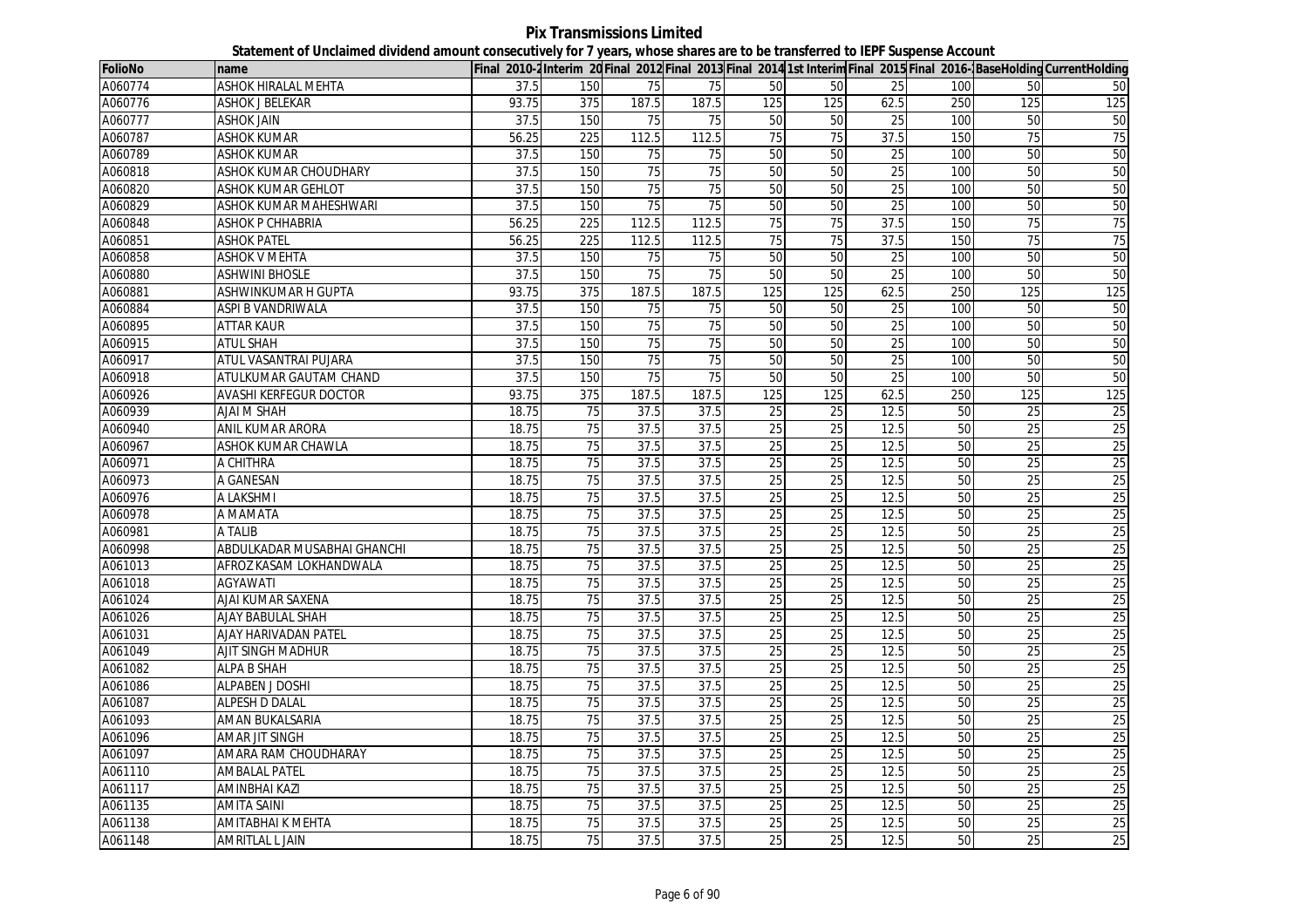**Pix Transmissions Limited Statement of Unclaimed dividend amount consecutively for 7 years, whose shares are to be transferred to IEPF Suspense Account**

| <b>FolioNo</b> | name                           |       |                 |                 |                 |                 |                 |                 |     |                 | Final 2010-2Interim 20 Final 2012 Final 2013 Final 2014 1st Interim Final 2015 Final 2016-BaseHolding CurrentHolding |
|----------------|--------------------------------|-------|-----------------|-----------------|-----------------|-----------------|-----------------|-----------------|-----|-----------------|----------------------------------------------------------------------------------------------------------------------|
| A061178        | ANIL CHANDRA JANA              | 18.75 | 75              | 37.5            | 37.5            | 25              | 25              | 12.5            | 50  | 25              | 25                                                                                                                   |
| A061190        | <b>ANIL KUMAR</b>              | 18.75 | 75              | 37.5            | 37.5            | 25              | 25              | 12.5            | 50  | 25              | 25                                                                                                                   |
| A061191        | ANIL KUMAR C JAIN              | 18.75 | 75              | 37.5            | 37.5            | 25              | 25              | 12.5            | 50  | 25              | 25                                                                                                                   |
| A061195        | <b>ANIL KUMAR GUPTA</b>        | 18.75 | 75              | 37.5            | 37.5            | 25              | 25              | 12.5            | 50  | 25              | 25                                                                                                                   |
| A061199        | ANIL KUMAR KEDIA               | 18.75 | 75              | 37.5            | 37.5            | 25              | 25              | 12.5            | 50  | $\overline{25}$ | 25                                                                                                                   |
| A061237        | <b>ANITA B DOSHI</b>           | 18.75 | 75              | 37.5            | 37.5            | 25              | 25              | 12.5            | 50  | 25              | 25                                                                                                                   |
| A061241        | <b>ANITA DUTTA</b>             | 18.75 | 75              | 37.5            | 37.5            | 25              | 25              | 12.5            | 50  | 25              | 25                                                                                                                   |
| A061246        | <b>ANITA JAIN</b>              | 18.75 | 75              | 37.5            | 37.5            | 25              | 25              | 12.5            | 50  | 25              | 25                                                                                                                   |
| A061261        | ANJALI JITENDRA PAWAR          | 18.75 | 75              | 37.5            | 37.5            | $\overline{25}$ | 25              | 12.5            | 50  | 25              | 25                                                                                                                   |
| A061265        | ANJANA S SHAH                  | 18.75 | 75              | 37.5            | 37.5            | 25              | 25              | 12.5            | 50  | 25              | 25                                                                                                                   |
| A061269        | <b>ANJU GOYAL</b>              | 37.5  | 150             | $\overline{75}$ | $\overline{75}$ | 50              | 50              | $\overline{25}$ | 100 | 50              | 50                                                                                                                   |
| A061284        | <b>ANKITA M JAIN</b>           | 18.75 | 75              | 37.5            | 37.5            | 25              | 25              | 12.5            | 50  | $\overline{25}$ | 25                                                                                                                   |
| A061293        | ANU GARG                       | 18.75 | 75              | 37.5            | 37.5            | 25              | 25              | 12.5            | 50  | 25              | 25                                                                                                                   |
| A061296        | ANUJ KUMAR MAHESHWARI          | 18.75 | 75              | 37.5            | 37.5            | 25              | 25              | 12.5            | 50  | $\overline{25}$ | 25                                                                                                                   |
| A061305        | ANWAR AHMED                    | 18.75 | 75              | 37.5            | 37.5            | 25              | 25              | 12.5            | 50  | 25              | 25                                                                                                                   |
| A061306        | ANWAR HUSSAIN QURESHI          | 18.75 | $\overline{75}$ | 37.5            | 37.5            | $\overline{25}$ | $\overline{25}$ | 12.5            | 50  | $\overline{25}$ | 25                                                                                                                   |
| A061311        | ARCHNA DHAWAN                  | 18.75 | 75              | 37.5            | 37.5            | 25              | 25              | 12.5            | 50  | 25              | 25                                                                                                                   |
| A061314        | ARJANBHAI NARANBHAI            | 18.75 | 75              | 37.5            | 37.5            | 25              | 25              | 12.5            | 50  | $\overline{25}$ | 25                                                                                                                   |
| A061318        | ARNIK POPATLAL DOSHI           | 18.75 | 75              | 37.5            | 37.5            | 25              | 25              | 12.5            | 50  | 25              | 25                                                                                                                   |
| A061321        | ARTI PATIL                     | 18.75 | $\overline{75}$ | 37.5            | 37.5            | 25              | 25              | 12.5            | 50  | $\overline{25}$ | 25                                                                                                                   |
| A061326        | ARUN D JARIWALA                | 18.75 | 75              | 37.5            | 37.5            | 25              | 25              | 12.5            | 50  | $\overline{25}$ | 25                                                                                                                   |
| A061327        | <b>ARUN K PATEL</b>            | 18.75 | 75              | 37.5            | 37.5            | 25              | 25              | 12.5            | 50  | 25              | 25                                                                                                                   |
| A061343        | ARUNA SHAH                     | 56.25 | 225             | 112.5           | 112.5           | 75              | $\overline{75}$ | 37.5            | 150 | $\overline{75}$ | 75                                                                                                                   |
| A061345        | <b>ARUNABEN P SHETH</b>        | 18.75 | 75              | 37.5            | 37.5            | 25              | 25              | 12.5            | 50  | 25              | 25                                                                                                                   |
| A061349        | <b>ARUNABEN SHAH</b>           | 18.75 | $\overline{75}$ | 37.5            | 37.5            | 25              | $\overline{25}$ | 12.5            | 50  | $\overline{25}$ | 25                                                                                                                   |
| A061355        | ARVIND DIRAJLAL MEHTA          | 18.75 | 75              | 37.5            | 37.5            | 25              | 25              | 12.5            | 50  | 25              | 25                                                                                                                   |
| A061385        | <b>ASHA DESAI</b>              | 18.75 | 75              | 37.5            | 37.5            | 25              | $\overline{25}$ | 12.5            | 50  | 25              | 25                                                                                                                   |
| A061389        | <b>ASHA PARIKH</b>             | 18.75 | 75              | 37.5            | 37.5            | 25              | 25              | 12.5            | 50  | $\overline{25}$ | 25                                                                                                                   |
| A061394        | <b>ASHA SINGHAL</b>            | 37.5  | 150             | 75              | 75              | 50              | 50              | $\overline{25}$ | 100 | 50              | 50                                                                                                                   |
| A061403        | <b>ASHABEN N BHANSALI</b>      | 18.75 | 75              | 37.5            | 37.5            | $\overline{25}$ | 25              | 12.5            | 50  | 25              | 25                                                                                                                   |
| A061426        | <b>ASHOK BHIKHALAL DOSHI</b>   | 18.75 | 75              | 37.5            | 37.5            | 25              | 25              | 12.5            | 50  | 25              | 25                                                                                                                   |
| A061436        | <b>ASHOK GROVER CDRI</b>       | 18.75 | 75              | 37.5            | 37.5            | 25              | 25              | 12.5            | 50  | 25              | 25                                                                                                                   |
| A061440        | <b>ASHOK JAIN</b>              | 37.5  | 150             | 75              | 75              | 50              | 50              | 25              | 100 | 50              | 50                                                                                                                   |
| A061456        | ASHOK KUMAR BAGHMAR            | 18.75 | 75              | 37.5            | 37.5            | 25              | 25              | 12.5            | 50  | 25              | 25                                                                                                                   |
| A061462        | <b>ASHOK KUMAR KOHLI</b>       | 18.75 | 75              | 37.5            | 37.5            | 25              | 25              | 12.5            | 50  | 25              | 25                                                                                                                   |
| A061463        | ASHOK KUMAR M THAKKAR          | 18.75 | $\overline{75}$ | 37.5            | 37.5            | 25              | 25              | 12.5            | 50  | $\overline{25}$ | 25                                                                                                                   |
| A061464        | ASHOK KUMAR MANDOWRA           | 18.75 | 75              | 37.5            | 37.5            | 25              | 25              | 12.5            | 50  | 25              | 25                                                                                                                   |
| A061470        | ASHOK L JAIN                   | 18.75 | $\overline{75}$ | 37.5            | 37.5            | $\overline{25}$ | $\overline{25}$ | 12.5            | 50  | $\overline{25}$ | 25                                                                                                                   |
| A061495        | <b>ASHVIN C SHAH</b>           | 18.75 | $\overline{75}$ | 37.5            | 37.5            | 25              | $\overline{25}$ | 12.5            | 50  | $\overline{25}$ | 25                                                                                                                   |
| A061529        | <b>ATUL L SHAH</b>             | 18.75 | 75              | 37.5            | 37.5            | 25              | 25              | 12.5            | 50  | 25              | 25                                                                                                                   |
| A061531        | ATUL R SANGHAVI                | 18.75 | $\overline{75}$ | 37.5            | 37.5            | $\overline{25}$ | $\overline{25}$ | 12.5            | 50  | $\overline{25}$ | $\overline{25}$                                                                                                      |
| A061550        | A RAMAKRISHNA NATTAR           | 18.75 | 75              | 37.5            | 37.5            | 25              | 25              | 12.5            | 50  | 25              | 25                                                                                                                   |
| A061590        | <b>ANITA JAIN</b>              | 18.75 | $\overline{75}$ | 37.5            | 37.5            | 25              | $\overline{25}$ | 12.5            | 50  | $\overline{25}$ | 25                                                                                                                   |
| A061592        | ANJANEYULU KATKAM              | 18.75 | 75              | 37.5            | 37.5            | 25              | 25              | 12.5            | 50  | $\overline{25}$ | 25                                                                                                                   |
| A061609        | <b>ASHOK DATTATRAY MAHAJAN</b> | 93.75 | 375             | 187.5           | 187.5           | 125             | 125             | 62.5            | 250 | 125             | 125                                                                                                                  |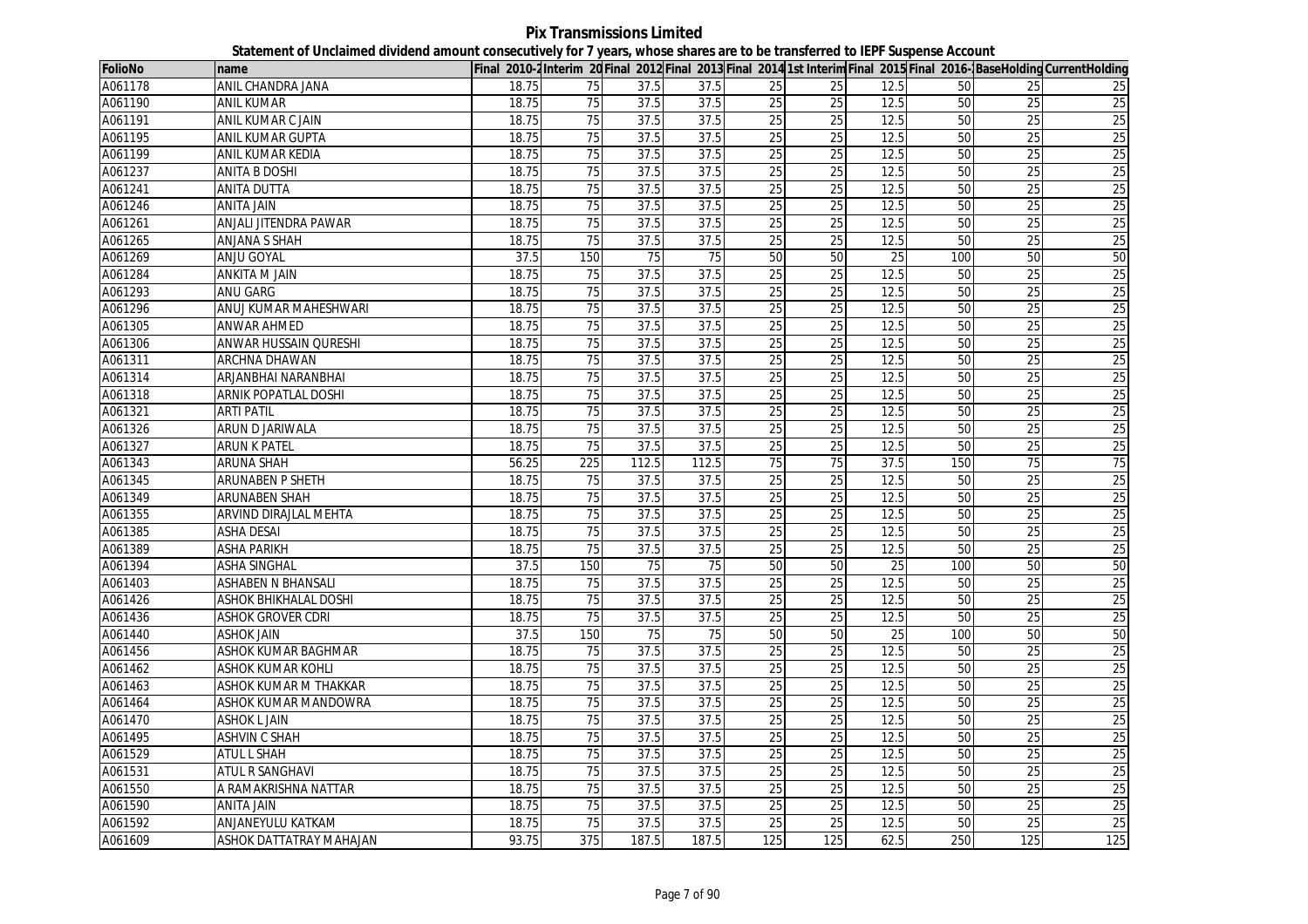**Pix Transmissions Limited Statement of Unclaimed dividend amount consecutively for 7 years, whose shares are to be transferred to IEPF Suspense Account**

| <b>FolioNo</b> | name                               |                  |                 |       |       |                 |                 |      |                 |                 | Final 2010-2 Interim 20 Final 2012 Final 2013 Final 2014 1st Interim Final 2015 Final 2016- BaseHolding CurrentHolding |
|----------------|------------------------------------|------------------|-----------------|-------|-------|-----------------|-----------------|------|-----------------|-----------------|------------------------------------------------------------------------------------------------------------------------|
| A061625        | ADSA FINANCE & INVESTMENT P LTD    | 93.75            | 375             | 187.5 | 187.5 | 125             | 125             | 62.5 | 250             | 125             | 125                                                                                                                    |
| A061637        | ASHWANI KUMAR                      | 18.75            | 75              | 37.5  | 37.5  | 25              | 25              | 12.5 | 50              | 25              | $\overline{25}$                                                                                                        |
| A061666        | <b>AVINASH R DHOTRE</b>            | 18.75            | 75              | 37.5  | 37.5  | 25              | $\overline{25}$ | 12.5 | 50              | $\overline{25}$ | $\overline{25}$                                                                                                        |
| A061680        | ARVINDBHAI B PATEL                 | 75               | 300             | 150   | 150   | 100             | 100             | 50   | 200             | 100             | 100                                                                                                                    |
| A061700        | <b>AMARJIT SINGH</b>               | 187.5            | 750             | 375   | 375   | 250             | 250             | 125  | 500             | 250             | 250                                                                                                                    |
| A061701        | <b>ASHVIN P RUPARELIA</b>          | 37.5             | 150             | 75    | 75    | 50              | 50              | 25   | 100             | 50              | 50                                                                                                                     |
| A061722        | ADITYA KUMAR                       | 75               | 300             | 150   | 150   | 100             | 100             | 50   | 200             | 100             | 100                                                                                                                    |
| A061724        | <b>ADITYA KUMAR</b>                | 18.75            | 75              | 37.5  | 37.5  | 25              | 25              | 12.5 | 50              | 25              | $\overline{25}$                                                                                                        |
| A061726        | ATUL KUMAR B CHHATBAR              | 93.75            | 375             | 187.5 | 187.5 | 125             | 125             | 62.5 | 250             | 125             | 125                                                                                                                    |
| A061738        | <b>AMAD AMI SAJI</b>               | 18.75            | $\overline{75}$ | 37.5  | 37.5  | $\overline{25}$ | $\overline{25}$ | 12.5 | $\overline{50}$ | $\overline{25}$ | 25                                                                                                                     |
| A061742        | <b>ANIL KUMAR DUBEY</b>            | 18.75            | 75              | 37.5  | 37.5  | 25              | $\overline{25}$ | 12.5 | 50              | 25              | 25                                                                                                                     |
| A061747        | <b>ANIL KR RASTOGI</b>             | 937.5            | 3750            | 1875  | 1875  | 1250            | 1250            | 625  | 2500            | 1250            | 1250                                                                                                                   |
| A061758        | AKN LEASING PVT LTD                | 825              | 3300            | 1650  | 1650  | 1100            | 1100            | 550  | 2200            | 1100            | 1100                                                                                                                   |
| A061768        | AMIT NIGAM                         | 37.5             | 150             | 75    | 75    | 50              | 50              | 25   | 100             | 50              | 50                                                                                                                     |
| A061771        | ALKA JAIN                          | 150              | 600             | 300   | 300   | 200             | 200             | 100  | 400             | 200             | 200                                                                                                                    |
| B000001        | <b>BABU K.JOSEPH</b>               | $\overline{375}$ | 1500            | 750   | 750   | 500             | 500             | 250  | 1000            | 500             | 500                                                                                                                    |
| B000002        | BAJRANG CHOUDHARY                  | 150              | 600             | 300   | 300   | 200             | 200             | 100  | 400             | 200             | 200                                                                                                                    |
| B000017        | <b>BYRAM M.KANGA</b>               | 375              | 1500            | 750   | 750   | 500             | 500             | 250  | 1000            | 500             | 500                                                                                                                    |
| B000350        | <b>BHARTI KOCHAR</b>               | 75               | 300             | 150   | 150   | 100             | 100             | 50   | 200             | 100             | 100                                                                                                                    |
| B000509        | <b>BODH RAJ</b>                    | 75               | 300             | 150   | 150   | 100             | 100             | 50   | 200             | 100             | 100                                                                                                                    |
| B000639        | <b>B V CHANDRASEKHAR</b>           | 75               | 300             | 150   | 150   | 100             | 100             | 50   | 200             | 100             | 100                                                                                                                    |
| B000732        | <b>BHADARJIT SINGH JASWAL</b>      | 75               | 300             | 150   | 150   | 100             | 100             | 50   | 200             | 100             | 100                                                                                                                    |
| B000748        | <b>BHAGWAT UMA SURESH</b>          | $\overline{75}$  | 300             | 150   | 150   | 100             | 100             | 50   | 200             | 100             | 100                                                                                                                    |
| B000756        | BRIJ B VISHWESH                    | 75               | 300             | 150   | 150   | 100             | 100             | 50   | 200             | 100             | 100                                                                                                                    |
| B000783        | <b>BHAKTIBHAI BHAGWANDAS PATEL</b> | $\overline{375}$ | 1500            | 750   | 750   | 500             | 500             | 250  | 1000            | 500             | 500                                                                                                                    |
| B000813        | <b>B R SHAH</b>                    | 75               | 300             | 150   | 150   | 100             | 100             | 50   | 200             | 100             | 100                                                                                                                    |
| B000936        | <b>BALUBHAI MOHANLAL MEHTA</b>     | 150              | 600             | 300   | 300   | 200             | 200             | 100  | 400             | 200             | 200                                                                                                                    |
| B000958        | <b>B N RAMAKRISHNAN</b>            | $\overline{75}$  | 300             | 150   | 150   | 100             | 100             | 50   | 200             | 100             | 100                                                                                                                    |
| B000971        | <b>BHATT DEVANSHU C</b>            | 225              | 900             | 450   | 450   | 300             | 300             | 150  | 600             | 300             | 300                                                                                                                    |
| B000983        | <b>BHANWARLAL B JAIN</b>           | 75               | 300             | 150   | 150   | 100             | 100             | 50   | 200             | 100             | 100                                                                                                                    |
| B000996        | <b>BIPIN BHATT</b>                 | 150              | 600             | 300   | 300   | 200             | 200             | 100  | 400             | 200             | 200                                                                                                                    |
| B001008        | <b>BHAGWAN DUTT SHARMA</b>         | 75               | 300             | 150   | 150   | 100             | 100             | 50   | 200             | 100             | 100                                                                                                                    |
| B001022        | BIPIN P DIVECHA (STOP TRANSFER)    | 75               | 300             | 150   | 150   | 100             | 100             | 50   | 200             | 100             | 100                                                                                                                    |
| B001030        | BALUBHAI DEVCHAND RAICHURA         | 150              | 600             | 300   | 300   | 200             | 200             | 100  | 400             | 200             | 200                                                                                                                    |
| B001083        | <b>B P KISHORE</b>                 | 75               | 300             | 150   | 150   | 100             | 100             | 50   | 200             | 100             | 100                                                                                                                    |
| B001140        | BALKRISHNA SAKHARAM SAWANT         | 75               | 300             | 150   | 150   | 100             | 100             | 50   | 200             | 100             | 100                                                                                                                    |
| B001143        | BHUPENDRA T SHAH                   | 150              | 600             | 300   | 300   | 200             | 200             | 100  | 400             | 200             | 200                                                                                                                    |
| B001164        | <b>BHUSHAN S AMBRE</b>             | 150              | 600             | 300   | 300   | 200             | 200             | 100  | 400             | 200             | 200                                                                                                                    |
| B001197        | B RAMCHANDRA BHAT                  | 75               | 300             | 150   | 150   | 100             | 100             | 50   | 200             | 100             | 100                                                                                                                    |
| B001219        | BHUPATSINH M JADEJA                | 75               | 300             | 150   | 150   | 100             | 100             | 50   | 200             | 100             | 100                                                                                                                    |
| B001231        | <b>BITTU BAJAJ</b>                 | 75               | 300             | 150   | 150   | 100             | 100             | 50   | 200             | 100             | 100                                                                                                                    |
| B001282        | <b>BHANUMATI GORADIA</b>           | 75               | 300             | 150   | 150   | 100             | 100             | 50   | 200             | 100             | 100                                                                                                                    |
| B001302        | BOLLIPALLI L NARAYANA              | 75               | 300             | 150   | 150   | 100             | 100             | 50   | 200             | 100             | 100                                                                                                                    |
| B001324        | <b>BHARAT PATEL</b>                | 75               | 300             | 150   | 150   | 100             | 100             | 50   | 200             | 100             | 100                                                                                                                    |
| B001331        | <b>BINDESH AMBUBHAI PATEL</b>      | 300              | 1200            | 600   | 600   | 400             | 400             | 200  | 800             | 400             | 400                                                                                                                    |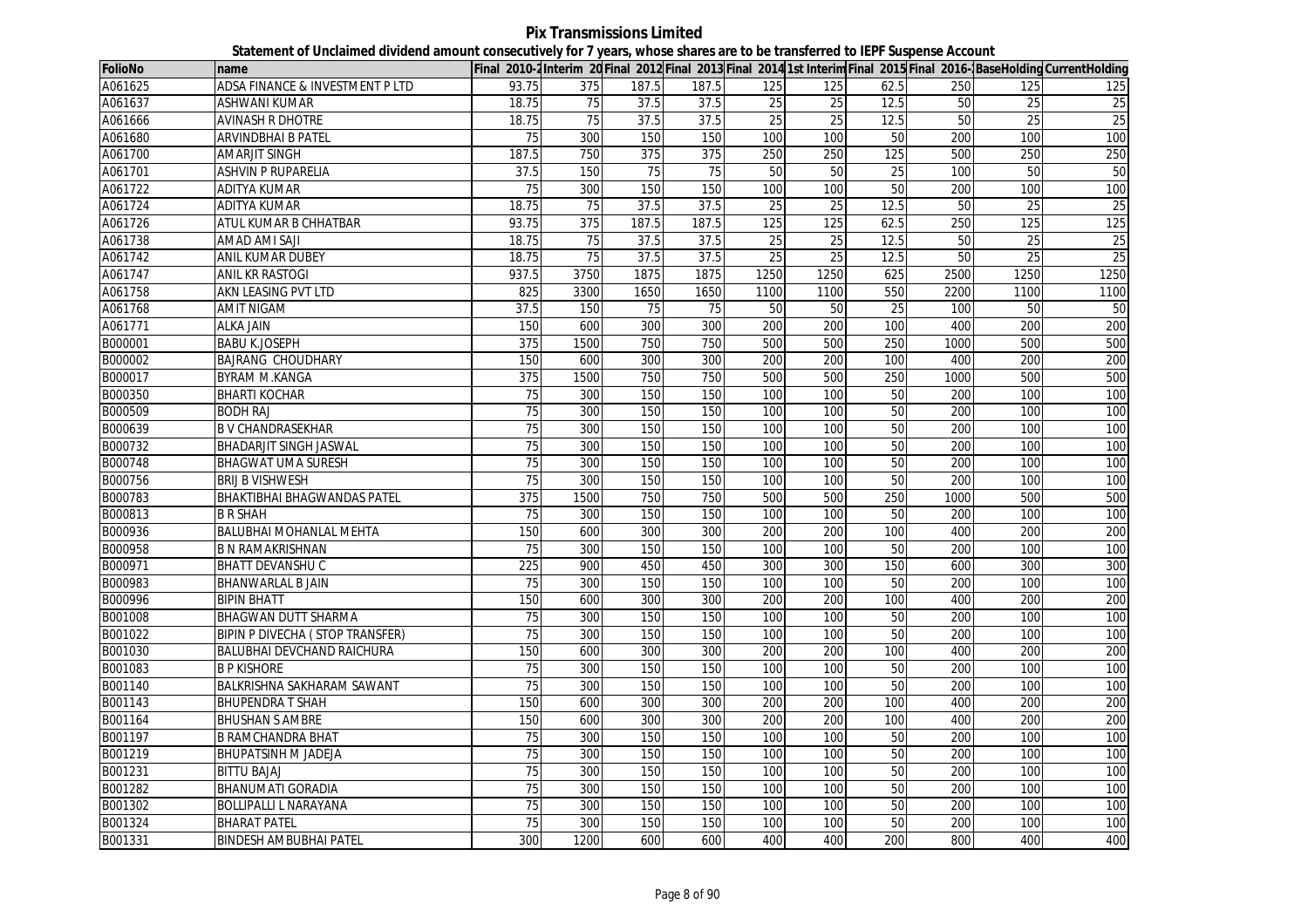**Pix Transmissions Limited Statement of Unclaimed dividend amount consecutively for 7 years, whose shares are to be transferred to IEPF Suspense Account**

| <b>FolioNo</b> | name                            |                 |      |                 |                 |     |     |                 |     |     | Final 2010-2Interim 20 Final 2012 Final 2013 Final 2014 1st Interim Final 2015 Final 2016-BaseHolding CurrentHolding |
|----------------|---------------------------------|-----------------|------|-----------------|-----------------|-----|-----|-----------------|-----|-----|----------------------------------------------------------------------------------------------------------------------|
| B001341        | <b>BEENA ELIZABETH JOSE</b>     | 75              | 300  | 150             | 150             | 100 | 100 | 50              | 200 | 100 | 100                                                                                                                  |
| B001346        | BANDANA MAJUMDAR SARKAR         | 75              | 300  | 150             | 150             | 100 | 100 | 50              | 200 | 100 | 100                                                                                                                  |
| B001349        | <b>BIPIN SHAH</b>               | 75              | 300  | 150             | 150             | 100 | 100 | 50              | 200 | 100 | 100                                                                                                                  |
| B001357        | <b>BALJIT KAUR SAINI</b>        | 75              | 300  | 150             | 150             | 100 | 100 | 50              | 200 | 100 | 100                                                                                                                  |
| B001382        | <b>BINA MUNDHRA</b>             | 75              | 300  | 150             | 150             | 100 | 100 | 50              | 200 | 100 | 100                                                                                                                  |
| B010027        | <b>B RAJALAKSHMI</b>            | 75              | 300  | 150             | 150             | 100 | 100 | 50              | 200 | 100 | 100                                                                                                                  |
| B010036        | <b>B SIDDHANATH</b>             | 75              | 300  | 150             | 150             | 100 | 100 | 50              | 200 | 100 | 100                                                                                                                  |
| B010203        | <b>BHAGWAT DAYAL</b>            | 75              | 300  | 150             | 150             | 100 | 100 | 50              | 200 | 100 | 100                                                                                                                  |
| B010428        | <b>BINOY KUMAR PRATIHAST</b>    | 75              | 300  | 150             | 150             | 100 | 100 | 50              | 200 | 100 | 100                                                                                                                  |
| B010461        | <b>BOI FINANCE LTD</b>          | 300             | 1200 | 600             | 600             | 400 | 400 | 200             | 800 | 400 | 400                                                                                                                  |
| B010469        | <b>BRIJ MOHAN GUPTA</b>         | 75              | 300  | 150             | 150             | 100 | 100 | 50              | 200 | 100 | 100                                                                                                                  |
| B050005        | <b>B BABULAL</b>                | 75              | 300  | 150             | 150             | 100 | 100 | 50              | 200 | 100 | 100                                                                                                                  |
| B050027        | <b>B RAJALAKSHMI</b>            | 75              | 300  | 150             | 150             | 100 | 100 | 50              | 200 | 100 | 100                                                                                                                  |
| B050033        | <b>B S R ANJANEYULU</b>         | 75              | 300  | 150             | 150             | 100 | 100 | 50              | 200 | 100 | 100                                                                                                                  |
| B050036        | <b>B SIDDHANATH</b>             | 75              | 300  | 150             | 150             | 100 | 100 | 50              | 200 | 100 | 100                                                                                                                  |
| B050062        | <b>BABU K THOMAS</b>            | $\overline{75}$ | 300  | 150             | 150             | 100 | 100 | 50              | 200 | 100 | 100                                                                                                                  |
| B050124        | <b>BALWINDAR SINGH</b>          | 150             | 600  | 300             | 300             | 200 | 200 | 100             | 400 | 200 | 200                                                                                                                  |
| B050144        | <b>BANKIM PATEL</b>             | 75              | 300  | 150             | 150             | 100 | 100 | 50              | 200 | 100 | 100                                                                                                                  |
| B050151        | <b>BAPIREDDY BONTHU</b>         | 150             | 600  | 300             | 300             | 200 | 200 | 100             | 400 | 200 | 200                                                                                                                  |
| B050190        | <b>BHAGIRATHI RAGHAVAN</b>      | 75              | 300  | 150             | 150             | 100 | 100 | 50              | 200 | 100 | 100                                                                                                                  |
| B050222        | <b>BHAMRIDEVI H JAIN</b>        | 75              | 300  | 150             | 150             | 100 | 100 | 50              | 200 | 100 | 100                                                                                                                  |
| B050227        | <b>BHANUBEN C SHAH</b>          | $\overline{75}$ | 300  | 150             | 150             | 100 | 100 | 50              | 200 | 100 | 100                                                                                                                  |
| B050255        | <b>BHARAT JAIN</b>              | $\overline{75}$ | 300  | 150             | 150             | 100 | 100 | 50              | 200 | 100 | 100                                                                                                                  |
| B050262        | <b>BHARAT L BHUJPURIA</b>       | 75              | 300  | 150             | 150             | 100 | 100 | 50              | 200 | 100 | 100                                                                                                                  |
| B050286        | BHARATHI DEVI CHILLARA          | 150             | 600  | 300             | 300             | 200 | 200 | 100             | 400 | 200 | 200                                                                                                                  |
| B050394        | <b>BHUPINDER SINGH</b>          | 75              | 300  | 150             | 150             | 100 | 100 | 50              | 200 | 100 | 100                                                                                                                  |
| B050430        | <b>BIPIN BALWANTRAI KOTHARI</b> | 75              | 300  | 150             | 150             | 100 | 100 | 50              | 200 | 100 | 100                                                                                                                  |
| B050465        | <b>BRIJ GOPAL GUPTA</b>         | 150             | 600  | 300             | 300             | 200 | 200 | 100             | 400 | 200 | 200                                                                                                                  |
| B050466        | <b>BRIJ GOPAL GUPTA</b>         | 75              | 300  | 150             | 150             | 100 | 100 | 50              | 200 | 100 | 100                                                                                                                  |
| B050492        | BURAGADDA RAMA LAKSHMI          | 150             | 600  | 300             | 300             | 200 | 200 | 100             | 400 | 200 | 200                                                                                                                  |
| B060011        | <b>B A MAKKENA</b>              | 37.5            | 150  | 75              | $\overline{75}$ | 50  | 50  | 25              | 100 | 50  | 50                                                                                                                   |
| B060012        | <b>B B AMBASTHA</b>             | 93.75           | 375  | 187.5           | 187.5           | 125 | 125 | 62.5            | 250 | 125 | 125                                                                                                                  |
| B060016        | <b>B HARI RAM</b>               | 37.5            | 150  | 75              | 75              | 50  | 50  | 25              | 100 | 50  | 50                                                                                                                   |
| B060030        | <b>B MUKUNDA</b>                | 56.25           | 225  | 112.5           | 112.5           | 75  | 75  | 37.5            | 150 | 75  | 75                                                                                                                   |
| B060072        | BABULAL A JHAVERI               | 37.5            | 150  | 75              | 75              | 50  | 50  | 25              | 100 | 50  | 50                                                                                                                   |
| B060085        | <b>BABULAL S MEHTA</b>          | 93.75           | 375  | 187.5           | 187.5           | 125 | 125 | 62.5            | 250 | 125 | 125                                                                                                                  |
| B060088        | <b>BABULAL VALLABH PATEL</b>    | 37.5            | 150  | 75              | 75              | 50  | 50  | 25              | 100 | 50  | 50                                                                                                                   |
| B060092        | BACHUBHAI MAFATLAL SHAH         | 37.5            | 150  | 75              | 75              | 50  | 50  | 25              | 100 | 50  | 50                                                                                                                   |
| B060096        | <b>BADRUNNISA</b>               | 37.5            | 150  | 75              | 75              | 50  | 50  | 25              | 100 | 50  | 50                                                                                                                   |
| B060100        | <b>BAJRANG CHAUDHARY</b>        | 37.5            | 150  | 75              | 75              | 50  | 50  | 25              | 100 | 50  | 50                                                                                                                   |
| B060113        | BALAPPA KRISHNAPPA PUJARI       | 93.75           | 375  | 187.5           | 187.5           | 125 | 125 | 62.5            | 250 | 125 | 125                                                                                                                  |
| B060114        | BALASUBRAMANIAN TV              | 56.25           | 225  | 112.5           | 112.5           | 75  | 75  | 37.5            | 150 | 75  | 75                                                                                                                   |
| B060128        | <b>BALKISHAN K SHARMA</b>       | 37.5            | 150  | $\overline{75}$ | 75              | 50  | 50  | $\overline{25}$ | 100 | 50  | 50                                                                                                                   |
| B060137        | <b>BALVIR SINGH CHAGGER</b>     | 93.75           | 375  | 187.5           | 187.5           | 125 | 125 | 62.5            | 250 | 125 | 125                                                                                                                  |
| B060160        | <b>BASANT KUMAR AGARWAL</b>     | 93.75           | 375  | 187.5           | 187.5           | 125 | 125 | 62.5            | 250 | 125 | $\overline{125}$                                                                                                     |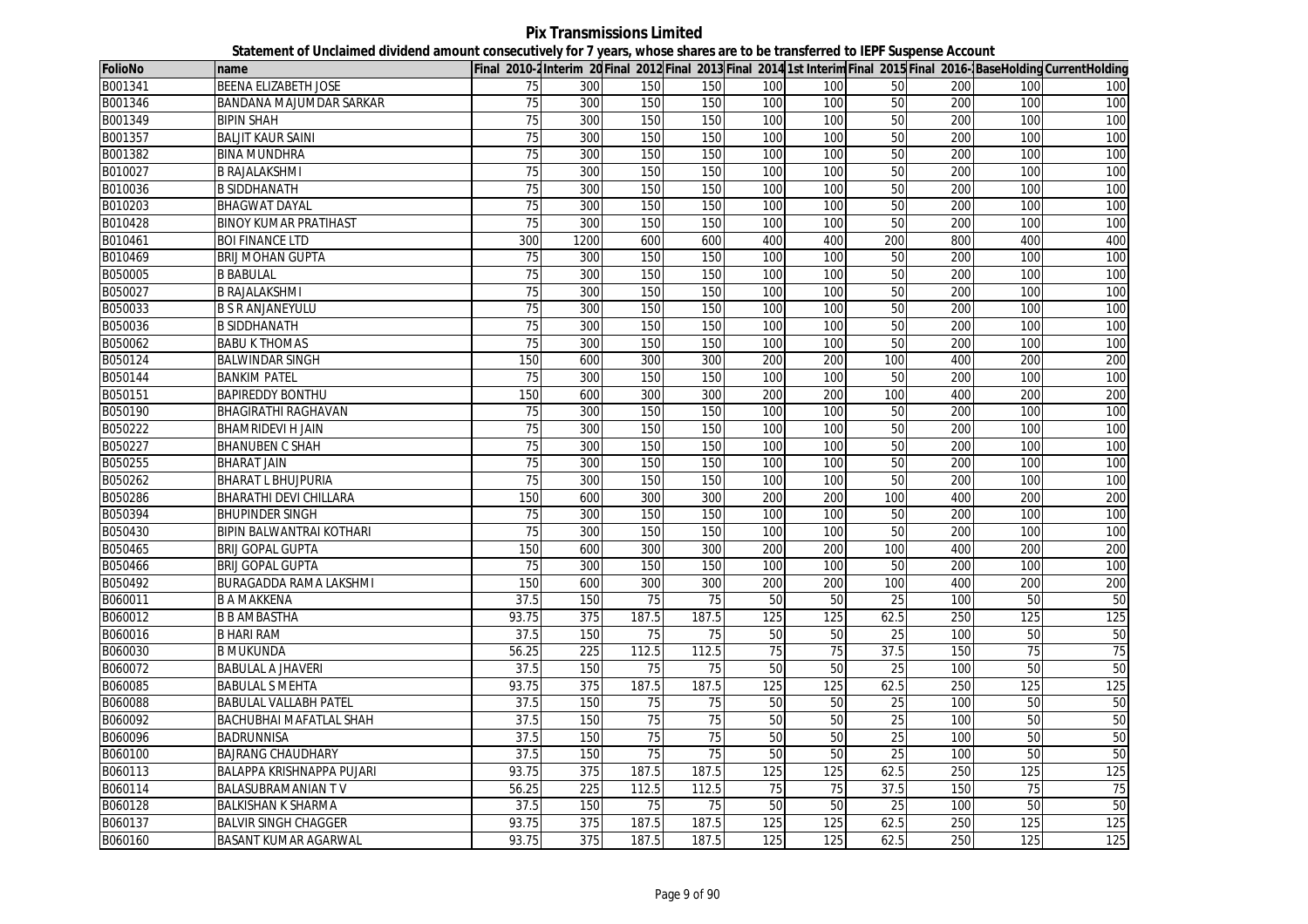| <b>FolioNo</b> | name                               |       |                  |                 |                 |                 |                 |                 |     |                 | Final 2010-2Interim 20Final 2012 Final 2013 Final 2014 1st Interim Final 2015 Final 2016-BaseHolding CurrentHolding |
|----------------|------------------------------------|-------|------------------|-----------------|-----------------|-----------------|-----------------|-----------------|-----|-----------------|---------------------------------------------------------------------------------------------------------------------|
| B060168        | <b>BASAVAIAH BOLLU</b>             | 37.5  | 150              | 75              | 75              | 50              | 50              | 25              | 100 | 50              | 50                                                                                                                  |
| B060169        | BASTIMAL JASRAJ RATHOD             | 37.5  | 150              | 75              | 75              | 50              | 50              | 25              | 100 | 50              | 50                                                                                                                  |
| B060171        | <b>BATUL M KHAMBATY</b>            | 93.75 | 375              | 187.5           | 187.5           | 125             | 125             | 62.5            | 250 | 125             | 125                                                                                                                 |
| B060186        | <b>BETTY VARGHESE</b>              | 37.5  | 150              | 75              | 75              | 50              | 50              | 25              | 100 | 50              | 50                                                                                                                  |
| B060195        | <b>BHADRA N MANIAR</b>             | 37.5  | 150              | 75              | 75              | 50              | 50              | $\overline{25}$ | 100 | 50              | 50                                                                                                                  |
| B060206        | <b>BHAGAWATI PRASAD</b>            | 37.5  | 150              | 75              | 75              | 50              | 50              | 25              | 100 | 50              | 50                                                                                                                  |
| B060210        | <b>BHAGUBHAI RANCHHODBHAI MORI</b> | 75    | 300              | 150             | 150             | 100             | 100             | 50              | 200 | 100             | 100                                                                                                                 |
| B060212        | <b>BHAGWAN</b>                     | 37.5  | 150              | 75              | 75              | 50              | 50              | 25              | 100 | 50              | 50                                                                                                                  |
| B060228        | <b>BHAGWATIBEN D PATEL</b>         | 37.5  | 150              | 75              | 75              | 50              | 50              | 25              | 100 | 50              | 50                                                                                                                  |
| B060266        | <b>BHANWARLAL SURANA</b>           | 37.5  | 150              | 75              | $\overline{75}$ | 50              | 50              | 25              | 100 | 50              | 50                                                                                                                  |
| B060272        | <b>BHARAT BHUSHAN BANSAL</b>       | 56.25 | 225              | 112.5           | 112.5           | 75              | 75              | 37.5            | 150 | $\overline{75}$ | 75                                                                                                                  |
| B060299        | <b>BHARAT MAFATLAL PATEL</b>       | 37.5  | 150              | 75              | 75              | 50              | 50              | 25              | 100 | 50              | 50                                                                                                                  |
| B060306        | <b>BHARAT R RAVAL</b>              | 18.75 | 75               | 37.5            | 37.5            | 25              | 25              | 12.5            | 50  | $\overline{25}$ | 25                                                                                                                  |
| B060316        | BHARAT VASHARAM BALAR              | 37.5  | 150              | 75              | 75              | 50              | 50              | 25              | 100 | 50              | 50                                                                                                                  |
| B060326        | BHARATI KINKHABWALA                | 37.5  | 150              | 75              | 75              | 50              | 50              | 25              | 100 | 50              | 50                                                                                                                  |
| B060329        | <b>BHARATI R KAPADIA</b>           | 37.5  | 150              | 75              | 75              | 50              | 50              | $\overline{25}$ | 100 | 50              | 50                                                                                                                  |
| B060330        | <b>BHARATI RAJU</b>                | 37.5  | 150              | 75              | 75              | 50              | 50              | 25              | 100 | 50              | 50                                                                                                                  |
| B060358        | BHASKARA SESHA LAXMI KONDURY       | 93.75 | 375              | 187.5           | 187.5           | 125             | 125             | 62.5            | 250 | 125             | 125                                                                                                                 |
| B060375        | <b>BHAVANI TAMMA</b>               | 37.5  | 150              | 75              | 75              | 50              | 50              | 25              | 100 | 50              | 50                                                                                                                  |
| B060389        | <b>BHAVITA R MANIAR</b>            | 37.5  | 150              | 75              | 75              | 50              | 50              | 25              | 100 | 50              | 50                                                                                                                  |
| B060391        | <b>BHAVNA JAYESH SHAH</b>          | 56.25 | 225              | 112.5           | 112.5           | 75              | 75              | 37.5            | 150 | 75              | 75                                                                                                                  |
| B060395        | <b>BHAVSAR USHA</b>                | 37.5  | 150              | 75              | 75              | 50              | 50              | 25              | 100 | 50              | 50                                                                                                                  |
| B060412        | <b>BHOJRAJ A ASRANI</b>            | 37.5  | 150              | $\overline{75}$ | $\overline{75}$ | 50              | 50              | 25              | 100 | 50              | 50                                                                                                                  |
| B060415        | <b>BHOORMAL D SHAH</b>             | 37.5  | 150              | 75              | 75              | 50              | 50              | 25              | 100 | 50              | 50                                                                                                                  |
| B060440        | <b>BIHARI KHANDELWAL</b>           | 75    | 300              | 150             | 150             | 100             | 100             | 50              | 200 | 100             | 100                                                                                                                 |
| B060450        | <b>BIJLA MEHTA</b>                 | 37.5  | 150              | 75              | 75              | 50              | 50              | 25              | 100 | 50              | 50                                                                                                                  |
| B060458        | <b>BIMAL KUMAR SARAF</b>           | 93.75 | 375              | 187.5           | 187.5           | 125             | 125             | 62.5            | 250 | 125             | 125                                                                                                                 |
| B060463        | <b>BIMALENDU BISWAS</b>            | 56.25 | 225              | 112.5           | 112.5           | 75              | 75              | 37.5            | 150 | 75              | 75                                                                                                                  |
| B060467        | <b>BINA AGARWAL</b>                | 93.75 | 375              | 187.5           | 187.5           | 125             | 125             | 62.5            | 250 | 125             | 125                                                                                                                 |
| B060490        | <b>BINODBALA DAGA</b>              | 93.75 | $\overline{375}$ | 187.5           | 187.5           | 125             | 125             | 62.5            | 250 | 125             | 125                                                                                                                 |
| B060497        | <b>BIPIN KUMAR GARODIA</b>         | 37.5  | 150              | 75              | 75              | 50              | 50              | 25              | 100 | 50              | 50                                                                                                                  |
| B060510        | <b>BIPINCHANDRA P PARIKH</b>       | 37.5  | 150              | 75              | $\overline{75}$ | 50              | 50              | 25              | 100 | 50              | 50                                                                                                                  |
| B060512        | BIPINKARUNASHANKER DAVE            | 37.5  | 150              | 75              | 75              | 50              | 50              | 25              | 100 | 50              | 50                                                                                                                  |
| B060535        | <b>BRIJGOPAL KANKANI</b>           | 37.5  | 150              | 75              | 75              | 50              | 50              | 25              | 100 | 50              | 50                                                                                                                  |
| B060555        | <b>BIMLA DEVI</b>                  | 18.75 | 75               | 37.5            | 37.5            | 25              | 25              | 12.5            | 50  | 25              | 25                                                                                                                  |
| B060557        | <b>BEENA KHANNA</b>                | 56.25 | 225              | 112.5           | 112.5           | 75              | 75              | 37.5            | 150 | 75              | 75                                                                                                                  |
| B060560        | <b>BINA H DAGLI</b>                | 37.5  | 150              | 75              | 75              | 50              | 50              | 25              | 100 | 50              | 50                                                                                                                  |
| B060569        | <b>B HIMACHALA</b>                 | 18.75 | 75               | 37.5            | 37.5            | 25              | 25              | 12.5            | 50  | 25              | 25                                                                                                                  |
| B060576        | <b>B LALITHA</b>                   | 18.75 | $\overline{75}$  | 37.5            | 37.5            | 25              | $\overline{25}$ | 12.5            | 50  | 25              | 25                                                                                                                  |
| B060580        | <b>B M SOLANKI</b>                 | 18.75 | 75               | 37.5            | 37.5            | 25              | 25              | 12.5            | 50  | 25              | 25                                                                                                                  |
| B060582        | <b>B PARTHA SARATHY</b>            | 18.75 | 75               | 37.5            | 37.5            | $\overline{25}$ | 25              | 12.5            | 50  | 25              | $\overline{25}$                                                                                                     |
| B060588        | <b>B SUSHEEL KUITAR</b>            | 18.75 | 75               | 37.5            | 37.5            | 25              | 25              | 12.5            | 50  | $\overline{25}$ | 25                                                                                                                  |
| B060591        | <b>B. KAUR</b>                     | 37.5  | 150              | 75              | 75              | 50              | 50              | 25              | 100 | 50              | 50                                                                                                                  |
| B060602        | <b>BABITA JAIN</b>                 | 18.75 | 75               | 37.5            | 37.5            | 25              | 25              | 12.5            | 50  | 25              | 25                                                                                                                  |
| B060606        | <b>BABU AMBARAM PATEL</b>          | 37.5  | 150              | 75              | 75              | 50              | 50              | 25              | 100 | 50              | 50                                                                                                                  |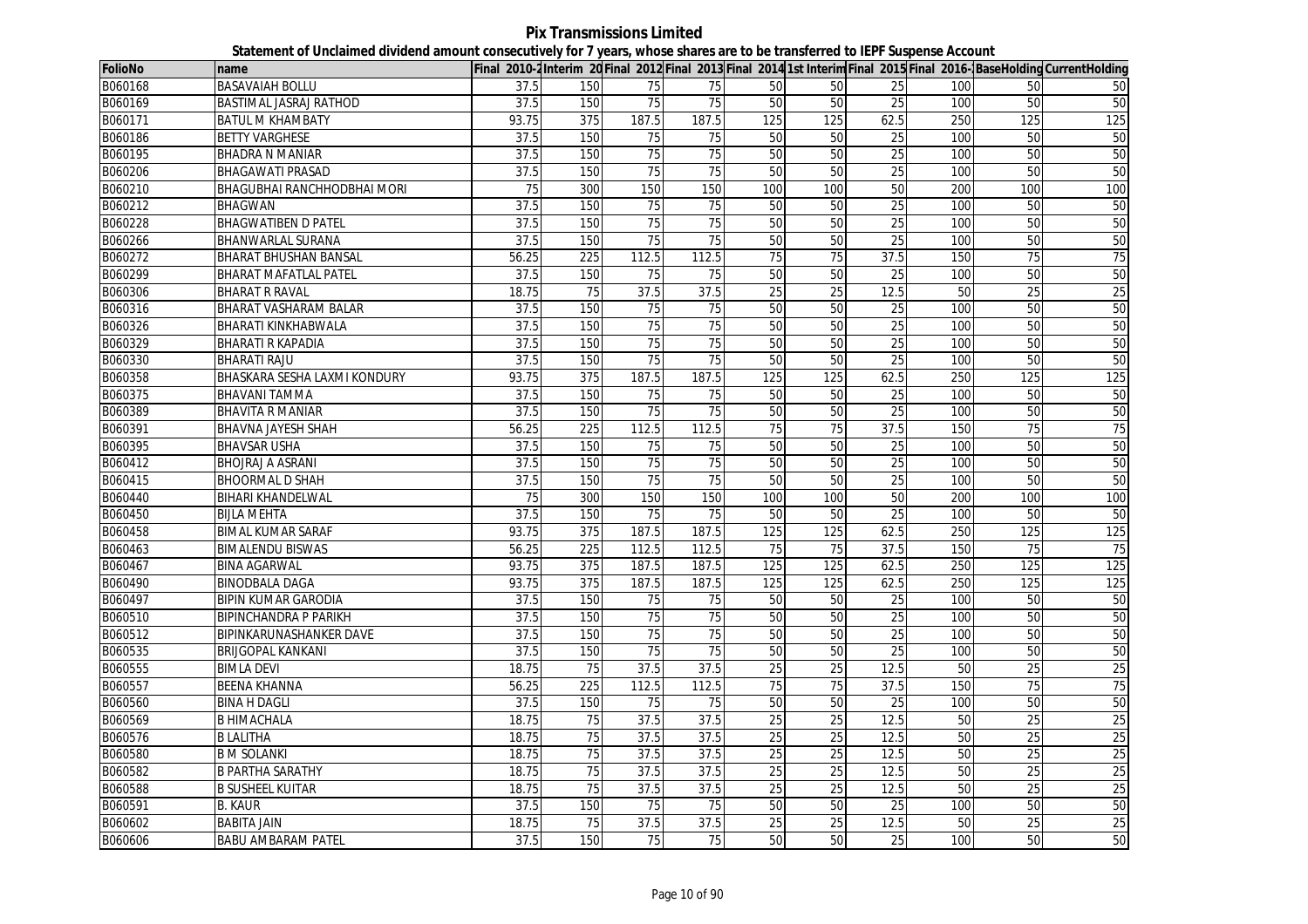**Pix Transmissions Limited Statement of Unclaimed dividend amount consecutively for 7 years, whose shares are to be transferred to IEPF Suspense Account**

| <b>FolioNo</b> | name                             |       |                 |       |                 |                 |                 |      |     |                 | Final 2010-2Interim 20 Final 2012 Final 2013 Final 2014 1st Interim Final 2015 Final 2016-BaseHolding CurrentHolding |
|----------------|----------------------------------|-------|-----------------|-------|-----------------|-----------------|-----------------|------|-----|-----------------|----------------------------------------------------------------------------------------------------------------------|
| B060620        | <b>BABULAL BECHARDAS PATEL</b>   | 18.75 | 75              | 37.5  | 37.5            | 25              | 25              | 12.5 | 50  | 25              | 25                                                                                                                   |
| B060626        | <b>BABULAL JAIN</b>              | 18.75 | 75              | 37.5  | 37.5            | 25              | 25              | 12.5 | 50  | 25              | 25                                                                                                                   |
| B060631        | <b>BABULAL N VOHERA</b>          | 18.75 | 75              | 37.5  | 37.5            | 25              | 25              | 12.5 | 50  | 25              | 25                                                                                                                   |
| B060633        | <b>BABULAL RIKHAVCHAND SHAH</b>  | 18.75 | 75              | 37.5  | 37.5            | 25              | 25              | 12.5 | 50  | 25              | 25                                                                                                                   |
| B060635        | <b>BABULAL SAMRATHMAL SHAH</b>   | 56.25 | 225             | 112.5 | 112.5           | 75              | 75              | 37.5 | 150 | 75              | 75                                                                                                                   |
| B060636        | <b>BABULAL SHAH</b>              | 18.75 | 75              | 37.5  | 37.5            | 25              | 25              | 12.5 | 50  | 25              | 25                                                                                                                   |
| B060645        | <b>BAHADURBHAI AHIR</b>          | 18.75 | 75              | 37.5  | 37.5            | 25              | 25              | 12.5 | 50  | 25              | 25                                                                                                                   |
| B060646        | <b>BAKUL THORIA</b>              | 18.75 | 75              | 37.5  | 37.5            | 25              | 25              | 12.5 | 50  | 25              | 25                                                                                                                   |
| B060665        | BALWANTRAI SAGARMAL              | 18.75 | $\overline{75}$ | 37.5  | 37.5            | $\overline{25}$ | 25              | 12.5 | 50  | 25              | 25                                                                                                                   |
| B060675        | <b>BARJINDER SINGH</b>           | 18.75 | $\overline{75}$ | 37.5  | 37.5            | 25              | 25              | 12.5 | 50  | 25              | 25                                                                                                                   |
| B060679        | <b>BASANT KUMAR JAIN</b>         | 18.75 | $\overline{75}$ | 37.5  | 37.5            | 25              | $\overline{25}$ | 12.5 | 50  | $\overline{25}$ | 25                                                                                                                   |
| B060683        | <b>BAWAN PRASAD AGRAWAL</b>      | 18.75 | 75              | 37.5  | 37.5            | 25              | 25              | 12.5 | 50  | $\overline{25}$ | 25                                                                                                                   |
| B060684        | <b>BEANT KAUR</b>                | 18.75 | 75              | 37.5  | 37.5            | 25              | 25              | 12.5 | 50  | $\overline{25}$ | 25                                                                                                                   |
| B060694        | BELLAD DINESH KUMAR              | 18.75 | 75              | 37.5  | 37.5            | 25              | 25              | 12.5 | 50  | $\overline{25}$ | 25                                                                                                                   |
| B060697        | <b>BHABHOOTMAL SHHAH</b>         | 18.75 | 75              | 37.5  | 37.5            | 25              | 25              | 12.5 | 50  | 25              | 25                                                                                                                   |
| B060701        | <b>BHAGUBHAI AMBARAM MISTRY</b>  | 18.75 | $\overline{75}$ | 37.5  | 37.5            | $\overline{25}$ | $\overline{25}$ | 12.5 | 50  | $\overline{25}$ | 25                                                                                                                   |
| B060710        | <b>BHAGWANT SINGH</b>            | 37.5  | 150             | 75    | 75              | 50              | 50              | 25   | 100 | 50              | 50                                                                                                                   |
| B060733        | <b>BHANUMATI BHARAT BHANSALI</b> | 18.75 | 75              | 37.5  | 37.5            | 25              | 25              | 12.5 | 50  | 25              | 25                                                                                                                   |
| B060739        | <b>BHANWAR LAL RATHI</b>         | 18.75 | 75              | 37.5  | 37.5            | 25              | 25              | 12.5 | 50  | 25              | 25                                                                                                                   |
| B060741        | <b>BHANWARLAL JAIN</b>           | 18.75 | $\overline{75}$ | 37.5  | 37.5            | 25              | 25              | 12.5 | 50  | $\overline{25}$ | 25                                                                                                                   |
| B060745        | <b>BHARAT B BHALAGAMIYA</b>      | 18.75 | 75              | 37.5  | 37.5            | 25              | 25              | 12.5 | 50  | $\overline{25}$ | 25                                                                                                                   |
| B060751        | <b>BHARAT BHAGVANJI</b>          | 18.75 | 75              | 37.5  | 37.5            | 25              | 25              | 12.5 | 50  | 25              | 25                                                                                                                   |
| B060759        | <b>BHARAT J VORA</b>             | 18.75 | $\overline{75}$ | 37.5  | 37.5            | 25              | $\overline{25}$ | 12.5 | 50  | $\overline{25}$ | 25                                                                                                                   |
| B060766        | <b>BHARAT KUMAR B PATEL</b>      | 18.75 | 75              | 37.5  | 37.5            | 25              | 25              | 12.5 | 50  | 25              | 25                                                                                                                   |
| B060778        | <b>BHARAT PRAJAPATI</b>          | 18.75 | 75              | 37.5  | 37.5            | 25              | $\overline{25}$ | 12.5 | 50  | $\overline{25}$ | 25                                                                                                                   |
| B060790        | <b>BHARATBHAI D PATEL</b>        | 18.75 | 75              | 37.5  | 37.5            | 25              | 25              | 12.5 | 50  | 25              | 25                                                                                                                   |
| B060805        | BHARATKUMAR MAFATLAL SHAH        | 18.75 | 75              | 37.5  | 37.5            | 25              | $\overline{25}$ | 12.5 | 50  | 25              | 25                                                                                                                   |
| B060806        | <b>BHARATKUMAR S SHAH</b>        | 18.75 | 75              | 37.5  | 37.5            | 25              | 25              | 12.5 | 50  | 25              | 25                                                                                                                   |
| B060812        | <b>BHARTI ASHOK VYAS</b>         | 18.75 | 75              | 37.5  | 37.5            | 25              | 25              | 12.5 | 50  | $\overline{25}$ | 25                                                                                                                   |
| B060832        | BHAVANA BEN A THAKKAR            | 18.75 | $\overline{75}$ | 37.5  | 37.5            | $\overline{25}$ | $\overline{25}$ | 12.5 | 50  | $\overline{25}$ | 25                                                                                                                   |
| B060837        | <b>BHAVESH B SHAH</b>            | 18.75 | 75              | 37.5  | 37.5            | 25              | 25              | 12.5 | 50  | 25              | 25                                                                                                                   |
| B060857        | BHAVNA DHANSUKH SAVANI           | 18.75 | 75              | 37.5  | 37.5            | 25              | 25              | 12.5 | 50  | 25              | 25                                                                                                                   |
| B060858        | <b>BHAVNA G SHAH</b>             | 18.75 | 75              | 37.5  | 37.5            | 25              | 25              | 12.5 | 50  | 25              | 25                                                                                                                   |
| B060859        | <b>BHAVNA MAKWANA</b>            | 18.75 | 75              | 37.5  | 37.5            | 25              | 25              | 12.5 | 50  | 25              | 25                                                                                                                   |
| B060877        | <b>BHAWARLAL K JAIN</b>          | 18.75 | 75              | 37.5  | 37.5            | 25              | 25              | 12.5 | 50  | 25              | 25                                                                                                                   |
| B060887        | <b>BHIKHALAL B DOSHI</b>         | 18.75 | $\overline{75}$ | 37.5  | 37.5            | 25              | 25              | 12.5 | 50  | $\overline{25}$ | 25                                                                                                                   |
| B060894        | <b>BHIMJIBHAI G BHALGAMIA</b>    | 18.75 | 75              | 37.5  | 37.5            | 25              | 25              | 12.5 | 50  | 25              | 25                                                                                                                   |
| B060896        | <b>BHOGILAL PATEL</b>            | 18.75 | $\overline{75}$ | 37.5  | 37.5            | $\overline{25}$ | $\overline{25}$ | 12.5 | 50  | $\overline{25}$ | 25                                                                                                                   |
| B060900        | BHUPATLAL J CHANIYARA            | 18.75 | $\overline{75}$ | 37.5  | 37.5            | 25              | $\overline{25}$ | 12.5 | 50  | $\overline{25}$ | 25                                                                                                                   |
| B060910        | <b>BHUPINDER</b>                 | 37.5  | 150             | 75    | 75              | 50              | 50              | 25   | 100 | 50              | 50                                                                                                                   |
| B060911        | <b>BHUPINDER KAUR</b>            | 37.5  | 150             | 75    | $\overline{75}$ | 50              | 50              | 25   | 100 | 50              | 50                                                                                                                   |
| B060916        | <b>BIJAL K RAICHURA</b>          | 18.75 | 75              | 37.5  | 37.5            | 25              | 25              | 12.5 | 50  | 25              | 25                                                                                                                   |
| B060920        | <b>BILKISBANU KAZI</b>           | 18.75 | 75              | 37.5  | 37.5            | 25              | $\overline{25}$ | 12.5 | 50  | 25              | 25                                                                                                                   |
| B060928        | <b>BINA DEVI AGRAWAL</b>         | 18.75 | 75              | 37.5  | 37.5            | 25              | 25              | 12.5 | 50  | 25              | 25                                                                                                                   |
| B060937        | <b>BINESH H PAREKH</b>           | 18.75 | 75              | 37.5  | 37.5            | 25              | 25              | 12.5 | 50  | 25              | 25                                                                                                                   |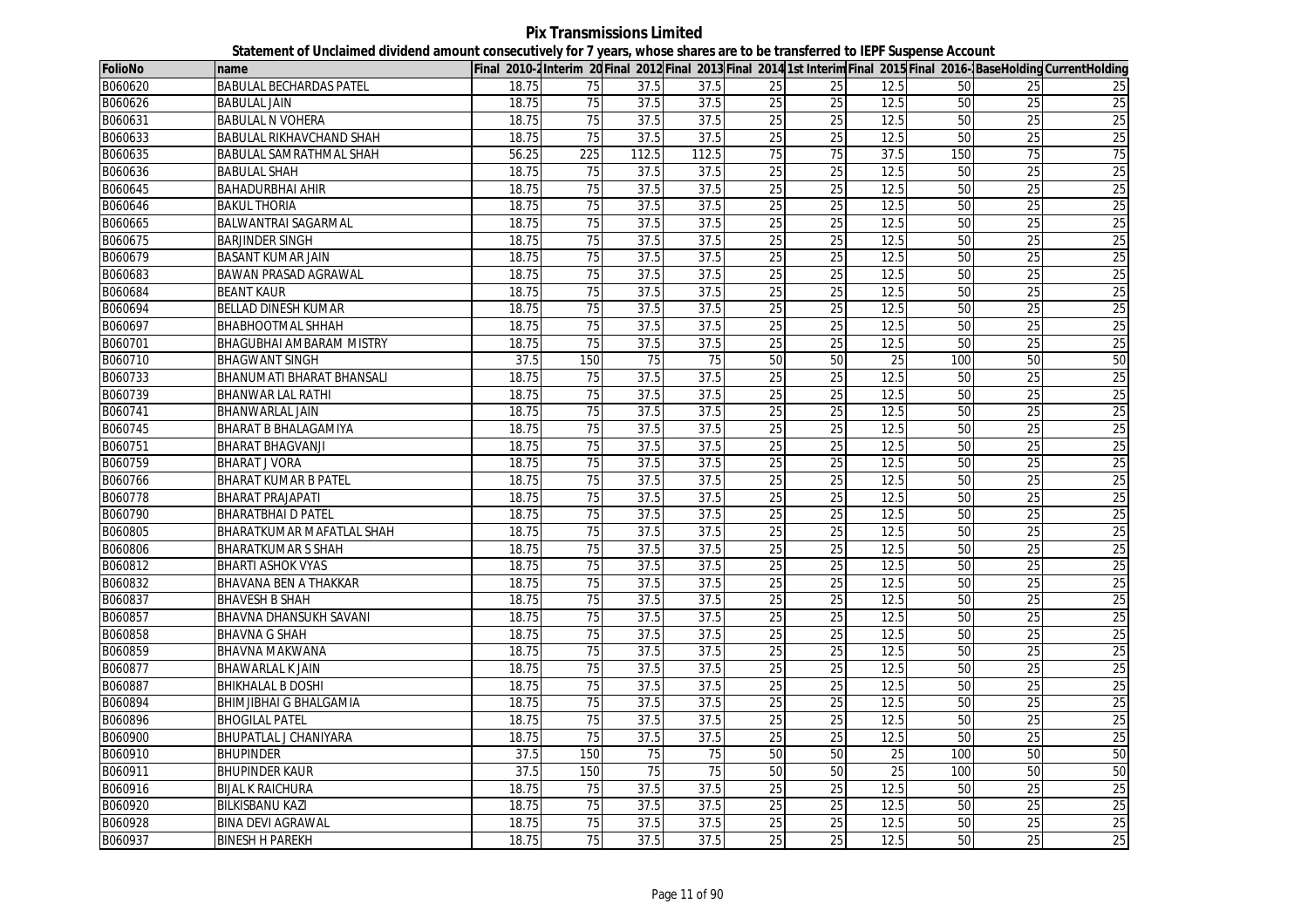**Pix Transmissions Limited Statement of Unclaimed dividend amount consecutively for 7 years, whose shares are to be transferred to IEPF Suspense Account**

| <b>FolioNo</b> | name                              |                 |                  |       |       |                 |                 |      |     |                 | Final 2010-2Interim 20 Final 2012 Final 2013 Final 2014 1st Interim Final 2015 Final 2016-BaseHolding CurrentHolding |
|----------------|-----------------------------------|-----------------|------------------|-------|-------|-----------------|-----------------|------|-----|-----------------|----------------------------------------------------------------------------------------------------------------------|
| B060942        | <b>BINOD KUMAR SINGH</b>          | 18.75           | 75               | 37.5  | 37.5  | 25              | 25              | 12.5 | 50  | 25              | 25                                                                                                                   |
| B060959        | <b>BIRENDRA PRASAD MISHRA</b>     | 18.75           | 75               | 37.5  | 37.5  | 25              | 25              | 12.5 | 50  | 25              | 25                                                                                                                   |
| B060966        | <b>BRIJESH SHAH</b>               | 18.75           | 75               | 37.5  | 37.5  | 25              | 25              | 12.5 | 50  | 25              | 25                                                                                                                   |
| B060969        | <b>BUDHI PRAKASH GUPTA</b>        | 18.75           | $\overline{75}$  | 37.5  | 37.5  | 25              | 25              | 12.5 | 50  | $\overline{25}$ | 25                                                                                                                   |
| B060982        | <b>BALKRISHNA SONAWANE</b>        | 18.75           | 75               | 37.5  | 37.5  | 25              | 25              | 12.5 | 50  | 25              | 25                                                                                                                   |
| B060985        | BASANTLAL UDAIPURIA               | 37.5            | 150              | 75    | 75    | 50              | 50              | 25   | 100 | 50              | 50                                                                                                                   |
| B060987        | <b>BEENA C SHAH</b>               | 37.5            | 150              | 75    | 75    | 50              | 50              | 25   | 100 | 50              | 50                                                                                                                   |
| B060995        | <b>BHANU SHAH</b>                 | 37.5            | 150              | 75    | 75    | 50              | 50              | 25   | 100 | 50              | 50                                                                                                                   |
| B060996        | <b>BHARAT B PATEL</b>             | 18.75           | 75               | 37.5  | 37.5  | 25              | 25              | 12.5 | 50  | 25              | 25                                                                                                                   |
| B060997        | <b>BHARAT B PATEL</b>             | 18.75           | 75               | 37.5  | 37.5  | 25              | 25              | 12.5 | 50  | 25              | 25                                                                                                                   |
| B061004        | <b>BHARTI AKBARI</b>              | 18.75           | 75               | 37.5  | 37.5  | 25              | $\overline{25}$ | 12.5 | 50  | 25              | 25                                                                                                                   |
| B061012        | <b>BHAVNA PATEL</b>               | 18.75           | 75               | 37.5  | 37.5  | 25              | 25              | 12.5 | 50  | 25              | 25                                                                                                                   |
| B061013        | <b>BHAVNA SEJPAL</b>              | 18.75           | 75               | 37.5  | 37.5  | 25              | 25              | 12.5 | 50  | 25              | 25                                                                                                                   |
| B061015        | <b>BHIKARAM CHOUDHRY</b>          | 18.75           | 75               | 37.5  | 37.5  | 25              | 25              | 12.5 | 50  | 25              | 25                                                                                                                   |
| B061021        | <b>BRIJ MOHAN</b>                 | 18.75           | 75               | 37.5  | 37.5  | 25              | 25              | 12.5 | 50  | $\overline{25}$ | 25                                                                                                                   |
| B061024        | <b>BHAVIN F KHIMASIA</b>          | 150             | 600              | 300   | 300   | 200             | 200             | 100  | 400 | 200             | 200                                                                                                                  |
| B061028        | <b>BHARAT RACHH</b>               | 337.5           | 1350             | 675   | 675   | 450             | 450             | 225  | 900 | 450             | 450                                                                                                                  |
| B061031        | <b>BHASKER GAJRE</b>              | 75              | 300              | 150   | 150   | 100             | 100             | 50   | 200 | 100             | 100                                                                                                                  |
| B061032        | <b>BHUPENDAR ROHILLA</b>          | 18.75           | $\overline{75}$  | 37.5  | 37.5  | $\overline{25}$ | 25              | 12.5 | 50  | 25              | $\overline{25}$                                                                                                      |
| B061035        | <b>B K SAHNI</b>                  | 18.75           | 75               | 37.5  | 37.5  | 25              | 25              | 12.5 | 50  | 25              | 25                                                                                                                   |
| B061047        | <b>BHAGCHANDANI BHARAT R</b>      | 93.75           | 375              | 187.5 | 187.5 | 125             | 125             | 62.5 | 250 | 125             | 125                                                                                                                  |
| B061055        | BHARATI BHATTA CHARYYA            | 18.75           | 75               | 37.5  | 37.5  | $\overline{25}$ | $\overline{25}$ | 12.5 | 50  | $\overline{25}$ | $\overline{25}$                                                                                                      |
| B061078        | BIRENDRA SINGH MEHRA              | 56.25           | $\overline{225}$ | 112.5 | 112.5 | 75              | 75              | 37.5 | 150 | $\overline{75}$ | 75                                                                                                                   |
| B061094        | <b>BIJENDRA SINGH</b>             | 150             | 600              | 300   | 300   | 200             | 200             | 100  | 400 | 200             | 200                                                                                                                  |
| B061096        | <b>BASANT DAULTANI</b>            | 75              | 300              | 150   | 150   | 100             | 100             | 50   | 200 | 100             | 100                                                                                                                  |
| B061097        | <b>BASANT DAULTANI</b>            | 93.75           | 375              | 187.5 | 187.5 | 125             | 125             | 62.5 | 250 | 125             | 125                                                                                                                  |
| B061131        | <b>BIJON DEB</b>                  | 187.5           | 750              | 375   | 375   | 250             | 250             | 125  | 500 | 250             | 250                                                                                                                  |
| B061133        | BHAGYAWANTHI                      | 18.75           | 75               | 37.5  | 37.5  | 25              | 25              | 12.5 | 50  | $\overline{25}$ | 25                                                                                                                   |
| B061136        | <b>BALUBHA RAVAJI RATHOD</b>      | 93.75           | 375              | 187.5 | 187.5 | 125             | 125             | 62.5 | 250 | 125             | 125                                                                                                                  |
| B061247        | <b>BHARATI C SHAH</b>             | 150             | 600              | 300   | 300   | 200             | 200             | 100  | 400 | 200             | 200                                                                                                                  |
| B061249        | <b>BHARTENDU P DESAI</b>          | 37.5            | 150              | 75    | 75    | 50              | 50              | 25   | 100 | 50              | 50                                                                                                                   |
| C000253        | CHHAGANLAL G THAKKAR              | 75              | 300              | 150   | 150   | 100             | 100             | 50   | 200 | 100             | 100                                                                                                                  |
| C000432        | CHANDRAMOULI C.V.                 | 75              | 300              | 150   | 150   | 100             | 100             | 50   | 200 | 100             | 100                                                                                                                  |
| C000488        | <b>CHARLES MENDONCA</b>           | 75              | 300              | 150   | 150   | 100             | 100             | 50   | 200 | 100             | 100                                                                                                                  |
| C000513        | <b>CHETAN K SHAH</b>              | 75              | 300              | 150   | 150   | 100             | 100             | 50   | 200 | 100             | 100                                                                                                                  |
| C000558        | C MADHUSUDANAN                    | 75              | 300              | 150   | 150   | 100             | 100             | 50   | 200 | 100             | 100                                                                                                                  |
| C000605        | CHITTARANJANDAS GANGADHAR BHAWSAR | 75              | 300              | 150   | 150   | 100             | 100             | 50   | 200 | 100             | 100                                                                                                                  |
| C000611        | CHEETHAMPADI MURALI MOHAN         | 75              | 300              | 150   | 150   | 100             | 100             | 50   | 200 | 100             | 100                                                                                                                  |
| C000656        | CHANDUBHAI C PANDYA               | 150             | 600              | 300   | 300   | 200             | 200             | 100  | 400 | 200             | 200                                                                                                                  |
| C000669        | CHITRA NARAYANAN                  | 75              | 300              | 150   | 150   | 100             | 100             | 50   | 200 | 100             | 100                                                                                                                  |
| C000700        | C JAHNAVI                         | 225             | 900              | 450   | 450   | 300             | 300             | 150  | 600 | 300             | 300                                                                                                                  |
| C000717        | CENTRAL FINANCE LTD.              | 150             | 600              | 300   | 300   | 200             | 200             | 100  | 400 | 200             | 200                                                                                                                  |
| C000721        | CITIBANK N A                      | $\overline{75}$ | 300              | 150   | 150   | 100             | 100             | 50   | 200 | 100             | 100                                                                                                                  |
| C000722        | <b>CITIBANK N A</b>               | 150             | 600              | 300   | 300   | 200             | 200             | 100  | 400 | 200             | 200                                                                                                                  |
| C000726        | C L VERMA                         | 75              | 300              | 150   | 150   | 100             | 100             | 50   | 200 | 100             | 100                                                                                                                  |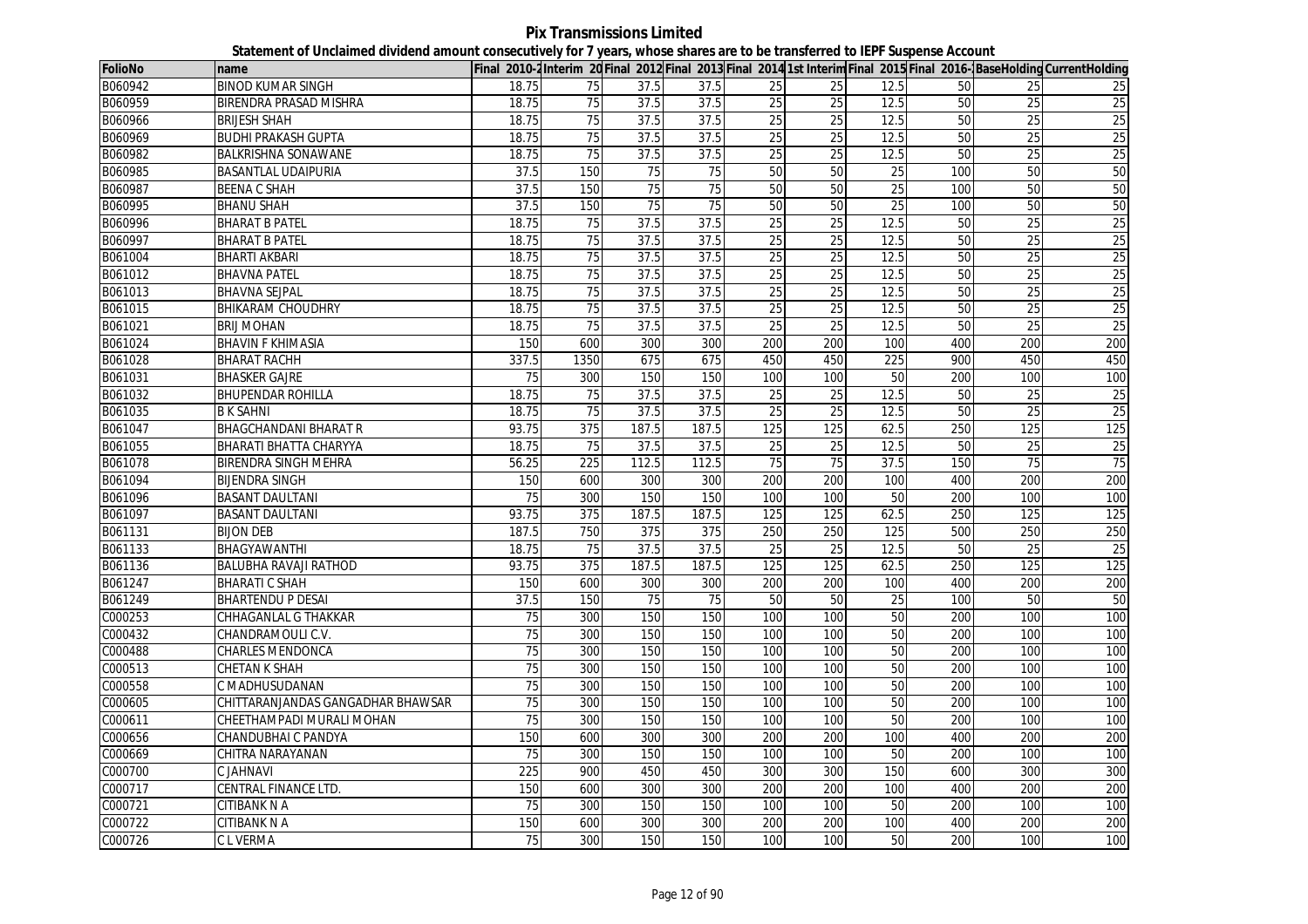| <b>FolioNo</b> | name                               |                 |      |                 |                 |      |      |                 |      |      | Final 2010-2 Interim 20 Final 2012 Final 2013 Final 2014 1st Interim Final 2015 Final 2016-BaseHolding CurrentHolding |
|----------------|------------------------------------|-----------------|------|-----------------|-----------------|------|------|-----------------|------|------|-----------------------------------------------------------------------------------------------------------------------|
| C000728        | CHANDRAKANT PRANLAL SHAH           | 300             | 1200 | 600             | 600             | 400  | 400  | 200             | 800  | 400  | 400                                                                                                                   |
| C000751        | CONCEPT FINAN'L CONS'S (I) (P) LTD | 75              | 300  | 150             | 150             | 100  | 100  | 50              | 200  | 100  | 100                                                                                                                   |
| C000758        | CONCEPT GLOBAL TRUST CAP LTD       | 1950            | 7800 | 3900            | 3900            | 2600 | 2600 | 1300            | 5200 | 2600 | 2600                                                                                                                  |
| C000772        | CHANDRESH C VORA                   | 225             | 900  | 450             | 450             | 300  | 300  | 150             | 600  | 300  | 300                                                                                                                   |
| C010044        | CHAMANLAL BAJAJ                    | 75              | 300  | 150             | 150             | 100  | 100  | 50              | 200  | 100  | 100                                                                                                                   |
| C010105        | CHANDRA MOHAN KUMAR                | 75              | 300  | 150             | 150             | 100  | 100  | 50              | 200  | 100  | 100                                                                                                                   |
| C010175        | <b>CHATTAR SINGH</b>               | $\overline{75}$ | 300  | 150             | 150             | 100  | 100  | 50              | 200  | 100  | 100                                                                                                                   |
| C010187        | <b>CHETAN SHAH (STOP TRANSFER)</b> | 75              | 300  | 150             | 150             | 100  | 100  | 50              | 200  | 100  | 100                                                                                                                   |
| CO10251        | CONJEEVARAM SRINIVASAN SIVARAMAN   | $\overline{75}$ | 300  | 150             | 150             | 100  | 100  | 50              | 200  | 100  | 100                                                                                                                   |
| C050003        | C C DEDHIA                         | 225             | 900  | 450             | 450             | 300  | 300  | 150             | 600  | 300  | 300                                                                                                                   |
| C050005        | C D PRASAD                         | 75              | 300  | 150             | 150             | 100  | 100  | 50              | 200  | 100  | 100                                                                                                                   |
| C050075        | <b>CHANCHAL SHARMA</b>             | 150             | 600  | 300             | 300             | 200  | 200  | 100             | 400  | 200  | 200                                                                                                                   |
| C050105        | CHANDRA MOHAN KUMAR                | 75              | 300  | 150             | 150             | 100  | 100  | 50              | 200  | 100  | 100                                                                                                                   |
| C050175        | <b>CHATTAR SINGH</b>               | 75              | 300  | 150             | 150             | 100  | 100  | 50              | 200  | 100  | 100                                                                                                                   |
| C050269        | CHANDRA SHEKAR A R                 | 75              | 300  | 150             | 150             | 100  | 100  | 50              | 200  | 100  | 100                                                                                                                   |
| C060016        | C K KAUSALLIA                      | 93.75           | 375  | 187.5           | 187.5           | 125  | 125  | 62.5            | 250  | 125  | 125                                                                                                                   |
| C060020        | C N MEHTA                          | 56.25           | 225  | 112.5           | 112.5           | 75   | 75   | 37.5            | 150  | 75   | 75                                                                                                                    |
| C060032        | C S VINAYAKAM                      | 37.5            | 150  | 75              | 75              | 50   | 50   | 25              | 100  | 50   | 50                                                                                                                    |
| C060039        | C UMA KUMARI                       | 37.5            | 150  | 75              | 75              | 50   | 50   | 25              | 100  | 50   | 50                                                                                                                    |
| C060040        | C V NARAYANA                       | 37.5            | 150  | 75              | 75              | 50   | 50   | 25              | 100  | 50   | 50                                                                                                                    |
| C060041        | C VENUGOPAL                        | 37.5            | 150  | 75              | 75              | 50   | 50   | 25              | 100  | 50   | 50                                                                                                                    |
| C060047        | CDR JAGDISH PRASAD MODI            | 37.5            | 150  | 75              | 75              | 50   | 50   | 25              | 100  | 50   | 50                                                                                                                    |
| C060051        | CHADRA KANTA MALPANI               | 37.5            | 150  | $\overline{75}$ | 75              | 50   | 50   | 25              | 100  | 50   | 50                                                                                                                    |
| C060071        | CHAMPAKLAL CHATRABHUJ SHETH        | 37.5            | 150  | 75              | $\overline{75}$ | 50   | 50   | $\overline{25}$ | 100  | 50   | 50                                                                                                                    |
| C060080        | CHANCHAL BAI                       | 37.5            | 150  | 75              | 75              | 50   | 50   | 25              | 100  | 50   | 50                                                                                                                    |
| C060081        | <b>CHANCHAL P JAIN</b>             | 37.5            | 150  | 75              | 75              | 50   | 50   | $\overline{25}$ | 100  | 50   | 50                                                                                                                    |
| C060090        | CHANDAN BALA JAIN                  | 37.5            | 150  | 75              | 75              | 50   | 50   | 25              | 100  | 50   | 50                                                                                                                    |
| C060105        | CHANDRA KANTA MALPANI              | 37.5            | 150  | 75              | 75              | 50   | 50   | 25              | 100  | 50   | 50                                                                                                                    |
| C060108        | CHANDRA MOHAN KUMAR                | 56.25           | 225  | 112.5           | 112.5           | 75   | 75   | 37.5            | 150  | 75   | 75                                                                                                                    |
| C060110        | CHANDRA RAMAMOORTHY                | 37.5            | 150  | 75              | 75              | 50   | 50   | 25              | 100  | 50   | 50                                                                                                                    |
| C060112        | CHANDRA SEKHARAREDDY S             | 93.75           | 375  | 187.5           | 187.5           | 125  | 125  | 62.5            | 250  | 125  | 125                                                                                                                   |
| C060115        | CHANDRAKALA KABRA                  | 37.5            | 150  | 75              | 75              | 50   | 50   | 25              | 100  | 50   | 50                                                                                                                    |
| C060126        | CHANDRAKANT KAMPANI                | 37.5            | 150  | $\overline{75}$ | $\overline{75}$ | 50   | 50   | $\overline{25}$ | 100  | 50   | 50                                                                                                                    |
| C060147        | CHANDRASHEKAR B NAIK               | 37.5            | 150  | 75              | 75              | 50   | 50   | 25              | 100  | 50   | 50                                                                                                                    |
| C060179        | <b>CHARLES MENDONCA</b>            | 37.5            | 150  | 75              | 75              | 50   | 50   | 25              | 100  | 50   | 50                                                                                                                    |
| C060180        | CHARU GALLA                        | 37.5            | 150  | 75              | 75              | 50   | 50   | 25              | 100  | 50   | 50                                                                                                                    |
| C060190        | CHATURBHUJ AGARWAL                 | 37.5            | 150  | 75              | 75              | 50   | 50   | 25              | 100  | 50   | 50                                                                                                                    |
| C060197        | CHELLAPPA M AYER                   | 37.5            | 150  | 75              | $\overline{75}$ | 50   | 50   | 25              | 100  | 50   | 50                                                                                                                    |
| C060198        | CHELLAPPA M AYER                   | 37.5            | 150  | $\overline{75}$ | $\overline{75}$ | 50   | 50   | 25              | 100  | 50   | 50                                                                                                                    |
| C060199        | CHELLAPPA M AYER                   | 37.5            | 150  | 75              | 75              | 50   | 50   | 25              | 100  | 50   | 50                                                                                                                    |
| C060200        | CHELLARAM ASSANDAS MANIK           | 187.5           | 750  | 375             | 375             | 250  | 250  | 125             | 500  | 250  | 250                                                                                                                   |
| C060203        | CHETAN                             | 37.5            | 150  | 75              | 75              | 50   | 50   | 25              | 100  | 50   | 50                                                                                                                    |
| C060212        | CHETAN SHAH                        | 75              | 300  | 150             | 150             | 100  | 100  | 50              | 200  | 100  | 100                                                                                                                   |
| C060213        | CHETAN SHRIPAD LONDHE              | 37.5            | 150  | 75              | 75              | 50   | 50   | 25              | 100  | 50   | 50                                                                                                                    |
| C060221        | CHETNA P SHAH                      | 56.25           | 225  | 112.5           | 112.5           | 75   | 75   | 37.5            | 150  | 75   | 75                                                                                                                    |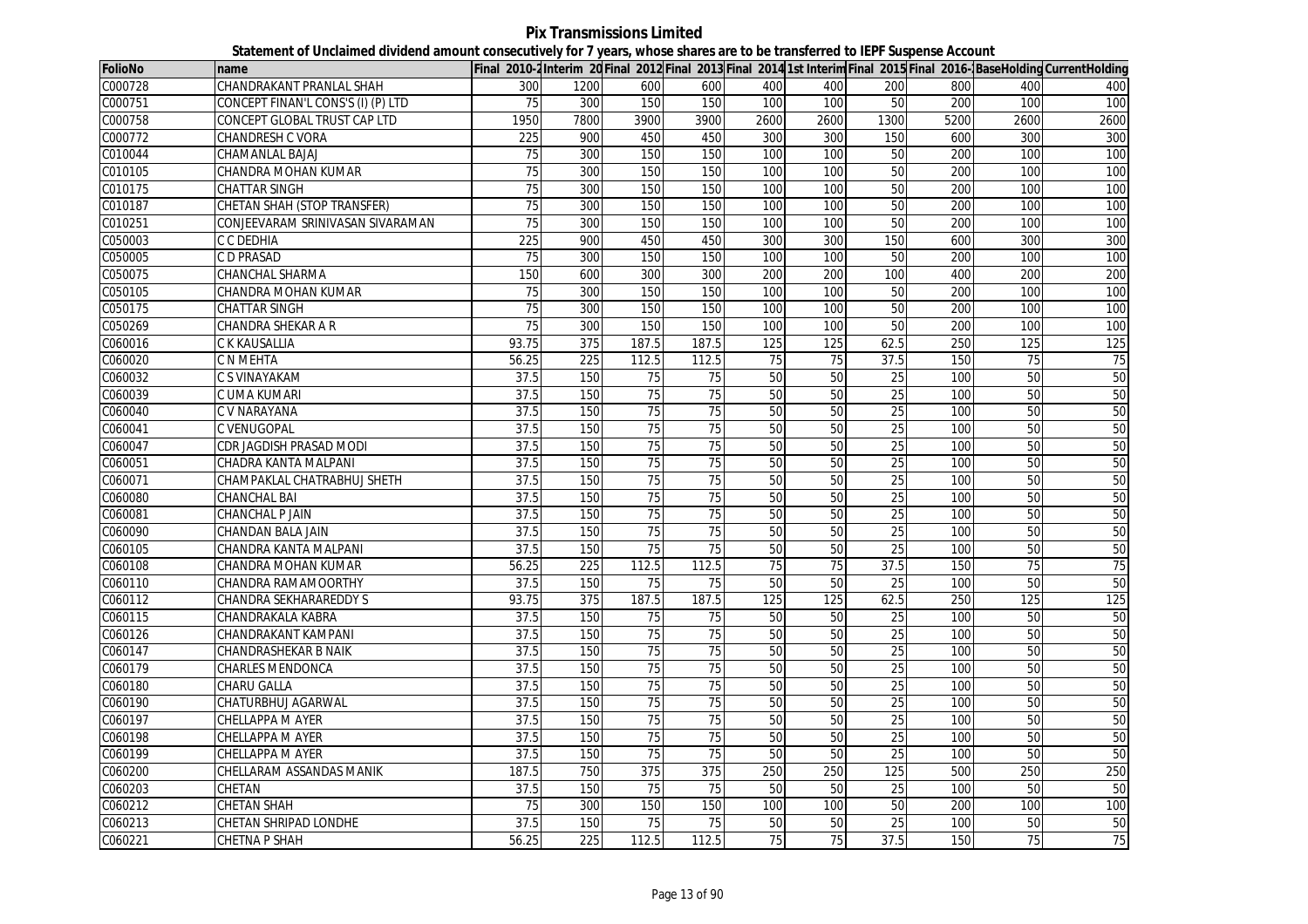**Pix Transmissions Limited Statement of Unclaimed dividend amount consecutively for 7 years, whose shares are to be transferred to IEPF Suspense Account**

| <b>FolioNo</b> | name                             |                 |      |                 |                 |                 |                 |                 |      |                 | Final 2010-2 Interim 20 Final 2012 Final 2013 Final 2014 1st Interim Final 2015 Final 2016- BaseHolding CurrentHolding |
|----------------|----------------------------------|-----------------|------|-----------------|-----------------|-----------------|-----------------|-----------------|------|-----------------|------------------------------------------------------------------------------------------------------------------------|
| C060243        | CHIMANLAL MAKWANA                | 37.5            | 150  | 75              | 75              | 50              | 50              | 25              | 100  | 50              | 50                                                                                                                     |
| C060245        | CHINDARKAR SHSHIKANT             | 56.25           | 225  | 112.5           | 112.5           | 75              | 75              | 37.5            | 150  | 75              | $\overline{75}$                                                                                                        |
| C060249        | <b>CHIRAG R DARJI</b>            | 37.5            | 150  | 75              | 75              | 50              | 50              | 25              | 100  | 50              | 50                                                                                                                     |
| C060254        | CHITRA JAGDISH LALVANI           | 37.5            | 150  | 75              | $\overline{75}$ | 50              | 50              | $\overline{25}$ | 100  | 50              | 50                                                                                                                     |
| C060257        | CHITRA NARAYANAN                 | 37.5            | 150  | 75              | 75              | 50              | 50              | 25              | 100  | 50              | 50                                                                                                                     |
| C060269        | CRYSTAL SECURITIES PVT LTD       | 375             | 1500 | 750             | 750             | 500             | 500             | 250             | 1000 | 500             | 500                                                                                                                    |
| C060271        | CUMI RUSTOM BHARUCHA             | 37.5            | 150  | 75              | 75              | 50              | 50              | 25              | 100  | 50              | 50                                                                                                                     |
| C060277        | CHANDRA BHUSHAN TIWARI           | 18.75           | 75   | 37.5            | 37.5            | 25              | 25              | 12.5            | 50   | 25              | 25                                                                                                                     |
| C060280        | <b>CHANDRU SIPPY</b>             | 468.75          | 1875 | 937.5           | 937.5           | 625             | 625             | 312.5           | 1250 | 625             | 625                                                                                                                    |
| C060282        | C ANIL KUMAR                     | 18.75           | 75   | 37.5            | 37.5            | 25              | 25              | 12.5            | 50   | 25              | 25                                                                                                                     |
| C060287        | <b>C VIMALA</b>                  | 18.75           | 75   | 37.5            | 37.5            | 25              | $\overline{25}$ | 12.5            | 50   | 25              | 25                                                                                                                     |
| C060290        | CARMEN MATTHIAS                  | 18.75           | 75   | 37.5            | 37.5            | 25              | 25              | 12.5            | 50   | 25              | 25                                                                                                                     |
| C060293        | CHAMANLAL K SOLANKI              | 18.75           | 75   | 37.5            | 37.5            | 25              | $\overline{25}$ | 12.5            | 50   | 25              | 25                                                                                                                     |
| C060306        | CHAMPALAL M SHAH                 | 18.75           | 75   | 37.5            | 37.5            | 25              | 25              | 12.5            | 50   | $\overline{25}$ | 25                                                                                                                     |
| C060319        | CHANDAKUMARI                     | 18.75           | 75   | 37.5            | 37.5            | 25              | 25              | 12.5            | 50   | $\overline{25}$ | 25                                                                                                                     |
| C060324        | CHANDENBEN PREMCHANDBHAI SHAH    | 18.75           | 75   | 37.5            | 37.5            | 25              | 25              | 12.5            | 50   | $\overline{25}$ | 25                                                                                                                     |
| C060331        | CHANDRA BHAN YADAV               | 18.75           | 75   | 37.5            | 37.5            | $\overline{25}$ | $\overline{25}$ | 12.5            | 50   | 25              | 25                                                                                                                     |
| C060340        | CHANDRA METHIYA                  | 18.75           | 75   | 37.5            | 37.5            | 25              | 25              | 12.5            | 50   | 25              | 25                                                                                                                     |
| C060351        | CHANDRAKANT D PATEL              | 18.75           | 75   | 37.5            | 37.5            | 25              | $\overline{25}$ | 12.5            | 50   | $\overline{25}$ | 25                                                                                                                     |
| C060370        | <b>CHANDRIKA B PATEL</b>         | 18.75           | 75   | 37.5            | 37.5            | 25              | 25              | 12.5            | 50   | $\overline{25}$ | 25                                                                                                                     |
| C060372        | <b>CHANDRIKA H PAEL</b>          | 18.75           | 75   | 37.5            | 37.5            | 25              | 25              | 12.5            | 50   | 25              | 25                                                                                                                     |
| C060378        | CHANDRIKABEN HASMUKHLAL SHAH     | 18.75           | 75   | 37.5            | 37.5            | 25              | $\overline{25}$ | 12.5            | 50   | $\overline{25}$ | 25                                                                                                                     |
| C060388        | CHARMY PATEL                     | 37.5            | 150  | $\overline{75}$ | 75              | 50              | 50              | $\overline{25}$ | 100  | 50              | 50                                                                                                                     |
| C060389        | CHARUMATHY                       | 18.75           | 75   | 37.5            | 37.5            | 25              | 25              | 12.5            | 50   | 25              | 25                                                                                                                     |
| C060391        | CHATURBHAI N THAKKAR             | 18.75           | 75   | 37.5            | 37.5            | 25              | 25              | 12.5            | 50   | $\overline{25}$ | 25                                                                                                                     |
| C060392        | CHELABHAI G PATEL                | 18.75           | 75   | 37.5            | 37.5            | 25              | 25              | 12.5            | 50   | 25              | 25                                                                                                                     |
| C060405        | <b>CHETAN V DESAI</b>            | 18.75           | 75   | 37.5            | 37.5            | 25              | 25              | 12.5            | 50   | 25              | 25                                                                                                                     |
| C060411        | <b>CHETNA P KHETANI</b>          | 18.75           | 75   | 37.5            | 37.5            | 25              | 25              | 12.5            | 50   | 25              | 25                                                                                                                     |
| C060439        | <b>CHINUBAHI S SHAH</b>          | 18.75           | 75   | 37.5            | 37.5            | 25              | 25              | 12.5            | 50   | 25              | 25                                                                                                                     |
| C060446        | CHIRAG H DOSHI                   | 18.75           | 75   | 37.5            | 37.5            | 25              | 25              | 12.5            | 50   | 25              | 25                                                                                                                     |
| C060460        | <b>CLBHANSALI</b>                | 18.75           | 75   | 37.5            | 37.5            | 25              | 25              | 12.5            | 50   | $\overline{25}$ | 25                                                                                                                     |
| C060473        | CHANDUBHAI SIROYA                | 18.75           | 75   | 37.5            | 37.5            | 25              | 25              | 12.5            | 50   | 25              | 25                                                                                                                     |
| C060478        | CHHAGAN D BHIMANI                | 37.5            | 150  | 75              | 75              | 50              | 50              | 25              | 100  | 50              | 50                                                                                                                     |
| C060489        | CHANDRIKA NAIR                   | 56.25           | 225  | 112.5           | 112.5           | 75              | 75              | 37.5            | 150  | 75              | 75                                                                                                                     |
| C060508        | CHANDRIKA H SHAH                 | 225             | 900  | 450             | 450             | 300             | 300             | 150             | 600  | 300             | 300                                                                                                                    |
| C060518        | CHANDRAKANT G MORE               | 37.5            | 150  | 75              | 75              | 50              | 50              | 25              | 100  | 50              | 50                                                                                                                     |
| C060548        | CHANDRASHEKAR D PURANIK          | 150             | 600  | 300             | 300             | 200             | 200             | 100             | 400  | 200             | 200                                                                                                                    |
| C060601        | C V SRINIVAS RAO                 | 75              | 300  | 150             | 150             | 100             | 100             | 50              | 200  | 100             | 100                                                                                                                    |
| D000312        | DILIP KUMAR BANERJEE             | 75              | 300  | 150             | 150             | 100             | 100             | 50              | 200  | 100             | 100                                                                                                                    |
| D000394        | DIPTI SHAH                       | 75              | 300  | 150             | 150             | 100             | 100             | 50              | 200  | 100             | 100                                                                                                                    |
| D000455        | <b>DILIP KUMAR BARDHAN</b>       | 75              | 300  | 150             | 150             | 100             | 100             | 50              | 200  | 100             | 100                                                                                                                    |
| D000510        | DEENDAYAL SHARDA (STOP TRANSFER) | 75              | 300  | 150             | 150             | 100             | 100             | 50              | 200  | 100             | 100                                                                                                                    |
| D000519        | DHIRUBHAI LAXMAN SIDHPURA        | $\overline{75}$ | 300  | 150             | 150             | 100             | 100             | 50              | 200  | 100             | 100                                                                                                                    |
| D000524        | DAMYALATA L MEHTA                | 75              | 300  | 150             | 150             | 100             | 100             | 50              | 200  | 100             | 100                                                                                                                    |
| D000558        | DEEPTI MEHTA                     | 150             | 600  | 300             | 300             | 200             | 200             | 100             | 400  | 200             | 200                                                                                                                    |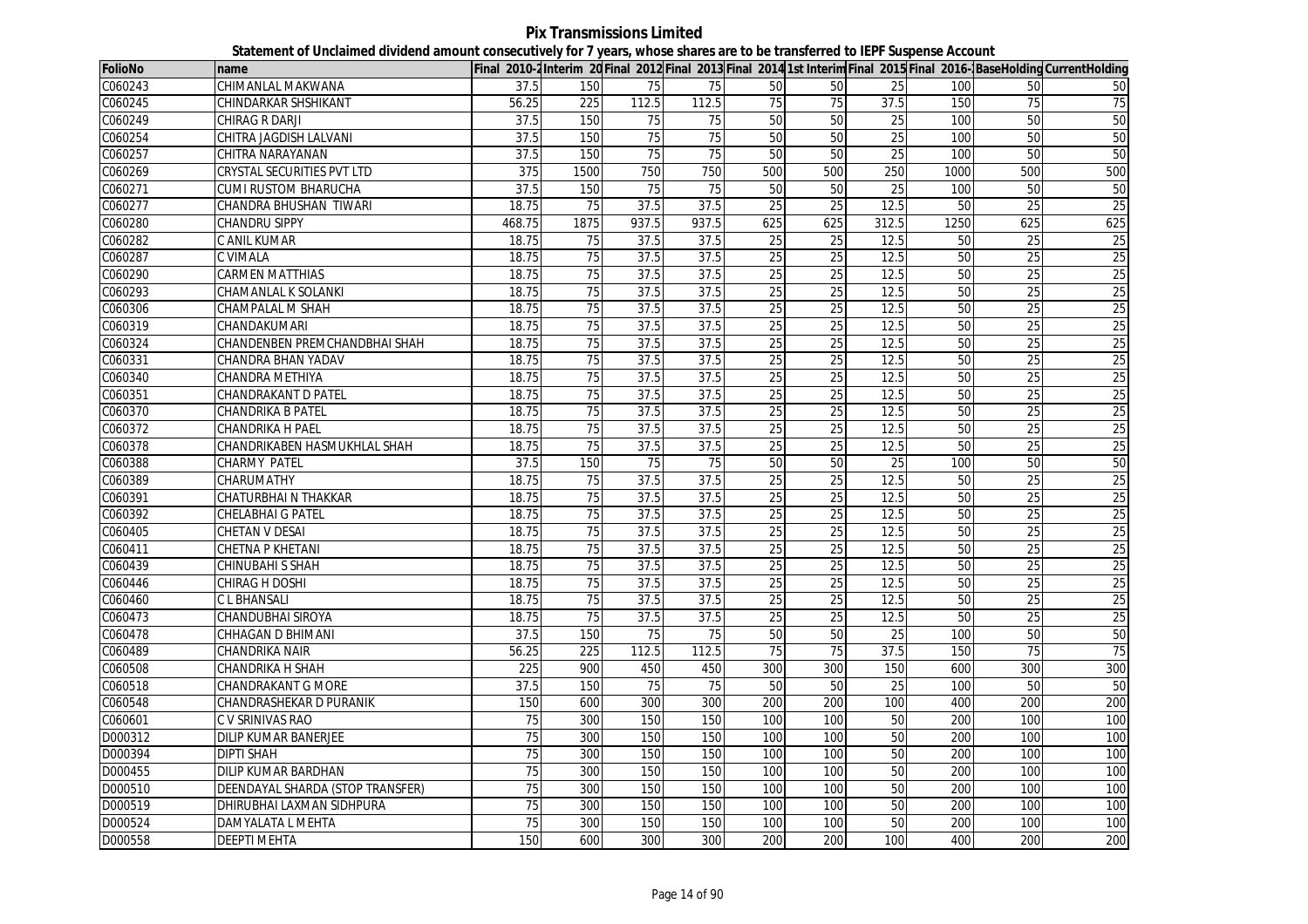**Pix Transmissions Limited Statement of Unclaimed dividend amount consecutively for 7 years, whose shares are to be transferred to IEPF Suspense Account**

| FolioNo | name                               |                 |      |      |      |     |     |                 |      |     | Final 2010-2Interim 20 Final 2012 Final 2013 Final 2014 1st Interim Final 2015 Final 2016-BaseHolding CurrentHolding |
|---------|------------------------------------|-----------------|------|------|------|-----|-----|-----------------|------|-----|----------------------------------------------------------------------------------------------------------------------|
| D000559 | DAMYANTIBEN DHIRAJLAL              | 150             | 600  | 300  | 300  | 200 | 200 | 100             | 400  | 200 | 200                                                                                                                  |
| D000560 | <b>DILIP J GATTY</b>               | 75              | 300  | 150  | 150  | 100 | 100 | 50              | 200  | 100 | 100                                                                                                                  |
| D000587 | <b>DINESH VAISHNAWA</b>            | 150             | 600  | 300  | 300  | 200 | 200 | 100             | 400  | 200 | 200                                                                                                                  |
| D000615 | DOLAT INVESTMENT LTD (STOP TRANSF) | 150             | 600  | 300  | 300  | 200 | 200 | 100             | 400  | 200 | 200                                                                                                                  |
| D000782 | <b>DEVANSHI JYOTI VED</b>          | 75              | 300  | 150  | 150  | 100 | 100 | 50              | 200  | 100 | 100                                                                                                                  |
| D000866 | <b>D ANJAIAH</b>                   | 150             | 600  | 300  | 300  | 200 | 200 | 100             | 400  | 200 | 200                                                                                                                  |
| D000893 | DEV KISHAN BHATTER (S.T.-LOST)     | 75              | 300  | 150  | 150  | 100 | 100 | 50              | 200  | 100 | 100                                                                                                                  |
| D000914 | <b>DINESH B SHAH</b>               | 75              | 300  | 150  | 150  | 100 | 100 | 50              | 200  | 100 | 100                                                                                                                  |
| D000919 | <b>DHARMESH O SHAH</b>             | 150             | 600  | 300  | 300  | 200 | 200 | 100             | 400  | 200 | 200                                                                                                                  |
| D000927 | <b>D NARMADA DEVI</b>              | 525             | 2100 | 1050 | 1050 | 700 | 700 | 350             | 1400 | 700 | 700                                                                                                                  |
| D000959 | D V S PURNACHANDRA RAO             | 75              | 300  | 150  | 150  | 100 | 100 | 50              | 200  | 100 | 100                                                                                                                  |
| D000971 | <b>D P BHAIYA</b>                  | $\overline{75}$ | 300  | 150  | 150  | 100 | 100 | 50              | 200  | 100 | 100                                                                                                                  |
| D000992 | <b>DHILAN R GANDHI</b>             | 75              | 300  | 150  | 150  | 100 | 100 | 50              | 200  | 100 | 100                                                                                                                  |
| D000996 | DEVENDRA CHATURVEDI                | 375             | 1500 | 750  | 750  | 500 | 500 | 250             | 1000 | 500 | 500                                                                                                                  |
| D001011 | DINESH NANDWANA                    | 75              | 300  | 150  | 150  | 100 | 100 | 50              | 200  | 100 | 100                                                                                                                  |
| D001012 | D S MANJUNATHA                     | 75              | 300  | 150  | 150  | 100 | 100 | 50              | 200  | 100 | 100                                                                                                                  |
| D001035 | <b>DEEN DAYAL SAINI</b>            | 75              | 300  | 150  | 150  | 100 | 100 | 50              | 200  | 100 | 100                                                                                                                  |
| D001044 | <b>DILIP PANDURANG NANOTE</b>      | 75              | 300  | 150  | 150  | 100 | 100 | 50              | 200  | 100 | 100                                                                                                                  |
| D001132 | DEORAO BHAYYAJI PAONIKAR           | 75              | 300  | 150  | 150  | 100 | 100 | 50              | 200  | 100 | 100                                                                                                                  |
| D001174 | DIYA VEDPRAKASH                    | $\overline{75}$ | 300  | 150  | 150  | 100 | 100 | 50              | 200  | 100 | 100                                                                                                                  |
| D001199 | DAMODAR PRASAD                     | 75              | 300  | 150  | 150  | 100 | 100 | 50              | 200  | 100 | 100                                                                                                                  |
| D010012 | <b>D N SHAH</b>                    | $\overline{75}$ | 300  | 150  | 150  | 100 | 100 | 50              | 200  | 100 | 100                                                                                                                  |
| D010027 | D V DEVARAJA PAI                   | 75              | 300  | 150  | 150  | 100 | 100 | 50              | 200  | 100 | 100                                                                                                                  |
| D010263 | <b>DHIREN NEMJI SHAH</b>           | 75              | 300  | 150  | 150  | 100 | 100 | 50              | 200  | 100 | 100                                                                                                                  |
| D010420 | <b>ITOYL AYVIO</b>                 | 75              | 300  | 150  | 150  | 100 | 100 | 50              | 200  | 100 | 100                                                                                                                  |
| D010455 | <b>DWARKA NATH KHANNA</b>          | 75              | 300  | 150  | 150  | 100 | 100 | 50              | 200  | 100 | 100                                                                                                                  |
| D050007 | <b>D K SINGHAL</b>                 | 75              | 300  | 150  | 150  | 100 | 100 | 50              | 200  | 100 | 100                                                                                                                  |
| D050010 | D N GALA                           | 75              | 300  | 150  | 150  | 100 | 100 | 50              | 200  | 100 | 100                                                                                                                  |
| D050027 | D V DEVARAJA PAI                   | 75              | 300  | 150  | 150  | 100 | 100 | 50              | 200  | 100 | 100                                                                                                                  |
| D050068 | DARSHANA MITTAL                    | $\overline{75}$ | 300  | 150  | 150  | 100 | 100 | 50              | 200  | 100 | 100                                                                                                                  |
| D050077 | DATTATRAYA AMBULKAR                | 75              | 300  | 150  | 150  | 100 | 100 | 50              | 200  | 100 | 100                                                                                                                  |
| D050129 | <b>DEEPAK KUMAR JAIN</b>           | 75              | 300  | 150  | 150  | 100 | 100 | 50              | 200  | 100 | 100                                                                                                                  |
| D050135 | <b>DEEPAK SACHDEVA</b>             | 75              | 300  | 150  | 150  | 100 | 100 | 50              | 200  | 100 | 100                                                                                                                  |
| D050167 | <b>DEVEN SHAH</b>                  | 75              | 300  | 150  | 150  | 100 | 100 | 50              | 200  | 100 | 100                                                                                                                  |
| D050179 | DEVENDRA PRASAD SINHA              | 75              | 300  | 150  | 150  | 100 | 100 | 50              | 200  | 100 | 100                                                                                                                  |
| D050219 | <b>DHANRAJ SHARMA</b>              | 150             | 600  | 300  | 300  | 200 | 200 | 100             | 400  | 200 | 200                                                                                                                  |
| D050259 | <b>DHIRAJ RAYSHI SAVLA</b>         | 75              | 300  | 150  | 150  | 100 | 100 | 50              | 200  | 100 | 100                                                                                                                  |
| D050286 | DILIP DAMODAR NAGPURE              | 75              | 300  | 150  | 150  | 100 | 100 | 50              | 200  | 100 | 100                                                                                                                  |
| D050289 | <b>DILIP H MEHTA</b>               | 225             | 900  | 450  | 450  | 300 | 300 | 150             | 600  | 300 | 300                                                                                                                  |
| D050299 | DILIP KUMAR MISHRA(NON PAYMENT)    | 75              | 300  | 150  | 150  | 100 | 100 | 50              | 200  | 100 | 100                                                                                                                  |
| D050329 | DILIPKUMAR SANGHAVI                | $\overline{75}$ | 300  | 150  | 150  | 100 | 100 | 50              | 200  | 100 | 100                                                                                                                  |
| D050333 | <b>DIMPAL R JAIN</b>               | 75              | 300  | 150  | 150  | 100 | 100 | $\overline{50}$ | 200  | 100 | 100                                                                                                                  |
| D050457 | <b>DWARKADAS PATEL</b>             | $\overline{75}$ | 300  | 150  | 150  | 100 | 100 | 50              | 200  | 100 | 100                                                                                                                  |
| D050472 | <b>DAVIKA N PUGLIA</b>             | 150             | 600  | 300  | 300  | 200 | 200 | 100             | 400  | 200 | 200                                                                                                                  |
| D050488 | DHIRAJ HIMATLAL SHAH               | 150             | 600  | 300  | 300  | 200 | 200 | 100             | 400  | 200 | 200                                                                                                                  |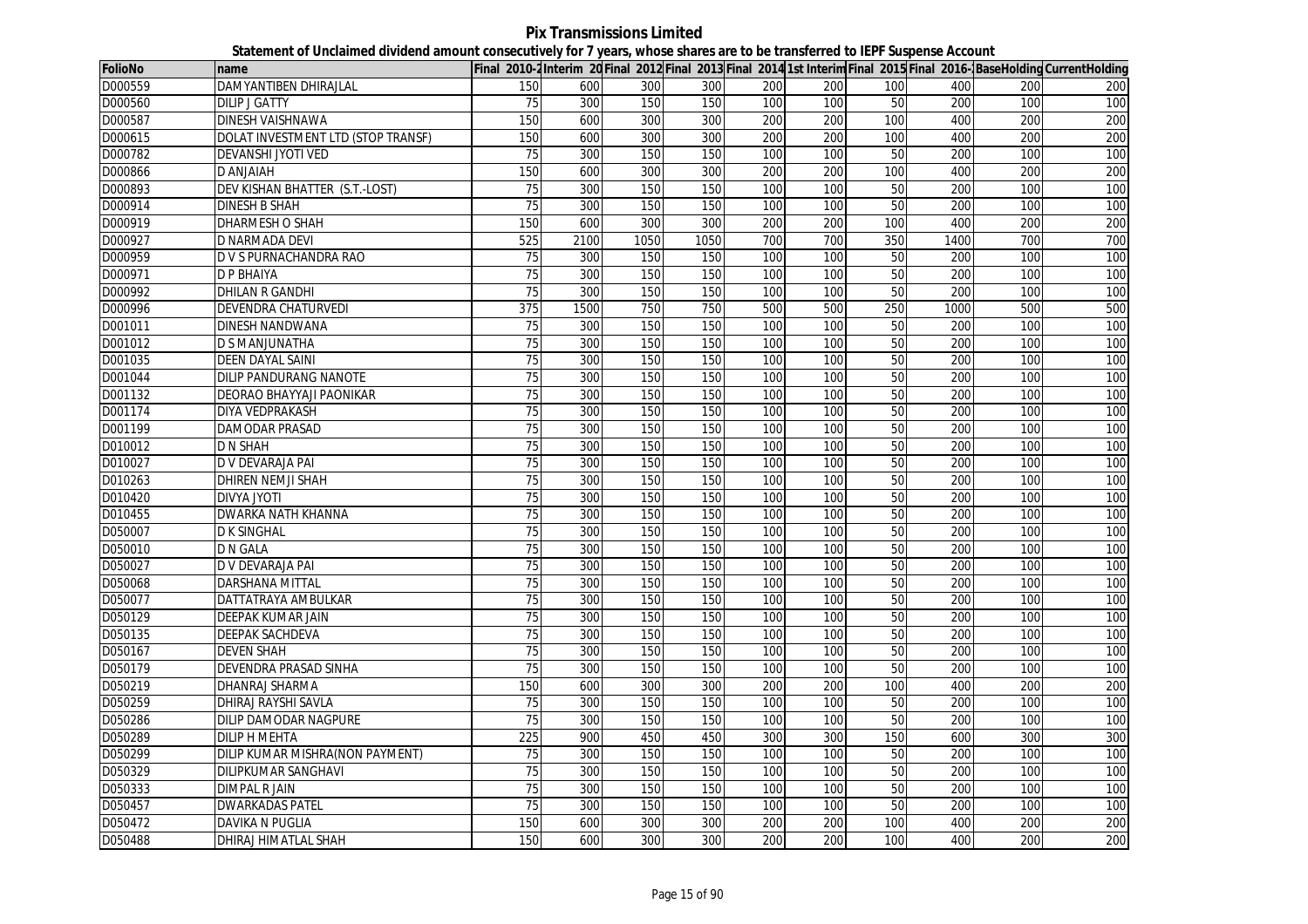**Pix Transmissions Limited Statement of Unclaimed dividend amount consecutively for 7 years, whose shares are to be transferred to IEPF Suspense Account**

| <b>FolioNo</b> | name                           |                 |                  |       |                 |                 |                 |                 |     |                 | Final 2010-2 Interim 20 Final 2012 Final 2013 Final 2014 1st Interim Final 2015 Final 2016- BaseHolding CurrentHolding |
|----------------|--------------------------------|-----------------|------------------|-------|-----------------|-----------------|-----------------|-----------------|-----|-----------------|------------------------------------------------------------------------------------------------------------------------|
| D060011        | <b>D A UTHAPPA</b>             | 37.5            | 150              | 75    | 75              | 50              | 50              | 25              | 100 | 50              | 50                                                                                                                     |
| D060014        | <b>D KAMALA IYER</b>           | 37.5            | 150              | 75    | 75              | 50              | 50              | 25              | 100 | 50              | 50                                                                                                                     |
| D060017        | <b>D N MEHTA</b>               | 18.75           | $\overline{75}$  | 37.5  | 37.5            | 25              | $\overline{25}$ | 12.5            | 50  | $\overline{25}$ | 25                                                                                                                     |
| D060020        | D P M PALAM M D                | 37.5            | 150              | 75    | 75              | 50              | 50              | 25              | 100 | 50              | 50                                                                                                                     |
| D060023        | <b>DRJAIN</b>                  | 37.5            | 150              | 75    | 75              | 50              | 50              | 25              | 100 | 50              | 50                                                                                                                     |
| D060028        | <b>D SHANTHA</b>               | 75              | 300              | 150   | 150             | 100             | 100             | 50              | 200 | 100             | 100                                                                                                                    |
| D060036        | <b>DAHYABHAI V PATEL</b>       | 37.5            | 150              | 75    | 75              | 50              | 50              | 25              | 100 | 50              | 50                                                                                                                     |
| D060050        | <b>DAKSHA SHAH</b>             | 37.5            | 150              | 75    | $\overline{75}$ | 50              | 50              | 25              | 100 | 50              | 50                                                                                                                     |
| D060053        | <b>DALIBEN K PATEL</b>         | 37.5            | 150              | 75    | 75              | 50              | 50              | 25              | 100 | 50              | 50                                                                                                                     |
| D060054        | DALIMCHAND JAIN                | 56.25           | 225              | 112.5 | 112.5           | 75              | 75              | 37.5            | 150 | $\overline{75}$ | 75                                                                                                                     |
| D060057        | <b>DALJIT SINGH</b>            | 37.5            | 150              | 75    | 75              | 50              | 50              | 25              | 100 | 50              | 50                                                                                                                     |
| D060073        | <b>DAMYLATE MEHTA</b>          | 56.25           | 225              | 112.5 | 112.5           | 75              | 75              | 37.5            | 150 | 75              | 75                                                                                                                     |
| D060074        | <b>DANNY FERNANDES</b>         | 37.5            | 150              | 75    | 75              | 50              | 50              | 25              | 100 | 50              | 50                                                                                                                     |
| D060075        | DARBARILAL                     | 37.5            | 150              | 75    | 75              | 50              | 50              | 25              | 100 | 50              | 50                                                                                                                     |
| D060076        | DARSHAN JITENDRA SONEJI        | 37.5            | 150              | 75    | 75              | 50              | 50              | 25              | 100 | 50              | 50                                                                                                                     |
| D060089        | DASHRATH SHIVRAM THAKKAR       | $\overline{75}$ | 300              | 150   | 150             | 100             | 100             | 50              | 200 | 100             | 100                                                                                                                    |
| D060090        | DASHRATHABHAI SANGHANI         | 37.5            | 150              | 75    | 75              | 50              | 50              | 25              | 100 | 50              | 50                                                                                                                     |
| D060114        | DAVINDER SINGH ANAND           | 93.75           | 375              | 187.5 | 187.5           | 125             | 125             | 62.5            | 250 | 125             | 125                                                                                                                    |
| D060115        | DAXA CAPITAL MARTET & CONSULAT | 56.25           | 225              | 112.5 | 112.5           | 75              | 75              | 37.5            | 150 | 75              | 75                                                                                                                     |
| D060118        | DAXABEN TULSHIBHAI DHOKIYA     | 37.5            | 150              | 75    | $\overline{75}$ | 50              | 50              | 25              | 100 | 50              | 50                                                                                                                     |
| D060119        | DAXABEN TULSHIBHAI DHORIYA     | 37.5            | 150              | 75    | 75              | 50              | 50              | 25              | 100 | 50              | 50                                                                                                                     |
| D060135        | <b>DEEPA DIDDI</b>             | 37.5            | 150              | 75    | 75              | 50              | 50              | 25              | 100 | 50              | 50                                                                                                                     |
| D060140        | DEEPAK AGARWAL                 | 18.75           | $\overline{75}$  | 37.5  | 37.5            | $\overline{25}$ | $\overline{25}$ | 12.5            | 50  | $\overline{25}$ | 25                                                                                                                     |
| D060142        | <b>DEEPAK B B</b>              | 37.5            | 150              | 75    | 75              | 50              | 50              | 25              | 100 | 50              | 50                                                                                                                     |
| D060144        | DEEPAK C DOSHI                 | 56.25           | 225              | 112.5 | 112.5           | 75              | 75              | 37.5            | 150 | 75              | 75                                                                                                                     |
| D060147        | <b>DEEPAK CHHABRIA</b>         | 56.25           | 225              | 112.5 | 112.5           | 75              | 75              | 37.5            | 150 | 75              | 75                                                                                                                     |
| D060152        | DEEPAK HARIBHAI CHATWANI       | 75              | 300              | 150   | 150             | 100             | 100             | 50              | 200 | 100             | 100                                                                                                                    |
| D060153        | <b>DEEPAK JESWANI</b>          | 37.5            | 150              | 75    | $\overline{75}$ | 50              | 50              | $\overline{25}$ | 100 | 50              | 50                                                                                                                     |
| D060168        | DEEPAK RAYA BALAJI             | 37.5            | 150              | 75    | 75              | 50              | 50              | 25              | 100 | 50              | 50                                                                                                                     |
| D060174        | DEEPAKKUMAR K GAJJAR           | 37.5            | 150              | 75    | 75              | 50              | 50              | 25              | 100 | 50              | 50                                                                                                                     |
| D060189        | <b>DEVANG D RASKAPOOR</b>      | 93.75           | 375              | 187.5 | 187.5           | 125             | 125             | 62.5            | 250 | 125             | 125                                                                                                                    |
| D060203        | <b>DEVEN SHAH</b>              | 56.25           | 225              | 112.5 | 112.5           | 75              | 75              | 37.5            | 150 | 75              | 75                                                                                                                     |
| D060204        | <b>DEVEN SHAH</b>              | 56.25           | 225              | 112.5 | 112.5           | 75              | 75              | 37.5            | 150 | 75              | 75                                                                                                                     |
| D060211        | DEVENDRA KUMAR KAPOOR          | 93.75           | 375              | 187.5 | 187.5           | 125             | 125             | 62.5            | 250 | 125             | 125                                                                                                                    |
| D060220        | <b>DEVIDAS GOPALANI</b>        | 75              | 300              | 150   | 150             | 100             | 100             | 50              | 200 | 100             | 100                                                                                                                    |
| D060221        | DEVIKA R DARJI                 | 37.5            | 150              | 75    | 75              | 50              | 50              | $\overline{25}$ | 100 | 50              | 50                                                                                                                     |
| D060234        | DHANANJAY J BODAS              | 37.5            | 150              | 75    | $\overline{75}$ | 50              | $\overline{50}$ | 25              | 100 | 50              | 50                                                                                                                     |
| D060267        | DHARMAKUMARI CHERUKURI         | 37.5            | 150              | 75    | 75              | 50              | 50              | 25              | 100 | 50              | 50                                                                                                                     |
| D060268        | DHARMANDRA THAKKAR             | 37.5            | 150              | 75    | 75              | 50              | 50              | 25              | 100 | 50              | 50                                                                                                                     |
| D060270        | DHARMEN RATILAL POPAT          | 37.5            | 150              | 75    | 75              | 50              | 50              | 25              | 100 | 50              | 50                                                                                                                     |
| D060285        | DHAVAL GHANSHYAM SHAH          | 37.5            | 150              | 75    | 75              | 50              | 50              | 25              | 100 | 50              | 50                                                                                                                     |
| D060348        | DILIP KUMAR SHANTILAL JAIN     | 56.25           | $\overline{225}$ | 112.5 | 112.5           | 75              | 75              | 37.5            | 150 | 75              | 75                                                                                                                     |
| D060354        | <b>DILIP NATVERLAL SHETH</b>   | 93.75           | 375              | 187.5 | 187.5           | 125             | 125             | 62.5            | 250 | 125             | 125                                                                                                                    |
| D060361        | <b>DILIP SHARMA</b>            | 37.5            | 150              | 75    | 75              | 50              | 50              | 25              | 100 | 50              | 50                                                                                                                     |
| D060362        | <b>DILIP SHRAVAN KHAIRNAR</b>  | 37.5            | 150              | 75    | 75              | 50              | 50              | 25              | 100 | 50              | 50                                                                                                                     |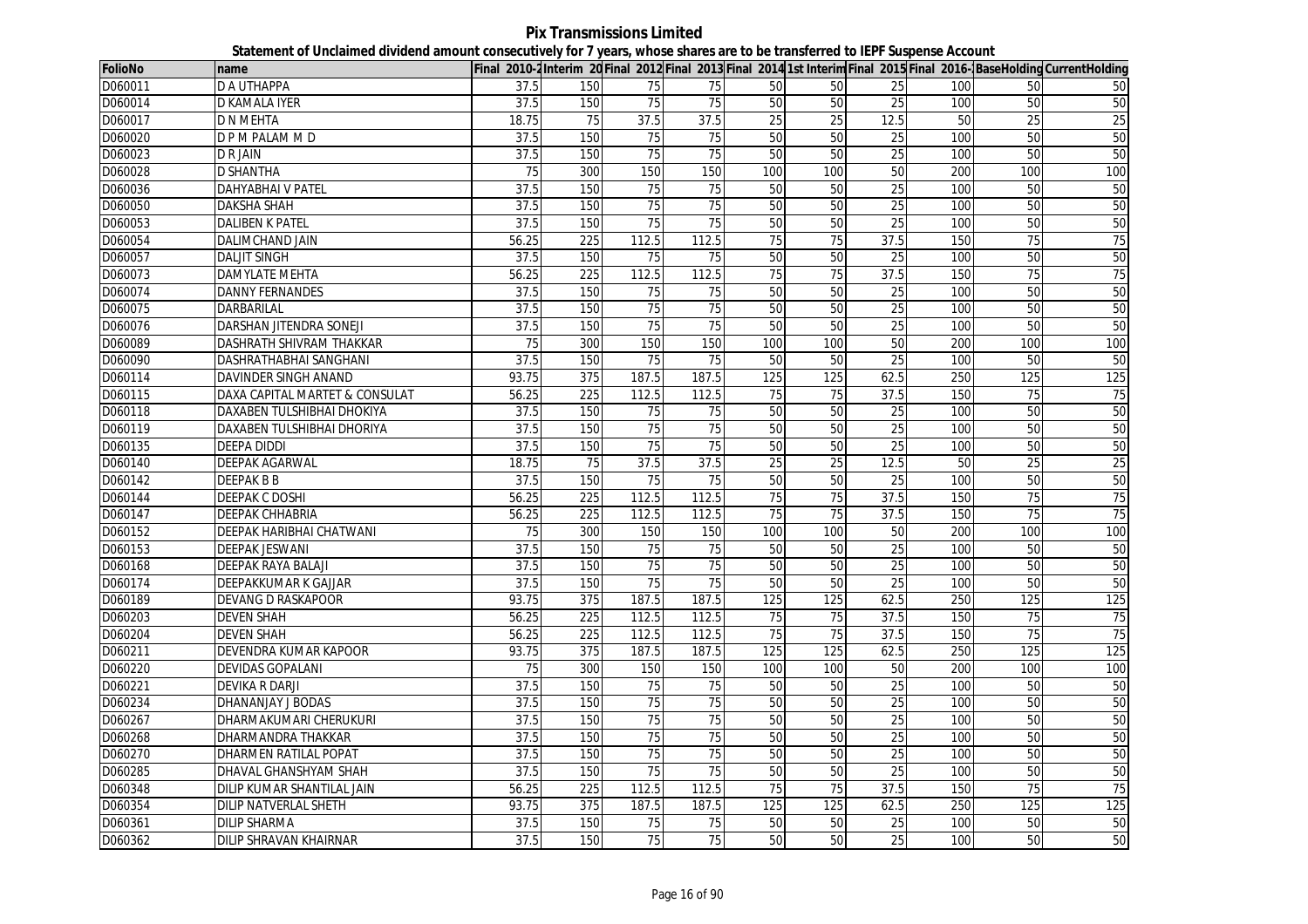**Pix Transmissions Limited Statement of Unclaimed dividend amount consecutively for 7 years, whose shares are to be transferred to IEPF Suspense Account**

| <b>FolioNo</b> | name                      |                 |                 |       |                 |                 |                 |                 |     |                 | Final 2010-2 Interim 20 Final 2012 Final 2013 Final 2014 1st Interim Final 2015 Final 2016- BaseHolding CurrentHolding |
|----------------|---------------------------|-----------------|-----------------|-------|-----------------|-----------------|-----------------|-----------------|-----|-----------------|------------------------------------------------------------------------------------------------------------------------|
| D060368        | <b>DILIPBHAI SACHADEV</b> | 37.5            | 150             | 75    | 75              | 50              | 50              | 25              | 100 | 50              | 50                                                                                                                     |
| D060382        | <b>DILMEET KAUR SETHI</b> | 187.5           | 750             | 375   | 375             | 250             | 250             | 125             | 500 | 250             | 250                                                                                                                    |
| D060384        | <b>DIMPLE GUPTA</b>       | 56.25           | 225             | 112.5 | 112.5           | 75              | 75              | 37.5            | 150 | 75              | 75                                                                                                                     |
| D060387        | DIMPLE MAHENDRA CHHEDA    | 37.5            | 150             | 75    | 75              | 50              | 50              | 25              | 100 | 50              | 50                                                                                                                     |
| D060400        | <b>DINESH G KALANTRY</b>  | 37.5            | 150             | 75    | 75              | 50              | 50              | 25              | 100 | 50              | 50                                                                                                                     |
| D060410        | <b>DINESH K SAGAR</b>     | 37.5            | 150             | 75    | $\overline{75}$ | 50              | 50              | $\overline{25}$ | 100 | 50              | 50                                                                                                                     |
| D060411        | DINESH KANHYALAL CHHABRIA | 37.5            | 150             | 75    | 75              | 50              | 50              | 25              | 100 | 50              | 50                                                                                                                     |
| D060429        | <b>DINESH MALU</b>        | 75              | 300             | 150   | 150             | 100             | 100             | 50              | 200 | 100             | 100                                                                                                                    |
| D060465        | DIPTI J SHAH              | 37.5            | 150             | 75    | 75              | 50              | 50              | 25              | 100 | 50              | 50                                                                                                                     |
| D060470        | <b>DIPTI RAJESH DALAL</b> | 37.5            | 150             | 75    | 75              | 50              | 50              | 25              | 100 | 50              | 50                                                                                                                     |
| D060471        | <b>DIPTI RAJESH RATHI</b> | 37.5            | 150             | 75    | 75              | 50              | 50              | 25              | 100 | 50              | 50                                                                                                                     |
| D060482        | <b>DOLARAM PATEL</b>      | 37.5            | 150             | 75    | 75              | 50              | 50              | 25              | 100 | 50              | 50                                                                                                                     |
| D060485        | <b>DOMINIC JOHN TETE</b>  | 37.5            | 150             | 75    | 75              | 50              | 50              | 25              | 100 | 50              | 50                                                                                                                     |
| D060487        | DOPPALAPUDI BHASKARA RAO  | 37.5            | 150             | 75    | 75              | 50              | 50              | $\overline{25}$ | 100 | 50              | 50                                                                                                                     |
| D060490        | BANGALI BABU SAXENA       | 37.5            | 150             | 75    | 75              | 50              | 50              | 25              | 100 | 50              | 50                                                                                                                     |
| D060492        | G CHANDRA MOUHI           | 93.75           | 375             | 187.5 | 187.5           | 125             | 125             | 62.5            | 250 | 125             | 125                                                                                                                    |
| D060495        | <b>MANJARI SHERI</b>      | 93.75           | 375             | 187.5 | 187.5           | 125             | 125             | 62.5            | 250 | 125             | 125                                                                                                                    |
| D060502        | DRAUPADI K CHAWLA         | 187.5           | 750             | 375   | 375             | 250             | 250             | 125             | 500 | 250             | 250                                                                                                                    |
| D060510        | <b>DURGA PRASAD SARAF</b> | 93.75           | 375             | 187.5 | 187.5           | 125             | 125             | 62.5            | 250 | 125             | 125                                                                                                                    |
| D060519        | <b>DUSHYANT PARIKH</b>    | $\overline{75}$ | 300             | 150   | 150             | 100             | 100             | 50              | 200 | 100             | 100                                                                                                                    |
| D060520        | DWARAKANTATH YELLAPURKAR  | 37.5            | 150             | 75    | 75              | 50              | 50              | 25              | 100 | 50              | 50                                                                                                                     |
| D060521        | DWARKA NATH KHANNA        | 37.5            | 150             | 75    | 75              | 50              | 50              | 25              | 100 | 50              | 50                                                                                                                     |
| D060530        | <b>DALIBEN K PATEL</b>    | 18.75           | $\overline{75}$ | 37.5  | 37.5            | $\overline{25}$ | $\overline{25}$ | 12.5            | 50  | $\overline{25}$ | 25                                                                                                                     |
| D060544        | D K SABHARWAL             | 18.75           | 75              | 37.5  | 37.5            | 25              | 25              | 12.5            | 50  | 25              | 25                                                                                                                     |
| D060562        | <b>DAMODAR LAL PAREEK</b> | 18.75           | $\overline{75}$ | 37.5  | 37.5            | $\overline{25}$ | $\overline{25}$ | 12.5            | 50  | $\overline{25}$ | 25                                                                                                                     |
| D060564        | DANIS P. D'MELLO          | 18.75           | $\overline{75}$ | 37.5  | 37.5            | 25              | 25              | 12.5            | 50  | 25              | 25                                                                                                                     |
| D060575        | DARSHNA MAYUR DESAI       | 18.75           | 75              | 37.5  | 37.5            | 25              | 25              | 12.5            | 50  | 25              | 25                                                                                                                     |
| D060585        | <b>DAVINDER BIR SINGH</b> | 18.75           | 75              | 37.5  | 37.5            | 25              | 25              | 12.5            | 50  | $\overline{25}$ | 25                                                                                                                     |
| D060588        | <b>DAVSIBHAI R PATEL</b>  | 18.75           | 75              | 37.5  | 37.5            | 25              | 25              | 12.5            | 50  | 25              | 25                                                                                                                     |
| D060592        | DAXA J KORADIYA           | 18.75           | 75              | 37.5  | 37.5            | 25              | 25              | 12.5            | 50  | 25              | $\overline{25}$                                                                                                        |
| D060625        | <b>DEEPAK SINGHAL</b>     | 37.5            | 150             | 75    | 75              | 50              | 50              | 25              | 100 | 50              | 50                                                                                                                     |
| D060626        | <b>DEEPAK ZALA</b>        | 18.75           | 75              | 37.5  | 37.5            | 25              | 25              | 12.5            | 50  | 25              | 25                                                                                                                     |
| D060630        | <b>DEEPALI M. SHENOY</b>  | 18.75           | 75              | 37.5  | 37.5            | 25              | 25              | 12.5            | 50  | 25              | 25                                                                                                                     |
| D060633        | DEEPCHAND BAKLIWAL        | 18.75           | 75              | 37.5  | 37.5            | 25              | 25              | 12.5            | 50  | 25              | 25                                                                                                                     |
| D060643        | <b>DEVENDRA D KORPE</b>   | 18.75           | 75              | 37.5  | 37.5            | 25              | 25              | 12.5            | 50  | 25              | 25                                                                                                                     |
| D060651        | DEVENDRA R. KOTHARI       | 18.75           | $\overline{75}$ | 37.5  | 37.5            | 25              | 25              | 12.5            | 50  | 25              | 25                                                                                                                     |
| D060672        | <b>DHANJI A PATEL</b>     | 18.75           | 75              | 37.5  | 37.5            | 25              | 25              | 12.5            | 50  | 25              | 25                                                                                                                     |
| D060681        | DHARAMCHAND GAUOT         | 18.75           | 75              | 37.5  | 37.5            | $\overline{25}$ | $\overline{25}$ | 12.5            | 50  | $\overline{25}$ | 25                                                                                                                     |
| D060687        | DHARMENDRA VEER HAJELA    | 18.75           | 75              | 37.5  | 37.5            | 25              | 25              | 12.5            | 50  | $\overline{25}$ | 25                                                                                                                     |
| D060701        | DHAVAL P SHAH             | 18.75           | 75              | 37.5  | 37.5            | 25              | 25              | 12.5            | 50  | 25              | 25                                                                                                                     |
| D060704        | DHIRAJ CHANDNANI          | 37.5            | 150             | 75    | 75              | 50              | 50              | 25              | 100 | 50              | 50                                                                                                                     |
| D060722        | DHOLIDEVI CHORDIA         | 18.75           | $\overline{75}$ | 37.5  | 37.5            | 25              | $\overline{25}$ | 12.5            | 50  | $\overline{25}$ | 25                                                                                                                     |
| D060733        | <b>DILIP D SHAH</b>       | 18.75           | 75              | 37.5  | 37.5            | 25              | 25              | 12.5            | 50  | 25              | 25                                                                                                                     |
| D060734        | <b>DILIP G SHAH</b>       | 18.75           | 75              | 37.5  | 37.5            | 25              | 25              | 12.5            | 50  | 25              | 25                                                                                                                     |
| D060735        | <b>DILIP GOLANDE</b>      | 18.75           | 75              | 37.5  | 37.5            | 25              | 25              | 12.5            | 50  | 25              | 25                                                                                                                     |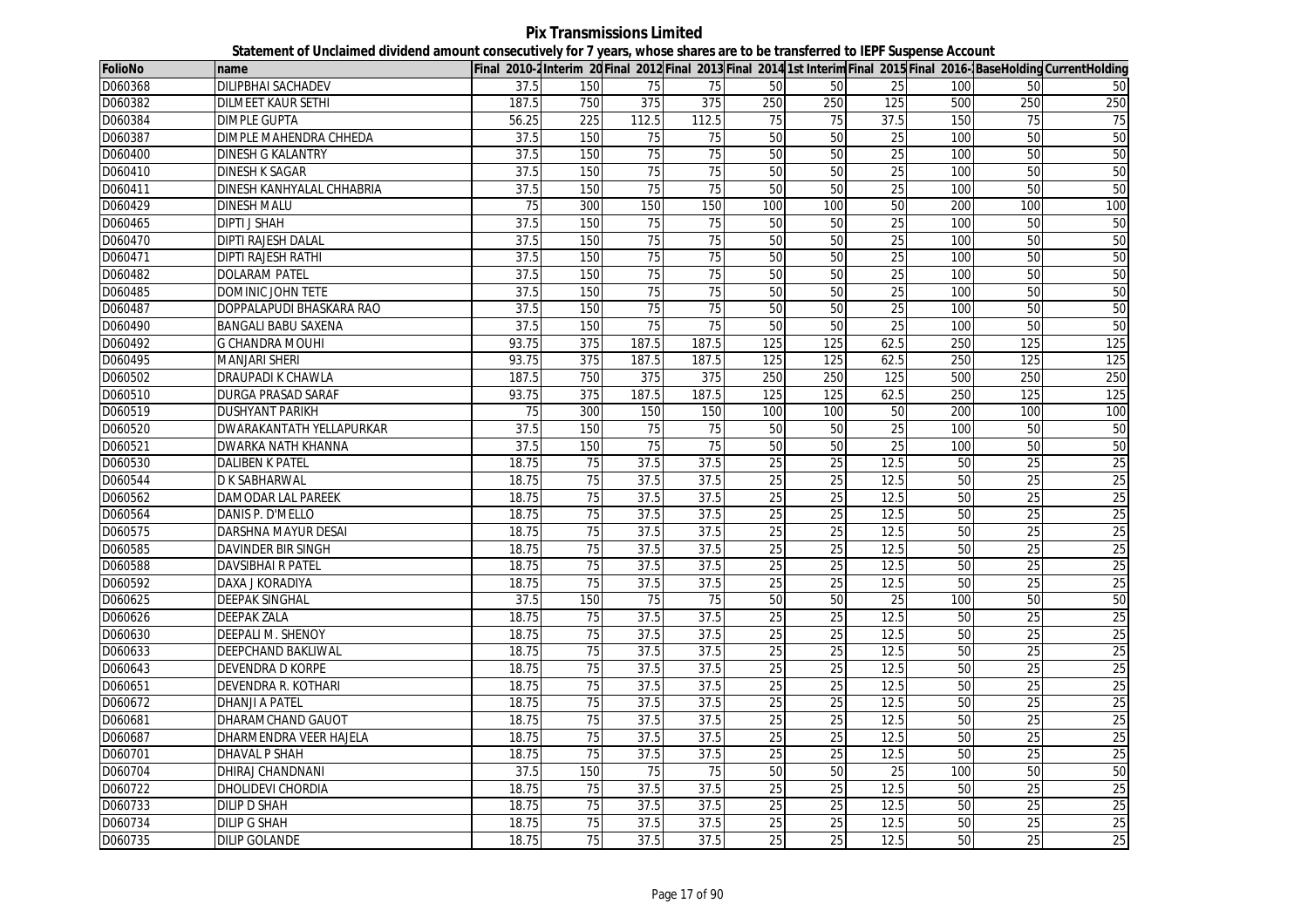**Pix Transmissions Limited Statement of Unclaimed dividend amount consecutively for 7 years, whose shares are to be transferred to IEPF Suspense Account**

| FolioNo | Iname                       |        |                 |       |       |                 |                 |       |     |                 | Final 2010-2Interim 20 Final 2012 Final 2013 Final 2014 1st Interim Final 2015 Final 2016-BaseHolding CurrentHolding |
|---------|-----------------------------|--------|-----------------|-------|-------|-----------------|-----------------|-------|-----|-----------------|----------------------------------------------------------------------------------------------------------------------|
| D060742 | <b>DILIP KUMAR MUNOT</b>    | 18.75  | 75              | 37.5  | 37.5  | 25              | 25              | 12.5  | 50  | 25              | 25                                                                                                                   |
| D060747 | <b>DILIP MOTWANI</b>        | 18.75  | 75              | 37.5  | 37.5  | 25              | 25              | 12.5  | 50  | 25              | 25                                                                                                                   |
| D060749 | <b>DILIPS SHAH</b>          | 18.75  | 75              | 37.5  | 37.5  | 25              | $\overline{25}$ | 12.5  | 50  | $\overline{25}$ | 25                                                                                                                   |
| D060759 | DILSHAD KHOJA               | 18.75  | 75              | 37.5  | 37.5  | 25              | 25              | 12.5  | 50  | 25              | 25                                                                                                                   |
| D060761 | <b>DIMPAL BHARATKUMAR</b>   | 18.75  | 75              | 37.5  | 37.5  | 25              | 25              | 12.5  | 50  | 25              | 25                                                                                                                   |
| D060763 | <b>DIMPAL K SHAH</b>        | 18.75  | 75              | 37.5  | 37.5  | $\overline{25}$ | $\overline{25}$ | 12.5  | 50  | $\overline{25}$ | 25                                                                                                                   |
| D060771 | <b>DINESH GUPTA</b>         | 18.75  | 75              | 37.5  | 37.5  | 25              | 25              | 12.5  | 50  | 25              | 25                                                                                                                   |
| D060778 | <b>DINESH JAIN</b>          | 18.75  | 75              | 37.5  | 37.5  | 25              | $\overline{25}$ | 12.5  | 50  | 25              | 25                                                                                                                   |
| D060814 | <b>DIPAK K SANDHAVI</b>     | 18.75  | 75              | 37.5  | 37.5  | 25              | 25              | 12.5  | 50  | 25              | 25                                                                                                                   |
| D060819 | <b>DIPAK M PATEL</b>        | 18.75  | 75              | 37.5  | 37.5  | $\overline{25}$ | 25              | 12.5  | 50  | 25              | 25                                                                                                                   |
| D060825 | <b>DIPANKI SHAH</b>         | 18.75  | 75              | 37.5  | 37.5  | 25              | 25              | 12.5  | 50  | 25              | 25                                                                                                                   |
| D060849 | <b>DIWALI SHAH</b>          | 18.75  | 75              | 37.5  | 37.5  | 25              | 25              | 12.5  | 50  | 25              | 25                                                                                                                   |
| D060861 | <b>DURGA PRASAD</b>         | 37.5   | 150             | 75    | 75    | 50              | 50              | 25    | 100 | 50              | 50                                                                                                                   |
| D060869 | <b>D SANGEETHA</b>          | 18.75  | 75              | 37.5  | 37.5  | $\overline{25}$ | $\overline{25}$ | 12.5  | 50  | $\overline{25}$ | 25                                                                                                                   |
| D060871 | D V S PRASADA RAJU          | 37.5   | 150             | 75    | 75    | 50              | 50              | 25    | 100 | 50              | 50                                                                                                                   |
| D060882 | <b>DEPEN P SHAH</b>         | 18.75  | 75              | 37.5  | 37.5  | $\overline{25}$ | 25              | 12.5  | 50  | 25              | 25                                                                                                                   |
| D060889 | DHARAM PAUL SADHOTRA        | 18.75  | 75              | 37.5  | 37.5  | 25              | 25              | 12.5  | 50  | 25              | 25                                                                                                                   |
| D060894 | <b>DILBAG KAUR</b>          | 18.75  | 75              | 37.5  | 37.5  | $\overline{25}$ | $\overline{25}$ | 12.5  | 50  | 25              | 25                                                                                                                   |
| D060898 | DINESH CHANDRA GUPTA        | 18.75  | 75              | 37.5  | 37.5  | $\overline{25}$ | $\overline{25}$ | 12.5  | 50  | 25              | 25                                                                                                                   |
| D060899 | <b>DINESH KUMAR</b>         | 37.5   | 150             | 75    | 75    | 50              | 50              | 25    | 100 | 50              | 50                                                                                                                   |
| D060904 | <b>DINRAJ JAIN</b>          | 18.75  | 75              | 37.5  | 37.5  | 25              | 25              | 12.5  | 50  | 25              | 25                                                                                                                   |
| D060906 | <b>DIPALI C SHAH</b>        | 37.5   | 150             | 75    | 75    | 50              | 50              | 25    | 100 | 50              | 50                                                                                                                   |
| D060931 | DATTATRAY G NEMADE          | 18.75  | 75              | 37.5  | 37.5  | $\overline{25}$ | $\overline{25}$ | 12.5  | 50  | 25              | 25                                                                                                                   |
| D060932 | DILIPKUMAR RATILAL PATEL    | 18.75  | 75              | 37.5  | 37.5  | 25              | 25              | 12.5  | 50  | 25              | 25                                                                                                                   |
| D060939 | <b>DINESH VYAS</b>          | 75     | 300             | 150   | 150   | 100             | 100             | 50    | 200 | 100             | 100                                                                                                                  |
| D060942 | <b>DHANANJAY SHARMA</b>     | 56.25  | 225             | 112.5 | 112.5 | 75              | 75              | 37.5  | 150 | 75              | 75                                                                                                                   |
| D060951 | <b>DINESHBHAI I TRIVEDI</b> | 18.75  | 75              | 37.5  | 37.5  | $\overline{25}$ | $\overline{25}$ | 12.5  | 50  | 25              | $\overline{25}$                                                                                                      |
| D060960 | DHARAMENDRA J SUCHAK        | 18.75  | 75              | 37.5  | 37.5  | 25              | 25              | 12.5  | 50  | 25              | 25                                                                                                                   |
| D060962 | <b>DEEPAK KUMAR</b>         | 37.5   | 150             | 75    | 75    | 50              | 50              | 25    | 100 | 50              | 50                                                                                                                   |
| D060967 | DAMODER KUMAR VERMA         | 37.5   | 150             | 75    | 75    | 50              | 50              | 25    | 100 | 50              | 50                                                                                                                   |
| D060971 | DEEPAK KULSHRESTHA          | 18.75  | 75              | 37.5  | 37.5  | 25              | 25              | 12.5  | 50  | 25              | 25                                                                                                                   |
| D060980 | <b>DILIP SALUJA</b>         | 37.5   | 150             | 75    | 75    | 50              | 50              | 25    | 100 | 50              | 50                                                                                                                   |
| D060998 | DHAWAL R PRAJAPATI          | 18.75  | 75              | 37.5  | 37.5  | 25              | 25              | 12.5  | 50  | 25              | 25                                                                                                                   |
| E000104 | E SUBBULAKSHMI              | 75     | 300             | 150   | 150   | 100             | 100             | 50    | 200 | 100             | 100                                                                                                                  |
| E000139 | ELURI HANUMANTHARAO         | 75     | 300             | 150   | 150   | 100             | 100             | 50    | 200 | 100             | 100                                                                                                                  |
| E060011 | E A SILVA                   | 168.75 | 675             | 337.5 | 337.5 | 225             | 225             | 112.5 | 450 | 225             | 225                                                                                                                  |
| E060016 | E V KRISHNA MURTHY          | 37.5   | 150             | 75    | 75    | 50              | 50              | 25    | 100 | 50              | 50                                                                                                                   |
| E060019 | EBRAHIM MOHAMMED            | 18.75  | 75              | 37.5  | 37.5  | 25              | 25              | 12.5  | 50  | 25              | 25                                                                                                                   |
| E060021 | EGBERT VINOD SALINS         | 37.5   | 150             | 75    | 75    | 50              | $\overline{50}$ | 25    | 100 | 50              | 50                                                                                                                   |
| E060025 | ELSA SILVA                  | 18.75  | 75              | 37.5  | 37.5  | 25              | 25              | 12.5  | 50  | 25              | 25                                                                                                                   |
| E060028 | EZAZ HABIB DERDIWALA        | 93.75  | 375             | 187.5 | 187.5 | 125             | 125             | 62.5  | 250 | 125             | 125                                                                                                                  |
| E060036 | EQUEBAL GHIYAWADWALA        | 18.75  | 75              | 37.5  | 37.5  | 25              | 25              | 12.5  | 50  | 25              | 25                                                                                                                   |
| E060038 | <b>EZAR DERDIWALA</b>       | 18.75  | $\overline{75}$ | 37.5  | 37.5  | 25              | $\overline{25}$ | 12.5  | 50  | $\overline{25}$ | 25                                                                                                                   |
| F000143 | FAROKH RUSTOM DELKHAN       | 150    | 600             | 300   | 300   | 200             | 200             | 100   | 400 | 200             | 200                                                                                                                  |
| F000177 | <b>FALU K SHAH</b>          | 150    | 600             | 300   | 300   | 200             | 200             | 100   | 400 | 200             | 200                                                                                                                  |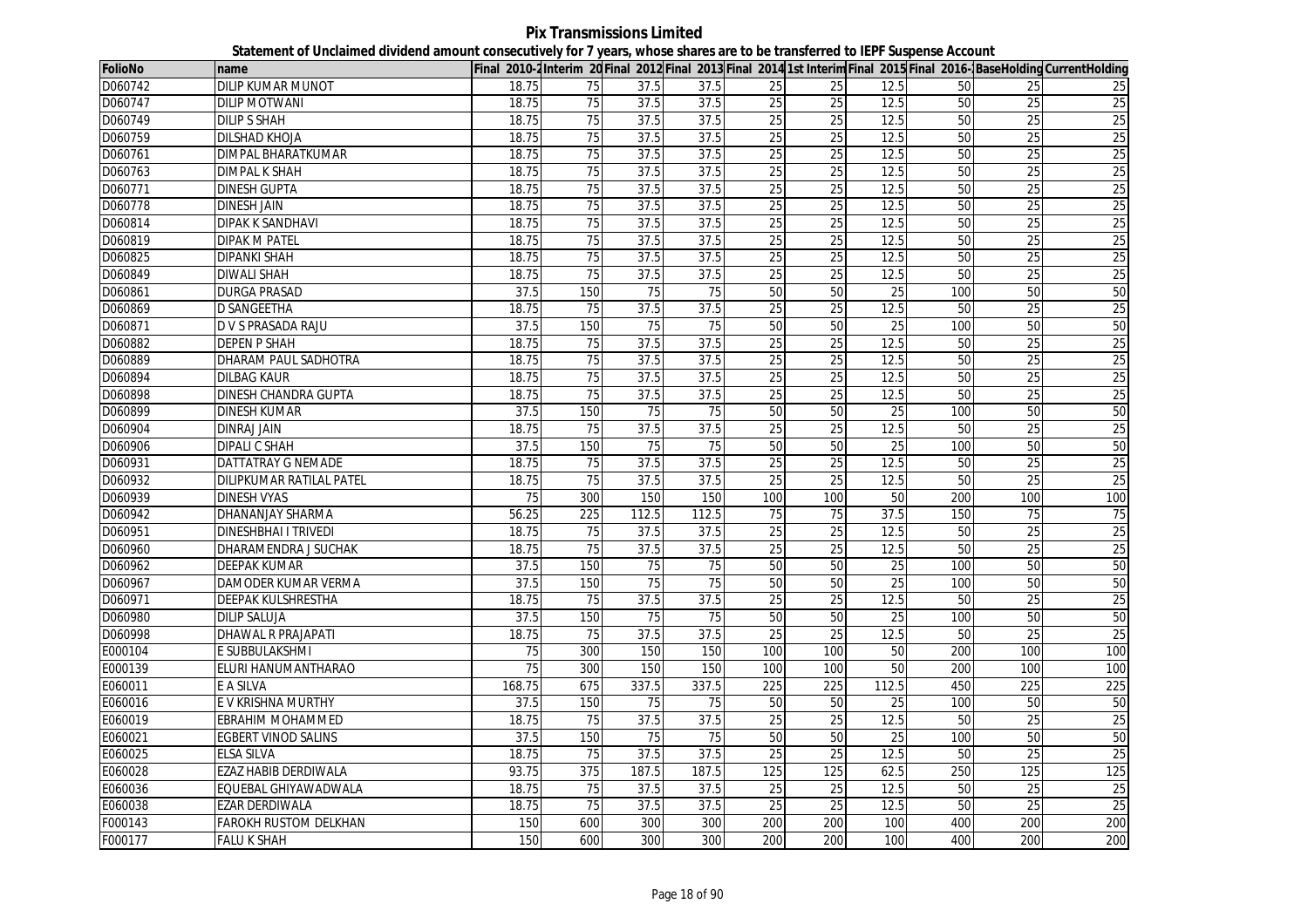**Pix Transmissions Limited Statement of Unclaimed dividend amount consecutively for 7 years, whose shares are to be transferred to IEPF Suspense Account**

| <b>FolioNo</b> | name                                       |                 |      |       |       |     |     |      |            |                  | Final 2010-2Interim 20 Final 2012 Final 2013 Final 2014 1st Interim Final 2015 Final 2016-BaseHolding CurrentHolding |
|----------------|--------------------------------------------|-----------------|------|-------|-------|-----|-----|------|------------|------------------|----------------------------------------------------------------------------------------------------------------------|
| F050043        | <b>FUTARMAL M JAIN</b>                     | 75              | 300  | 150   | 150   | 100 | 100 | 50   | 200        | 100              | 100                                                                                                                  |
| F060012        | FALGUN CHANDRAVADAN SHAH                   | 37.5            | 150  | 75    | 75    | 50  | 50  | 25   | <b>100</b> | 50               | 50                                                                                                                   |
| F060025        | <b>FAROKH RUSTOM DELKHAH</b>               | 37.5            | 150  | 75    | 75    | 50  | 50  | 25   | 100        | 50               | 50                                                                                                                   |
| F060061        | FALGUNI MEHTA                              | 18.75           | 75   | 37.5  | 37.5  | 25  | 25  | 12.5 | 50         | 25               | $\overline{25}$                                                                                                      |
| F060064        | <b>FALGUNI S SHAH</b>                      | 18.75           | 75   | 37.5  | 37.5  | 25  | 25  | 12.5 | 50         | 25               | 25                                                                                                                   |
| F060087        | <b>FAIZA SECURITIES AND FINANCE PVT LT</b> | 93.75           | 375  | 187.5 | 187.5 | 125 | 125 | 62.5 | 250        | 125              | 125                                                                                                                  |
| G000009        | <b>GULAB SINGH SETHI</b>                   | 75              | 300  | 150   | 150   | 100 | 100 | 50   | 200        | 100              | 100                                                                                                                  |
| G000114        | <b>G RAVISHANKAR</b>                       | 75              | 300  | 150   | 150   | 100 | 100 | 50   | 200        | 100              | 100                                                                                                                  |
| G000143        | <b>GANESH SHANKAR DWIVEDI</b>              | 75              | 300  | 150   | 150   | 100 | 100 | 50   | 200        | 100              | 100                                                                                                                  |
| G000166        | <b>GEETA BIJLANI</b>                       | 75              | 300  | 150   | 150   | 100 | 100 | 50   | 200        | 100              | 100                                                                                                                  |
| G000172        | GEETABEN ANILKUMAR DESAI                   | 75              | 300  | 150   | 150   | 100 | 100 | 50   | 200        | 100              | 100                                                                                                                  |
| G000231        | <b>GOMABEN SURYAVANSHI</b>                 | 75              | 300  | 150   | 150   | 100 | 100 | 50   | 200        | 100              | 100                                                                                                                  |
| G000244        | <b>GOPAL THAKKAR (STOP TRANSFER)</b>       | 75              | 300  | 150   | 150   | 100 | 100 | 50   | 200        | 100              | 100                                                                                                                  |
| G000304        | <b>GEETA PHILIP</b>                        | 75              | 300  | 150   | 150   | 100 | 100 | 50   | 200        | 100              | 100                                                                                                                  |
| G000360        | <b>G MADHAVA REDDY</b>                     | 150             | 600  | 300   | 300   | 200 | 200 | 100  | 400        | 200              | 200                                                                                                                  |
| G000410        | GIRDHARILAL AGRAWAL                        | 150             | 600  | 300   | 300   | 200 | 200 | 100  | 400        | 200              | 200                                                                                                                  |
| G000425        | <b>GAUTAM J SHAH</b>                       | 75              | 300  | 150   | 150   | 100 | 100 | 50   | 200        | 100              | 100                                                                                                                  |
| G000429        | <b>GOPAL DASS BERIWALA</b>                 | 75              | 300  | 150   | 150   | 100 | 100 | 50   | 200        | 100              | 100                                                                                                                  |
| G000444        | <b>GANTI RAM KUMAR</b>                     | 75              | 300  | 150   | 150   | 100 | 100 | 50   | 200        | 100              | 100                                                                                                                  |
| G000452        | <b>GHANSHYAM K PANDEY</b>                  | 75              | 300  | 150   | 150   | 100 | 100 | 50   | 200        | 100              | 100                                                                                                                  |
| G000469        | <b>GUPTA MANISH</b>                        | 150             | 600  | 300   | 300   | 200 | 200 | 100  | 400        | 200              | 200                                                                                                                  |
| G000481        | <b>G ANANDOM</b>                           | 75              | 300  | 150   | 150   | 100 | 100 | 50   | 200        | 100              | 100                                                                                                                  |
| G000504        | GEETA PRAVINSINH JADEJA                    | 75              | 300  | 150   | 150   | 100 | 100 | 50   | 200        | 100              | 100                                                                                                                  |
| G000533        | GURRAM HEMA CHANDRA RAO                    | 75              | 300  | 150   | 150   | 100 | 100 | 50   | 200        | 100              | 100                                                                                                                  |
| G000581        | <b>GURRAM JAYALAKSHMI</b>                  | 75              | 300  | 150   | 150   | 100 | 100 | 50   | 200        | 100              | 100                                                                                                                  |
| G000623        | GOVINDBHAI BHAGWANDAS GANDHI               | 75              | 300  | 150   | 150   | 100 | 100 | 50   | 200        | 100              | 100                                                                                                                  |
| G000625        | GIRIDHAR MALLYA M                          | 75              | 300  | 150   | 150   | 100 | 100 | 50   | 200        | 100              | 100                                                                                                                  |
| G000673        | <b>GOPALBHAI K SOLANKI</b>                 | 75              | 300  | 150   | 150   | 100 | 100 | 50   | 200        | 100              | 100                                                                                                                  |
| G000686        | <b>GUDURU SARADA DEVI</b>                  | 75              | 300  | 150   | 150   | 100 | 100 | 50   | 200        | 100              | 100                                                                                                                  |
| G000695        | <b>GITA DEVI LAKHOTIA</b>                  | $\overline{75}$ | 300  | 150   | 150   | 100 | 100 | 50   | 200        | 100              | 100                                                                                                                  |
| G000746        | <b>G V RAGHAVA RAO</b>                     | 75              | 300  | 150   | 150   | 100 | 100 | 50   | 200        | 100              | 100                                                                                                                  |
| G000769        | <b>GORDHANLAL JAISHANKAR TRIVEDI</b>       | 75              | 300  | 150   | 150   | 100 | 100 | 50   | 200        | 100              | 100                                                                                                                  |
| G000778        | <b>GIRIJA RAMESH PILLAY</b>                | 300             | 1200 | 600   | 600   | 400 | 400 | 200  | 800        | 400              | 400                                                                                                                  |
| G000828        | GAGAN MAHESHWARY                           | 525             | 2100 | 1050  | 1050  | 700 | 700 | 350  | 1400       | 700              | 700                                                                                                                  |
| G000915        | <b>GOPALAN K</b>                           | 375             | 1500 | 750   | 750   | 500 | 500 | 250  | 1000       | 500              | 500                                                                                                                  |
| G010096        | <b>GEORGE K NETTADY</b>                    | 75              | 300  | 150   | 150   | 100 | 100 | 50   | 200        | 100              | 100                                                                                                                  |
| G010110        | <b>GHEVAR CHAND P JAIN</b>                 | 75              | 300  | 150   | 150   | 100 | 100 | 50   | 200        | 100              | 100                                                                                                                  |
| G010173        | GOPAL KRISHNA MEHRA                        | 150             | 600  | 300   | 300   | 200 | 200 | 100  | 400        | 200              | 200                                                                                                                  |
| G010256        | <b>GURBACHAN SINGH</b>                     | 75              | 300  | 150   | 150   | 100 | 100 | 50   | 200        | 100              | 100                                                                                                                  |
| G050026        | G UMA MAHESHWARI (LOST)                    | 75              | 300  | 150   | 150   | 100 | 100 | 50   | 200        | 100              | 100                                                                                                                  |
| G050049        | GANESH ZAWAR                               | 150             | 600  | 300   | 300   | 200 | 200 | 100  | 400        | 200              | 200                                                                                                                  |
| G050051        | <b>GANGA NARAINDAS SADARANGANI</b>         | 225             | 900  | 450   | 450   | 300 | 300 | 150  | 600        | 300              | 300                                                                                                                  |
| G050156        | <b>GODARAM LADAJI KALBI</b>                | 75              | 300  | 150   | 150   | 100 | 100 | 50   | 200        | 100              | 100                                                                                                                  |
| G050157        | <b>GODAVARI RAMCHAND</b>                   | 75              | 300  | 150   | 150   | 100 | 100 | 50   | 200        | 100 <sub>l</sub> | 100                                                                                                                  |
| G050190        | <b>GOPI SADARANGANI</b>                    | 75              | 300  | 150   | 150   | 100 | 100 | 50   | 200        | 100              | 100                                                                                                                  |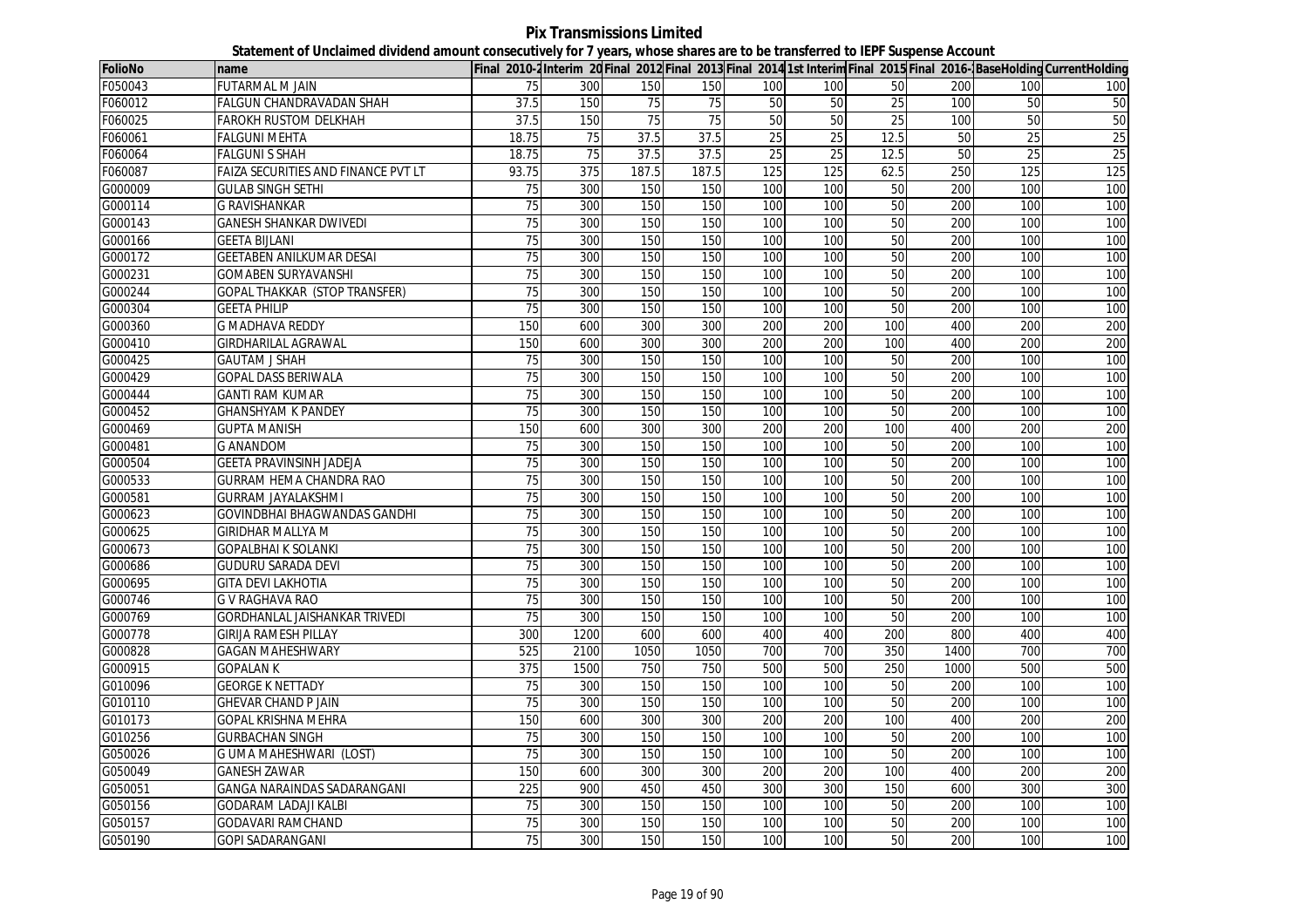**Pix Transmissions Limited Statement of Unclaimed dividend amount consecutively for 7 years, whose shares are to be transferred to IEPF Suspense Account**

| FolioNo | name                          |       |                  |                 |                 |     |                 |                 |     |     | Final 2010-2 Interim 20 Final 2012 Final 2013 Final 2014 1st Interim Final 2015 Final 2016- BaseHolding CurrentHolding |
|---------|-------------------------------|-------|------------------|-----------------|-----------------|-----|-----------------|-----------------|-----|-----|------------------------------------------------------------------------------------------------------------------------|
| G050220 | <b>GOVINDBHAI PATEL</b>       | 75    | 300              | 150             | 150             | 100 | 100             | 50              | 200 | 100 | 100                                                                                                                    |
| G050256 | <b>GURBACHAN SINGH</b>        | 75    | 300              | 150             | 150             | 100 | 100             | 50              | 200 | 100 | 100                                                                                                                    |
| G050286 | <b>GEETA GUPTA</b>            | 75    | 300              | 150             | 150             | 100 | 100             | 50              | 200 | 100 | 100                                                                                                                    |
| G050289 | <b>GEETA GUPTA</b>            | 75    | 300              | 150             | 150             | 100 | 100             | 50              | 200 | 100 | 100                                                                                                                    |
| G050292 | <b>G SATISH REDDY</b>         | 75    | 300              | 150             | 150             | 100 | 100             | 50              | 200 | 100 | 100                                                                                                                    |
| G060012 | <b>G ANANDOM</b>              | 56.25 | 225              | 112.5           | 112.5           | 75  | 75              | 37.5            | 150 | 75  | 75                                                                                                                     |
| G060021 | <b>G KAVALCHAMD JAIN</b>      | 93.75 | 375              | 187.5           | 187.5           | 125 | 125             | 62.5            | 250 | 125 | 125                                                                                                                    |
| G060033 | <b>G SAVITHRI</b>             | 37.5  | 150              | 75              | 75              | 50  | 50              | 25              | 100 | 50  | 50                                                                                                                     |
| G060038 | <b>GADHIA PANKAJ KUMAR</b>    | 37.5  | 150              | $\overline{75}$ | 75              | 50  | 50              | $\overline{25}$ | 100 | 50  | 50                                                                                                                     |
| G060042 | <b>GAJANAN SHITUT</b>         | 37.5  | 150              | 75              | 75              | 50  | 50              | 25              | 100 | 50  | 50                                                                                                                     |
| G060048 | <b>GAJRAJ M MEHTA</b>         | 37.5  | 150              | 75              | $\overline{75}$ | 50  | 50              | 25              | 100 | 50  | 50                                                                                                                     |
| G060058 | <b>GANESH MAL RATHI</b>       | 37.5  | 150              | 75              | 75              | 50  | 50              | 25              | 100 | 50  | 50                                                                                                                     |
| G060064 | <b>GANGA SRINIVAS</b>         | 150   | 600              | 300             | 300             | 200 | 200             | 100             | 400 | 200 | 200                                                                                                                    |
| G060066 | <b>GANGABEN RATHOD</b>        | 75    | 300              | 150             | 150             | 100 | 100             | 50              | 200 | 100 | 100                                                                                                                    |
| G060070 | <b>GANPAT RAJ</b>             | 37.5  | 150              | $\overline{75}$ | $\overline{75}$ | 50  | 50              | 25              | 100 | 50  | 50                                                                                                                     |
| G060074 | <b>GATSY BABALADI SHEKHAN</b> | 37.5  | 150              | $\overline{75}$ | 75              | 50  | 50              | $\overline{25}$ | 100 | 50  | 50                                                                                                                     |
| G060079 | <b>GAURAV SEHGAL</b>          | 37.5  | 150              | $\overline{75}$ | $\overline{75}$ | 50  | 50              | 25              | 100 | 50  | 50                                                                                                                     |
| G060080 | <b>GAURAV SEHGAL</b>          | 37.5  | 150              | 75              | 75              | 50  | 50              | 25              | 100 | 50  | 50                                                                                                                     |
| G060081 | <b>GAURAV SEHGAL</b>          | 37.5  | 150              | 75              | $\overline{75}$ | 50  | 50              | 25              | 100 | 50  | 50                                                                                                                     |
| G060083 | <b>GAUTAM BAPURAM PAWAR</b>   | 18.75 | 75               | 37.5            | 37.5            | 25  | 25              | 12.5            | 50  | 25  | $\overline{25}$                                                                                                        |
| G060097 | <b>GAYATRI B PRAJAPATI</b>    | 37.5  | 150              | 75              | 75              | 50  | 50              | 25              | 100 | 50  | 50                                                                                                                     |
| G060098 | <b>GAYATRI DEVI</b>           | 37.5  | 150              | 75              | $\overline{75}$ | 50  | 50              | 25              | 100 | 50  | 50                                                                                                                     |
| G060105 | GEETA BIPINKUMAR BALU         | 37.5  | 150              | $\overline{75}$ | $\overline{75}$ | 50  | 50              | $\overline{25}$ | 100 | 50  | 50                                                                                                                     |
| G060109 | <b>GEETA GUPTA</b>            | 37.5  | 150              | 75              | 75              | 50  | 50              | 25              | 100 | 50  | 50                                                                                                                     |
| G060119 | <b>GEETA MIRATRAM VORA</b>    | 37.5  | 150              | 75              | 75              | 50  | 50              | $\overline{25}$ | 100 | 50  | 50                                                                                                                     |
| G060126 | <b>GEETA RAO</b>              | 37.5  | 150              | 75              | 75              | 50  | 50              | 25              | 100 | 50  | 50                                                                                                                     |
| G060134 | GEETABEN TULSHIBHAI DHOKIA    | 37.5  | 150              | 75              | $\overline{75}$ | 50  | 50              | 25              | 100 | 50  | 50                                                                                                                     |
| G060145 | <b>GEORGE KANIPPILLY</b>      | 93.75 | 375              | 187.5           | 187.5           | 125 | 125             | 62.5            | 250 | 125 | 125                                                                                                                    |
| G060148 | <b>GERTIE EDWARD SOPHER</b>   | 37.5  | 150              | 75              | 75              | 50  | 50              | $\overline{25}$ | 100 | 50  | 50                                                                                                                     |
| G060149 | <b>GERTIE EDWARD SOPHER</b>   | 37.5  | 150              | 75              | 75              | 50  | 50              | 25              | 100 | 50  | 50                                                                                                                     |
| G060150 | <b>GERTIE EDWARD SOPHER</b>   | 37.5  | 150              | 75              | 75              | 50  | 50              | 25              | 100 | 50  | 50                                                                                                                     |
| G060156 | <b>GHANSHYAM K PANDEY</b>     | 93.75 | 375              | 187.5           | 187.5           | 125 | 125             | 62.5            | 250 | 125 | 125                                                                                                                    |
| G060157 | <b>GHANSHYAM M PAREKH</b>     | 37.5  | 150              | 75              | 75              | 50  | 50              | $\overline{25}$ | 100 | 50  | 50                                                                                                                     |
| G060164 | GHODASARA RAJESH              | 37.5  | 150              | 75              | 75              | 50  | 50              | 25              | 100 | 50  | 50                                                                                                                     |
| G060171 | <b>GIRDHARI LAL AGRAWAL</b>   | 37.5  | 150              | 75              | 75              | 50  | 50              | 25              | 100 | 50  | 50                                                                                                                     |
| G060178 | <b>GIRIDHAR B BAJAPE</b>      | 37.5  | 150              | 75              | 75              | 50  | 50              | 25              | 100 | 50  | 50                                                                                                                     |
| G060179 | <b>GIRIJA SHANKAR SHARMA</b>  | 56.25 | 225              | 112.5           | 112.5           | 75  | 75              | 37.5            | 150 | 75  | 75                                                                                                                     |
| G060210 | <b>GODARAM L KALBI</b>        | 37.5  | 150              | 75              | 75              | 50  | 50              | 25              | 100 | 50  | 50                                                                                                                     |
| G060217 | <b>GOPA DAS</b>               | 37.5  | 150              | $\overline{75}$ | 75              | 50  | $\overline{50}$ | 25              | 100 | 50  | 50                                                                                                                     |
| G060228 | GOPAL KRISHNA MEHROTRA        | 37.5  | 150              | 75              | 75              | 50  | 50              | 25              | 100 | 50  | 50                                                                                                                     |
| G060230 | GOPAL KRISHNA WAGLE           | 93.75 | $\overline{375}$ | 187.5           | 187.5           | 125 | 125             | 62.5            | 250 | 125 | 125                                                                                                                    |
| G060233 | <b>GOPAL P D KEJRIWAL</b>     | 93.75 | 375              | 187.5           | 187.5           | 125 | 125             | 62.5            | 250 | 125 | 125                                                                                                                    |
| G060237 | GOPALBHAI GORDHANBHAI PATEL   | 37.5  | 150              | $\overline{75}$ | 75              | 50  | 50              | $\overline{25}$ | 100 | 50  | 50                                                                                                                     |
| G060248 | GORAKH PRASAD JAISWAL         | 93.75 | 375              | 187.5           | 187.5           | 125 | 125             | 62.5            | 250 | 125 | 125                                                                                                                    |
| G060254 | <b>GORDHAN GUPTA</b>          | 37.5  | 150              | 75              | 75              | 50  | 50              | 25              | 100 | 50  | 50                                                                                                                     |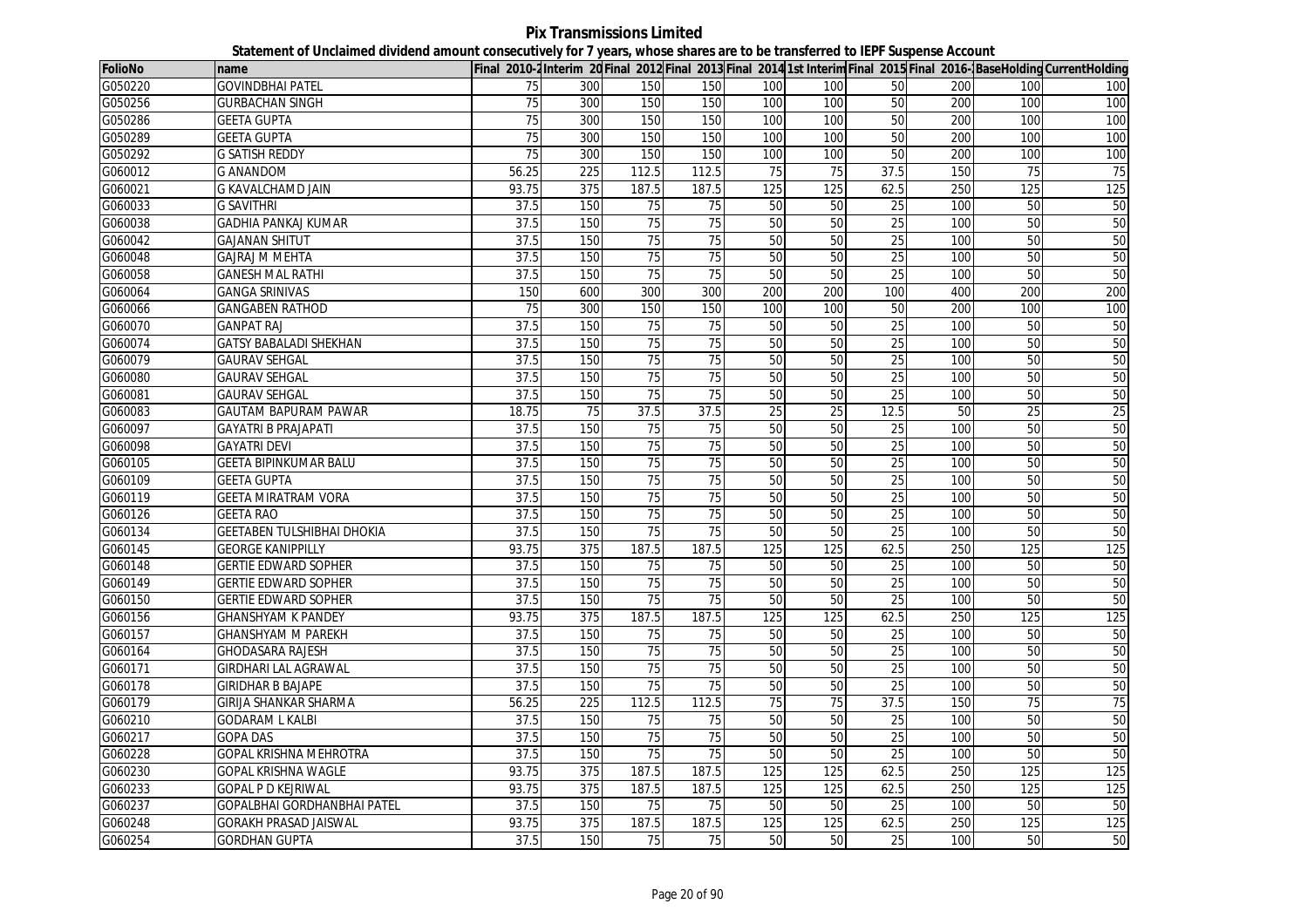| <b>FolioNo</b> | name                                |       |                 |       |                 |                 |                 |                 |     |                 | Final 2010-2Interim 20Final 2012 Final 2013 Final 2014 1st Interim Final 2015 Final 2016- BaseHolding CurrentHolding |
|----------------|-------------------------------------|-------|-----------------|-------|-----------------|-----------------|-----------------|-----------------|-----|-----------------|----------------------------------------------------------------------------------------------------------------------|
| G060256        | <b>GORDHAN LALCHAND MANGTANI</b>    | 37.5  | 150             | 75    | 75              | 50              | 50              | 25              | 100 | 50              | 50                                                                                                                   |
| G060263        | <b>GOURI LALWANEY</b>               | 18.75 | 75              | 37.5  | 37.5            | 25              | 25              | 12.5            | 50  | 25              | 25                                                                                                                   |
| G060264        | <b>GOURI SURESH PARMAR</b>          | 37.5  | 150             | 75    | 75              | 50              | 50              | 25              | 100 | 50              | 50                                                                                                                   |
| G060269        | <b>GOVIND PRAAD RANKAWAT</b>        | 37.5  | 150             | 75    | $\overline{75}$ | 50              | $\overline{50}$ | $\overline{25}$ | 100 | 50              | 50                                                                                                                   |
| G060270        | <b>GOVIND PRASAD RANKAWAT</b>       | 37.5  | 150             | 75    | 75              | 50              | 50              | 25              | 100 | 50              | 50                                                                                                                   |
| G060271        | <b>GOVIND PRASAD RANKAWAT</b>       | 37.5  | 150             | 75    | 75              | 50              | 50              | 25              | 100 | 50              | 50                                                                                                                   |
| G060272        | <b>GOVIND PRASAD RANKAWAT</b>       | 37.5  | 150             | 75    | 75              | 50              | 50              | 25              | 100 | 50              | 50                                                                                                                   |
| G060273        | <b>GOVIND PRASAD RANKAWAT</b>       | 37.5  | 150             | 75    | $\overline{75}$ | 50              | 50              | 25              | 100 | $\overline{50}$ | 50                                                                                                                   |
| G060281        | <b>GOVINDBHAI D CHAUDHARY</b>       | 37.5  | 150             | 75    | $\overline{75}$ | 50              | 50              | $\overline{25}$ | 100 | 50              | 50                                                                                                                   |
| G060285        | <b>GOVRI SHANKAR SINGH</b>          | 37.5  | 150             | 75    | 75              | 50              | 50              | $\overline{25}$ | 100 | $\overline{50}$ | 50                                                                                                                   |
| G060297        | <b>GULAMREZA MERCHANT</b>           | 37.5  | 150             | 75    | 75              | 50              | 50              | 25              | 100 | 50              | 50                                                                                                                   |
| G060298        | <b>GULMAZ SHIRAJ CHANAWALLA</b>     | 37.5  | 150             | 75    | 75              | 50              | 50              | 25              | 100 | 50              | 50                                                                                                                   |
| G060310        | <b>GULSHAN DODHIA</b>               | 37.5  | 150             | 75    | 75              | 50              | 50              | 25              | 100 | 50              | 50                                                                                                                   |
| G060311        | <b>GULSHAN JEHTA</b>                | 37.5  | 150             | 75    | 75              | 50              | 50              | 25              | 100 | 50              | 50                                                                                                                   |
| G060312        | <b>GULSHAN KAUR</b>                 | 37.5  | 150             | 75    | 75              | 50              | 50              | 25              | 100 | 50              | 50                                                                                                                   |
| G060313        | <b>GULSHAN KUMAR BAJAJ</b>          | 150   | 600             | 300   | 300             | 200             | 200             | 100             | 400 | 200             | 200                                                                                                                  |
| G060332        | <b>GURCHARAN SINGH DAWER</b>        | 56.25 | 225             | 112.5 | 112.5           | 75              | $\overline{75}$ | 37.5            | 150 | 75              | 75                                                                                                                   |
| G060333        | <b>GURCHARAN SINGH DAWER</b>        | 56.25 | 225             | 112.5 | 112.5           | 75              | 75              | 37.5            | 150 | 75              | 75                                                                                                                   |
| G060346        | <b>GURSHARAN KAUR SETHI</b>         | 37.5  | 150             | 75    | 75              | 50              | 50              | 25              | 100 | 50              | 50                                                                                                                   |
| G060356        | GIRISH LALITRAI SANGHVI             | 18.75 | 75              | 37.5  | 37.5            | 25              | 25              | 12.5            | 50  | 25              | 25                                                                                                                   |
| G060357        | <b>G KALAIVANI</b>                  | 18.75 | 75              | 37.5  | 37.5            | $\overline{25}$ | 25              | 12.5            | 50  | 25              | 25                                                                                                                   |
| G060370        | <b>G RAJENDRAN</b>                  | 18.75 | 75              | 37.5  | 37.5            | 25              | 25              | 12.5            | 50  | 25              | 25                                                                                                                   |
| G060373        | <b>G. SHIV KUMAR</b>                | 18.75 | 75              | 37.5  | 37.5            | 25              | 25              | 12.5            | 50  | 25              | 25                                                                                                                   |
| G060379        | <b>GAMANLAL L PATEL</b>             | 18.75 | 75              | 37.5  | 37.5            | 25              | 25              | 12.5            | 50  | 25              | 25                                                                                                                   |
| G060392        | <b>GANPATCHAND BHANSALI</b>         | 18.75 | 75              | 37.5  | 37.5            | 25              | $\overline{25}$ | 12.5            | 50  | $\overline{25}$ | 25                                                                                                                   |
| G060394        | <b>GANUDUBHAI BHUT</b>              | 18.75 | 75              | 37.5  | 37.5            | 25              | 25              | 12.5            | 50  | 25              | 25                                                                                                                   |
| G060413        | <b>GEETA G SHAH</b>                 | 18.75 | 75              | 37.5  | 37.5            | 25              | 25              | 12.5            | 50  | 25              | 25                                                                                                                   |
| G060420        | <b>GEETA RANI</b>                   | 18.75 | 75              | 37.5  | 37.5            | $\overline{25}$ | $\overline{25}$ | 12.5            | 50  | $\overline{25}$ | 25                                                                                                                   |
| G060426        | GHADIYALI HEMANT KUMAR              | 18.75 | 75              | 37.5  | 37.5            | 25              | 25              | 12.5            | 50  | $\overline{25}$ | 25                                                                                                                   |
| G060435        | <b>GHANSYAM B MODY</b>              | 18.75 | 75              | 37.5  | 37.5            | $\overline{25}$ | 25              | 12.5            | 50  | 25              | 25                                                                                                                   |
| G060451        | <b>GIRDHARLAL KAMANI</b>            | 18.75 | 75              | 37.5  | 37.5            | 25              | 25              | 12.5            | 50  | $\overline{25}$ | 25                                                                                                                   |
| G060463        | <b>GIRISH P PATEL</b>               | 18.75 | 75              | 37.5  | 37.5            | $\overline{25}$ | $\overline{25}$ | 12.5            | 50  | 25              | 25                                                                                                                   |
| G060465        | <b>GIRISH S. KOMERWAR</b>           | 18.75 | 75              | 37.5  | 37.5            | $\overline{25}$ | 25              | 12.5            | 50  | 25              | 25                                                                                                                   |
| G060476        | <b>GITA V MEHTA</b>                 | 18.75 | 75              | 37.5  | 37.5            | 25              | 25              | 12.5            | 50  | 25              | 25                                                                                                                   |
| G060481        | <b>GOMTI DEVI</b>                   | 56.25 | 225             | 112.5 | 112.5           | 75              | 75              | 37.5            | 150 | 75              | 75                                                                                                                   |
| G060501        | <b>GOVIND G PATEL</b>               | 18.75 | $\overline{75}$ | 37.5  | 37.5            | $\overline{25}$ | $\overline{25}$ | 12.5            | 50  | $\overline{25}$ | 25                                                                                                                   |
| G060503        | <b>GOVIND M SHARMA</b>              | 18.75 | 75              | 37.5  | 37.5            | 25              | 25              | 12.5            | 50  | 25              | 25                                                                                                                   |
| G060507        | <b>GOVINDBHAI MAHIPATBHAI PATEL</b> | 18.75 | 75              | 37.5  | 37.5            | 25              | 25              | 12.5            | 50  | 25              | 25                                                                                                                   |
| G060520        | <b>GULSHAN KUMAR ARORA</b>          | 18.75 | $\overline{75}$ | 37.5  | 37.5            | 25              | $\overline{25}$ | 12.5            | 50  | $\overline{25}$ | 25                                                                                                                   |
| G060523        | <b>GUNVANT MAVJI MAKVANA</b>        | 18.75 | 75              | 37.5  | 37.5            | 25              | 25              | 12.5            | 50  | 25              | 25                                                                                                                   |
| G060525        | <b>GUNVANT RATIBHAI SHAH</b>        | 18.75 | 75              | 37.5  | 37.5            | 25              | 25              | 12.5            | 50  | 25              | 25                                                                                                                   |
| G060548        | <b>GURMEET LAL</b>                  | 18.75 | 75              | 37.5  | 37.5            | 25              | 25              | 12.5            | 50  | 25              | 25                                                                                                                   |
| G060553        | <b>GYAN CHAND MATHUR</b>            | 18.75 | 75              | 37.5  | 37.5            | 25              | 25              | 12.5            | 50  | 25              | 25                                                                                                                   |
| G060555        | <b>GYAN PRAKASH GUPTA</b>           | 18.75 | 75              | 37.5  | 37.5            | 25              | 25              | 12.5            | 50  | 25              | 25                                                                                                                   |
| G060556        | <b>G B KHODANPUR</b>                | 18.75 | 75              | 37.5  | 37.5            | 25              | 25              | 12.5            | 50  | 25              | 25                                                                                                                   |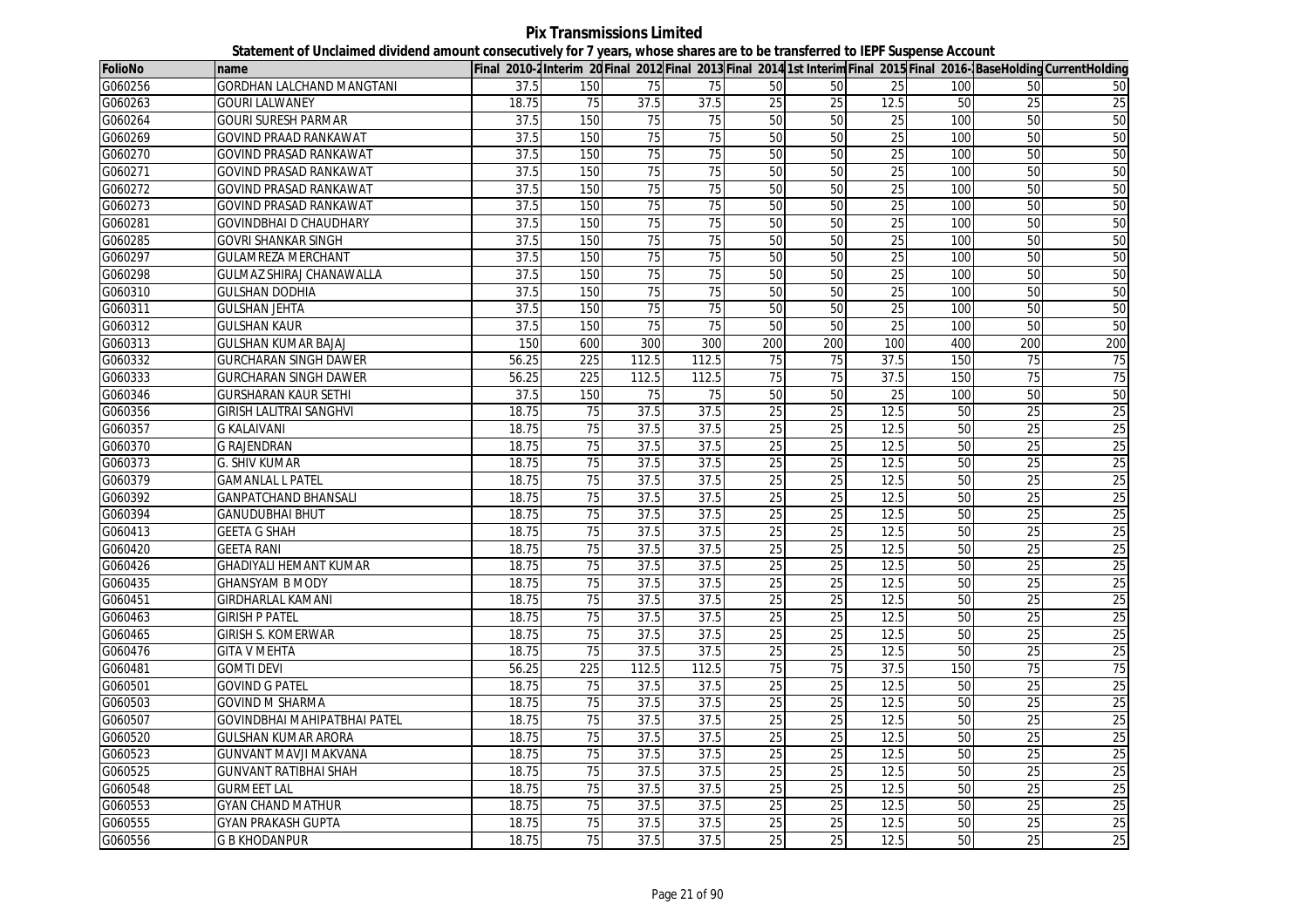**Pix Transmissions Limited Statement of Unclaimed dividend amount consecutively for 7 years, whose shares are to be transferred to IEPF Suspense Account**

| FolioNo | name                                  |                 |      |        |        |                 |                 |       |      |      | Final 2010-2Interim 20Final 2012 Final 2013 Final 2014 1st Interim Final 2015 Final 2016-BaseHolding CurrentHolding |
|---------|---------------------------------------|-----------------|------|--------|--------|-----------------|-----------------|-------|------|------|---------------------------------------------------------------------------------------------------------------------|
| G060560 | <b>GANESH AGARWAL</b>                 | 18.75           | 75   | 37.5   | 37.5   | 25              | 25              | 12.5  | 50   | 25   | 25                                                                                                                  |
| G060562 | <b>GEETA JAIN</b>                     | 18.75           | 75   | 37.5   | 37.5   | 25              | 25              | 12.5  | 50   | 25   | 25                                                                                                                  |
| G060575 | <b>GUNVANTILAL PATEL</b>              | 18.75           | 75   | 37.5   | 37.5   | 25              | $\overline{25}$ | 12.5  | 50   | 25   | $\overline{25}$                                                                                                     |
| G060576 | <b>GURMEET SINGH</b>                  | 18.75           | 75   | 37.5   | 37.5   | 25              | 25              | 12.5  | 50   | 25   | 25                                                                                                                  |
| G060582 | <b>GUMANSINGH LACHHAMSINGH KUNWAR</b> | 18.75           | 75   | 37.5   | 37.5   | 25              | 25              | 12.5  | 50   | 25   | 25                                                                                                                  |
| G060585 | <b>GIRISH</b>                         | 18.75           | 75   | 37.5   | 37.5   | $\overline{25}$ | $\overline{25}$ | 12.5  | 50   | 25   | 25                                                                                                                  |
| G060600 | <b>GANSHYAMBHAI G PATEL</b>           | 18.75           | 75   | 37.5   | 37.5   | 25              | 25              | 12.5  | 50   | 25   | 25                                                                                                                  |
| G060613 | <b>GOVINDBHAI B SHIROYA</b>           | 18.75           | 75   | 37.5   | 37.5   | 25              | 25              | 12.5  | 50   | 25   | 25                                                                                                                  |
| G060615 | <b>GIRIJA YADAV</b>                   | 93.75           | 375  | 187.5  | 187.5  | 125             | 125             | 62.5  | 250  | 125  | 125                                                                                                                 |
| G060616 | <b>GURDDP KOUR</b>                    | 18.75           | 75   | 37.5   | 37.5   | 25              | 25              | 12.5  | 50   | 25   | 25                                                                                                                  |
| G060621 | GOVERDHAN FINANCIAL SERVICES LTD      | 918.75          | 3675 | 1837.5 | 1837.5 | 1225            | 1225            | 612.5 | 2450 | 1225 | 1225                                                                                                                |
| G060622 | <b>GEETA SHARMA</b>                   | 37.5            | 150  | 75     | 75     | 50              | 50              | 25    | 100  | 50   | 50                                                                                                                  |
| G060633 | <b>GHEESULAL JAIN</b>                 | 93.75           | 375  | 187.5  | 187.5  | 125             | 125             | 62.5  | 250  | 125  | 125                                                                                                                 |
| G060638 | GANGARAM HARI MANDAVKAR               | 18.75           | 75   | 37.5   | 37.5   | $\overline{25}$ | 25              | 12.5  | 50   | 25   | $\overline{25}$                                                                                                     |
| H000103 | H C SUBRAMANYA                        | $\overline{75}$ | 300  | 150    | 150    | 100             | 100             | 50    | 200  | 100  | 100                                                                                                                 |
| H000230 | HARSHIDA VITHALANI                    | 75              | 300  | 150    | 150    | 100             | 100             | 50    | 200  | 100  | 100                                                                                                                 |
| H000351 | <b>HITESH DALICHAND</b>               | 75              | 300  | 150    | 150    | 100             | 100             | 50    | 200  | 100  | 100                                                                                                                 |
| H000377 | <b>HARPREET KAUR</b>                  | 75              | 300  | 150    | 150    | 100             | 100             | 50    | 200  | 100  | 100                                                                                                                 |
| H000499 | <b>HASINA BEGUM</b>                   | 75              | 300  | 150    | 150    | 100             | 100             | 50    | 200  | 100  | 100                                                                                                                 |
| H000556 | <b>HIMANSHU S KAMDAR</b>              | 75              | 300  | 150    | 150    | 100             | 100             | 50    | 200  | 100  | 100                                                                                                                 |
| H000678 | HARENDRAPAL SINGH POSHINA             | 150             | 600  | 300    | 300    | 200             | 200             | 100   | 400  | 200  | 200                                                                                                                 |
| H000688 | HIMANSHU J VORA                       | 150             | 600  | 300    | 300    | 200             | 200             | 100   | 400  | 200  | 200                                                                                                                 |
| H000708 | HUBERT N BERNARD                      | $\overline{75}$ | 300  | 150    | 150    | 100             | 100             | 50    | 200  | 100  | 100                                                                                                                 |
| H000726 | <b>HARJIT KAUR</b>                    | 225             | 900  | 450    | 450    | 300             | 300             | 150   | 600  | 300  | 300                                                                                                                 |
| H000730 | HARSHIDA KIRAN PANDYA                 | 75              | 300  | 150    | 150    | 100             | 100             | 50    | 200  | 100  | 100                                                                                                                 |
| H000751 | <b>HATHEF KHAZVINI</b>                | 75              | 300  | 150    | 150    | 100             | 100             | 50    | 200  | 100  | 100                                                                                                                 |
| H000761 | <b>HARCHARAN SINGH</b>                | $\overline{75}$ | 300  | 150    | 150    | 100             | 100             | 50    | 200  | 100  | 100                                                                                                                 |
| H000782 | HAMIDA SATTAR BHATI                   | 75              | 300  | 150    | 150    | 100             | 100             | 50    | 200  | 100  | 100                                                                                                                 |
| H000826 | <b>HENRY PINTO</b>                    | 300             | 1200 | 600    | 600    | 400             | 400             | 200   | 800  | 400  | 400                                                                                                                 |
| H000877 | <b>HUKUM CHAND JAIN</b>               | 75              | 300  | 150    | 150    | 100             | 100             | 50    | 200  | 100  | 100                                                                                                                 |
| H000879 | <b>HILTON RUBBERS LTD.</b>            | 150             | 600  | 300    | 300    | 200             | 200             | 100   | 400  | 200  | 200                                                                                                                 |
| H000895 | HARGOBIND DHINGRA                     | 75              | 300  | 150    | 150    | 100             | 100             | 50    | 200  | 100  | 100                                                                                                                 |
| H000901 | HEERA CHAND SINGHI                    | 75              | 300  | 150    | 150    | 100             | 100             | 50    | 200  | 100  | 100                                                                                                                 |
| H000908 | <b>HEMLATA GARGOTE</b>                | $\overline{75}$ | 300  | 150    | 150    | 100             | 100             | 50    | 200  | 100  | 100                                                                                                                 |
| H000937 | <b>HARI KRISHNA R</b>                 | 75              | 300  | 150    | 150    | 100             | 100             | 50    | 200  | 100  | 100                                                                                                                 |
| H000942 | <b>HEMANT NILAWAR</b>                 | 75              | 300  | 150    | 150    | 100             | 100             | 50    | 200  | 100  | 100                                                                                                                 |
| H000979 | <b>HONEY ARORA</b>                    | 225             | 900  | 450    | 450    | 300             | 300             | 150   | 600  | 300  | 300                                                                                                                 |
| H000992 | HITESH KIRTILAL SURANI                | 150             | 600  | 300    | 300    | 200             | 200             | 100   | 400  | 200  | 200                                                                                                                 |
| H000993 | HIMANSHU PORWAL                       | 525             | 2100 | 1050   | 1050   | 700             | 700             | 350   | 1400 | 700  | 700                                                                                                                 |
| H001023 | <b>HARJEET KAUR MANN</b>              | 375             | 1500 | 750    | 750    | 500             | 500             | 250   | 1000 | 500  | 500                                                                                                                 |
| H010001 | <b>H B SINGH</b>                      | 225             | 900  | 450    | 450    | 300             | 300             | 150   | 600  | 300  | 300                                                                                                                 |
| H010071 | HARI RAM JAIN                         | 75              | 300  | 150    | 150    | 100             | 100             | 50    | 200  | 100  | 100                                                                                                                 |
| H010105 | <b>HARISH SONI</b>                    | 75              | 300  | 150    | 150    | 100             | 100             | 50    | 200  | 100  | 100                                                                                                                 |
| H010109 | HARIVADAN CHIMANLAL PATEL             | 75              | 300  | 150    | 150    | 100             | 100             | 50    | 200  | 100  | 100                                                                                                                 |
| H010234 | <b>HEMLATA SUBHASH PATEL</b>          | 75              | 300  | 150    | 150    | 100             | 100             | 50    | 200  | 100  | 100                                                                                                                 |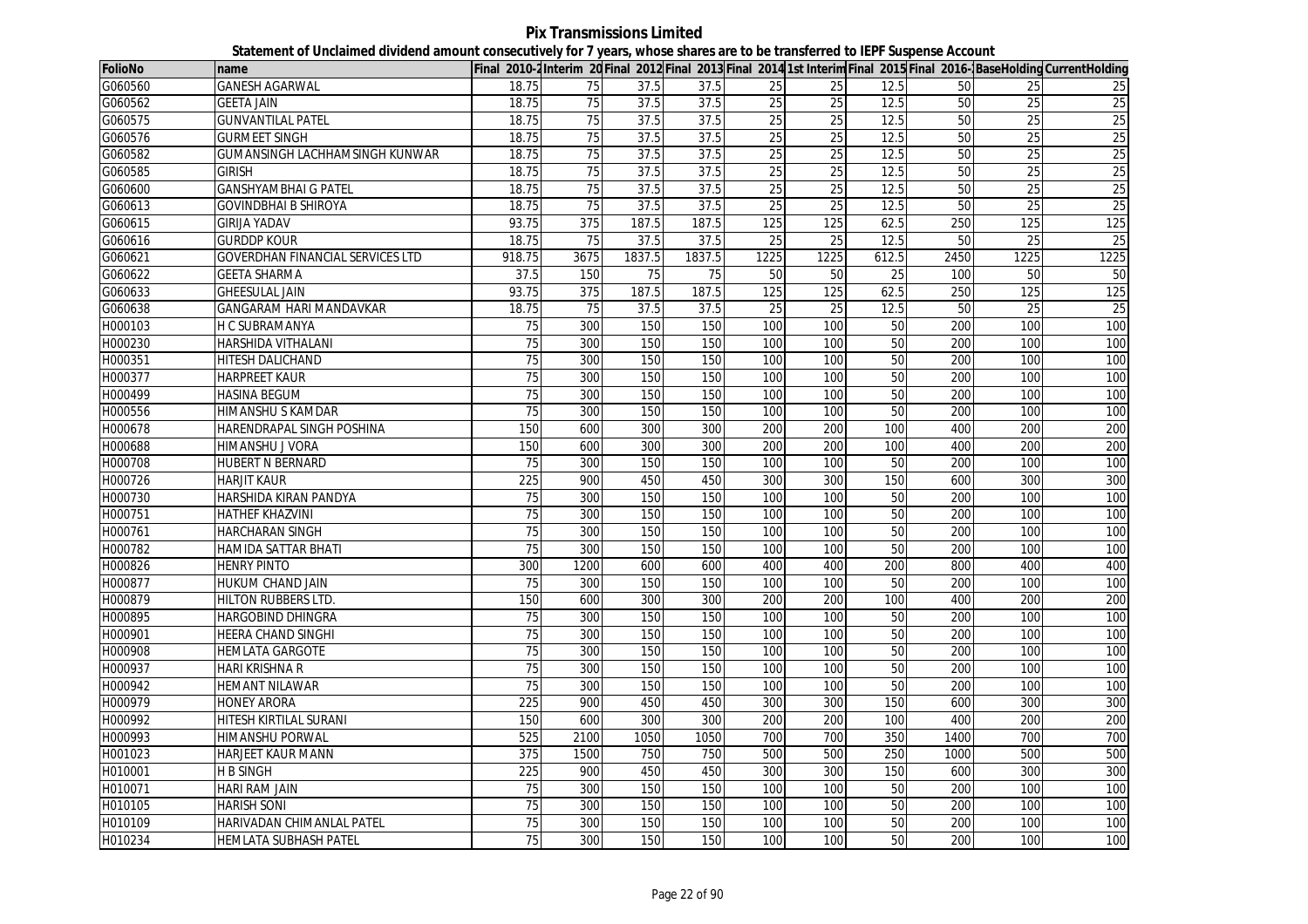**Pix Transmissions Limited Statement of Unclaimed dividend amount consecutively for 7 years, whose shares are to be transferred to IEPF Suspense Account**

| <b>FolioNo</b> | name                        |                   |      |                 |                 |     |     |                 |      |     | Final 2010-2Interim 20 Final 2012 Final 2013 Final 2014 1st Interim Final 2015 Final 2016-BaseHolding CurrentHolding |
|----------------|-----------------------------|-------------------|------|-----------------|-----------------|-----|-----|-----------------|------|-----|----------------------------------------------------------------------------------------------------------------------|
| H050001        | <b>H B SINGH</b>            | 225               | 900  | 450             | 450             | 300 | 300 | 150             | 600  | 300 | 300                                                                                                                  |
| H050084        | <b>HARINDER WALIA</b>       | 375               | 1500 | 750             | 750             | 500 | 500 | 250             | 1000 | 500 | 500                                                                                                                  |
| H050105        | <b>HARISH SONI</b>          | 75                | 300  | 150             | 150             | 100 | 100 | 50              | 200  | 100 | 100                                                                                                                  |
| H050109        | HARIVADAN CHIMANLAL PATEL   | $\overline{75}$   | 300  | 150             | 150             | 100 | 100 | 50              | 200  | 100 | 100                                                                                                                  |
| H050114        | HARKHCHAND CHHAGANLAL SHAH  | 75                | 300  | 150             | 150             | 100 | 100 | 50              | 200  | 100 | 100                                                                                                                  |
| H050120        | HARNARAIN LAL SRIVASTAVA    | $\overline{75}$   | 300  | 150             | 150             | 100 | 100 | 50              | 200  | 100 | 100                                                                                                                  |
| H050136        | HARSHAD B OZA               | 150               | 600  | 300             | 300             | 200 | 200 | 100             | 400  | 200 | 200                                                                                                                  |
| H050225        | <b>HEMENDRA D GANDHI</b>    | 225               | 900  | 450             | 450             | 300 | 300 | 150             | 600  | 300 | 300                                                                                                                  |
| H050243        | <b>HENABEN PATEL</b>        | 75                | 300  | 150             | 150             | 100 | 100 | 50              | 200  | 100 | 100                                                                                                                  |
| H050268        | <b>HINA R PATEL</b>         | 75                | 300  | 150             | 150             | 100 | 100 | 50              | 200  | 100 | 100                                                                                                                  |
| H050297        | <b>HIREN SHAH</b>           | 75                | 300  | 150             | 150             | 100 | 100 | 50              | 200  | 100 | 100                                                                                                                  |
| H050325        | <b>HURSHAD B OZA</b>        | $\overline{75}$   | 300  | 150             | 150             | 100 | 100 | 50              | 200  | 100 | 100                                                                                                                  |
| H050345        | HEMENDRA LAXMIDAS PAREKH    | 75                | 300  | 150             | 150             | 100 | 100 | 50              | 200  | 100 | 100                                                                                                                  |
| H060013        | H BHAGWAN DAS MAKKED        | 37.5              | 150  | 75              | 75              | 50  | 50  | 25              | 100  | 50  | 50                                                                                                                   |
| H060014        | <b>H C GULECHA</b>          | 37.5              | 150  | 75              | 75              | 50  | 50  | 25              | 100  | 50  | 50                                                                                                                   |
| H060015        | <b>H KUMARASAMY</b>         | $\overline{37.5}$ | 150  | 75              | $\overline{75}$ | 50  | 50  | $\overline{25}$ | 100  | 50  | 50                                                                                                                   |
| H060018        | <b>HP MADNAWAT</b>          | 37.5              | 150  | 75              | 75              | 50  | 50  | 25              | 100  | 50  | 50                                                                                                                   |
| H060022        | <b>H S MEHTA</b>            | 37.5              | 150  | 75              | 75              | 50  | 50  | 25              | 100  | 50  | 50                                                                                                                   |
| H060026        | <b>H UASUDEVA PAI</b>       | 37.5              | 150  | 75              | 75              | 50  | 50  | 25              | 100  | 50  | 50                                                                                                                   |
| H060033        | <b>HALEEMA SADIA</b>        | 75                | 300  | 150             | 150             | 100 | 100 | 50              | 200  | 100 | 100                                                                                                                  |
| H060035        | <b>HAMZA N BABANI</b>       | 37.5              | 150  | 75              | $\overline{75}$ | 50  | 50  | 25              | 100  | 50  | 50                                                                                                                   |
| H060049        | <b>HANSA SHAH</b>           | 37.5              | 150  | 75              | 75              | 50  | 50  | 25              | 100  | 50  | 50                                                                                                                   |
| H060052        | HANSA VITHLANI              | 37.5              | 150  | $\overline{75}$ | $\overline{75}$ | 50  | 50  | 25              | 100  | 50  | 50                                                                                                                   |
| H060057        | <b>HANSHA POPATLAL DAVE</b> | 37.5              | 150  | 75              | 75              | 50  | 50  | 25              | 100  | 50  | 50                                                                                                                   |
| H060059        | HANSRAJ K CHAWLA            | 187.5             | 750  | 375             | 375             | 250 | 250 | 125             | 500  | 250 | 250                                                                                                                  |
| H060073        | <b>HARDEEP SINGH</b>        | 37.5              | 150  | 75              | 75              | 50  | 50  | 25              | 100  | 50  | 50                                                                                                                   |
| H060075        | HAREKRISHNA JENA            | 37.5              | 150  | 75              | 75              | 50  | 50  | 25              | 100  | 50  | 50                                                                                                                   |
| H060080        | <b>HARESH KEWLANI</b>       | 37.5              | 150  | 75              | 75              | 50  | 50  | 25              | 100  | 50  | 50                                                                                                                   |
| H060104        | <b>HARIDAS MAMPALLI</b>     | 37.5              | 150  | 75              | 75              | 50  | 50  | $\overline{25}$ | 100  | 50  | 50                                                                                                                   |
| H060113        | HARINDER WALIA              | 93.75             | 375  | 187.5           | 187.5           | 125 | 125 | 62.5            | 250  | 125 | 125                                                                                                                  |
| H060116        | <b>HARISH BIYANI</b>        | 150               | 600  | 300             | 300             | 200 | 200 | 100             | 400  | 200 | 200                                                                                                                  |
| H060120        | HARISH CHHAGANLAL KAMDAR    | 37.5              | 150  | 75              | 75              | 50  | 50  | 25              | 100  | 50  | 50                                                                                                                   |
| H060142        | HARIVADAN KANTILAL SHAH     | 37.5              | 150  | 75              | 75              | 50  | 50  | 25              | 100  | 50  | 50                                                                                                                   |
| H060171        | HARSHA RAMESH SHAH          | 93.75             | 375  | 187.5           | 187.5           | 125 | 125 | 62.5            | 250  | 125 | 125                                                                                                                  |
| H060172        | HARSHA RASIHI SARAVIYA      | 37.5              | 150  | 75              | 75              | 50  | 50  | 25              | 100  | 50  | 50                                                                                                                   |
| H060173        | HARSHA SURESH CHHEDA        | 37.5              | 150  | $\overline{75}$ | $\overline{75}$ | 50  | 50  | 25              | 100  | 50  | 50                                                                                                                   |
| H060174        | HARSHA SURESH SHAH          | 56.25             | 225  | 112.5           | 112.5           | 75  | 75  | 37.5            | 150  | 75  | 75                                                                                                                   |
| H060194        | HARSHAVARDHAN R SHETTY      | 37.5              | 150  | 75              | 75              | 50  | 50  | 25              | 100  | 50  | 50                                                                                                                   |
| H060197        | <b>HARSHIT R DARJI</b>      | 37.5              | 150  | $\overline{75}$ | $\overline{75}$ | 50  | 50  | $\overline{25}$ | 100  | 50  | 50                                                                                                                   |
| H060207        | <b>HASINA BEGUM</b>         | 56.25             | 225  | 112.5           | 112.5           | 75  | 75  | 37.5            | 150  | 75  | 75                                                                                                                   |
| H060209        | HASMUKH AVICHALDAS DOSHI    | 37.5              | 150  | 75              | 75              | 50  | 50  | 25              | 100  | 50  | 50                                                                                                                   |
| H060231        | HASMUKHLAL CHIMANLAL SHAH   | 37.5              | 150  | 75              | 75              | 50  | 50  | 25              | 100  | 50  | 50                                                                                                                   |
| H060236        | <b>HASSANAND K SHROFF</b>   | 37.5              | 150  | 75              | 75              | 50  | 50  | 25              | 100  | 50  | 50                                                                                                                   |
| H060243        | <b>HATIM ALI ROSHAN</b>     | 37.5              | 150  | 75              | 75              | 50  | 50  | $\overline{25}$ | 100  | 50  | 50                                                                                                                   |
| H060244        | <b>HATIM ALI ROSHAN</b>     | 37.5              | 150  | 75              | 75              | 50  | 50  | 25              | 100  | 50  | 50                                                                                                                   |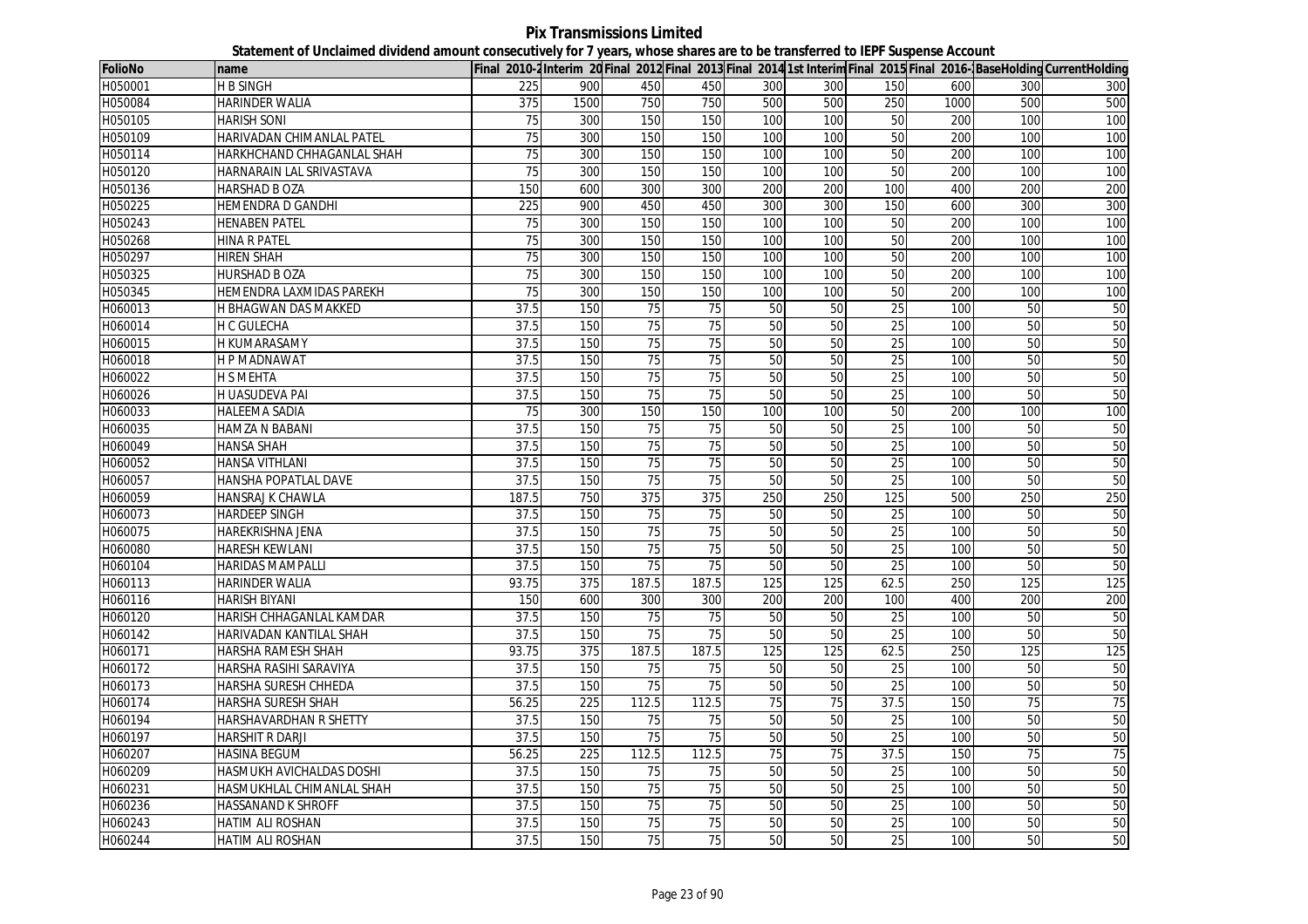| <b>FolioNo</b> | name                         |        |                  |                 |                 |                  |                 |                 |     |                 | Final 2010-2Interim 20 Final 2012 Final 2013 Final 2014 1st Interim Final 2015 Final 2016-BaseHolding CurrentHolding |
|----------------|------------------------------|--------|------------------|-----------------|-----------------|------------------|-----------------|-----------------|-----|-----------------|----------------------------------------------------------------------------------------------------------------------|
| H060245        | HATIM ALI ROSHAN             | 37.5   | 150              | 75              | 75              | 50               | 50              | 25              | 100 | 50              | 50                                                                                                                   |
| H060246        | HATIM ALI ROSHAN             | 37.5   | 150              | 75              | $\overline{75}$ | 50               | 50              | 25              | 100 | 50              | 50                                                                                                                   |
| H060247        | HATIM ALI ROSHAN             | 37.5   | 150              | 75              | 75              | 50               | 50              | 25              | 100 | 50              | 50                                                                                                                   |
| H060248        | <b>HATIM ALI ROSHAN</b>      | 37.5   | 150              | 75              | 75              | 50               | 50              | 25              | 100 | 50              | 50                                                                                                                   |
| H060250        | <b>HATIMALI ROSHAN</b>       | 75     | 300              | 150             | 150             | 100              | 100             | 50              | 200 | 100             | 100                                                                                                                  |
| H060251        | HEENA AKBER MERCHANT         | 37.5   | 150              | 75              | 75              | 50               | 50              | $\overline{25}$ | 100 | 50              | 50                                                                                                                   |
| H060289        | <b>HEMANT IJATRAI PAREKH</b> | 93.75  | $\overline{375}$ | 187.5           | 187.5           | 125              | 125             | 62.5            | 250 | 125             | 125                                                                                                                  |
| H060296        | HEMANT PARSRAMPURIA          | 37.5   | 150              | 75              | 75              | 50               | 50              | 25              | 100 | 50              | 50                                                                                                                   |
| H060299        | <b>HEMANT SURTI</b>          | 37.5   | 150              | $\overline{75}$ | 75              | 50               | 50              | 25              | 100 | 50              | 50                                                                                                                   |
| H060337        | <b>HINA PATEL</b>            | 37.5   | 150              | 75              | 75              | 50               | 50              | 25              | 100 | 50              | 50                                                                                                                   |
| H060340        | HINDUJA MADAN B              | 56.25  | 225              | 112.5           | 112.5           | 75               | 75              | 37.5            | 150 | 75              | 75                                                                                                                   |
| H060357        | HIRALAL DURLABHI MEHTA       | 37.5   | 150              | 75              | 75              | 50               | 50              | 25              | 100 | 50              | 50                                                                                                                   |
| H060358        | HIRALAL DURLABHJI MEHTA      | 37.5   | 150              | 75              | 75              | 50               | 50              | 25              | 100 | 50              | 50                                                                                                                   |
| H060362        | <b>HIRALAL THARWANI</b>      | 37.5   | 150              | 75              | $\overline{75}$ | 50               | 50              | 25              | 100 | 50              | 50                                                                                                                   |
| H060366        | HIREN H TOLIA                | 37.5   | 150              | 75              | 75              | 50               | 50              | 25              | 100 | 50              | 50                                                                                                                   |
| H060384        | HITENDRA V SHAH              | 37.5   | 150              | $\overline{75}$ | 75              | 50               | 50              | 25              | 100 | 50              | 50                                                                                                                   |
| H060405        | <b>HITHA UCHIL</b>           | 37.5   | 150              | 75              | 75              | 50               | 50              | 25              | 100 | 50              | 50                                                                                                                   |
| H060415        | HYMAVATHI ANNAVARAPU         | 75     | 300              | 150             | 150             | 100              | 100             | 50              | 200 | 100             | 100                                                                                                                  |
| H060419        | HARENDRA JAYNARAYAN AGRAWAL  | 18.75  | 75               | 37.5            | 37.5            | 25               | 25              | 12.5            | 50  | 25              | 25                                                                                                                   |
| H060424        | H MEENAKUMARI                | 18.75  | 75               | 37.5            | 37.5            | 25               | $\overline{25}$ | 12.5            | 50  | 25              | 25                                                                                                                   |
| H060425        | H N RAMESH                   | 18.75  | 75               | 37.5            | 37.5            | 25               | 25              | 12.5            | 50  | 25              | 25                                                                                                                   |
| H060426        | H PRAKASH                    | 18.75  | 75               | 37.5            | 37.5            | 25               | 25              | 12.5            | 50  | 25              | 25                                                                                                                   |
| H060427        | H. KHURANA                   | 37.5   | 150              | 75              | 75              | 50               | 50              | 25              | 100 | 50              | 50                                                                                                                   |
| H060433        | <b>HANIF Y CHHEL</b>         | 18.75  | $\overline{75}$  | 37.5            | 37.5            | 25               | $\overline{25}$ | 12.5            | 50  | $\overline{25}$ | 25                                                                                                                   |
| H060441        | <b>HANSA U SANGHVI</b>       | 18.75  | 75               | 37.5            | 37.5            | 25               | 25              | 12.5            | 50  | 25              | 25                                                                                                                   |
| H060450        | <b>HANSABEN P PATEL</b>      | 18.75  | 75               | 37.5            | 37.5            | 25               | 25              | 12.5            | 50  | 25              | 25                                                                                                                   |
| H060452        | HANSHA A MINDA               | 18.75  | 75               | 37.5            | 37.5            | 25               | 25              | 12.5            | 50  | 25              | 25                                                                                                                   |
| H060457        | <b>HARASUKH SABAPARA</b>     | 18.75  | 75               | 37.5            | 37.5            | 25               | $\overline{25}$ | 12.5            | 50  | 25              | 25                                                                                                                   |
| H060463        | HARDIK H DOSHI               | 18.75  | 75               | 37.5            | 37.5            | 25               | 25              | 12.5            | 50  | $\overline{25}$ | 25                                                                                                                   |
| H060477        | <b>HARESH SHAH</b>           | 18.75  | 75               | 37.5            | 37.5            | 25               | 25              | 12.5            | 50  | 25              | 25                                                                                                                   |
| H060490        | <b>HARISH KOCHAR</b>         | 168.75 | 675              | 337.5           | 337.5           | $\overline{225}$ | 225             | 112.5           | 450 | 225             | $\overline{225}$                                                                                                     |
| H060494        | HARISH KUMAR NAGPAL          | 18.75  | 75               | 37.5            | 37.5            | 25               | 25              | 12.5            | 50  | 25              | 25                                                                                                                   |
| H060501        | <b>HARJINDER PAL SINGH</b>   | 18.75  | 75               | 37.5            | 37.5            | $\overline{25}$  | $\overline{25}$ | 12.5            | 50  | $\overline{25}$ | $\overline{25}$                                                                                                      |
| H060506        | HARMINDER KHURANA            | 37.5   | 150              | 75              | 75              | 50               | 50              | 25              | 100 | 50              | 50                                                                                                                   |
| H060507        | HARMINDER SINGH KHURANA      | 18.75  | 75               | 37.5            | 37.5            | 25               | 25              | 12.5            | 50  | 25              | $\overline{25}$                                                                                                      |
| H060511        | <b>HARPAL KUAR</b>           | 18.75  | 75               | 37.5            | 37.5            | 25               | 25              | 12.5            | 50  | 25              | 25                                                                                                                   |
| H060516        | HARSH KUMAR                  | 18.75  | 75               | 37.5            | 37.5            | 25               | 25              | 12.5            | 50  | $\overline{25}$ | 25                                                                                                                   |
| H060521        | HARSHA SHAH                  | 18.75  | $\overline{75}$  | 37.5            | 37.5            | 25               | $\overline{25}$ | 12.5            | 50  | $\overline{25}$ | 25                                                                                                                   |
| H060538        | HARTMEET KAUR                | 18.75  | $\overline{75}$  | 37.5            | 37.5            | 25               | 25              | 12.5            | 50  | 25              | 25                                                                                                                   |
| H060539        | <b>HARVINDER KAUR</b>        | 18.75  | 75               | 37.5            | 37.5            | 25               | 25              | 12.5            | 50  | 25              | 25                                                                                                                   |
| H060543        | HASIBEN K SHAH               | 18.75  | 75               | 37.5            | 37.5            | 25               | 25              | 12.5            | 50  | 25              | $\overline{25}$                                                                                                      |
| H060545        | HASMUKH B KAKADIA            | 18.75  | 75               | 37.5            | 37.5            | $\overline{25}$  | 25              | 12.5            | 50  | $\overline{25}$ | 25                                                                                                                   |
| H060548        | HASMUKH BODAR                | 18.75  | 75               | 37.5            | 37.5            | 25               | 25              | 12.5            | 50  | 25              | 25                                                                                                                   |
| H060567        | HASMUKHBHAI PATEL            | 18.75  | 75               | 37.5            | 37.5            | $\overline{25}$  | 25              | 12.5            | 50  | 25              | $\overline{25}$                                                                                                      |
| H060573        | HASUMATI GOVINDBHAI PATEL    | 18.75  | 75               | 37.5            | 37.5            | 25               | 25              | 12.5            | 50  | 25              | 25                                                                                                                   |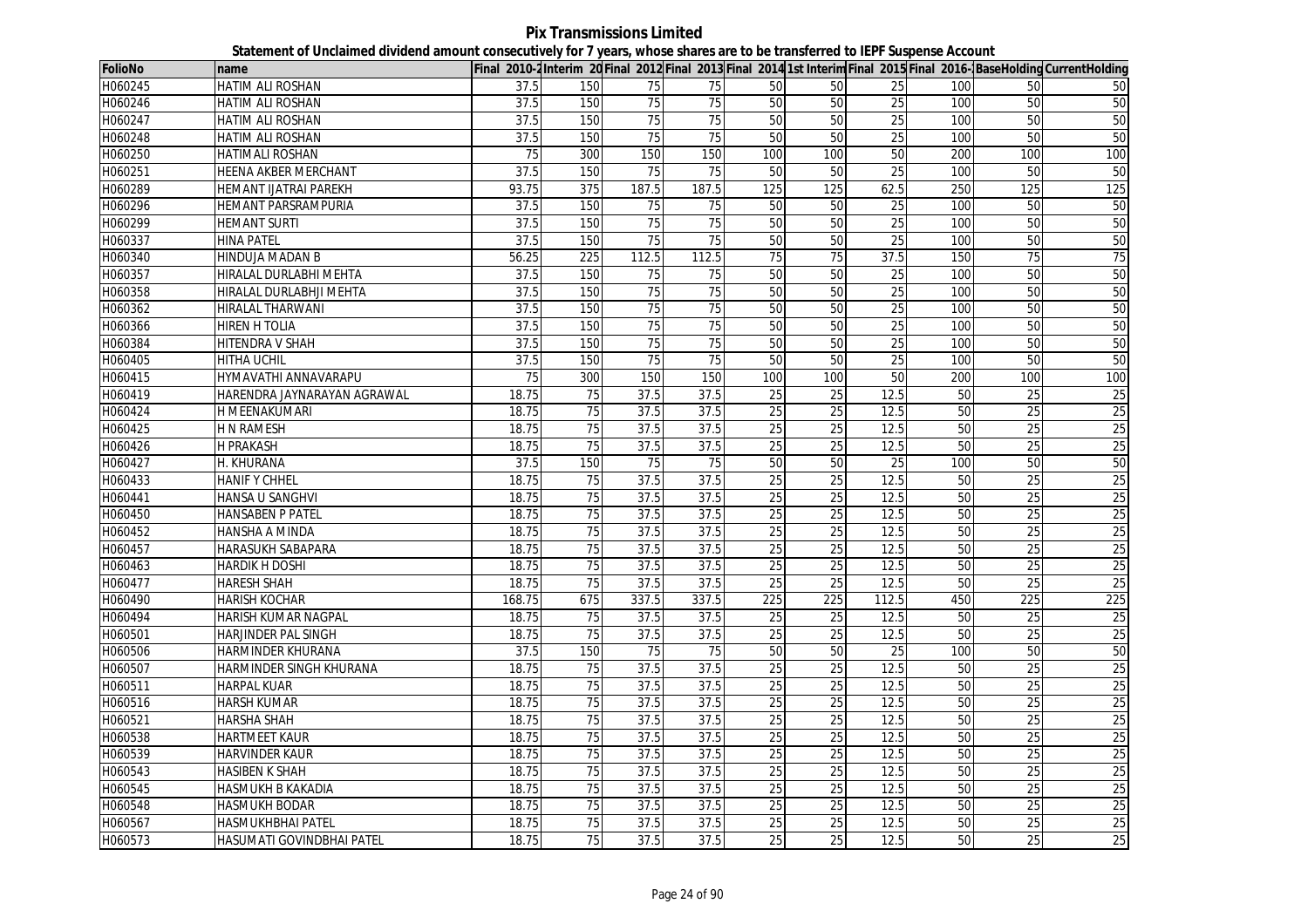**Pix Transmissions Limited Statement of Unclaimed dividend amount consecutively for 7 years, whose shares are to be transferred to IEPF Suspense Account**

| <b>FolioNo</b> | name                               |                 |                 |       |                 |                 |                 |                 |                 |                 | Final 2010-2Interim 20 Final 2012 Final 2013 Final 2014 1st Interim Final 2015 Final 2016-BaseHolding CurrentHolding |
|----------------|------------------------------------|-----------------|-----------------|-------|-----------------|-----------------|-----------------|-----------------|-----------------|-----------------|----------------------------------------------------------------------------------------------------------------------|
| H060576        | <b>HEENA B MODI</b>                | 18.75           | 75              | 37.5  | 37.5            | 25              | 25              | 12.5            | 50              | 25              | 25                                                                                                                   |
| H060578        | <b>HEENA CHANDNANI</b>             | 37.5            | 150             | 75    | 75              | 50              | 50              | 25              | 100             | 50              | 50                                                                                                                   |
| H060579        | HEENA HATHIWALA                    | 18.75           | 75              | 37.5  | 37.5            | 25              | 25              | 12.5            | 50              | 25              | 25                                                                                                                   |
| H060582        | <b>HEENA SAVANI</b>                | 18.75           | $\overline{75}$ | 37.5  | 37.5            | 25              | 25              | 12.5            | 50              | $\overline{25}$ | 25                                                                                                                   |
| H060610        | <b>HEMLATA MODI</b>                | 18.75           | 75              | 37.5  | 37.5            | 25              | 25              | 12.5            | 50              | 25              | 25                                                                                                                   |
| H060614        | <b>HETA SHINGALA</b>               | 18.75           | 75              | 37.5  | 37.5            | 25              | 25              | 12.5            | 50              | 25              | 25                                                                                                                   |
| H060625        | <b>HIMAT M PATEL</b>               | 18.75           | 75              | 37.5  | 37.5            | 25              | 25              | 12.5            | 50              | 25              | 25                                                                                                                   |
| H060645        | HIRABEN MAFATLAL PATEL             | 18.75           | 75              | 37.5  | 37.5            | 25              | 25              | 12.5            | 50              | 25              | 25                                                                                                                   |
| H060653        | <b>HIRANI BANSILAL V</b>           | 18.75           | $\overline{75}$ | 37.5  | 37.5            | $\overline{25}$ | $\overline{25}$ | 12.5            | 50              | 25              | 25                                                                                                                   |
| H060666        | <b>HITES BALVANT SHAH</b>          | 18.75           | 75              | 37.5  | 37.5            | 25              | 25              | 12.5            | 50              | 25              | 25                                                                                                                   |
| H060672        | <b>HITESH J CHAUDHARY</b>          | 18.75           | 75              | 37.5  | 37.5            | 25              | $\overline{25}$ | 12.5            | 50              | 25              | 25                                                                                                                   |
| H060674        | <b>HITESH M MEHTA</b>              | 18.75           | 75              | 37.5  | 37.5            | 25              | 25              | 12.5            | 50              | 25              | 25                                                                                                                   |
| H060717        | <b>HEMANT THAKKER</b>              | 18.75           | 75              | 37.5  | 37.5            | 25              | 25              | 12.5            | 50              | 25              | 25                                                                                                                   |
| H060726        | HUSENI GHIYAWADWALA                | 18.75           | 75              | 37.5  | 37.5            | 25              | 25              | 12.5            | 50              | $\overline{25}$ | 25                                                                                                                   |
| H060734        | HARESHBHAI J PATEL                 | 18.75           | 75              | 37.5  | 37.5            | 25              | 25              | 12.5            | 50              | $\overline{25}$ | 25                                                                                                                   |
| H060766        | <b>HIMMAT B PATEL</b>              | 37.5            | 150             | 75    | 75              | 50              | 50              | 25              | 100             | 50              | 50                                                                                                                   |
| H060772        | HARESH KANTILAL TRIVEDI            | 37.5            | 150             | 75    | $\overline{75}$ | 50              | 50              | 25              | 100             | 50              | 50                                                                                                                   |
| H060773        | HARESH KANTILAL TRIVEDI            | 37.5            | 150             | 75    | 75              | 50              | 50              | 25              | 100             | 50              | 50                                                                                                                   |
| H060777        | HANSA H DOSHI                      | 18.75           | $\overline{75}$ | 37.5  | 37.5            | 25              | 25              | 12.5            | $\overline{50}$ | $\overline{25}$ | 25                                                                                                                   |
| H060791        | <b>HEMKIRAN JAGTAP</b>             | 37.5            | 150             | 75    | 75              | 50              | 50              | 25              | 100             | 50              | 50                                                                                                                   |
| H060917        | <b>HARISH BABHAIDAS PATEL</b>      | 187.5           | 750             | 375   | 375             | 250             | 250             | 125             | 500             | 250             | 250                                                                                                                  |
| 1000127        | INDIRA PRAVINKUMAR DARJI           | $\overline{75}$ | 300             | 150   | 150             | 100             | 100             | 50              | 200             | 100             | 100                                                                                                                  |
| 1000170        | INDIRA S GOTHI                     | 75              | 300             | 150   | 150             | 100             | 100             | 50              | 200             | 100             | 100                                                                                                                  |
| 1000227        | <b>BHARATHI</b>                    | 225             | 900             | 450   | 450             | 300             | 300             | 150             | 600             | 300             | 300                                                                                                                  |
| 1000324        | <b>KHADEV NAWAZ KHAN</b>           | 225             | 900             | 450   | 450             | 300             | 300             | 150             | 600             | 300             | 300                                                                                                                  |
| 1010036        | <b>INDRA GUPTA (STOP TRANSFER)</b> | $\overline{75}$ | 300             | 150   | 150             | 100             | 100             | 50              | 200             | 100             | 100                                                                                                                  |
| 1010046        | <b>INDRESH CHAMPAKLAL SHAH</b>     | 75              | 300             | 150   | 150             | 100             | 100             | 50              | 200             | 100             | 100                                                                                                                  |
| 1050008        | ILA H GANDHI                       | 225             | 900             | 450   | 450             | 300             | 300             | 150             | 600             | 300             | 300                                                                                                                  |
| 1050074        | <b>INDRA AGARWAL</b>               | 300             | 1200            | 600   | 600             | 400             | 400             | 200             | 800             | 400             | 400                                                                                                                  |
| 1060012        | I KASHINATH HUF                    | 37.5            | 150             | 75    | 75              | 50              | 50              | 25              | 100             | 50              | 50                                                                                                                   |
| 1060025        | ILA RASIKLAL SHAH                  | 18.75           | 75              | 37.5  | 37.5            | 25              | 25              | 12.5            | 50              | 25              | 25                                                                                                                   |
| 1060030        | <b>IMTIYAZ UMAR BHOOT</b>          | 75              | 300             | 150   | 150             | 100             | 100             | 50              | 200             | 100             | 100                                                                                                                  |
| 1060044        | INDERJIT SINGH SETHI               | 37.5            | 150             | 75    | 75              | 50              | 50              | 25              | 100             | 50              | 50                                                                                                                   |
| 1060048        | <b>INDERPREET KAUR ANAND</b>       | 93.75           | 375             | 187.5 | 187.5           | 125             | 125             | 62.5            | 250             | 125             | 125                                                                                                                  |
| 1060055        | <b>INDIRA KURRA</b>                | 75              | 300             | 150   | 150             | 100             | 100             | 50              | 200             | 100             | 100                                                                                                                  |
| 1060060        | INDIRA PRAVIN DARJI                | 37.5            | 150             | 75    | 75              | 50              | 50              | 25              | 100             | 50              | 50                                                                                                                   |
| 1060071        | <b>INDRA CHOUDHARY</b>             | 37.5            | 150             | 75    | 75              | 50              | 50              | 25              | 100             | 50              | 50                                                                                                                   |
| 1060073        | <b>INDRA DEVI JAIN</b>             | 37.5            | 150             | 75    | $\overline{75}$ | 50              | 50              | $\overline{25}$ | 100             | 50              | 50                                                                                                                   |
| 1060082        | INDRAVADAN GORDHANBHAI PATEL       | 37.5            | 150             | 75    | 75              | 50              | 50              | 25              | 100             | 50              | 50                                                                                                                   |
| 1060084        | <b>INDRAVADAN P JOSHI</b>          | 37.5            | 150             | 75    | 75              | 50              | 50              | 25              | 100             | 50              | 50                                                                                                                   |
| 1060088        | <b>INDU BAKLIWAL</b>               | 37.5            | 150             | 75    | $\overline{75}$ | 50              | 50              | 25              | 100             | 50              | 50                                                                                                                   |
| 1060094        | <b>INDU P JAIN</b>                 | 56.25           | 225             | 112.5 | 112.5           | 75              | 75              | 37.5            | 150             | 75              | 75                                                                                                                   |
| 1060099        | <b>INDUMATI CHANDAK</b>            | 37.5            | 150             | 75    | 75              | 50              | $\overline{50}$ | 25              | 100             | 50              | 50                                                                                                                   |
| 1060105        | <b>IQBAL MUSSA HALAI</b>           | 37.5            | 150             | 75    | 75              | 50              | 50              | 25              | 100             | 50              | 50                                                                                                                   |
| 1060109        | <b>ISHAUBHAI MUZANI</b>            | 37.5            | 150             | 75    | 75              | 50              | 50              | 25              | 100             | 50              | 50                                                                                                                   |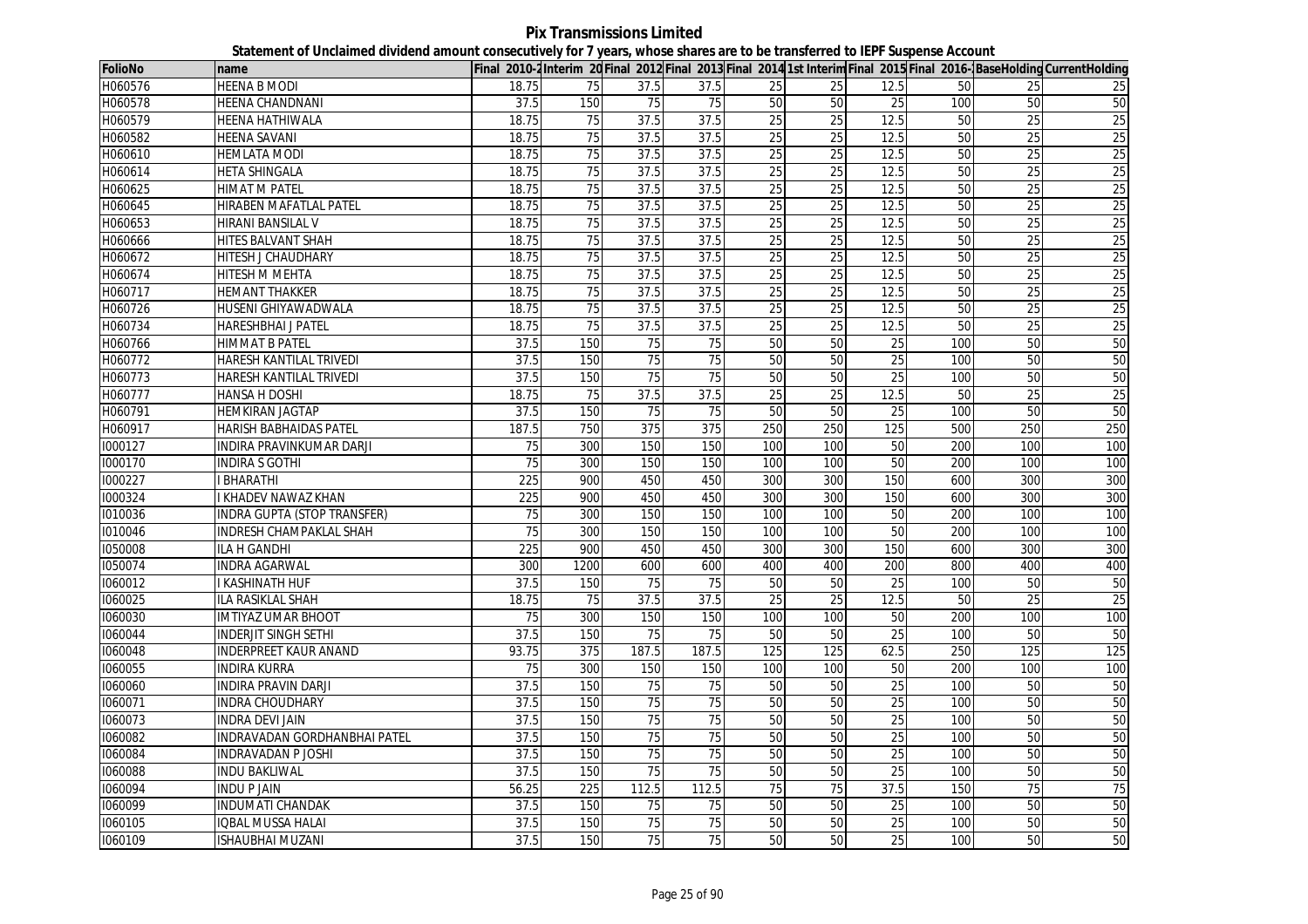**Pix Transmissions Limited Statement of Unclaimed dividend amount consecutively for 7 years, whose shares are to be transferred to IEPF Suspense Account**

| <b>FolioNo</b>                      | name                                           |                 |     |                |                 |                 |                 |                 |                |                 | Final 2010-2Interim 20Final 2012 Final 2013 Final 2014 1st Interim Final 2015 Final 2016- BaseHolding CurrentHolding |
|-------------------------------------|------------------------------------------------|-----------------|-----|----------------|-----------------|-----------------|-----------------|-----------------|----------------|-----------------|----------------------------------------------------------------------------------------------------------------------|
| 1060114                             | ISHWAR NARANNAWAR                              | 37.5            | 150 | 75             | 75              | 50              | 50              | 25              | 100            | 50              | 50                                                                                                                   |
| 1060127                             | <b>ILABEN P SHAH</b>                           | 18.75           | 75  | 37.5           | 37.5            | 25              | 25              | 12.5            | 50             | 25              | 25                                                                                                                   |
| 1060140                             | <b>INDERJIT KAUR</b>                           | 18.75           | 75  | 37.5           | 37.5            | 25              | 25              | 12.5            | 50             | 25              | 25                                                                                                                   |
| 1060154                             | <b>INDU KWATRA</b>                             | 18.75           | 75  | 37.5           | 37.5            | 25              | 25              | 12.5            | 50             | 25              | 25                                                                                                                   |
| 1060164                             | <b>INDUBEN V SHAH</b>                          | 18.75           | 75  | 37.5           | 37.5            | 25              | 25              | 12.5            | 50             | $\overline{25}$ | 25                                                                                                                   |
| 1060179                             | <b>ISWAR SABAPARA</b>                          | 18.75           | 75  | 37.5           | 37.5            | 25              | 25              | 12.5            | 50             | 25              | 25                                                                                                                   |
| 1060186                             | <b>INDUMATI D DHAMI</b>                        | 18.75           | 75  | 37.5           | 37.5            | 25              | 25              | 12.5            | 50             | 25              | 25                                                                                                                   |
| 1060190                             | <b>ISMAIL YUSUF KAIDAWALA</b>                  | 18.75           | 75  | 37.5           | 37.5            | 25              | 25              | 12.5            | 50             | 25              | 25                                                                                                                   |
| 1060191                             | <b>ISTYAK ALI</b>                              | 37.5            | 150 | 75             | 75              | 50              | 50              | 25              | 100            | 50              | 50                                                                                                                   |
| IN30009510490210 Tarun Khurana      |                                                | 18.75           | 75  | 37.5           | 37.5            | 25              | 25              | 12.5            | 50             | 25              | 25                                                                                                                   |
| IN30017510082880                    | REKHA BAI. A                                   | 75              | 300 | 150            | 150             | 100             | 100             | 50              | 200            | 100             | 100                                                                                                                  |
| IN30017510158726 LEELA. S           |                                                | 75              | 300 | 150            | 150             | 100             | 100             | 50              | 200            | 100             | 100                                                                                                                  |
| IN30021410011818 CHIRANTAN DATTA    |                                                | 75              | 300 | 150            | 150             | 100             | 100             | 50              | 200            | 100             | 100                                                                                                                  |
|                                     | IN30021410511729 M SHASHIDHARA BALIGA          | 75              | 300 | 150            | 150             | 100             | 100             | 50              | 200            | 100             | 100                                                                                                                  |
|                                     | IN30021411429514 SHANTHI D AWARADI             | 1.5             | 6   | $\overline{3}$ | 3               | $\overline{2}$  | $\overline{2}$  | $\mathbf{1}$    | $\overline{A}$ |                 |                                                                                                                      |
| IN30039411495985 R UMA DEVI         |                                                | 150             | 600 | 300            | 300             | 200             | 200             | 100             | 400            | 200             | 200                                                                                                                  |
|                                     | IN30039411805792 DINESHKUMAR SHYAMSUNDER JAMBA | 18.75           | 75  | 37.5           | 37.5            | $\overline{25}$ | 25              | 12.5            | 50             | 25              | $\overline{25}$                                                                                                      |
| IN30042510107684   DHANJIBHAI DESAI |                                                | 18.75           | 75  | 37.5           | 37.5            | 25              | 25              | 12.5            | 50             | 25              | 25                                                                                                                   |
| IN30045011310660 JYOTI NAMJOSHI     |                                                | 75              | 300 | 150            | 150             | 100             | 100             | 50              | 200            | 100             | 100                                                                                                                  |
| IN30047641429378 AKBAR AZIZ RATANI  |                                                | 18.75           | 75  | 37.5           | 37.5            | 25              | 25              | 12.5            | 50             | 25              | $\overline{25}$                                                                                                      |
| IN30047641429423 DILSHAD RATANI     |                                                | 18.75           | 75  | 37.5           | 37.5            | 25              | 25              | 12.5            | 50             | 25              | 25                                                                                                                   |
| IN30051310044377                    | AFZAL YUSUFALI BHAMBHERA                       | 18.75           | 75  | 37.5           | 37.5            | $\overline{25}$ | 25              | 12.5            | 50             | $\overline{25}$ | 25                                                                                                                   |
| IN30051310792569 P BABU REDDY       |                                                | 75              | 300 | 150            | 150             | 100             | 100             | 50              | 200            | 100             | 100                                                                                                                  |
|                                     | IN30063610027865 SAIFEE ISMAILBHAI FATEHI      | 37.5            | 150 | 75             | 75              | 50              | 50              | 25              | 100            | 50              | 50                                                                                                                   |
|                                     | IN30063610222175 PRAKASHBHAI MADAN             | 18.75           | 75  | 37.5           | 37.5            | 25              | 25              | 12.5            | 50             | 25              | 25                                                                                                                   |
|                                     | IN30088813295409 SAKUNTLA M RANGA              | 18.75           | 75  | 37.5           | 37.5            | 25              | 25              | 12.5            | 50             | $\overline{25}$ | 25                                                                                                                   |
|                                     | IN30088814073842 GAURI SHANKAR PAREEK          | 37.5            | 150 | 75             | 75              | 50              | 50              | 25              | 100            | 50              | 50                                                                                                                   |
| IN30088814353373 ANAND AGARWAL      |                                                | 18.75           | 75  | 37.5           | 37.5            | $\overline{25}$ | $\overline{25}$ | 12.5            | 50             | 25              | $\overline{25}$                                                                                                      |
|                                     | IN30097410853652 RAJENDRA AMRUTLAL SHAH        | 37.5            | 150 | 75             | 75              | 50              | 50              | 25              | 100            | 50              | 50                                                                                                                   |
|                                     | IN30099910092724 SURESH KUMAR AGRAWAL          | 75              | 300 | 150            | 150             | 100             | 100             | 50              | 200            | 100             | 100                                                                                                                  |
| IN30102220123643 SHAILESH KUMAR     |                                                | 150             | 600 | 300            | 300             | 200             | 200             | 100             | 400            | 200             | 200                                                                                                                  |
| IN30102220642952 BHANU KUMAR JAIN   |                                                | 18.75           | 75  | 37.5           | 37.5            | 25              | 25              | 12.5            | 50             | 25              | 25                                                                                                                   |
| IN30102220674189 ARVIND KATARIYA    |                                                | 225             | 900 | 450            | 450             | 300             | 300             | 150             | 600            | 300             | 300                                                                                                                  |
|                                     | IN30103924305874 SONA RAVIBHAI JAMBA           | 18.75           | 75  | 37.5           | 37.5            | $\overline{25}$ | 25              | 12.5            | 50             | 25              | 25                                                                                                                   |
| IN30105510551612 CHANDR PRAKASH     |                                                | 18.75           | 75  | 37.5           | 37.5            | 25              | $\overline{25}$ | 12.5            | 50             | 25              | 25                                                                                                                   |
|                                     | IN30112715739076 SHYAM SUNDAR AGRAWAL          | 37.5            | 150 | 75             | 75              | 50              | 50              | 25              | 100            | 50              | 50                                                                                                                   |
| IN30113526075791 N SHANKAR JAIN     |                                                | 37.5            | 150 | 75             | 75              | 50              | 50              | 25              | 100            | 50              | 50                                                                                                                   |
| IN30120910123557                    | <b>BEENA KHANNA</b>                            | $\overline{75}$ | 300 | 150            | 150             | 100             | 100             | 50              | 200            | 100             | 100                                                                                                                  |
|                                     | IN30125028494081 SHYAM SUNDAR BAJAJ            | 18.75           | 75  | 37.5           | 37.5            | $\overline{25}$ | 25              | 12.5            | 50             | 25              | 25                                                                                                                   |
| IN30125028755425 DIBYAJYOTI DASH    |                                                | 18.75           | 75  | 37.5           | 37.5            | 25              | 25              | 12.5            | 50             | 25              | $\overline{25}$                                                                                                      |
|                                     | IN30127630206018 PRAVINBHAI PASHABHAI PATEL    | 75              | 300 | 150            | 150             | 100             | 100             | 50              | 200            | 100             | 100                                                                                                                  |
| IN30131320280211                    | <b>KHIMRAJ K</b>                               | 37.5            | 150 | 75             | $\overline{75}$ | 50              | 50              | $\overline{25}$ | 100            | 50              | 50                                                                                                                   |
| IN30131320324285 PUSHPA K           |                                                | 18.75           | 75  | 37.5           | 37.5            | 25              | 25              | 12.5            | 50             | 25              | $\overline{25}$                                                                                                      |
| IN30133017171924 USHA GARG          |                                                | 75              | 300 | 150            | 150             | 100             | 100             | 50              | 200            | 100             | 100                                                                                                                  |
| IN30133018543545 KRISHNA AGARWAL    |                                                | 18.75           | 75  | 37.5           | 37.5            | 25              | 25              | 12.5            | 50             | 25              | 25                                                                                                                   |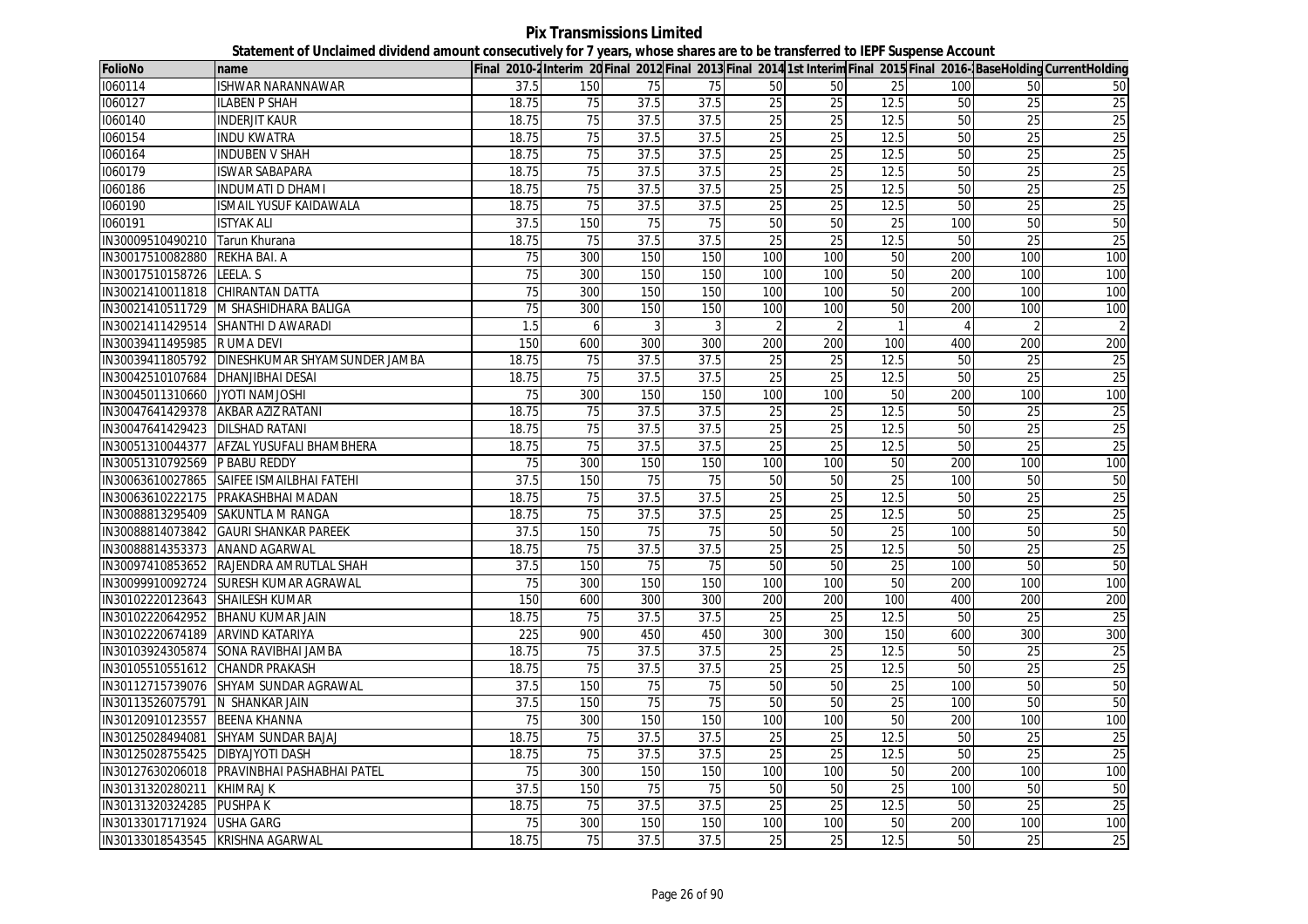**Pix Transmissions Limited Statement of Unclaimed dividend amount consecutively for 7 years, whose shares are to be transferred to IEPF Suspense Account**

| <b>FolioNo</b>                 | name                            |                 |      |       |       |                 |                 |      |      |     | Final 2010-2Interim 20 Final 2012 Final 2013 Final 2014 1st Interim Final 2015 Final 2016-BaseHolding CurrentHolding |
|--------------------------------|---------------------------------|-----------------|------|-------|-------|-----------------|-----------------|------|------|-----|----------------------------------------------------------------------------------------------------------------------|
| IN30154918899952               | <b>DOLI DEY</b>                 | 75              | 300  | 150   | 150   | 100             | 100             | 50   | 200  | 100 | 100                                                                                                                  |
| IN30155721434323 MUKESH KAPOOR |                                 | 18.75           | 75   | 37.5  | 37.5  | 25              | 25              | 12.5 | 50   | 25  | $\overline{25}$                                                                                                      |
| IN30163760059204 VARDHAMAN M   |                                 | 0.75            | 3    | 1.5   | 1.5   | $\mathbf{1}$    | $\mathbf{1}$    | 0.5  |      |     |                                                                                                                      |
| IN30169610048049               | DEVANESAN.A                     | 75              | 300  | 150   | 150   | 100             | 100             | 50   | 200  | 100 | 100                                                                                                                  |
| IN30202534022829               | JAYALAKSHMI MANTENA             | 18.75           | 75   | 37.5  | 37.5  | $\overline{25}$ | $\overline{25}$ | 12.5 | 50   | 25  | $\overline{25}$                                                                                                      |
| IN30233210026662               | PATEL SHOMABHAI MATHURBHAI      | 56.25           | 225  | 112.5 | 112.5 | 75              | 75              | 37.5 | 150  | 75  | 75                                                                                                                   |
| IN30273410016969               | <b>SURENDER REDDY GADIPALLY</b> | 37.5            | 150  | 75    | 75    | 50              | 50              | 25   | 100  | 50  | 50                                                                                                                   |
| J000015                        | JAYANTILAL NARANDAS SANGHAVI    | 150             | 600  | 300   | 300   | 200             | 200             | 100  | 400  | 200 | 200                                                                                                                  |
| J000018                        | JAYESH VASANT VAIDYA            | 225             | 900  | 450   | 450   | 300             | 300             | 150  | 600  | 300 | 300                                                                                                                  |
| J000208                        | <b>JASHVANTI P KHATRI</b>       | 75              | 300  | 150   | 150   | 100             | 100             | 50   | 200  | 100 | 100                                                                                                                  |
| J000254                        | <b>JAYANTIBHAI P PATEL</b>      | 75              | 300  | 150   | 150   | 100             | 100             | 50   | 200  | 100 | 100                                                                                                                  |
| J000325                        | JEJEENADHA SWAMY NAGULAKONDA    | 75              | 300  | 150   | 150   | 100             | 100             | 50   | 200  | 100 | 100                                                                                                                  |
| J000631                        | JOYCE MERLYN CRASTO             | 75              | 300  | 150   | 150   | 100             | 100             | 50   | 200  | 100 | 100                                                                                                                  |
| J000650                        | J P ABRAHAM                     | 75              | 300  | 150   | 150   | 100             | 100             | 50   | 200  | 100 | 100                                                                                                                  |
| J000665                        | JAYANTIBHAI HIRABHAI PATEL      | 75              | 300  | 150   | 150   | 100             | 100             | 50   | 200  | 100 | 100                                                                                                                  |
| J000699                        | <b>JIJO MADHAVAN</b>            | 75              | 300  | 150   | 150   | 100             | 100             | 50   | 200  | 100 | 100                                                                                                                  |
| J000741                        | JAYANTILAL KALYANDAS SOLANKI    | 75              | 300  | 150   | 150   | 100             | 100             | 50   | 200  | 100 | 100                                                                                                                  |
| J000772                        | JAGDISH REVASHANKER TRIVEDI     | 75              | 300  | 150   | 150   | 100             | 100             | 50   | 200  | 100 | 100                                                                                                                  |
| J000840                        | <b>JILANI</b>                   | 75              | 300  | 150   | 150   | 100             | 100             | 50   | 200  | 100 | 100                                                                                                                  |
| J000914                        | <b>JULIUS S CARVALHO</b>        | 75              | 300  | 150   | 150   | 100             | 100             | 50   | 200  | 100 | 100                                                                                                                  |
| J000921                        | <b>JAGDISH V MURTY</b>          | 300             | 1200 | 600   | 600   | 400             | 400             | 200  | 800  | 400 | 400                                                                                                                  |
| J000970                        | J JAGADEESHA RANGAIAH           | 75              | 300  | 150   | 150   | 100             | 100             | 50   | 200  | 100 | 100                                                                                                                  |
| J000997                        | Julie d'Souza                   | 75              | 300  | 150   | 150   | 100             | 100             | 50   | 200  | 100 | 100                                                                                                                  |
| J001010                        | J A M SHAHUL HAMEED             | 75              | 300  | 150   | 150   | 100             | 100             | 50   | 200  | 100 | 100                                                                                                                  |
| J001015                        | JAYLAXMI JAIN                   | 75              | 300  | 150   | 150   | 100             | 100             | 50   | 200  | 100 | 100                                                                                                                  |
| J001024                        | JYOTI S JHUNJHUNWALA            | 150             | 600  | 300   | 300   | 200             | 200             | 100  | 400  | 200 | 200                                                                                                                  |
| J001032                        | JAYANT G MENDHI                 | 75              | 300  | 150   | 150   | 100             | 100             | 50   | 200  | 100 | 100                                                                                                                  |
| J001068                        | JINENDR KUMAR JAIN              | 75              | 300  | 150   | 150   | 100             | 100             | 50   | 200  | 100 | 100                                                                                                                  |
| J001073                        | <b>JOLLY VARGHESE</b>           | 75              | 300  | 150   | 150   | 100             | 100             | 50   | 200  | 100 | 100                                                                                                                  |
| J001085                        | <b>JOSE SANGRY</b>              | 75              | 300  | 150   | 150   | 100             | 100             | 50   | 200  | 100 | 100                                                                                                                  |
| J001092                        | JIRENDRAKUMAR SAMDARIYA         | 75              | 300  | 150   | 150   | 100             | 100             | 50   | 200  | 100 | 100                                                                                                                  |
| J001101                        | <b>JEET SINGH</b>               | 75              | 300  | 150   | 150   | 100             | 100             | 50   | 200  | 100 | 100                                                                                                                  |
| J001106                        | <b>J J NEHRU</b>                | 75              | 300  | 150   | 150   | 100             | 100             | 50   | 200  | 100 | 100                                                                                                                  |
| J001155                        | J M MEHTA                       | 75              | 300  | 150   | 150   | 100             | 100             | 50   | 200  | 100 | 100                                                                                                                  |
| J001159                        | JOSEPH MAMMEN P                 | 75              | 300  | 150   | 150   | 100             | 100             | 50   | 200  | 100 | 100                                                                                                                  |
| J001196                        | JAYASHREE N WAGH                | 75              | 300  | 150   | 150   | 100             | 100             | 50   | 200  | 100 | 100                                                                                                                  |
| J001199                        | <b>JASPREET KAUR</b>            | 600             | 2400 | 1200  | 1200  | 800             | 800             | 400  | 1600 | 800 | 800                                                                                                                  |
| J001242                        | JOY RAMANBHAI CHATWANI          | $\overline{75}$ | 300  | 150   | 150   | 100             | 100             | 50   | 200  | 100 | 100                                                                                                                  |
| J001289                        | JUHI CHAWLA                     | 225             | 900  | 450   | 450   | 300             | 300             | 150  | 600  | 300 | 300                                                                                                                  |
| J010051                        | <b>JAGMEET KAUR ARORA</b>       | 225             | 900  | 450   | 450   | 300             | 300             | 150  | 600  | 300 | 300                                                                                                                  |
| J010052                        | JAGNDISH PROSAD AGARWALLA       | 75              | 300  | 150   | 150   | 100             | 100             | 50   | 200  | 100 | 100                                                                                                                  |
| J010096                        | JAIN PIRIYA KUMARI R            | 75              | 300  | 150   | 150   | 100             | 100             | 50   | 200  | 100 | 100                                                                                                                  |
| J010257                        | <b>JAYANTILAL SHAH</b>          | 75              | 300  | 150   | 150   | 100             | 100             | 50   | 200  | 100 | 100                                                                                                                  |
| J010303                        | <b>JAYSHREE KAUSHIK</b>         | 150             | 600  | 300   | 300   | 200             | 200             | 100  | 400  | 200 | 200                                                                                                                  |
| J010351                        | JIGNESH SHAH                    | 75              | 300  | 150   | 150   | 100             | 100             | 50   | 200  | 100 | 100                                                                                                                  |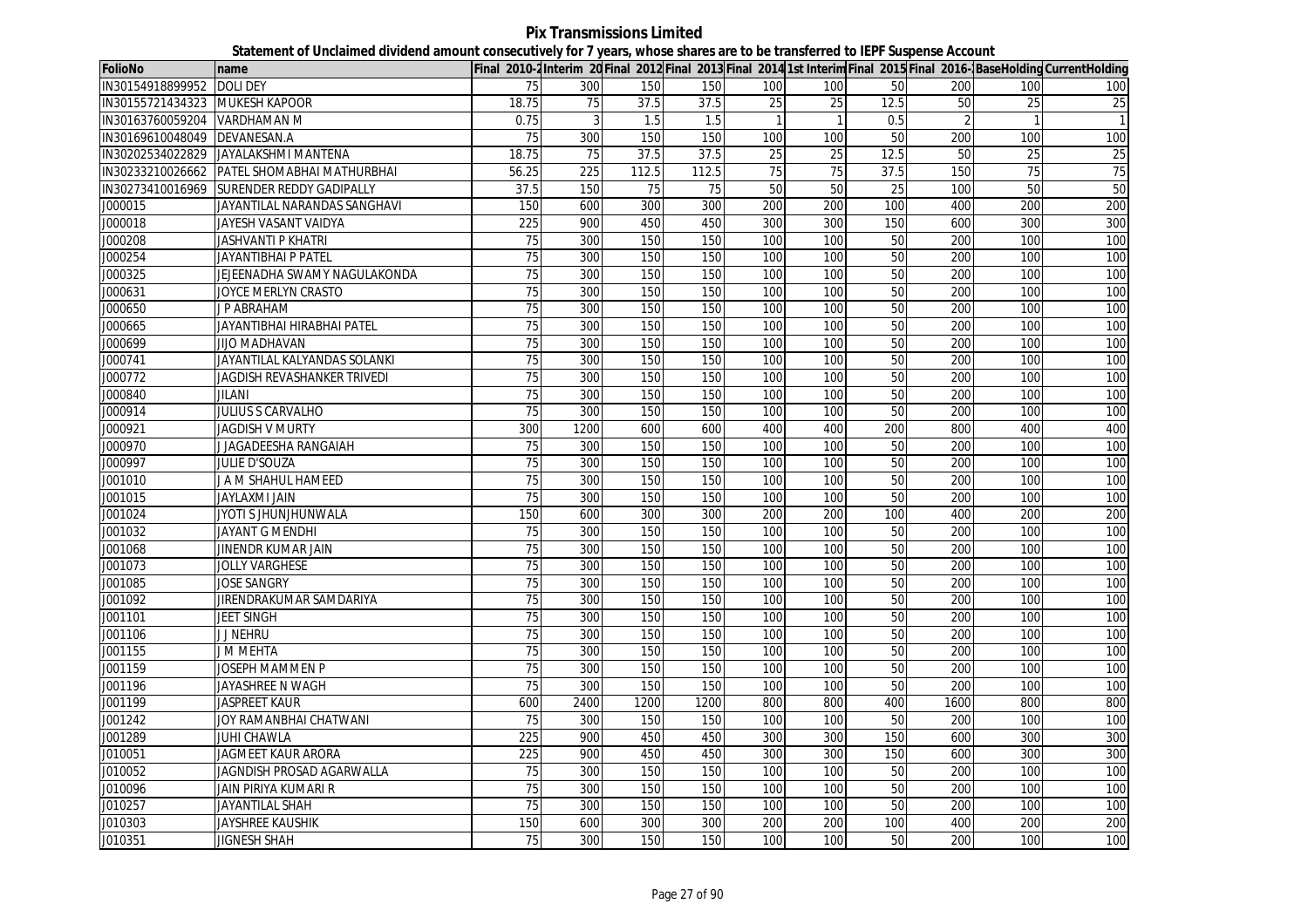**Pix Transmissions Limited Statement of Unclaimed dividend amount consecutively for 7 years, whose shares are to be transferred to IEPF Suspense Account**

| <b>FolioNo</b> | name                            |                 |      |                 |                 |     |     |                 |      |                 | Final 2010-2Interim 20Final 2012 Final 2013 Final 2014 1st Interim Final 2015 Final 2016-BaseHolding CurrentHolding |
|----------------|---------------------------------|-----------------|------|-----------------|-----------------|-----|-----|-----------------|------|-----------------|---------------------------------------------------------------------------------------------------------------------|
| J010405        | JYOTHI K P                      | 75              | 300  | 150             | 150             | 100 | 100 | 50              | 200  | 100             | 100                                                                                                                 |
| J050016        | <b>J THOMAS</b>                 | 75              | 300  | 150             | 150             | 100 | 100 | 50              | 200  | 100             | 100                                                                                                                 |
| J050045        | <b>JAGDISH V KARIA</b>          | $\overline{75}$ | 300  | 150             | 150             | 100 | 100 | 50              | 200  | 100             | 100                                                                                                                 |
| J050052        | JAGNDISH PROSAD AGARWALLA       | 75              | 300  | 150             | 150             | 100 | 100 | 50              | 200  | 100             | 100                                                                                                                 |
| J050053        | <b>JAGNNATH SINGH</b>           | 75              | 300  | 150             | 150             | 100 | 100 | 50              | 200  | 100             | 100                                                                                                                 |
| J050054        | JAGROPAN RAM                    | 75              | 300  | 150             | 150             | 100 | 100 | 50              | 200  | 100             | 100                                                                                                                 |
| J050119        | JAIPRAKASH KELANKA              | 75              | 300  | 150             | 150             | 100 | 100 | 50              | 200  | 100             | 100                                                                                                                 |
| J050143        | JANAK N THAKKAR                 | 75              | 300  | 150             | 150             | 100 | 100 | 50              | 200  | 100             | 100                                                                                                                 |
| J050207        | JAWAHAR GOPWANI                 | 75              | 300  | 150             | 150             | 100 | 100 | 50              | 200  | 100             | 100                                                                                                                 |
| J050231        | JAYANT KRISHNA MANJREKAR        | 75              | 300  | 150             | 150             | 100 | 100 | 50              | 200  | 100             | 100                                                                                                                 |
| J050237        | JAYANTH PRABHU                  | 75              | 300  | 150             | 150             | 100 | 100 | 50              | 200  | 100             | 100                                                                                                                 |
| J050257        | <b>JAYANTILAL SHAH</b>          | 75              | 300  | 150             | 150             | 100 | 100 | 50              | 200  | 100             | 100                                                                                                                 |
| J050269        | JAYAWANT KHANDERAO BHAYANDARKAR | 150             | 600  | 300             | 300             | 200 | 200 | 100             | 400  | 200             | 200                                                                                                                 |
| J050282        | JAYESH N SHAH                   | 75              | 300  | 150             | 150             | 100 | 100 | 50              | 200  | 100             | 100                                                                                                                 |
| J050303        | <b>JAYSHREE KAUSHIK</b>         | 150             | 600  | 300             | 300             | 200 | 200 | 100             | 400  | 200             | 200                                                                                                                 |
| J050321        | <b>JERRY CHANDY</b>             | 75              | 300  | 150             | 150             | 100 | 100 | 50              | 200  | 100             | 100                                                                                                                 |
| J050374        | JITENDRA P GANDHI               | 150             | 600  | 300             | 300             | 200 | 200 | 100             | 400  | 200             | 200                                                                                                                 |
| J050396        | <b>JUGALKISHOR GILDA</b>        | 75              | 300  | 150             | 150             | 100 | 100 | 50              | 200  | 100             | 100                                                                                                                 |
| J050405        | JYOTHI K P                      | 75              | 300  | 150             | 150             | 100 | 100 | 50              | 200  | 100             | 100                                                                                                                 |
| J050409        | JYOTI CHHEDA                    | 75              | 300  | 150             | 150             | 100 | 100 | 50              | 200  | 100             | 100                                                                                                                 |
| J050421        | <b>JYOTI MANOHAR</b>            | 75              | 300  | 150             | 150             | 100 | 100 | 50              | 200  | 100             | 100                                                                                                                 |
| J050442        | <b>JYOTYBEN PATEL</b>           | 75              | 300  | 150             | 150             | 100 | 100 | 50              | 200  | 100             | 100                                                                                                                 |
| J050451        | JANAK KANTILAL SHAH             | 75              | 300  | 150             | 150             | 100 | 100 | 50              | 200  | 100             | 100                                                                                                                 |
| J050468        | JAHNAVI V PRAJAPATI             | 375             | 1500 | 750             | 750             | 500 | 500 | 250             | 1000 | 500             | 500                                                                                                                 |
| J050494        | <b>JASPREET KAUR</b>            | 75              | 300  | 150             | 150             | 100 | 100 | 50              | 200  | 100             | 100                                                                                                                 |
| J060021        | J PARASMULL                     | 37.5            | 150  | 75              | 75              | 50  | 50  | $\overline{25}$ | 100  | 50              | 50                                                                                                                  |
| J060030        | <b>JABBAR KHAN</b>              | 37.5            | 150  | 75              | 75              | 50  | 50  | 25              | 100  | 50              | 50                                                                                                                  |
| J060038        | JAGAN MOHAN RAO JASTI           | 37.5            | 150  | 75              | 75              | 50  | 50  | 25              | 100  | 50              | 50                                                                                                                  |
| J060041        | <b>JAGANNATH PANDIT</b>         | 37.5            | 150  | 75              | 75              | 50  | 50  | 25              | 100  | 50              | 50                                                                                                                  |
| J060043        | <b>JAGDEWA RAM JAKHAR</b>       | 37.5            | 150  | 75              | 75              | 50  | 50  | 25              | 100  | 50              | 50                                                                                                                  |
| J060051        | JAGDISH KUMAR BABARIA           | 18.75           | 75   | 37.5            | 37.5            | 25  | 25  | 12.5            | 50   | $\overline{25}$ | 25                                                                                                                  |
| J060068        | JAGJIT SINGH ANAND              | 37.5            | 150  | 75              | 75              | 50  | 50  | 25              | 100  | 50              | 50                                                                                                                  |
| J060089        | JAIN J A                        | 37.5            | 150  | 75              | 75              | 50  | 50  | 25              | 100  | 50              | 50                                                                                                                  |
| J060090        | <b>ALNIAL</b>                   | 37.5            | 150  | 75              | 75              | 50  | 50  | 25              | 100  | 50              | 50                                                                                                                  |
| J060098        | <b>JAIN VIJAYKUMAR</b>          | 37.5            | 150  | 75              | 75              | 50  | 50  | 25              | 100  | 50              | 50                                                                                                                  |
| J060116        | JAMUNA M KINI                   | 37.5            | 150  | 75              | 75              | 50  | 50  | 25              | 100  | 50              | 50                                                                                                                  |
| J060119        | <b>JANAK H KAPADIA</b>          | 18.75           | 75   | 37.5            | 37.5            | 25  | 25  | 12.5            | 50   | 25              | $\overline{25}$                                                                                                     |
| J060129        | JANET JUDITH D'SOUZA            | 93.75           | 375  | 187.5           | 187.5           | 125 | 125 | 62.5            | 250  | 125             | 125                                                                                                                 |
| J060130        | JANET PEREIRA                   | 37.5            | 150  | 75              | 75              | 50  | 50  | 25              | 100  | 50              | 50                                                                                                                  |
| J060131        | JANET PEREIRA                   | 37.5            | 150  | 75              | $\overline{75}$ | 50  | 50  | 25              | 100  | 50              | 50                                                                                                                  |
| J060132        | JANET PEREIRA                   | 37.5            | 150  | $\overline{75}$ | 75              | 50  | 50  | 25              | 100  | 50              | 50                                                                                                                  |
| J060133        | <b>JANET PEREIRA</b>            | 37.5            | 150  | 75              | 75              | 50  | 50  | $\overline{25}$ | 100  | 50              | 50                                                                                                                  |
| J060144        | <b>JASHVANT PRAJAPATI</b>       | 37.5            | 150  | 75              | 75              | 50  | 50  | 25              | 100  | 50              | 50                                                                                                                  |
| J060145        | <b>JASHVANTLAL</b>              | 37.5            | 150  | 75              | 75              | 50  | 50  | 25              | 100  | 50              | 50                                                                                                                  |
| J060152        | <b>JASPAL SINGH</b>             | 37.5            | 150  | 75              | 75              | 50  | 50  | 25              | 100  | 50              | 50                                                                                                                  |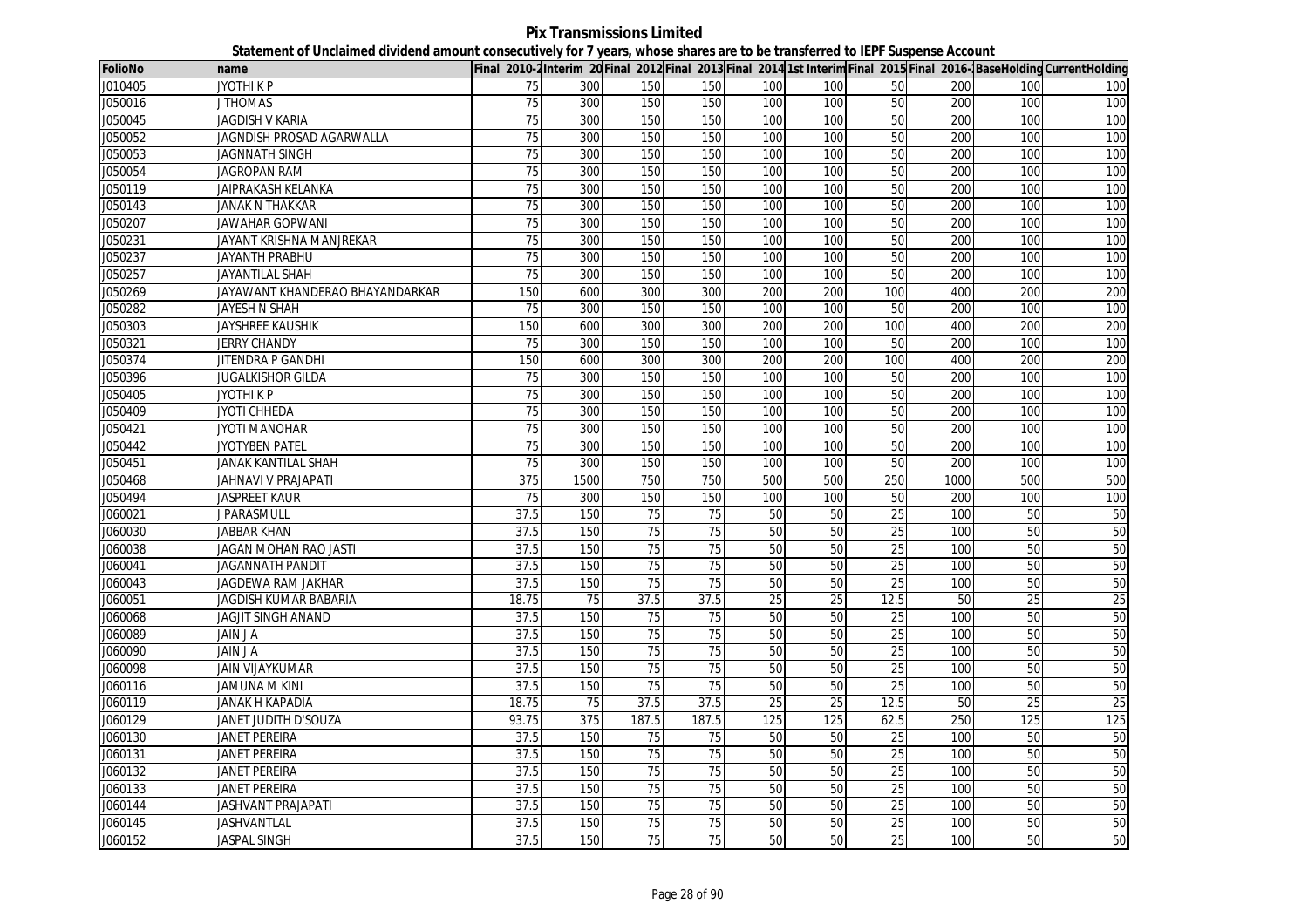**Pix Transmissions Limited Statement of Unclaimed dividend amount consecutively for 7 years, whose shares are to be transferred to IEPF Suspense Account**

| <b>FolioNo</b> | name                         |                 |                  |                 |                 |                 |                 |                 |     |                 | Final 2010-2Interim 20 Final 2012 Final 2013 Final 2014 1st Interim Final 2015 Final 2016-BaseHolding CurrentHolding |
|----------------|------------------------------|-----------------|------------------|-----------------|-----------------|-----------------|-----------------|-----------------|-----|-----------------|----------------------------------------------------------------------------------------------------------------------|
| J060172        | JATIN JAYANTILAL SHAH        | 37.5            | 150              | 75              | 75              | 50              | 50              | 25              | 100 | 50              | 50                                                                                                                   |
| J060195        | JAY PRAKASH GARG             | 37.5            | 150              | 75              | 75              | 50              | 50              | 25              | 100 | 50              | 50                                                                                                                   |
| J060197        | <b>JAYA KIRIT SHAH</b>       | 37.5            | 150              | 75              | 75              | 50              | 50              | 25              | 100 | 50              | 50                                                                                                                   |
| J060204        | JAYALAKSHMI G                | 18.75           | 75               | 37.5            | 37.5            | 25              | 25              | 12.5            | 50  | 25              | 25                                                                                                                   |
| J060213        | <b>JAYANT SHAH</b>           | 18.75           | 75               | 37.5            | 37.5            | 25              | 25              | 12.5            | 50  | 25              | 25                                                                                                                   |
| J060214        | <b>JAYANT TOPIWALA</b>       | 37.5            | 150              | 75              | 75              | 50              | 50              | 25              | 100 | 50              | 50                                                                                                                   |
| J060216        | JAYANTH PRABHU               | 56.25           | 225              | 112.5           | 112.5           | 75              | 75              | 37.5            | 150 | $\overline{75}$ | 75                                                                                                                   |
| J060217        | JAYANTHILAL D JAIN           | 37.5            | 150              | 75              | 75              | 50              | 50              | 25              | 100 | 50              | 50                                                                                                                   |
| J060241        | JAYANTILAL M PATEL           | 37.5            | 150              | $\overline{75}$ | 75              | 50              | 50              | 25              | 100 | 50              | 50                                                                                                                   |
| J060250        | JAYANTILAL N SHAH            | 56.25           | 225              | 112.5           | 112.5           | 75              | 75              | 37.5            | 150 | 75              | 75                                                                                                                   |
| J060258        | <b>JAYANTILAL TILWA</b>      | 37.5            | 150              | 75              | 75              | 50              | 50              | 25              | 100 | 50              | 50                                                                                                                   |
| J060267        | JAYASREE                     | 37.5            | 150              | 75              | 75              | 50              | 50              | 25              | 100 | 50              | 50                                                                                                                   |
| J060270        | JAYAVATI RAISHI SARAVIYA     | 37.5            | 150              | 75              | $\overline{75}$ | 50              | 50              | 25              | 100 | 50              | 50                                                                                                                   |
| J060280        | JAYESH DHOLAKIA              | 37.5            | 150              | 75              | 75              | 50              | 50              | 25              | 100 | 50              | 50                                                                                                                   |
| J060294        | JAYESH N SHAH                | 56.25           | 225              | 112.5           | 112.5           | 75              | 75              | 37.5            | 150 | 75              | 75                                                                                                                   |
| J060297        | JAYESH P JOSHI               | 37.5            | 150              | $\overline{75}$ | 75              | 50              | 50              | 25              | 100 | 50              | 50                                                                                                                   |
| J060307        | JAYESH VASANT VAIDYA         | 93.75           | 375              | 187.5           | 187.5           | 125             | 125             | 62.5            | 250 | 125             | 125                                                                                                                  |
| J060308        | JAYESH VASANT VAIDYA         | 93.75           | 375              | 187.5           | 187.5           | 125             | 125             | 62.5            | 250 | 125             | 125                                                                                                                  |
| J060320        | JAYSHREE J DOSHI             | 37.5            | 150              | 75              | 75              | 50              | 50              | 25              | 100 | 50              | 50                                                                                                                   |
| J060321        | JAYSHREE JAYSUKH KHATADIA    | 75              | 300              | 150             | 150             | 100             | 100             | 50              | 200 | 100             | 100                                                                                                                  |
| J060327        | JAYSHREE S POOJARI           | 37.5            | 150              | 75              | 75              | 50              | 50              | $\overline{25}$ | 100 | 50              | 50                                                                                                                   |
| J060349        | JEETMAL                      | 37.5            | 150              | 75              | 75              | 50              | 50              | 25              | 100 | 50              | 50                                                                                                                   |
| J060375        | <b>JIGNESH</b>               | 56.25           | $\overline{225}$ | 112.5           | 112.5           | $\overline{75}$ | 75              | 37.5            | 150 | $\overline{75}$ | 75                                                                                                                   |
| J060382        | <b>JIMISH THAKKAR</b>        | 37.5            | 150              | 75              | 75              | 50              | 50              | 25              | 100 | 50              | 50                                                                                                                   |
| J060396        | JITENDRA GANDHI              | 37.5            | 150              | 75              | 75              | 50              | 50              | 25              | 100 | 50              | 50                                                                                                                   |
| J060401        | JITENDRA KUMAR JAIN          | 37.5            | 150              | 75              | 75              | 50              | 50              | 25              | 100 | 50              | 50                                                                                                                   |
| J060406        | <b>JITENDRA P DOSHI</b>      | 37.5            | 150              | 75              | 75              | 50              | 50              | 25              | 100 | 50              | 50                                                                                                                   |
| J060408        | JITENDRA RAJ BHANDARI        | 75              | 300              | 150             | 150             | 100             | 100             | 50              | 200 | 100             | 100                                                                                                                  |
| J060412        | JITENDRA RAVICHAND SHAH      | 37.5            | 150              | 75              | 75              | 50              | 50              | 25              | 100 | 50              | 50                                                                                                                   |
| J060432        | JOHN D REBELLO               | 37.5            | 150              | 75              | 75              | 50              | 50              | 25              | 100 | 50              | 50                                                                                                                   |
| J060436        | <b>JOSE ALOOR</b>            | 93.75           | 375              | 187.5           | 187.5           | 125             | 125             | 62.5            | 250 | 125             | 125                                                                                                                  |
| J060442        | JOYTARAM G PATEL             | 37.5            | 150              | 75              | 75              | 50              | 50              | 25              | 100 | 50              | 50                                                                                                                   |
| J060478        | JYOTI JITENDRA MEHTA         | 37.5            | 150              | 75              | 75              | 50              | 50              | 25              | 100 | 50              | 50                                                                                                                   |
| J060488        | <b>JYOTI R SEMLANI</b>       | 37.5            | 150              | 75              | 75              | 50              | 50              | 25              | 100 | 50              | 50                                                                                                                   |
| J060491        | JYOTI RAMESH PAREKH          | 93.75           | 375              | 187.5           | 187.5           | 125             | 125             | 62.5            | 250 | 125             | 125                                                                                                                  |
| J060500        | JYOTIBEN KAPADIA             | 18.75           | 75               | 37.5            | 37.5            | 25              | 25              | 12.5            | 50  | $\overline{25}$ | $\overline{25}$                                                                                                      |
| J060511        | JYOTSNA J SHAH               | 37.5            | 150              | 75              | 75              | 50              | 50              | 25              | 100 | 50              | 50                                                                                                                   |
| J060526        | JYOTSNABEN KAILASNATH THAKER | 18.75           | 75               | 37.5            | 37.5            | $\overline{25}$ | $\overline{25}$ | 12.5            | 50  | $\overline{25}$ | 25                                                                                                                   |
| J060527        | JIGNESH SANAT JATANIA        | $\overline{75}$ | 300              | 150             | 150             | 100             | 100             | 50              | 200 | 100             | 100                                                                                                                  |
| J060528        | JOGENDER SINGH               | 18.75           | 75               | 37.5            | 37.5            | 25              | 25              | 12.5            | 50  | 25              | 25                                                                                                                   |
| J060546        | JAGADISH BHIKHALAL DOSHI     | 18.75           | 75               | 37.5            | 37.5            | 25              | 25              | 12.5            | 50  | 25              | 25                                                                                                                   |
| J060551        | <b>JAGDISH B PARIKH</b>      | 18.75           | 75               | 37.5            | 37.5            | 25              | 25              | 12.5            | 50  | 25              | 25                                                                                                                   |
| J060557        | <b>JAGDISH N THAKKAR</b>     | 18.75           | 75               | 37.5            | 37.5            | 25              | 25              | 12.5            | 50  | 25              | 25                                                                                                                   |
| J060567        | <b>JAGRUTI C DESAI</b>       | 18.75           | 75               | 37.5            | 37.5            | 25              | 25              | 12.5            | 50  | $\overline{25}$ | 25                                                                                                                   |
| J060578        | JAI KUMAR JAIN               | 37.5            | 150              | 75              | 75              | 50              | 50              | 25              | 100 | 50              | 50                                                                                                                   |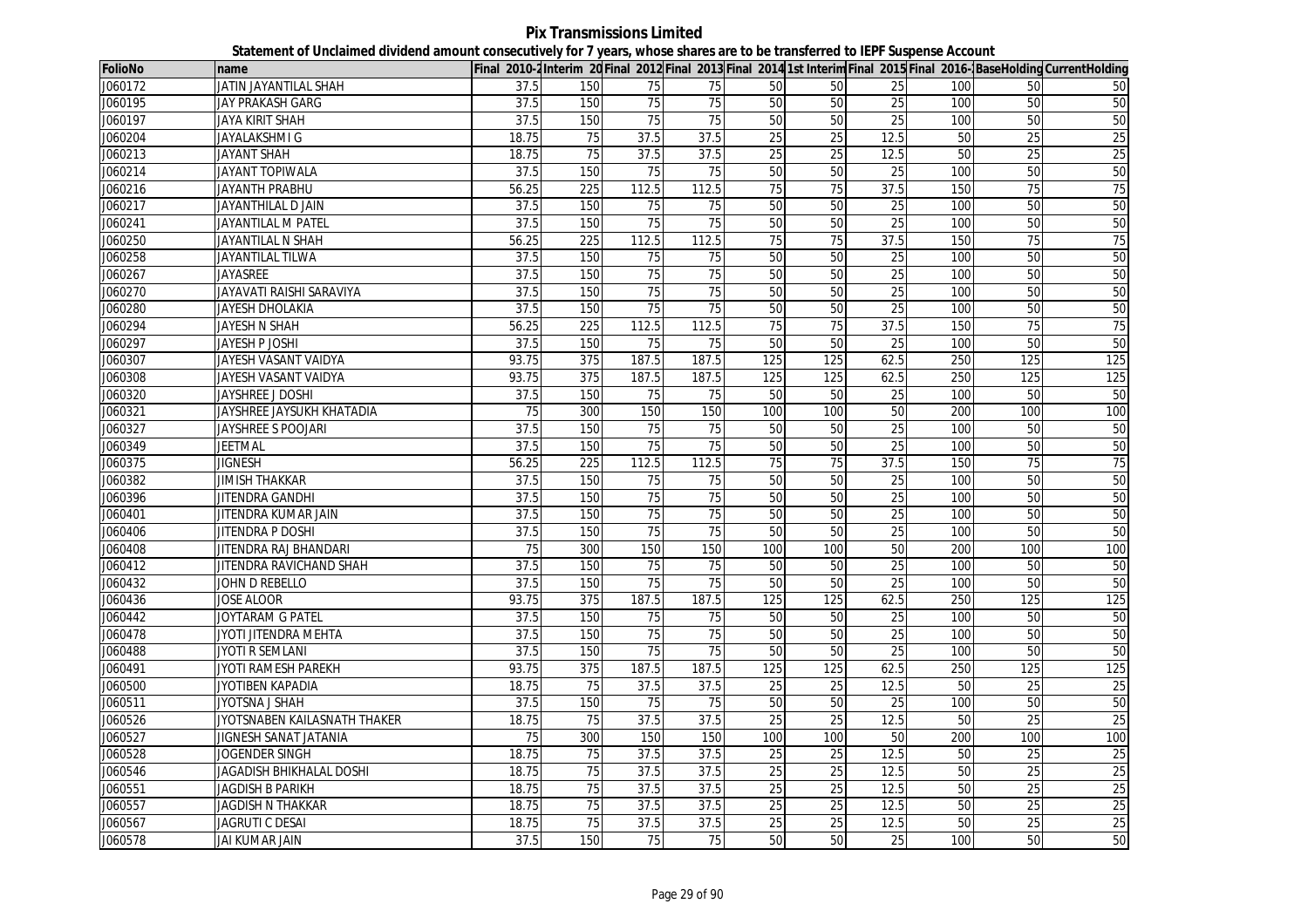**Pix Transmissions Limited Statement of Unclaimed dividend amount consecutively for 7 years, whose shares are to be transferred to IEPF Suspense Account**

| J060590<br>JAIN RANJANBEN R<br>18.75<br>75<br>37.5<br>37.5<br>25<br>12.5<br>50<br>25<br>25<br>25<br>75<br>25<br>25<br>J060595<br>JAIPRAKASH MAHESHWARI<br>18.75<br>37.5<br>37.5<br>12.5<br>50<br>$\overline{25}$<br>$\overline{25}$<br>25<br>25<br>J060602<br>75<br>37.5<br>37.5<br>25<br>12.5<br>25<br>JANAK SADHWANI<br>18.75<br>50<br><b>JASBIR SINGH SAWHNEY</b><br>75<br>37.5<br>37.5<br>$\overline{25}$<br>$\overline{25}$<br>50<br>$\overline{25}$<br>$\overline{25}$<br>J060608<br>18.75<br>12.5<br>25<br>25<br>25<br>75<br>37.5<br>25<br>12.5<br>50<br>J060612<br>JASHVANT GOVINDBHAI PATEL<br>18.75<br>37.5<br>25<br>J060620<br>18.75<br>$\overline{75}$<br>37.5<br>37.5<br>25<br>$\overline{25}$<br>12.5<br>50<br>$\overline{25}$<br>JASODA SIKAWAT<br>25<br>75<br>37.5<br>37.5<br>25<br>25<br>12.5<br>25<br>J060624<br><b>JASPAL SINGH</b><br>18.75<br>50<br>$\overline{25}$<br>25<br>J060627<br><b>JASUMATI PATEL</b><br>75<br>37.5<br>37.5<br>25<br>12.5<br>50<br>25<br>18.75<br>25<br>$\overline{75}$<br>25<br>25<br>25<br>J060628<br>JASUMATIBEN C SOLANKI<br>18.75<br>37.5<br>37.5<br>12.5<br>50<br>50<br>J060629<br>37.5<br>150<br>75<br>75<br>50<br>50<br>25<br>100<br>50<br>JASVANT SHAH<br>J060636<br>25<br>25<br>JATINDER KARU BHATIA<br>18.75<br>75<br>37.5<br>37.5<br>25<br>12.5<br>25<br>50<br>75<br>37.5<br>37.5<br>25<br>25<br>J060637<br><b>JAVAL PATEL</b><br>18.75<br>25<br>12.5<br>50<br>25 |
|----------------------------------------------------------------------------------------------------------------------------------------------------------------------------------------------------------------------------------------------------------------------------------------------------------------------------------------------------------------------------------------------------------------------------------------------------------------------------------------------------------------------------------------------------------------------------------------------------------------------------------------------------------------------------------------------------------------------------------------------------------------------------------------------------------------------------------------------------------------------------------------------------------------------------------------------------------------------------------------------------------------------------------------------------------------------------------------------------------------------------------------------------------------------------------------------------------------------------------------------------------------------------------------------------------------------------------------------------------------------------------------------------------------------------|
|                                                                                                                                                                                                                                                                                                                                                                                                                                                                                                                                                                                                                                                                                                                                                                                                                                                                                                                                                                                                                                                                                                                                                                                                                                                                                                                                                                                                                            |
|                                                                                                                                                                                                                                                                                                                                                                                                                                                                                                                                                                                                                                                                                                                                                                                                                                                                                                                                                                                                                                                                                                                                                                                                                                                                                                                                                                                                                            |
|                                                                                                                                                                                                                                                                                                                                                                                                                                                                                                                                                                                                                                                                                                                                                                                                                                                                                                                                                                                                                                                                                                                                                                                                                                                                                                                                                                                                                            |
|                                                                                                                                                                                                                                                                                                                                                                                                                                                                                                                                                                                                                                                                                                                                                                                                                                                                                                                                                                                                                                                                                                                                                                                                                                                                                                                                                                                                                            |
|                                                                                                                                                                                                                                                                                                                                                                                                                                                                                                                                                                                                                                                                                                                                                                                                                                                                                                                                                                                                                                                                                                                                                                                                                                                                                                                                                                                                                            |
|                                                                                                                                                                                                                                                                                                                                                                                                                                                                                                                                                                                                                                                                                                                                                                                                                                                                                                                                                                                                                                                                                                                                                                                                                                                                                                                                                                                                                            |
|                                                                                                                                                                                                                                                                                                                                                                                                                                                                                                                                                                                                                                                                                                                                                                                                                                                                                                                                                                                                                                                                                                                                                                                                                                                                                                                                                                                                                            |
|                                                                                                                                                                                                                                                                                                                                                                                                                                                                                                                                                                                                                                                                                                                                                                                                                                                                                                                                                                                                                                                                                                                                                                                                                                                                                                                                                                                                                            |
|                                                                                                                                                                                                                                                                                                                                                                                                                                                                                                                                                                                                                                                                                                                                                                                                                                                                                                                                                                                                                                                                                                                                                                                                                                                                                                                                                                                                                            |
|                                                                                                                                                                                                                                                                                                                                                                                                                                                                                                                                                                                                                                                                                                                                                                                                                                                                                                                                                                                                                                                                                                                                                                                                                                                                                                                                                                                                                            |
|                                                                                                                                                                                                                                                                                                                                                                                                                                                                                                                                                                                                                                                                                                                                                                                                                                                                                                                                                                                                                                                                                                                                                                                                                                                                                                                                                                                                                            |
|                                                                                                                                                                                                                                                                                                                                                                                                                                                                                                                                                                                                                                                                                                                                                                                                                                                                                                                                                                                                                                                                                                                                                                                                                                                                                                                                                                                                                            |
| 50<br>50<br>50<br>50<br>J060642<br><b>JAYA CHANDANI</b><br>37.5<br>150<br>75<br>75<br>25<br>100                                                                                                                                                                                                                                                                                                                                                                                                                                                                                                                                                                                                                                                                                                                                                                                                                                                                                                                                                                                                                                                                                                                                                                                                                                                                                                                            |
| J060646<br>75<br>37.5<br>$\overline{25}$<br>25<br><b>JAYA N PATEL</b><br>18.75<br>37.5<br>25<br>12.5<br>50<br>25                                                                                                                                                                                                                                                                                                                                                                                                                                                                                                                                                                                                                                                                                                                                                                                                                                                                                                                                                                                                                                                                                                                                                                                                                                                                                                           |
| 25<br>25<br>J060662<br><b>JAYANT PATEL</b><br>18.75<br>$\overline{75}$<br>37.5<br>37.5<br>25<br>12.5<br>50<br>$\overline{25}$                                                                                                                                                                                                                                                                                                                                                                                                                                                                                                                                                                                                                                                                                                                                                                                                                                                                                                                                                                                                                                                                                                                                                                                                                                                                                              |
| J060667<br>$\overline{75}$<br>37.5<br>$\overline{25}$<br>$\overline{25}$<br>12.5<br>50<br>$\overline{25}$<br>25<br><b>JAYANTILAL</b><br>18.75<br>37.5                                                                                                                                                                                                                                                                                                                                                                                                                                                                                                                                                                                                                                                                                                                                                                                                                                                                                                                                                                                                                                                                                                                                                                                                                                                                      |
| 25<br>25<br>J060673<br><b>JAYANTILAL C MEHTA</b><br>18.75<br>75<br>37.5<br>37.5<br>$\overline{25}$<br>12.5<br>50<br>$\overline{25}$                                                                                                                                                                                                                                                                                                                                                                                                                                                                                                                                                                                                                                                                                                                                                                                                                                                                                                                                                                                                                                                                                                                                                                                                                                                                                        |
| 50<br>150<br>50<br>50<br>25<br>100<br>50<br>J060706<br><b>JAYESH CHANDNANI</b><br>37.5<br>75<br>75                                                                                                                                                                                                                                                                                                                                                                                                                                                                                                                                                                                                                                                                                                                                                                                                                                                                                                                                                                                                                                                                                                                                                                                                                                                                                                                         |
| 25<br>J060709<br><b>JAYESH J SHAH</b><br>18.75<br>75<br>37.5<br>37.5<br>25<br>25<br>12.5<br>25<br>50                                                                                                                                                                                                                                                                                                                                                                                                                                                                                                                                                                                                                                                                                                                                                                                                                                                                                                                                                                                                                                                                                                                                                                                                                                                                                                                       |
| 37.5<br>37.5<br>25<br>25<br>J060713<br>JAYESH NATWARLAL PATEL<br>18.75<br>75<br>25<br>12.5<br>50<br>$\overline{25}$                                                                                                                                                                                                                                                                                                                                                                                                                                                                                                                                                                                                                                                                                                                                                                                                                                                                                                                                                                                                                                                                                                                                                                                                                                                                                                        |
| 75<br>$\overline{25}$<br>25<br>12.5<br>50<br>25<br>25<br>J060715<br><b>JAYESH PATEL</b><br>18.75<br>37.5<br>37.5                                                                                                                                                                                                                                                                                                                                                                                                                                                                                                                                                                                                                                                                                                                                                                                                                                                                                                                                                                                                                                                                                                                                                                                                                                                                                                           |
| 75<br>25<br>25<br>25<br>J060717<br><b>JAYESH R SHAH</b><br>18.75<br>37.5<br>37.5<br>12.5<br>50<br>$\overline{25}$                                                                                                                                                                                                                                                                                                                                                                                                                                                                                                                                                                                                                                                                                                                                                                                                                                                                                                                                                                                                                                                                                                                                                                                                                                                                                                          |
| 25<br>25<br>18.75<br>75<br>37.5<br>37.5<br>25<br>12.5<br>50<br>25<br>J060720<br>JAYESH SHAH                                                                                                                                                                                                                                                                                                                                                                                                                                                                                                                                                                                                                                                                                                                                                                                                                                                                                                                                                                                                                                                                                                                                                                                                                                                                                                                                |
| 50<br>50<br>J060721<br>JAYESH V BARJA<br>37.5<br>150<br>75<br>75<br>50<br>25<br>100<br>50                                                                                                                                                                                                                                                                                                                                                                                                                                                                                                                                                                                                                                                                                                                                                                                                                                                                                                                                                                                                                                                                                                                                                                                                                                                                                                                                  |
| 25<br>JAYESHKUMAR SHANTILAL SHAH<br>$\overline{25}$<br>25<br>50<br>25<br>J060723<br>18.75<br>75<br>37.5<br>37.5<br>12.5                                                                                                                                                                                                                                                                                                                                                                                                                                                                                                                                                                                                                                                                                                                                                                                                                                                                                                                                                                                                                                                                                                                                                                                                                                                                                                    |
| 25<br>J060738<br>75<br>37.5<br>25<br>25<br>12.5<br>50<br>25<br>JAYSHREE PARSRAM NAGRANI<br>18.75<br>37.5                                                                                                                                                                                                                                                                                                                                                                                                                                                                                                                                                                                                                                                                                                                                                                                                                                                                                                                                                                                                                                                                                                                                                                                                                                                                                                                   |
| 25<br>25<br>J060744<br><b>JAYSUKH PATEL</b><br>18.75<br>75<br>37.5<br>37.5<br>25<br>12.5<br>50<br>25                                                                                                                                                                                                                                                                                                                                                                                                                                                                                                                                                                                                                                                                                                                                                                                                                                                                                                                                                                                                                                                                                                                                                                                                                                                                                                                       |
| 25<br>J060753<br>18.75<br>$\overline{75}$<br>37.5<br>37.5<br>$\overline{25}$<br>$\overline{25}$<br>12.5<br>50<br>$\overline{25}$<br>JEETENDRA BHAVNANI                                                                                                                                                                                                                                                                                                                                                                                                                                                                                                                                                                                                                                                                                                                                                                                                                                                                                                                                                                                                                                                                                                                                                                                                                                                                     |
| 75<br>25<br>25<br>50<br>25<br>25<br>J060768<br>18.75<br>37.5<br>37.5<br>12.5<br><b>JIGAR PATEL</b>                                                                                                                                                                                                                                                                                                                                                                                                                                                                                                                                                                                                                                                                                                                                                                                                                                                                                                                                                                                                                                                                                                                                                                                                                                                                                                                         |
| 25<br>$\overline{75}$<br>25<br>J060771<br><b>JIGESH P SHAH</b><br>18.75<br>37.5<br>37.5<br>25<br>12.5<br>50<br>25                                                                                                                                                                                                                                                                                                                                                                                                                                                                                                                                                                                                                                                                                                                                                                                                                                                                                                                                                                                                                                                                                                                                                                                                                                                                                                          |
| 25<br>25<br>J060773<br>18.75<br>75<br>37.5<br>37.5<br>25<br>12.5<br>50<br>25<br>JIGISHA S SHAH                                                                                                                                                                                                                                                                                                                                                                                                                                                                                                                                                                                                                                                                                                                                                                                                                                                                                                                                                                                                                                                                                                                                                                                                                                                                                                                             |
| 25<br>25<br>75<br>$\overline{25}$<br>25<br>J060774<br><b>JIGISHA U SANGHVI</b><br>18.75<br>37.5<br>37.5<br>12.5<br>50                                                                                                                                                                                                                                                                                                                                                                                                                                                                                                                                                                                                                                                                                                                                                                                                                                                                                                                                                                                                                                                                                                                                                                                                                                                                                                      |
| 25<br>75<br>37.5<br>37.5<br>25<br>25<br>50<br>25<br>J060775<br>JIGNA D DALAL<br>18.75<br>12.5                                                                                                                                                                                                                                                                                                                                                                                                                                                                                                                                                                                                                                                                                                                                                                                                                                                                                                                                                                                                                                                                                                                                                                                                                                                                                                                              |
| 25<br>25<br>75<br>$\overline{25}$<br>12.5<br>50<br>25<br>J060803<br>JITENDRA KUMAR SADH<br>18.75<br>37.5<br>37.5                                                                                                                                                                                                                                                                                                                                                                                                                                                                                                                                                                                                                                                                                                                                                                                                                                                                                                                                                                                                                                                                                                                                                                                                                                                                                                           |
| 75<br>37.5<br>25<br>25<br>25<br>J060811<br>JITESH KUMAR S THAKKAR<br>18.75<br>37.5<br>12.5<br>50<br>25                                                                                                                                                                                                                                                                                                                                                                                                                                                                                                                                                                                                                                                                                                                                                                                                                                                                                                                                                                                                                                                                                                                                                                                                                                                                                                                     |
| 37.5<br>25<br>25<br>J060812<br>JITESH KUMAR THAKKAR<br>18.75<br>75<br>37.5<br>25<br>12.5<br>50<br>25                                                                                                                                                                                                                                                                                                                                                                                                                                                                                                                                                                                                                                                                                                                                                                                                                                                                                                                                                                                                                                                                                                                                                                                                                                                                                                                       |
| 75<br>25<br>$\overline{25}$<br>25<br>25<br><b>JITESH S THAKKAR</b><br>37.5<br>37.5<br>12.5<br>50<br>J060813<br>18.75                                                                                                                                                                                                                                                                                                                                                                                                                                                                                                                                                                                                                                                                                                                                                                                                                                                                                                                                                                                                                                                                                                                                                                                                                                                                                                       |
| 25<br>J060820<br><b>JIVARAJ T PATEL</b><br>18.75<br>75<br>37.5<br>25<br>25<br>12.5<br>50<br>25<br>37.5                                                                                                                                                                                                                                                                                                                                                                                                                                                                                                                                                                                                                                                                                                                                                                                                                                                                                                                                                                                                                                                                                                                                                                                                                                                                                                                     |
| 25<br>$\overline{75}$<br>37.5<br>37.5<br>25<br>$\overline{25}$<br>12.5<br>50<br>$\overline{25}$<br>J060822<br><b>JIWATRAM PARYANI</b><br>18.75                                                                                                                                                                                                                                                                                                                                                                                                                                                                                                                                                                                                                                                                                                                                                                                                                                                                                                                                                                                                                                                                                                                                                                                                                                                                             |
| 25<br>25<br>J060824<br>75<br>37.5<br>37.5<br>25<br>12.5<br>50<br>25<br><b>JOGINDER KAUR</b><br>18.75                                                                                                                                                                                                                                                                                                                                                                                                                                                                                                                                                                                                                                                                                                                                                                                                                                                                                                                                                                                                                                                                                                                                                                                                                                                                                                                       |
| 25<br>J060858<br>18.75<br>75<br>37.5<br>37.5<br>$\overline{25}$<br>$\overline{25}$<br>12.5<br>50<br>$\overline{25}$<br><b>JYOTI PUNATAR</b>                                                                                                                                                                                                                                                                                                                                                                                                                                                                                                                                                                                                                                                                                                                                                                                                                                                                                                                                                                                                                                                                                                                                                                                                                                                                                |
| 75<br>25<br>25<br>25<br>J060862<br>JYOTI VIJAY SHAH<br>18.75<br>37.5<br>37.5<br>12.5<br>50<br>25                                                                                                                                                                                                                                                                                                                                                                                                                                                                                                                                                                                                                                                                                                                                                                                                                                                                                                                                                                                                                                                                                                                                                                                                                                                                                                                           |
| 25<br>25<br>J060871<br>JYOTSNA K DOSHI<br>18.75<br>75<br>37.5<br>37.5<br>$\overline{25}$<br>12.5<br>50<br>$\overline{25}$                                                                                                                                                                                                                                                                                                                                                                                                                                                                                                                                                                                                                                                                                                                                                                                                                                                                                                                                                                                                                                                                                                                                                                                                                                                                                                  |
| 75<br>37.5<br>37.5<br>25<br>25<br>25<br>25<br>J060873<br><b>JYOTSNA PATEL</b><br>18.75<br>12.5<br>50                                                                                                                                                                                                                                                                                                                                                                                                                                                                                                                                                                                                                                                                                                                                                                                                                                                                                                                                                                                                                                                                                                                                                                                                                                                                                                                       |
| $\overline{75}$<br>25<br>25<br>50<br>25<br>25<br>J060876<br><b>J MOHAN KUMAR</b><br>18.75<br>37.5<br>37.5<br>12.5                                                                                                                                                                                                                                                                                                                                                                                                                                                                                                                                                                                                                                                                                                                                                                                                                                                                                                                                                                                                                                                                                                                                                                                                                                                                                                          |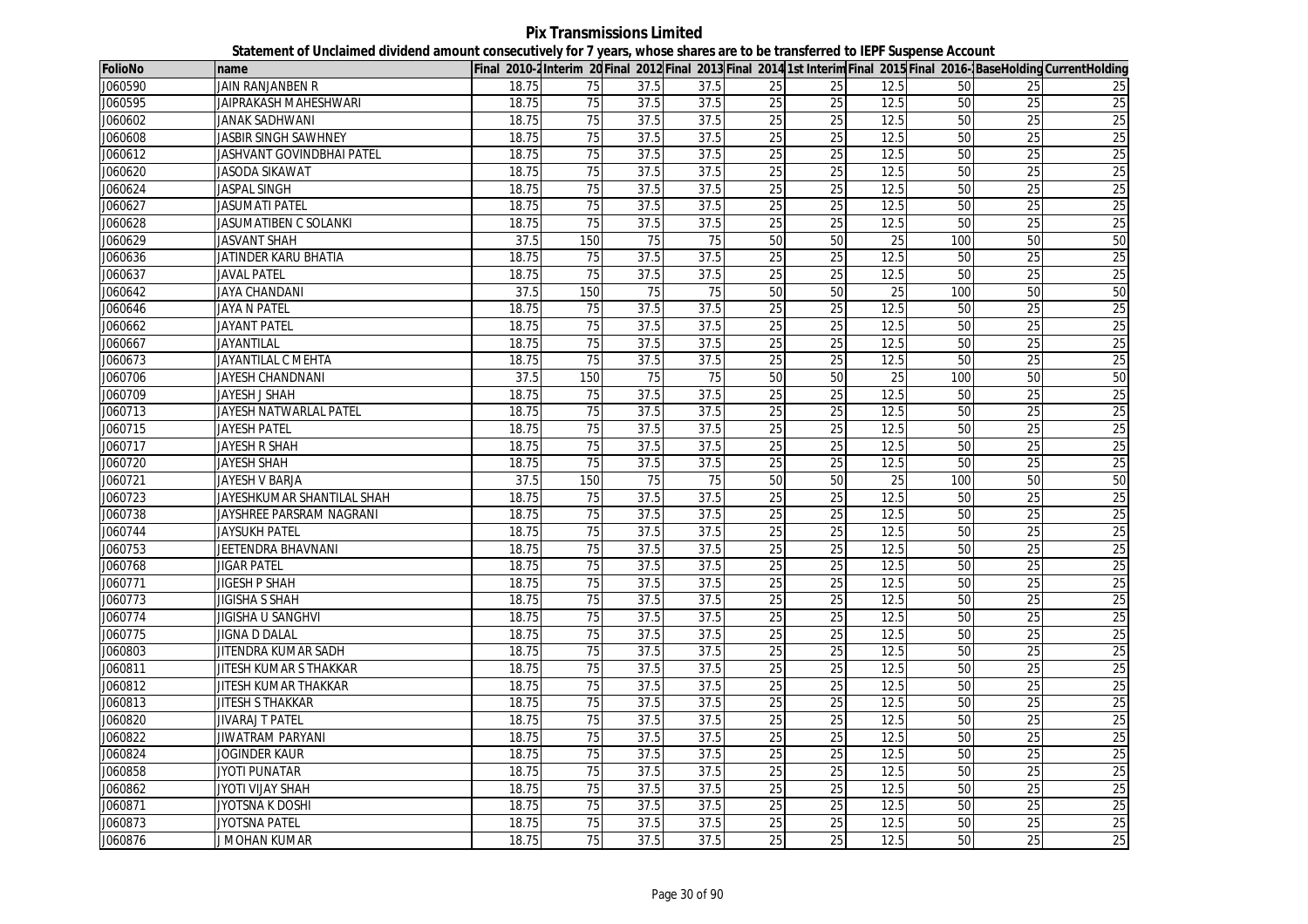**Pix Transmissions Limited Statement of Unclaimed dividend amount consecutively for 7 years, whose shares are to be transferred to IEPF Suspense Account**

| <b>FolioNo</b> | name                         |                 |                 |       |       |                 |                 |      |      |                 | Final 2010-2Interim 20 Final 2012 Final 2013 Final 2014 1st Interim Final 2015 Final 2016-BaseHolding CurrentHolding |
|----------------|------------------------------|-----------------|-----------------|-------|-------|-----------------|-----------------|------|------|-----------------|----------------------------------------------------------------------------------------------------------------------|
| J060880        | <b>JAGDISH CHANDRA</b>       | 18.75           | 75              | 37.5  | 37.5  | 25              | 25              | 12.5 | 50   | 25              | 25                                                                                                                   |
| J060883        | JAGDISH T PATEL              | 18.75           | 75              | 37.5  | 37.5  | 25              | 25              | 12.5 | 50   | 25              | 25                                                                                                                   |
| J060892        | JAYANTILAL CHOTUBHAI PATEL   | 1237.5          | 4950            | 2475  | 2475  | 1650            | 1650            | 825  | 3300 | 1650            | 1650                                                                                                                 |
| J060914        | JYOTI PRAKASH KHADE          | 18.75           | 75              | 37.5  | 37.5  | 25              | 25              | 12.5 | 50   | 25              | 25                                                                                                                   |
| J060925        | JYOTINDRA RAMNIKLAL DOSHI    | 562.5           | 2250            | 1125  | 1125  | 750             | 750             | 375  | 1500 | 750             | 750                                                                                                                  |
| J060960        | JOHN ALEX RODRIGUES          | 18.75           | 75              | 37.5  | 37.5  | 25              | 25              | 12.5 | 50   | 25              | 25                                                                                                                   |
| J060961        | <b>JAGDISH CHANDRA GUPTA</b> | 18.75           | $\overline{75}$ | 37.5  | 37.5  | 25              | $\overline{25}$ | 12.5 | 50   | $\overline{25}$ | 25                                                                                                                   |
| J060964        | JAYABEN NATVARLAL PATEL      | 18.75           | 75              | 37.5  | 37.5  | 25              | 25              | 12.5 | 50   | 25              | 25                                                                                                                   |
| J060969        | JAI PRAKASH DUBEY            | 56.25           | 225             | 112.5 | 112.5 | $\overline{75}$ | 75              | 37.5 | 150  | 75              | 75                                                                                                                   |
| J060976        | JAYESH SHAH                  | 187.5           | 750             | 375   | 375   | 250             | 250             | 125  | 500  | 250             | 250                                                                                                                  |
| J060978        | <b>JAIDEV BANERJEE</b>       | 18.75           | 75              | 37.5  | 37.5  | 25              | 25              | 12.5 | 50   | 25              | $\overline{25}$                                                                                                      |
| J061138        | <b>JAYANTIBAI CHOUHAN</b>    | 56.25           | 225             | 112.5 | 112.5 | 75              | 75              | 37.5 | 150  | 75              | 75                                                                                                                   |
| K000026        | KULBHUSHAN M.NAGPAL          | 150             | 600             | 300   | 300   | 200             | 200             | 100  | 400  | 200             | 200                                                                                                                  |
| K000105        | K CHAKRAPANI NAVADA          | 75              | 300             | 150   | 150   | 100             | 100             | 50   | 200  | 100             | 100                                                                                                                  |
| K000126        | K MURALIDHAR                 | 75              | 300             | 150   | 150   | 100             | 100             | 50   | 200  | 100             | 100                                                                                                                  |
| K000180        | KALAWANTI RAJWANI            | 75              | 300             | 150   | 150   | 100             | 100             | 50   | 200  | 100             | 100                                                                                                                  |
| K000182        | KALI KRISHAN DATTA           | $\overline{75}$ | 300             | 150   | 150   | 100             | 100             | 50   | 200  | 100             | 100                                                                                                                  |
| K000183        | KALI PRASAD BHAWNANI         | 75              | 300             | 150   | 150   | 100             | 100             | 50   | 200  | 100             | 100                                                                                                                  |
| K000319        | KANTABEN DAYASHANKER MEHTA   | 75              | 300             | 150   | 150   | 100             | 100             | 50   | 200  | 100             | 100                                                                                                                  |
| K000329        | KANTILAL CHAMPAKLAL BHAYANI  | 75              | 300             | 150   | 150   | 100             | 100             | 50   | 200  | 100             | 100                                                                                                                  |
| K000370        | KASHMIRA MANOHAR JASANI      | 75              | 300             | 150   | 150   | 100             | 100             | 50   | 200  | 100             | 100                                                                                                                  |
| K000561        | KRISHNA MOHAN MUDULODU       | 75              | 300             | 150   | 150   | 100             | 100             | 50   | 200  | 100             | 100                                                                                                                  |
| K000809        | K V KANNAN                   | $\overline{75}$ | 300             | 150   | 150   | 100             | 100             | 50   | 200  | 100             | 100                                                                                                                  |
| K000851        | KAMAL RATHI                  | 75              | 300             | 150   | 150   | 100             | 100             | 50   | 200  | 100             | 100                                                                                                                  |
| K000859        | KIRIT JAYANTIBHAI PARMAR     | $\overline{75}$ | 300             | 150   | 150   | 100             | 100             | 50   | 200  | 100             | 100                                                                                                                  |
| K000878        | <b>K P N NAMBIAR</b>         | 75              | 300             | 150   | 150   | 100             | 100             | 50   | 200  | 100             | 100                                                                                                                  |
| K000916        | KALPA HEMENDRA SHAH          | 150             | 600             | 300   | 300   | 200             | 200             | 100  | 400  | 200             | 200                                                                                                                  |
| K000962        | KAMLESH VISHWESH             | 75              | 300             | 150   | 150   | 100             | 100             | 50   | 200  | 100             | 100                                                                                                                  |
| K000971        | K RAMAMOORTHY                | 75              | 300             | 150   | 150   | 100             | 100             | 50   | 200  | 100             | 100                                                                                                                  |
| K000999        | KANHAIYALAL KHATER           | 75              | 300             | 150   | 150   | 100             | 100             | 50   | 200  | 100             | 100                                                                                                                  |
| K001035        | <b>K SATHYDEVI</b>           | 75              | 300             | 150   | 150   | 100             | 100             | 50   | 200  | 100             | 100                                                                                                                  |
| K001037        | <b>KT PALANIAPPAN</b>        | 75              | 300             | 150   | 150   | 100             | 100             | 50   | 200  | 100             | 100                                                                                                                  |
| K001110        | K S VASANTHA KUMARI          | $\overline{75}$ | 300             | 150   | 150   | 100             | 100             | 50   | 200  | 100             | 100                                                                                                                  |
| K001205        | <b>KOHILAM V RAJ</b>         | 75              | 300             | 150   | 150   | 100             | 100             | 50   | 200  | 100             | 100                                                                                                                  |
| K001260        | KAIOZ D NALLADARU            | 75              | 300             | 150   | 150   | 100             | 100             | 50   | 200  | 100             | 100                                                                                                                  |
| K001316        | <b>K S GEORGE</b>            | 75              | 300             | 150   | 150   | 100             | 100             | 50   | 200  | 100             | 100                                                                                                                  |
| K001319        | KUSUMBEN PAREKH              | 75              | 300             | 150   | 150   | 100             | 100             | 50   | 200  | 100             | 100                                                                                                                  |
| K001374        | <b>KERFEGUR DARA DOCTOR</b>  | 75              | 300             | 150   | 150   | 100             | 100             | 50   | 200  | 100             | 100                                                                                                                  |
| K001393        | K SUBBA RAO                  | 75              | 300             | 150   | 150   | 100             | 100             | 50   | 200  | 100             | 100                                                                                                                  |
| K001401        | K GOPALAKRISHNAN             | 75              | 300             | 150   | 150   | 100             | 100             | 50   | 200  | 100             | 100                                                                                                                  |
| K001409        | K GANESH                     | 75              | 300             | 150   | 150   | 100             | 100             | 50   | 200  | 100             | 100                                                                                                                  |
| K001427        | K V D RAMARAO                | 75              | 300             | 150   | 150   | 100             | 100             | 50   | 200  | 100             | 100                                                                                                                  |
| K001436        | KUSUM A ADALJA               | 75              | 300             | 150   | 150   | 100             | 100             | 50   | 200  | 100             | 100                                                                                                                  |
| K001440        | KAILASH KUMAR AGARWAL        | 75              | 300             | 150   | 150   | 100             | 100             | 50   | 200  | 100             | 100                                                                                                                  |
| K001459        | <b>KALPANA SHAH</b>          | 225             | 900             | 450   | 450   | 300             | 300             | 150  | 600  | 300             | 300                                                                                                                  |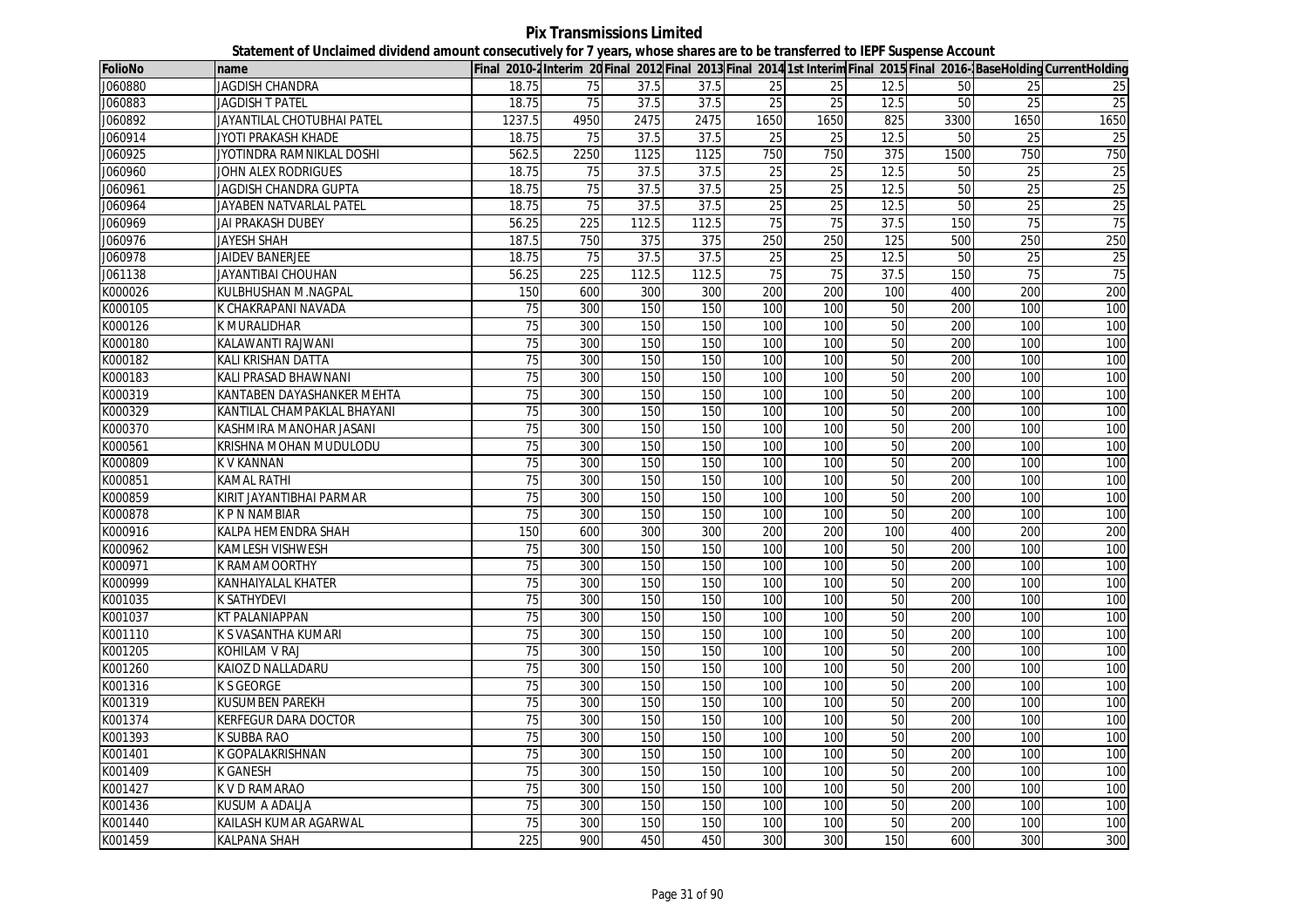**Pix Transmissions Limited Statement of Unclaimed dividend amount consecutively for 7 years, whose shares are to be transferred to IEPF Suspense Account**

| <b>FolioNo</b> | name                           |                 |      |      |      |      |      |                 |      |      | Final 2010-2Interim 20Final 2012 Final 2013 Final 2014 1st Interim Final 2015 Final 2016-BaseHolding CurrentHolding |
|----------------|--------------------------------|-----------------|------|------|------|------|------|-----------------|------|------|---------------------------------------------------------------------------------------------------------------------|
| K001462        | KAMALA BALDI                   | 75              | 300  | 150  | 150  | 100  | 100  | 50              | 200  | 100  | 100                                                                                                                 |
| K001480        | <b>KAVITA BHARAT DOSHI</b>     | 75              | 300  | 150  | 150  | 100  | 100  | 50              | 200  | 100  | 100                                                                                                                 |
| K001517        | KULWANT KAUR AHUJA             | 75              | 300  | 150  | 150  | 100  | 100  | 50              | 200  | 100  | 100                                                                                                                 |
| K001547        | K GOPALKRISHNAN                | 75              | 300  | 150  | 150  | 100  | 100  | 50              | 200  | 100  | 100                                                                                                                 |
| K001554        | KRISHNA MURTHY THYAGA RAJA     | 75              | 300  | 150  | 150  | 100  | 100  | 50              | 200  | 100  | 100                                                                                                                 |
| K001559        | KANTILAL SHANKERLAL PATEL      | 75              | 300  | 150  | 150  | 100  | 100  | 50              | 200  | 100  | 100                                                                                                                 |
| K001564        | K RAJEEVAN                     | 75              | 300  | 150  | 150  | 100  | 100  | 50              | 200  | 100  | 100                                                                                                                 |
| K001574        | K SATYA RAO                    | 75              | 300  | 150  | 150  | 100  | 100  | 50              | 200  | 100  | 100                                                                                                                 |
| K001575        | K RAMESH                       | 75              | 300  | 150  | 150  | 100  | 100  | 50              | 200  | 100  | 100                                                                                                                 |
| K001586        | KUSUM BHAIYA                   | 75              | 300  | 150  | 150  | 100  | 100  | 50              | 200  | 100  | 100                                                                                                                 |
| K001601        | KANCHANBEN JAYANTILAL MORAKHIA | $\overline{75}$ | 300  | 150  | 150  | 100  | 100  | 50              | 200  | 100  | 100                                                                                                                 |
| K001662        | <b>KAMLESH CHOPRA</b>          | 75              | 300  | 150  | 150  | 100  | 100  | 50              | 200  | 100  | 100                                                                                                                 |
| K001666        | KANCHANBEN JAYANTILAL MORAKHIA | 75              | 300  | 150  | 150  | 100  | 100  | 50              | 200  | 100  | 100                                                                                                                 |
| K001679        | K CHANDRA (STOP TRANSFER)      | 75              | 300  | 150  | 150  | 100  | 100  | $\overline{50}$ | 200  | 100  | 100                                                                                                                 |
| K001749        | k jyothi jain                  | 75              | 300  | 150  | 150  | 100  | 100  | 50              | 200  | 100  | 100                                                                                                                 |
| K001815        | KAUSHALYA L VALA               | 150             | 600  | 300  | 300  | 200  | 200  | 100             | 400  | 200  | 200                                                                                                                 |
| K001818        | K UKKIRAPANDIAN                | 75              | 300  | 150  | 150  | 100  | 100  | 50              | 200  | 100  | 100                                                                                                                 |
| K001837        | KAILASH JAYSHANKAR TRIVEDI     | 75              | 300  | 150  | 150  | 100  | 100  | 50              | 200  | 100  | 100                                                                                                                 |
| K001884        | <b>KAILASH JAIN</b>            | 450             | 1800 | 900  | 900  | 600  | 600  | 300             | 1200 | 600  | 600                                                                                                                 |
| K001897        | KOTHAPALLY SUDHARANI           | 75              | 300  | 150  | 150  | 100  | 100  | 50              | 200  | 100  | 100                                                                                                                 |
| K001934        | <b>KESARLA REVATHI</b>         | 75              | 300  | 150  | 150  | 100  | 100  | 50              | 200  | 100  | 100                                                                                                                 |
| K001939        | KUMAR RAMANIKLAL SANGHVI       | $\overline{75}$ | 300  | 150  | 150  | 100  | 100  | 50              | 200  | 100  | 100                                                                                                                 |
| K001958        | k rajesh                       | $\overline{75}$ | 300  | 150  | 150  | 100  | 100  | 50              | 200  | 100  | 100                                                                                                                 |
| K001963        | KHANDWALA SECURITIES PVT.LTD   | 825             | 3300 | 1650 | 1650 | 1100 | 1100 | 550             | 2200 | 1100 | 1100                                                                                                                |
| K001989        | KISHAN LAL SINGHI              | 225             | 900  | 450  | 450  | 300  | 300  | 150             | 600  | 300  | 300                                                                                                                 |
| K010018        | K DAS MUNSHI                   | 75              | 300  | 150  | 150  | 100  | 100  | 50              | 200  | 100  | 100                                                                                                                 |
| K010023        | K HARINARAYANA KASULA          | 150             | 600  | 300  | 300  | 200  | 200  | 100             | 400  | 200  | 200                                                                                                                 |
| K010048        | K P L SANKARAN BHATTATHIRIPAD  | 75              | 300  | 150  | 150  | 100  | 100  | 50              | 200  | 100  | 100                                                                                                                 |
| K010049        | K P SAJITHA                    | 75              | 300  | 150  | 150  | 100  | 100  | 50              | 200  | 100  | 100                                                                                                                 |
| K010083        | K VIJAYALAKSHMI                | 75              | 300  | 150  | 150  | 100  | 100  | 50              | 200  | 100  | 100                                                                                                                 |
| K010172        | KALPESHBHAI CHAMPAKLAL SHAH    | 75              | 300  | 150  | 150  | 100  | 100  | 50              | 200  | 100  | 100                                                                                                                 |
| K010211        | KAMALABAI M SHARMA             | 75              | 300  | 150  | 150  | 100  | 100  | 50              | 200  | 100  | 100                                                                                                                 |
| K010275        | KAMLESH KUMAR GUPTA            | 75              | 300  | 150  | 150  | 100  | 100  | 50              | 200  | 100  | 100                                                                                                                 |
| K010406        | <b>KASTURBAI M CHADAN</b>      | 75              | 300  | 150  | 150  | 100  | 100  | 50              | 200  | 100  | 100                                                                                                                 |
| K010531        | KIRITKUMAR M MOCHI             | 150             | 600  | 300  | 300  | 200  | 200  | 100             | 400  | 200  | 200                                                                                                                 |
| K010619        | KRISHNACHARY                   | 75              | 300  | 150  | 150  | 100  | 100  | 50              | 200  | 100  | 100                                                                                                                 |
| K010634        | <b>KUMARJS</b>                 | 150             | 600  | 300  | 300  | 200  | 200  | 100             | 400  | 200  | 200                                                                                                                 |
| K050012        | K C DINESH                     | 75              | 300  | 150  | 150  | 100  | 100  | 50              | 200  | 100  | 100                                                                                                                 |
| K050014        | K CHANDRA SHEKHARA REDDY       | 75              | 300  | 150  | 150  | 100  | 100  | 50              | 200  | 100  | 100                                                                                                                 |
| K050023        | K HARINARAYANA KASULA          | 150             | 600  | 300  | 300  | 200  | 200  | 100             | 400  | 200  | 200                                                                                                                 |
| K050031        | K KOTESWARA PAGADALA           | 75              | 300  | 150  | 150  | 100  | 100  | 50              | 200  | 100  | 100                                                                                                                 |
| K050038        | K MANAK                        | 150             | 600  | 300  | 300  | 200  | 200  | 100             | 400  | 200  | 200                                                                                                                 |
| K050047        | K P BHARDWAJ                   | 75              | 300  | 150  | 150  | 100  | 100  | 50              | 200  | 100  | 100                                                                                                                 |
| K050048        | K P L SANKARAN BHATTATHIRIPAD  | 75              | 300  | 150  | 150  | 100  | 100  | 50              | 200  | 100  | 100                                                                                                                 |
| K050049        | K P SAJITHA                    | 75              | 300  | 150  | 150  | 100  | 100  | 50              | 200  | 100  | 100                                                                                                                 |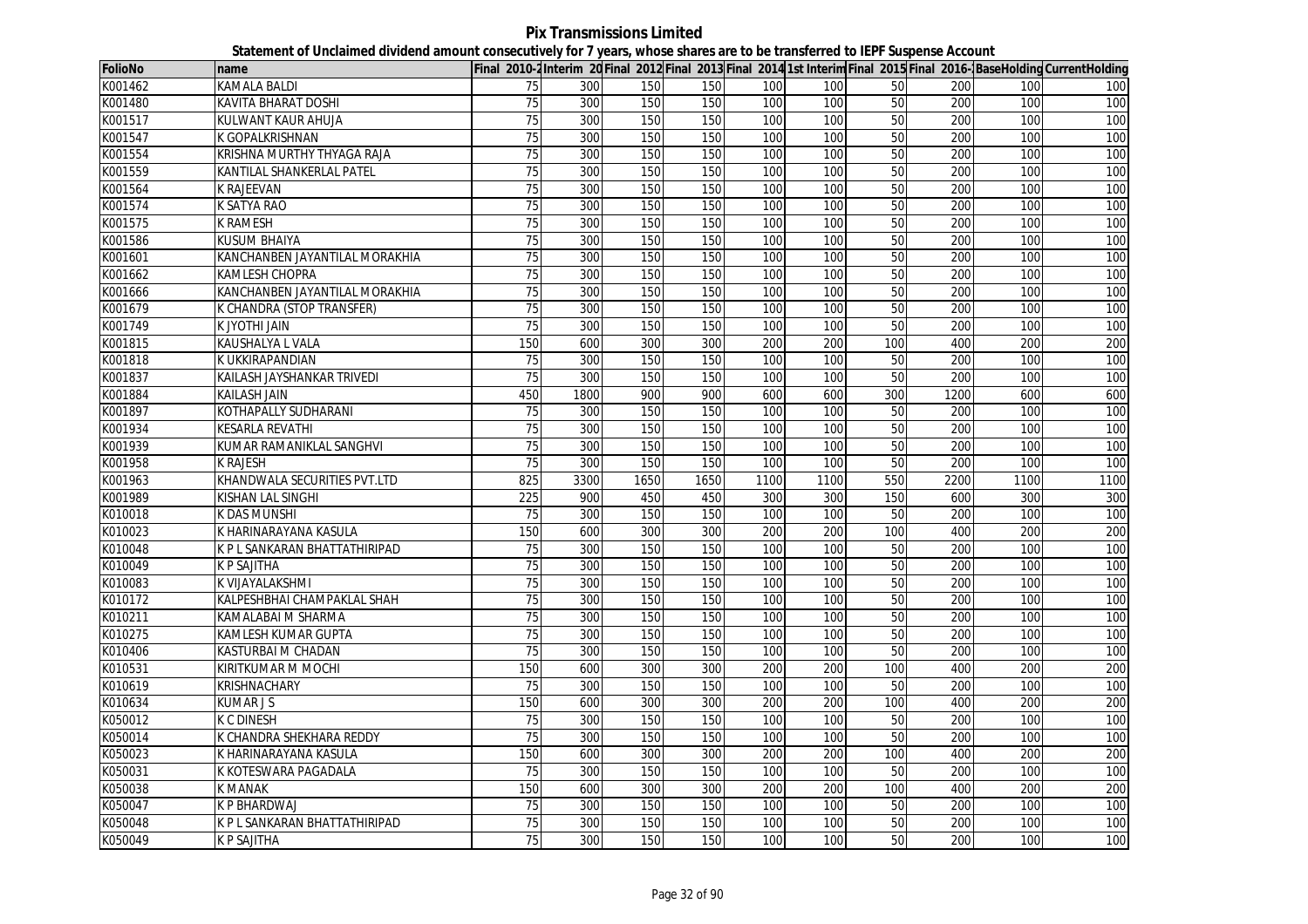**Pix Transmissions Limited Statement of Unclaimed dividend amount consecutively for 7 years, whose shares are to be transferred to IEPF Suspense Account**

| <b>FolioNo</b> | name                        |                 |     |       |       |                 |                 |                 |     |     | Final 2010-2Interim 20 Final 2012 Final 2013 Final 2014 1st Interim Final 2015 Final 2016-BaseHolding CurrentHolding |
|----------------|-----------------------------|-----------------|-----|-------|-------|-----------------|-----------------|-----------------|-----|-----|----------------------------------------------------------------------------------------------------------------------|
| K050053        | K PONNAMMAL                 | 75              | 300 | 150   | 150   | 100             | 100             | 50              | 200 | 100 | 100                                                                                                                  |
| K050062        | <b>K RAMESH PAI</b>         | 75              | 300 | 150   | 150   | 100             | 100             | 50              | 200 | 100 | 100                                                                                                                  |
| K050065        | <b>K RUDRAKOTI</b>          | 75              | 300 | 150   | 150   | 100             | 100             | 50              | 200 | 100 | 100                                                                                                                  |
| K050083        | K VIJAYALAKSHMI             | 75              | 300 | 150   | 150   | 100             | 100             | 50              | 200 | 100 | 100                                                                                                                  |
| K050105        | KAILASH VATI KOHLI          | $\overline{75}$ | 300 | 150   | 150   | 100             | 100             | 50              | 200 | 100 | 100                                                                                                                  |
| K050130        | KALI KRISHAN DATTA          | 150             | 600 | 300   | 300   | 200             | 200             | 100             | 400 | 200 | 200                                                                                                                  |
| K050150        | <b>KALPANA M SHAH</b>       | 75              | 300 | 150   | 150   | 100             | 100             | 50              | 200 | 100 | 100                                                                                                                  |
| K050172        | KALPESHBHAI CHAMPAKLAL SHAH | 150             | 600 | 300   | 300   | 200             | 200             | 100             | 400 | 200 | 200                                                                                                                  |
| K050186        | <b>KAMAL BAI HIRAS</b>      | 75              | 300 | 150   | 150   | 100             | 100             | 50              | 200 | 100 | 100                                                                                                                  |
| K050249        | <b>KAMLA JAIN</b>           | 75              | 300 | 150   | 150   | 100             | 100             | 50              | 200 | 100 | 100                                                                                                                  |
| K050254        | <b>KAMLA SAIGAL</b>         | 150             | 600 | 300   | 300   | 200             | 200             | 100             | 400 | 200 | 200                                                                                                                  |
| K050270        | <b>KAMLESH J SHROFF</b>     | 75              | 300 | 150   | 150   | 100             | 100             | 50              | 200 | 100 | 100                                                                                                                  |
| K050275        | KAMLESH KUMAR GUPTA         | 75              | 300 | 150   | 150   | 100             | 100             | 50              | 200 | 100 | 100                                                                                                                  |
| K050377        | <b>KANTILAL V PARIKH</b>    | 150             | 600 | 300   | 300   | 200             | 200             | 100             | 400 | 200 | 200                                                                                                                  |
| K050383        | KANWAL SINGH VERMA          | 75              | 300 | 150   | 150   | 100             | 100             | 50              | 200 | 100 | 100                                                                                                                  |
| K050406        | KASTURBAI M CHADAN          | 75              | 300 | 150   | 150   | 100             | 100             | 50              | 200 | 100 | 100                                                                                                                  |
| K050444        | <b>KEERAN P KHUT</b>        | 75              | 300 | 150   | 150   | 100             | 100             | 50              | 200 | 100 | 100                                                                                                                  |
| K050477        | <b>KEVAN D GANDHI</b>       | 75              | 300 | 150   | 150   | 100             | 100             | 50              | 200 | 100 | 100                                                                                                                  |
| K050512        | KIRAN DEVI SARAWGI          | 150             | 600 | 300   | 300   | 200             | 200             | 100             | 400 | 200 | 200                                                                                                                  |
| K050524        | <b>KIRANLA P KHUT</b>       | 150             | 600 | 300   | 300   | 200             | 200             | 100             | 400 | 200 | 200                                                                                                                  |
| K050533        | <b>KIRTI BIPIN KOTHARI</b>  | 75              | 300 | 150   | 150   | 100             | 100             | 50              | 200 | 100 | 100                                                                                                                  |
| K050538        | KIRTI KUMAR R KANANI        | $\overline{75}$ | 300 | 150   | 150   | 100             | 100             | 50              | 200 | 100 | 100                                                                                                                  |
| K050620        | KRISHNADEVI GUPTA           | 75              | 300 | 150   | 150   | 100             | 100             | 50              | 200 | 100 | 100                                                                                                                  |
| K050634        | <b>KUMARJS</b>              | 150             | 600 | 300   | 300   | 200             | 200             | 100             | 400 | 200 | 200                                                                                                                  |
| K050639        | <b>KUMARI BABURAJ</b>       | 75              | 300 | 150   | 150   | 100             | 100             | 50              | 200 | 100 | 100                                                                                                                  |
| K050698        | KOSHLIYA M ADWANI           | 75              | 300 | 150   | 150   | 100             | 100             | 50              | 200 | 100 | 100                                                                                                                  |
| K050775        | KANTILAL MAGANLAL VYAS      | 75              | 300 | 150   | 150   | 100             | 100             | 50              | 200 | 100 | 100                                                                                                                  |
| K050806        | <b>KALPANA TIWARI</b>       | 75              | 300 | 150   | 150   | 100             | 100             | 50              | 200 | 100 | 100                                                                                                                  |
| K060019        | <b>K CHANDRAM</b>           | 37.5            | 150 | 75    | 75    | 50              | 50              | 25              | 100 | 50  | 50                                                                                                                   |
| K060024        | K HARINARAYANA              | 37.5            | 150 | 75    | 75    | 50              | 50              | 25              | 100 | 50  | 50                                                                                                                   |
| K060028        | <b>K K GATTANI</b>          | 37.5            | 150 | 75    | 75    | 50              | 50              | 25              | 100 | 50  | 50                                                                                                                   |
| K060038        | <b>K KRISHNADAS</b>         | 37.5            | 150 | 75    | 75    | 50              | 50              | 25              | 100 | 50  | 50                                                                                                                   |
| K060039        | K KRISHNAMURTI              | 56.25           | 225 | 112.5 | 112.5 | 75              | 75              | 37.5            | 150 | 75  | 75                                                                                                                   |
| K060040        | <b>KLSHARMA</b>             | 37.5            | 150 | 75    | 75    | 50              | 50              | 25              | 100 | 50  | 50                                                                                                                   |
| K060043        | <b>K MADHAVAN</b>           | 37.5            | 150 | 75    | 75    | 50              | 50              | 25              | 100 | 50  | 50                                                                                                                   |
| K060044        | <b>K MAHEEN</b>             | 37.5            | 150 | 75    | 75    | 50              | 50              | 25              | 100 | 50  | 50                                                                                                                   |
| K060055        | K NARASIMHAN                | 37.5            | 150 | 75    | 75    | 50              | 50              | $\overline{25}$ | 100 | 50  | 50                                                                                                                   |
| K060060        | <b>K P DHURI</b>            | 18.75           | 75  | 37.5  | 37.5  | $\overline{25}$ | $\overline{25}$ | 12.5            | 50  | 25  | 25                                                                                                                   |
| K060061        | <b>KPSINGH</b>              | 37.5            | 150 | 75    | 75    | 50              | 50              | 25              | 100 | 50  | 50                                                                                                                   |
| K060068        | <b>K R HEGDE</b>            | 131.25          | 525 | 262.5 | 262.5 | 175             | 175             | 87.5            | 350 | 175 | 175                                                                                                                  |
| K060070        | <b>K R PADMANABHAN</b>      | 37.5            | 150 | 75    | 75    | 50              | 50              | 25              | 100 | 50  | 50                                                                                                                   |
| K060078        | <b>K RAMCHANDRA</b>         | 37.5            | 150 | 75    | 75    | 50              | 50              | 25              | 100 | 50  | 50                                                                                                                   |
| K060091        | <b>K SILVA</b>              | 168.75          | 675 | 337.5 | 337.5 | 225             | 225             | 112.5           | 450 | 225 | 225                                                                                                                  |
| K060093        | <b>K SUCHARITA</b>          | 37.5            | 150 | 75    | 75    | 50              | 50              | 25              | 100 | 50  | 50                                                                                                                   |
| K060095        | <b>K SUMAN</b>              | 37.5            | 150 | 75    | 75    | 50              | 50              | 25              | 100 | 50  | 50                                                                                                                   |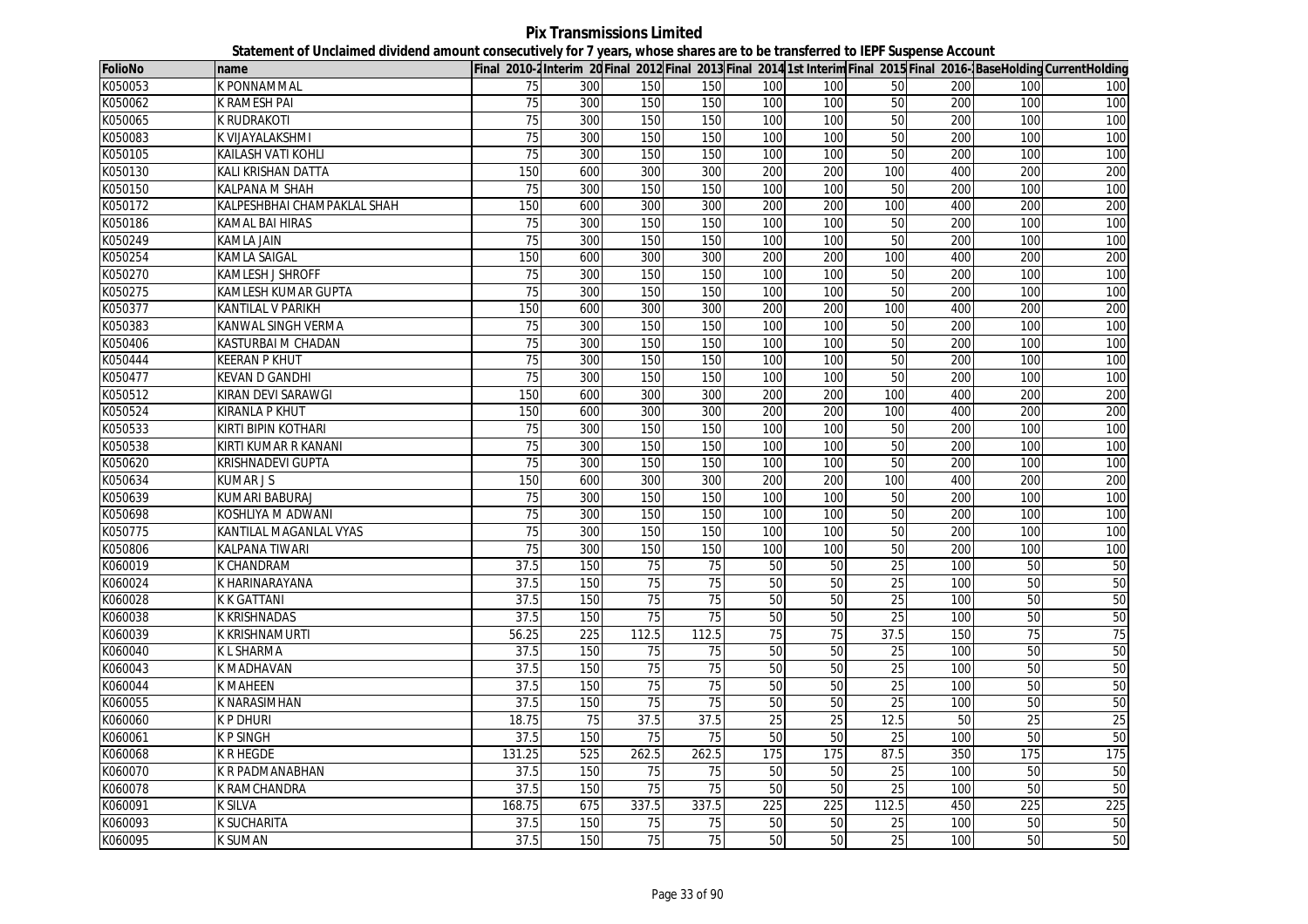**Pix Transmissions Limited Statement of Unclaimed dividend amount consecutively for 7 years, whose shares are to be transferred to IEPF Suspense Account**

| <b>FolioNo</b> | name                        |                   |     |                 |                 |                 |                 |                 |     |                 | Final 2010-2Interim 20Final 2012 Final 2013 Final 2014 1st Interim Final 2015 Final 2016-BaseHolding CurrentHolding |
|----------------|-----------------------------|-------------------|-----|-----------------|-----------------|-----------------|-----------------|-----------------|-----|-----------------|---------------------------------------------------------------------------------------------------------------------|
| K060099        | K T KRISHNAN                | 37.5              | 150 | 75              | 75              | 50              | 50              | 25              | 100 | 50              | 50                                                                                                                  |
| K060101        | <b>KV KANNAN</b>            | 37.5              | 150 | 75              | 75              | 50              | 50              | 25              | 100 | 50              | 50                                                                                                                  |
| K060106        | K VIJI KANNAN               | 37.5              | 150 | 75              | 75              | 50              | 50              | 25              | 100 | 50              | 50                                                                                                                  |
| K060138        | <b>KAILESH C BOHRA</b>      | 93.75             | 375 | 187.5           | 187.5           | 125             | 125             | 62.5            | 250 | 125             | 125                                                                                                                 |
| K060143        | KAJAL SHAH                  | 37.5              | 150 | 75              | 75              | 50              | 50              | 25              | 100 | 50              | 50                                                                                                                  |
| K060156        | KALAVATI JAMNADAS KATIRA    | 18.75             | 75  | 37.5            | 37.5            | $\overline{25}$ | $\overline{25}$ | 12.5            | 50  | $\overline{25}$ | $\overline{25}$                                                                                                     |
| K060158        | KALAVATIBEN GHYAL           | 56.25             | 225 | 112.5           | 112.5           | 75              | 75              | 37.5            | 150 | 75              | 75                                                                                                                  |
| K060163        | <b>KALINDI MEHTA</b>        | 37.5              | 150 | 75              | 75              | 50              | 50              | 25              | 100 | 50              | 50                                                                                                                  |
| K060165        | KALPA HEMENDRA SHAH         | 37.5              | 150 | $\overline{75}$ | 75              | 50              | 50              | 25              | 100 | 50              | 50                                                                                                                  |
| K060175        | KALPANA R MEHTA             | 37.5              | 150 | 75              | $\overline{75}$ | 50              | 50              | 25              | 100 | 50              | 50                                                                                                                  |
| K060179        | <b>KALPANA V PATEL</b>      | 37.5              | 150 | 75              | 75              | 50              | 50              | 25              | 100 | 50              | 50                                                                                                                  |
| K060187        | <b>KALPESH JOSHI</b>        | 37.5              | 150 | 75              | 75              | 50              | 50              | 25              | 100 | 50              | 50                                                                                                                  |
| K060195        | KALPESH RAMANLAL PATEL      | 37.5              | 150 | 75              | 75              | 50              | 50              | 25              | 100 | 50              | 50                                                                                                                  |
| K060198        | KALPESHBHAI CHAMPAKLAL SHAH | $\overline{37.5}$ | 150 | 75              | 75              | 50              | 50              | 25              | 100 | 50              | 50                                                                                                                  |
| K060213        | KAMAL JAIN                  | 37.5              | 150 | 75              | 75              | 50              | 50              | 25              | 100 | 50              | 50                                                                                                                  |
| K060214        | <b>KAMAL JEET</b>           | 37.5              | 150 | 75              | 75              | 50              | 50              | 25              | 100 | 50              | 50                                                                                                                  |
| K060215        | KAMAL KHISORE JAJU          | 37.5              | 150 | 75              | 75              | 50              | 50              | 25              | 100 | 50              | 50                                                                                                                  |
| K060216        | KAMAL KISHORE AGARWAL       | 37.5              | 150 | 75              | 75              | 50              | 50              | 25              | 100 | 50              | 50                                                                                                                  |
| K060217        | KAMAL KISHORE AGARWAL       | 37.5              | 150 | 75              | 75              | 50              | 50              | 25              | 100 | 50              | 50                                                                                                                  |
| K060222        | KAMAL KUMAR LUNIA           | 75                | 300 | 150             | 150             | 100             | 100             | 50              | 200 | 100             | 100                                                                                                                 |
| K060236        | <b>KAMALA SENGUPTA</b>      | 37.5              | 150 | 75              | 75              | 50              | 50              | 25              | 100 | 50              | 50                                                                                                                  |
| K060241        | KAMALKISHORE BHUTRA         | 56.25             | 225 | 112.5           | 112.5           | 75              | 75              | 37.5            | 150 | 75              | 75                                                                                                                  |
| K060268        | KAMLESH DODIA               | 37.5              | 150 | $\overline{75}$ | 75              | 50              | 50              | 25              | 100 | 50              | 50                                                                                                                  |
| K060274        | <b>KAMLESH GARG</b>         | 56.25             | 225 | 112.5           | 112.5           | 75              | 75              | 37.5            | 150 | $\overline{75}$ | 75                                                                                                                  |
| K060286        | <b>KAMLESH KUMAR</b>        | 37.5              | 150 | $\overline{75}$ | 75              | 50              | 50              | 25              | 100 | 50              | 50                                                                                                                  |
| K060301        | KANAIYALAL MANILAL RAVAL    | 37.5              | 150 | 75              | 75              | 50              | 50              | 25              | 100 | 50              | 50                                                                                                                  |
| K060306        | KANAK PRITAMRAI GANDHI      | $\overline{75}$   | 300 | 150             | 150             | 100             | 100             | 50              | 200 | 100             | 100                                                                                                                 |
| K060307        | KANAKAM A KUTTY             | 37.5              | 150 | 75              | 75              | 50              | 50              | 25              | 100 | 50              | 50                                                                                                                  |
| K060326        | <b>KANCHAN RANAWAT</b>      | 37.5              | 150 | 75              | $\overline{75}$ | 50              | 50              | 25              | 100 | 50              | 50                                                                                                                  |
| K060347        | <b>KANTABEN MEHTA</b>       | 37.5              | 150 | $\overline{75}$ | 75              | 50              | 50              | $\overline{25}$ | 100 | 50              | 50                                                                                                                  |
| K060359        | KANTILAL CHATRABHUJ SHETH   | $\overline{37.5}$ | 150 | 75              | 75              | 50              | 50              | 25              | 100 | 50              | 50                                                                                                                  |
| K060384        | KANTILAL SUTARIA            | 37.5              | 150 | 75              | 75              | 50              | 50              | 25              | 100 | 50              | 50                                                                                                                  |
| K060385        | KANTILAL V PARIKH           | $\overline{75}$   | 300 | 150             | 150             | 100             | 100             | 50              | 200 | 100             | 100                                                                                                                 |
| K060390        | KANUBHAI L PATEL            | 37.5              | 150 | 75              | 75              | 50              | 50              | 25              | 100 | 50              | 50                                                                                                                  |
| K060415        | KARUNA SAGAR PATHAK         | $\overline{37.5}$ | 150 | $\overline{75}$ | $\overline{75}$ | 50              | 50              | 25              | 100 | 50              | 50                                                                                                                  |
| K060437        | <b>KAUSHIK KOTHARI</b>      | 37.5              | 150 | 75              | 75              | 50              | 50              | 25              | 100 | 50              | 50                                                                                                                  |
| K060439        | <b>KAUSHIK SHAH</b>         | 37.5              | 150 | 75              | 75              | 50              | 50              | 25              | 100 | 50              | 50                                                                                                                  |
| K060444        | KAVITA C AJBANI             | 93.75             | 375 | 187.5           | 187.5           | 125             | 125             | 62.5            | 250 | 125             | 125                                                                                                                 |
| K060450        | KAVITA RAVRANI              | 37.5              | 150 | 75              | 75              | 50              | 50              | 25              | 100 | 50              | 50                                                                                                                  |
| K060468        | KESHAV KANT SHERI           | 93.75             | 375 | 187.5           | 187.5           | 125             | 125             | 62.5            | 250 | 125             | 125                                                                                                                 |
| K060470        | KESHAVE DUTT K PANDEY       | 93.75             | 375 | 187.5           | 187.5           | 125             | 125             | 62.5            | 250 | 125             | 125                                                                                                                 |
| K060477        | KESHAVJI R CHANDARIYA       | 37.5              | 150 | 75              | 75              | 50              | 50              | 25              | 100 | 50              | 50                                                                                                                  |
| K060483        | <b>KETAN A MEHTA</b>        | 18.75             | 75  | 37.5            | 37.5            | 25              | 25              | 12.5            | 50  | 25              | 25                                                                                                                  |
| K060495        | <b>KETAN PANALAL SHAH</b>   | 18.75             | 75  | 37.5            | 37.5            | 25              | 25              | 12.5            | 50  | $\overline{25}$ | 25                                                                                                                  |
| K060501        | <b>KETKIN SHAH</b>          | 37.5              | 150 | 75              | 75              | 50              | 50              | 25              | 100 | 50              | 50                                                                                                                  |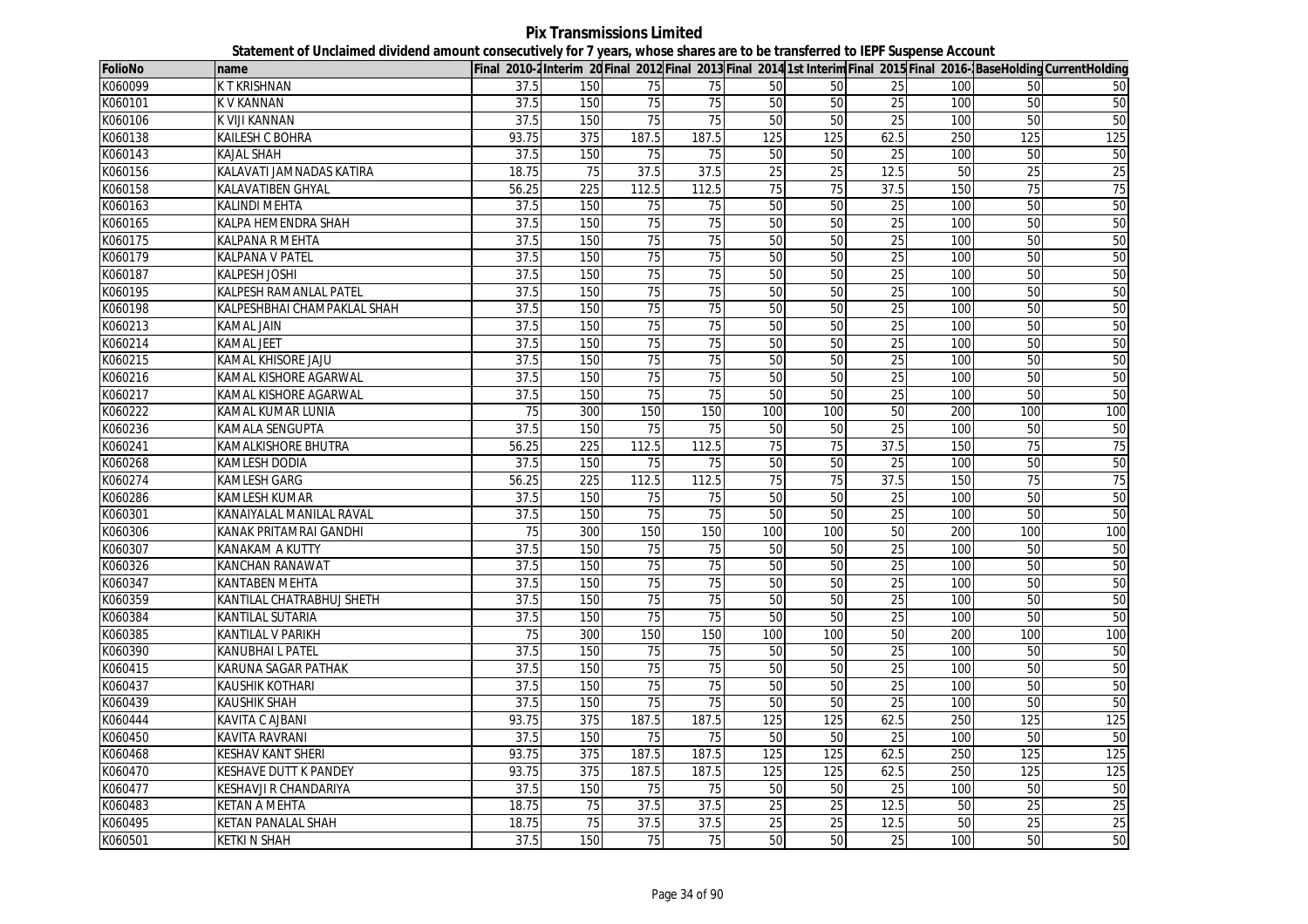**Pix Transmissions Limited Statement of Unclaimed dividend amount consecutively for 7 years, whose shares are to be transferred to IEPF Suspense Account**

| <b>FolioNo</b> | name                        |                   |     |                 |                 |                 |                 |                 |     |                 | Final 2010-2 Interim 20 Final 2012 Final 2013 Final 2014 1st Interim Final 2015 Final 2016- BaseHolding CurrentHolding |
|----------------|-----------------------------|-------------------|-----|-----------------|-----------------|-----------------|-----------------|-----------------|-----|-----------------|------------------------------------------------------------------------------------------------------------------------|
| K060512        | KHIMJI DEVJI HARIA          | 37.5              | 150 | 75              | 75              | 50              | 50              | 25              | 100 | 50              | 50                                                                                                                     |
| K060527        | KIMJI SHAH                  | 37.5              | 150 | 75              | 75              | 50              | 50              | 25              | 100 | 50              | 50                                                                                                                     |
| K060567        | <b>KIRANLAL P KHUT</b>      | 18.75             | 75  | 37.5            | 37.5            | 25              | 25              | 12.5            | 50  | 25              | 25                                                                                                                     |
| K060569        | <b>KIRILAL A NAGDA</b>      | 37.5              | 150 | 75              | 75              | 50              | 50              | 25              | 100 | 50              | 50                                                                                                                     |
| K060570        | KIRIT J PARMAR              | 37.5              | 150 | 75              | 75              | 50              | 50              | 25              | 100 | 50              | 50                                                                                                                     |
| K060611        | <b>KISHOR R SHAH</b>        | 18.75             | 75  | 37.5            | 37.5            | 25              | 25              | 12.5            | 50  | $\overline{25}$ | 25                                                                                                                     |
| K060614        | KISHORCHANDRA D GANDHI      | 37.5              | 150 | 75              | 75              | 50              | 50              | 25              | 100 | 50              | 50                                                                                                                     |
| K060617        | <b>KISHORE JATKAR</b>       | 37.5              | 150 | 75              | 75              | 50              | 50              | 25              | 100 | 50              | 50                                                                                                                     |
| K060619        | KISHORE K THAWARANI         | 37.5              | 150 | 75              | 75              | 50              | 50              | 25              | 100 | 50              | 50                                                                                                                     |
| K060645        | KOKILA NARESH SHAH          | 37.5              | 150 | 75              | $\overline{75}$ | 50              | 50              | 25              | 100 | 50              | 50                                                                                                                     |
| K060649        | KOMALA SANJIVA KOTIAN       | 37.5              | 150 | 75              | 75              | 50              | 50              | 25              | 100 | 50              | 50                                                                                                                     |
| K060657        | KOTUMAL T THAWRANI          | 37.5              | 150 | 75              | $\overline{75}$ | 50              | 50              | 25              | 100 | 50              | 50                                                                                                                     |
| K060663        | KRISHAN KUMAR               | 37.5              | 150 | 75              | 75              | 50              | 50              | 25              | 100 | 50              | 50                                                                                                                     |
| K060667        | KRISHANA KUMAR SHARMA       | $\overline{37.5}$ | 150 | $\overline{75}$ | $\overline{75}$ | 50              | 50              | 25              | 100 | 50              | 50                                                                                                                     |
| K060669        | KRISHANBEN NARANBHAI PATEL  | 37.5              | 150 | 75              | 75              | 50              | 50              | 25              | 100 | 50              | 50                                                                                                                     |
| K060672        | KRISHNA CHANDRA PRADHAN     | 37.5              | 150 | 75              | 75              | 50              | 50              | 25              | 100 | 50              | 50                                                                                                                     |
| K060697        | KRISHNA PATEL               | 56.25             | 225 | 112.5           | 112.5           | 75              | 75              | 37.5            | 150 | 75              | 75                                                                                                                     |
| K060701        | KRISHNABEN B CHAUDHARI      | 75                | 300 | 150             | 150             | 100             | 100             | 50              | 200 | 100             | 100                                                                                                                    |
| K060709        | KRISHNARAO SAHDEV PAWAR     | 37.5              | 150 | 75              | 75              | 50              | 50              | 25              | 100 | 50              | 50                                                                                                                     |
| K060714        | KULBIR SINGH AHUJA          | 37.5              | 150 | 75              | 75              | 50              | 50              | $\overline{25}$ | 100 | 50              | 50                                                                                                                     |
| K060723        | <b>KULVINDER SINGH</b>      | 37.5              | 150 | 75              | 75              | 50              | 50              | 25              | 100 | 50              | 50                                                                                                                     |
| K060725        | KULWANT SINGH SETHI         | 187.5             | 750 | 375             | 375             | 250             | 250             | 125             | 500 | 250             | 250                                                                                                                    |
| K060728        | KUMAR L DHIRWANI            | 37.5              | 150 | 75              | 75              | 50              | 50              | 25              | 100 | 50              | 50                                                                                                                     |
| K060729        | <b>KUMAR SHETTY</b>         | 93.75             | 375 | 187.5           | 187.5           | 125             | 125             | 62.5            | 250 | 125             | 125                                                                                                                    |
| K060730        | KUMAR W DUMBHRE             | 37.5              | 150 | 75              | 75              | 50              | 50              | 25              | 100 | 50              | 50                                                                                                                     |
| K060738        | <b>KUMUD S RAO</b>          | 37.5              | 150 | 75              | $\overline{75}$ | 50              | 50              | 25              | 100 | 50              | 50                                                                                                                     |
| K060745        | <b>KUNAL DESAI</b>          | 37.5              | 150 | 75              | 75              | 50              | 50              | 25              | 100 | 50              | 50                                                                                                                     |
| K060755        | KUNDLIK YADAV               | 37.5              | 150 | 75              | $\overline{75}$ | 50              | 50              | 25              | 100 | 50              | 50                                                                                                                     |
| K060757        | KUNJBALA SURENDRA SHAH      | 37.5              | 150 | 75              | 75              | 50              | 50              | 25              | 100 | 50              | 50                                                                                                                     |
| K060767        | <b>KUSUM K GUJRATI</b>      | 37.5              | 150 | $\overline{75}$ | 75              | 50              | 50              | 25              | 100 | 50              | 50                                                                                                                     |
| K060790        | KAMLESHBHAJ TULSIBHAI PATEL | 37.5              | 150 | 75              | 75              | 50              | 50              | 25              | 100 | 50              | 50                                                                                                                     |
| K060796        | KAUSHIK K MODI              | 18.75             | 75  | 37.5            | 37.5            | 25              | 25              | 12.5            | 50  | 25              | 25                                                                                                                     |
| K060797        | KAKARLA VENKATA NARAYANA    | 18.75             | 75  | 37.5            | 37.5            | 25              | 25              | 12.5            | 50  | 25              | 25                                                                                                                     |
| K060801        | KAMLESH                     | 18.75             | 75  | 37.5            | 37.5            | 25              | 25              | 12.5            | 50  | 25              | 25                                                                                                                     |
| K060814        | K N MAKWANA                 | 18.75             | 75  | 37.5            | 37.5            | 25              | $\overline{25}$ | 12.5            | 50  | 25              | 25                                                                                                                     |
| K060816        | K R MEHTA                   | 18.75             | 75  | 37.5            | 37.5            | 25              | 25              | 12.5            | 50  | $\overline{25}$ | 25                                                                                                                     |
| K060824        | K N CHANDRAMOULEESWARAN     | 18.75             | 75  | 37.5            | 37.5            | $\overline{25}$ | 25              | 12.5            | 50  | 25              | 25                                                                                                                     |
| K060827        | <b>KAILAS K PARIKH</b>      | 18.75             | 75  | 37.5            | 37.5            | $\overline{25}$ | $\overline{25}$ | 12.5            | 50  | $\overline{25}$ | 25                                                                                                                     |
| K060829        | KAILASH BEN DHUDALAL MAHETA | 18.75             | 75  | 37.5            | 37.5            | 25              | 25              | 12.5            | 50  | $\overline{25}$ | 25                                                                                                                     |
| K060834        | <b>KAILASH CHOUDHARY</b>    | 18.75             | 75  | 37.5            | 37.5            | 25              | 25              | 12.5            | 50  | 25              | 25                                                                                                                     |
| K060840        | KAILASH PRASAD TEKRIWAL     | 18.75             | 75  | 37.5            | 37.5            | 25              | $\overline{25}$ | 12.5            | 50  | $\overline{25}$ | 25                                                                                                                     |
| K060859        | KALABHAI PATEL              | 18.75             | 75  | 37.5            | 37.5            | 25              | $\overline{25}$ | 12.5            | 50  | $\overline{25}$ | 25                                                                                                                     |
| K060866        | <b>KALAWATI SHAH</b>        | 18.75             | 75  | 37.5            | 37.5            | 25              | 25              | 12.5            | 50  | 25              | 25                                                                                                                     |
| K060876        | KALPANABEN B SHAH           | 18.75             | 75  | 37.5            | 37.5            | 25              | 25              | 12.5            | 50  | 25              | 25                                                                                                                     |
| K060885        | <b>KALPESH P. DOSHI</b>     | 18.75             | 75  | 37.5            | 37.5            | 25              | 25              | 12.5            | 50  | 25              | 25                                                                                                                     |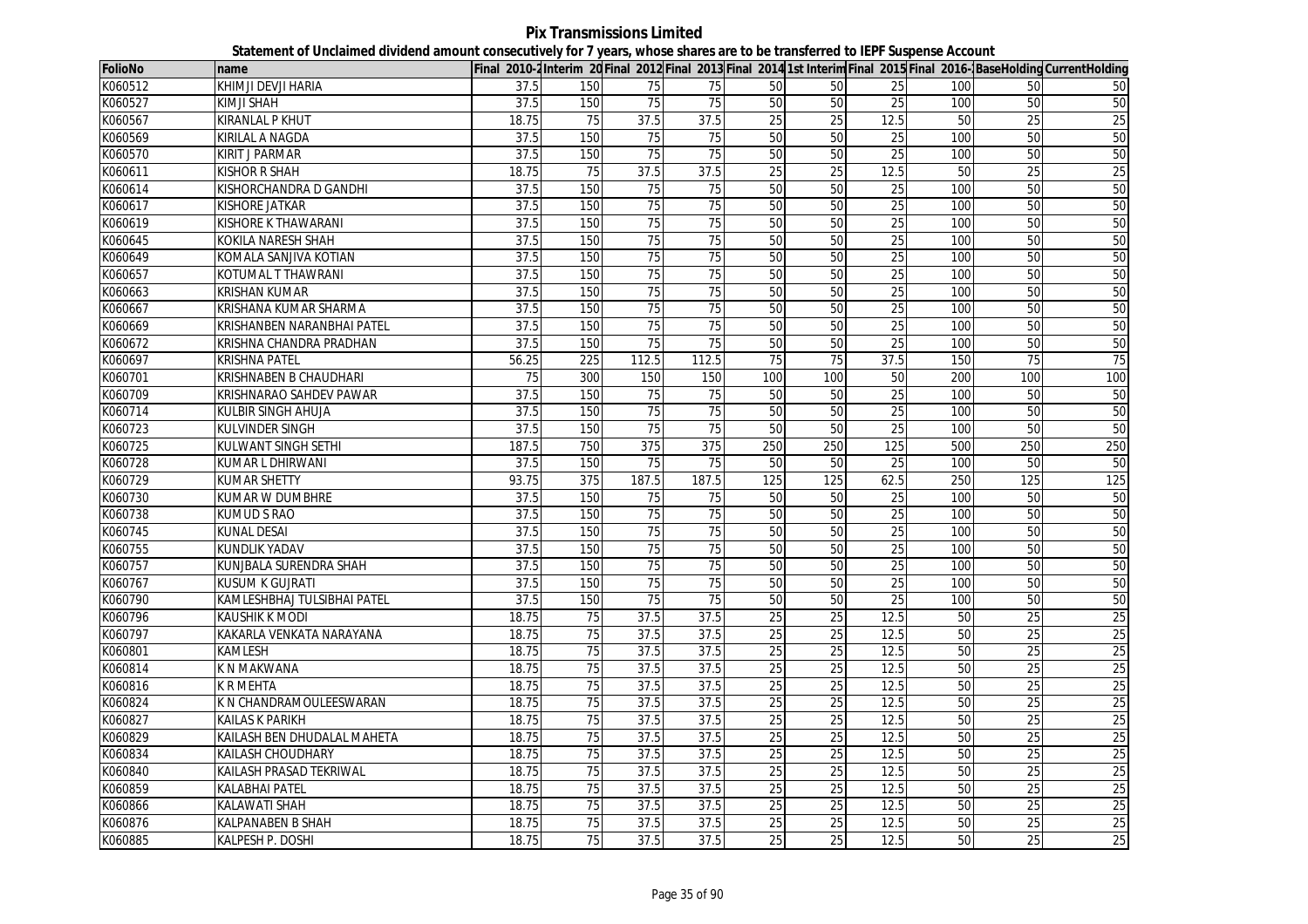| <b>FolioNo</b> | name                       |       |                 |      |                 |                 |                 |                 |     |                 | Final 2010-2Interim 20 Final 2012 Final 2013 Final 2014 1st Interim Final 2015 Final 2016-BaseHolding CurrentHolding |
|----------------|----------------------------|-------|-----------------|------|-----------------|-----------------|-----------------|-----------------|-----|-----------------|----------------------------------------------------------------------------------------------------------------------|
| K060894        | KALPESH VAGHJI BHAI VORA   | 18.75 | 75              | 37.5 | 37.5            | 25              | 25              | 12.5            | 50  | 25              | 25                                                                                                                   |
| K060896        | KALPNA                     | 18.75 | 75              | 37.5 | 37.5            | 25              | 25              | 12.5            | 50  | 25              | 25                                                                                                                   |
| K060904        | <b>KAMAL K GADIA</b>       | 18.75 | 75              | 37.5 | 37.5            | 25              | $\overline{25}$ | 12.5            | 50  | 25              | 25                                                                                                                   |
| K060913        | KAMAL KUMARI               | 18.75 | 75              | 37.5 | 37.5            | 25              | 25              | 12.5            | 50  | 25              | 25                                                                                                                   |
| K060918        | KAMALA BEN J PATEL         | 18.75 | 75              | 37.5 | 37.5            | 25              | 25              | 12.5            | 50  | 25              | 25                                                                                                                   |
| K060922        | KAMALA PRADEEP SOLANKI     | 18.75 | 75              | 37.5 | 37.5            | 25              | 25              | 12.5            | 50  | 25              | 25                                                                                                                   |
| K060945        | KAMLAISH CHAUDHRY          | 37.5  | 150             | 75   | 75              | 50              | 50              | 25              | 100 | 50              | 50                                                                                                                   |
| K060953        | <b>KAMLESH JAIN</b>        | 18.75 | 75              | 37.5 | 37.5            | 25              | 25              | 12.5            | 50  | 25              | 25                                                                                                                   |
| K060975        | KANCHAN D DALAL            | 18.75 | $\overline{75}$ | 37.5 | 37.5            | $\overline{25}$ | $\overline{25}$ | 12.5            | 50  | 25              | 25                                                                                                                   |
| K060976        | <b>KANCHAN D PATEL</b>     | 18.75 | 75              | 37.5 | 37.5            | 25              | 25              | 12.5            | 50  | 25              | 25                                                                                                                   |
| K060979        | KANCHAN JIRAWALA           | 18.75 | 75              | 37.5 | 37.5            | 25              | 25              | 12.5            | 50  | 25              | 25                                                                                                                   |
| K060980        | <b>KANCHAN K SHAH</b>      | 18.75 | 75              | 37.5 | 37.5            | 25              | 25              | 12.5            | 50  | 25              | 25                                                                                                                   |
| K060988        | KANHAIYALAL KHURANA        | 18.75 | 75              | 37.5 | 37.5            | 25              | 25              | 12.5            | 50  | 25              | 25                                                                                                                   |
| K060989        | <b>KANIKA JAIN</b>         | 18.75 | 75              | 37.5 | 37.5            | 25              | 25              | 12.5            | 50  | 25              | 25                                                                                                                   |
| K060994        | KANTA DEVI BHANSALI        | 18.75 | 75              | 37.5 | 37.5            | 25              | 25              | 12.5            | 50  | 25              | 25                                                                                                                   |
| K061004        | KANTABEN J KORADIYA        | 18.75 | $\overline{75}$ | 37.5 | 37.5            | $\overline{25}$ | $\overline{25}$ | 12.5            | 50  | 25              | 25                                                                                                                   |
| K061018        | KANTILAL CHHAGANDAS PATEL  | 18.75 | 75              | 37.5 | 37.5            | 25              | 25              | 12.5            | 50  | 25              | 25                                                                                                                   |
| K061019        | KANTILAL CHHAGANLAL PATEL  | 18.75 | 75              | 37.5 | 37.5            | 25              | 25              | 12.5            | 50  | 25              | 25                                                                                                                   |
| K061037        | KANWAR LAL KOTHARI         | 18.75 | 75              | 37.5 | 37.5            | 25              | 25              | 12.5            | 50  | 25              | 25                                                                                                                   |
| K061039        | KANWARLAL JAIN             | 18.75 | 75              | 37.5 | 37.5            | $\overline{25}$ | 25              | 12.5            | 50  | 25              | 25                                                                                                                   |
| K061043        | Kapil Dua                  | 18.75 | 75              | 37.5 | 37.5            | 25              | 25              | 12.5            | 50  | 25              | 25                                                                                                                   |
| K061046        | KAPILABEN BABULAL PATEL    | 18.75 | 75              | 37.5 | 37.5            | 25              | 25              | 12.5            | 50  | 25              | 25                                                                                                                   |
| K061055        | KARISHMA H SHAH            | 18.75 | 75              | 37.5 | 37.5            | $\overline{25}$ | 25              | 12.5            | 50  | $\overline{25}$ | 25                                                                                                                   |
| K061059        | <b>KARTAR SINGH</b>        | 18.75 | 75              | 37.5 | 37.5            | 25              | 25              | 12.5            | 50  | 25              | 25                                                                                                                   |
| K061062        | KARUNA SAGAR PATHAK        | 37.5  | 150             | 75   | $\overline{75}$ | 50              | 50              | $\overline{25}$ | 100 | 50              | 50                                                                                                                   |
| K061070        | KASMIRABEN A SANGHAVI      | 37.5  | 150             | 75   | 75              | 50              | 50              | 25              | 100 | 50              | 50                                                                                                                   |
| K061084        | KAVITA BHANSALI            | 18.75 | 75              | 37.5 | 37.5            | 25              | 25              | 12.5            | 50  | 25              | 25                                                                                                                   |
| K061085        | <b>KAVITA DUA</b>          | 18.75 | 75              | 37.5 | 37.5            | 25              | 25              | 12.5            | 50  | 25              | 25                                                                                                                   |
| K061096        | KESAR BEN BHIMSHI SATRA    | 18.75 | 75              | 37.5 | 37.5            | 25              | 25              | 12.5            | 50  | 25              | 25                                                                                                                   |
| K061114        | KETAN KUMAR SHAH           | 18.75 | 75              | 37.5 | 37.5            | 25              | 25              | 12.5            | 50  | 25              | 25                                                                                                                   |
| K061123        | <b>KEWAL SINGH</b>         | 18.75 | 75              | 37.5 | 37.5            | 25              | 25              | 12.5            | 50  | 25              | 25                                                                                                                   |
| K061126        | <b>KHAIRATI LAL SAHANI</b> | 18.75 | 75              | 37.5 | 37.5            | $\overline{25}$ | 25              | 12.5            | 50  | 25              | 25                                                                                                                   |
| K061128        | KHALEEULLAN SAMDANI        | 18.75 | 75              | 37.5 | 37.5            | 25              | $\overline{25}$ | 12.5            | 50  | $\overline{25}$ | 25                                                                                                                   |
| K061133        | KHETSI T MEHTA             | 18.75 | 75              | 37.5 | 37.5            | 25              | $\overline{25}$ | 12.5            | 50  | $\overline{25}$ | 25                                                                                                                   |
| K061135        | KHIMJI CHAROLA             | 18.75 | 75              | 37.5 | 37.5            | 25              | 25              | 12.5            | 50  | 25              | 25                                                                                                                   |
| K061138        | KHODABHAI B PATEL          | 18.75 | 75              | 37.5 | 37.5            | 25              | 25              | 12.5            | 50  | $\overline{25}$ | $\overline{25}$                                                                                                      |
| K061142        | KHUSHWANT SINGH SEHGAL     | 37.5  | 150             | 75   | 75              | 50              | 50              | 25              | 100 | 50              | 50                                                                                                                   |
| K061146        | KINJAL LALITKUMAR SHAH     | 18.75 | 75              | 37.5 | 37.5            | 25              | $\overline{25}$ | 12.5            | 50  | $\overline{25}$ | 25                                                                                                                   |
| K061159        | <b>KIRAN KAPOOR</b>        | 18.75 | $\overline{75}$ | 37.5 | 37.5            | 25              | $\overline{25}$ | 12.5            | 50  | $\overline{25}$ | 25                                                                                                                   |
| K061167        | KIRAN SRIVASTAVA           | 18.75 | 75              | 37.5 | 37.5            | 25              | 25              | 12.5            | 50  | 25              | 25                                                                                                                   |
| K061174        | <b>KIRIT B SHAH</b>        | 18.75 | 75              | 37.5 | 37.5            | 25              | 25              | 12.5            | 50  | 25              | 25                                                                                                                   |
| K061178        | <b>KIRIT H SHAH</b>        | 18.75 | 75              | 37.5 | 37.5            | 25              | 25              | 12.5            | 50  | 25              | 25                                                                                                                   |
| K061179        | <b>KIRIT L SHAH</b>        | 18.75 | 75              | 37.5 | 37.5            | 25              | 25              | 12.5            | 50  | 25              | 25                                                                                                                   |
| K061183        | KIRITBEN RAMESHBHAI PATEL  | 18.75 | 75              | 37.5 | 37.5            | 25              | $\overline{25}$ | 12.5            | 50  | $\overline{25}$ | 25                                                                                                                   |
| K061188        | <b>KIRTI DEVI</b>          | 18.75 | $\overline{75}$ | 37.5 | 37.5            | 25              | 25              | 12.5            | 50  | 25              | 25                                                                                                                   |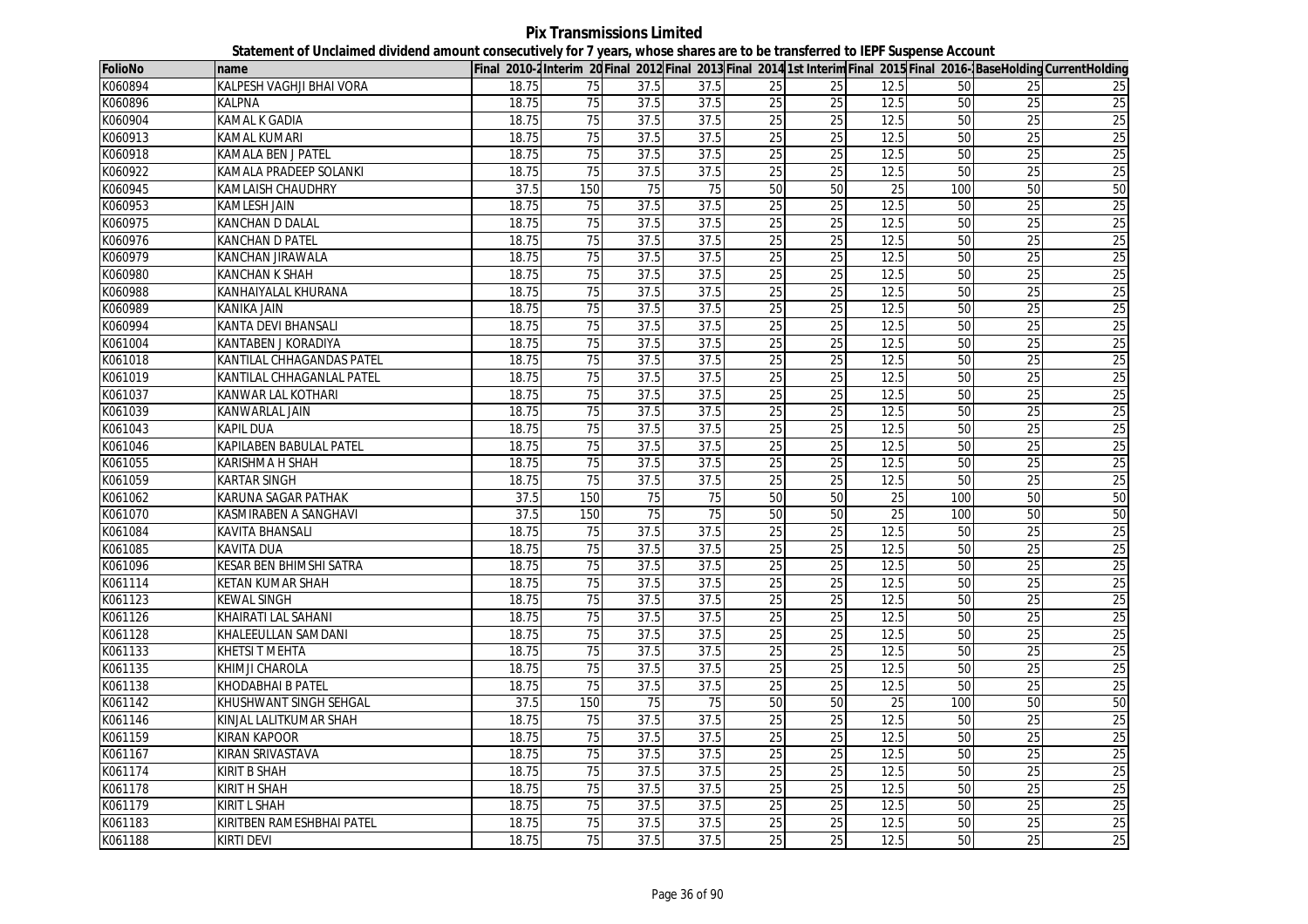**Pix Transmissions Limited Statement of Unclaimed dividend amount consecutively for 7 years, whose shares are to be transferred to IEPF Suspense Account**

| FolioNo | name                           |       |                  |       |       |                 |                 |      |     |                 | Final 2010-2Interim 20 Final 2012 Final 2013 Final 2014 1st Interim Final 2015 Final 2016-BaseHolding CurrentHolding |
|---------|--------------------------------|-------|------------------|-------|-------|-----------------|-----------------|------|-----|-----------------|----------------------------------------------------------------------------------------------------------------------|
| K061197 | KIRTILAL P SHAH                | 18.75 | 75               | 37.5  | 37.5  | 25              | 25              | 12.5 | 50  | 25              | 25                                                                                                                   |
| K061207 | <b>KISHOR BHAGVANJI</b>        | 18.75 | 75               | 37.5  | 37.5  | 25              | 25              | 12.5 | 50  | 25              | 25                                                                                                                   |
| K061231 | KOKILA V VORA                  | 18.75 | 75               | 37.5  | 37.5  | 25              | 25              | 12.5 | 50  | 25              | 25                                                                                                                   |
| K061232 | KOKILABEN SHAH                 | 18.75 | 75               | 37.5  | 37.5  | 25              | $\overline{25}$ | 12.5 | 50  | $\overline{25}$ | 25                                                                                                                   |
| K061248 | KRISHAN KUMAR DUA              | 18.75 | 75               | 37.5  | 37.5  | 25              | 25              | 12.5 | 50  | 25              | 25                                                                                                                   |
| K061260 | KRISHNA GUPTA                  | 18.75 | 75               | 37.5  | 37.5  | 25              | 25              | 12.5 | 50  | 25              | 25                                                                                                                   |
| K061270 | KRISHNABEN C TRIVEDI           | 18.75 | 75               | 37.5  | 37.5  | 25              | 25              | 12.5 | 50  | 25              | 25                                                                                                                   |
| K061271 | KRISHNABEN PATEL               | 18.75 | 75               | 37.5  | 37.5  | 25              | 25              | 12.5 | 50  | 25              | 25                                                                                                                   |
| K061280 | KULDIP SINGH                   | 18.75 | 75               | 37.5  | 37.5  | 25              | 25              | 12.5 | 50  | 25              | 25                                                                                                                   |
| K061282 | <b>KULJIT SINGH GUPTA</b>      | 18.75 | 75               | 37.5  | 37.5  | 25              | 25              | 12.5 | 50  | 25              | 25                                                                                                                   |
| K061297 | <b>KUNDAN MAL MEHTA</b>        | 18.75 | 75               | 37.5  | 37.5  | 25              | $\overline{25}$ | 12.5 | 50  | 25              | 25                                                                                                                   |
| K061308 | <b>KUSUM S PATEL</b>           | 18.75 | 75               | 37.5  | 37.5  | 25              | 25              | 12.5 | 50  | 25              | 25                                                                                                                   |
| K061319 | K S ASHOK KUMAR                | 37.5  | 150              | 75    | 75    | 50              | 50              | 25   | 100 | 50              | 50                                                                                                                   |
| K061339 | KAMLI DEVI GUPTA               | 75    | 300              | 150   | 150   | 100             | 100             | 50   | 200 | 100             | 100                                                                                                                  |
| K061352 | <b>KASHI RAM</b>               | 18.75 | $\overline{75}$  | 37.5  | 37.5  | 25              | $\overline{25}$ | 12.5 | 50  | $\overline{25}$ | $\overline{25}$                                                                                                      |
| K061377 | <b>KUNDIBAI VASWANI</b>        | 18.75 | 75               | 37.5  | 37.5  | 25              | $\overline{25}$ | 12.5 | 50  | $\overline{25}$ | 25                                                                                                                   |
| K061382 | K V VANI SREE                  | 37.5  | 150              | 75    | 75    | 50              | 50              | 25   | 100 | $\overline{50}$ | 50                                                                                                                   |
| K061390 | <b>KRISHANLAL MADAN</b>        | 37.5  | 150              | 75    | 75    | 50              | 50              | 25   | 100 | 50              | 50                                                                                                                   |
| K061391 | KIRTIBEN MODI                  | 18.75 | 75               | 37.5  | 37.5  | $\overline{25}$ | $\overline{25}$ | 12.5 | 50  | $\overline{25}$ | 25                                                                                                                   |
| K061394 | KANAIYALAL KHEMABHAI PATEL     | 18.75 | 75               | 37.5  | 37.5  | 25              | 25              | 12.5 | 50  | 25              | 25                                                                                                                   |
| K061399 | KAPIL BENARA                   | 112.5 | 450              | 225   | 225   | 150             | 150             | 75   | 300 | 150             | 150                                                                                                                  |
| K061406 | K KUMAR                        | 18.75 | 75               | 37.5  | 37.5  | 25              | 25              | 12.5 | 50  | $\overline{25}$ | $\overline{25}$                                                                                                      |
| K061407 | KUNDAN KIRTIKUMAR PAREKH       | 93.75 | $\overline{375}$ | 187.5 | 187.5 | 125             | 125             | 62.5 | 250 | 125             | 125                                                                                                                  |
| K061409 | <b>K K BHALLA</b>              | 37.5  | 150              | 75    | 75    | 50              | 50              | 25   | 100 | 50              | 50                                                                                                                   |
| K061410 | KAVITA M DALAL                 | 56.25 | 225              | 112.5 | 112.5 | 75              | 75              | 37.5 | 150 | 75              | 75                                                                                                                   |
| K061411 | KIRTIBEN MODI                  | 18.75 | 75               | 37.5  | 37.5  | 25              | 25              | 12.5 | 50  | 25              | 25                                                                                                                   |
| K061429 | KANTILAL A PATEL               | 18.75 | 75               | 37.5  | 37.5  | 25              | $\overline{25}$ | 12.5 | 50  | 25              | 25                                                                                                                   |
| K061430 | <b>KANTIBHAI A PATEL</b>       | 18.75 | 75               | 37.5  | 37.5  | 25              | 25              | 12.5 | 50  | $\overline{25}$ | 25                                                                                                                   |
| K061438 | KALYANBHAI KURJIBHAI           | 37.5  | 150              | 75    | 75    | 50              | 50              | 25   | 100 | 50              | 50                                                                                                                   |
| K061439 | KIRTIBEN MODI                  | 18.75 | 75               | 37.5  | 37.5  | 25              | 25              | 12.5 | 50  | 25              | 25                                                                                                                   |
| K061440 | KALPANA SAXENA                 | 37.5  | 150              | 75    | 75    | 50              | 50              | 25   | 100 | 50              | 50                                                                                                                   |
| K061458 | KAMAKHYA PRASAD AGARWAL        | 37.5  | 150              | 75    | 75    | 50              | 50              | 25   | 100 | 50              | 50                                                                                                                   |
| K061474 | KALATHIL RAMAN VASUDEVAN       | 93.75 | 375              | 187.5 | 187.5 | 125             | 125             | 62.5 | 250 | 125             | 125                                                                                                                  |
| K061475 | KANCHAN UJWAL                  | 18.75 | 75               | 37.5  | 37.5  | 25              | 25              | 12.5 | 50  | 25              | 25                                                                                                                   |
| K061486 | KOTAPATI PITCHAIAH CHOUDARY    | 37.5  | 150              | 75    | 75    | 50              | 50              | 25   | 100 | 50              | 50                                                                                                                   |
| K061489 | KUSUM PUNTAMBEKAR              | 93.75 | 375              | 187.5 | 187.5 | 125             | 125             | 62.5 | 250 | 125             | 125                                                                                                                  |
| K061496 | KALYANBHAI KURJIBHAI           | 37.5  | 150              | 75    | 75    | 50              | 50              | 25   | 100 | 50              | 50                                                                                                                   |
| K061504 | KALEEM AHMAD SIDDIQUI          | 93.75 | 375              | 187.5 | 187.5 | 125             | 125             | 62.5 | 250 | 125             | 125                                                                                                                  |
| K061576 | KISHINDAS GANGAVISHINDAS H U F | 93.75 | 375              | 187.5 | 187.5 | 125             | 125             | 62.5 | 250 | 125             | 125                                                                                                                  |
| K061672 | KANKU DEVI                     | 75    | 300              | 150   | 150   | 100             | 100             | 50   | 200 | 100             | 100                                                                                                                  |
| L000001 | LAJRANI SETHI                  | 75    | 300              | 150   | 150   | 100             | 100             | 50   | 200 | 100             | 100                                                                                                                  |
| L000198 | <b>EENA ASHOKKUMAR PATEL</b>   | 75    | 300              | 150   | 150   | 100             | 100             | 50   | 200 | 100             | 100                                                                                                                  |
| L000246 | S.SRINIVASAN                   | 75    | 300              | 150   | 150   | 100             | 100             | 50   | 200 | 100             | 100                                                                                                                  |
| L000305 | LOMUS PRASAD                   | 150   | 600              | 300   | 300   | 200             | 200             | 100  | 400 | 200             | 200                                                                                                                  |
| L000312 | LOONKARAN SANKLECHA            | 75    | 300              | 150   | 150   | 100             | 100             | 50   | 200 | 100             | 100                                                                                                                  |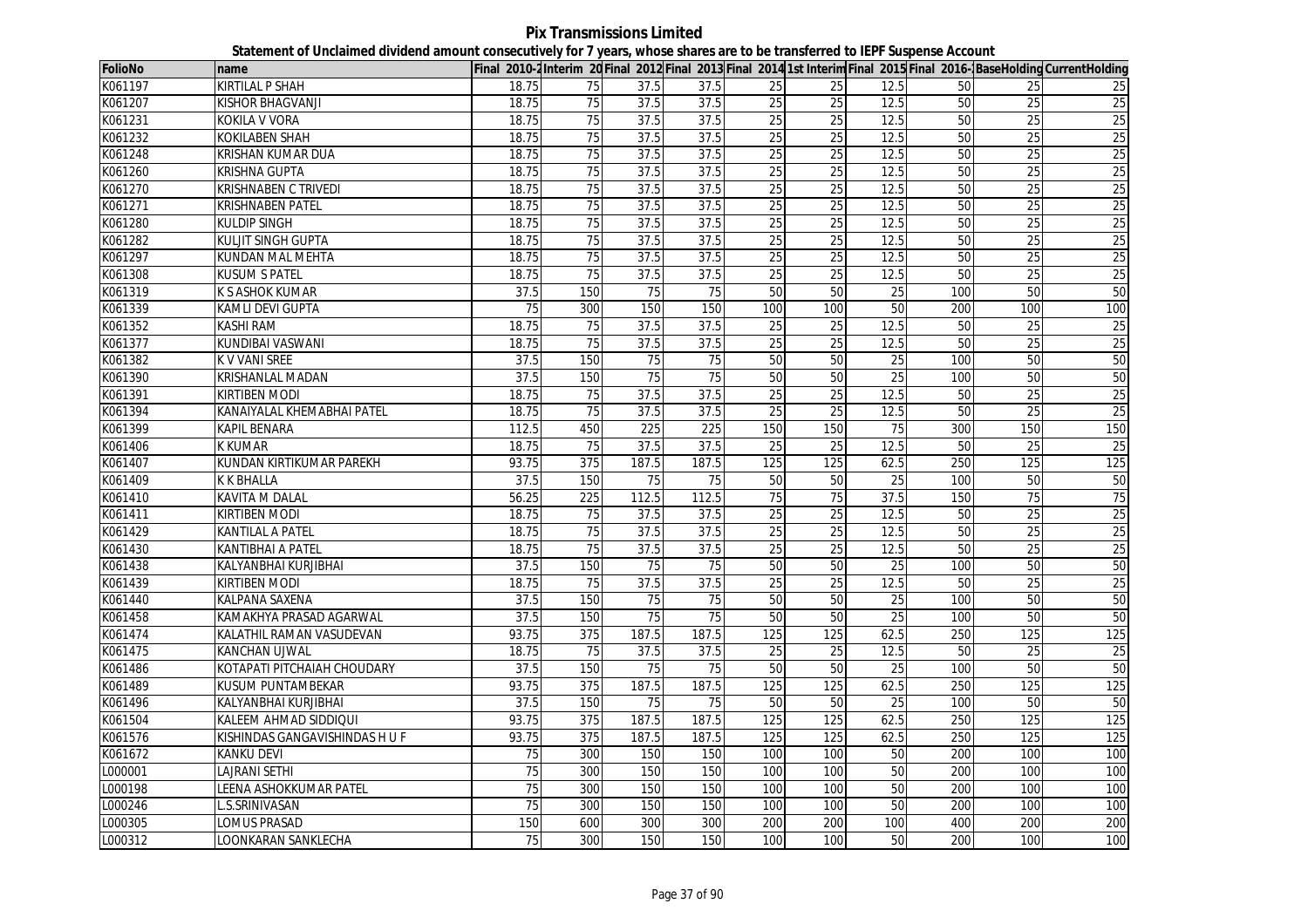**Pix Transmissions Limited Statement of Unclaimed dividend amount consecutively for 7 years, whose shares are to be transferred to IEPF Suspense Account**

| FolioNo | Iname                          |                   |                 |                 |       |                 |                  |                 |      |                 | Final 2010-2Interim 20Final 2012 Final 2013 Final 2014 1st Interim Final 2015 Final 2016-BaseHolding CurrentHolding |
|---------|--------------------------------|-------------------|-----------------|-----------------|-------|-----------------|------------------|-----------------|------|-----------------|---------------------------------------------------------------------------------------------------------------------|
| L000345 | LAXMINARAYAN JOSHI             | 75                | 300             | 150             | 150   | 100             | 100              | 50              | 200  | 100             | 100                                                                                                                 |
| L000373 | LAKSHMI RAJGARHIA              | 375               | 1500            | 750             | 750   | 500             | 500              | 250             | 1000 | 500             | 500                                                                                                                 |
| L000439 | LAXMI MOTWANI                  | $\overline{75}$   | 300             | 150             | 150   | 100             | 100              | 50              | 200  | 100             | 100                                                                                                                 |
| L000452 | <b>VEERAIAN</b>                | 75                | 300             | 150             | 150   | 100             | 100              | 50              | 200  | 100             | 100                                                                                                                 |
| L000454 | K MEENAKSHY                    | 450               | 1800            | 900             | 900   | 600             | 600              | 300             | 1200 | 600             | 600                                                                                                                 |
| L000480 | . RAMAIAN                      | 75                | 300             | 150             | 150   | 100             | 100              | 50              | 200  | 100             | 100                                                                                                                 |
| L010079 | LATA JOSHI                     | 75                | 300             | 150             | 150   | 100             | 100              | 50              | 200  | 100             | 100                                                                                                                 |
| L050051 | LALITA A CHHEDA                | 75                | 300             | 150             | 150   | 100             | 100              | 50              | 200  | 100             | 100                                                                                                                 |
| L050084 | LATA SUNIL VAKHARIYA           | 150               | 600             | 300             | 300   | 200             | 200              | 100             | 400  | 200             | 200                                                                                                                 |
| L050093 | LAXI K KHUT                    | 150               | 600             | 300             | 300   | 200             | 200              | 100             | 400  | 200             | 200                                                                                                                 |
| L050097 | LAXMEE K KHUT                  | 75                | 300             | 150             | 150   | 100             | 100              | 50              | 200  | 100             | 100                                                                                                                 |
| L050184 | <b>LEENA LALIT SHAH</b>        | 150               | 600             | 300             | 300   | 200             | 200              | 100             | 400  | 200             | 200                                                                                                                 |
| L060020 | LADON BAI                      | 93.75             | 375             | 187.5           | 187.5 | 125             | 125              | 62.5            | 250  | 125             | 125                                                                                                                 |
| L060021 | <b>LAEXANDER DERRICK GOMES</b> | 37.5              | 150             | 75              | 75    | 50              | 50               | 25              | 100  | 50              | 50                                                                                                                  |
| L060028 | AKSHMI DEVI CHELIKANI          | 56.25             | 225             | 112.5           | 112.5 | 75              | 75               | 37.5            | 150  | $\overline{75}$ | 75                                                                                                                  |
| L060029 | LAKSHMI DEVI CHELIKANI         | 56.25             | 225             | 112.5           | 112.5 | $\overline{75}$ | $\overline{75}$  | 37.5            | 150  | 75              | 75                                                                                                                  |
| L060031 | LAKSHMI KUMARI PATHURI         | 37.5              | 150             | 75              | 75    | 50              | 50               | 25              | 100  | 50              | 50                                                                                                                  |
| L060034 | LAKSHMI SUJATHA KONJETI        | 56.25             | 225             | 112.5           | 112.5 | 75              | 75               | 37.5            | 150  | 75              | 75                                                                                                                  |
| L060038 | LAKSMI CHAUDHARY               | 37.5              | 150             | 75              | 75    | 50              | 50               | 25              | 100  | 50              | 50                                                                                                                  |
| L060051 | LALIT KUMAR H JAIN             | 37.5              | 150             | 75              | 75    | 50              | 50               | 25              | 100  | 50              | 50                                                                                                                  |
| L060100 | LATA KISHOR SHAH               | 37.5              | 150             | 75              | 75    | 50              | 50               | 25              | 100  | 50              | 50                                                                                                                  |
| L060113 | LAWRENCE C COELCHO             | 37.5              | 150             | 75              | 75    | 50              | 50               | 25              | 100  | 50              | 50                                                                                                                  |
| L060114 | AXMAN JANARDHAN DIVKAR         | 93.75             | 375             | 187.5           | 187.5 | 125             | $\overline{125}$ | 62.5            | 250  | 125             | 125                                                                                                                 |
| L060126 | LAXMI RATHI                    | 37.5              | 150             | 75              | 75    | 50              | 50               | 25              | 100  | 50              | 50                                                                                                                  |
| L060131 | LAXMIBEN THAKKAR               | 93.75             | 375             | 187.5           | 187.5 | 125             | 125              | 62.5            | 250  | 125             | 125                                                                                                                 |
| L060137 | LAXMINARAYAN JOSHI             | 37.5              | 150             | 75              | 75    | 50              | 50               | 25              | 100  | 50              | 50                                                                                                                  |
| L060142 | LEELA KUMBHAT                  | $\overline{37.5}$ | 150             | $\overline{75}$ | 75    | 50              | 50               | $\overline{25}$ | 100  | 50              | 50                                                                                                                  |
| L060143 | LEELAVANTI MANSUKH BHARAKHDA   | 93.75             | 375             | 187.5           | 187.5 | 125             | 125              | 62.5            | 250  | 125             | 125                                                                                                                 |
| L060145 | LEELAVATI SUVARNA              | 37.5              | 150             | 75              | 75    | 50              | 50               | 25              | 100  | 50              | 50                                                                                                                  |
| L060162 | LILAVATI PRAHLADBHAI VYAS      | 93.75             | 375             | 187.5           | 187.5 | 125             | 125              | 62.5            | 250  | 125             | 125                                                                                                                 |
| L060169 | LIPI DEY                       | 187.5             | 750             | 375             | 375   | 250             | 250              | 125             | 500  | 250             | 250                                                                                                                 |
| L060191 | L S LAKSHMAN BABU              | 18.75             | 75              | 37.5            | 37.5  | 25              | 25               | 12.5            | 50   | 25              | 25                                                                                                                  |
| L060196 | LACCHAMANDAS WADHWANI          | 18.75             | 75              | 37.5            | 37.5  | $\overline{25}$ | 25               | 12.5            | 50   | 25              | 25                                                                                                                  |
| L060201 | LAHERIBAI M JAIN               | 18.75             | 75              | 37.5            | 37.5  | 25              | 25               | 12.5            | 50   | 25              | 25                                                                                                                  |
| L060214 | <b>LALIT JAIN</b>              | 18.75             | 75              | 37.5            | 37.5  | $\overline{25}$ | 25               | 12.5            | 50   | 25              | 25                                                                                                                  |
| L060216 | LALIT KUMAR JAIN               | 18.75             | 75              | 37.5            | 37.5  | 25              | 25               | 12.5            | 50   | 25              | 25                                                                                                                  |
| L060221 | <b>LALIT S JAIN</b>            | 18.75             | 75              | 37.5            | 37.5  | 25              | 25               | 12.5            | 50   | 25              | 25                                                                                                                  |
| L060232 | LALITA K PORWAL                | 18.75             | 75              | 37.5            | 37.5  | 25              | 25               | 12.5            | 50   | 25              | 25                                                                                                                  |
| L060255 | LATA BIRLA                     | 18.75             | $\overline{75}$ | 37.5            | 37.5  | $\overline{25}$ | $\overline{25}$  | 12.5            | 50   | 25              | 25                                                                                                                  |
| L060280 | LAXMI HINGORANI                | 18.75             | 75              | 37.5            | 37.5  | 25              | 25               | 12.5            | 50   | 25              | 25                                                                                                                  |
| L060283 | LAXMI NAHAR                    | 37.5              | 150             | 75              | 75    | 50              | 50               | 25              | 100  | 50              | 50                                                                                                                  |
| L060295 | LEELA BEN SHAH                 | 18.75             | 75              | 37.5            | 37.5  | 25              | 25               | 12.5            | 50   | $\overline{25}$ | 25                                                                                                                  |
| L060296 | LEELA DEVI B JAIN              | 18.75             | 75              | 37.5            | 37.5  | $\overline{25}$ | 25               | 12.5            | 50   | 25              | 25                                                                                                                  |
| L060308 | LEELAMBIKA                     | 18.75             | 75              | 37.5            | 37.5  | 25              | 25               | 12.5            | 50   | 25              | 25                                                                                                                  |
| L060312 | LEHRI BAI                      | 37.5              | 150             | $\overline{75}$ | 75    | 50              | 50               | 25              | 100  | 50              | 50                                                                                                                  |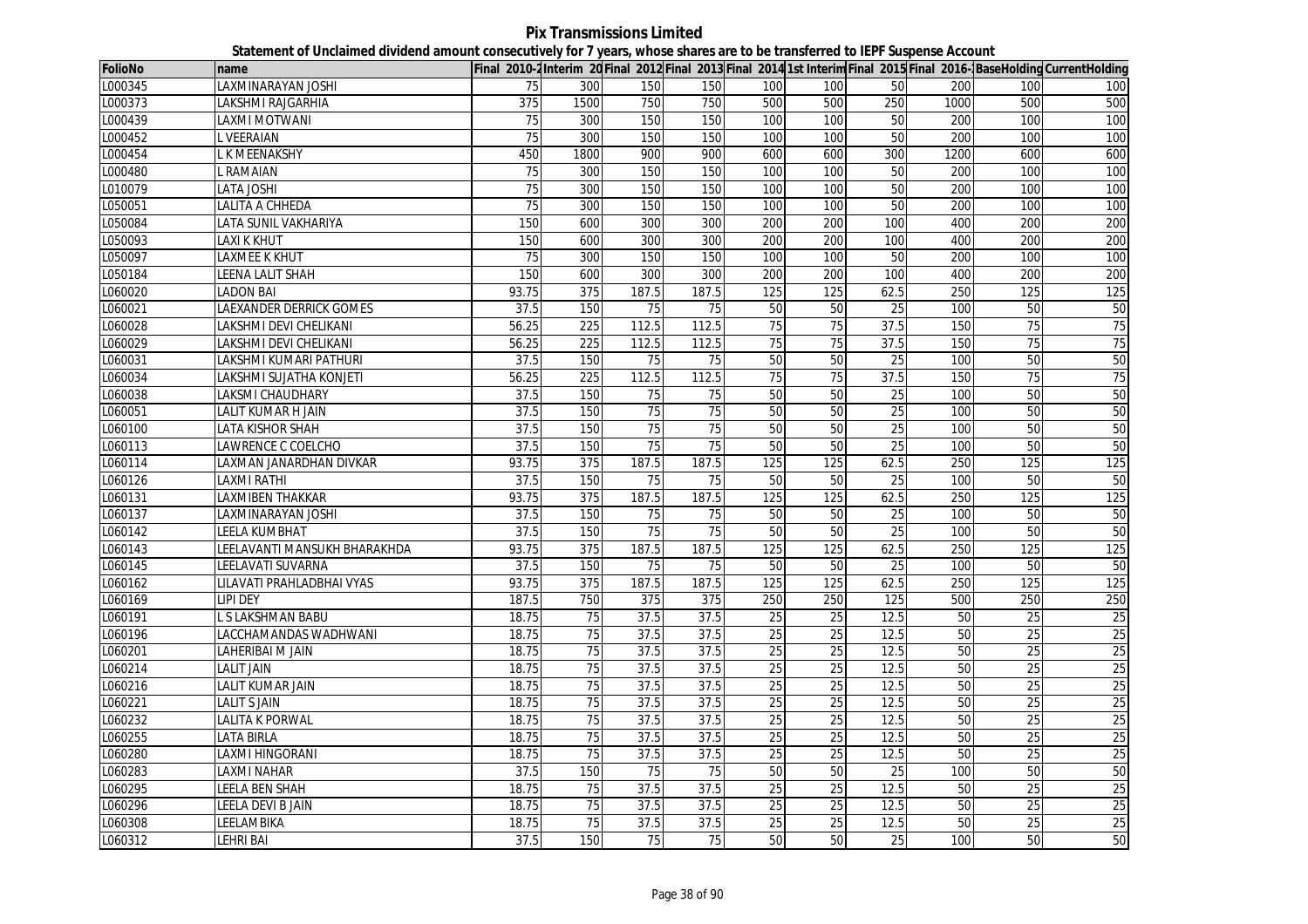**Pix Transmissions Limited Statement of Unclaimed dividend amount consecutively for 7 years, whose shares are to be transferred to IEPF Suspense Account**

| FolioNo | name                            |                 |      |       |       |      |                 |      |      |                 | Final 2010-2Interim 20Final 2012 Final 2013 Final 2014 1st Interim Final 2015 Final 2016- BaseHolding CurrentHolding |
|---------|---------------------------------|-----------------|------|-------|-------|------|-----------------|------|------|-----------------|----------------------------------------------------------------------------------------------------------------------|
| L060314 | LIKHAMI CHAND KANKARIA          | 18.75           | 75   | 37.5  | 37.5  | 25   | 25              | 12.5 | 50   | 25              | 25                                                                                                                   |
| L060320 | LILAM L RAVANI                  | 18.75           | 75   | 37.5  | 37.5  | 25   | 25              | 12.5 | 50   | $\overline{25}$ | 25                                                                                                                   |
| L060326 | LISA A. PARUI                   | 18.75           | 75   | 37.5  | 37.5  | 25   | $\overline{25}$ | 12.5 | 50   | $\overline{25}$ | 25                                                                                                                   |
| L060334 | LALIT KUMAR CHHAPARWAL          | 18.75           | 75   | 37.5  | 37.5  | 25   | 25              | 12.5 | 50   | $\overline{25}$ | 25                                                                                                                   |
| L060337 | LATA DIPAK TAKVANI              | 37.5            | 150  | 75    | 75    | 50   | 50              | 25   | 100  | 50              | 50                                                                                                                   |
| L060350 | <b>LEENA DIGAMBAR KHARCHE</b>   | 37.5            | 150  | 75    | 75    | 50   | 50              | 25   | 100  | 50              | 50                                                                                                                   |
| L060351 | LAHERCHAND VADILAL SHAH         | 18.75           | 75   | 37.5  | 37.5  | 25   | 25              | 12.5 | 50   | 25              | 25                                                                                                                   |
| L060373 | LACHHARAM                       | 75              | 300  | 150   | 150   | 100  | 100             | 50   | 200  | 100             | 100                                                                                                                  |
| L060383 | LAWRENCE COELHO                 | 56.25           | 225  | 112.5 | 112.5 | 75   | 75              | 37.5 | 150  | 75              | 75                                                                                                                   |
| L060396 | <b>LAL SINGH YADAV</b>          | 56.25           | 225  | 112.5 | 112.5 | 75   | 75              | 37.5 | 150  | 75              | 75                                                                                                                   |
| M000017 | MALATI TAMBEY VAIDYA            | 750             | 3000 | 1500  | 1500  | 1000 | 1000            | 500  | 2000 | 1000            | 1000                                                                                                                 |
| M000049 | MEENAKSHI PITALE                | 75              | 300  | 150   | 150   | 100  | 100             | 50   | 200  | 100             | 100                                                                                                                  |
| M000138 | M VENKATRAMAIAH                 | 75              | 300  | 150   | 150   | 100  | 100             | 50   | 200  | 100             | 100                                                                                                                  |
| M000213 | <b>MAHENDRA JAIN</b>            | 75              | 300  | 150   | 150   | 100  | 100             | 50   | 200  | 100             | 100                                                                                                                  |
| M000426 | MANOJ KUMAR JAISAR (S.T.)       | 75              | 300  | 150   | 150   | 100  | 100             | 50   | 200  | 100             | 100                                                                                                                  |
| M000475 | <b>MATHAI JOHN</b>              | 75              | 300  | 150   | 150   | 100  | 100             | 50   | 200  | 100             | 100                                                                                                                  |
| M000584 | MITHLESH RANI                   | 75              | 300  | 150   | 150   | 100  | 100             | 50   | 200  | 100             | 100                                                                                                                  |
| M000619 | <b>MOHD SUHAIL KHAN</b>         | 75              | 300  | 150   | 150   | 100  | 100             | 50   | 200  | 100             | 100                                                                                                                  |
| M000640 | MONICA COMMERCE & TRADE PVT LTD | 75              | 300  | 150   | 150   | 100  | 100             | 50   | 200  | 100             | 100                                                                                                                  |
| M000828 | MADHURI GOPAL APTE              | 75              | 300  | 150   | 150   | 100  | 100             | 50   | 200  | 100             | 100                                                                                                                  |
| M000847 | <b>MAINA DEVI KHETAN</b>        | 75              | 300  | 150   | 150   | 100  | 100             | 50   | 200  | 100             | 100                                                                                                                  |
| M000923 | MUKESH BABULAL PARIKH           | $\overline{75}$ | 300  | 150   | 150   | 100  | 100             | 50   | 200  | 100             | 100                                                                                                                  |
| M000952 | M CHELLIKUTTY                   | 75              | 300  | 150   | 150   | 100  | 100             | 50   | 200  | 100             | 100                                                                                                                  |
| M000989 | <b>VENKATA REDDY</b>            | 75              | 300  | 150   | 150   | 100  | 100             | 50   | 200  | 100             | 100                                                                                                                  |
| M001022 | <b>MANOHAR M MANSUKHANI</b>     | 225             | 900  | 450   | 450   | 300  | 300             | 150  | 600  | 300             | 300                                                                                                                  |
| M001088 | <b>MANOJ KUMAR TULSIYAN</b>     | $\overline{75}$ | 300  | 150   | 150   | 100  | 100             | 50   | 200  | 100             | 100                                                                                                                  |
| M001090 | <b>MALTI D MANIAR</b>           | $\overline{75}$ | 300  | 150   | 150   | 100  | 100             | 50   | 200  | 100             | 100                                                                                                                  |
| M001139 | <b>MANISH GOYAL</b>             | 75              | 300  | 150   | 150   | 100  | 100             | 50   | 200  | 100             | 100                                                                                                                  |
| M001144 | MRIDUL SUMANLAL MEHTA           | $\overline{75}$ | 300  | 150   | 150   | 100  | 100             | 50   | 200  | 100             | 100                                                                                                                  |
| M001158 | M K SADANANDA PRABHU            | 75              | 300  | 150   | 150   | 100  | 100             | 50   | 200  | 100             | 100                                                                                                                  |
| M001181 | M ABDUL JABBAR                  | 150             | 600  | 300   | 300   | 200  | 200             | 100  | 400  | 200             | 200                                                                                                                  |
| M001206 | MANGILAL A BAFNA                | $\overline{75}$ | 300  | 150   | 150   | 100  | 100             | 50   | 200  | 100             | 100                                                                                                                  |
| M001284 | MOHMAD KHALIL                   | 75              | 300  | 150   | 150   | 100  | 100             | 50   | 200  | 100             | 100                                                                                                                  |
| M001347 | M S SREEDHARA PAI               | 75              | 300  | 150   | 150   | 100  | 100             | 50   | 200  | 100             | 100                                                                                                                  |
| M001422 | <b>MOBIN SAYED</b>              | 75              | 300  | 150   | 150   | 100  | 100             | 50   | 200  | 100             | 100                                                                                                                  |
| M001452 | MUKESH NANABHAI AMIN            | 75              | 300  | 150   | 150   | 100  | 100             | 50   | 200  | 100             | 100                                                                                                                  |
| M001510 | <b>MAHESHCHAND RASTOGI</b>      | 75              | 300  | 150   | 150   | 100  | 100             | 50   | 200  | 100             | 100                                                                                                                  |
| M001529 | <b>MAITHREYI DIKSHIT</b>        | 75              | 300  | 150   | 150   | 100  | 100             | 50   | 200  | 100             | 100                                                                                                                  |
| M001543 | MUKESH SINGH                    | 75              | 300  | 150   | 150   | 100  | 100             | 50   | 200  | 100             | 100                                                                                                                  |
| M001621 | MIRA RANI DEY                   | 75              | 300  | 150   | 150   | 100  | 100             | 50   | 200  | 100             | 100                                                                                                                  |
| M001629 | MEETA AMITBHAI JARIWALA         | 75              | 300  | 150   | 150   | 100  | 100             | 50   | 200  | 100             | 100                                                                                                                  |
| M001642 | MADAN RUPCHAND GUPTA            | 75              | 300  | 150   | 150   | 100  | 100             | 50   | 200  | 100             | 100                                                                                                                  |
| M001671 | <b>M S VALLIAPPAN</b>           | 75              | 300  | 150   | 150   | 100  | 100             | 50   | 200  | 100             | 100                                                                                                                  |
| M001685 | M S VALLIAPPAN                  | 75              | 300  | 150   | 150   | 100  | 100             | 50   | 200  | 100             | 100                                                                                                                  |
| M001710 | <b>MANIRAM GAKRE</b>            | 75              | 300  | 150   | 150   | 100  | 100             | 50   | 200  | 100             | 100                                                                                                                  |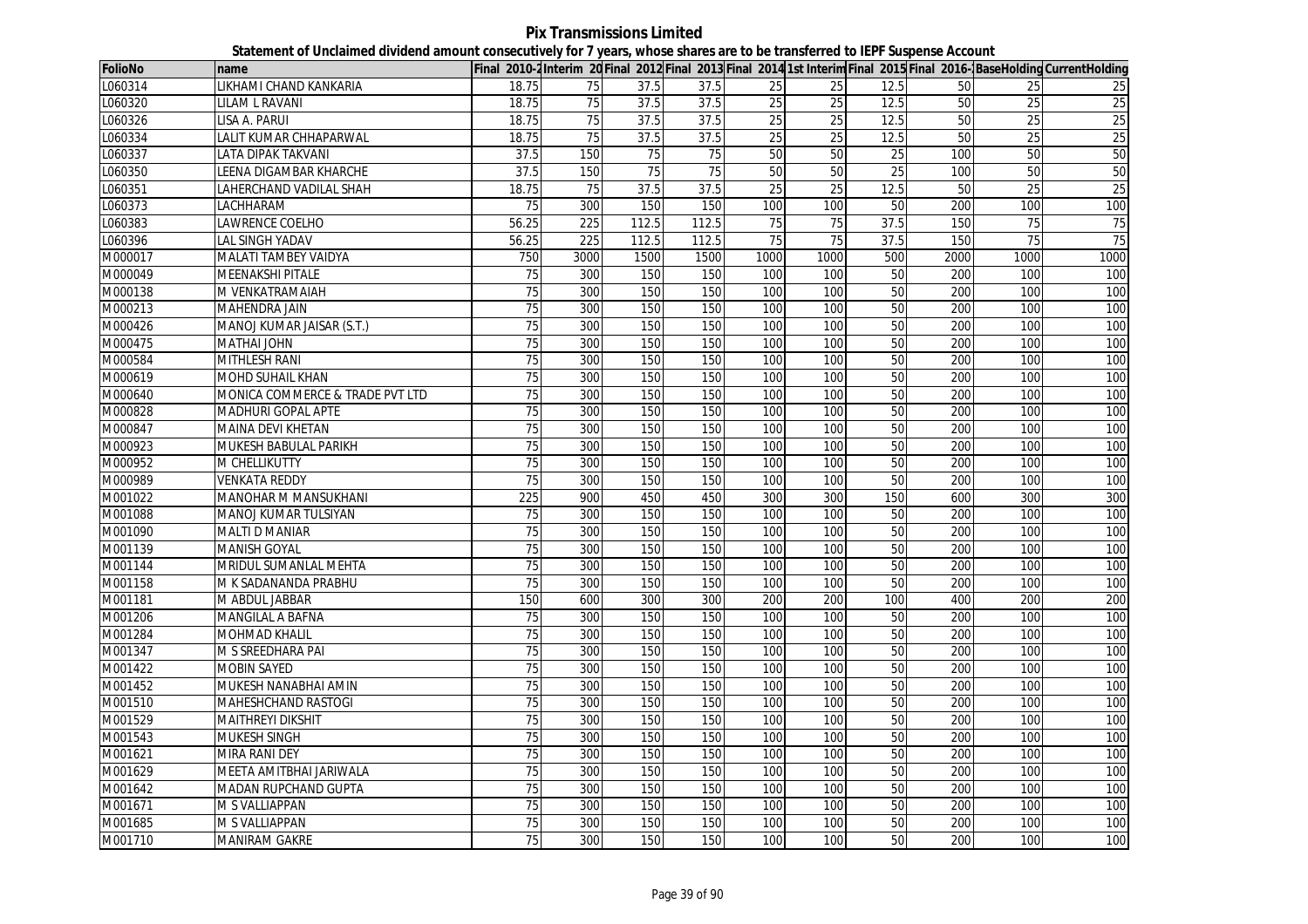**Pix Transmissions Limited Statement of Unclaimed dividend amount consecutively for 7 years, whose shares are to be transferred to IEPF Suspense Account**

| <b>FolioNo</b> | name                               |                 |      |      |      |      |      |      |      |      | Final 2010-2Interim 20Final 2012 Final 2013 Final 2014 1st Interim Final 2015 Final 2016-BaseHolding CurrentHolding |
|----------------|------------------------------------|-----------------|------|------|------|------|------|------|------|------|---------------------------------------------------------------------------------------------------------------------|
| M001714        | <b>MOHINI NAVIN CHHEDA</b>         | 75              | 300  | 150  | 150  | 100  | 100  | 50   | 200  | 100  | 100                                                                                                                 |
| M001727        | MADHU CHAUHAN                      | 75              | 300  | 150  | 150  | 100  | 100  | 50   | 200  | 100  | 100                                                                                                                 |
| M001731        | MUNESH KUMAR GUPTA                 | $\overline{75}$ | 300  | 150  | 150  | 100  | 100  | 50   | 200  | 100  | 100                                                                                                                 |
| M001737        | MANISH PRATAPRAI SHAH              | 150             | 600  | 300  | 300  | 200  | 200  | 100  | 400  | 200  | 200                                                                                                                 |
| M001740        | MILIND JAIKUMAR DEVARE             | 75              | 300  | 150  | 150  | 100  | 100  | 50   | 200  | 100  | 100                                                                                                                 |
| M001759        | MAMTA BHAIYA                       | 75              | 300  | 150  | 150  | 100  | 100  | 50   | 200  | 100  | 100                                                                                                                 |
| M001783        | <b>MEENAKSHI GUPTA</b>             | 75              | 300  | 150  | 150  | 100  | 100  | 50   | 200  | 100  | 100                                                                                                                 |
| M001796        | MANISHA M PATEL                    | 75              | 300  | 150  | 150  | 100  | 100  | 50   | 200  | 100  | 100                                                                                                                 |
| M001797        | MANISH A VORA                      | 225             | 900  | 450  | 450  | 300  | 300  | 150  | 600  | 300  | 300                                                                                                                 |
| M001810        | M SRINIVASA RAO (S.T.- LIEN)       | 75              | 300  | 150  | 150  | 100  | 100  | 50   | 200  | 100  | 100                                                                                                                 |
| M001825        | <b>MOHAN N SHEOREY</b>             | 150             | 600  | 300  | 300  | 200  | 200  | 100  | 400  | 200  | 200                                                                                                                 |
| M001836        | M ASGAR AHAMED ALI                 | 75              | 300  | 150  | 150  | 100  | 100  | 50   | 200  | 100  | 100                                                                                                                 |
| M001883        | <b>MEENA JOSHI</b>                 | 225             | 900  | 450  | 450  | 300  | 300  | 150  | 600  | 300  | 300                                                                                                                 |
| M001889        | <b>MANJOO DAS</b>                  | 75              | 300  | 150  | 150  | 100  | 100  | 50   | 200  | 100  | 100                                                                                                                 |
| M001893        | M RAJEE                            | 75              | 300  | 150  | 150  | 100  | 100  | 50   | 200  | 100  | 100                                                                                                                 |
| M001930        | <b>MANOJ JAIN</b>                  | 75              | 300  | 150  | 150  | 100  | 100  | 50   | 200  | 100  | 100                                                                                                                 |
| M001952        | MANHARBHAI V JOSHI                 | 75              | 300  | 150  | 150  | 100  | 100  | 50   | 200  | 100  | 100                                                                                                                 |
| M001993        | MAHESH MANUMAL RAMCHANDANI         | 75              | 300  | 150  | 150  | 100  | 100  | 50   | 200  | 100  | 100                                                                                                                 |
| M002057        | <b>MOHINI JAIN</b>                 | 75              | 300  | 150  | 150  | 100  | 100  | 50   | 200  | 100  | 100                                                                                                                 |
| M002063        | MULKI LEELA V BHAT                 | 75              | 300  | 150  | 150  | 100  | 100  | 50   | 200  | 100  | 100                                                                                                                 |
| M002122        | <b>MADHU DEVI SHAH</b>             | 75              | 300  | 150  | 150  | 100  | 100  | 50   | 200  | 100  | 100                                                                                                                 |
| M002149        | MOHMAD TAHERALI CHAUHAN            | 75              | 300  | 150  | 150  | 100  | 100  | 50   | 200  | 100  | 100                                                                                                                 |
| M002158        | MANISH LAKHANI                     | 75              | 300  | 150  | 150  | 100  | 100  | 50   | 200  | 100  | 100                                                                                                                 |
| M002204        | MOHD MAZHAR KHAN                   | 750             | 3000 | 1500 | 1500 | 1000 | 1000 | 500  | 2000 | 1000 | 1000                                                                                                                |
| M002227        | <b>MONICA PORWAL</b>               | 1500            | 6000 | 3000 | 3000 | 2000 | 2000 | 1000 | 4000 | 2000 | 2000                                                                                                                |
| M002260        | MANOJ JAIN                         | 225             | 900  | 450  | 450  | 300  | 300  | 150  | 600  | 300  | 300                                                                                                                 |
| M002295        | M RAMANATH KAMATH                  | 150             | 600  | 300  | 300  | 200  | 200  | 100  | 400  | 200  | 200                                                                                                                 |
| M002316        | M A KHAN                           | 825             | 3300 | 1650 | 1650 | 1100 | 1100 | 550  | 2200 | 1100 | 1100                                                                                                                |
| M002322        | <b>MAHESH VITHALBHAI PATEL</b>     | 75              | 300  | 150  | 150  | 100  | 100  | 50   | 200  | 100  | 100                                                                                                                 |
| M002328        | <b>MONEYCARE FINANZ LTD</b>        | 75              | 300  | 150  | 150  | 100  | 100  | 50   | 200  | 100  | 100                                                                                                                 |
| M002344        | MONT BLANC FINANCIAL SERVICES LTD  | 75              | 300  | 150  | 150  | 100  | 100  | 50   | 200  | 100  | 100                                                                                                                 |
| M002372        | MOHD. SHAKIL SIDDIQUI              | 150             | 600  | 300  | 300  | 200  | 200  | 100  | 400  | 200  | 200                                                                                                                 |
| M002385        | MOHANLAL DAGA                      | 900             | 3600 | 1800 | 1800 | 1200 | 1200 | 600  | 2400 | 1200 | 1200                                                                                                                |
| M010026        | M KRISHNA PAI                      | 75              | 300  | 150  | 150  | 100  | 100  | 50   | 200  | 100  | 100                                                                                                                 |
| M010307        | MANGALDAS M CHANDAN                | 75              | 300  | 150  | 150  | 100  | 100  | 50   | 200  | 100  | 100                                                                                                                 |
| M010454        | MANOHARLAL GOYAL                   | 75              | 300  | 150  | 150  | 100  | 100  | 50   | 200  | 100  | 100                                                                                                                 |
| M010471        | MANOJ KANTILAL DESAI (STOP TRANSF) | 75              | 300  | 150  | 150  | 100  | 100  | 50   | 200  | 100  | 100                                                                                                                 |
| M010511        | MANUBHAI R PATEL                   | 75              | 300  | 150  | 150  | 100  | 100  | 50   | 200  | 100  | 100                                                                                                                 |
| M010529        | MARSHAL JOHN KINNY (STOP TRANSFER) | 300             | 1200 | 600  | 600  | 400  | 400  | 200  | 800  | 400  | 400                                                                                                                 |
| M010556        | <b>MAYA NANALAL SONI</b>           | 75              | 300  | 150  | 150  | 100  | 100  | 50   | 200  | 100  | 100                                                                                                                 |
| M010617        | MEGHANA MATHUR                     | 150             | 600  | 300  | 300  | 200  | 200  | 100  | 400  | 200  | 200                                                                                                                 |
| M010645        | MINAKSHI BANG                      | 75              | 300  | 150  | 150  | 100  | 100  | 50   | 200  | 100  | 100                                                                                                                 |
| M010648        | MINAL TOSHNIWAL (STOP TRANSFER)    | $\overline{75}$ | 300  | 150  | 150  | 100  | 100  | 50   | 200  | 100  | 100                                                                                                                 |
| M010735        | <b>MOHINI JOSHI</b>                | 75              | 300  | 150  | 150  | 100  | 100  | 50   | 200  | 100  | 100                                                                                                                 |
| M010778        | MOTILALJI DHONDIRAMJI BIHANI       | 75              | 300  | 150  | 150  | 100  | 100  | 50   | 200  | 100  | 100                                                                                                                 |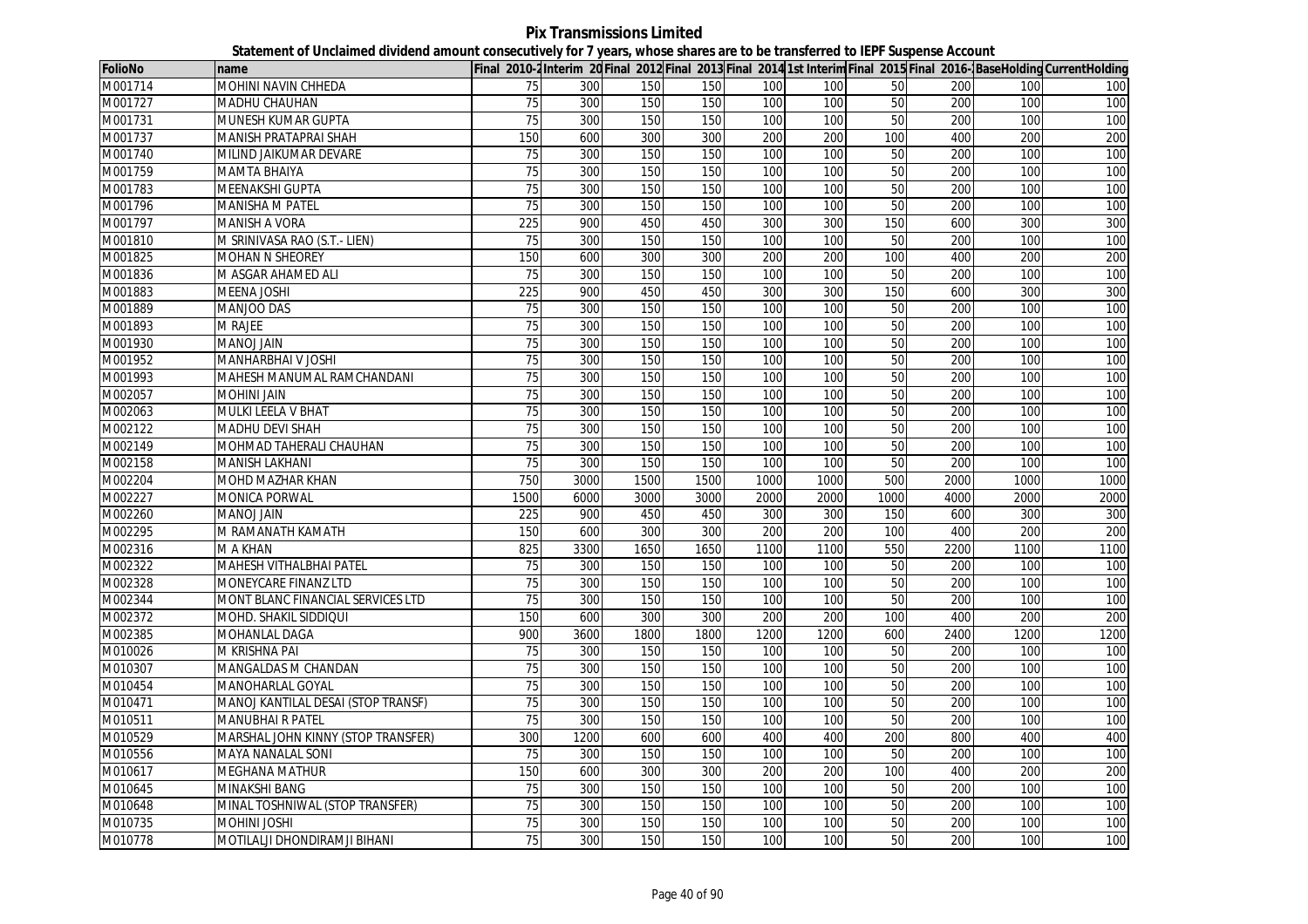**Pix Transmissions Limited Statement of Unclaimed dividend amount consecutively for 7 years, whose shares are to be transferred to IEPF Suspense Account**

| <b>FolioNo</b> | name                               |                 |     |     |     |     |     |     |     |     | Final 2010-2Interim 20 Final 2012 Final 2013 Final 2014 1st Interim Final 2015 Final 2016-BaseHolding CurrentHolding |
|----------------|------------------------------------|-----------------|-----|-----|-----|-----|-----|-----|-----|-----|----------------------------------------------------------------------------------------------------------------------|
| M010782        | MRIDULA SHINGHAL                   | 75              | 300 | 150 | 150 | 100 | 100 | 50  | 200 | 100 | 100                                                                                                                  |
| M050005        | M ARUMUGAM                         | 75              | 300 | 150 | 150 | 100 | 100 | 50  | 200 | 100 | 100                                                                                                                  |
| M050026        | M KRISHNA PAI                      | 75              | 300 | 150 | 150 | 100 | 100 | 50  | 200 | 100 | 100                                                                                                                  |
| M050028        | M L V P SURENDRA NATH SAI          | 75              | 300 | 150 | 150 | 100 | 100 | 50  | 200 | 100 | 100                                                                                                                  |
| M050049        | M S ENTHAMARAI SELVI               | 75              | 300 | 150 | 150 | 100 | 100 | 50  | 200 | 100 | 100                                                                                                                  |
| M050099        | <b>MADHU MEHTA</b>                 | $\overline{75}$ | 300 | 150 | 150 | 100 | 100 | 50  | 200 | 100 | 100                                                                                                                  |
| M050107        | <b>MADHU P JAIN</b>                | 75              | 300 | 150 | 150 | 100 | 100 | 50  | 200 | 100 | 100                                                                                                                  |
| M050112        | <b>MADHU TIMBADIA</b>              | 150             | 600 | 300 | 300 | 200 | 200 | 100 | 400 | 200 | 200                                                                                                                  |
| M050143        | <b>MAGANLAL GADA</b>               | 150             | 600 | 300 | 300 | 200 | 200 | 100 | 400 | 200 | 200                                                                                                                  |
| M050152        | <b>MAHABOOB KHAN</b>               | 150             | 600 | 300 | 300 | 200 | 200 | 100 | 400 | 200 | 200                                                                                                                  |
| M050187        | MAHENDRA KUMAR GHIYA               | 75              | 300 | 150 | 150 | 100 | 100 | 50  | 200 | 100 | 100                                                                                                                  |
| M050194        | <b>MAHENDRA M PATEL</b>            | 75              | 300 | 150 | 150 | 100 | 100 | 50  | 200 | 100 | 100                                                                                                                  |
| M050199        | <b>MAHENDRA PATEL</b>              | 225             | 900 | 450 | 450 | 300 | 300 | 150 | 600 | 300 | 300                                                                                                                  |
| M050241        | MAHESH PRASAD SINGH                | 75              | 300 | 150 | 150 | 100 | 100 | 50  | 200 | 100 | 100                                                                                                                  |
| M050256        | MAHRUKH PESI LENTIN                | 75              | 300 | 150 | 150 | 100 | 100 | 50  | 200 | 100 | 100                                                                                                                  |
| M050271        | MALLIKARJUNAPPA KALVA              | 75              | 300 | 150 | 150 | 100 | 100 | 50  | 200 | 100 | 100                                                                                                                  |
| M050275        | <b>MALTI PAREKH</b>                | 75              | 300 | 150 | 150 | 100 | 100 | 50  | 200 | 100 | 100                                                                                                                  |
| M050307        | MANGALDAS M CHANDAN                | 75              | 300 | 150 | 150 | 100 | 100 | 50  | 200 | 100 | 100                                                                                                                  |
| M050337        | MANISH GYANCHAND MEHTA             | 75              | 300 | 150 | 150 | 100 | 100 | 50  | 200 | 100 | 100                                                                                                                  |
| M050340        | <b>MANISH KUMAR</b>                | 75              | 300 | 150 | 150 | 100 | 100 | 50  | 200 | 100 | 100                                                                                                                  |
| M050373        | MANJOOLA H OZA                     | 75              | 300 | 150 | 150 | 100 | 100 | 50  | 200 | 100 | 100                                                                                                                  |
| M050385        | MANJU GOYAL(TO BE FORFEITED)       | 75              | 300 | 150 | 150 | 100 | 100 | 50  | 200 | 100 | 100                                                                                                                  |
| M050395        | <b>MANJU R NAHAR</b>               | 75              | 300 | 150 | 150 | 100 | 100 | 50  | 200 | 100 | 100                                                                                                                  |
| M050416        | <b>MANJULA H OZA</b>               | 150             | 600 | 300 | 300 | 200 | 200 | 100 | 400 | 200 | 200                                                                                                                  |
| M050435        | <b>MANMAL AIREN</b>                | 75              | 300 | 150 | 150 | 100 | 100 | 50  | 200 | 100 | 100                                                                                                                  |
| M050449        | <b>MANOHAR RAMCHAND</b>            | 75              | 300 | 150 | 150 | 100 | 100 | 50  | 200 | 100 | 100                                                                                                                  |
| M050476        | MANOJ KUMAR GUREJA                 | 75              | 300 | 150 | 150 | 100 | 100 | 50  | 200 | 100 | 100                                                                                                                  |
| M050528        | <b>MARK R P NAZARETH</b>           | $\overline{75}$ | 300 | 150 | 150 | 100 | 100 | 50  | 200 | 100 | 100                                                                                                                  |
| M050531        | <b>MARY ANTONY</b>                 | 75              | 300 | 150 | 150 | 100 | 100 | 50  | 200 | 100 | 100                                                                                                                  |
| M050534        | <b>MARY SAMUEL</b>                 | 75              | 300 | 150 | 150 | 100 | 100 | 50  | 200 | 100 | 100                                                                                                                  |
| M050541        | MATHURBHAI MAJITHIA                | 75              | 300 | 150 | 150 | 100 | 100 | 50  | 200 | 100 | 100                                                                                                                  |
| M050560        | <b>MAYOOR R PARIKH</b>             | 75              | 300 | 150 | 150 | 100 | 100 | 50  | 200 | 100 | 100                                                                                                                  |
| M050564        | <b>MAYUR R PARIKH</b>              | 150             | 600 | 300 | 300 | 200 | 200 | 100 | 400 | 200 | 200                                                                                                                  |
| M050604        | <b>MEENAL PAREKH</b>               | 75              | 300 | 150 | 150 | 100 | 100 | 50  | 200 | 100 | 100                                                                                                                  |
| M050608        | MEERA CHOUDHARY                    | 75              | 300 | 150 | 150 | 100 | 100 | 50  | 200 | 100 | 100                                                                                                                  |
| M050617        | <b>MEGHANA MATHUR</b>              | 150             | 600 | 300 | 300 | 200 | 200 | 100 | 400 | 200 | 200                                                                                                                  |
| M050638        | <b>MILIND PURANIK</b>              | $\overline{75}$ | 300 | 150 | 150 | 100 | 100 | 50  | 200 | 100 | 100                                                                                                                  |
| M050648        | MINAL TOSHNIWAL(LOST)              | $\overline{75}$ | 300 | 150 | 150 | 100 | 100 | 50  | 200 | 100 | 100                                                                                                                  |
| M050663        | <b>ANITA JAIN</b>                  | 75              | 300 | 150 | 150 | 100 | 100 | 50  | 200 | 100 | 100                                                                                                                  |
| M050696        | MOHAN J KHAVANHAR(TO BE FORFEITED) | 225             | 900 | 450 | 450 | 300 | 300 | 150 | 600 | 300 | 300                                                                                                                  |
| M050734        | MOHINI HEERALAL CHHAJED            | 75              | 300 | 150 | 150 | 100 | 100 | 50  | 200 | 100 | 100                                                                                                                  |
| M050775        | <b>MOTILAL JAIN</b>                | 75              | 300 | 150 | 150 | 100 | 100 | 50  | 200 | 100 | 100                                                                                                                  |
| M050778        | MOTILALJI DHONDIRAMJI BIHANI       | 75              | 300 | 150 | 150 | 100 | 100 | 50  | 200 | 100 | 100                                                                                                                  |
| M050791        | MUKESH PATEL                       | 75              | 300 | 150 | 150 | 100 | 100 | 50  | 200 | 100 | 100                                                                                                                  |
| M050805        | MUKESH KUMAR                       | 75              | 300 | 150 | 150 | 100 | 100 | 50  | 200 | 100 | 100                                                                                                                  |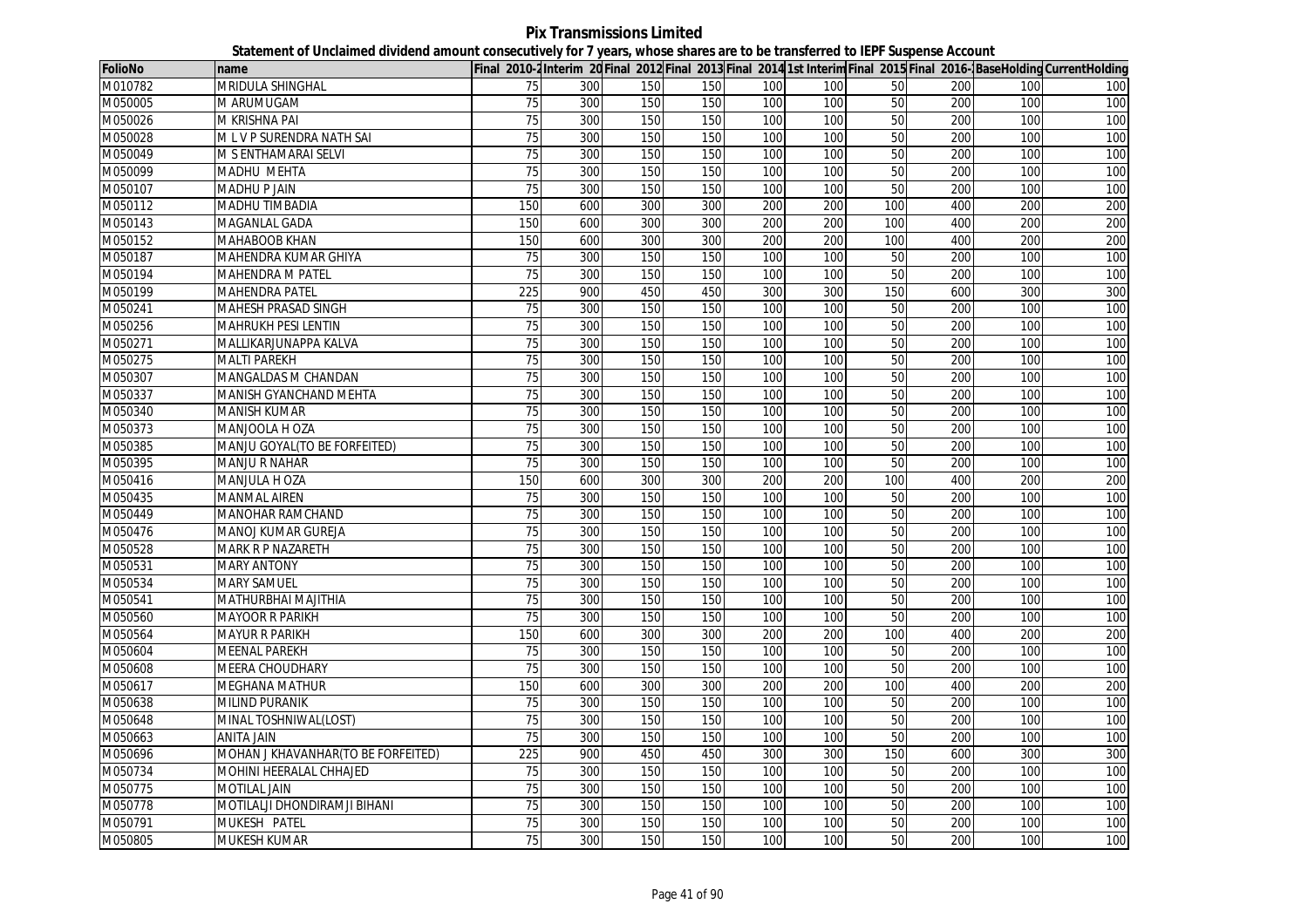**Pix Transmissions Limited Statement of Unclaimed dividend amount consecutively for 7 years, whose shares are to be transferred to IEPF Suspense Account**

| <b>FolioNo</b> | name                        |        |      |                 |                 |     |     |                 |      |     | Final 2010-2Interim 20Final 2012 Final 2013 Final 2014 1st Interim Final 2015 Final 2016-BaseHolding CurrentHolding |
|----------------|-----------------------------|--------|------|-----------------|-----------------|-----|-----|-----------------|------|-----|---------------------------------------------------------------------------------------------------------------------|
| M050820        | MUKESH R GUPTA              | 75     | 300  | 150             | 150             | 100 | 100 | 50              | 200  | 100 | 100                                                                                                                 |
| M050827        | <b>MUKLI VASUDEV BHAT</b>   | 75     | 300  | 150             | 150             | 100 | 100 | 50              | 200  | 100 | 100                                                                                                                 |
| M050861        | MURLI MOHAN KHETAN          | 150    | 600  | 300             | 300             | 200 | 200 | 100             | 400  | 200 | 200                                                                                                                 |
| M050862        | MURLIMANOHAR LAUL           | 75     | 300  | 150             | 150             | 100 | 100 | 50              | 200  | 100 | 100                                                                                                                 |
| M050902        | MADAN GOPAL TREHAN          | 75     | 300  | 150             | 150             | 100 | 100 | 50              | 200  | 100 | 100                                                                                                                 |
| M050982        | MULKI LEELA V BHAT          | 75     | 300  | 150             | 150             | 100 | 100 | 50              | 200  | 100 | 100                                                                                                                 |
| M051015        | MEENAKSHI KOCHAR            | 375    | 1500 | 750             | 750             | 500 | 500 | 250             | 1000 | 500 | 500                                                                                                                 |
| M060011        | M A KARIAPA                 | 56.25  | 225  | 112.5           | 112.5           | 75  | 75  | 37.5            | 150  | 75  | 75                                                                                                                  |
| M060012        | M A SIDDIQUI                | 37.5   | 150  | 75              | 75              | 50  | 50  | 25              | 100  | 50  | 50                                                                                                                  |
| M060014        | M AMARAIAH                  | 37.5   | 150  | 75              | $\overline{75}$ | 50  | 50  | $\overline{25}$ | 100  | 50  | 50                                                                                                                  |
| M060015        | M ANWER BASHA               | 468.75 | 1875 | 937.5           | 937.5           | 625 | 625 | 312.5           | 1250 | 625 | 625                                                                                                                 |
| M060032        | M G CHENGAPPA               | 93.75  | 375  | 187.5           | 187.5           | 125 | 125 | 62.5            | 250  | 125 | 125                                                                                                                 |
| M060034        | M GOPAL                     | 375    | 1500 | 750             | 750             | 500 | 500 | 250             | 1000 | 500 | 500                                                                                                                 |
| M060065        | M PADMAVATI                 | 37.5   | 150  | $\overline{75}$ | 75              | 50  | 50  | 25              | 100  | 50  | 50                                                                                                                  |
| M060070        | M PREM KUMAR                | 37.5   | 150  | 75              | 75              | 50  | 50  | 25              | 100  | 50  | 50                                                                                                                  |
| M060080        | M S GOPALAKRISHNA PRABHU    | 56.25  | 225  | 112.5           | 112.5           | 75  | 75  | 37.5            | 150  | 75  | 75                                                                                                                  |
| M060083        | M S PALANIAPPAM             | 37.5   | 150  | 75              | 75              | 50  | 50  | 25              | 100  | 50  | 50                                                                                                                  |
| M060090        | M SHIVLAL                   | 37.5   | 150  | 75              | 75              | 50  | 50  | 25              | 100  | 50  | 50                                                                                                                  |
| M060097        | M V KODANDA RAMA SASTRY     | 37.5   | 150  | 75              | 75              | 50  | 50  | 25              | 100  | 50  | 50                                                                                                                  |
| M060104        | <b>MA KHAN</b>              | 56.25  | 225  | 112.5           | 112.5           | 75  | 75  | 37.5            | 150  | 75  | 75                                                                                                                  |
| M060110        | <b>MADAN S JAIN</b>         | 37.5   | 150  | 75              | 75              | 50  | 50  | 25              | 100  | 50  | 50                                                                                                                  |
| M060127        | <b>MADHU ARYA</b>           | 37.5   | 150  | 75              | 75              | 50  | 50  | 25              | 100  | 50  | 50                                                                                                                  |
| M060148        | <b>MADHUKAR CHOUDHARI</b>   | 37.5   | 150  | $\overline{75}$ | 75              | 50  | 50  | 25              | 100  | 50  | 50                                                                                                                  |
| M060154        | <b>MADHULATA SHROFFF</b>    | 37.5   | 150  | 75              | 75              | 50  | 50  | 25              | 100  | 50  | 50                                                                                                                  |
| M060172        | MADHUSUDAN VARTAK           | 37.5   | 150  | 75              | 75              | 50  | 50  | 25              | 100  | 50  | 50                                                                                                                  |
| M060175        | <b>MAFATLAL K PRAJAPATI</b> | 37.5   | 150  | 75              | 75              | 50  | 50  | 25              | 100  | 50  | 50                                                                                                                  |
| M060196        | <b>MAHAVIR ASAWA</b>        | 37.5   | 150  | 75              | 75              | 50  | 50  | 25              | 100  | 50  | 50                                                                                                                  |
| M060209        | <b>MAHENDRA BHANSALI</b>    | 37.5   | 150  | 75              | 75              | 50  | 50  | 25              | 100  | 50  | 50                                                                                                                  |
| M060222        | MAHENDRA KUMAR JAIN         | 37.5   | 150  | 75              | $\overline{75}$ | 50  | 50  | 25              | 100  | 50  | 50                                                                                                                  |
| M060242        | MAHENDRA SINGH GOKHRU       | 37.5   | 150  | 75              | 75              | 50  | 50  | 25              | 100  | 50  | 50                                                                                                                  |
| M060244        | <b>MAHENDRA VORA</b>        | 37.5   | 150  | 75              | $\overline{75}$ | 50  | 50  | 25              | 100  | 50  | 50                                                                                                                  |
| M060245        | MAHENDRABHAI SHAH           | 18.75  | 75   | 37.5            | 37.5            | 25  | 25  | 12.5            | 50   | 25  | 25                                                                                                                  |
| M060249        | <b>MAHESH BHAT</b>          | 37.5   | 150  | 75              | 75              | 50  | 50  | 25              | 100  | 50  | 50                                                                                                                  |
| M060266        | MAHESH KUMAR                | 37.5   | 150  | 75              | 75              | 50  | 50  | 25              | 100  | 50  | 50                                                                                                                  |
| M060267        | MAHESH KUMAR ASRANI         | 37.5   | 150  | 75              | 75              | 50  | 50  | 25              | 100  | 50  | 50                                                                                                                  |
| M060273        | MAHESH MOHAN KVWELKER       | 37.5   | 150  | 75              | 75              | 50  | 50  | 25              | 100  | 50  | 50                                                                                                                  |
| M060274        | <b>MAHESH NAHATA</b>        | 93.75  | 375  | 187.5           | 187.5           | 125 | 125 | 62.5            | 250  | 125 | 125                                                                                                                 |
| M060279        | <b>MAHESH PATEL</b>         | 37.5   | 150  | 75              | 75              | 50  | 50  | 25              | 100  | 50  | 50                                                                                                                  |
| M060280        | MAHESH PRASAD SINGH         | 37.5   | 150  | 75              | 75              | 50  | 50  | 25              | 100  | 50  | 50                                                                                                                  |
| M060294        | MAHESHKANT JAJODIA          | 37.5   | 150  | 75              | 75              | 50  | 50  | 25              | 100  | 50  | 50                                                                                                                  |
| M060295        | MAHESHKUMAR PARMAR          | 37.5   | 150  | $\overline{75}$ | 75              | 50  | 50  | 25              | 100  | 50  | 50                                                                                                                  |
| M060296        | MAHESHKUMAR PATEL           | 37.5   | 150  | 75              | $\overline{75}$ | 50  | 50  | $\overline{25}$ | 100  | 50  | 50                                                                                                                  |
| M060299        | MAHFUZA ABUBAKER SUPARIWALA | 37.5   | 150  | 75              | 75              | 50  | 50  | 25              | 100  | 50  | 50                                                                                                                  |
| M060302        | <b>MAHIPALSINGH</b>         | 37.5   | 150  | 75              | 75              | 50  | 50  | 25              | 100  | 50  | 50                                                                                                                  |
| M060303        | <b>MAHLI PRASAD</b>         | 56.25  | 225  | 112.5           | 112.5           | 75  | 75  | 37.5            | 150  | 75  | 75                                                                                                                  |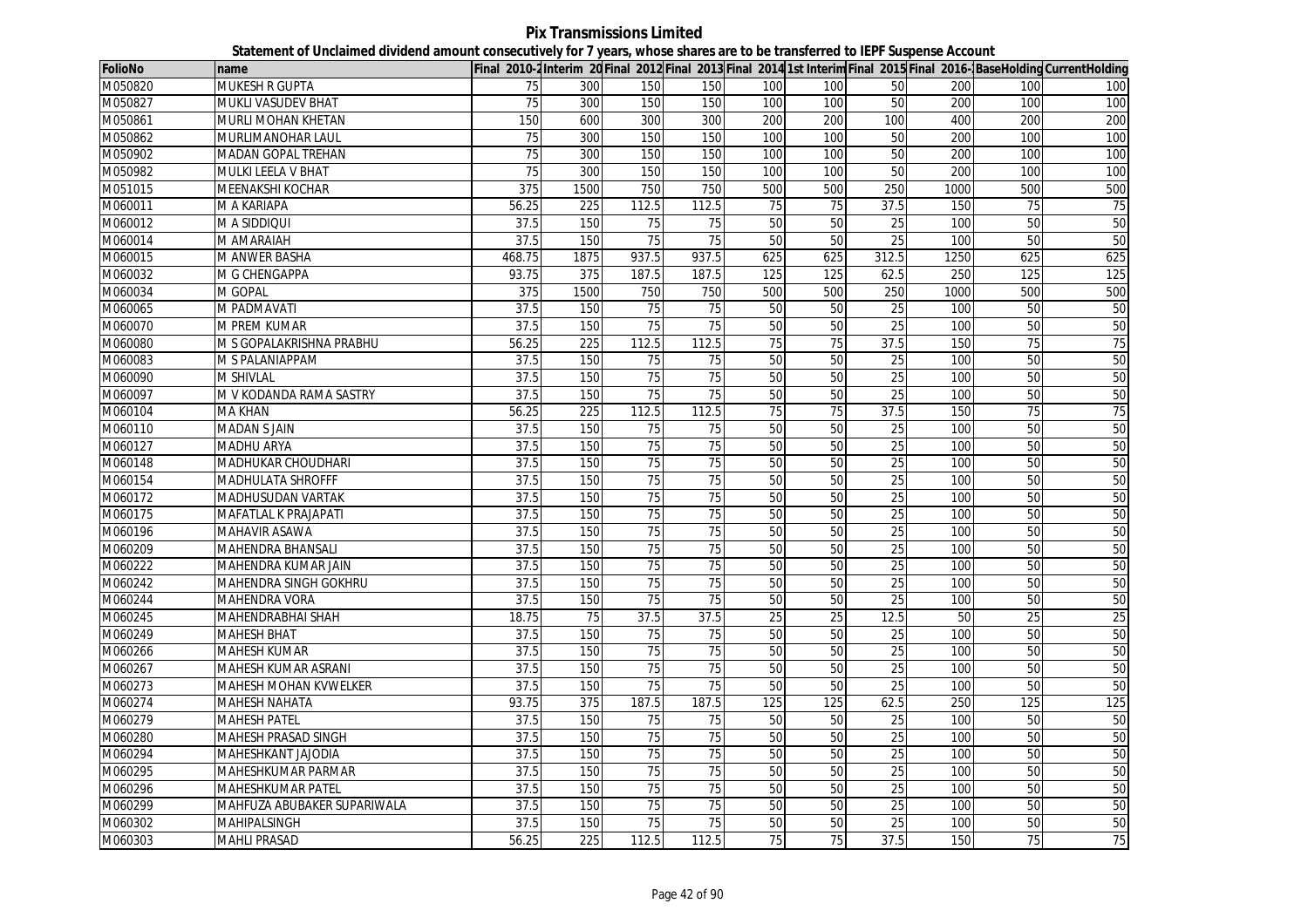**Pix Transmissions Limited Statement of Unclaimed dividend amount consecutively for 7 years, whose shares are to be transferred to IEPF Suspense Account**

| <b>FolioNo</b> | name                            |                 |                  |                  |                  |                 |                 |                 |      |     | Final 2010-2Interim 20 Final 2012 Final 2013 Final 2014 1st Interim Final 2015 Final 2016-BaseHolding CurrentHolding |
|----------------|---------------------------------|-----------------|------------------|------------------|------------------|-----------------|-----------------|-----------------|------|-----|----------------------------------------------------------------------------------------------------------------------|
| M060315        | MALATI TAMBAY VAIDYA            | 93.75           | 375              | 187.5            | 187.5            | 125             | 125             | 62.5            | 250  | 125 | 125                                                                                                                  |
| M060316        | MALATI TAMBAY VAIDYA            | 93.75           | 375              | 187.5            | 187.5            | 125             | 125             | 62.5            | 250  | 125 | 125                                                                                                                  |
| M060334        | MAMTA GHATIYA                   | 37.5            | 150              | 75               | 75               | 50              | 50              | 25              | 100  | 50  | 50                                                                                                                   |
| M060343        | <b>MANASUKH JOSHI</b>           | 37.5            | 150              | 75               | 75               | 50              | 50              | 25              | 100  | 50  | 50                                                                                                                   |
| M060349        | <b>MANEKBAI S KOTIA</b>         | 187.5           | 750              | 375              | 375              | 250             | 250             | 125             | 500  | 250 | 250                                                                                                                  |
| M060352        | <b>MANEKLAL SHAH</b>            | 37.5            | 150              | 75               | 75               | 50              | 50              | 25              | 100  | 50  | 50                                                                                                                   |
| M060367        | <b>MANGE RAM GOEL</b>           | $\overline{75}$ | 300              | 150              | 150              | 100             | 100             | 50              | 200  | 100 | 100                                                                                                                  |
| M060378        | <b>MANGILAL NAHATA</b>          | 93.75           | 375              | 187.5            | 187.5            | 125             | 125             | 62.5            | 250  | 125 | 125                                                                                                                  |
| M060379        | MANGILAL PAREKH                 | 37.5            | 150              | 75               | 75               | 50              | 50              | 25              | 100  | 50  | 50                                                                                                                   |
| M060393        | <b>MANI DEY</b>                 | 187.5           | 750              | 375              | 375              | 250             | 250             | 125             | 500  | 250 | 250                                                                                                                  |
| M060397        | MANIAR SATISH PRABHAKAR         | 37.5            | 150              | 75               | 75               | 50              | 50              | 25              | 100  | 50  | 50                                                                                                                   |
| M060405        | MANILAL RAIJIBHAI PATEL         | 93.75           | 375              | 187.5            | 187.5            | 125             | 125             | 62.5            | 250  | 125 | 125                                                                                                                  |
| M060410        | MANISA J SHAH                   | 37.5            | 150              | 75               | 75               | 50              | 50              | 25              | 100  | 50  | 50                                                                                                                   |
| M060416        | <b>MANISH GUPTA</b>             | 56.25           | 225              | 112.5            | 112.5            | 75              | 75              | 37.5            | 150  | 75  | 75                                                                                                                   |
| M060440        | <b>MANISHA J SHAH</b>           | 187.5           | 750              | $\overline{375}$ | $\overline{375}$ | 250             | 250             | 125             | 500  | 250 | 250                                                                                                                  |
| M060454        | MANJU A GANDHI                  | 37.5            | 150              | $\overline{75}$  | 75               | 50              | 50              | $\overline{25}$ | 100  | 50  | 50                                                                                                                   |
| M060474        | <b>MANJU K GANDHI</b>           | 37.5            | 150              | $\overline{75}$  | $\overline{75}$  | 50              | 50              | $\overline{25}$ | 100  | 50  | 50                                                                                                                   |
| M060489        | MANJUDEVI P JAIN                | 37.5            | 150              | 75               | 75               | 50              | 50              | 25              | 100  | 50  | 50                                                                                                                   |
| M060507        | MANJULA MULCHAND NAGDA          | 93.75           | 375              | 187.5            | 187.5            | 125             | 125             | 62.5            | 250  | 125 | 125                                                                                                                  |
| M060526        | MANMOHAN SINGH MAKHIJA          | 37.5            | 150              | 75               | 75               | 50              | 50              | 25              | 100  | 50  | 50                                                                                                                   |
| M060530        | MANODAT VARMA                   | 37.5            | 150              | 75               | $\overline{75}$  | 50              | 50              | $\overline{25}$ | 100  | 50  | 50                                                                                                                   |
| M060538        | <b>MANOHAR THAKKAR</b>          | 37.5            | 150              | 75               | 75               | 50              | 50              | 25              | 100  | 50  | 50                                                                                                                   |
| M060540        | MANOHARLAL CHHABRIA             | 18.75           | 75               | 37.5             | 37.5             | $\overline{25}$ | 25              | 12.5            | 50   | 25  | 25                                                                                                                   |
| M060542        | MANOHARLAL DANGRA               | 37.5            | 150              | 75               | 75               | 50              | 50              | 25              | 100  | 50  | 50                                                                                                                   |
| M060550        | <b>MANOJ ADWANI</b>             | 56.25           | 225              | 112.5            | 112.5            | 75              | 75              | 37.5            | 150  | 75  | 75                                                                                                                   |
| M060554        | <b>MANOJ JAIN</b>               | 37.5            | 150              | 75               | 75               | 50              | 50              | 25              | 100  | 50  | 50                                                                                                                   |
| M060555        | <b>MIAL LONAM</b>               | 37.5            | 150              | 75               | 75               | 50              | 50              | 25              | 100  | 50  | 50                                                                                                                   |
| M060557        | MANOJ KASLIWAL                  | 375             | 1500             | 750              | 750              | 500             | 500             | 250             | 1000 | 500 | 500                                                                                                                  |
| M060558        | <b>MANOJ KASLIWAL</b>           | 93.75           | 375              | 187.5            | 187.5            | 125             | 125             | 62.5            | 250  | 125 | 125                                                                                                                  |
| M060563        | MANOJ KUMAR TULSIYAN            | 75              | 300              | 150              | 150              | 100             | 100             | 50              | 200  | 100 | 100                                                                                                                  |
| M060568        | MANOJ S KASLIWAL                | 187.5           | 750              | 375              | 375              | 250             | 250             | 125             | 500  | 250 | 250                                                                                                                  |
| M060569        | MANOJ SHANTILAL RAVANI          | 37.5            | 150              | 75               | 75               | 50              | 50              | 25              | 100  | 50  | 50                                                                                                                   |
| M060590        | MANUBHAI HARGOVANDAS PATEL      | 37.5            | 150              | $\overline{75}$  | $\overline{75}$  | 50              | 50              | 25              | 100  | 50  | 50                                                                                                                   |
| M060595        | MANVEL FRANCIS XAVIER FERNANDES | 37.5            | 150              | 75               | 75               | 50              | 50              | 25              | 100  | 50  | 50                                                                                                                   |
| M060597        | MAREMA                          | 187.5           | 750              | 375              | 375              | 250             | 250             | 125             | 500  | 250 | 250                                                                                                                  |
| M060599        | <b>MARIA DMELLO</b>             | 37.5            | 150              | 75               | 75               | 50              | 50              | 25              | 100  | 50  | 50                                                                                                                   |
| M060601        | <b>MARIAM DAMANI</b>            | 37.5            | 150              | 75               | 75               | 50              | 50              | 25              | 100  | 50  | 50                                                                                                                   |
| M060602        | MARIAMMA ABRAHAM                | 37.5            | 150              | 75               | 75               | 50              | 50              | 25              | 100  | 50  | 50                                                                                                                   |
| M060617        | MATHAI JOHN                     | 18.75           | 75               | 37.5             | 37.5             | $\overline{25}$ | 25              | 12.5            | 50   | 25  | 25                                                                                                                   |
| M060641        | MAYA SINHA                      | 37.5            | 150              | 75               | 75               | 50              | 50              | 25              | 100  | 50  | 50                                                                                                                   |
| M060650        | MAYUR JITENDRA SHAH             | 37.5            | 150              | 75               | 75               | 50              | 50              | 25              | 100  | 50  | 50                                                                                                                   |
| M060664        | MEENA AGARWAL                   | 37.5            | 150              | 75               | 75               | 50              | 50              | 25              | 100  | 50  | 50                                                                                                                   |
| M060667        | MEENA BEN PRAVINCHANDRA         | 56.25           | $\overline{225}$ | 112.5            | 112.5            | $\overline{75}$ | $\overline{75}$ | 37.5            | 150  | 75  | 75                                                                                                                   |
| M060693        | MEENA KSHI AGRAWAL              | 37.5            | 150              | 75               | 75               | 50              | 50              | 25              | 100  | 50  | 50                                                                                                                   |
| M060704        | <b>MEENA PAL</b>                | 37.5            | 150              | 75               | $\overline{75}$  | 50              | 50              | 25              | 100  | 50  | 50                                                                                                                   |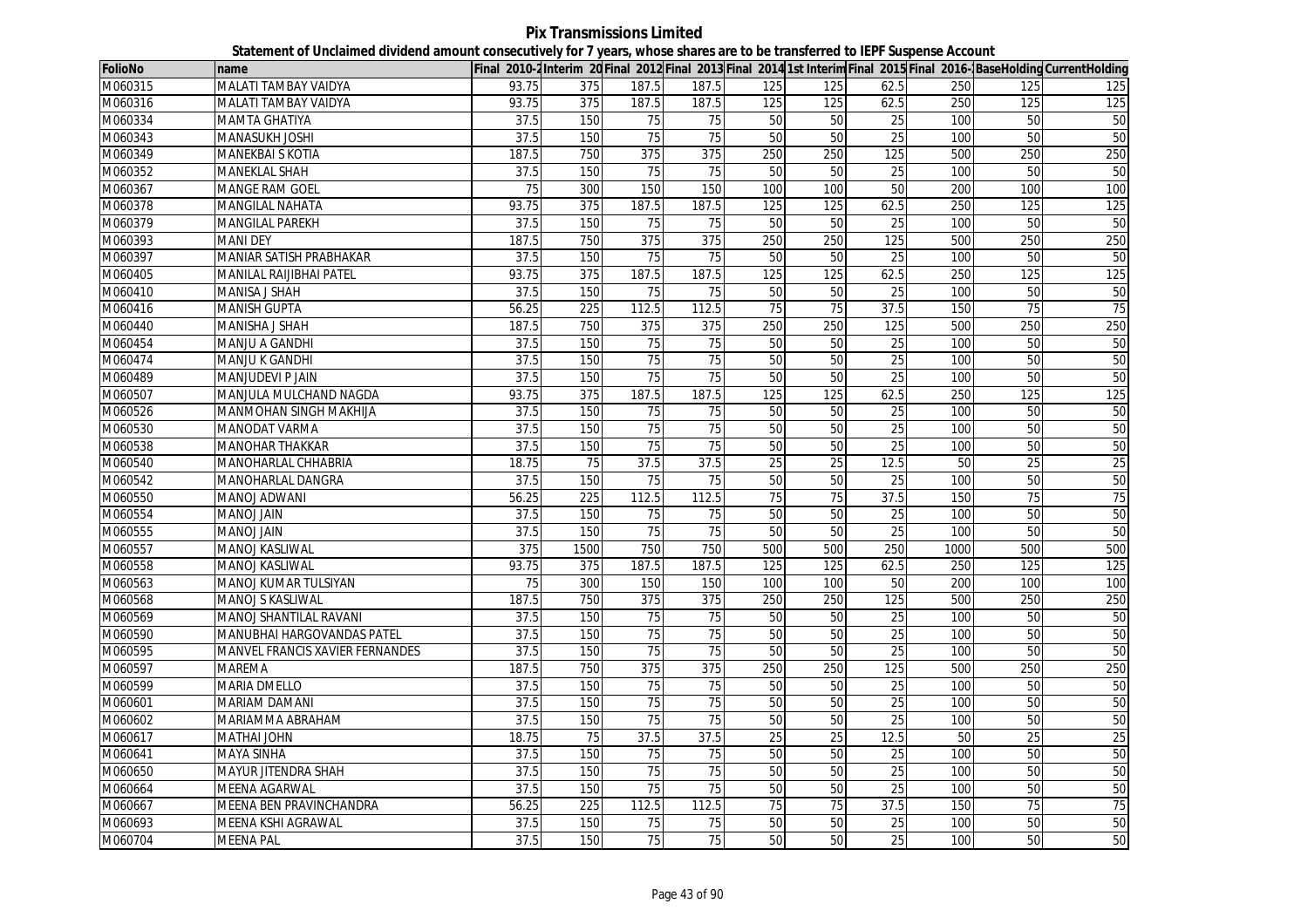**Pix Transmissions Limited Statement of Unclaimed dividend amount consecutively for 7 years, whose shares are to be transferred to IEPF Suspense Account**

| <b>FolioNo</b> | name                       |       |                 |       |                 |                 |                 |                 |     |                 | Final 2010-2Interim 20 Final 2012 Final 2013 Final 2014 1st Interim Final 2015 Final 2016-BaseHolding CurrentHolding |
|----------------|----------------------------|-------|-----------------|-------|-----------------|-----------------|-----------------|-----------------|-----|-----------------|----------------------------------------------------------------------------------------------------------------------|
| M060706        | MEENA R SHAH               | 37.5  | 150             | 75    | 75              | 50              | 50              | 25              | 100 | 50              | 50                                                                                                                   |
| M060713        | <b>MEENA THAKKAR</b>       | 37.5  | 150             | 75    | $\overline{75}$ | 50              | 50              | 25              | 100 | 50              | 50                                                                                                                   |
| M060714        | <b>MEENA TIPNIS</b>        | 37.5  | 150             | 75    | 75              | 50              | 50              | 25              | 100 | 50              | 50                                                                                                                   |
| M060717        | MEENABEN PRAVIN CHANDRA    | 56.25 | 225             | 112.5 | 112.5           | 75              | 75              | 37.5            | 150 | $\overline{75}$ | 75                                                                                                                   |
| M060718        | MEENABEN SOLANKI           | 37.5  | 150             | 75    | 75              | 50              | 50              | 25              | 100 | 50              | 50                                                                                                                   |
| M060729        | <b>MEENAKSHISK</b>         | 37.5  | 150             | 75    | 75              | 50              | 50              | 25              | 100 | 50              | 50                                                                                                                   |
| M060730        | MEENAL KAMLESH PAREKH      | 37.5  | 150             | 75    | 75              | 50              | 50              | 25              | 100 | 50              | 50                                                                                                                   |
| M060739        | <b>MEERA MOLAHALLI</b>     | 37.5  | 150             | 75    | 75              | 50              | 50              | 25              | 100 | 50              | 50                                                                                                                   |
| M060741        | MEERA SHARMA               | 75    | 300             | 150   | 150             | 100             | 100             | 50              | 200 | 100             | 100                                                                                                                  |
| M060742        | MEERA SUBRAMANIAM          | 37.5  | 150             | 75    | 75              | 50              | 50              | 25              | 100 | 50              | 50                                                                                                                   |
| M060743        | MEERA SUBRAMANIAM          | 37.5  | 150             | 75    | 75              | 50              | 50              | 25              | 100 | 50              | 50                                                                                                                   |
| M060764        | <b>MELWYN MENEZES</b>      | 75    | 300             | 150   | 150             | 100             | 100             | 50              | 200 | 100             | 100                                                                                                                  |
| M060780        | MINAL JAYESH SANGHAVI      | 56.25 | 225             | 112.5 | 112.5           | 75              | 75              | 37.5            | 150 | 75              | 75                                                                                                                   |
| M060796        | MISHRA BHANUDAS LAXMAN     | 37.5  | 150             | 75    | 75              | 50              | 50              | $\overline{25}$ | 100 | 50              | 50                                                                                                                   |
| M060797        | MISHRIMAL ASOOLALJI        | 37.5  | 150             | 75    | 75              | 50              | 50              | 25              | 100 | 50              | 50                                                                                                                   |
| M060800        | MITA M SHAH                | 37.5  | 150             | 75    | 75              | 50              | 50              | $\overline{25}$ | 100 | 50              | 50                                                                                                                   |
| M060811        | MOHAMADALI D GABHARANI     | 37.5  | 150             | 75    | $\overline{75}$ | 50              | 50              | 25              | 100 | 50              | 50                                                                                                                   |
| M060812        | MOHAMADRAZA BHOJANI        | 37.5  | 150             | 75    | $\overline{75}$ | 50              | 50              | 25              | 100 | 50              | 50                                                                                                                   |
| M060816        | MOHAMMADALI VASANALI       | 37.5  | 150             | 75    | $\overline{75}$ | 50              | 50              | $\overline{25}$ | 100 | 50              | 50                                                                                                                   |
| M060824        | <b>MOHAN G UCHIL</b>       | 37.5  | 150             | 75    | 75              | 50              | 50              | 25              | 100 | 50              | 50                                                                                                                   |
| M060830        | <b>MOHAN KUMAR TIWARI</b>  | 37.5  | 150             | 75    | 75              | 50              | 50              | 25              | 100 | 50              | 50                                                                                                                   |
| M060837        | <b>MOHAN SINGH CHOUHAN</b> | 37.5  | 150             | 75    | $\overline{75}$ | 50              | 50              | 25              | 100 | 50              | 50                                                                                                                   |
| M060845        | MOHANBHAI H PATEL          | 37.5  | 150             | 75    | $\overline{75}$ | 50              | 50              | $\overline{25}$ | 100 | 50              | 50                                                                                                                   |
| M060860        | MOHD AKHTAR ANSARI         | 37.5  | 150             | 75    | 75              | 50              | 50              | 25              | 100 | 50              | 50                                                                                                                   |
| M060861        | MOHD ASLAM                 | 37.5  | 150             | 75    | 75              | 50              | 50              | 25              | 100 | 50              | 50                                                                                                                   |
| M060863        | MOHD IQBAL G MEMON         | 37.5  | 150             | 75    | 75              | 50              | 50              | 25              | 100 | 50              | 50                                                                                                                   |
| M060916        | MRADULA ANIL AGARWAL       | 37.5  | 150             | 75    | 75              | 50              | 50              | 25              | 100 | 50              | 50                                                                                                                   |
| M060920        | MRUDULA JAMNADAS SHAH      | 37.5  | 150             | 75    | 75              | 50              | 50              | 25              | 100 | 50              | 50                                                                                                                   |
| M060932        | MUKESH AGRAWAL             | 18.75 | 75              | 37.5  | 37.5            | 25              | 25              | 12.5            | 50  | 25              | 25                                                                                                                   |
| M060952        | MUKESH P PAGHADAR          | 37.5  | 150             | 75    | 75              | 50              | 50              | 25              | 100 | 50              | 50                                                                                                                   |
| M060962        | MUKESH V MEHTA             | 37.5  | 150             | 75    | 75              | 50              | 50              | 25              | 100 | 50              | 50                                                                                                                   |
| M060977        | MULLAPUDI VENKATESWARARAO  | 37.5  | 150             | 75    | 75              | 50              | 50              | 25              | 100 | 50              | 50                                                                                                                   |
| M060979        | MUMTAZ CHUDGAR             | 37.5  | 150             | 75    | 75              | 50              | 50              | 25              | 100 | 50              | 50                                                                                                                   |
| M060984        | MURARILAL MURARKA          | 37.5  | 150             | 75    | 75              | 50              | 50              | 25              | 100 | 50              | 50                                                                                                                   |
| M060987        | MURLI MANOHAR KABRA        | 56.25 | 225             | 112.5 | 112.5           | 75              | 75              | 37.5            | 150 | 75              | 75                                                                                                                   |
| M060996        | MYLAVARAPU SRINIVAS        | 37.5  | 150             | 75    | 75              | 50              | 50              | 25              | 100 | 50              | 50                                                                                                                   |
| M061005        | M VASANTHA                 | 18.75 | 75              | 37.5  | 37.5            | 25              | 25              | 12.5            | 50  | 25              | 25                                                                                                                   |
| M061009        | <b>MARY D'SOUZA</b>        | 18.75 | 75              | 37.5  | 37.5            | 25              | $\overline{25}$ | 12.5            | 50  | 25              | 25                                                                                                                   |
| M061010        | <b>MARY D'SOUZA</b>        | 18.75 | $\overline{75}$ | 37.5  | 37.5            | $\overline{25}$ | 25              | 12.5            | 50  | 25              | $\overline{25}$                                                                                                      |
| M061018        | MANGU RAM YOGI             | 37.5  | 150             | 75    | 75              | 50              | 50              | 25              | 100 | 50              | 50                                                                                                                   |
| M061038        | M J SHAH                   | 18.75 | 75              | 37.5  | 37.5            | $\overline{25}$ | 25              | 12.5            | 50  | $\overline{25}$ | $\overline{25}$                                                                                                      |
| M061048        | M S NAGARAJA               | 18.75 | 75              | 37.5  | 37.5            | 25              | 25              | 12.5            | 50  | 25              | 25                                                                                                                   |
| M061054        | MADAN KISHORE SRIVASTAVA   | 18.75 | $\overline{75}$ | 37.5  | 37.5            | $\overline{25}$ | $\overline{25}$ | 12.5            | 50  | 25              | $\overline{25}$                                                                                                      |
| M061058        | MADAN MOHAN BATHLA         | 18.75 | 75              | 37.5  | 37.5            | 25              | 25              | 12.5            | 50  | 25              | 25                                                                                                                   |
| M061061        | MADANLAL S JAIN            | 18.75 | 75              | 37.5  | 37.5            | 25              | 25              | 12.5            | 50  | $\overline{25}$ | 25                                                                                                                   |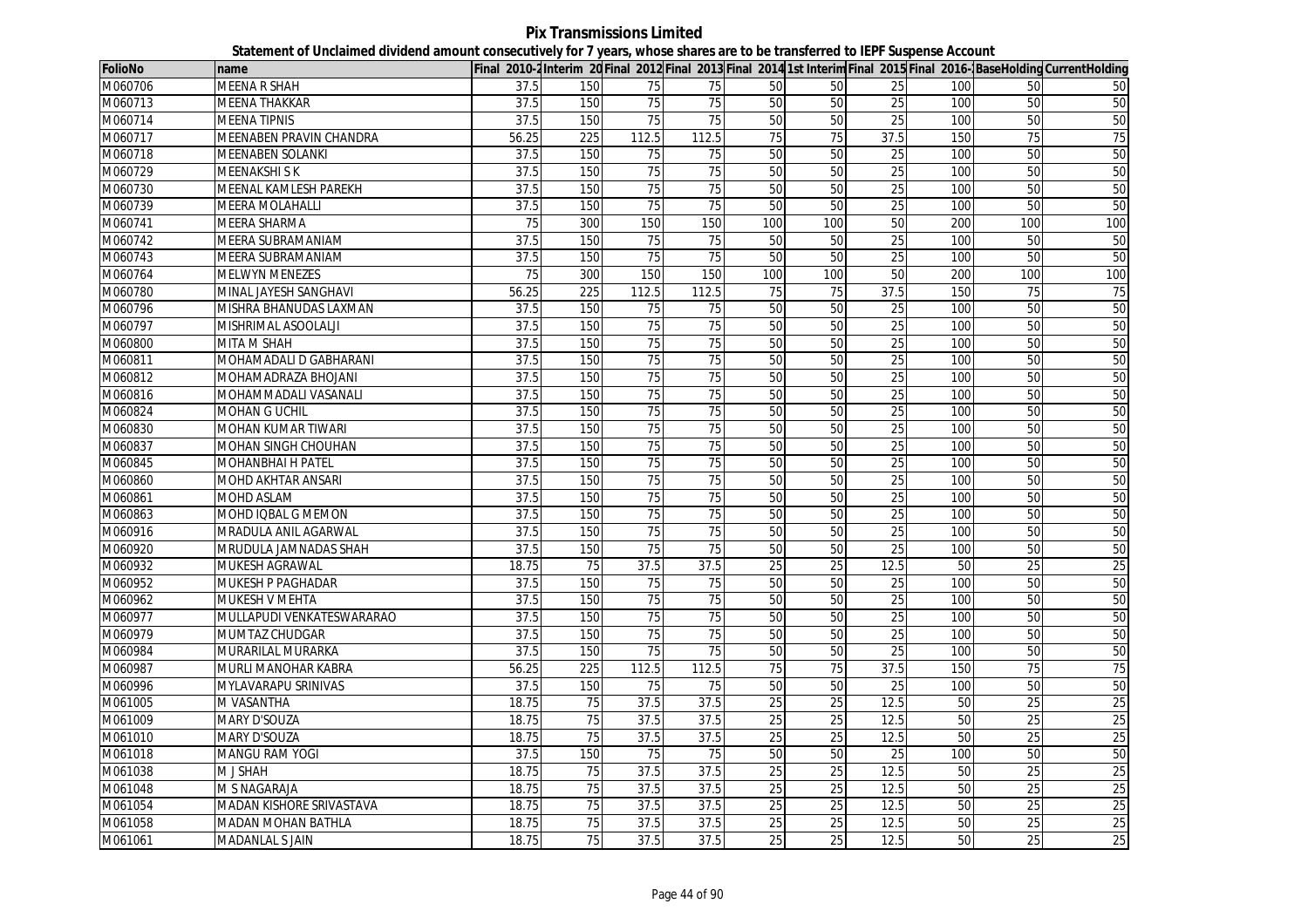**Pix Transmissions Limited Statement of Unclaimed dividend amount consecutively for 7 years, whose shares are to be transferred to IEPF Suspense Account**

| <b>FolioNo</b> | name                         |       |                 |      |      |                 |                 |      |     |                 | Final 2010-2Interim 20Final 2012 Final 2013 Final 2014 1st Interim Final 2015 Final 2016-BaseHolding CurrentHolding |
|----------------|------------------------------|-------|-----------------|------|------|-----------------|-----------------|------|-----|-----------------|---------------------------------------------------------------------------------------------------------------------|
| M061070        | MADHU BALA MEHTA             | 18.75 | 75              | 37.5 | 37.5 | 25              | 25              | 12.5 | 50  | 25              | 25                                                                                                                  |
| M061081        | MADHU S SONTHALIA            | 18.75 | 75              | 37.5 | 37.5 | 25              | 25              | 12.5 | 50  | $\overline{25}$ | $\overline{25}$                                                                                                     |
| M061084        | MADHU SHAH                   | 18.75 | 75              | 37.5 | 37.5 | 25              | 25              | 12.5 | 50  | 25              | 25                                                                                                                  |
| M061085        | MADHU SINGHAL                | 37.5  | 150             | 75   | 75   | 50              | 50              | 25   | 100 | 50              | 50                                                                                                                  |
| M061096        | MADHUBHAI G PATEL            | 18.75 | 75              | 37.5 | 37.5 | 25              | 25              | 12.5 | 50  | 25              | 25                                                                                                                  |
| M061101        | MADHURI JAIN                 | 37.5  | 150             | 75   | 75   | 50              | 50              | 25   | 100 | 50              | 50                                                                                                                  |
| M061107        | <b>MAFAJI PARMAR</b>         | 18.75 | 75              | 37.5 | 37.5 | 25              | 25              | 12.5 | 50  | $\overline{25}$ | 25                                                                                                                  |
| M061108        | MAFATLAL                     | 18.75 | 75              | 37.5 | 37.5 | 25              | 25              | 12.5 | 50  | 25              | 25                                                                                                                  |
| M061110        | MAFATLAL H VORA              | 18.75 | 75              | 37.5 | 37.5 | 25              | 25              | 12.5 | 50  | 25              | 25                                                                                                                  |
| M061112        | <b>MAFATLAL SHAH</b>         | 18.75 | 75              | 37.5 | 37.5 | 25              | 25              | 12.5 | 50  | 25              | 25                                                                                                                  |
| M061119        | <b>MAGAN M SAKHIA</b>        | 18.75 | 75              | 37.5 | 37.5 | 25              | $\overline{25}$ | 12.5 | 50  | 25              | 25                                                                                                                  |
| M061127        | MAHASUKHLAL C MEHTA          | 18.75 | 75              | 37.5 | 37.5 | $\overline{25}$ | 25              | 12.5 | 50  | $\overline{25}$ | 25                                                                                                                  |
| M061140        | MAHENDRA BHAI CHIMANLAL SHAH | 18.75 | 75              | 37.5 | 37.5 | 25              | 25              | 12.5 | 50  | $\overline{25}$ | 25                                                                                                                  |
| M061145        | MAHENDRA H SHETH             | 18.75 | 75              | 37.5 | 37.5 | $\overline{25}$ | $\overline{25}$ | 12.5 | 50  | 25              | 25                                                                                                                  |
| M061189        | MAHESH KANTILAL SONI         | 18.75 | 75              | 37.5 | 37.5 | 25              | 25              | 12.5 | 50  | 25              | 25                                                                                                                  |
| M061193        | MAHESH KUMAR AGARWAL         | 18.75 | $\overline{75}$ | 37.5 | 37.5 | 25              | 25              | 12.5 | 50  | 25              | 25                                                                                                                  |
| M061219        | <b>MALTI PRASAD</b>          | 18.75 | 75              | 37.5 | 37.5 | 25              | $\overline{25}$ | 12.5 | 50  | 25              | 25                                                                                                                  |
| M061226        | MAMTA D SHAH                 | 18.75 | 75              | 37.5 | 37.5 | 25              | $\overline{25}$ | 12.5 | 50  | $\overline{25}$ | 25                                                                                                                  |
| M061227        | MAMTA D. JHAVERI             | 18.75 | 75              | 37.5 | 37.5 | 25              | 25              | 12.5 | 50  | 25              | 25                                                                                                                  |
| M061238        | <b>MAN MOHAN SONI</b>        | 18.75 | $\overline{75}$ | 37.5 | 37.5 | $\overline{25}$ | 25              | 12.5 | 50  | 25              | $\overline{25}$                                                                                                     |
| M061242        | MANCHHALAL SONAJI            | 18.75 | 75              | 37.5 | 37.5 | 25              | 25              | 12.5 | 50  | 25              | 25                                                                                                                  |
| M061254        | MANGALDAS R POPAT            | 18.75 | 75              | 37.5 | 37.5 | $\overline{25}$ | $\overline{25}$ | 12.5 | 50  | 25              | $\overline{25}$                                                                                                     |
| M061264        | MANHARBHAI D VORA            | 18.75 | $\overline{75}$ | 37.5 | 37.5 | $\overline{25}$ | 25              | 12.5 | 50  | $\overline{25}$ | 25                                                                                                                  |
| M061272        | MANIKANT KOTHARI             | 18.75 | 75              | 37.5 | 37.5 | 25              | 25              | 12.5 | 50  | 25              | 25                                                                                                                  |
| M061277        | <b>MANISH BHAI PATEL</b>     | 18.75 | $\overline{75}$ | 37.5 | 37.5 | 25              | $\overline{25}$ | 12.5 | 50  | $\overline{25}$ | 25                                                                                                                  |
| M061291        | <b>MANISH MAHESHWARI</b>     | 18.75 | 75              | 37.5 | 37.5 | 25              | 25              | 12.5 | 50  | 25              | 25                                                                                                                  |
| M061316        | <b>MANJIT SINGH</b>          | 18.75 | 75              | 37.5 | 37.5 | 25              | $\overline{25}$ | 12.5 | 50  | 25              | 25                                                                                                                  |
| M061326        | <b>MANJU DUA</b>             | 18.75 | 75              | 37.5 | 37.5 | $\overline{25}$ | 25              | 12.5 | 50  | 25              | 25                                                                                                                  |
| M061356        | <b>MANJULA R SHAH</b>        | 18.75 | 75              | 37.5 | 37.5 | 25              | 25              | 12.5 | 50  | 25              | 25                                                                                                                  |
| M061362        | MANJULABEN D AKRANI          | 18.75 | $\overline{75}$ | 37.5 | 37.5 | 25              | 25              | 12.5 | 50  | 25              | 25                                                                                                                  |
| M061364        | <b>MANJULABEN GOHIL</b>      | 18.75 | 75              | 37.5 | 37.5 | 25              | 25              | 12.5 | 50  | $\overline{25}$ | 25                                                                                                                  |
| M061366        | MANJULABEN K SHAH            | 37.5  | 150             | 75   | 75   | 50              | 50              | 25   | 100 | 50              | 50                                                                                                                  |
| M061370        | MANJULABEN U RAIYANI         | 18.75 | 75              | 37.5 | 37.5 | 25              | 25              | 12.5 | 50  | 25              | 25                                                                                                                  |
| M061372        | MANJULAL C SHAH              | 18.75 | 75              | 37.5 | 37.5 | 25              | 25              | 12.5 | 50  | $\overline{25}$ | 25                                                                                                                  |
| M061375        | MANOHAR CHANDNANI            | 37.5  | 150             | 75   | 75   | 50              | 50              | 25   | 100 | 50              | 50                                                                                                                  |
| M061378        | MANOHAR LAL DHINGRA          | 37.5  | 150             | 75   | 75   | 50              | 50              | 25   | 100 | 50              | 50                                                                                                                  |
| M061390        | <b>MIAL LONAM</b>            | 18.75 | 75              | 37.5 | 37.5 | 25              | 25              | 12.5 | 50  | 25              | 25                                                                                                                  |
| M061397        | <b>MANOJ KUMAR JAIN</b>      | 18.75 | 75              | 37.5 | 37.5 | $\overline{25}$ | $\overline{25}$ | 12.5 | 50  | $\overline{25}$ | 25                                                                                                                  |
| M061415        | MANOJ SINGH NAGI             | 37.5  | 150             | 75   | 75   | 50              | 50              | 25   | 100 | 50              | 50                                                                                                                  |
| M061442        | MASUMA MOIZBHAI TRAVADI      | 18.75 | 75              | 37.5 | 37.5 | 25              | 25              | 12.5 | 50  | 25              | $\overline{25}$                                                                                                     |
| M061446        | MATHURBHAI MOHANBHAI         | 18.75 | 75              | 37.5 | 37.5 | 25              | $\overline{25}$ | 12.5 | 50  | $\overline{25}$ | 25                                                                                                                  |
| M061461        | MAYADEVI ARJUNDAS            | 18.75 | 75              | 37.5 | 37.5 | 25              | 25              | 12.5 | 50  | 25              | 25                                                                                                                  |
| M061464        | <b>MAYUR B PATEL</b>         | 18.75 | 75              | 37.5 | 37.5 | 25              | 25              | 12.5 | 50  | 25              | 25                                                                                                                  |
| M061506        | <b>MEENU JAIN</b>            | 18.75 | 75              | 37.5 | 37.5 | $\overline{25}$ | 25              | 12.5 | 50  | 25              | 25                                                                                                                  |
| M061535        | MEWARAM YADAV                | 18.75 | 75              | 37.5 | 37.5 | 25              | 25              | 12.5 | 50  | 25              | 25                                                                                                                  |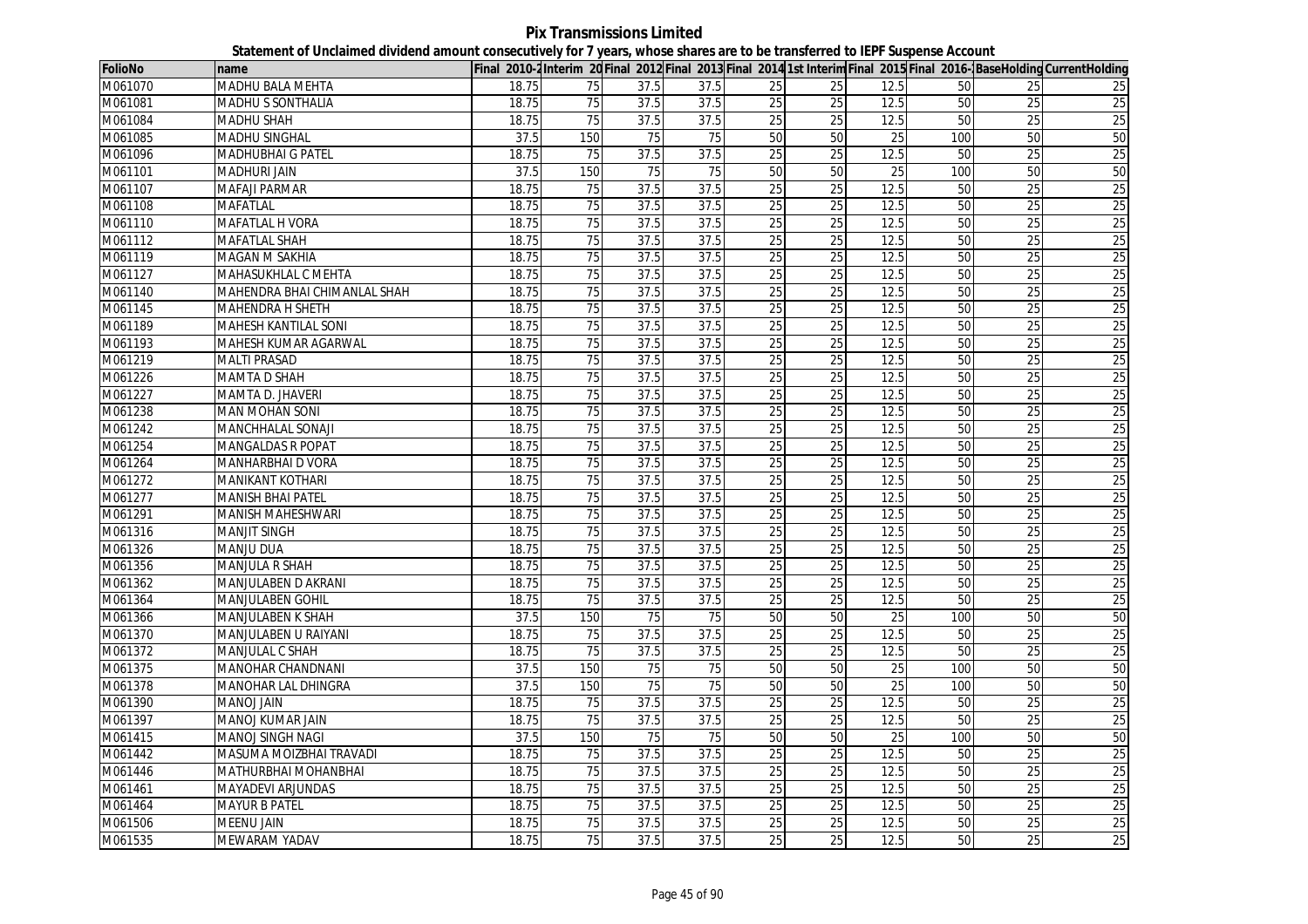**Pix Transmissions Limited Statement of Unclaimed dividend amount consecutively for 7 years, whose shares are to be transferred to IEPF Suspense Account**

| <b>FolioNo</b> | name                        |       |                 |      |      |                 |                 |                 |     |                 | Final 2010-2Interim 20 Final 2012 Final 2013 Final 2014 1st Interim Final 2015 Final 2016-BaseHolding CurrentHolding |
|----------------|-----------------------------|-------|-----------------|------|------|-----------------|-----------------|-----------------|-----|-----------------|----------------------------------------------------------------------------------------------------------------------|
| M061539        | MILAN JIVATLAL MEHTA        | 18.75 | 75              | 37.5 | 37.5 | 25              | 25              | 12.5            | 50  | 25              | 25                                                                                                                   |
| M061550        | MINAL MURLIDHAR BHUJBAL     | 18.75 | 75              | 37.5 | 37.5 | 25              | 25              | 12.5            | 50  | 25              | 25                                                                                                                   |
| M061554        | MINAXI MAHESHWARI           | 18.75 | 75              | 37.5 | 37.5 | 25              | 25              | 12.5            | 50  | 25              | 25                                                                                                                   |
| M061565        | <b>MITAL SHAH</b>           | 18.75 | $\overline{75}$ | 37.5 | 37.5 | 25              | 25              | 12.5            | 50  | $\overline{25}$ | 25                                                                                                                   |
| M061576        | MODHI BEN RAMJI CHHEDA      | 18.75 | 75              | 37.5 | 37.5 | 25              | 25              | 12.5            | 50  | 25              | 25                                                                                                                   |
| M061587        | MOHAN LAL DAGA              | 18.75 | 75              | 37.5 | 37.5 | 25              | 25              | 12.5            | 50  | 25              | 25                                                                                                                   |
| M061603        | MOHINDER SINGH GARG         | 18.75 | 75              | 37.5 | 37.5 | 25              | 25              | 12.5            | 50  | 25              | 25                                                                                                                   |
| M061610        | MOHMED ADAM PATEL           | 18.75 | 75              | 37.5 | 37.5 | 25              | 25              | 12.5            | 50  | 25              | 25                                                                                                                   |
| M061611        | MOIZ ADAMALI TRAVADI        | 18.75 | $\overline{75}$ | 37.5 | 37.5 | $\overline{25}$ | $\overline{25}$ | 12.5            | 50  | 25              | 25                                                                                                                   |
| M061625        | <b>MORIBAI K JAIN</b>       | 18.75 | 75              | 37.5 | 37.5 | 25              | 25              | 12.5            | 50  | 25              | 25                                                                                                                   |
| M061626        | <b>MOTIBEN P SHAH</b>       | 18.75 | 75              | 37.5 | 37.5 | 25              | $\overline{25}$ | 12.5            | 50  | 25              | 25                                                                                                                   |
| M061628        | MOTILAL ARJAN SATRA         | 18.75 | 75              | 37.5 | 37.5 | 25              | 25              | 12.5            | 50  | 25              | 25                                                                                                                   |
| M061631        | <b>MOUSUMI GOMES</b>        | 18.75 | 75              | 37.5 | 37.5 | 25              | 25              | 12.5            | 50  | 25              | 25                                                                                                                   |
| M061633        | MRINAL ACHARJEE             | 37.5  | 150             | 75   | 75   | 50              | 50              | $\overline{25}$ | 100 | 50              | 50                                                                                                                   |
| M061640        | <b>MUKESH C SHAH</b>        | 18.75 | $\overline{75}$ | 37.5 | 37.5 | 25              | 25              | 12.5            | 50  | $\overline{25}$ | 25                                                                                                                   |
| M061643        | <b>MUKESH D PATEL</b>       | 18.75 | $\overline{75}$ | 37.5 | 37.5 | 25              | $\overline{25}$ | 12.5            | 50  | $\overline{25}$ | 25                                                                                                                   |
| M061648        | <b>MUKESH K SHAH</b>        | 18.75 | 75              | 37.5 | 37.5 | 25              | 25              | 12.5            | 50  | 25              | 25                                                                                                                   |
| M061654        | MUKESH KUMAR JAIN           | 18.75 | 75              | 37.5 | 37.5 | 25              | 25              | 12.5            | 50  | 25              | 25                                                                                                                   |
| M061662        | <b>MUKESH P PATEL</b>       | 18.75 | $\overline{75}$ | 37.5 | 37.5 | 25              | $\overline{25}$ | 12.5            | 50  | $\overline{25}$ | 25                                                                                                                   |
| M061671        | MUKESHBHAI N PATEL          | 18.75 | 75              | 37.5 | 37.5 | 25              | 25              | 12.5            | 50  | 25              | 25                                                                                                                   |
| M061676        | <b>MUKTILAL M MEHTA</b>     | 18.75 | 75              | 37.5 | 37.5 | 25              | 25              | 12.5            | 50  | 25              | 25                                                                                                                   |
| M061677        | <b>MUKTILAL MEHTA</b>       | 18.75 | 75              | 37.5 | 37.5 | 25              | 25              | 12.5            | 50  | $\overline{25}$ | 25                                                                                                                   |
| M061681        | MUKUND D RAJGURA            | 18.75 | 75              | 37.5 | 37.5 | 25              | $\overline{25}$ | 12.5            | 50  | $\overline{25}$ | 25                                                                                                                   |
| M061682        | MUKUND D RAJGURU            | 18.75 | 75              | 37.5 | 37.5 | 25              | 25              | 12.5            | 50  | 25              | 25                                                                                                                   |
| M061684        | <b>MUKUT BIHARI TAMBI</b>   | 37.5  | 150             | 75   | 75   | 50              | 50              | 25              | 100 | 50              | 50                                                                                                                   |
| M061686        | <b>MUNISH KUMAR</b>         | 18.75 | $\overline{75}$ | 37.5 | 37.5 | 25              | 25              | 12.5            | 50  | 25              | 25                                                                                                                   |
| M061688        | <b>MUNNA PITTY</b>          | 18.75 | 75              | 37.5 | 37.5 | 25              | 25              | 12.5            | 50  | 25              | 25                                                                                                                   |
| M061702        | M SENTHIL KUMAR             | 18.75 | 75              | 37.5 | 37.5 | 25              | 25              | 12.5            | 50  | 25              | 25                                                                                                                   |
| M061703        | M SETTU                     | 37.5  | 150             | 75   | 75   | 50              | 50              | 25              | 100 | 50              | 50                                                                                                                   |
| M061706        | <b>MADAN GOPAL PRAJAPAT</b> | 18.75 | 75              | 37.5 | 37.5 | 25              | 25              | 12.5            | 50  | 25              | 25                                                                                                                   |
| M061708        | <b>MADAN MOHAN SINGH</b>    | 18.75 | 75              | 37.5 | 37.5 | 25              | 25              | 12.5            | 50  | $\overline{25}$ | 25                                                                                                                   |
| M061710        | MADANLAL LUNKAD             | 18.75 | 75              | 37.5 | 37.5 | 25              | 25              | 12.5            | 50  | 25              | 25                                                                                                                   |
| M061717        | MAGAN K PATEL               | 37.5  | 150             | 75   | 75   | 50              | 50              | 25              | 100 | 50              | 50                                                                                                                   |
| M061718        | <b>MAGAN LAL JAIN</b>       | 18.75 | 75              | 37.5 | 37.5 | 25              | 25              | 12.5            | 50  | 25              | 25                                                                                                                   |
| M061722        | MAHAVIR PRASAD GUPTA        | 18.75 | 75              | 37.5 | 37.5 | 25              | 25              | 12.5            | 50  | $\overline{25}$ | 25                                                                                                                   |
| M061731        | MALTI DEVI GUPTA            | 18.75 | 75              | 37.5 | 37.5 | 25              | 25              | 12.5            | 50  | 25              | 25                                                                                                                   |
| M061737        | <b>MANIK GANDHI</b>         | 18.75 | 75              | 37.5 | 37.5 | 25              | 25              | 12.5            | 50  | 25              | 25                                                                                                                   |
| M061749        | <b>MANOJ BHATT</b>          | 18.75 | 75              | 37.5 | 37.5 | 25              | $\overline{25}$ | 12.5            | 50  | $\overline{25}$ | 25                                                                                                                   |
| M061752        | MANSUKH B AGHARA            | 18.75 | 75              | 37.5 | 37.5 | $\overline{25}$ | 25              | 12.5            | 50  | 25              | 25                                                                                                                   |
| M061754        | MANUBHAI PATEL              | 18.75 | 75              | 37.5 | 37.5 | 25              | 25              | 12.5            | 50  | 25              | 25                                                                                                                   |
| M061755        | <b>MEENA GUPTA</b>          | 37.5  | 150             | 75   | 75   | 50              | 50              | 25              | 100 | 50              | 50                                                                                                                   |
| M061765        | MITA PATEL                  | 18.75 | 75              | 37.5 | 37.5 | 25              | 25              | 12.5            | 50  | 25              | 25                                                                                                                   |
| M061774        | <b>MONA SIDDIQUI</b>        | 37.5  | 150             | 75   | 75   | 50              | $\overline{50}$ | 25              | 100 | 50              | 50                                                                                                                   |
| M061776        | <b>MUKESH AMIN</b>          | 18.75 | 75              | 37.5 | 37.5 | 25              | 25              | 12.5            | 50  | $\overline{25}$ | 25                                                                                                                   |
| M061781        | <b>MUKESH PATEL</b>         | 18.75 | 75              | 37.5 | 37.5 | 25              | 25              | 12.5            | 50  | $\overline{25}$ | 25                                                                                                                   |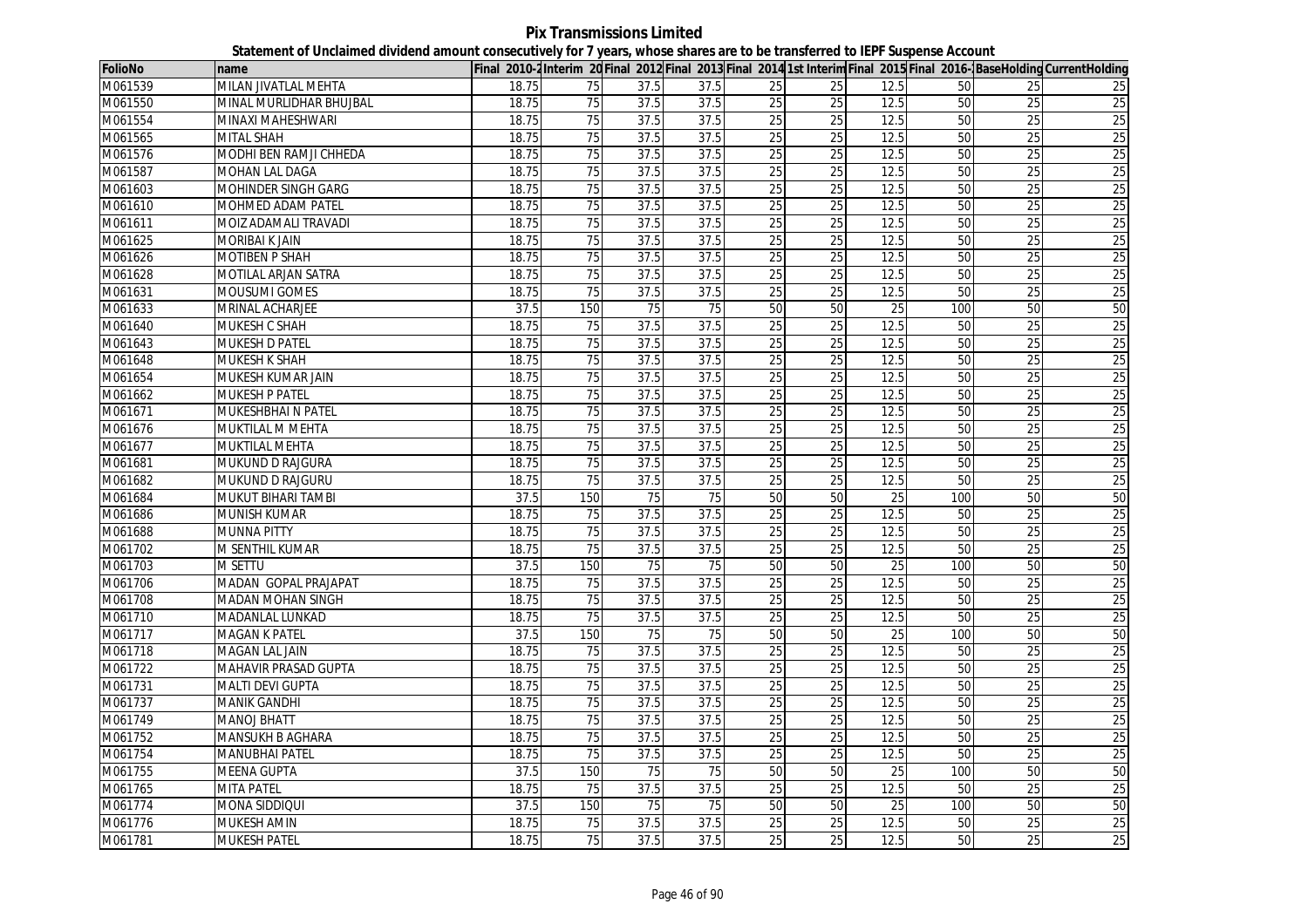**Pix Transmissions Limited Statement of Unclaimed dividend amount consecutively for 7 years, whose shares are to be transferred to IEPF Suspense Account**

| <b>FolioNo</b> | name                             |                 |      |       |       |                 |                 |      |      |                 | Final 2010-2 Interim 20 Final 2012 Final 2013 Final 2014 1st Interim Final 2015 Final 2016- BaseHolding CurrentHolding |
|----------------|----------------------------------|-----------------|------|-------|-------|-----------------|-----------------|------|------|-----------------|------------------------------------------------------------------------------------------------------------------------|
| M061793        | MANISHA RAMESH NARANG            | 37.5            | 150  | 75    | 75    | 50              | 50              | 25   | 100  | 50              | 50                                                                                                                     |
| M061805        | MUSALE PRASHANT NAGNATHRAO       | 18.75           | 75   | 37.5  | 37.5  | 25              | 25              | 12.5 | 50   | 25              | 25                                                                                                                     |
| M061806        | MAHANDRA A JOSHI                 | 18.75           | 75   | 37.5  | 37.5  | 25              | 25              | 12.5 | 50   | 25              | 25                                                                                                                     |
| M061814        | MAHESH HARJIBHAI ITALIYA         | 37.5            | 150  | 75    | 75    | 50              | 50              | 25   | 100  | 50              | 50                                                                                                                     |
| M061822        | MEENA MISHRA                     | 93.75           | 375  | 187.5 | 187.5 | 125             | 125             | 62.5 | 250  | 125             | 125                                                                                                                    |
| M061833        | MULCHAND SHAH                    | 375             | 1500 | 750   | 750   | 500             | 500             | 250  | 1000 | 500             | 500                                                                                                                    |
| M061837        | MANISHA MAHESHWARI               | 93.75           | 375  | 187.5 | 187.5 | 125             | 125             | 62.5 | 250  | 125             | 125                                                                                                                    |
| M061863        | <b>MRITYUNJAY TYAGI</b>          | 37.5            | 150  | 75    | 75    | 50              | 50              | 25   | 100  | 50              | 50                                                                                                                     |
| M061888        | MANMOHAN SINGH                   | 18.75           | 75   | 37.5  | 37.5  | 25              | 25              | 12.5 | 50   | 25              | 25                                                                                                                     |
| M061910        | <b>MANISH THAKRAR</b>            | 18.75           | 75   | 37.5  | 37.5  | 25              | 25              | 12.5 | 50   | 25              | 25                                                                                                                     |
| M061913        | <b>MANISH V SHAH</b>             | 56.25           | 225  | 112.5 | 112.5 | 75              | 75              | 37.5 | 150  | 75              | 75                                                                                                                     |
| M061924        | <b>MAHENDRABHAI P PATEL</b>      | 93.75           | 375  | 187.5 | 187.5 | 125             | 125             | 62.5 | 250  | 125             | 125                                                                                                                    |
| M061937        | <b>MOHAN B MALIGER</b>           | 37.5            | 150  | 75    | 75    | 50              | 50              | 25   | 100  | 50              | 50                                                                                                                     |
| M061944        | <b>M SESHADRI</b>                | 18.75           | 75   | 37.5  | 37.5  | $\overline{25}$ | $\overline{25}$ | 12.5 | 50   | $\overline{25}$ | 25                                                                                                                     |
| M061954        | <b>M K TANDON</b>                | 18.75           | 75   | 37.5  | 37.5  | 25              | 25              | 12.5 | 50   | 25              | 25                                                                                                                     |
| M061955        | <b>MEENA DEVI</b>                | 37.5            | 150  | 75    | 75    | 50              | 50              | 25   | 100  | 50              | 50                                                                                                                     |
| M062065        | <b>MABEL REBELLO</b>             | 37.5            | 150  | 75    | 75    | 50              | 50              | 25   | 100  | 50              | 50                                                                                                                     |
| M062183        | MANSUKHBHAI VALLABHBHAI PATEL    | 18.75           | 75   | 37.5  | 37.5  | 25              | 25              | 12.5 | 50   | 25              | 25                                                                                                                     |
| N000003        | NARENDRA D.SHAH                  | 225             | 900  | 450   | 450   | 300             | 300             | 150  | 600  | 300             | 300                                                                                                                    |
| N000131        | NAGABHUSHAN BOKKSUM              | 75              | 300  | 150   | 150   | 100             | 100             | 50   | 200  | 100             | 100                                                                                                                    |
| N000154        | NALINI DHARAMSHI DASANI          | 75              | 300  | 150   | 150   | 100             | 100             | 50   | 200  | 100             | 100                                                                                                                    |
| N000158        | <b>NALINI S SHAH</b>             | 75              | 300  | 150   | 150   | 100             | 100             | 50   | 200  | 100             | 100                                                                                                                    |
| N000396        | NIRMAL ARORA                     | 75              | 300  | 150   | 150   | 100             | 100             | 50   | 200  | 100             | 100                                                                                                                    |
| N000471        | NARESHCHANDRA RANCHHODAL PANCHAL | 75              | 300  | 150   | 150   | 100             | 100             | 50   | 200  | 100             | 100                                                                                                                    |
| N000477        | NATWARLAL MAGANLAL PATEL         | 75              | 300  | 150   | 150   | 100             | 100             | 50   | 200  | 100             | 100                                                                                                                    |
| N000487        | NARAPPA MADHUSUDANA REDDY        | 150             | 600  | 300   | 300   | 200             | 200             | 100  | 400  | 200             | 200                                                                                                                    |
| N000601        | NARINDAR NATH DEV                | 75              | 300  | 150   | 150   | 100             | 100             | 50   | 200  | 100             | 100                                                                                                                    |
| N000647        | NIRMAL KR JAIN                   | 150             | 600  | 300   | 300   | 200             | 200             | 100  | 400  | 200             | 200                                                                                                                    |
| N000649        | NARESH CHAND GOEL                | 75              | 300  | 150   | 150   | 100             | 100             | 50   | 200  | 100             | 100                                                                                                                    |
| N000731        | NIRUPAMA HARSHAD SHAH            | $\overline{75}$ | 300  | 150   | 150   | 100             | 100             | 50   | 200  | 100             | 100                                                                                                                    |
| N000755        | NAGESHWARRAO NALLA               | 75              | 300  | 150   | 150   | 100             | 100             | 50   | 200  | 100             | 100                                                                                                                    |
| N000770        | N MOHAN                          | 75              | 300  | 150   | 150   | 100             | 100             | 50   | 200  | 100             | 100                                                                                                                    |
| N000851        | NEETA MUKUND RAJE                | 75              | 300  | 150   | 150   | 100             | 100             | 50   | 200  | 100             | 100                                                                                                                    |
| N000853        | NANDITA KETAN KAPASI             | 75              | 300  | 150   | 150   | 100             | 100             | 50   | 200  | 100             | 100                                                                                                                    |
| N000872        | NAVIN JEKISANDAS GANDHI          | 75              | 300  | 150   | 150   | 100             | 100             | 50   | 200  | 100             | 100                                                                                                                    |
| N000920        | NARENDRA KUMAR JAIN              | 225             | 900  | 450   | 450   | 300             | 300             | 150  | 600  | 300             | 300                                                                                                                    |
| N000951        | NEELAM SANJAY KOTHARI            | 75              | 300  | 150   | 150   | 100             | 100             | 50   | 200  | 100             | 100                                                                                                                    |
| N000966        | N VAIDYANATHAN                   | 225             | 900  | 450   | 450   | 300             | 300             | 150  | 600  | 300             | 300                                                                                                                    |
| N000977        | NARENDRA Y THALY                 | 225             | 900  | 450   | 450   | 300             | 300             | 150  | 600  | 300             | 300                                                                                                                    |
| N000979        | N VAIDYANATHAN                   | $\overline{75}$ | 300  | 150   | 150   | 100             | 100             | 50   | 200  | 100             | 100                                                                                                                    |
| N000989        | N ANNAMALAI                      | 75              | 300  | 150   | 150   | 100             | 100             | 50   | 200  | 100             | 100                                                                                                                    |
| N001013        | NEETA MUKUND RAJE                | $\overline{75}$ | 300  | 150   | 150   | 100             | 100             | 50   | 200  | 100             | 100                                                                                                                    |
| N001039        | NAINA U KOTECHA                  | 75              | 300  | 150   | 150   | 100             | 100             | 50   | 200  | 100             | 100                                                                                                                    |
| N001044        | NARENDRA BHATTAD                 | 75              | 300  | 150   | 150   | 100             | 100             | 50   | 200  | 100             | 100                                                                                                                    |
| N001058        | NILESH CHIMANLAL SHAH            | 75              | 300  | 150   | 150   | 100             | 100             | 50   | 200  | 100             | 100                                                                                                                    |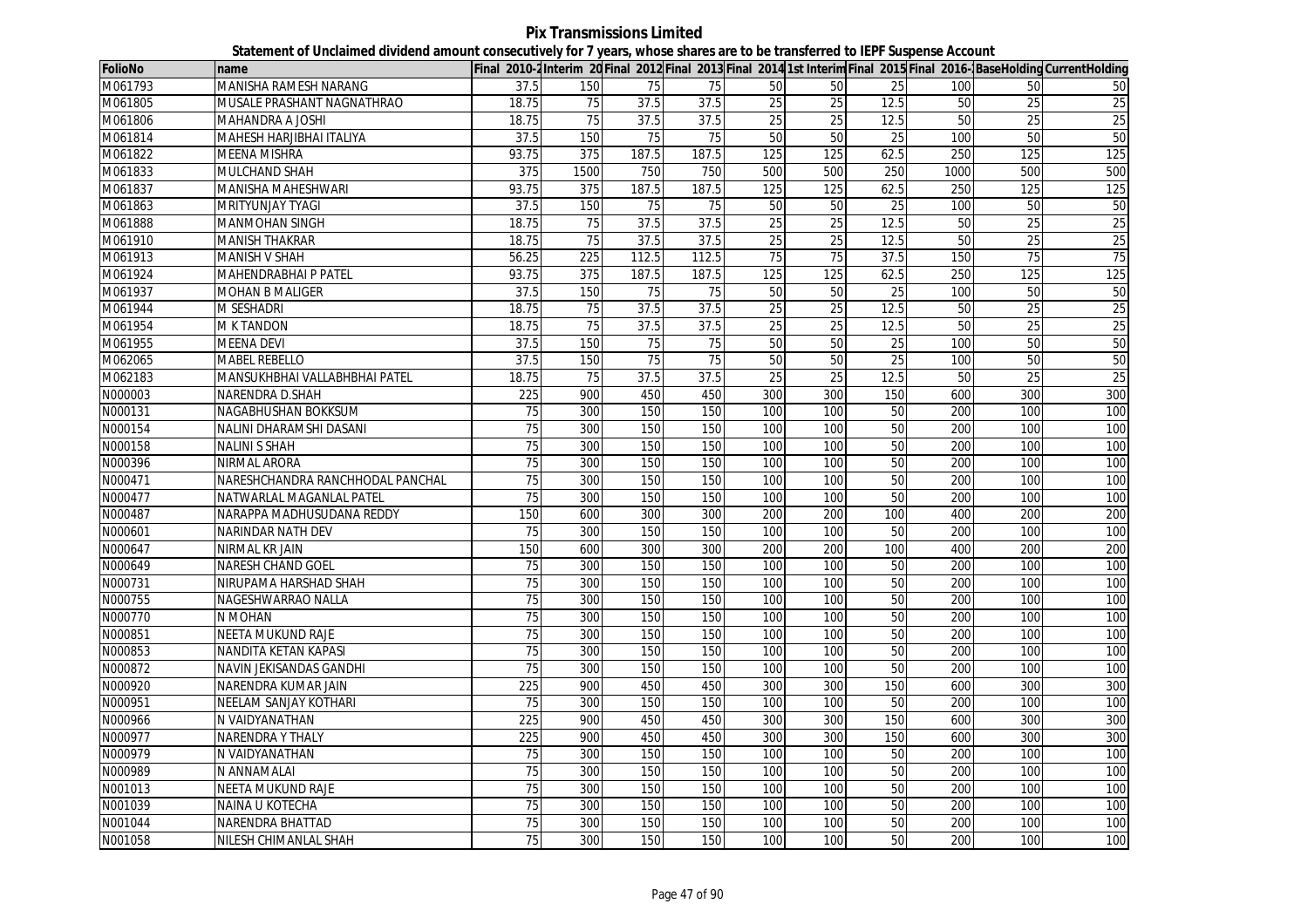**Pix Transmissions Limited Statement of Unclaimed dividend amount consecutively for 7 years, whose shares are to be transferred to IEPF Suspense Account**

| <b>FolioNo</b> | name                        |                 |      |     |     |     |     |     |      |     | Final 2010-2Interim 20Final 2012 Final 2013 Final 2014 1st Interim Final 2015 Final 2016-BaseHolding CurrentHolding |
|----------------|-----------------------------|-----------------|------|-----|-----|-----|-----|-----|------|-----|---------------------------------------------------------------------------------------------------------------------|
| N001084        | N SHANMUGHA SUNDARAM        | 75              | 300  | 150 | 150 | 100 | 100 | 50  | 200  | 100 | 100                                                                                                                 |
| N001118        | N BALKRISHNA SHETTY         | 150             | 600  | 300 | 300 | 200 | 200 | 100 | 400  | 200 | 200                                                                                                                 |
| N001138        | <b>NILA S PHATARPHOD</b>    | $\overline{75}$ | 300  | 150 | 150 | 100 | 100 | 50  | 200  | 100 | 100                                                                                                                 |
| N001156        | NANDKISHORE CHANDAK         | 75              | 300  | 150 | 150 | 100 | 100 | 50  | 200  | 100 | 100                                                                                                                 |
| N001160        | NILKANTH K NAGARKAR         | 75              | 300  | 150 | 150 | 100 | 100 | 50  | 200  | 100 | 100                                                                                                                 |
| N001189        | NEETA K SHAH                | 75              | 300  | 150 | 150 | 100 | 100 | 50  | 200  | 100 | 100                                                                                                                 |
| N001196        | <b>NIRMAL DIXIT</b>         | 75              | 300  | 150 | 150 | 100 | 100 | 50  | 200  | 100 | 100                                                                                                                 |
| N001254        | NEETA M MANSUKHANI          | 75              | 300  | 150 | 150 | 100 | 100 | 50  | 200  | 100 | 100                                                                                                                 |
| N001260        | NIRMALA M GAJRA             | 75              | 300  | 150 | 150 | 100 | 100 | 50  | 200  | 100 | 100                                                                                                                 |
| N001267        | <b>NEELAM THUKRAL</b>       | 225             | 900  | 450 | 450 | 300 | 300 | 150 | 600  | 300 | 300                                                                                                                 |
| N001351        | NAVINCHAMDRA M SHAH         | 150             | 600  | 300 | 300 | 200 | 200 | 100 | 400  | 200 | 200                                                                                                                 |
| N001364        | N SANKARA NARAYANAN         | 75              | 300  | 150 | 150 | 100 | 100 | 50  | 200  | 100 | 100                                                                                                                 |
| N001388        | NAYAN A JOSHI               | 150             | 600  | 300 | 300 | 200 | 200 | 100 | 400  | 200 | 200                                                                                                                 |
| N001421        | NITIN V CHRISTIAN           | 75              | 300  | 150 | 150 | 100 | 100 | 50  | 200  | 100 | 100                                                                                                                 |
| N001431        | <b>N GEORGE PAUL</b>        | 75              | 300  | 150 | 150 | 100 | 100 | 50  | 200  | 100 | 100                                                                                                                 |
| N010032        | N SEETHARAMAN               | 75              | 300  | 150 | 150 | 100 | 100 | 50  | 200  | 100 | 100                                                                                                                 |
| N010073        | NANDA PRAVIN BIHANI         | 75              | 300  | 150 | 150 | 100 | 100 | 50  | 200  | 100 | 100                                                                                                                 |
| N010131        | NARENDRA RANDERIA           | 75              | 300  | 150 | 150 | 100 | 100 | 50  | 200  | 100 | 100                                                                                                                 |
| N010155        | NARESH KUMAR SETHI          | 150             | 600  | 300 | 300 | 200 | 200 | 100 | 400  | 200 | 200                                                                                                                 |
| N010200        | NAVIN KUMAR AGGARWAL        | 75              | 300  | 150 | 150 | 100 | 100 | 50  | 200  | 100 | 100                                                                                                                 |
| N010201        | <b>NAVIN KUMAR JAIN</b>     | 75              | 300  | 150 | 150 | 100 | 100 | 50  | 200  | 100 | 100                                                                                                                 |
| N010274        | NEERAJ GARG (STOP TRANSFER) | 75              | 300  | 150 | 150 | 100 | 100 | 50  | 200  | 100 | 100                                                                                                                 |
| N010290        | NEM KUMAR JAIN              | 150             | 600  | 300 | 300 | 200 | 200 | 100 | 400  | 200 | 200                                                                                                                 |
| N010398        | NISHA JAIN                  | 75              | 300  | 150 | 150 | 100 | 100 | 50  | 200  | 100 | 100                                                                                                                 |
| N010404        | NISITH KUMAR JAIN           | 75              | 300  | 150 | 150 | 100 | 100 | 50  | 200  | 100 | 100                                                                                                                 |
| N010438        | NOORJAHAN                   | 75              | 300  | 150 | 150 | 100 | 100 | 50  | 200  | 100 | 100                                                                                                                 |
| N050028        | N S VENKITESWARAN           | $\overline{75}$ | 300  | 150 | 150 | 100 | 100 | 50  | 200  | 100 | 100                                                                                                                 |
| N050032        | N SEETHARAMAN               | 75              | 300  | 150 | 150 | 100 | 100 | 50  | 200  | 100 | 100                                                                                                                 |
| N050039        | NAGA SURYA GANGADHARA RAO V | 75              | 300  | 150 | 150 | 100 | 100 | 50  | 200  | 100 | 100                                                                                                                 |
| N050044        | NAGI REDDY TAMMA            | 75              | 300  | 150 | 150 | 100 | 100 | 50  | 200  | 100 | 100                                                                                                                 |
| N050052        | NALIN KUMAR KEDIA           | 75              | 300  | 150 | 150 | 100 | 100 | 50  | 200  | 100 | 100                                                                                                                 |
| N050059        | <b>NALINI S SHAH</b>        | 75              | 300  | 150 | 150 | 100 | 100 | 50  | 200  | 100 | 100                                                                                                                 |
| N050073        | NANDA PRAVIN BIHANI         | 75              | 300  | 150 | 150 | 100 | 100 | 50  | 200  | 100 | 100                                                                                                                 |
| N050132        | <b>NARENDRA S GUPTA</b>     | 150             | 600  | 300 | 300 | 200 | 200 | 100 | 400  | 200 | 200                                                                                                                 |
| N050141        | NARESH CHANDRA AGARWAL      | 75              | 300  | 150 | 150 | 100 | 100 | 50  | 200  | 100 | 100                                                                                                                 |
| N050155        | NARESH KUMAR SETHI          | 150             | 600  | 300 | 300 | 200 | 200 | 100 | 400  | 200 | 200                                                                                                                 |
| N050165        | NARESHBHAI PATEL            | 75              | 300  | 150 | 150 | 100 | 100 | 50  | 200  | 100 | 100                                                                                                                 |
| N050168        | NARINDER KUMAR VERMA        | 75              | 300  | 150 | 150 | 100 | 100 | 50  | 200  | 100 | 100                                                                                                                 |
| N050178        | NATHALAL JAIN               | $\overline{75}$ | 300  | 150 | 150 | 100 | 100 | 50  | 200  | 100 | 100                                                                                                                 |
| N050201        | NAVIN KUMAR JAIN            | 150             | 600  | 300 | 300 | 200 | 200 | 100 | 400  | 200 | 200                                                                                                                 |
| N050217        | NAUSHAD T CHAHWALA          | 375             | 1500 | 750 | 750 | 500 | 500 | 250 | 1000 | 500 | 500                                                                                                                 |
| N050274        | NEERAJ GARG(STOP TRNS)      | 150             | 600  | 300 | 300 | 200 | 200 | 100 | 400  | 200 | 200                                                                                                                 |
| N050290        | <b>NEM KUMAR JAIN</b>       | 150             | 600  | 300 | 300 | 200 | 200 | 100 | 400  | 200 | 200                                                                                                                 |
| N050359        | NIRMAL KUMAR JAIN           | 75              | 300  | 150 | 150 | 100 | 100 | 50  | 200  | 100 | 100                                                                                                                 |
| N050398        | NISHA JAIN                  | 75              | 300  | 150 | 150 | 100 | 100 | 50  | 200  | 100 | 100                                                                                                                 |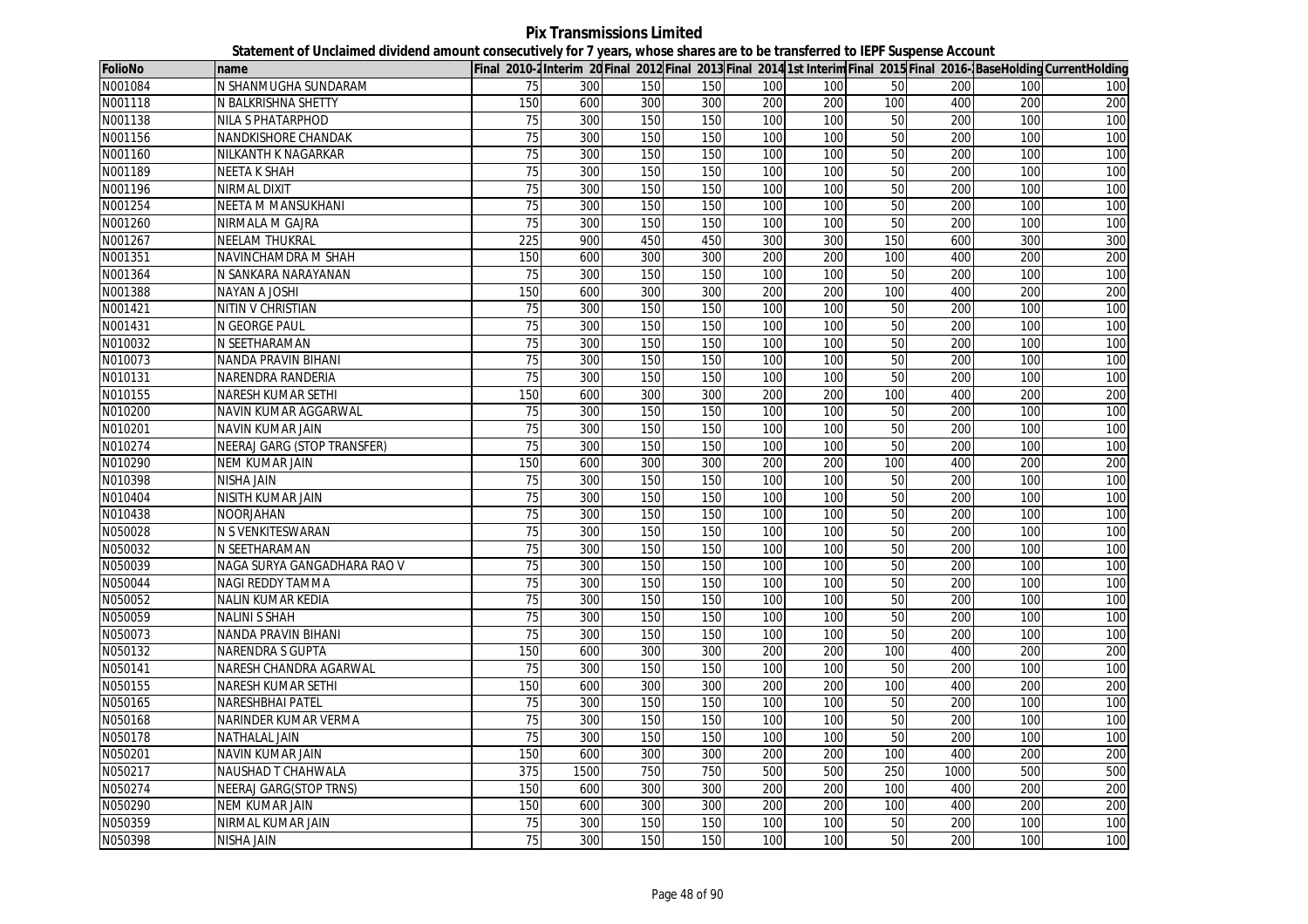**Pix Transmissions Limited Statement of Unclaimed dividend amount consecutively for 7 years, whose shares are to be transferred to IEPF Suspense Account**

| FolioNo | name                       |       |     |                 |                 |     |                 |                 |     |                 | Final 2010-2Interim 20 Final 2012 Final 2013 Final 2014 1st Interim Final 2015 Final 2016-BaseHolding CurrentHolding |
|---------|----------------------------|-------|-----|-----------------|-----------------|-----|-----------------|-----------------|-----|-----------------|----------------------------------------------------------------------------------------------------------------------|
| N050404 | NISITH KUMAR JAIN          | 75    | 300 | 150             | 150             | 100 | 100             | 50              | 200 | 100             | 100                                                                                                                  |
| N050450 | M.SATISH KUMAR JAIN        | 75    | 300 | 150             | 150             | 100 | 100             | 50              | 200 | 100             | 100                                                                                                                  |
| N050465 | <b>NARENDRA SHAH</b>       | 150   | 600 | 300             | 300             | 200 | 200             | 100             | 400 | 200             | 200                                                                                                                  |
| N050469 | NITA NISHANT LOHIA         | 150   | 600 | 300             | 300             | 200 | 200             | 100             | 400 | 200             | 200                                                                                                                  |
| N050477 | NARMADHAKRISHNA MOORTHY    | 150   | 600 | 300             | 300             | 200 | 200             | 100             | 400 | 200             | 200                                                                                                                  |
| N060019 | <b>NJSIDDIQUI</b>          | 37.5  | 150 | 75              | 75              | 50  | 50              | 25              | 100 | 50              | 50                                                                                                                   |
| N060026 | <b>NLSHAH</b>              | 56.25 | 225 | 112.5           | 112.5           | 75  | 75              | 37.5            | 150 | 75              | 75                                                                                                                   |
| N060034 | N N ANGAMI                 | 93.75 | 375 | 187.5           | 187.5           | 125 | 125             | 62.5            | 250 | 125             | 125                                                                                                                  |
| N060035 | N N ANGAMI                 | 93.75 | 375 | 187.5           | 187.5           | 125 | 125             | 62.5            | 250 | 125             | 125                                                                                                                  |
| N060036 | N N ANGAMI                 | 93.75 | 375 | 187.5           | 187.5           | 125 | 125             | 62.5            | 250 | 125             | 125                                                                                                                  |
| N060037 | N N ANGAMI                 | 93.75 | 375 | 187.5           | 187.5           | 125 | 125             | 62.5            | 250 | 125             | 125                                                                                                                  |
| N060038 | N N ANGAMI                 | 37.5  | 150 | 75              | 75              | 50  | 50              | 25              | 100 | 50              | 50                                                                                                                   |
| N060040 | N N ANGAMI                 | 93.75 | 375 | 187.5           | 187.5           | 125 | 125             | 62.5            | 250 | 125             | 125                                                                                                                  |
| N060041 | N N ANGAMI                 | 93.75 | 375 | 187.5           | 187.5           | 125 | 125             | 62.5            | 250 | 125             | 125                                                                                                                  |
| N060044 | N NACHIAPPAN               | 37.5  | 150 | 75              | 75              | 50  | 50              | 25              | 100 | 50              | 50                                                                                                                   |
| N060055 | N S NANDAGOPAL             | 37.5  | 150 | $\overline{75}$ | 75              | 50  | $\overline{50}$ | 25              | 100 | 50              | 50                                                                                                                   |
| N060057 | N SAILAKSHMI               | 56.25 | 225 | 112.5           | 112.5           | 75  | 75              | 37.5            | 150 | 75              | 75                                                                                                                   |
| N060064 | N SURESH KUMAR             | 37.5  | 150 | 75              | 75              | 50  | 50              | 25              | 100 | 50              | 50                                                                                                                   |
| N060068 | N VARA PRASAD              | 37.5  | 150 | 75              | 75              | 50  | 50              | 25              | 100 | 50              | 50                                                                                                                   |
| N060071 | NADELLA RAMESHBABU         | 56.25 | 225 | 112.5           | 112.5           | 75  | 75              | 37.5            | 150 | $\overline{75}$ | 75                                                                                                                   |
| N060074 | <b>NAFISA H GINWALA</b>    | 37.5  | 150 | 75              | 75              | 50  | 50              | 25              | 100 | 50              | 50                                                                                                                   |
| N060075 | <b>NAFISHA N NAJMI</b>     | 37.5  | 150 | 75              | 75              | 50  | 50              | 25              | 100 | 50              | 50                                                                                                                   |
| N060077 | NAGARATNA UMESH MASKERI    | 37.5  | 150 | 75              | $\overline{75}$ | 50  | 50              | $\overline{25}$ | 100 | 50              | 50                                                                                                                   |
| N060108 | NALLURI PADMAVATHI         | 93.75 | 375 | 187.5           | 187.5           | 125 | 125             | 62.5            | 250 | 125             | 125                                                                                                                  |
| N060116 | NAMOKAR HOLDING PVT LTD    | 37.5  | 150 | $\overline{75}$ | 75              | 50  | 50              | 25              | 100 | 50              | 50                                                                                                                   |
| N060126 | <b>NAND KUMAR SANGHVI</b>  | 93.75 | 375 | 187.5           | 187.5           | 125 | 125             | 62.5            | 250 | 125             | 125                                                                                                                  |
| N060137 | NANDKUMAR KRISHNA NADKARNI | 37.5  | 150 | $\overline{75}$ | 75              | 50  | 50              | $\overline{25}$ | 100 | 50              | 50                                                                                                                   |
| N060138 | <b>NANDLAL B VYAS</b>      | 37.5  | 150 | 75              | 75              | 50  | 50              | 25              | 100 | 50              | 50                                                                                                                   |
| N060148 | NANGUNOORI SATHYA PRAKASH  | 37.5  | 150 | 75              | 75              | 50  | 50              | 25              | 100 | 50              | 50                                                                                                                   |
| N060159 | NARANDAS N LAKHANI         | 37.5  | 150 | 75              | 75              | 50  | 50              | 25              | 100 | 50              | 50                                                                                                                   |
| N060160 | NARANDAS N LAKHANI         | 37.5  | 150 | 75              | 75              | 50  | 50              | 25              | 100 | 50              | 50                                                                                                                   |
| N060164 | NARAPPA M REDDY            | 37.5  | 150 | 75              | $\overline{75}$ | 50  | 50              | 25              | 100 | 50              | 50                                                                                                                   |
| N060166 | <b>NARAYAN BOOB</b>        | 37.5  | 150 | 75              | 75              | 50  | 50              | $\overline{25}$ | 100 | $\overline{50}$ | 50                                                                                                                   |
| N060167 | NARAYAN T BANGERA          | 37.5  | 150 | 75              | 75              | 50  | 50              | 25              | 100 | 50              | 50                                                                                                                   |
| N060169 | <b>NARAYANA S P</b>        | 75    | 300 | 150             | 150             | 100 | 100             | 50              | 200 | 100             | 100                                                                                                                  |
| N060173 | NARAYANDAS SARDA           | 37.5  | 150 | $\overline{75}$ | 75              | 50  | 50              | 25              | 100 | 50              | 50                                                                                                                   |
| N060175 | <b>NARAYANI GARG</b>       | 37.5  | 150 | 75              | 75              | 50  | 50              | 25              | 100 | 50              | 50                                                                                                                   |
| N060179 | NARBHERAM LALJI JIVANI     | 37.5  | 150 | 75              | 75              | 50  | 50              | 25              | 100 | 50              | 50                                                                                                                   |
| N060181 | NARENDER KUMAR SHARMA      | 37.5  | 150 | $\overline{75}$ | $\overline{75}$ | 50  | 50              | $\overline{25}$ | 100 | 50              | 50                                                                                                                   |
| N060200 | NARENDRA KUMAR NAYAK       | 187.5 | 750 | 375             | 375             | 250 | 250             | 125             | 500 | 250             | 250                                                                                                                  |
| N060201 | NARENDRA KUMAR SETHI       | 37.5  | 150 | $\overline{75}$ | 75              | 50  | 50              | $\overline{25}$ | 100 | 50              | 50                                                                                                                   |
| N060202 | <b>NARENDRA MUTHA</b>      | 37.5  | 150 | 75              | 75              | 50  | 50              | $\overline{25}$ | 100 | 50              | 50                                                                                                                   |
| N060261 | NARESHCHANDRA PANCHAL      | 37.5  | 150 | $\overline{75}$ | 75              | 50  | 50              | 25              | 100 | 50              | 50                                                                                                                   |
| N060266 | <b>NARINDER KUMAR</b>      | 75    | 300 | 150             | 150             | 100 | 100             | 50              | 200 | 100             | 100                                                                                                                  |
| N060267 | NARINDER SINGH BAKSHI      | 93.75 | 375 | 187.5           | 187.5           | 125 | 125             | 62.5            | 250 | 125             | 125                                                                                                                  |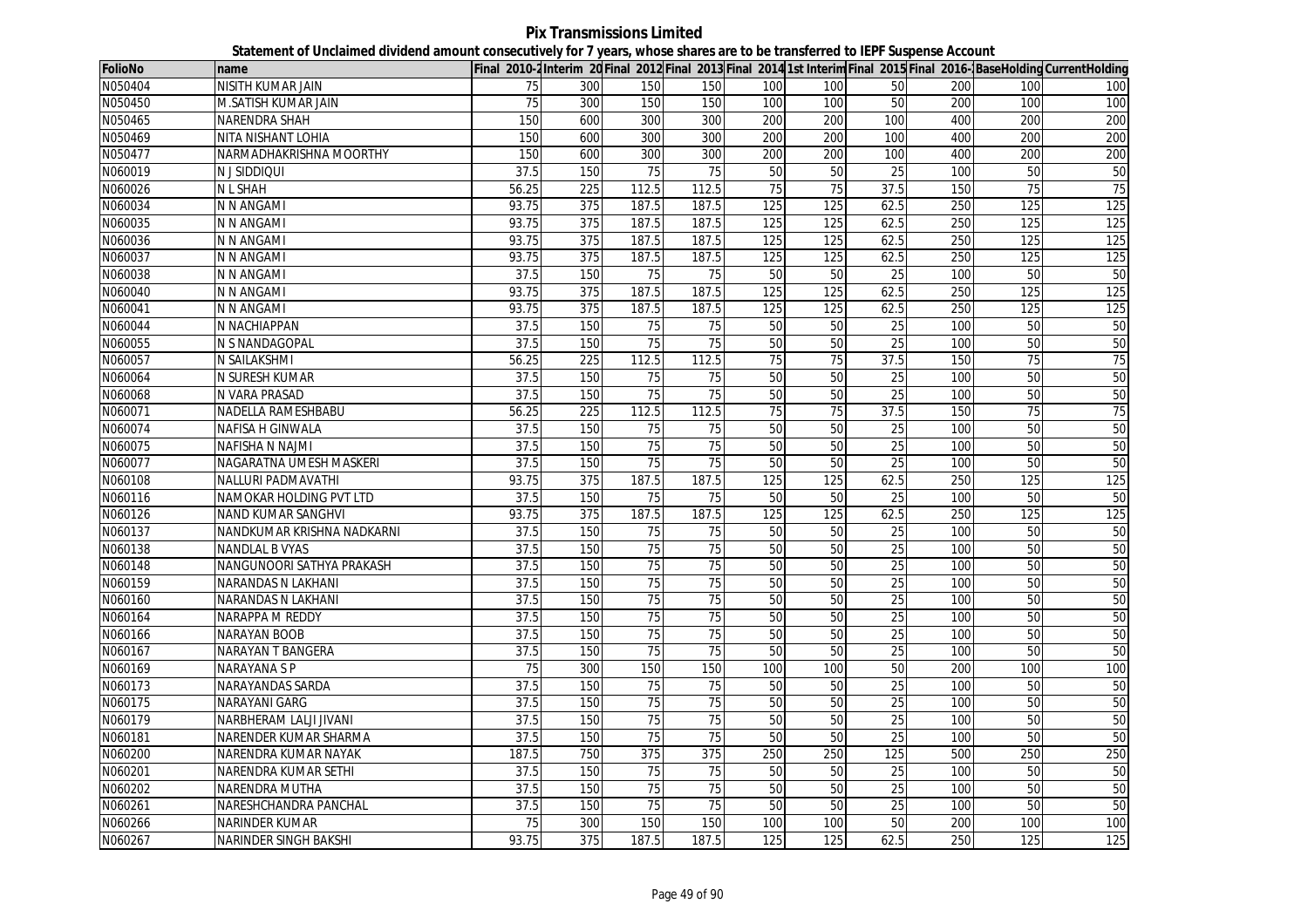## **Pix Transmissions Limited Statement of Unclaimed dividend amount consecutively for 7 years, whose shares are to be transferred to IEPF Suspense Account**

| <b>FolioNo</b> | Iname                       |       |     |                 |                  |                 |                 |                 |            |                 | Final 2010-2Interim 20 Final 2012 Final 2013 Final 2014 1st Interim Final 2015 Final 2016-BaseHolding CurrentHolding |
|----------------|-----------------------------|-------|-----|-----------------|------------------|-----------------|-----------------|-----------------|------------|-----------------|----------------------------------------------------------------------------------------------------------------------|
| N060271        | NARMADHA KRISHNAMOORTHY     | 56.25 | 225 | 112.5           | 112.5            | 75              | 75              | 37.5            | 150        | 75              | 75                                                                                                                   |
| N060273        | NAROTTAMDAS M RAJKOTIA      | 37.5  | 150 | 75              | 75               | 50              | 50              | 25              | 100        | 50              | 50                                                                                                                   |
| N060317        | <b>NAVNEET SHAHRAWAT</b>    | 187.5 | 750 | 375             | 375              | 250             | 250             | 125             | 500        | 250             | 250                                                                                                                  |
| N060328        | NAWALKISHORE BHUTRA         | 56.25 | 225 | 112.5           | 112.5            | 75              | 75              | 37.5            | 150        | 75              | 75                                                                                                                   |
| N060329        | <b>NAYAN PRAFUL SHAH</b>    | 37.5  | 150 | 75              | 75               | 50              | 50              | 25              | <b>100</b> | 50              | 50                                                                                                                   |
| N060333        | NAYANA MAJUMDAR             | 37.5  | 150 | 75              | 75               | 50              | 50              | 25              | 100        | 50              | 50                                                                                                                   |
| N060341        | NAYANBALA P JAIN            | 93.75 | 375 | 187.5           | 187.5            | 125             | 125             | 62.5            | 250        | 125             | 125                                                                                                                  |
| N060359        | NEELA PRAKASH THAKKAR       | 18.75 | 75  | 37.5            | 37.5             | $\overline{25}$ | 25              | 12.5            | 50         | 25              | 25                                                                                                                   |
| N060371        | NEELIMA KHANDELWAL          | 37.5  | 150 | $\overline{75}$ | 75               | 50              | 50              | 25              | 100        | 50              | 50                                                                                                                   |
| N060419        | <b>NEHA D DAMANIA</b>       | 37.5  | 150 | 75              | 75               | 50              | 50              | 25              | 100        | 50              | 50                                                                                                                   |
| N060433        | <b>NEMICHAND R PUGLIA</b>   | 37.5  | 150 | 75              | 75               | 50              | 50              | 25              | 100        | 50              | 50                                                                                                                   |
| N060455        | NIKUNJBEN DHIRAJ SHAH       | 37.5  | 150 | 75              | 75               | 50              | 50              | 25              | 100        | 50              | 50                                                                                                                   |
| N060473        | NILESHWAR AJITH KAMATH      | 187.5 | 750 | 375             | $\overline{375}$ | 250             | 250             | 125             | 500        | 250             | 250                                                                                                                  |
| N060511        | NIRANJAN P SHAH             | 37.5  | 150 | 75              | 75               | 50              | 50              | 25              | 100        | 50              | 50                                                                                                                   |
| N060518        | NIRISHA J MANIAR            | 37.5  | 150 | 75              | $\overline{75}$  | 50              | 50              | 25              | 100        | 50              | 50                                                                                                                   |
| N060531        | NIRMALA INCHURE             | 37.5  | 150 | 75              | $\overline{75}$  | 50              | 50              | $\overline{25}$ | 100        | 50              | 50                                                                                                                   |
| N060532        | NIRMALA INCHURE             | 37.5  | 150 | 75              | 75               | 50              | 50              | 25              | 100        | 50              | 50                                                                                                                   |
| N060570        | NISHA SOMANI                | 37.5  | 150 | 75              | 75               | 50              | 50              | 25              | 100        | 50              | 50                                                                                                                   |
| N060587        | NITA H SAWLA                | 187.5 | 750 | 375             | 375              | 250             | 250             | 125             | 500        | 250             | 250                                                                                                                  |
| N060595        | <b>NITAL B SHAH</b>         | 37.5  | 150 | $\overline{75}$ | 75               | 50              | 50              | 25              | 100        | 50              | 50                                                                                                                   |
| N060612        | <b>NITIN P UDAR</b>         | 37.5  | 150 | 75              | 75               | 50              | 50              | 25              | 100        | 50              | 50                                                                                                                   |
| N060615        | NITIN POPATLAL SHAH         | 37.5  | 150 | 75              | 75               | 50              | 50              | 25              | 100        | 50              | 50                                                                                                                   |
| N060621        | <b>NOORJAHAN</b>            | 37.5  | 150 | 75              | 75               | 50              | 50              | 25              | 100        | 50              | 50                                                                                                                   |
| N060641        | <b>NIMU GANGULI</b>         | 18.75 | 75  | 37.5            | 37.5             | 25              | 25              | 12.5            | 50         | 25              | 25                                                                                                                   |
| N060642        | <b>NALIN N SHAH</b>         | 37.5  | 150 | 75              | 75               | 50              | 50              | 25              | 100        | 50              | 50                                                                                                                   |
| N060645        | <b>NANDAN SINGH</b>         | 18.75 | 75  | 37.5            | 37.5             | 25              | 25              | 12.5            | 50         | 25              | 25                                                                                                                   |
| N060653        | NATVERLAL .V.LAKHANL        | 18.75 | 75  | 37.5            | 37.5             | 25              | 25              | 12.5            | 50         | 25              | 25                                                                                                                   |
| N060656        | N KANNAN                    | 18.75 | 75  | 37.5            | 37.5             | $\overline{25}$ | $\overline{25}$ | 12.5            | 50         | $\overline{25}$ | 25                                                                                                                   |
| N060662        | NABANLAL BHUT               | 18.75 | 75  | 37.5            | 37.5             | 25              | 25              | 12.5            | 50         | 25              | 25                                                                                                                   |
| N060664        | NAEEM K. KAZI               | 18.75 | 75  | 37.5            | 37.5             | 25              | 25              | 12.5            | 50         | 25              | 25                                                                                                                   |
| N060667        | NAGAMBIKA T S               | 18.75 | 75  | 37.5            | 37.5             | 25              | 25              | 12.5            | 50         | 25              | $\overline{25}$                                                                                                      |
| N060673        | NAGJIBHAI K PATEL           | 18.75 | 75  | 37.5            | 37.5             | 25              | 25              | 12.5            | 50         | 25              | 25                                                                                                                   |
| N060674        | <b>NAGJIBHAI M PATEL</b>    | 18.75 | 75  | 37.5            | 37.5             | 25              | 25              | 12.5            | 50         | 25              | 25                                                                                                                   |
| N060675        | NAGJIBHAI RAMJIBHAI PATEL   | 18.75 | 75  | 37.5            | 37.5             | 25              | 25              | 12.5            | 50         | 25              | 25                                                                                                                   |
| N060680        | <b>NAINA SABNIS</b>         | 18.75 | 75  | 37.5            | 37.5             | 25              | 25              | 12.5            | 50         | 25              | $\overline{25}$                                                                                                      |
| N060690        | NANALAL GULABCHANDJI DOSHI  | 18.75 | 75  | 37.5            | 37.5             | $\overline{25}$ | 25              | 12.5            | 50         | 25              | 25                                                                                                                   |
| N060694        | <b>NAND LAL</b>             | 18.75 | 75  | 37.5            | 37.5             | 25              | $\overline{25}$ | 12.5            | 50         | 25              | 25                                                                                                                   |
| N060696        | NANDKISHORE TEKWANI         | 18.75 | 75  | 37.5            | 37.5             | 25              | 25              | 12.5            | 50         | 25              | 25                                                                                                                   |
| N060705        | NANURAM GUPTA               | 18.75 | 75  | 37.5            | 37.5             | 25              | 25              | 12.5            | 50         | 25              | 25                                                                                                                   |
| N060708        | NARAYAN KEWALRAHANI         | 18.75 | 75  | 37.5            | 37.5             | 25              | 25              | 12.5            | 50         | 25              | 25                                                                                                                   |
| N060721        | NARENDRA BHEDA              | 18.75 | 75  | 37.5            | 37.5             | 25              | 25              | 12.5            | 50         | 25              | $\overline{25}$                                                                                                      |
| N060729        | NARENDRA MOHAN SAKSENA      | 18.75 | 75  | 37.5            | 37.5             | 25              | 25              | 12.5            | 50         | $\overline{25}$ | 25                                                                                                                   |
| N060761        | NARESHKUMAR BECHARDAS MEHTA | 18.75 | 75  | 37.5            | 37.5             | 25              | 25              | 12.5            | 50         | 25              | 25                                                                                                                   |
| N060767        | NARINDER SINGH              | 18.75 | 75  | 37.5            | 37.5             | $\overline{25}$ | 25              | 12.5            | 50         | 25              | 25                                                                                                                   |
| N060776        | NARSINGMAL JAIN             | 18.75 | 75  | 37.5            | 37.5             | 25              | $\overline{25}$ | 12.5            | 50         | 25              | 25                                                                                                                   |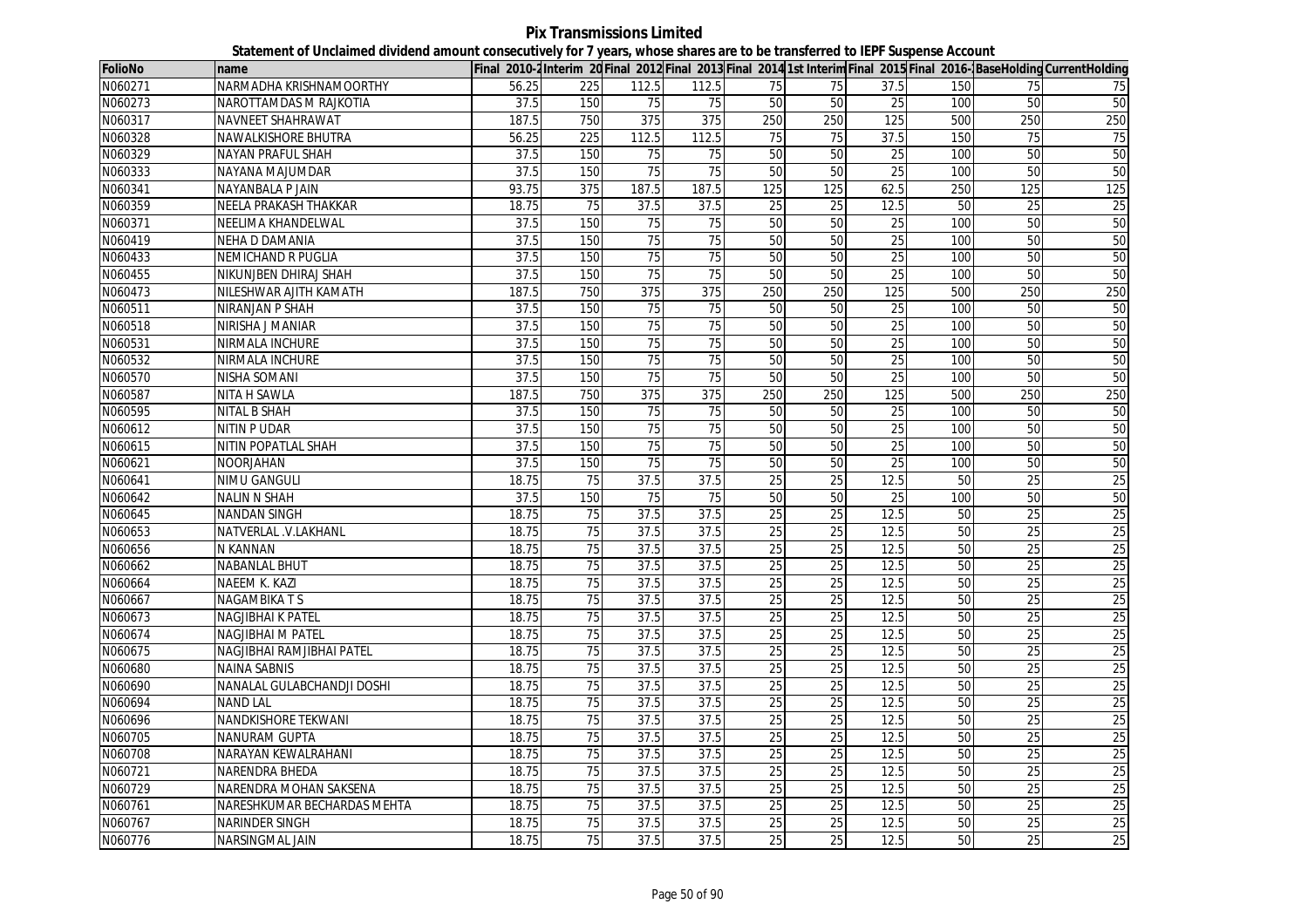**Pix Transmissions Limited Statement of Unclaimed dividend amount consecutively for 7 years, whose shares are to be transferred to IEPF Suspense Account**

| FolioNo | name                      |        |                  |       |                   |                 |                 |                 |      |                 | Final 2010-2Interim 20 Final 2012 Final 2013 Final 2014 1st Interim Final 2015 Final 2016-BaseHolding CurrentHolding |
|---------|---------------------------|--------|------------------|-------|-------------------|-----------------|-----------------|-----------------|------|-----------------|----------------------------------------------------------------------------------------------------------------------|
| N060777 | NASEERUDDIN SHAIK         | 18.75  | 75               | 37.5  | 37.5              | 25              | 25              | 12.5            | 50   | 25              | 25                                                                                                                   |
| N060789 | NATHURAM GUNAJI GHOSALKAR | 18.75  | 75               | 37.5  | 37.5              | 25              | 25              | 12.5            | 50   | $\overline{25}$ | 25                                                                                                                   |
| N060794 | NATVARIAL A PATEL         | 18.75  | 75               | 37.5  | 37.5              | 25              | 25              | 12.5            | 50   | 25              | 25                                                                                                                   |
| N060802 | NATVERBHAI A PATEL        | 18.75  | 75               | 37.5  | 37.5              | 25              | 25              | 12.5            | 50   | 25              | 25                                                                                                                   |
| N060807 | NATWARLAL SHAH            | 18.75  | 75               | 37.5  | 37.5              | 25              | 25              | 12.5            | 50   | 25              | 25                                                                                                                   |
| N060808 | NATWARLAL SHIVABHAI PATEL | 18.75  | 75               | 37.5  | 37.5              | 25              | $\overline{25}$ | 12.5            | 50   | 25              | 25                                                                                                                   |
| N060816 | <b>NAVIN B MEHTA</b>      | 18.75  | 75               | 37.5  | 37.5              | 25              | 25              | 12.5            | 50   | 25              | 25                                                                                                                   |
| N060820 | <b>NAVIN J DOSHI</b>      | 18.75  | 75               | 37.5  | 37.5              | 25              | 25              | 12.5            | 50   | 25              | 25                                                                                                                   |
| N060822 | <b>NAVIN JAIN</b>         | 18.75  | $\overline{75}$  | 37.5  | 37.5              | $\overline{25}$ | $\overline{25}$ | 12.5            | 50   | $\overline{25}$ | 25                                                                                                                   |
| N060828 | <b>NAVIN V MEHTA</b>      | 431.25 | 1725             | 862.5 | 862.5             | 575             | 575             | 287.5           | 1150 | 575             | 575                                                                                                                  |
| N060835 | NAVINKUMAR S THAKKAR      | 18.75  | 75               | 37.5  | 37.5              | 25              | 25              | 12.5            | 50   | 25              | 25                                                                                                                   |
| N060842 | NAYAL BHAI M THAKKAR      | 18.75  | $\overline{75}$  | 37.5  | 37.5              | 25              | 25              | 12.5            | 50   | $\overline{25}$ | 25                                                                                                                   |
| N060843 | NAYALBHAI THAKKAR         | 18.75  | 75               | 37.5  | 37.5              | 25              | 25              | 12.5            | 50   | 25              | 25                                                                                                                   |
| N060846 | NAYANA NAYAK              | 18.75  | 75               | 37.5  | 37.5              | 25              | 25              | 12.5            | 50   | $\overline{25}$ | 25                                                                                                                   |
| N060860 | <b>NAZMA SHAIKH</b>       | 18.75  | 75               | 37.5  | 37.5              | 25              | 25              | 12.5            | 50   | $\overline{25}$ | 25                                                                                                                   |
| N060869 | <b>NEELAM VERMA</b>       | 18.75  | $\overline{75}$  | 37.5  | 37.5              | $\overline{25}$ | 25              | 12.5            | 50   | 25              | 25                                                                                                                   |
| N060873 | NEERAJ VERMA              | 18.75  | $\overline{75}$  | 37.5  | 37.5              | $\overline{25}$ | $\overline{25}$ | 12.5            | 50   | $\overline{25}$ | 25                                                                                                                   |
| N060890 | NEHA BIPINBHAI SANGHAVI   | 18.75  | 75               | 37.5  | 37.5              | 25              | 25              | 12.5            | 50   | $\overline{25}$ | 25                                                                                                                   |
| N060894 | <b>NEHA SHAH</b>          | 18.75  | 75               | 37.5  | 37.5              | 25              | 25              | 12.5            | 50   | 25              | 25                                                                                                                   |
| N060897 | NELSON P. DAMEL           | 18.75  | $\overline{75}$  | 37.5  | 37.5              | $\overline{25}$ | 25              | 12.5            | 50   | 25              | $\overline{25}$                                                                                                      |
| N060951 | NIMISH KIRITLAL SHAH      | 18.75  | 75               | 37.5  | 37.5              | 25              | 25              | 12.5            | 50   | 25              | 25                                                                                                                   |
| N060956 | NIPA B SHAH               | 18.75  | $\overline{75}$  | 37.5  | 37.5              | $\overline{25}$ | $\overline{25}$ | 12.5            | 50   | $\overline{25}$ | $\overline{25}$                                                                                                      |
| N060957 | NIPA B SHAH               | 18.75  | 75               | 37.5  | $\overline{37.5}$ | $\overline{25}$ | $\overline{25}$ | 12.5            | 50   | $\overline{25}$ | 25                                                                                                                   |
| N060966 | NIRALI K DOSHI            | 18.75  | 75               | 37.5  | 37.5              | 25              | 25              | 12.5            | 50   | 25              | 25                                                                                                                   |
| N060978 | <b>NIRMAL KAUR</b>        | 37.5   | 150              | 75    | 75                | 50              | 50              | 25              | 100  | 50              | 50                                                                                                                   |
| N060982 | <b>NIRMAL SINGH</b>       | 18.75  | 75               | 37.5  | 37.5              | 25              | 25              | 12.5            | 50   | 25              | 25                                                                                                                   |
| N061009 | NISHA MALIK               | 18.75  | 75               | 37.5  | 37.5              | 25              | 25              | 12.5            | 50   | 25              | 25                                                                                                                   |
| N061013 | NISHIT CHAPLOT            | 18.75  | 75               | 37.5  | 37.5              | 25              | 25              | 12.5            | 50   | 25              | 25                                                                                                                   |
| N061014 | NITA B JAIN               | 18.75  | 75               | 37.5  | 37.5              | 25              | 25              | 12.5            | 50   | 25              | 25                                                                                                                   |
| N061018 | <b>NITA S SHETH</b>       | 18.75  | 75               | 37.5  | 37.5              | $\overline{25}$ | $\overline{25}$ | 12.5            | 50   | $\overline{25}$ | 25                                                                                                                   |
| N061023 | <b>NITABEN S VORA</b>     | 18.75  | 75               | 37.5  | 37.5              | 25              | 25              | 12.5            | 50   | $\overline{25}$ | 25                                                                                                                   |
| N061028 | NITIN GOSALIA             | 18.75  | 75               | 37.5  | 37.5              | 25              | 25              | 12.5            | 50   | 25              | 25                                                                                                                   |
| N061032 | NITINKUMAR R SANGHAVI     | 18.75  | 75               | 37.5  | 37.5              | 25              | 25              | 12.5            | 50   | 25              | 25                                                                                                                   |
| N061041 | NAFISA GHIYAWADWALA       | 18.75  | 75               | 37.5  | 37.5              | 25              | 25              | 12.5            | 50   | 25              | 25                                                                                                                   |
| N061048 | NANDLAL MEHTA             | 18.75  | 75               | 37.5  | 37.5              | 25              | 25              | 12.5            | 50   | 25              | 25                                                                                                                   |
| N061053 | NARENDRA A PATEL          | 37.5   | 150              | 75    | 75                | 50              | 50              | 25              | 100  | 50              | 50                                                                                                                   |
| N061072 | <b>NEELAM</b>             | 18.75  | 75               | 37.5  | 37.5              | 25              | 25              | 12.5            | 50   | 25              | 25                                                                                                                   |
| N061076 | <b>NIKETA PRAVIN</b>      | 18.75  | 75               | 37.5  | 37.5              | 25              | 25              | 12.5            | 50   | $\overline{25}$ | 25                                                                                                                   |
| N061077 | NILAM GOENKA              | 37.5   | 150              | 75    | 75                | 50              | 50              | $\overline{25}$ | 100  | 50              | 50                                                                                                                   |
| N061079 | <b>NILESH SANGHANI</b>    | 18.75  | 75               | 37.5  | 37.5              | 25              | 25              | 12.5            | 50   | 25              | 25                                                                                                                   |
| N061116 | NIRUPAMA JAYKANT PARIKH   | 93.75  | $\overline{375}$ | 187.5 | 187.5             | 125             | 125             | 62.5            | 250  | 125             | 125                                                                                                                  |
| N061145 | NAVINEHANDRA A SHAH       | 18.75  | 75               | 37.5  | 37.5              | 25              | 25              | 12.5            | 50   | 25              | 25                                                                                                                   |
| N061187 | NITA BHUTA                | 18.75  | $\overline{75}$  | 37.5  | 37.5              | $\overline{25}$ | $\overline{25}$ | 12.5            | 50   | 25              | 25                                                                                                                   |
| N061188 | <b>NITIN R PATEL</b>      | 93.75  | 375              | 187.5 | 187.5             | 125             | 125             | 62.5            | 250  | 125             | 125                                                                                                                  |
| N061213 | <b>NISHITH JAIN</b>       | 18.75  | 75               | 37.5  | 37.5              | 25              | 25              | 12.5            | 50   | $\overline{25}$ | 25                                                                                                                   |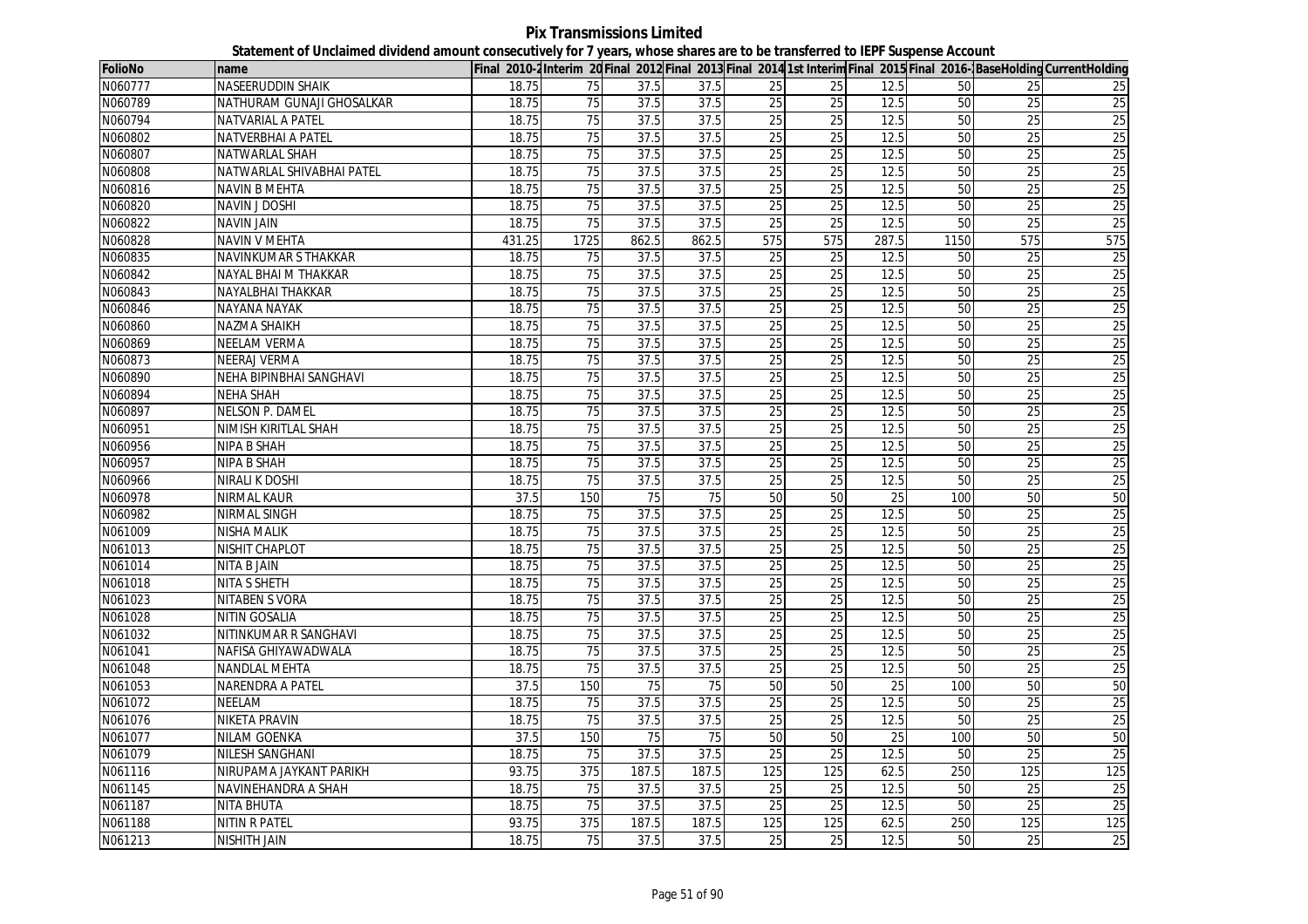**Pix Transmissions Limited Statement of Unclaimed dividend amount consecutively for 7 years, whose shares are to be transferred to IEPF Suspense Account**

| <b>FolioNo</b> | name                             |                 |     |                 |                 |     |     |                 |     |                  | Final 2010-2 Interim 20 Final 2012 Final 2013 Final 2014 1st Interim Final 2015 Final 2016-1 Base Holding Current Holding |
|----------------|----------------------------------|-----------------|-----|-----------------|-----------------|-----|-----|-----------------|-----|------------------|---------------------------------------------------------------------------------------------------------------------------|
| N061267        | NIRANJAN DAS JAIN                | 150             | 600 | 300             | 300             | 200 | 200 | 100             | 400 | 200              | 200                                                                                                                       |
| N061337        | NANALAL C KORADIA                | 150             | 600 | 300             | 300             | 200 | 200 | 100             | 400 | 200              | 200                                                                                                                       |
| 0000160        | OM PRAKASH BHATIA                | 75              | 300 | 150             | 150             | 100 | 100 | 50              | 200 | 100              | 100                                                                                                                       |
| 0010011        | OMDATT VASHISHT                  | $\overline{75}$ | 300 | 150             | 150             | 100 | 100 | 50              | 200 | 100              | 100                                                                                                                       |
| 0050011        | <b>OMDATT VASHISHT</b>           | 75              | 300 | 150             | 150             | 100 | 100 | 50              | 200 | 100              | 100                                                                                                                       |
| 0050013        | <b>OMPRAKASH AGARWAL</b>         | 150             | 600 | 300             | 300             | 200 | 200 | 100             | 400 | 200              | 200                                                                                                                       |
| O060043        | <b>OMPRAKASH MISHRA</b>          | 37.5            | 150 | 75              | 75              | 50  | 50  | 25              | 100 | 50               | 50                                                                                                                        |
| 0060045        | OMPRAKASH R AGARWAL              | 37.5            | 150 | 75              | $\overline{75}$ | 50  | 50  | $\overline{25}$ | 100 | 50               | 50                                                                                                                        |
| 0060046        | <b>OMPRAKASH R AGARWAL</b>       | 37.5            | 150 | $\overline{75}$ | 75              | 50  | 50  | 25              | 100 | 50               | 50                                                                                                                        |
| 0060047        | OMPRAKASH R AGARWAL              | 37.5            | 150 | $\overline{75}$ | 75              | 50  | 50  | $\overline{25}$ | 100 | 50               | 50                                                                                                                        |
| O060062        | OM PRAKASH GUPTA                 | 18.75           | 75  | 37.5            | 37.5            | 25  | 25  | 12.5            | 50  | 25               | 25                                                                                                                        |
| 0060071        | OMPRAKASH SABNANI                | 37.5            | 150 | $\overline{75}$ | 75              | 50  | 50  | 25              | 100 | 50               | 50                                                                                                                        |
| O060074        | OM PRAKASH LOHAR                 | 18.75           | 75  | 37.5            | 37.5            | 25  | 25  | 12.5            | 50  | 25               | 25                                                                                                                        |
| 0060077        | OM PRAKASH DASS                  | 225             | 900 | 450             | 450             | 300 | 300 | 150             | 600 | 300              | 300                                                                                                                       |
| 0060079        | <b>OM SRIVASTAVA</b>             | 37.5            | 150 | 75              | 75              | 50  | 50  | $\overline{25}$ | 100 | 50               | 50                                                                                                                        |
| P000013        | POLLY M.BHANJA                   | 150             | 600 | 300             | 300             | 200 | 200 | 100             | 400 | 200              | 200                                                                                                                       |
| P000102        | P A NARAYANAN                    | 75              | 300 | 150             | 150             | 100 | 100 | 50              | 200 | 100              | 100                                                                                                                       |
| P000148        | PADMA BIPINCHANDRA MANEK         | 75              | 300 | 150             | 150             | 100 | 100 | 50              | 200 | 100              | 100                                                                                                                       |
| P000254        | <b>PARUL SHAH</b>                | 75              | 300 | 150             | 150             | 100 | 100 | 50              | 200 | 100              | 100                                                                                                                       |
| P000395        | PRAKASH BHASIN (S.T.-LOST)       | 75              | 300 | 150             | 150             | 100 | 100 | 50              | 200 | 100              | 100                                                                                                                       |
| P000403        | PRAKASH GANGADHARAN              | 75              | 300 | 150             | 150             | 100 | 100 | 50              | 200 | 100              | 100                                                                                                                       |
| P000651        | PUSUSHOTHAMAN RADHAKRISHNAN      | 75              | 300 | 150             | 150             | 100 | 100 | 50              | 200 | 100              | 100                                                                                                                       |
| P000686        | PAWAN KUMAR AGGARWAL             | 75              | 300 | 150             | 150             | 100 | 100 | 50              | 200 | 100              | 100                                                                                                                       |
| P000700        | PALLAVIKA J PATEL                | 75              | 300 | 150             | 150             | 100 | 100 | 50              | 200 | 100              | 100                                                                                                                       |
| P000826        | PRAVIN M VAZIRANI                | 150             | 600 | 300             | 300             | 200 | 200 | 100             | 400 | 200              | 200                                                                                                                       |
| P000836        | PREETI GHUNWALEWALA              | 75              | 300 | 150             | 150             | 100 | 100 | 50              | 200 | 100              | 100                                                                                                                       |
| P000879        | P SRINIVAS REDDY                 | 75              | 300 | 150             | 150             | 100 | 100 | 50              | 200 | 100              | 100                                                                                                                       |
| P000994        | PUNEET GORAWARA                  | 75              | 300 | 150             | 150             | 100 | 100 | 50              | 200 | 100              | 100                                                                                                                       |
| P001038        | P PARTHASARTHY RAO               | 75              | 300 | 150             | 150             | 100 | 100 | 50              | 200 | 100              | 100                                                                                                                       |
| P001047        | P V GOVINDAN                     | 75              | 300 | 150             | 150             | 100 | 100 | 50              | 200 | 100              | 100                                                                                                                       |
| P001061        | P SHREEKUMAR MENON               | 75              | 300 | 150             | 150             | 100 | 100 | 50              | 200 | 100              | 100                                                                                                                       |
| P001091        | PRAFUL V DAMANI                  | 75              | 300 | 150             | 150             | 100 | 100 | 50              | 200 | 100              | 100                                                                                                                       |
| P001149        | PAWAN KUMAR GUPTA                | 75              | 300 | 150             | 150             | 100 | 100 | 50              | 200 | 100              | 100                                                                                                                       |
| P001152        | PUSHPA MADHAVRAO KULKARNI        | $\overline{75}$ | 300 | 150             | 150             | 100 | 100 | 50              | 200 | 100              | 100                                                                                                                       |
| P001216        | P MADHUSUDHAN RAO                | 75              | 300 | 150             | 150             | 100 | 100 | 50              | 200 | 100              | 100                                                                                                                       |
| P001228        | PREMA RAMALINGAM                 | 75              | 300 | 150             | 150             | 100 | 100 | 50              | 200 | 100              | 100                                                                                                                       |
| P001229        | PANNALAL LUNIA                   | 75              | 300 | 150             | 150             | 100 | 100 | 50              | 200 | 100              | 100                                                                                                                       |
| P001266        | PRITAM J TODANKAR                | $\overline{75}$ | 300 | 150             | 150             | 100 | 100 | 50              | 200 | 100              | 100                                                                                                                       |
| P001270        | P V VENKATASUBRAMANIAM           | 75              | 300 | 150             | 150             | 100 | 100 | 50              | 200 | 100              | 100                                                                                                                       |
| P001294        | PRAVIN S JOSHI                   | 75              | 300 | 150             | 150             | 100 | 100 | 50              | 200 | 100              | 100                                                                                                                       |
| P001305        | PUSHPAM JOSEPH                   | 75              | 300 | 150             | 150             | 100 | 100 | 50              | 200 | 100              | 100                                                                                                                       |
| P001371        | PRABHABEN SEVANTILAL LAVARI      | 75              | 300 | 150             | 150             | 100 | 100 | 50              | 200 | 100              | 100                                                                                                                       |
| P001375        | PARESH TURAKHIA (S.T.- LOST)     | 150             | 600 | 300             | 300             | 200 | 200 | 100             | 400 | 200              | 200                                                                                                                       |
| P001388        | PANDYA ASHWIN PRADYUMNA          | 75              | 300 | 150             | 150             | 100 | 100 | 50              | 200 | 100              | 100                                                                                                                       |
| P001424        | PADMA SECURITIES & SALES PVT LTD | 75              | 300 | 150             | 150             | 100 | 100 | 50              | 200 | 100 <sup>1</sup> | 100                                                                                                                       |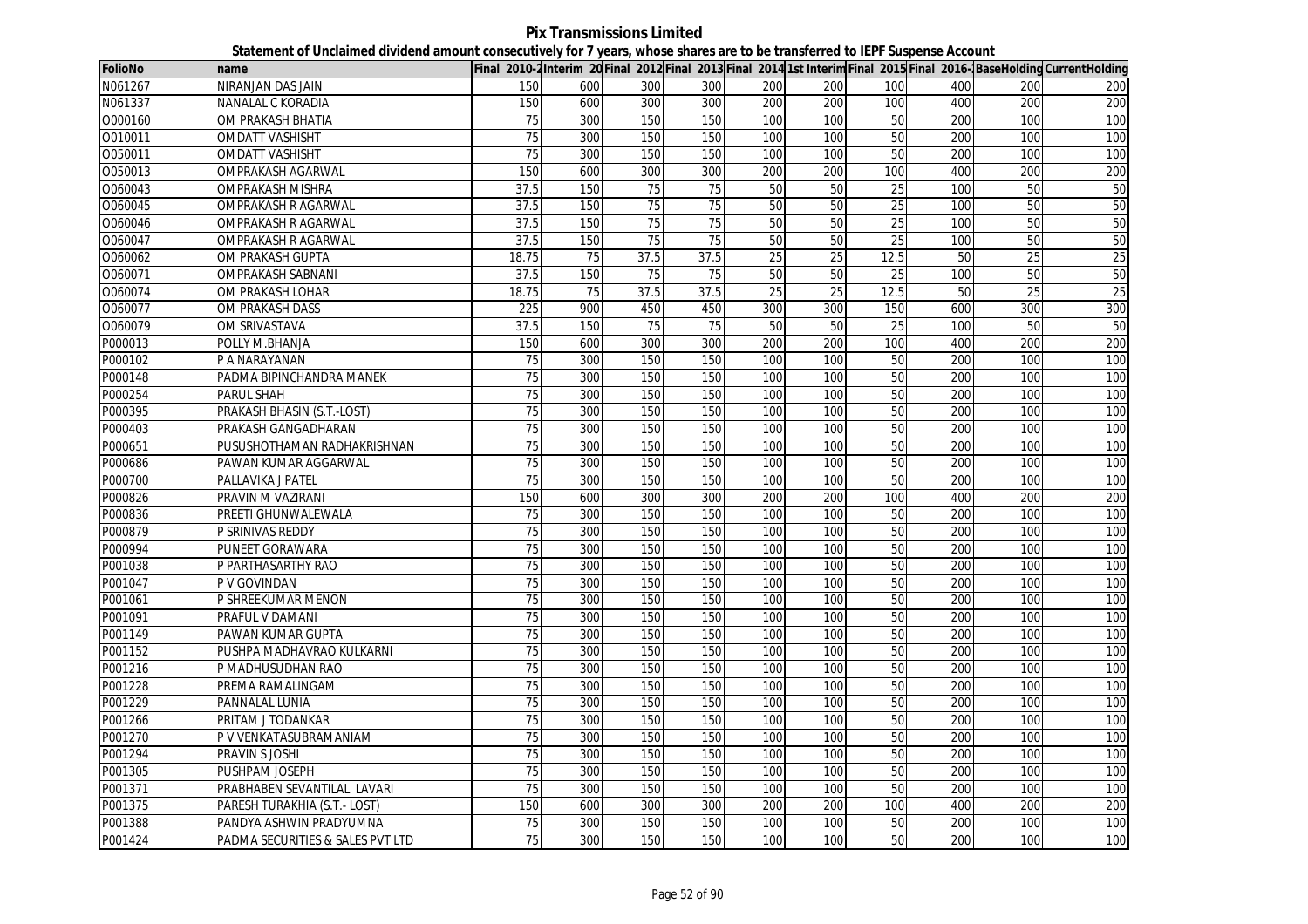**Pix Transmissions Limited Statement of Unclaimed dividend amount consecutively for 7 years, whose shares are to be transferred to IEPF Suspense Account**

| <b>FolioNo</b> | name                         |                 |      |     |     |     |     |                 |      |     | Final 2010-2Interim 20Final 2012 Final 2013 Final 2014 1st Interim Final 2015 Final 2016-BaseHolding CurrentHolding |
|----------------|------------------------------|-----------------|------|-----|-----|-----|-----|-----------------|------|-----|---------------------------------------------------------------------------------------------------------------------|
| P001487        | PUSHPHBEN N SHAH             | 75              | 300  | 150 | 150 | 100 | 100 | 50              | 200  | 100 | 100                                                                                                                 |
| P001506        | P THIRUMOORTHY               | 75              | 300  | 150 | 150 | 100 | 100 | 50              | 200  | 100 | 100                                                                                                                 |
| P001536        | PRADEEP KUMAR                | 75              | 300  | 150 | 150 | 100 | 100 | 50              | 200  | 100 | 100                                                                                                                 |
| P001538        | PRAVINA VASANTLAL BHAGATWALA | 75              | 300  | 150 | 150 | 100 | 100 | 50              | 200  | 100 | 100                                                                                                                 |
| P001551        | P MUTHU LAKSHMI              | 150             | 600  | 300 | 300 | 200 | 200 | 100             | 400  | 200 | 200                                                                                                                 |
| P001583        | PREMDEVI CHANDAK             | 75              | 300  | 150 | 150 | 100 | 100 | 50              | 200  | 100 | 100                                                                                                                 |
| P001613        | P BHASKAR REDDY              | 75              | 300  | 150 | 150 | 100 | 100 | 50              | 200  | 100 | 100                                                                                                                 |
| P001617        | PUSHPALATA K BIYANI          | 225             | 900  | 450 | 450 | 300 | 300 | 150             | 600  | 300 | 300                                                                                                                 |
| P001621        | PALLAV SHETH                 | 150             | 600  | 300 | 300 | 200 | 200 | 100             | 400  | 200 | 200                                                                                                                 |
| P001640        | PREMDEVI CHANDAK             | $\overline{75}$ | 300  | 150 | 150 | 100 | 100 | $\overline{50}$ | 200  | 100 | 100                                                                                                                 |
| P001651        | PADAM                        | 75              | 300  | 150 | 150 | 100 | 100 | 50              | 200  | 100 | 100                                                                                                                 |
| P001679        | P CHANDRAN                   | $\overline{75}$ | 300  | 150 | 150 | 100 | 100 | 50              | 200  | 100 | 100                                                                                                                 |
| P001692        | PIYUSH R DESAI               | 75              | 300  | 150 | 150 | 100 | 100 | 50              | 200  | 100 | 100                                                                                                                 |
| P001693        | P VEERAPPAN                  | $\overline{75}$ | 300  | 150 | 150 | 100 | 100 | 50              | 200  | 100 | 100                                                                                                                 |
| P001699        | P. KASI PRASAD REDDY         | 75              | 300  | 150 | 150 | 100 | 100 | 50              | 200  | 100 | 100                                                                                                                 |
| P001750        | <b>PUNIT GUPTA</b>           | 75              | 300  | 150 | 150 | 100 | 100 | 50              | 200  | 100 | 100                                                                                                                 |
| P001775        | PRAVIN KUMAR                 | 75              | 300  | 150 | 150 | 100 | 100 | 50              | 200  | 100 | 100                                                                                                                 |
| P001795        | PRAKASHKUMAR THAKORLAL SHAH  | 75              | 300  | 150 | 150 | 100 | 100 | 50              | 200  | 100 | 100                                                                                                                 |
| P001843        | P T VIMALA                   | 75              | 300  | 150 | 150 | 100 | 100 | 50              | 200  | 100 | 100                                                                                                                 |
| P001852        | PARESH AMRUTLAL BAVISHI      | 75              | 300  | 150 | 150 | 100 | 100 | 50              | 200  | 100 | 100                                                                                                                 |
| P001862        | PRABHABEN RATILAL CHAUHAN    | 75              | 300  | 150 | 150 | 100 | 100 | 50              | 200  | 100 | 100                                                                                                                 |
| P001875        | PRITAM S AHUJA               | 150             | 600  | 300 | 300 | 200 | 200 | 100             | 400  | 200 | 200                                                                                                                 |
| P001914        | PREETI VIJAY JHAVERI         | 75              | 300  | 150 | 150 | 100 | 100 | 50              | 200  | 100 | 100                                                                                                                 |
| P001919        | PREMJI HANSRAI DEDHIA        | 150             | 600  | 300 | 300 | 200 | 200 | 100             | 400  | 200 | 200                                                                                                                 |
| P001932        | PIYUSH BALWANTRAI VASANI     | $\overline{75}$ | 300  | 150 | 150 | 100 | 100 | 50              | 200  | 100 | 100                                                                                                                 |
| P001949        | <b>PRITI R DESAI</b>         | 150             | 600  | 300 | 300 | 200 | 200 | 100             | 400  | 200 | 200                                                                                                                 |
| P001966        | P MURALI LAKSHMI             | 150             | 600  | 300 | 300 | 200 | 200 | 100             | 400  | 200 | 200                                                                                                                 |
| P001985        | PADAM KUMAR                  | 450             | 1800 | 900 | 900 | 600 | 600 | 300             | 1200 | 600 | 600                                                                                                                 |
| P002051        | PARAMJIT SINGH SETHI         | 375             | 1500 | 750 | 750 | 500 | 500 | 250             | 1000 | 500 | 500                                                                                                                 |
| P002144        | PRABHA K JOSHI               | 75              | 300  | 150 | 150 | 100 | 100 | 50              | 200  | 100 | 100                                                                                                                 |
| P010040        | P S VILVANATHAN              | 75              | 300  | 150 | 150 | 100 | 100 | 50              | 200  | 100 | 100                                                                                                                 |
| P010094        | PANKAJ A THAKER              | 75              | 300  | 150 | 150 | 100 | 100 | 50              | 200  | 100 | 100                                                                                                                 |
| P010114        | PANNA ACHARYA                | 75              | 300  | 150 | 150 | 100 | 100 | 50              | 200  | 100 | 100                                                                                                                 |
| P010212        | PAWAN KUMAR AGARWAL          | 75              | 300  | 150 | 150 | 100 | 100 | 50              | 200  | 100 | 100                                                                                                                 |
| P010214        | PAWAN KUMAR JALAN            | $\overline{75}$ | 300  | 150 | 150 | 100 | 100 | 50              | 200  | 100 | 100                                                                                                                 |
| P010254        | POOJA GABBETA                | 75              | 300  | 150 | 150 | 100 | 100 | 50              | 200  | 100 | 100                                                                                                                 |
| P010332        | PRADIP RANJAN SINHA          | $\overline{75}$ | 300  | 150 | 150 | 100 | 100 | 50              | 200  | 100 | 100                                                                                                                 |
| P010436        | PRASHANT BHAGWAN NAKE        | 75              | 300  | 150 | 150 | 100 | 100 | 50              | 200  | 100 | 100                                                                                                                 |
| P010444        | PRASHANT KUMAR DUBEY         | 75              | 300  | 150 | 150 | 100 | 100 | 50              | 200  | 100 | 100                                                                                                                 |
| P010445        | PRASHANTH KUMAR MULKI        | 225             | 900  | 450 | 450 | 300 | 300 | 150             | 600  | 300 | 300                                                                                                                 |
| P050028        | P NATARAJAN                  | 75              | 300  | 150 | 150 | 100 | 100 | 50              | 200  | 100 | 100                                                                                                                 |
| P050040        | P S VILVANATHAN              | 75              | 300  | 150 | 150 | 100 | 100 | 50              | 200  | 100 | 100                                                                                                                 |
| P050065        | PADMA TAMMA                  | 75              | 300  | 150 | 150 | 100 | 100 | 50              | 200  | 100 | 100                                                                                                                 |
| P050068        | PADMABEN JHAVERI             | 75              | 300  | 150 | 150 | 100 | 100 | 50              | 200  | 100 | 100                                                                                                                 |
| P050083        | PANA DEVI HIRAWAT            | 75              | 300  | 150 | 150 | 100 | 100 | 50              | 200  | 100 | 100                                                                                                                 |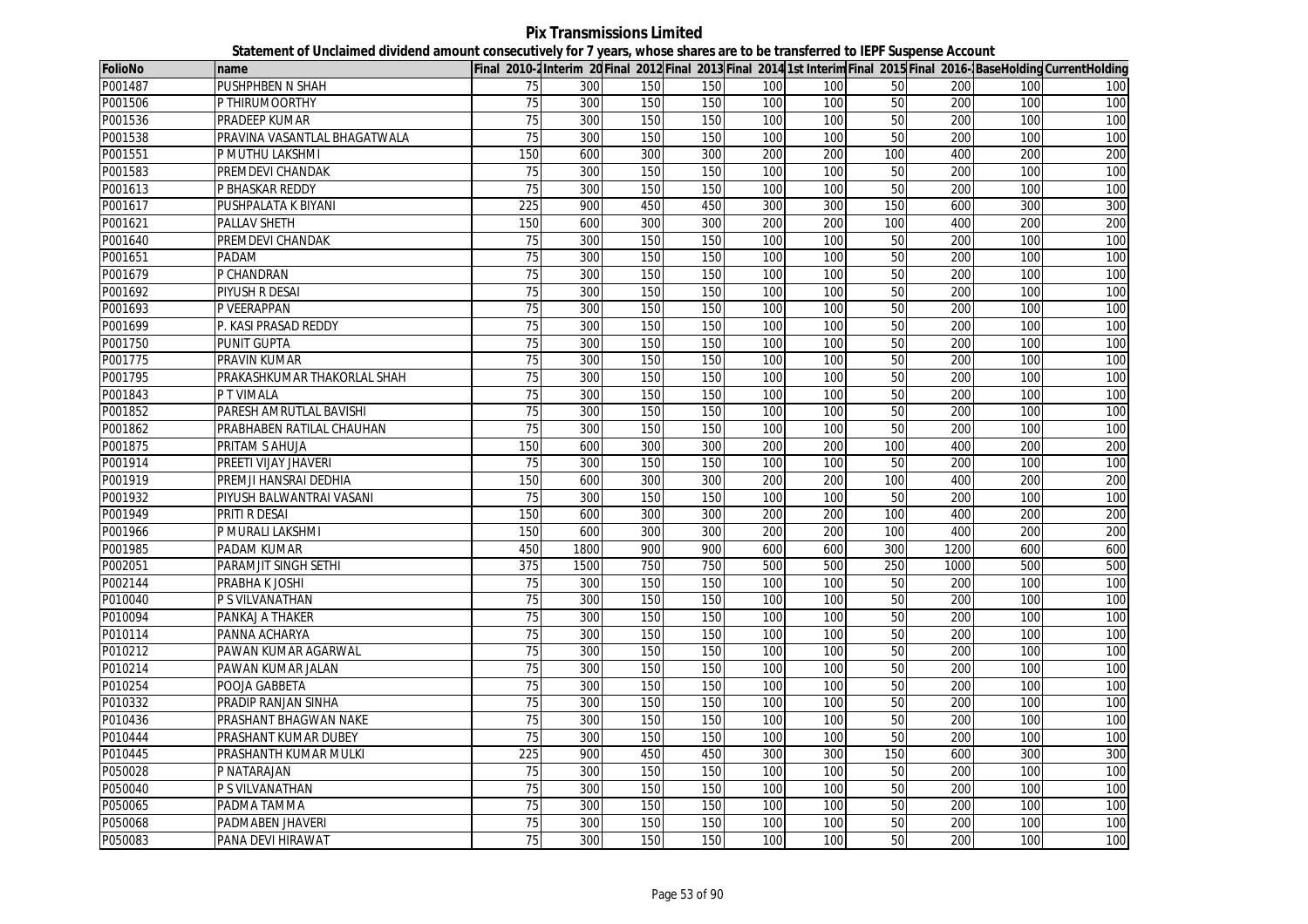**Pix Transmissions Limited Statement of Unclaimed dividend amount consecutively for 7 years, whose shares are to be transferred to IEPF Suspense Account**

| <b>FolioNo</b> | name                             |                 |      |       |                 |                 |     |      |     |     | Final 2010-2Interim 20Final 2012 Final 2013 Final 2014 1st Interim Final 2015 Final 2016- BaseHolding CurrentHolding |
|----------------|----------------------------------|-----------------|------|-------|-----------------|-----------------|-----|------|-----|-----|----------------------------------------------------------------------------------------------------------------------|
| P050089        | <b>PANDIT SHANKAR JOSHI</b>      | 75              | 300  | 150   | 150             | 100             | 100 | 50   | 200 | 100 | 100                                                                                                                  |
| P050094        | PANKAJ A THAKER                  | 75              | 300  | 150   | 150             | 100             | 100 | 50   | 200 | 100 | 100                                                                                                                  |
| P050158        | PARMINDER SINGH BAKSHI           | 75              | 300  | 150   | 150             | 100             | 100 | 50   | 200 | 100 | 100                                                                                                                  |
| P050204        | PAVANBEN CHAMPALAL               | 75              | 300  | 150   | 150             | 100             | 100 | 50   | 200 | 100 | 100                                                                                                                  |
| P050205        | PAVANBEN CHAMPALAL SHAH          | 75              | 300  | 150   | 150             | 100             | 100 | 50   | 200 | 100 | 100                                                                                                                  |
| P050212        | PAWAN KUMAR AGARWAL              | 75              | 300  | 150   | 150             | 100             | 100 | 50   | 200 | 100 | 100                                                                                                                  |
| P050226        | PESI KAIKHUSHROO LENTIN          | 75              | 300  | 150   | 150             | 100             | 100 | 50   | 200 | 100 | 100                                                                                                                  |
| P050254        | POOJA GABBETA                    | 75              | 300  | 150   | 150             | 100             | 100 | 50   | 200 | 100 | 100                                                                                                                  |
| P050288        | PRABHAKAR BEJGAM                 | 75              | 300  | 150   | 150             | 100             | 100 | 50   | 200 | 100 | 100                                                                                                                  |
| P050303        | <b>PRABHUNV</b>                  | 75              | 300  | 150   | 150             | 100             | 100 | 50   | 200 | 100 | 100                                                                                                                  |
| P050330        | PRADIP MEHTA(TO BE FORFEITED)    | 75              | 300  | 150   | 150             | 100             | 100 | 50   | 200 | 100 | 100                                                                                                                  |
| P050332        | PRADIP RANJAN SINHA              | 75              | 300  | 150   | 150             | 100             | 100 | 50   | 200 | 100 | 100                                                                                                                  |
| P050334        | PRADIP S SHAH                    | $\overline{75}$ | 300  | 150   | 150             | 100             | 100 | 50   | 200 | 100 | 100                                                                                                                  |
| P050384        | PRAKASH P JAIN                   | 75              | 300  | 150   | 150             | 100             | 100 | 50   | 200 | 100 | 100                                                                                                                  |
| P050388        | PRAKASH RATHI                    | 75              | 300  | 150   | 150             | 100             | 100 | 50   | 200 | 100 | 100                                                                                                                  |
| P050389        | PRAKASH SHAH                     | 150             | 600  | 300   | 300             | 200             | 200 | 100  | 400 | 200 | 200                                                                                                                  |
| P050391        | PRAKASH SIKCHI                   | 150             | 600  | 300   | 300             | 200             | 200 | 100  | 400 | 200 | 200                                                                                                                  |
| P050444        | PRASHANT KUMAR DUBEY             | 75              | 300  | 150   | 150             | 100             | 100 | 50   | 200 | 100 | 100                                                                                                                  |
| P050446        | PRASSANNA KUMAR JHA(NON PAYMENT) | 75              | 300  | 150   | 150             | 100             | 100 | 50   | 200 | 100 | 100                                                                                                                  |
| P050471        | PRAVEEN KUMAR JAIN               | 75              | 300  | 150   | 150             | 100             | 100 | 50   | 200 | 100 | 100                                                                                                                  |
| P050476        | PRAVIN C SHAH                    | 75              | 300  | 150   | 150             | 100             | 100 | 50   | 200 | 100 | 100                                                                                                                  |
| P050533        | PREM LATA VYAS                   | 300             | 1200 | 600   | 600             | 400             | 400 | 200  | 800 | 400 | 400                                                                                                                  |
| P050534        | PREM NARAIN GUPTA                | 75              | 300  | 150   | 150             | 100             | 100 | 50   | 200 | 100 | 100                                                                                                                  |
| P050630        | PUSHPA DEVI BHUWALKA (STOP TRNS) | 150             | 600  | 300   | 300             | 200             | 200 | 100  | 400 | 200 | 200                                                                                                                  |
| P050721        | PRADEEP HAMIRWASIA               | 75              | 300  | 150   | 150             | 100             | 100 | 50   | 200 | 100 | 100                                                                                                                  |
| P050726        | PRADEEP HAMIRWASIA               | 75              | 300  | 150   | 150             | 100             | 100 | 50   | 200 | 100 | 100                                                                                                                  |
| P060011        | P A ANTONY                       | 37.5            | 150  | 75    | $\overline{75}$ | 50              | 50  | 25   | 100 | 50  | 50                                                                                                                   |
| P060012        | P AMSAVENI                       | 37.5            | 150  | 75    | 75              | 50              | 50  | 25   | 100 | 50  | 50                                                                                                                   |
| P060013        | P B A CHARI                      | 187.5           | 750  | 375   | 375             | 250             | 250 | 125  | 500 | 250 | 250                                                                                                                  |
| P060031        | P LAXMIKANT                      | 37.5            | 150  | 75    | 75              | 50              | 50  | 25   | 100 | 50  | 50                                                                                                                   |
| P060035        | P M THAJU DHEEN                  | 37.5            | 150  | 75    | 75              | 50              | 50  | 25   | 100 | 50  | 50                                                                                                                   |
| P060036        | P MADHUSUDANARAO                 | 37.5            | 150  | 75    | 75              | 50              | 50  | 25   | 100 | 50  | 50                                                                                                                   |
| P060037        | P MADHUSUDHAN RAO                | 56.25           | 225  | 112.5 | 112.5           | $\overline{75}$ | 75  | 37.5 | 150 | 75  | 75                                                                                                                   |
| P060043        | P N SHAH                         | 56.25           | 225  | 112.5 | 112.5           | 75              | 75  | 37.5 | 150 | 75  | 75                                                                                                                   |
| P060044        | <b>PNVBSGUPTA</b>                | 37.5            | 150  | 75    | 75              | 50              | 50  | 25   | 100 | 50  | 50                                                                                                                   |
| P060051        | P PRAKASH CHAND                  | 37.5            | 150  | 75    | 75              | 50              | 50  | 25   | 100 | 50  | 50                                                                                                                   |
| P060052        | P R SHAH                         | 56.25           | 225  | 112.5 | 112.5           | 75              | 75  | 37.5 | 150 | 75  | 75                                                                                                                   |
| P060067        | P S VILVANATHAN                  | 37.5            | 150  | 75    | 75              | 50              | 50  | 25   | 100 | 50  | 50                                                                                                                   |
| P060072        | P SRINIVAS REDDY                 | 37.5            | 150  | 75    | 75              | 50              | 50  | 25   | 100 | 50  | 50                                                                                                                   |
| P060073        | P SUDHA                          | 37.5            | 150  | 75    | 75              | 50              | 50  | 25   | 100 | 50  | 50                                                                                                                   |
| P060082        | P VENARAM CHOUDHARY              | 37.5            | 150  | 75    | $\overline{75}$ | 50              | 50  | 25   | 100 | 50  | 50                                                                                                                   |
| P060083        | P VIJAYA DEVI                    | 56.25           | 225  | 112.5 | 112.5           | 75              | 75  | 37.5 | 150 | 75  | 75                                                                                                                   |
| P060115        | PADMAJA RANI TIRUMALASETTY       | 75              | 300  | 150   | 150             | 100             | 100 | 50   | 200 | 100 | 100                                                                                                                  |
| P060123        | PADUBIDRI PATTABHIRAMA BHAT      | 37.5            | 150  | 75    | 75              | 50              | 50  | 25   | 100 | 50  | 50                                                                                                                   |
| P060126        | PAGADALA NARAYAN RAO             | 56.25           | 225  | 112.5 | 112.5           | 75              | 75  | 37.5 | 150 | 75  | 75                                                                                                                   |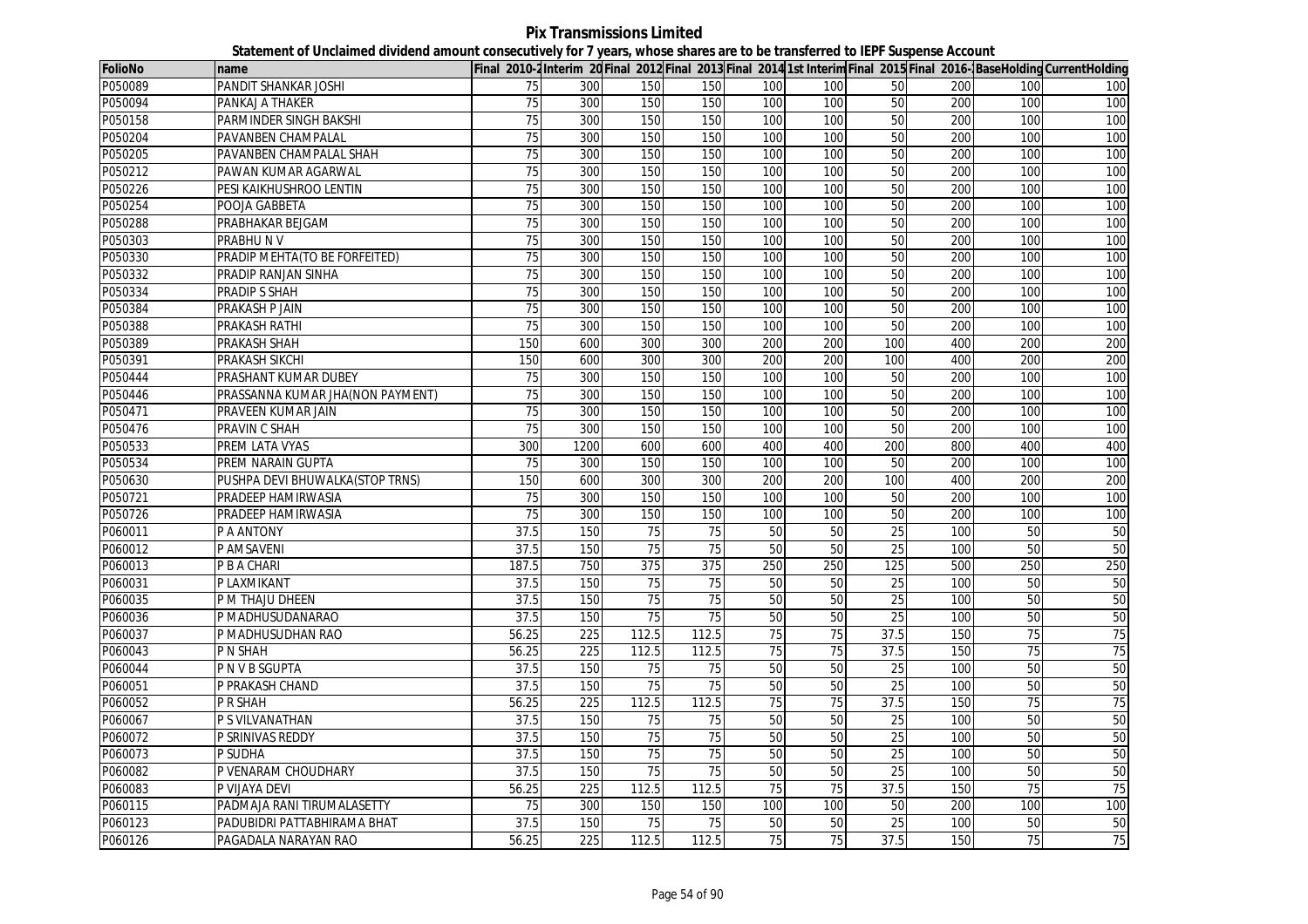## **Pix Transmissions Limited Statement of Unclaimed dividend amount consecutively for 7 years, whose shares are to be transferred to IEPF Suspense Account**

| <b>FolioNo</b> | name                      |       |                  |                 |                 |                 |     |                 |     |                 | Final 2010-2Interim 20 Final 2012 Final 2013 Final 2014 1st Interim Final 2015 Final 2016-BaseHolding CurrentHolding |
|----------------|---------------------------|-------|------------------|-----------------|-----------------|-----------------|-----|-----------------|-----|-----------------|----------------------------------------------------------------------------------------------------------------------|
| P060128        | PALIBEN V NAIK            | 37.5  | 150              | 75              | 75              | 50              | 50  | 25              | 100 | 50              | 50                                                                                                                   |
| P060129        | PALLAVI AJIT MEHTA        | 37.5  | 150              | 75              | 75              | 50              | 50  | 25              | 100 | 50              | 50                                                                                                                   |
| P060132        | PALLAVI P GALLA           | 37.5  | 150              | 75              | 75              | 50              | 50  | $\overline{25}$ | 100 | 50              | 50                                                                                                                   |
| P060143        | PANKAJ BHATT              | 56.25 | 225              | 112.5           | 112.5           | 75              | 75  | 37.5            | 150 | 75              | 75                                                                                                                   |
| P060152        | PANKAJ KAJALIYA           | 37.5  | 150              | 75              | 75              | 50              | 50  | 25              | 100 | 50              | 50                                                                                                                   |
| P060154        | PANKAJ KIRANRAJ GEMAVAT   | 75    | 300              | 150             | 150             | 100             | 100 | 50              | 200 | 100             | 100                                                                                                                  |
| P060164        | PANKAJ N THAKER           | 37.5  | 150              | 75              | 75              | 50              | 50  | 25              | 100 | 50              | 50                                                                                                                   |
| P060187        | PANKAJKUMAR KANTILAL SHAH | 37.5  | 150              | 75              | 75              | 50              | 50  | 25              | 100 | 50              | 50                                                                                                                   |
| P060190        | PANKHIDEVI A JAIN         | 37.5  | 150              | $\overline{75}$ | $\overline{75}$ | 50              | 50  | 25              | 100 | 50              | 50                                                                                                                   |
| P060194        | PANNA HIMANSHU ACHARYA    | 37.5  | 150              | 75              | 75              | 50              | 50  | 25              | 100 | 50              | 50                                                                                                                   |
| P060196        | PANNA THAKKAR             | 37.5  | 150              | 75              | 75              | 50              | 50  | 25              | 100 | 50              | 50                                                                                                                   |
| P060197        | PANNALAL PARAKH           | 37.5  | 150              | 75              | $\overline{75}$ | 50              | 50  | 25              | 100 | 50              | 50                                                                                                                   |
| P060201        | PARAG PRAVIN SHETH        | 37.5  | 150              | 75              | 75              | 50              | 50  | 25              | 100 | 50              | 50                                                                                                                   |
| P060209        | PARAS BAI J JAIN          | 37.5  | 150              | 75              | 75              | 50              | 50  | 25              | 100 | 50              | 50                                                                                                                   |
| P060219        | PARBAT BHAI KODIATAR      | 56.25 | 225              | 112.5           | 112.5           | 75              | 75  | 37.5            | 150 | 75              | 75                                                                                                                   |
| P060228        | PARESH MALVANIA           | 37.5  | 150              | 75              | 75              | 50              | 50  | 25              | 100 | 50              | 50                                                                                                                   |
| P060239        | PARESHBHAI D DOSHI        | 37.5  | 150              | 75              | $\overline{75}$ | 50              | 50  | $\overline{25}$ | 100 | 50              | 50                                                                                                                   |
| P060244        | PARIMAL K SHAH            | 75    | 300              | 150             | 150             | 100             | 100 | 50              | 200 | 100             | 100                                                                                                                  |
| P060248        | PARMESHWAR K THAWRANI     | 37.5  | 150              | 75              | 75              | 50              | 50  | 25              | 100 | 50              | 50                                                                                                                   |
| P060253        | PARNA GHOSH RAKSHIT       | 37.5  | 150              | 75              | 75              | 50              | 50  | 25              | 100 | 50              | 50                                                                                                                   |
| P060267        | PARUL VIJAY VYAS          | 93.75 | 375              | 187.5           | 187.5           | 125             | 125 | 62.5            | 250 | 125             | 125                                                                                                                  |
| P060274        | PARWATIBEN GEHLOT         | 37.5  | 150              | 75              | 75              | 50              | 50  | 25              | 100 | 50              | 50                                                                                                                   |
| P060277        | PATEL BALVANT DHIRUBHAI   | 56.25 | 225              | 112.5           | 112.5           | $\overline{75}$ | 75  | 37.5            | 150 | $\overline{75}$ | 75                                                                                                                   |
| P060281        | PATEL ISHVARLAL V         | 37.5  | 150              | 75              | 75              | 50              | 50  | 25              | 100 | 50              | 50                                                                                                                   |
| P060287        | <b>PATEL NARESH</b>       | 56.25 | 225              | 112.5           | 112.5           | 75              | 75  | 37.5            | 150 | 75              | 75                                                                                                                   |
| P060291        | PATEL PRVIN BHAI          | 37.5  | 150              | $\overline{75}$ | 75              | 50              | 50  | 25              | 100 | 50              | 50                                                                                                                   |
| P060294        | PATIL MANOJ               | 37.5  | 150              | 75              | 75              | 50              | 50  | 25              | 100 | 50              | 50                                                                                                                   |
| P060301        | PAVAN KUMAR JAIPURIA      | 37.5  | 150              | 75              | 75              | 50              | 50  | 25              | 100 | 50              | 50                                                                                                                   |
| P060309        | PAWAN KUMAR GUPTA         | 37.5  | 150              | 75              | 75              | 50              | 50  | $\overline{25}$ | 100 | 50              | 50                                                                                                                   |
| P060315        | PAWAN KUMAR MAHTO         | 37.5  | 150              | 75              | $\overline{75}$ | 50              | 50  | 25              | 100 | 50              | 50                                                                                                                   |
| P060316        | PAWAN KUMAR SHAH          | 37.5  | 150              | 75              | 75              | 50              | 50  | 25              | 100 | 50              | 50                                                                                                                   |
| P060321        | PAWAN SARAF               | 37.5  | 150              | 75              | 75              | 50              | 50  | 25              | 100 | 50              | 50                                                                                                                   |
| P060334        | PHILOMINA F               | 56.25 | 225              | 112.5           | 112.5           | 75              | 75  | 37.5            | 150 | 75              | 75                                                                                                                   |
| P060338        | PIKKU AGARWAL             | 56.25 | 225              | 112.5           | 112.5           | 75              | 75  | 37.5            | 150 | 75              | 75                                                                                                                   |
| P060342        | PINAKIN RAMANLAL SHAH     | 56.25 | 225              | 112.5           | 112.5           | 75              | 75  | 37.5            | 150 | 75              | 75                                                                                                                   |
| P060368        | POOJA DEVI MUNDRA         | 37.5  | 150              | 75              | 75              | 50              | 50  | $\overline{25}$ | 100 | 50              | 50                                                                                                                   |
| P060369        | POOJA GABBETA             | 56.25 | $\overline{225}$ | 112.5           | 112.5           | 75              | 75  | 37.5            | 150 | 75              | 75                                                                                                                   |
| P060372        | POONAM AGARWAL            | 75    | 300              | 150             | 150             | 100             | 100 | 50              | 200 | 100             | 100                                                                                                                  |
| P060400        | POPATLAL RATILAL SHAH     | 37.5  | 150              | 75              | 75              | 50              | 50  | 25              | 100 | 50              | 50                                                                                                                   |
| P060401        | POPINDER KAUR ANAND       | 93.75 | 375              | 187.5           | 187.5           | 125             | 125 | 62.5            | 250 | 125             | 125                                                                                                                  |
| P060416        | PRABHAKAR JAGTAP          | 37.5  | 150              | 75              | 75              | 50              | 50  | 25              | 100 | 50              | 50                                                                                                                   |
| P060417        | PRABHAKAR M KHOT          | 37.5  | 150              | 75              | 75              | 50              | 50  | 25              | 100 | 50              | 50                                                                                                                   |
| P060418        | PRABHAKAR MAHADEO AWATE   | 56.25 | 225              | 112.5           | 112.5           | 75              | 75  | 37.5            | 150 | 75              | 75                                                                                                                   |
| P060423        | PRABHAKAR SHANKAR SARAPH  | 37.5  | 150              | 75              | 75              | 50              | 50  | 25              | 100 | 50              | 50                                                                                                                   |
| P060427        | PRABHAT RANJAN MOHANTY    | 56.25 | 225              | 112.5           | 112.5           | 75              | 75  | 37.5            | 150 | 75              | 75                                                                                                                   |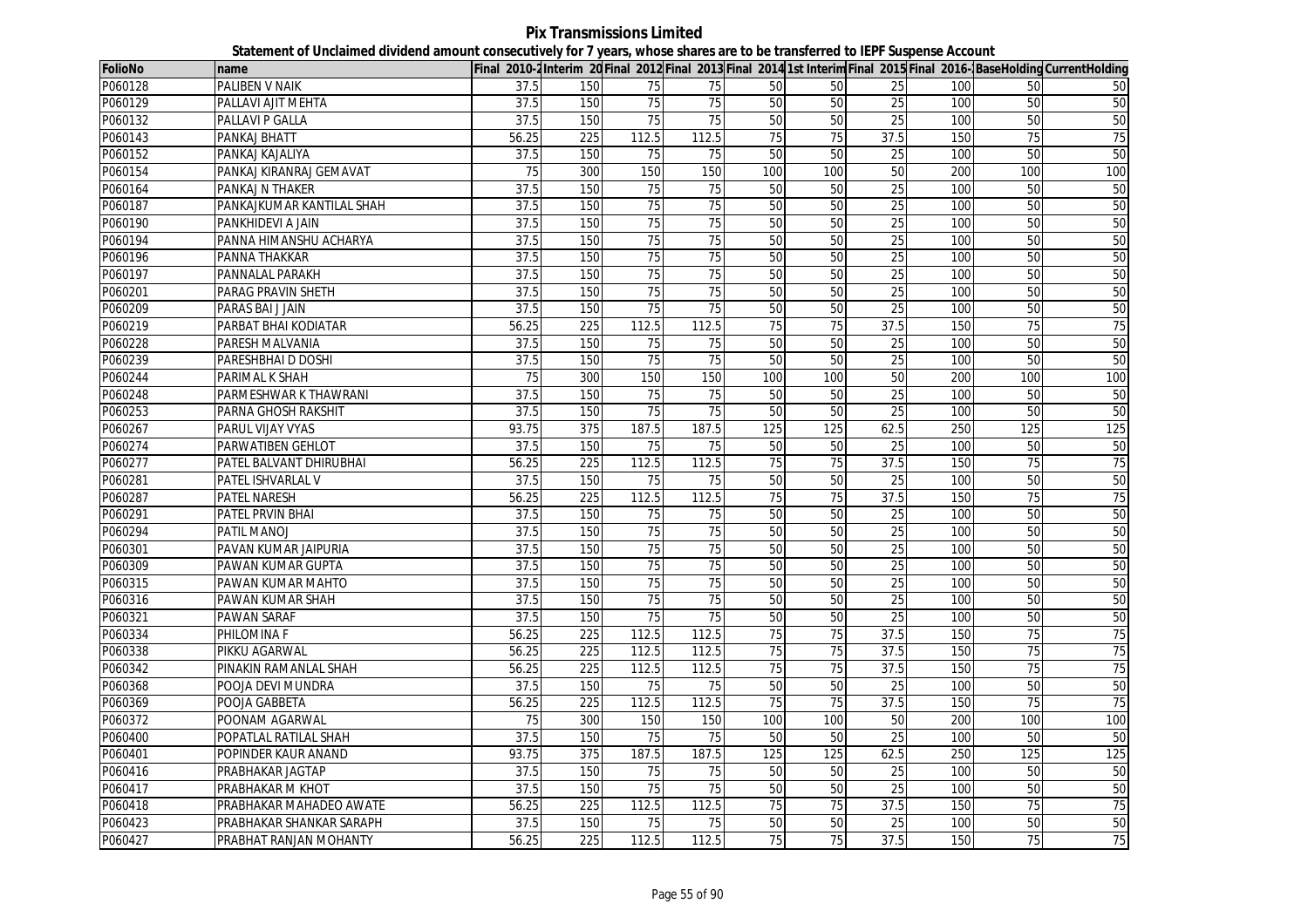**Pix Transmissions Limited Statement of Unclaimed dividend amount consecutively for 7 years, whose shares are to be transferred to IEPF Suspense Account**

| <b>FolioNo</b> | name                    |       |                 |       |                 |                 |                 |                 |     |                 | Final 2010-2Interim 20 Final 2012 Final 2013 Final 2014 1st Interim Final 2015 Final 2016-BaseHolding CurrentHolding |
|----------------|-------------------------|-------|-----------------|-------|-----------------|-----------------|-----------------|-----------------|-----|-----------------|----------------------------------------------------------------------------------------------------------------------|
| P060431        | PRABHAVATI RAMDAS       | 37.5  | 150             | 75    | 75              | 50              | 50              | 25              | 100 | 50              | 50                                                                                                                   |
| P060438        | PRACHANA SHUKLA         | 37.5  | 150             | 75    | 75              | 50              | 50              | 25              | 100 | 50              | 50                                                                                                                   |
| P060445        | PRADEEP HAMIRWASIA      | 56.25 | 225             | 112.5 | 112.5           | 75              | 75              | 37.5            | 150 | 75              | 75                                                                                                                   |
| P060453        | PRADEEP KUMAR KEDIA     | 18.75 | 75              | 37.5  | 37.5            | 25              | 25              | 12.5            | 50  | 25              | 25                                                                                                                   |
| P060513        | PRAHLDRAI HARLALKA      | 37.5  | 150             | 75    | 75              | 50              | 50              | 25              | 100 | 50              | 50                                                                                                                   |
| P060524        | <b>PRAKASH CHAND</b>    | 37.5  | 150             | 75    | 75              | 50              | 50              | $\overline{25}$ | 100 | 50              | 50                                                                                                                   |
| P060526        | PRAKASH CHAND CHHALANI  | 37.5  | 150             | 75    | 75              | 50              | 50              | 25              | 100 | 50              | 50                                                                                                                   |
| P060530        | PRAKASH CHOPRA          | 93.75 | 375             | 187.5 | 187.5           | 125             | 125             | 62.5            | 250 | 125             | 125                                                                                                                  |
| P060536        | PRAKASH J JAIN          | 37.5  | 150             | 75    | 75              | 50              | 50              | 25              | 100 | 50              | 50                                                                                                                   |
| P060537        | <b>PRAKASH JAIN</b>     | 56.25 | 225             | 112.5 | 112.5           | 75              | 75              | 37.5            | 150 | $\overline{75}$ | 75                                                                                                                   |
| P060542        | PRAKASH M CHAWLA        | 56.25 | 225             | 112.5 | 112.5           | 75              | 75              | 37.5            | 150 | 75              | 75                                                                                                                   |
| P060549        | PRAKASH N JAIN          | 37.5  | 150             | 75    | 75              | 50              | 50              | 25              | 100 | 50              | 50                                                                                                                   |
| P060552        | PRAKASH SHAH            | 18.75 | 75              | 37.5  | 37.5            | 25              | 25              | 12.5            | 50  | 25              | 25                                                                                                                   |
| P060569        | PRAKETA LUTHRA          | 37.5  | 150             | 75    | 75              | 50              | $\overline{50}$ | 25              | 100 | 50              | 50                                                                                                                   |
| P060603        | PRAMOD VINAYAK NAVGHARE | 37.5  | 150             | 75    | 75              | 50              | 50              | 25              | 100 | 50              | 50                                                                                                                   |
| P060609        | PRAMODE KUMAR AGRAWAL   | 18.75 | 75              | 37.5  | 37.5            | 25              | 25              | 12.5            | 50  | 25              | 25                                                                                                                   |
| P060612        | PRANAV JARIWALA         | 37.5  | 150             | 75    | 75              | 50              | 50              | 25              | 100 | 50              | 50                                                                                                                   |
| P060623        | PRASHANT MANHARLAL SHAH | 37.5  | 150             | 75    | 75              | 50              | 50              | 25              | 100 | 50              | 50                                                                                                                   |
| P060630        | PRASUNA JALADI          | 37.5  | 150             | 75    | 75              | 50              | 50              | 25              | 100 | 50              | 50                                                                                                                   |
| P060696        | PRAVIN DARJI            | 37.5  | 150             | 75    | 75              | 50              | 50              | $\overline{25}$ | 100 | 50              | 50                                                                                                                   |
| P060698        | PRAVIN GANGADAS SHETH   | 37.5  | 150             | 75    | 75              | 50              | 50              | 25              | 100 | 50              | 50                                                                                                                   |
| P060700        | PRAVIN J JAIN           | 37.5  | 150             | 75    | 75              | 50              | 50              | 25              | 100 | 50              | 50                                                                                                                   |
| P060702        | PRAVIN JAGANATH KAMDAR  | 37.5  | 150             | 75    | 75              | 50              | 50              | 25              | 100 | 50              | 50                                                                                                                   |
| P060707        | <b>PRAVIN JHAVERI</b>   | 37.5  | 150             | 75    | 75              | 50              | 50              | 25              | 100 | 50              | 50                                                                                                                   |
| P060720        | PRAVINA PRAVIN SHETH    | 37.5  | 150             | 75    | 75              | 50              | 50              | 25              | 100 | 50              | 50                                                                                                                   |
| P060732        | <b>PRAWIN KUMAR</b>     | 37.5  | 150             | 75    | 75              | 50              | 50              | 25              | 100 | 50              | 50                                                                                                                   |
| P060745        | PREM LATA INDORIA       | 37.5  | 150             | 75    | 75              | 50              | 50              | 25              | 100 | 50              | 50                                                                                                                   |
| P060750        | PREM WADHWANI           | 37.5  | 150             | 75    | $\overline{75}$ | 50              | 50              | 25              | 100 | 50              | 50                                                                                                                   |
| P060761        | PREMILA J GANDHI        | 37.5  | 150             | 75    | 75              | 50              | 50              | 25              | 100 | 50              | 50                                                                                                                   |
| P060782        | PREMLATA V MALANI       | 56.25 | 225             | 112.5 | 112.5           | $\overline{75}$ | $\overline{75}$ | 37.5            | 150 | $\overline{75}$ | 75                                                                                                                   |
| P060785        | PRERNA M MEHRA          | 37.5  | 150             | 75    | 75              | 50              | 50              | 25              | 100 | 50              | 50                                                                                                                   |
| P060794        | PRITI BIJANI            | 37.5  | 150             | 75    | 75              | 50              | 50              | 25              | 100 | 50              | 50                                                                                                                   |
| P060821        | PROMUD KUMAR PODDAR     | 37.5  | 150             | 75    | 75              | 50              | 50              | 25              | 100 | 50              | 50                                                                                                                   |
| P060822        | PROTIMA                 | 37.5  | 150             | 75    | 75              | 50              | 50              | $\overline{25}$ | 100 | 50              | 50                                                                                                                   |
| P060878        | PUSHPABEN K CHANDARIYA  | 37.5  | 150             | 75    | 75              | 50              | 50              | 25              | 100 | 50              | 50                                                                                                                   |
| P060882        | PUSHPABEN NAVINCHANDRA  | 93.75 | 375             | 187.5 | 187.5           | 125             | 125             | 62.5            | 250 | 125             | 125                                                                                                                  |
| P060892        | PUSPA GOEL              | 37.5  | 150             | 75    | 75              | 50              | 50              | 25              | 100 | 50              | 50                                                                                                                   |
| P060903        | PRAMODBHAI V PATEL      | 37.5  | 150             | 75    | $\overline{75}$ | 50              | 50              | 25              | 100 | 50              | 50                                                                                                                   |
| P060917        | PRAKASH KUMAR MAGANLAL  | 37.5  | 150             | 75    | 75              | 50              | 50              | 25              | 100 | 50              | 50                                                                                                                   |
| P060933        | P R SHAH                | 18.75 | 75              | 37.5  | 37.5            | 25              | 25              | 12.5            | 50  | 25              | 25                                                                                                                   |
| P060950        | P.D.GOEL                | 18.75 | 75              | 37.5  | 37.5            | 25              | $\overline{25}$ | 12.5            | 50  | $\overline{25}$ | 25                                                                                                                   |
| P060963        | PADMABEN SHAH           | 18.75 | $\overline{75}$ | 37.5  | 37.5            | 25              | $\overline{25}$ | 12.5            | 50  | $\overline{25}$ | 25                                                                                                                   |
| P060973        | PANKAJ A SHAH           | 18.75 | 75              | 37.5  | 37.5            | 25              | 25              | 12.5            | 50  | 25              | 25                                                                                                                   |
| P060989        | PANKAJ RATHOD           | 18.75 | 75              | 37.5  | 37.5            | 25              | 25              | 12.5            | 50  | 25              | 25                                                                                                                   |
| P060992        | PANKAJ V MEHTA          | 18.75 | 75              | 37.5  | 37.5            | 25              | 25              | 12.5            | 50  | 25              | 25                                                                                                                   |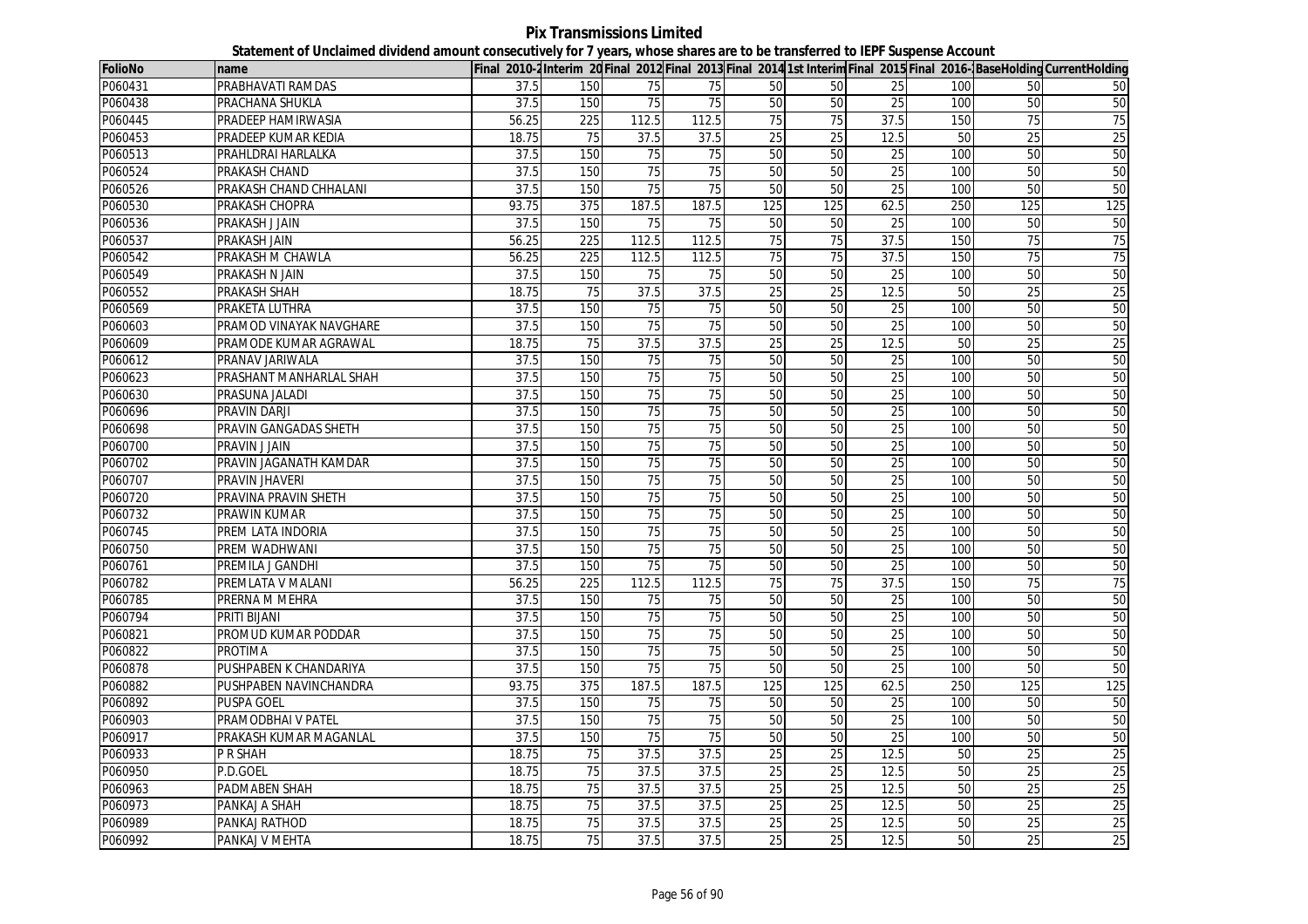**Pix Transmissions Limited Statement of Unclaimed dividend amount consecutively for 7 years, whose shares are to be transferred to IEPF Suspense Account**

| <b>FolioNo</b> | name                        |       |                 |      |      |                 |                 |                 |     |                 | Final 2010-2Interim 20 Final 2012 Final 2013 Final 2014 1st Interim Final 2015 Final 2016-BaseHolding CurrentHolding |
|----------------|-----------------------------|-------|-----------------|------|------|-----------------|-----------------|-----------------|-----|-----------------|----------------------------------------------------------------------------------------------------------------------|
| P060993        | PANKAJKUMAR JAIN            | 18.75 | 75              | 37.5 | 37.5 | 25              | 25              | 12.5            | 50  | 25              | 25                                                                                                                   |
| P060997        | PANNA BHADRESH SHAH         | 18.75 | 75              | 37.5 | 37.5 | 25              | 25              | 12.5            | 50  | 25              | 25                                                                                                                   |
| P061006        | PARAM PAL SINGH             | 18.75 | 75              | 37.5 | 37.5 | 25              | 25              | 12.5            | 50  | 25              | 25                                                                                                                   |
| P061007        | <b>PARANJIT SINGH</b>       | 18.75 | 75              | 37.5 | 37.5 | 25              | $\overline{25}$ | 12.5            | 50  | $\overline{25}$ | 25                                                                                                                   |
| P061012        | PARAS RATHORE               | 18.75 | 75              | 37.5 | 37.5 | 25              | 25              | 12.5            | 50  | 25              | 25                                                                                                                   |
| P061032        | PARESH M JIVANI             | 18.75 | 75              | 37.5 | 37.5 | 25              | 25              | 12.5            | 50  | 25              | 25                                                                                                                   |
| P061033        | PARESH M KHETANI            | 18.75 | 75              | 37.5 | 37.5 | 25              | 25              | 12.5            | 50  | 25              | 25                                                                                                                   |
| P061040        | <b>PARESH PAREKH</b>        | 18.75 | 75              | 37.5 | 37.5 | 25              | 25              | 12.5            | 50  | 25              | 25                                                                                                                   |
| P061062        | PARMOD KATARIA              | 18.75 | 75              | 37.5 | 37.5 | $\overline{25}$ | 25              | 12.5            | 50  | 25              | 25                                                                                                                   |
| P061064        | PARRUL K SOMAIYA            | 37.5  | 150             | 75   | 75   | 50              | 50              | 25              | 100 | 50              | 50                                                                                                                   |
| P061073        | PARTHA KUMAR GHOSH          | 18.75 | 75              | 37.5 | 37.5 | 25              | $\overline{25}$ | 12.5            | 50  | 25              | 25                                                                                                                   |
| P061089        | PATEL JAYASUKH MANUBHAI     | 18.75 | 75              | 37.5 | 37.5 | 25              | 25              | 12.5            | 50  | 25              | 25                                                                                                                   |
| P061091        | PATEL MANJULA VITHAL BHAI   | 18.75 | 75              | 37.5 | 37.5 | 25              | 25              | 12.5            | 50  | 25              | 25                                                                                                                   |
| P061092        | PATEL NAYANA VITHAL BHAI    | 18.75 | 75              | 37.5 | 37.5 | 25              | 25              | 12.5            | 50  | $\overline{25}$ | 25                                                                                                                   |
| P061095        | PATEL VITHALBHAI BECHARDAS  | 18.75 | 75              | 37.5 | 37.5 | 25              | 25              | 12.5            | 50  | $\overline{25}$ | 25                                                                                                                   |
| P061097        | <b>PAVAN V ZAVERI</b>       | 18.75 | 75              | 37.5 | 37.5 | 25              | 25              | 12.5            | 50  | $\overline{25}$ | 25                                                                                                                   |
| P061106        | PAWAN KUMAR PARWAL          | 18.75 | 75              | 37.5 | 37.5 | $\overline{25}$ | $\overline{25}$ | 12.5            | 50  | 25              | 25                                                                                                                   |
| P061117        | PINA KUMARI                 | 18.75 | 75              | 37.5 | 37.5 | 25              | 25              | 12.5            | 50  | 25              | 25                                                                                                                   |
| P061135        | PINTUBEN B VORA             | 18.75 | 75              | 37.5 | 37.5 | 25              | $\overline{25}$ | 12.5            | 50  | $\overline{25}$ | 25                                                                                                                   |
| P061155        | POONAM K JAIN               | 18.75 | 75              | 37.5 | 37.5 | 25              | 25              | 12.5            | 50  | 25              | 25                                                                                                                   |
| P061180        | PRABHAVATI BEN S SHAH       | 18.75 | 75              | 37.5 | 37.5 | 25              | 25              | 12.5            | 50  | 25              | 25                                                                                                                   |
| P061202        | PRADIP KUMAR LUNIA          | 18.75 | 75              | 37.5 | 37.5 | 25              | $\overline{25}$ | 12.5            | 50  | $\overline{25}$ | 25                                                                                                                   |
| P061213        | PRAFUL K JAIN               | 18.75 | 75              | 37.5 | 37.5 | 25              | $\overline{25}$ | 12.5            | 50  | $\overline{25}$ | 25                                                                                                                   |
| P061231        | PRAGNABEN B VASANI          | 18.75 | 75              | 37.5 | 37.5 | 25              | 25              | 12.5            | 50  | 25              | 25                                                                                                                   |
| P061244        | PRAKASH BABULAL SHAH        | 18.75 | 75              | 37.5 | 37.5 | 25              | 25              | 12.5            | 50  | $\overline{25}$ | 25                                                                                                                   |
| P061255        | PRAKASH KAPADIYA            | 18.75 | 75              | 37.5 | 37.5 | 25              | 25              | 12.5            | 50  | 25              | 25                                                                                                                   |
| P061268        | PRAKASH VALCHAND MEHTA      | 18.75 | 75              | 37.5 | 37.5 | 25              | 25              | 12.5            | 50  | 25              | 25                                                                                                                   |
| P061272        | PRAKASHCHAND JAIN           | 37.5  | 150             | 75   | 75   | 50              | 50              | $\overline{25}$ | 100 | 50              | 50                                                                                                                   |
| P061276        | PRAKASHCHANDRA VEERCHAND    | 18.75 | 75              | 37.5 | 37.5 | 25              | 25              | 12.5            | 50  | 25              | 25                                                                                                                   |
| P061279        | PRAKESH N THAKKAR           | 37.5  | 150             | 75   | 75   | 50              | 50              | 25              | 100 | 50              | 50                                                                                                                   |
| P061281        | PRAM KUMAR JAIN             | 18.75 | 75              | 37.5 | 37.5 | 25              | 25              | 12.5            | 50  | $\overline{25}$ | 25                                                                                                                   |
| P061282        | PRAMDAS MALGAYE             | 18.75 | 75              | 37.5 | 37.5 | 25              | 25              | 12.5            | 50  | 25              | 25                                                                                                                   |
| P061286        | PRAMOD BHANDARI             | 18.75 | 75              | 37.5 | 37.5 | $\overline{25}$ | 25              | 12.5            | 50  | 25              | 25                                                                                                                   |
| P061290        | PRAMOD PATIL                | 18.75 | 75              | 37.5 | 37.5 | 25              | 25              | 12.5            | 50  | 25              | 25                                                                                                                   |
| P061312        | PRAVAN A SHAH               | 18.75 | 75              | 37.5 | 37.5 | $\overline{25}$ | 25              | 12.5            | 50  | $\overline{25}$ | 25                                                                                                                   |
| P061323        | PRAVIN CHANDRA JOSHI        | 18.75 | 75              | 37.5 | 37.5 | 25              | 25              | 12.5            | 50  | 25              | 25                                                                                                                   |
| P061331        | PRAVIN N DESAI              | 18.75 | 75              | 37.5 | 37.5 | 25              | 25              | 12.5            | 50  | 25              | 25                                                                                                                   |
| P061344        | PRAVINA V JAIN              | 18.75 | 75              | 37.5 | 37.5 | 25              | $\overline{25}$ | 12.5            | 50  | 25              | 25                                                                                                                   |
| P061352        | PRAVINCHANDRA V PAREKH      | 18.75 | $\overline{75}$ | 37.5 | 37.5 | $\overline{25}$ | 25              | 12.5            | 50  | 25              | 25                                                                                                                   |
| P061362        | PREM GOEL                   | 18.75 | 75              | 37.5 | 37.5 | 25              | 25              | 12.5            | 50  | 25              | 25                                                                                                                   |
| P061374        | PREMILABEN BHAGUBHAI MISTRY | 18.75 | $\overline{75}$ | 37.5 | 37.5 | $\overline{25}$ | 25              | 12.5            | 50  | 25              | $\overline{25}$                                                                                                      |
| P061375        | PREMJI MAKWANA              | 18.75 | 75              | 37.5 | 37.5 | 25              | 25              | 12.5            | 50  | 25              | 25                                                                                                                   |
| P061387        | PRITAM C SHAH               | 18.75 | $\overline{75}$ | 37.5 | 37.5 | $\overline{25}$ | $\overline{25}$ | 12.5            | 50  | 25              | $\overline{25}$                                                                                                      |
| P061388        | PRITAM NATH                 | 18.75 | 75              | 37.5 | 37.5 | 25              | 25              | 12.5            | 50  | $\overline{25}$ | 25                                                                                                                   |
| P061403        | PRITIBEN SURTI              | 18.75 | 75              | 37.5 | 37.5 | 25              | 25              | 12.5            | 50  | $\overline{25}$ | 25                                                                                                                   |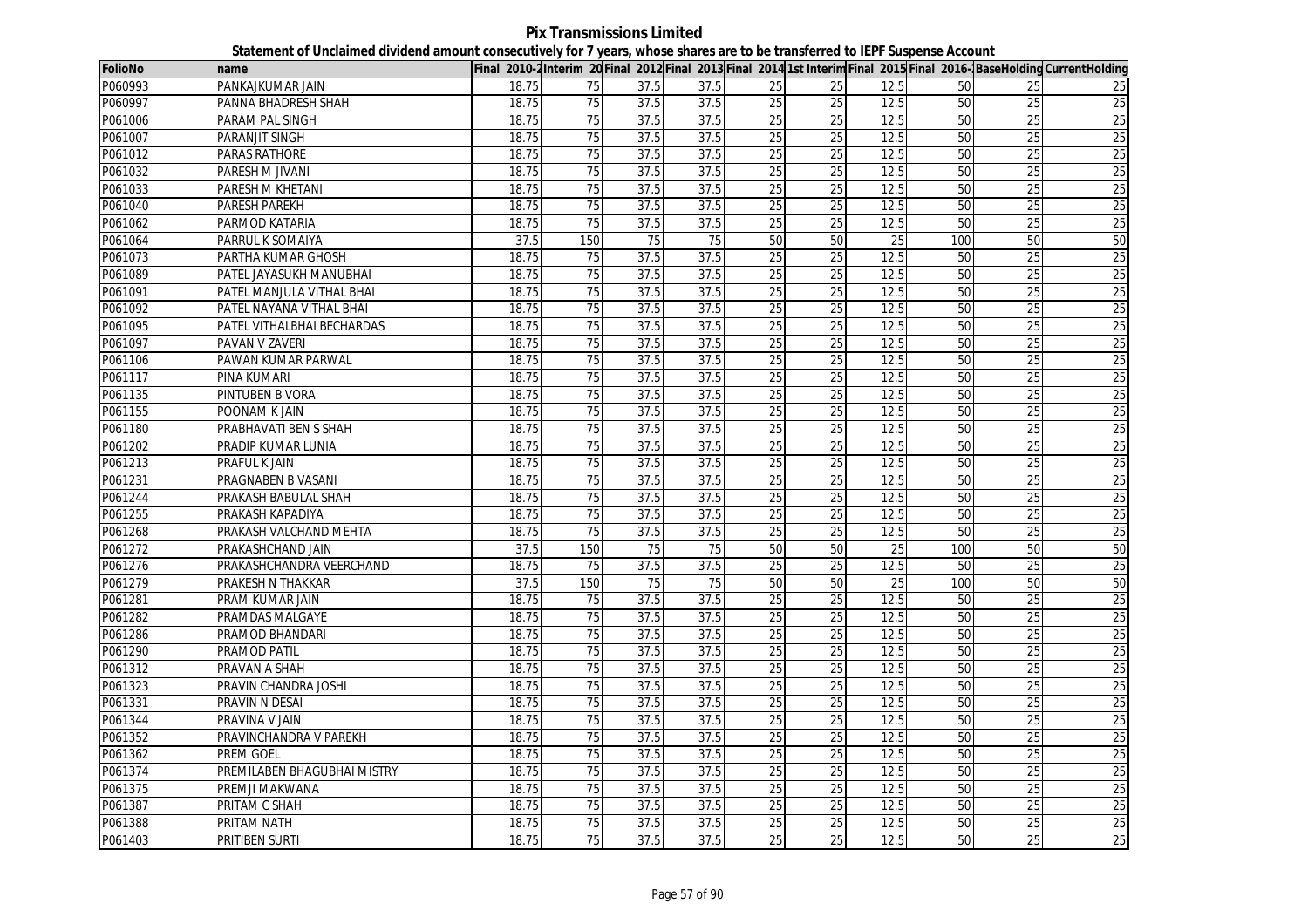**Pix Transmissions Limited Statement of Unclaimed dividend amount consecutively for 7 years, whose shares are to be transferred to IEPF Suspense Account**

| FolioNo | name                       |       |                  |       |       |                 |                 |                 |      |                 | Final 2010-2Interim 20 Final 2012 Final 2013 Final 2014 1st Interim Final 2015 Final 2016-BaseHolding CurrentHolding |
|---------|----------------------------|-------|------------------|-------|-------|-----------------|-----------------|-----------------|------|-----------------|----------------------------------------------------------------------------------------------------------------------|
| P061409 | <b>PRIYANK B SHAH</b>      | 18.75 | 75               | 37.5  | 37.5  | 25              | 25              | 12.5            | 50   | 25              | 25                                                                                                                   |
| P061413 | PUKHRAJ MAHESHWARI         | 18.75 | 75               | 37.5  | 37.5  | 25              | 25              | 12.5            | 50   | 25              | 25                                                                                                                   |
| P061427 | PURSHOTAM DASS             | 18.75 | 75               | 37.5  | 37.5  | 25              | 25              | 12.5            | 50   | 25              | 25                                                                                                                   |
| P061438 | PUSHPA CHANDNANI           | 37.5  | 150              | 75    | 75    | 50              | 50              | $\overline{25}$ | 100  | 50              | 50                                                                                                                   |
| P061456 | PUSHPABEN ARVINDBHAI PATEL | 18.75 | 75               | 37.5  | 37.5  | 25              | 25              | 12.5            | 50   | 25              | 25                                                                                                                   |
| P061457 | PUSHPABEN BABULAL PATEL    | 18.75 | 75               | 37.5  | 37.5  | 25              | 25              | 12.5            | 50   | 25              | 25                                                                                                                   |
| P061499 | PRABHA DEVI                | 18.75 | 75               | 37.5  | 37.5  | 25              | 25              | 12.5            | 50   | 25              | 25                                                                                                                   |
| P061502 | PRABHULAL MERJA            | 18.75 | 75               | 37.5  | 37.5  | 25              | 25              | 12.5            | 50   | 25              | 25                                                                                                                   |
| P061503 | PRACHITI POPATCAL          | 18.75 | $\overline{75}$  | 37.5  | 37.5  | 25              | $\overline{25}$ | 12.5            | 50   | 25              | 25                                                                                                                   |
| P061508 | PRAGJIBHAI PATEL           | 37.5  | 150              | 75    | 75    | 50              | 50              | 25              | 100  | 50              | 50                                                                                                                   |
| P061517 | <b>PRAMOD GUPTA</b>        | 150   | 600              | 300   | 300   | 200             | 200             | 100             | 400  | 200             | 200                                                                                                                  |
| P061519 | PRAMOD KUMAR SHARMA        | 37.5  | 150              | 75    | 75    | 50              | 50              | 25              | 100  | 50              | 50                                                                                                                   |
| P061528 | <b>PREMILABEN PATEL</b>    | 18.75 | 75               | 37.5  | 37.5  | 25              | 25              | 12.5            | 50   | 25              | 25                                                                                                                   |
| P061534 | PUSHPA JAIN                | 18.75 | 75               | 37.5  | 37.5  | 25              | 25              | 12.5            | 50   | 25              | 25                                                                                                                   |
| P061543 | PAWAN KUMAR ARYA           | 93.75 | $\overline{375}$ | 187.5 | 187.5 | 125             | 125             | 62.5            | 250  | 125             | 125                                                                                                                  |
| P061551 | PINAKINI MODI              | 18.75 | $\overline{75}$  | 37.5  | 37.5  | 25              | $\overline{25}$ | 12.5            | 50   | $\overline{25}$ | 25                                                                                                                   |
| P061557 | PINAKINI MODI              | 18.75 | 75               | 37.5  | 37.5  | $\overline{25}$ | $\overline{25}$ | 12.5            | 50   | $\overline{25}$ | 25                                                                                                                   |
| P061560 | PINAKINI MODI              | 18.75 | 75               | 37.5  | 37.5  | 25              | $\overline{25}$ | 12.5            | 50   | 25              | 25                                                                                                                   |
| P061562 | PINAKINI MODI              | 18.75 | 75               | 37.5  | 37.5  | $\overline{25}$ | $\overline{25}$ | 12.5            | 50   | $\overline{25}$ | 25                                                                                                                   |
| P061563 | PINAKINI MODI              | 18.75 | 75               | 37.5  | 37.5  | 25              | 25              | 12.5            | 50   | $\overline{25}$ | 25                                                                                                                   |
| P061564 | P S NATORIA                | 18.75 | 75               | 37.5  | 37.5  | $\overline{25}$ | $\overline{25}$ | 12.5            | 50   | 25              | 25                                                                                                                   |
| P061572 | POONAM CHAUHAN             | 187.5 | 750              | 375   | 375   | 250             | 250             | 125             | 500  | 250             | 250                                                                                                                  |
| P061581 | PUSHPA ANADPARA            | 187.5 | 750              | 375   | 375   | 250             | 250             | 125             | 500  | 250             | 250                                                                                                                  |
| P061592 | PUSHPKUMARISADH            | 56.25 | 225              | 112.5 | 112.5 | 75              | 75              | 37.5            | 150  | 75              | 75                                                                                                                   |
| P061594 | PANCHANANA SAHOO           | 18.75 | 75               | 37.5  | 37.5  | $\overline{25}$ | 25              | 12.5            | 50   | 25              | $\overline{25}$                                                                                                      |
| P061608 | PRAKASH SINGH              | 93.75 | 375              | 187.5 | 187.5 | 125             | 125             | 62.5            | 250  | 125             | 125                                                                                                                  |
| P061628 | PRAKASH B BHAVNANI         | 37.5  | 150              | 75    | 75    | 50              | 50              | 25              | 100  | 50              | 50                                                                                                                   |
| P061635 | PIYUSH J JAIN              | 18.75 | 75               | 37.5  | 37.5  | 25              | 25              | 12.5            | 50   | 25              | 25                                                                                                                   |
| P061647 | PRADEEP KUMAR              | 18.75 | 75               | 37.5  | 37.5  | 25              | 25              | 12.5            | 50   | 25              | 25                                                                                                                   |
| P061655 | PRAKASH H KOTHARI          | 375   | 1500             | 750   | 750   | 500             | 500             | 250             | 1000 | 500             | 500                                                                                                                  |
| P061661 | POOJA KOCHAR               | 18.75 | 75               | 37.5  | 37.5  | $\overline{25}$ | 25              | 12.5            | 50   | $\overline{25}$ | 25                                                                                                                   |
| P061662 | PAWAN KUMAR                | 18.75 | 75               | 37.5  | 37.5  | 25              | 25              | 12.5            | 50   | 25              | 25                                                                                                                   |
| P061672 | PINTU R PRAJAPATI          | 18.75 | 75               | 37.5  | 37.5  | 25              | $\overline{25}$ | 12.5            | 50   | 25              | 25                                                                                                                   |
| P061684 | PATEL ARVIND KUMAR L       | 56.25 | 225              | 112.5 | 112.5 | 75              | 75              | 37.5            | 150  | 75              | 75                                                                                                                   |
| P061696 | P BALAGURUSWAMY            | 187.5 | 750              | 375   | 375   | 250             | 250             | 125             | 500  | 250             | 250                                                                                                                  |
| P061720 | PADVI SAJIRAM GEMUBHAI     | 37.5  | 150              | 75    | 75    | 50              | 50              | 25              | 100  | 50              | 50                                                                                                                   |
| P061854 | PALLA SIVA PRASAD REDDY    | 75    | 300              | 150   | 150   | 100             | 100             | 50              | 200  | 100             | 100                                                                                                                  |
| Q060014 | QUAMRUZ ZAMAN              | 18.75 | 75               | 37.5  | 37.5  | 25              | $\overline{25}$ | 12.5            | 50   | 25              | $\overline{25}$                                                                                                      |
| R000001 | R.L.PHATARPEKAR            | 375   | 1500             | 750   | 750   | 500             | 500             | 250             | 1000 | 500             | 500                                                                                                                  |
| R000130 | R VENUGOPALA RAO           | 75    | 300              | 150   | 150   | 100             | 100             | 50              | 200  | 100             | 100                                                                                                                  |
| R000187 | RAJAGOPALAN PT             | 75    | 300              | 150   | 150   | 100             | 100             | 50              | 200  | 100             | 100                                                                                                                  |
| R000237 | RAJENDRA PRASAD TEWARI     | 75    | 300              | 150   | 150   | 100             | 100             | 50              | 200  | 100             | 100                                                                                                                  |
| R000324 | RAJKUMARI PITTIE           | 75    | 300              | 150   | 150   | 100             | 100             | 50              | 200  | 100             | 100                                                                                                                  |
| R000410 | RAMABEN G PAREKH           | 75    | 300              | 150   | 150   | 100             | 100             | 50              | 200  | 100             | 100                                                                                                                  |
| R000462 | RAMESH NATVARLAL RAVAL     | 75    | 300              | 150   | 150   | 100             | 100             | 50              | 200  | 100             | 100                                                                                                                  |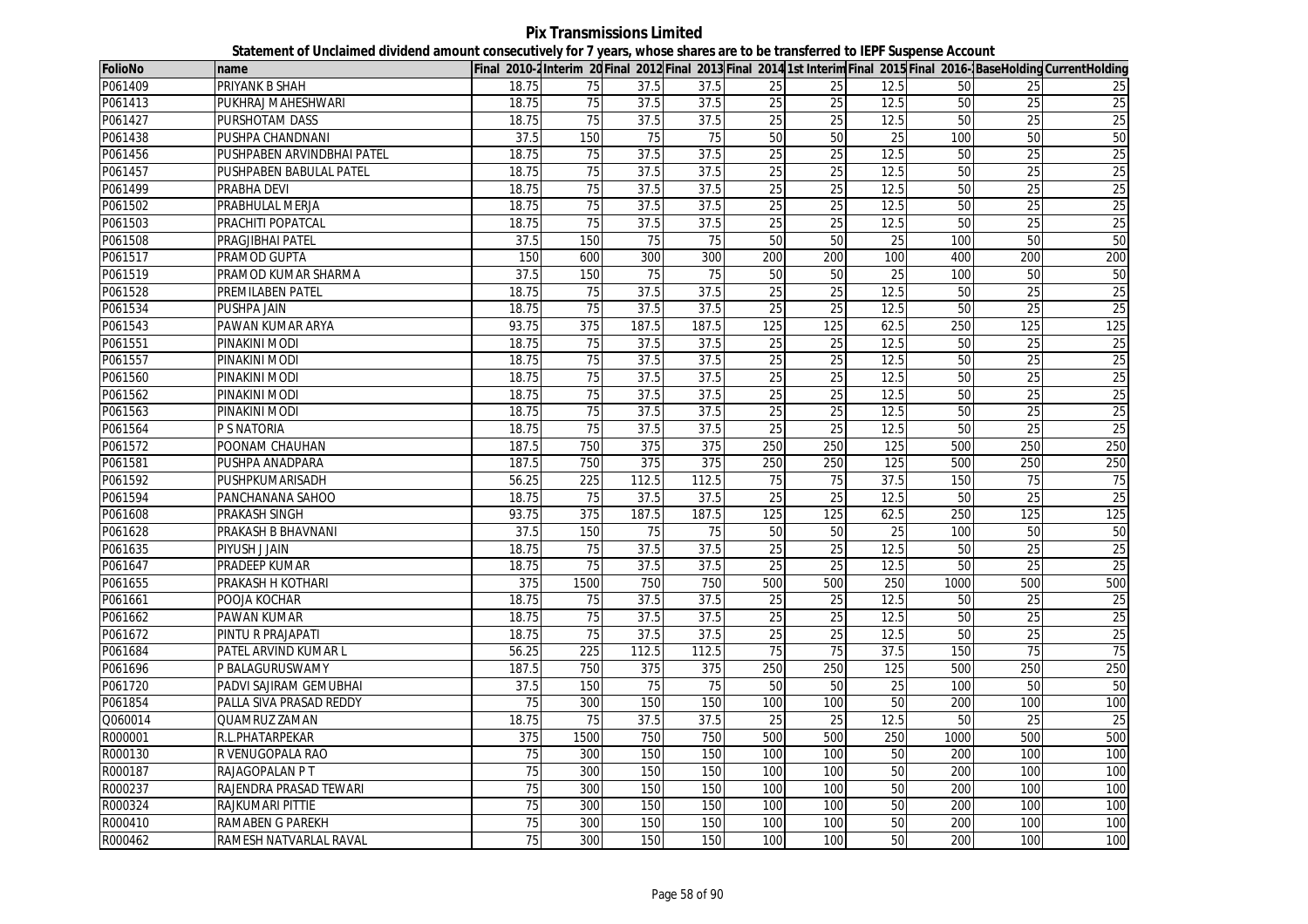**Pix Transmissions Limited Statement of Unclaimed dividend amount consecutively for 7 years, whose shares are to be transferred to IEPF Suspense Account**

| <b>FolioNo</b> | name                       |                 |      |     |     |     |     |     |     |     | Final 2010-2Interim 20Final 2012 Final 2013 Final 2014 1st Interim Final 2015 Final 2016- BaseHolding CurrentHolding |
|----------------|----------------------------|-----------------|------|-----|-----|-----|-----|-----|-----|-----|----------------------------------------------------------------------------------------------------------------------|
| R000499        | RAMILA PARASMAL KOTHARI    | 75              | 300  | 150 | 150 | 100 | 100 | 50  | 200 | 100 | 100                                                                                                                  |
| R000701        | RIDDHI P AJWANI            | $\overline{75}$ | 300  | 150 | 150 | 100 | 100 | 50  | 200 | 100 | 100                                                                                                                  |
| R000704        | RINKAL P SHAH              | 75              | 300  | 150 | 150 | 100 | 100 | 50  | 200 | 100 | 100                                                                                                                  |
| R000709        | RISHIPAL SINGH CHAUHAN     | 75              | 300  | 150 | 150 | 100 | 100 | 50  | 200 | 100 | 100                                                                                                                  |
| R000745        | ROJA LAKSHMI               | 75              | 300  | 150 | 150 | 100 | 100 | 50  | 200 | 100 | 100                                                                                                                  |
| R001090        | RAJARAM VISHNU BIDAYE      | 75              | 300  | 150 | 150 | 100 | 100 | 50  | 200 | 100 | 100                                                                                                                  |
| R001091        | RAISA MOHAMED SAYEED KHAN  | 150             | 600  | 300 | 300 | 200 | 200 | 100 | 400 | 200 | 200                                                                                                                  |
| R001126        | RAJENDRAPRASAD MAHESHWARI  | 75              | 300  | 150 | 150 | 100 | 100 | 50  | 200 | 100 | 100                                                                                                                  |
| R001128        | M RAVISHANKARA BHAT        | 75              | 300  | 150 | 150 | 100 | 100 | 50  | 200 | 100 | 100                                                                                                                  |
| R001265        | RASHABHKUMAR NAHAR         | 150             | 600  | 300 | 300 | 200 | 200 | 100 | 400 | 200 | 200                                                                                                                  |
| R001271        | R VISHWANATHAN             | 75              | 300  | 150 | 150 | 100 | 100 | 50  | 200 | 100 | 100                                                                                                                  |
| R001275        | RANADE APARNA ASHOK        | 75              | 300  | 150 | 150 | 100 | 100 | 50  | 200 | 100 | 100                                                                                                                  |
| R001284        | <b>RALPH D'SOUZA</b>       | 300             | 1200 | 600 | 600 | 400 | 400 | 200 | 800 | 400 | 400                                                                                                                  |
| R001286        | <b>RAJNIKANT JAIN</b>      | 75              | 300  | 150 | 150 | 100 | 100 | 50  | 200 | 100 | 100                                                                                                                  |
| R001435        | RATILAL KESHAVLAL PATEL    | 75              | 300  | 150 | 150 | 100 | 100 | 50  | 200 | 100 | 100                                                                                                                  |
| R001454        | RANJIT SINGH S JAYANT      | 75              | 300  | 150 | 150 | 100 | 100 | 50  | 200 | 100 | 100                                                                                                                  |
| R001533        | RAMESH H MANDLECHA         | 75              | 300  | 150 | 150 | 100 | 100 | 50  | 200 | 100 | 100                                                                                                                  |
| R001543        | RAJKUMAR RATHI             | 75              | 300  | 150 | 150 | 100 | 100 | 50  | 200 | 100 | 100                                                                                                                  |
| R001544        | RASMI J MODI               | 75              | 300  | 150 | 150 | 100 | 100 | 50  | 200 | 100 | 100                                                                                                                  |
| R001562        | <b>RAM SARUP GUPTA</b>     | 75              | 300  | 150 | 150 | 100 | 100 | 50  | 200 | 100 | 100                                                                                                                  |
| R001610        | RAJAM VAIDYANATHAN         | 75              | 300  | 150 | 150 | 100 | 100 | 50  | 200 | 100 | 100                                                                                                                  |
| R001687        | ROMPAL SINGH KOHLI         | 300             | 1200 | 600 | 600 | 400 | 400 | 200 | 800 | 400 | 400                                                                                                                  |
| R001714        | RAVI K CHINCHAMALATPURE    | 75              | 300  | 150 | 150 | 100 | 100 | 50  | 200 | 100 | 100                                                                                                                  |
| R001745        | RUSTOMJI CAWASJI BORDIWALA | 150             | 600  | 300 | 300 | 200 | 200 | 100 | 400 | 200 | 200                                                                                                                  |
| R001751        | RASMI J MODI               | 75              | 300  | 150 | 150 | 100 | 100 | 50  | 200 | 100 | 100                                                                                                                  |
| R001766        | R KARPOORA SUNDARAM        | $\overline{75}$ | 300  | 150 | 150 | 100 | 100 | 50  | 200 | 100 | 100                                                                                                                  |
| R001790        | <b>R PANDIAN</b>           | 75              | 300  | 150 | 150 | 100 | 100 | 50  | 200 | 100 | 100                                                                                                                  |
| R001797        | RAMESH KUMAR JAIN          | 75              | 300  | 150 | 150 | 100 | 100 | 50  | 200 | 100 | 100                                                                                                                  |
| R001819        | <b>RITA SUMAN SHAH</b>     | 75              | 300  | 150 | 150 | 100 | 100 | 50  | 200 | 100 | 100                                                                                                                  |
| R001887        | <b>RANJEET SINGH</b>       | 75              | 300  | 150 | 150 | 100 | 100 | 50  | 200 | 100 | 100                                                                                                                  |
| R001890        | RAJESH KUMAR JAIN          | 75              | 300  | 150 | 150 | 100 | 100 | 50  | 200 | 100 | 100                                                                                                                  |
| R001901        | <b>RAJESH S PARIKH</b>     | 75              | 300  | 150 | 150 | 100 | 100 | 50  | 200 | 100 | 100                                                                                                                  |
| R001910        | RAJASHREE KOTHARI          | 75              | 300  | 150 | 150 | 100 | 100 | 50  | 200 | 100 | 100                                                                                                                  |
| R001913        | RAVINDRANATH DUBEY         | 75              | 300  | 150 | 150 | 100 | 100 | 50  | 200 | 100 | 100                                                                                                                  |
| R001914        | RAJENDRAKUMAR C JAIN       | 75              | 300  | 150 | 150 | 100 | 100 | 50  | 200 | 100 | 100                                                                                                                  |
| R001919        | <b>RAMESH B R</b>          | 75              | 300  | 150 | 150 | 100 | 100 | 50  | 200 | 100 | 100                                                                                                                  |
| R001939        | <b>RAMKISHORE GUPTA</b>    | $\overline{75}$ | 300  | 150 | 150 | 100 | 100 | 50  | 200 | 100 | 100                                                                                                                  |
| R001956        | RENTALA VENKATARAMAIAH     | 75              | 300  | 150 | 150 | 100 | 100 | 50  | 200 | 100 | 100                                                                                                                  |
| R001961        | RAJANI PRASAD              | 75              | 300  | 150 | 150 | 100 | 100 | 50  | 200 | 100 | 100                                                                                                                  |
| R001970        | <b>RAJANI KHADE</b>        | 75              | 300  | 150 | 150 | 100 | 100 | 50  | 200 | 100 | 100                                                                                                                  |
| R001983        | RAJ BAHADUR KATYAR         | 75              | 300  | 150 | 150 | 100 | 100 | 50  | 200 | 100 | 100                                                                                                                  |
| R001987        | RAJNIKANT S JHAVERI        | 75              | 300  | 150 | 150 | 100 | 100 | 50  | 200 | 100 | 100                                                                                                                  |
| R001988        | RAMBHAJ GARG               | 75              | 300  | 150 | 150 | 100 | 100 | 50  | 200 | 100 | 100                                                                                                                  |
| R002014        | <b>R BABU ROYAN</b>        | 75              | 300  | 150 | 150 | 100 | 100 | 50  | 200 | 100 | 100                                                                                                                  |
| R002066        | <b>R PADMAVATHY</b>        | 75              | 300  | 150 | 150 | 100 | 100 | 50  | 200 | 100 | 100                                                                                                                  |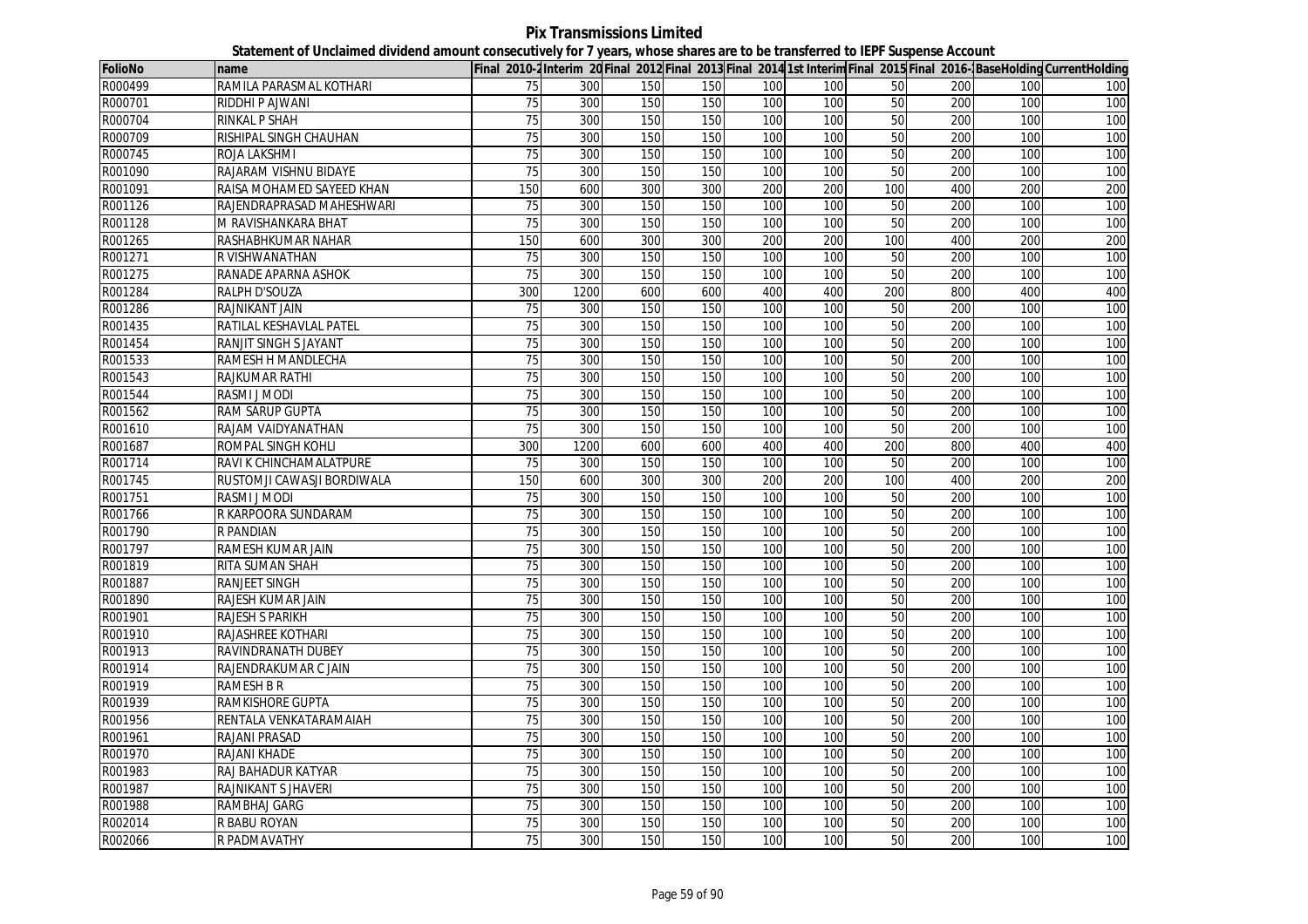**Pix Transmissions Limited Statement of Unclaimed dividend amount consecutively for 7 years, whose shares are to be transferred to IEPF Suspense Account**

| <b>FolioNo</b> | name                                |                 |      |     |     |     |     |     |      |     | Final 2010-2Interim 20Final 2012 Final 2013 Final 2014 1st Interim Final 2015 Final 2016- BaseHolding CurrentHolding |
|----------------|-------------------------------------|-----------------|------|-----|-----|-----|-----|-----|------|-----|----------------------------------------------------------------------------------------------------------------------|
| R002100        | <b>RANJIT SUDHIR BHONSLE</b>        | 225             | 900  | 450 | 450 | 300 | 300 | 150 | 600  | 300 | 300                                                                                                                  |
| R002103        | <b>R RAVI</b>                       | 75              | 300  | 150 | 150 | 100 | 100 | 50  | 200  | 100 | 100                                                                                                                  |
| R002111        | <b>RAMAN MONGA</b>                  | 75              | 300  | 150 | 150 | 100 | 100 | 50  | 200  | 100 | 100                                                                                                                  |
| R002163        | <b>RAMAN KAPOOR</b>                 | $\overline{75}$ | 300  | 150 | 150 | 100 | 100 | 50  | 200  | 100 | 100                                                                                                                  |
| R002202        | RENUKA SUNDERLAL PARIKH             | 75              | 300  | 150 | 150 | 100 | 100 | 50  | 200  | 100 | 100                                                                                                                  |
| R002207        | <b>RAJESH O AGRAWAL</b>             | 75              | 300  | 150 | 150 | 100 | 100 | 50  | 200  | 100 | 100                                                                                                                  |
| R002211        | R NARASHINMA MURTHY                 | 75              | 300  | 150 | 150 | 100 | 100 | 50  | 200  | 100 | 100                                                                                                                  |
| R002220        | <b>RAJESH JAIN</b>                  | 75              | 300  | 150 | 150 | 100 | 100 | 50  | 200  | 100 | 100                                                                                                                  |
| R002225        | <b>RAHUL H DAGA</b>                 | 150             | 600  | 300 | 300 | 200 | 200 | 100 | 400  | 200 | 200                                                                                                                  |
| R002258        | <b>RAJ G PILLAI</b>                 | 375             | 1500 | 750 | 750 | 500 | 500 | 250 | 1000 | 500 | 500                                                                                                                  |
| R002278        | R RAMAPRASAD                        | 75              | 300  | 150 | 150 | 100 | 100 | 50  | 200  | 100 | 100                                                                                                                  |
| R002297        | REVATHI VARADARAJAN                 | 75              | 300  | 150 | 150 | 100 | 100 | 50  | 200  | 100 | 100                                                                                                                  |
| R002304        | <b>R JEGATHEESAN</b>                | 75              | 300  | 150 | 150 | 100 | 100 | 50  | 200  | 100 | 100                                                                                                                  |
| R002308        | <b>RAMA NANGIA</b>                  | 150             | 600  | 300 | 300 | 200 | 200 | 100 | 400  | 200 | 200                                                                                                                  |
| R002319        | RAFEEQ G SONAVALA                   | 75              | 300  | 150 | 150 | 100 | 100 | 50  | 200  | 100 | 100                                                                                                                  |
| R002333        | RAFEEQ GULAMHUSSAIN SONAVALA        | $\overline{75}$ | 300  | 150 | 150 | 100 | 100 | 50  | 200  | 100 | 100                                                                                                                  |
| R002345        | <b>REKHA MUTHA</b>                  | 225             | 900  | 450 | 450 | 300 | 300 | 150 | 600  | 300 | 300                                                                                                                  |
| R002395        | RAMGANESH D DHAMANKAR               | 225             | 900  | 450 | 450 | 300 | 300 | 150 | 600  | 300 | 300                                                                                                                  |
| R002533        | RAJIV BHARGAVA                      | 375             | 1500 | 750 | 750 | 500 | 500 | 250 | 1000 | 500 | 500                                                                                                                  |
| R010067        | RADHA MOHAN SAVITA                  | $\overline{75}$ | 300  | 150 | 150 | 100 | 100 | 50  | 200  | 100 | 100                                                                                                                  |
| R010098        | RAGHU NATH PRASHAD                  | 75              | 300  | 150 | 150 | 100 | 100 | 50  | 200  | 100 | 100                                                                                                                  |
| R010181        | <b>RAJENDRA GHATE</b>               | $\overline{75}$ | 300  | 150 | 150 | 100 | 100 | 50  | 200  | 100 | 100                                                                                                                  |
| R010248        | RAJIB KUMAR AGARWALLA (S.T.)        | 75              | 300  | 150 | 150 | 100 | 100 | 50  | 200  | 100 | 100                                                                                                                  |
| R010258        | <b>RAJIV LOCHAN</b>                 | 75              | 300  | 150 | 150 | 100 | 100 | 50  | 200  | 100 | 100                                                                                                                  |
| R010315        | <b>RAKESH KUMAR</b>                 | $\overline{75}$ | 300  | 150 | 150 | 100 | 100 | 50  | 200  | 100 | 100                                                                                                                  |
| R010349        | RAM LUBHAYA KOHLI                   | 75              | 300  | 150 | 150 | 100 | 100 | 50  | 200  | 100 | 100                                                                                                                  |
| R010384        | RAMALINGAMAN VEMPATI                | 75              | 300  | 150 | 150 | 100 | 100 | 50  | 200  | 100 | 100                                                                                                                  |
| R010420        | RAMCHANDRA GORE                     | 150             | 600  | 300 | 300 | 200 | 200 | 100 | 400  | 200 | 200                                                                                                                  |
| R010500        | RAMESHWAR DAYAL GUPTA(STOP TRANSFE) | 75              | 300  | 150 | 150 | 100 | 100 | 50  | 200  | 100 | 100                                                                                                                  |
| R010534        | <b>RAMNIK DESAI</b>                 | 150             | 600  | 300 | 300 | 200 | 200 | 100 | 400  | 200 | 200                                                                                                                  |
| R010615        | RANJANA SINHA                       | 75              | 300  | 150 | 150 | 100 | 100 | 50  | 200  | 100 | 100                                                                                                                  |
| R010643        | <b>RASHMIKANT VYAS</b>              | 75              | 300  | 150 | 150 | 100 | 100 | 50  | 200  | 100 | 100                                                                                                                  |
| R010721        | RAVISH AGRAWAL                      | 75              | 300  | 150 | 150 | 100 | 100 | 50  | 200  | 100 | 100                                                                                                                  |
| R010776        | RENUKA NAVADA                       | 75              | 300  | 150 | 150 | 100 | 100 | 50  | 200  | 100 | 100                                                                                                                  |
| R010833        | RONALD PUSHP KUMAR                  | 75              | 300  | 150 | 150 | 100 | 100 | 50  | 200  | 100 | 100                                                                                                                  |
| R010871        | RUSTOMJI C ANITIA                   | $\overline{75}$ | 300  | 150 | 150 | 100 | 100 | 50  | 200  | 100 | 100                                                                                                                  |
| R050007        | R D DEVARA                          | 75              | 300  | 150 | 150 | 100 | 100 | 50  | 200  | 100 | 100                                                                                                                  |
| R050014        | <b>RK BAJAJ</b>                     | $\overline{75}$ | 300  | 150 | 150 | 100 | 100 | 50  | 200  | 100 | 100                                                                                                                  |
| R050067        | RADHA MOHAN SAVITA                  | $\overline{75}$ | 300  | 150 | 150 | 100 | 100 | 50  | 200  | 100 | 100                                                                                                                  |
| R050071        | RADHA TAMMA                         | 75              | 300  | 150 | 150 | 100 | 100 | 50  | 200  | 100 | 100                                                                                                                  |
| R050096        | RAGHAVENDRA PRASAD                  | 75              | 300  | 150 | 150 | 100 | 100 | 50  | 200  | 100 | 100                                                                                                                  |
| R050098        | RAGHU NATH PRASHAD                  | 75              | 300  | 150 | 150 | 100 | 100 | 50  | 200  | 100 | 100                                                                                                                  |
| R050103        | RAGHVENDRA AGRAWAL                  | 225             | 900  | 450 | 450 | 300 | 300 | 150 | 600  | 300 | 300                                                                                                                  |
| R050115        | RAICHAND L JAIN                     | 75              | 300  | 150 | 150 | 100 | 100 | 50  | 200  | 100 | 100                                                                                                                  |
| R050122        | RAJ KISHORE SAHAY                   | 150             | 600  | 300 | 300 | 200 | 200 | 100 | 400  | 200 | 200                                                                                                                  |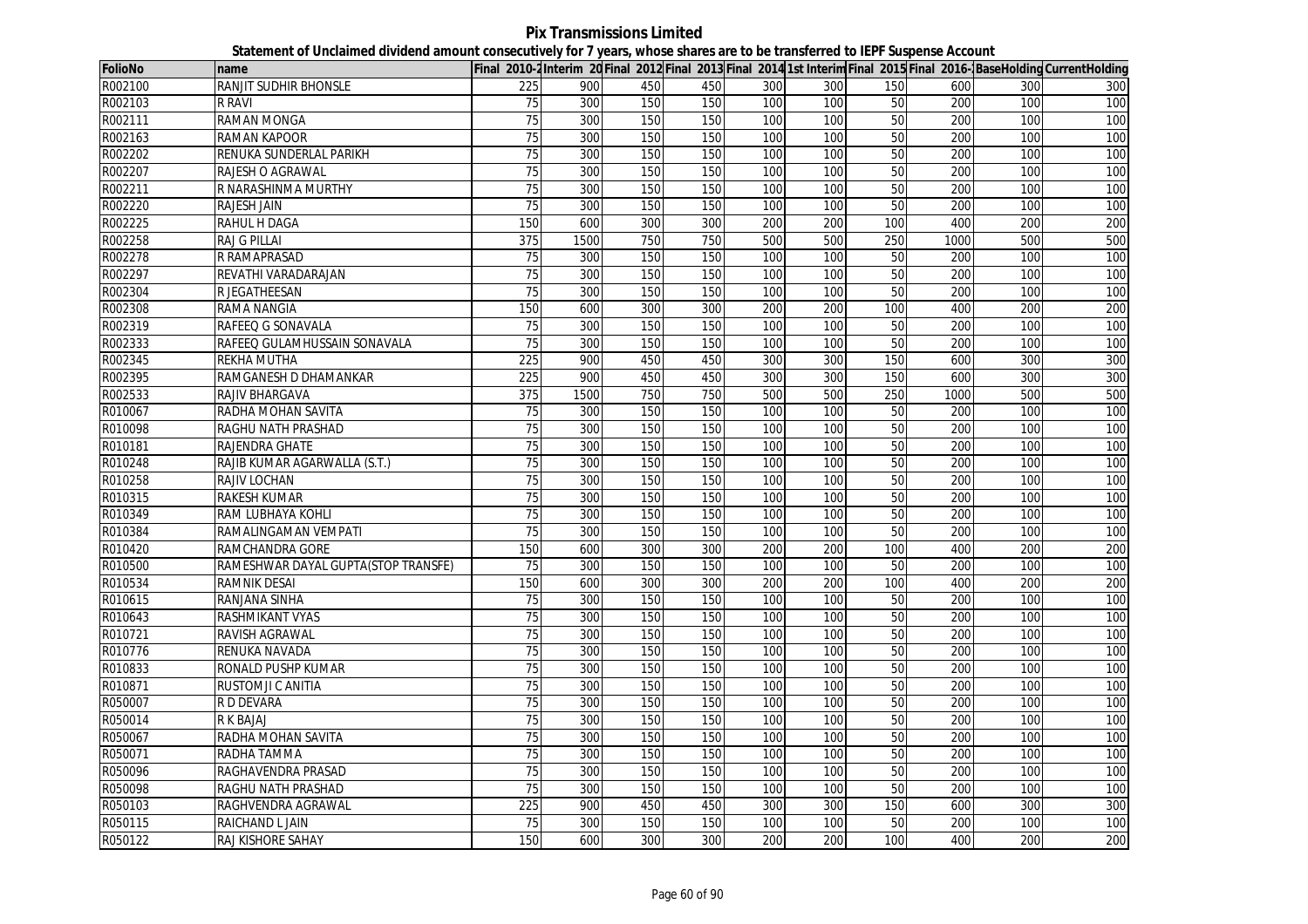**Pix Transmissions Limited Statement of Unclaimed dividend amount consecutively for 7 years, whose shares are to be transferred to IEPF Suspense Account**

| <b>FolioNo</b> | name                               |                 |      |     |     |     |     |     |     |     | Final 2010-2Interim 20 Final 2012 Final 2013 Final 2014 1st Interim Final 2015 Final 2016-BaseHolding CurrentHolding |
|----------------|------------------------------------|-----------------|------|-----|-----|-----|-----|-----|-----|-----|----------------------------------------------------------------------------------------------------------------------|
| R050128        | RAJ KUMAR KAMBOJ                   | 75              | 300  | 150 | 150 | 100 | 100 | 50  | 200 | 100 | 100                                                                                                                  |
| R050180        | RAJENDRA G PARIKH                  | 75              | 300  | 150 | 150 | 100 | 100 | 50  | 200 | 100 | 100                                                                                                                  |
| R050203        | <b>RAJENDRA SINGH</b>              | 75              | 300  | 150 | 150 | 100 | 100 | 50  | 200 | 100 | 100                                                                                                                  |
| R050208        | RAJENDRALAL G PARIKH               | $\overline{75}$ | 300  | 150 | 150 | 100 | 100 | 50  | 200 | 100 | 100                                                                                                                  |
| R050239        | RAJESHREE AJMERA(TO BE FORFEITED)  | $\overline{75}$ | 300  | 150 | 150 | 100 | 100 | 50  | 200 | 100 | 100                                                                                                                  |
| R050252        | <b>RAJINDER SINGH REKHI</b>        | $\overline{75}$ | 300  | 150 | 150 | 100 | 100 | 50  | 200 | 100 | 100                                                                                                                  |
| R050256        | RAJIV KUMAR KEDIA                  | 75              | 300  | 150 | 150 | 100 | 100 | 50  | 200 | 100 | 100                                                                                                                  |
| R050273        | RAJKUMAR BHARGAVA                  | 75              | 300  | 150 | 150 | 100 | 100 | 50  | 200 | 100 | 100                                                                                                                  |
| R050298        | <b>RAJU GEORGE</b>                 | 75              | 300  | 150 | 150 | 100 | 100 | 50  | 200 | 100 | 100                                                                                                                  |
| R050304        | RAJU U NAHAR                       | $\overline{75}$ | 300  | 150 | 150 | 100 | 100 | 50  | 200 | 100 | 100                                                                                                                  |
| R050315        | <b>RAKESH KUMAR</b>                | 75              | 300  | 150 | 150 | 100 | 100 | 50  | 200 | 100 | 100                                                                                                                  |
| R050318        | RAKESH KUMAR CHAWLA                | 150             | 600  | 300 | 300 | 200 | 200 | 100 | 400 | 200 | 200                                                                                                                  |
| R050343        | <b>RAM KISHAN</b>                  | 75              | 300  | 150 | 150 | 100 | 100 | 50  | 200 | 100 | 100                                                                                                                  |
| R050349        | RAM LUBHAYA KOHLI                  | 75              | 300  | 150 | 150 | 100 | 100 | 50  | 200 | 100 | 100                                                                                                                  |
| R050361        | <b>RAM SARUP</b>                   | 150             | 600  | 300 | 300 | 200 | 200 | 100 | 400 | 200 | 200                                                                                                                  |
| R050374        | <b>RAMA PATNI</b>                  | $\overline{75}$ | 300  | 150 | 150 | 100 | 100 | 50  | 200 | 100 | 100                                                                                                                  |
| R050378        | RAMA VINAYAK DESHPANDE             | $\overline{75}$ | 300  | 150 | 150 | 100 | 100 | 50  | 200 | 100 | 100                                                                                                                  |
| R050384        | RAMALINGAMAN VEMPATI               | 75              | 300  | 150 | 150 | 100 | 100 | 50  | 200 | 100 | 100                                                                                                                  |
| R050393        | RAMANBHAI SHANKERBHAI PATEL        | 75              | 300  | 150 | 150 | 100 | 100 | 50  | 200 | 100 | 100                                                                                                                  |
| R050394        | RAMANI PINNA(LOST)                 | 75              | 300  | 150 | 150 | 100 | 100 | 50  | 200 | 100 | 100                                                                                                                  |
| R050407        | RAMANLAL R PATEL (S.T.)            | 75              | 300  | 150 | 150 | 100 | 100 | 50  | 200 | 100 | 100                                                                                                                  |
| R050416        | RAMCHAND GURUMUKHADAS              | $\overline{75}$ | 300  | 150 | 150 | 100 | 100 | 50  | 200 | 100 | 100                                                                                                                  |
| R050423        | RAMDAS AGRAWAL                     | 150             | 600  | 300 | 300 | 200 | 200 | 100 | 400 | 200 | 200                                                                                                                  |
| R050433        | RAMESH CHANDRA                     | 75              | 300  | 150 | 150 | 100 | 100 | 50  | 200 | 100 | 100                                                                                                                  |
| R050443        | RAMESH JOSHI                       | 75              | 300  | 150 | 150 | 100 | 100 | 50  | 200 | 100 | 100                                                                                                                  |
| R050507        | RAMILABEN S PARMAR                 | 75              | 300  | 150 | 150 | 100 | 100 | 50  | 200 | 100 | 100                                                                                                                  |
| R050513        | RAMKISHOR KULHARE(TO BE FORFEITED) | 300             | 1200 | 600 | 600 | 400 | 400 | 200 | 800 | 400 | 400                                                                                                                  |
| R050534        | <b>RAMNIK DESAI</b>                | 150             | 600  | 300 | 300 | 200 | 200 | 100 | 400 | 200 | 200                                                                                                                  |
| R050543        | RAMSINH BHAGWANBHAI RAJPUT         | 75              | 300  | 150 | 150 | 100 | 100 | 50  | 200 | 100 | 100                                                                                                                  |
| R050615        | RANJANA SINHA                      | 75              | 300  | 150 | 150 | 100 | 100 | 50  | 200 | 100 | 100                                                                                                                  |
| R050623        | <b>RANJIT SINGH BHATT</b>          | 75              | 300  | 150 | 150 | 100 | 100 | 50  | 200 | 100 | 100                                                                                                                  |
| R050627        | <b>RANJU JAIN</b>                  | 75              | 300  | 150 | 150 | 100 | 100 | 50  | 200 | 100 | 100                                                                                                                  |
| R050643        | RASHMIKANT VYAS                    | 75              | 300  | 150 | 150 | 100 | 100 | 50  | 200 | 100 | 100                                                                                                                  |
| R050663        | RASILA J SHAH                      | 75              | 300  | 150 | 150 | 100 | 100 | 50  | 200 | 100 | 100                                                                                                                  |
| R050718        | RAVINDRANATH KANVATHIRTHA          | 75              | 300  | 150 | 150 | 100 | 100 | 50  | 200 | 100 | 100                                                                                                                  |
| R050753        | <b>REKHA NAG</b>                   | 75              | 300  | 150 | 150 | 100 | 100 | 50  | 200 | 100 | 100                                                                                                                  |
| R050776        | RENUKA NAVADA                      | $\overline{75}$ | 300  | 150 | 150 | 100 | 100 | 50  | 200 | 100 | 100                                                                                                                  |
| R050798        | RINKU R SHAH                       | 75              | 300  | 150 | 150 | 100 | 100 | 50  | 200 | 100 | 100                                                                                                                  |
| R050807        | RITA PRASAD                        | 75              | 300  | 150 | 150 | 100 | 100 | 50  | 200 | 100 | 100                                                                                                                  |
| R050833        | RONALD PUSHP KUMAR                 | 75              | 300  | 150 | 150 | 100 | 100 | 50  | 200 | 100 | 100                                                                                                                  |
| R050846        | <b>ROSY MATHAI</b>                 | 75              | 300  | 150 | 150 | 100 | 100 | 50  | 200 | 100 | 100                                                                                                                  |
| R050863        | <b>RUPAL M HAD</b>                 | 75              | 300  | 150 | 150 | 100 | 100 | 50  | 200 | 100 | 100                                                                                                                  |
| R050871        | RUSTOMJI C ANITIA                  | 75              | 300  | 150 | 150 | 100 | 100 | 50  | 200 | 100 | 100                                                                                                                  |
| R050908        | <b>RAJESH SAWHNEY</b>              | 150             | 600  | 300 | 300 | 200 | 200 | 100 | 400 | 200 | 200                                                                                                                  |
| R050912        | <b>RAMESH MADHAV NAIK</b>          | 75              | 300  | 150 | 150 | 100 | 100 | 50  | 200 | 100 | 100                                                                                                                  |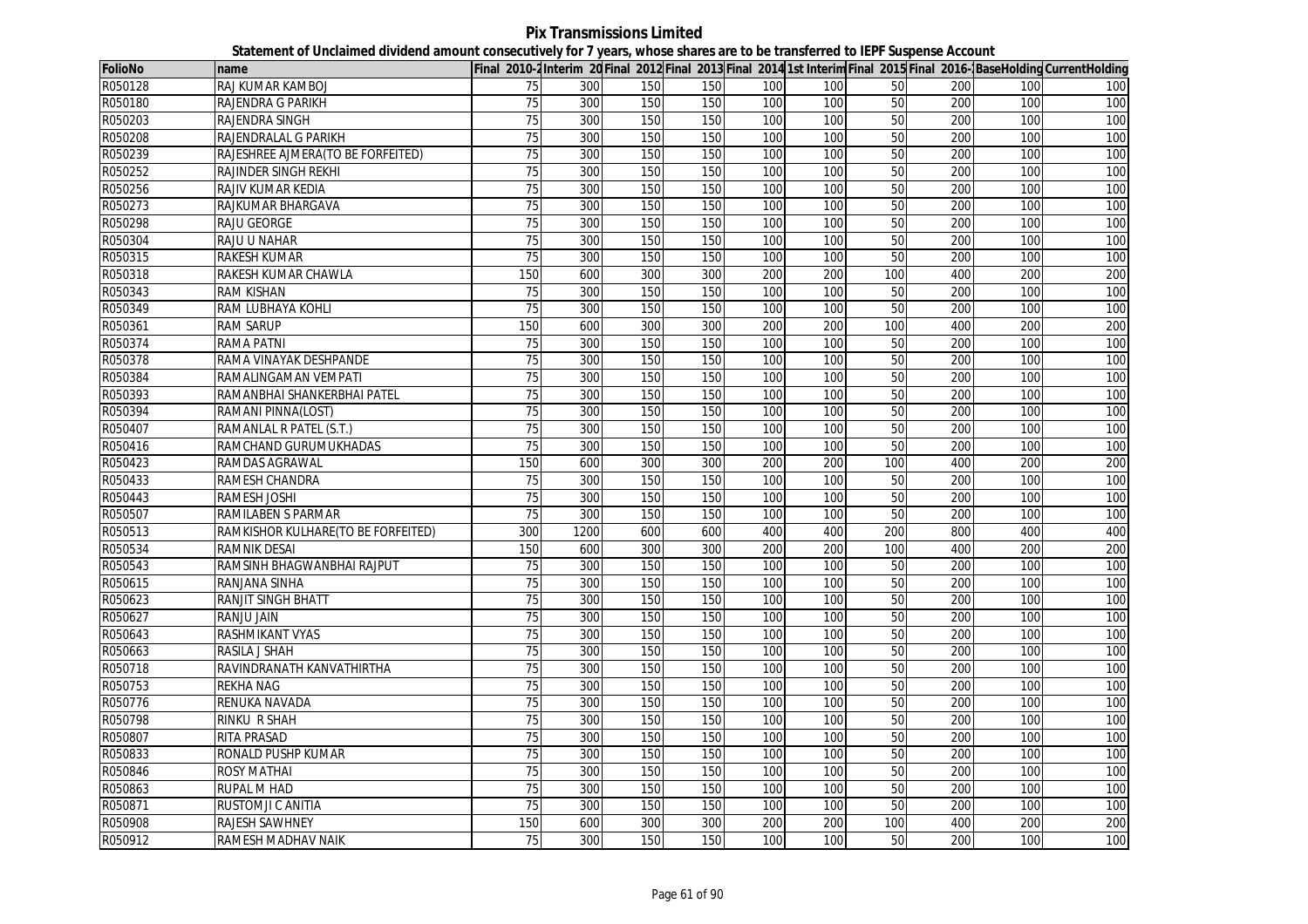**Pix Transmissions Limited Statement of Unclaimed dividend amount consecutively for 7 years, whose shares are to be transferred to IEPF Suspense Account**

| <b>FolioNo</b> | name                                |                   |                  |                 |                 |                 |                 |                 |     |                 | Final 2010-2Interim 20 Final 2012 Final 2013 Final 2014 1st Interim Final 2015 Final 2016-BaseHolding CurrentHolding |
|----------------|-------------------------------------|-------------------|------------------|-----------------|-----------------|-----------------|-----------------|-----------------|-----|-----------------|----------------------------------------------------------------------------------------------------------------------|
| R050919        | RAJKUMARI KHUBCHAND THAWANI         | 75                | 300              | 150             | 150             | 100             | 100             | 50              | 200 | 100             | 100                                                                                                                  |
| R050956        | <b>RITA THAPAR</b>                  | 75                | 300              | 150             | 150             | 100             | 100             | 50              | 200 | 100             | 100                                                                                                                  |
| R050957        | RENU MANGHANDAS MANGHNANI           | 75                | 300              | 150             | 150             | 100             | 100             | 50              | 200 | 100             | 100                                                                                                                  |
| R050966        | <b>R PRASAD</b>                     | 75                | 300              | 150             | 150             | 100             | 100             | 50              | 200 | 100             | 100                                                                                                                  |
| R050968        | RITA THAPAR                         | $\overline{75}$   | 300              | 150             | 150             | 100             | 100             | 50              | 200 | 100             | 100                                                                                                                  |
| R050969        | <b>RITA THAPAR</b>                  | 75                | 300              | 150             | 150             | 100             | 100             | 50              | 200 | 100             | 100                                                                                                                  |
| R050970        | <b>RITA THAPAR</b>                  | 75                | 300              | 150             | 150             | 100             | 100             | 50              | 200 | 100             | 100                                                                                                                  |
| R051009        | <b>RAMGOPAL TIWARI</b>              | 75                | 300              | 150             | 150             | 100             | 100             | 50              | 200 | 100             | 100                                                                                                                  |
| R060012        | <b>RAKHAN</b>                       | 37.5              | 150              | $\overline{75}$ | $\overline{75}$ | 50              | 50              | 25              | 100 | 50              | 50                                                                                                                   |
| R060028        | <b>RH SHAH</b>                      | 56.25             | 225              | 112.5           | 112.5           | 75              | 75              | 37.5            | 150 | $\overline{75}$ | 75                                                                                                                   |
| R060029        | R INDRA KAVAR                       | 37.5              | 150              | 75              | 75              | 50              | 50              | 25              | 100 | 50              | 50                                                                                                                   |
| R060035        | <b>RK SHINDE</b>                    | 56.25             | 225              | 112.5           | 112.5           | 75              | 75              | 37.5            | 150 | 75              | 75                                                                                                                   |
| R060056        | <b>R PRASAD</b>                     | 56.25             | 225              | 112.5           | 112.5           | 75              | 75              | 37.5            | 150 | 75              | 75                                                                                                                   |
| R060057        | R RAJENDRAN                         | $\overline{37.5}$ | 150              | 75              | 75              | 50              | 50              | $\overline{25}$ | 100 | 50              | 50                                                                                                                   |
| R060058        | <b>R RAJENDRAN</b>                  | 37.5              | 150              | $\overline{75}$ | 75              | 50              | 50              | 25              | 100 | 50              | 50                                                                                                                   |
| R060063        | R RANGARAJAN                        | 18.75             | 75               | 37.5            | 37.5            | 25              | $\overline{25}$ | 12.5            | 50  | 25              | 25                                                                                                                   |
| R060066        | R S SHARMA                          | 37.5              | 150              | 75              | 75              | 50              | 50              | 25              | 100 | 50              | 50                                                                                                                   |
| R060068        | R SHOBHA LODHA                      | 37.5              | 150              | 75              | 75              | 50              | 50              | 25              | 100 | 50              | 50                                                                                                                   |
| R060080        | R YOGARAJ                           | 56.25             | $\overline{225}$ | 112.5           | 112.5           | $\overline{75}$ | 75              | 37.5            | 150 | 75              | 75                                                                                                                   |
| R060083        | RACHANA SARAF                       | 37.5              | 150              | 75              | 75              | 50              | 50              | 25              | 100 | 50              | 50                                                                                                                   |
| R060089        | <b>RACHNA LALA</b>                  | 37.5              | 150              | 75              | 75              | 50              | 50              | 25              | 100 | 50              | 50                                                                                                                   |
| R060101        | RADHADEVI RATHORE (S.T.-MR.HUSSAIN) | 18.75             | 75               | 37.5            | 37.5            | $\overline{25}$ | $\overline{25}$ | 12.5            | 50  | 25              | 25                                                                                                                   |
| R060108        | RADHESHYAM SARAWGI                  | 37.5              | 150              | $\overline{75}$ | $\overline{75}$ | 50              | 50              | $\overline{25}$ | 100 | 50              | 50                                                                                                                   |
| R060109        | RADHEY SHYAM GARG                   | 93.75             | 375              | 187.5           | 187.5           | 125             | 125             | 62.5            | 250 | 125             | 125                                                                                                                  |
| R060113        | RADHIKA PARTHASARATHY               | 37.5              | 150              | 75              | 75              | 50              | 50              | $\overline{25}$ | 100 | 50              | 50                                                                                                                   |
| R060115        | RADIABHAI LIMJIBHAI CHAUDHARI       | 37.5              | 150              | 75              | 75              | 50              | 50              | 25              | 100 | 50              | 50                                                                                                                   |
| R060121        | RAGHAVENDRA PRASAD                  | 56.25             | 225              | 112.5           | 112.5           | 75              | 75              | 37.5            | 150 | 75              | 75                                                                                                                   |
| R060122        | RAGHAVJI K GALA                     | 37.5              | 150              | 75              | 75              | 50              | 50              | 25              | 100 | 50              | 50                                                                                                                   |
| R060124        | <b>RAGHUBIR SINGH</b>               | 18.75             | 75               | 37.5            | 37.5            | 25              | 25              | 12.5            | 50  | 25              | $\overline{25}$                                                                                                      |
| R060131        | RAGHUVIR PRASAD BAGADIA             | 187.5             | 750              | 375             | 375             | 250             | 250             | 125             | 500 | 250             | 250                                                                                                                  |
| R060140        | RAHUL SANTOSH GUPTA                 | 37.5              | 150              | 75              | 75              | 50              | 50              | 25              | 100 | 50              | 50                                                                                                                   |
| R060142        | <b>RAHUL VORA</b>                   | 37.5              | 150              | 75              | 75              | 50              | 50              | 25              | 100 | 50              | 50                                                                                                                   |
| R060154        | <b>RAJ KUMAR GOEL</b>               | 37.5              | 150              | 75              | 75              | 50              | 50              | 25              | 100 | 50              | 50                                                                                                                   |
| R060157        | RAJ KUMAR LACHHIRAMKA               | 56.25             | 225              | 112.5           | 112.5           | 75              | 75              | 37.5            | 150 | 75              | 75                                                                                                                   |
| R060159        | RAJ KUMAR PAREEK                    | 37.5              | 150              | 75              | 75              | 50              | 50              | 25              | 100 | 50              | 50                                                                                                                   |
| R060162        | <b>RAJ KUMARI</b>                   | 56.25             | 225              | 112.5           | 112.5           | 75              | 75              | 37.5            | 150 | 75              | 75                                                                                                                   |
| R060183        | RAJANI R KAPADIA                    | 56.25             | 225              | 112.5           | 112.5           | 75              | 75              | 37.5            | 150 | 75              | 75                                                                                                                   |
| R060200        | RAJEN KANTILAL JARIWALA             | 93.75             | 375              | 187.5           | 187.5           | 125             | 125             | 62.5            | 250 | 125             | 125                                                                                                                  |
| R060224        | RAJENDRA KUMAR SHAH                 | 93.75             | 375              | 187.5           | 187.5           | 125             | 125             | 62.5            | 250 | 125             | 125                                                                                                                  |
| R060255        | RAJESH D KOTECHA                    | 37.5              | 150              | 75              | 75              | 50              | 50              | 25              | 100 | 50              | 50                                                                                                                   |
| R060273        | RAJESH KOTHARI                      | 37.5              | 150              | 75              | $\overline{75}$ | 50              | 50              | 25              | 100 | 50              | 50                                                                                                                   |
| R060286        | RAJESH NATVERLAL OZA                | 56.25             | 225              | 112.5           | 112.5           | 75              | 75              | 37.5            | 150 | 75              | 75                                                                                                                   |
| R060299        | RAJESH RAMACHANDRAN                 | 37.5              | 150              | 75              | 75              | 50              | 50              | 25              | 100 | 50              | 50                                                                                                                   |
| R060300        | RAJESH RANCHHODDAS RATHI            | 37.5              | 150              | 75              | 75              | 50              | 50              | 25              | 100 | 50              | 50                                                                                                                   |
| R060367        | <b>RAJKUMARI</b>                    | 93.75             | 375              | 187.5           | 187.5           | 125             | 125             | 62.5            | 250 | 125             | 125                                                                                                                  |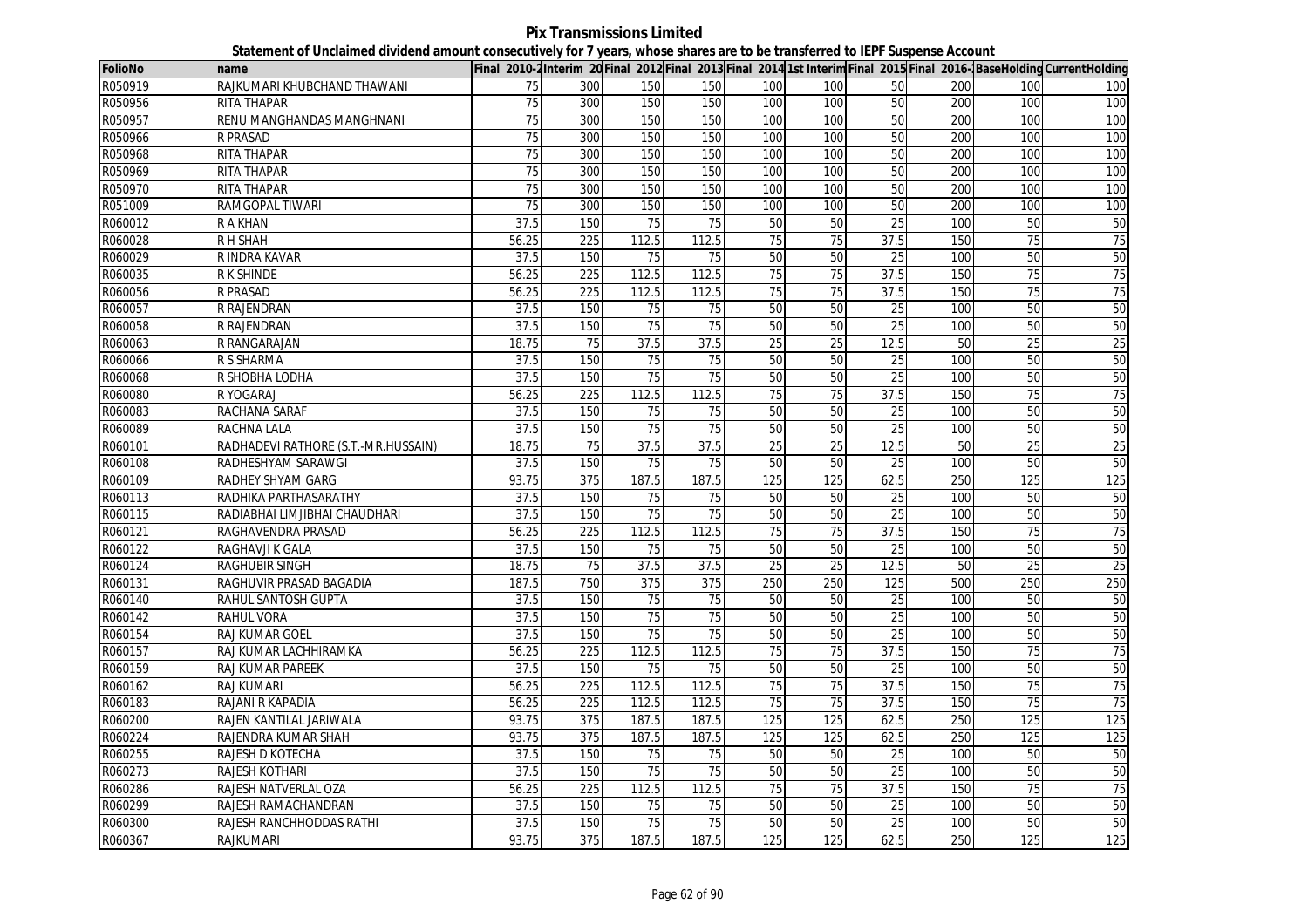**Pix Transmissions Limited Statement of Unclaimed dividend amount consecutively for 7 years, whose shares are to be transferred to IEPF Suspense Account**

| <b>FolioNo</b> | name                         |       |                  |                 |                 |                  |                 |                 |      |                 | Final 2010-2Interim 20 Final 2012 Final 2013 Final 2014 1st Interim Final 2015 Final 2016-BaseHolding CurrentHolding |
|----------------|------------------------------|-------|------------------|-----------------|-----------------|------------------|-----------------|-----------------|------|-----------------|----------------------------------------------------------------------------------------------------------------------|
| R060370        | RAJKUMARI GEHLOT             | 37.5  | 150              | 75              | 75              | 50               | 50              | 25              | 100  | 50              | 50                                                                                                                   |
| R060380        | <b>RAJNI RAI</b>             | 56.25 | 225              | 112.5           | 112.5           | 75               | 75              | 37.5            | 150  | 75              | $\overline{75}$                                                                                                      |
| R060383        | RAJNIBHAI M MODI             | 37.5  | 150              | 75              | 75              | 50               | 50              | 25              | 100  | 50              | 50                                                                                                                   |
| R060384        | RAJNIKANT HIRALAL DALAL      | 37.5  | 150              | 75              | 75              | 50               | 50              | 25              | 100  | 50              | 50                                                                                                                   |
| R060398        | <b>RAJU S SALIAN</b>         | 93.75 | 375              | 187.5           | 187.5           | 125              | 125             | 62.5            | 250  | 125             | 125                                                                                                                  |
| R060404        | RAJULA DEVANAND AMIN         | 37.5  | 150              | 75              | $\overline{75}$ | 50               | 50              | 25              | 100  | 50              | 50                                                                                                                   |
| R060408        | <b>RAKESH B RAO</b>          | 93.75 | 375              | 187.5           | 187.5           | 125              | 125             | 62.5            | 250  | 125             | 125                                                                                                                  |
| R060434        | RAKESH KUMAR JAIN            | 37.5  | 150              | 75              | 75              | 50               | 50              | 25              | 100  | 50              | 50                                                                                                                   |
| R060441        | <b>RAKESH MALPANI</b>        | 37.5  | 150              | 75              | 75              | 50               | 50              | 25              | 100  | 50              | 50                                                                                                                   |
| R060447        | RAKESH SHRIVASTAVA           | 37.5  | 150              | 75              | $\overline{75}$ | 50               | 50              | $\overline{25}$ | 100  | 50              | 50                                                                                                                   |
| R060462        | RAM CHANDER BANSAL           | 37.5  | 150              | $\overline{75}$ | 75              | 50               | 50              | 25              | 100  | 50              | 50                                                                                                                   |
| R060465        | RAM CHARAN GUPTA             | 93.75 | 375              | 187.5           | 187.5           | 125              | 125             | 62.5            | 250  | 125             | 125                                                                                                                  |
| R060466        | RAM GOPAL CHECHANI           | 37.5  | 150              | 75              | 75              | 50               | 50              | 25              | 100  | 50              | 50                                                                                                                   |
| R060469        | RAM KRISHANA KEDIA           | 37.5  | 150              | $\overline{75}$ | 75              | 50               | 50              | 25              | 100  | 50              | 50                                                                                                                   |
| R060471        | RAM MOHAN MISHRA             | 937.5 | 3750             | 1875            | 1875            | 1250             | 1250            | 625             | 2500 | 1250            | 1250                                                                                                                 |
| R060487        | RAMA NIWAS SRIVASTAVA        | 93.75 | 375              | 187.5           | 187.5           | $\overline{125}$ | 125             | 62.5            | 250  | 125             | 125                                                                                                                  |
| R060500        | RAMABEN GOPALBHAI PATEL      | 37.5  | 150              | 75              | 75              | 50               | 50              | 25              | 100  | 50              | 50                                                                                                                   |
| R060502        | RAMABEN K DODIA              | 37.5  | 150              | 75              | $\overline{75}$ | 50               | 50              | 25              | 100  | 50              | 50                                                                                                                   |
| R060507        | RAMACHANDRA P HEGDE          | 37.5  | 150              | 75              | 75              | 50               | 50              | 25              | 100  | 50              | 50                                                                                                                   |
| R060508        | RAMADEVI SARAF               | 37.5  | 150              | 75              | $\overline{75}$ | 50               | 50              | $\overline{25}$ | 100  | 50              | 50                                                                                                                   |
| R060531        | <b>RAMANKUMAR SETHI</b>      | 75    | 300              | 150             | 150             | 100              | 100             | 50              | 200  | 100             | 100                                                                                                                  |
| R060534        | RAMANLAL GOLECHA             | 93.75 | 375              | 187.5           | 187.5           | 125              | 125             | 62.5            | 250  | 125             | 125                                                                                                                  |
| R060535        | RAMANLAL JOITARAM PATEL      | 37.5  | 150              | 75              | 75              | 50               | 50              | 25              | 100  | 50              | 50                                                                                                                   |
| R060543        | <b>RAMAWATAR TODI</b>        | 37.5  | 150              | 75              | 75              | 50               | 50              | 25              | 100  | 50              | 50                                                                                                                   |
| R060551        | RAMCHANDRA PARANJAPE         | 37.5  | 150              | 75              | $\overline{75}$ | 50               | 50              | 25              | 100  | 50              | 50                                                                                                                   |
| R060553        | <b>RAMESH A PATEL</b>        | 18.75 | 75               | 37.5            | 37.5            | 25               | 25              | 12.5            | 50   | $\overline{25}$ | 25                                                                                                                   |
| R060554        | RAMESH BABU CHERUKURI        | 93.75 | 375              | 187.5           | 187.5           | 125              | 125             | 62.5            | 250  | 125             | 125                                                                                                                  |
| R060558        | <b>RAMESH BHUTRA</b>         | 75    | 300              | 150             | 150             | 100              | 100             | 50              | 200  | 100             | 100                                                                                                                  |
| R060560        | RAMESH C SHAH                | 37.5  | 150              | $\overline{75}$ | $\overline{75}$ | 50               | 50              | 25              | 100  | 50              | 50                                                                                                                   |
| R060568        | RAMESH CHANDRA PAREEK        | 37.5  | 150              | 75              | 75              | 50               | 50              | 25              | 100  | 50              | 50                                                                                                                   |
| R060572        | RAMESH D PATEL               | 37.5  | 150              | 75              | 75              | 50               | 50              | 25              | 100  | 50              | 50                                                                                                                   |
| R060584        | RAMESH JOSHI                 | 37.5  | 150              | 75              | $\overline{75}$ | 50               | 50              | 25              | 100  | 50              | 50                                                                                                                   |
| R060603        | <b>RAMESH M PATEL</b>        | 37.5  | 150              | 75              | 75              | 50               | 50              | 25              | 100  | 50              | 50                                                                                                                   |
| R060627        | <b>RAMESH S BHANUSHALI</b>   | 37.5  | 150              | 75              | 75              | 50               | 50              | 25              | 100  | 50              | 50                                                                                                                   |
| R060632        | <b>RAMESH SHAH</b>           | 37.5  | 150              | 75              | 75              | 50               | 50              | 25              | 100  | 50              | 50                                                                                                                   |
| R060644        | RAMESHCHANDRA LALJI GAJRA    | 37.5  | 150              | 75              | $\overline{75}$ | 50               | 50              | $\overline{25}$ | 100  | 50              | 50                                                                                                                   |
| R060646        | RAMESHCHANDRA MAGANLAL PATEL | 37.5  | 150              | 75              | 75              | 50               | 50              | 25              | 100  | 50              | 50                                                                                                                   |
| R060659        | RAMESHWARLAL BHAGANIA        | 37.5  | 150              | 75              | 75              | 50               | 50              | $\overline{25}$ | 100  | 50              | 50                                                                                                                   |
| R060669        | RAMILA PARASMAL KOTHARI      | 56.25 | $\overline{225}$ | 112.5           | 112.5           | $\overline{75}$  | $\overline{75}$ | 37.5            | 150  | $\overline{75}$ | 75                                                                                                                   |
| R060674        | RAMJI SURJI CHHEDA           | 37.5  | 150              | 75              | 75              | 50               | 50              | 25              | 100  | 50              | 50                                                                                                                   |
| R060684        | RAMLAL DHINGRA               | 37.5  | 150              | $\overline{75}$ | $\overline{75}$ | 50               | 50              | 25              | 100  | 50              | 50                                                                                                                   |
| R060685        | RAMLUBHAYA BHUTANI           | 93.75 | 375              | 187.5           | 187.5           | 125              | 125             | 62.5            | 250  | 125             | 125                                                                                                                  |
| R060690        | <b>RAMNIK JAIN</b>           | 37.5  | 150              | $\overline{75}$ | 75              | 50               | 50              | 25              | 100  | 50              | 50                                                                                                                   |
| R060699        | RAMNIKLAL THAKKAR            | 37.5  | 150              | 75              | 75              | 50               | 50              | $\overline{25}$ | 100  | 50              | 50                                                                                                                   |
| R060708        | RAMZANALI JETHA              | 37.5  | 150              | 75              | 75              | 50               | 50              | 25              | 100  | 50              | 50                                                                                                                   |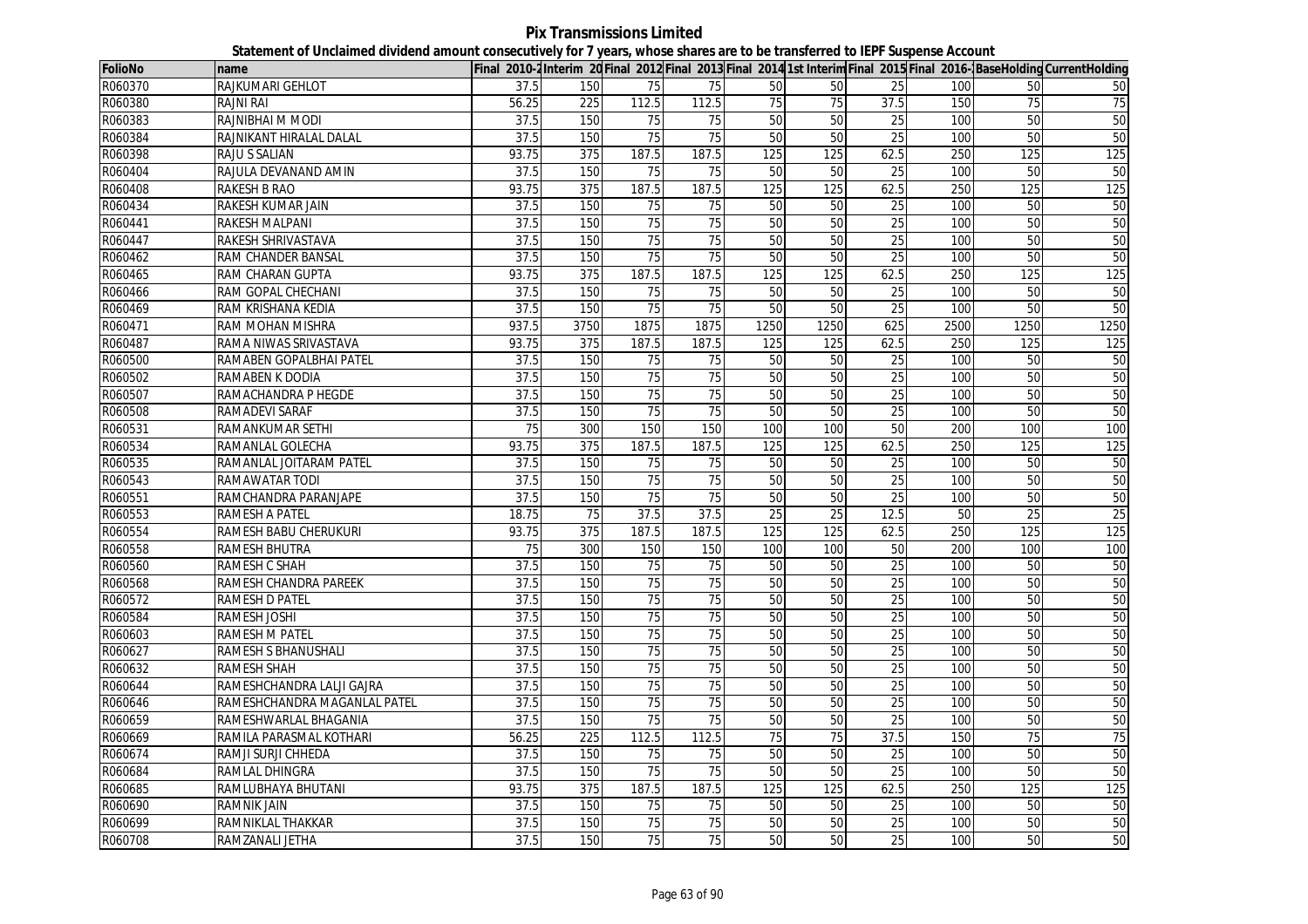**Pix Transmissions Limited Statement of Unclaimed dividend amount consecutively for 7 years, whose shares are to be transferred to IEPF Suspense Account**

| <b>FolioNo</b> | name                       |                 |     |                 |                 |                 |     |                 |     |     | Final 2010-2Interim 20Final 2012 Final 2013 Final 2014 1st Interim Final 2015 Final 2016-BaseHolding CurrentHolding |
|----------------|----------------------------|-----------------|-----|-----------------|-----------------|-----------------|-----|-----------------|-----|-----|---------------------------------------------------------------------------------------------------------------------|
| R060711        | RANCHHODBHAI S PATEL       | 37.5            | 150 | 75              | 75              | 50              | 50  | 25              | 100 | 50  | 50                                                                                                                  |
| R060716        | RANGAN CHANDRAMOULI        | 37.5            | 150 | 75              | 75              | 50              | 50  | 25              | 100 | 50  | 50                                                                                                                  |
| R060724        | RANI KARNAA                | 93.75           | 375 | 187.5           | 187.5           | 125             | 125 | 62.5            | 250 | 125 | 125                                                                                                                 |
| R060736        | RANJANA RAVINDRA UMARANI   | 18.75           | 75  | 37.5            | 37.5            | 25              | 25  | 12.5            | 50  | 25  | 25                                                                                                                  |
| R060737        | RANJANA SINHA              | 37.5            | 150 | 75              | 75              | 50              | 50  | $\overline{25}$ | 100 | 50  | 50                                                                                                                  |
| R060747        | RANJANBEN SHAILESH THAKKAR | $\overline{75}$ | 300 | 150             | 150             | 100             | 100 | 50              | 200 | 100 | 100                                                                                                                 |
| R060749        | RANJEET SINGH BAKSHI       | 93.75           | 375 | 187.5           | 187.5           | 125             | 125 | 62.5            | 250 | 125 | 125                                                                                                                 |
| R060752        | RANJIT SINGHS JAYANT       | 56.25           | 225 | 112.5           | 112.5           | 75              | 75  | 37.5            | 150 | 75  | $\overline{75}$                                                                                                     |
| R060758        | RANMAL UKACHANDJI JAIN     | 187.5           | 750 | 375             | 375             | 250             | 250 | 125             | 500 | 250 | 250                                                                                                                 |
| R060760        | RAOSAHEB NAWALE            | 37.5            | 150 | 75              | 75              | 50              | 50  | 25              | 100 | 50  | 50                                                                                                                  |
| R060761        | RASHIDA I DAIRKEE          | 37.5            | 150 | 75              | 75              | 50              | 50  | 25              | 100 | 50  | 50                                                                                                                  |
| R060768        | RASHMI HASMUKHBHAI DOSHI   | 37.5            | 150 | 75              | 75              | 50              | 50  | 25              | 100 | 50  | 50                                                                                                                  |
| R060777        | RASHMI SAHNI               | 37.5            | 150 | 75              | 75              | 50              | 50  | 25              | 100 | 50  | 50                                                                                                                  |
| R060779        | RASHMI SURENDRA RAO        | 93.75           | 375 | 187.5           | 187.5           | 125             | 125 | 62.5            | 250 | 125 | 125                                                                                                                 |
| R060780        | RASHMI V GANDHI            | 37.5            | 150 | 75              | 75              | 50              | 50  | 25              | 100 | 50  | 50                                                                                                                  |
| R060798        | <b>RASILA BUCH</b>         | 37.5            | 150 | 75              | $\overline{75}$ | 50              | 50  | 25              | 100 | 50  | 50                                                                                                                  |
| R060799        | RASILA BUCH                | 37.5            | 150 | $\overline{75}$ | 75              | 50              | 50  | 25              | 100 | 50  | 50                                                                                                                  |
| R060800        | <b>RASILA BUCH</b>         | 37.5            | 150 | 75              | 75              | 50              | 50  | $\overline{25}$ | 100 | 50  | 50                                                                                                                  |
| R060801        | RASILA BUCH                | 37.5            | 150 | 75              | 75              | 50              | 50  | 25              | 100 | 50  | 50                                                                                                                  |
| R060802        | <b>RASILA BUCH</b>         | 37.5            | 150 | 75              | 75              | 50              | 50  | 25              | 100 | 50  | 50                                                                                                                  |
| R060820        | RATANSHI DEVJI SHAH        | 37.5            | 150 | 75              | 75              | 50              | 50  | 25              | 100 | 50  | 50                                                                                                                  |
| R060821        | RATANSHI DEVJI SHAH        | 37.5            | 150 | 75              | 75              | 50              | 50  | 25              | 100 | 50  | 50                                                                                                                  |
| R060825        | RATNESH CHAND JAIN         | 37.5            | 150 | 75              | 75              | 50              | 50  | 25              | 100 | 50  | 50                                                                                                                  |
| R060826        | RATNESH KUMAR AGRAWAL      | 37.5            | 150 | 75              | 75              | 50              | 50  | 25              | 100 | 50  | 50                                                                                                                  |
| R060839        | RAVI PRITMANI              | 18.75           | 75  | 37.5            | 37.5            | $\overline{25}$ | 25  | 12.5            | 50  | 25  | 25                                                                                                                  |
| R060843        | <b>RAVI SARAF</b>          | 37.5            | 150 | $\overline{75}$ | $\overline{75}$ | 50              | 50  | 25              | 100 | 50  | 50                                                                                                                  |
| R060853        | RAVINDER KAUR              | 37.5            | 150 | 75              | 75              | 50              | 50  | 25              | 100 | 50  | 50                                                                                                                  |
| R060856        | RAVINDER KUMAR DOSHI       | 37.5            | 150 | 75              | 75              | 50              | 50  | $\overline{25}$ | 100 | 50  | 50                                                                                                                  |
| R060863        | RAVINDRA D PARAKH          | 37.5            | 150 | 75              | 75              | 50              | 50  | 25              | 100 | 50  | 50                                                                                                                  |
| R060871        | RAVINDRANATH KANVATHIRTHA  | 37.5            | 150 | 75              | 75              | 50              | 50  | 25              | 100 | 50  | 50                                                                                                                  |
| R060881        | RAZIA                      | 18.75           | 75  | 37.5            | 37.5            | 25              | 25  | 12.5            | 50  | 25  | 25                                                                                                                  |
| R060886        | <b>REENA MAYUR SHAH</b>    | 56.25           | 225 | 112.5           | 112.5           | 75              | 75  | 37.5            | 150 | 75  | 75                                                                                                                  |
| R060891        | REHANA PARVEEN             | 37.5            | 150 | 75              | 75              | 50              | 50  | 25              | 100 | 50  | 50                                                                                                                  |
| R060892        | REHANA SHAIKH              | 93.75           | 375 | 187.5           | 187.5           | 125             | 125 | 62.5            | 250 | 125 | 125                                                                                                                 |
| R060895        | REHMINA K KHAMBATY         | 187.5           | 750 | 375             | 375             | 250             | 250 | 125             | 500 | 250 | 250                                                                                                                 |
| R060909        | REKHA DINKAR SAWARGAONKAR  | 93.75           | 375 | 187.5           | 187.5           | 125             | 125 | 62.5            | 250 | 125 | 125                                                                                                                 |
| R060914        | REKHA KAMLESH DHARIA       | 37.5            | 150 | 75              | 75              | 50              | 50  | 25              | 100 | 50  | 50                                                                                                                  |
| R060932        | REKHA VORA                 | 37.5            | 150 | 75              | 75              | 50              | 50  | 25              | 100 | 50  | 50                                                                                                                  |
| R060936        | REMANI HARIHARAN           | 37.5            | 150 | $\overline{75}$ | $\overline{75}$ | 50              | 50  | $\overline{25}$ | 100 | 50  | 50                                                                                                                  |
| R060942        | RENU GOYAL                 | 37.5            | 150 | 75              | 75              | 50              | 50  | 25              | 100 | 50  | 50                                                                                                                  |
| R060944        | RENU K ACHARYA             | 37.5            | 150 | 75              | $\overline{75}$ | 50              | 50  | 25              | 100 | 50  | 50                                                                                                                  |
| R060951        | <b>RENUKA BATRA</b>        | 56.25           | 225 | 112.5           | 112.5           | 75              | 75  | 37.5            | 150 | 75  | 75                                                                                                                  |
| R060953        | RENUKA DUDHAWAT            | 93.75           | 375 | 187.5           | 187.5           | 125             | 125 | 62.5            | 250 | 125 | 125                                                                                                                 |
| R060960        | REVASHANKER V JANI         | 37.5            | 150 | 75              | 75              | 50              | 50  | $\overline{25}$ | 100 | 50  | 50                                                                                                                  |
| R060974        | RINA JAIN                  | $\overline{75}$ | 300 | 150             | 150             | 100             | 100 | 50              | 200 | 100 | 100                                                                                                                 |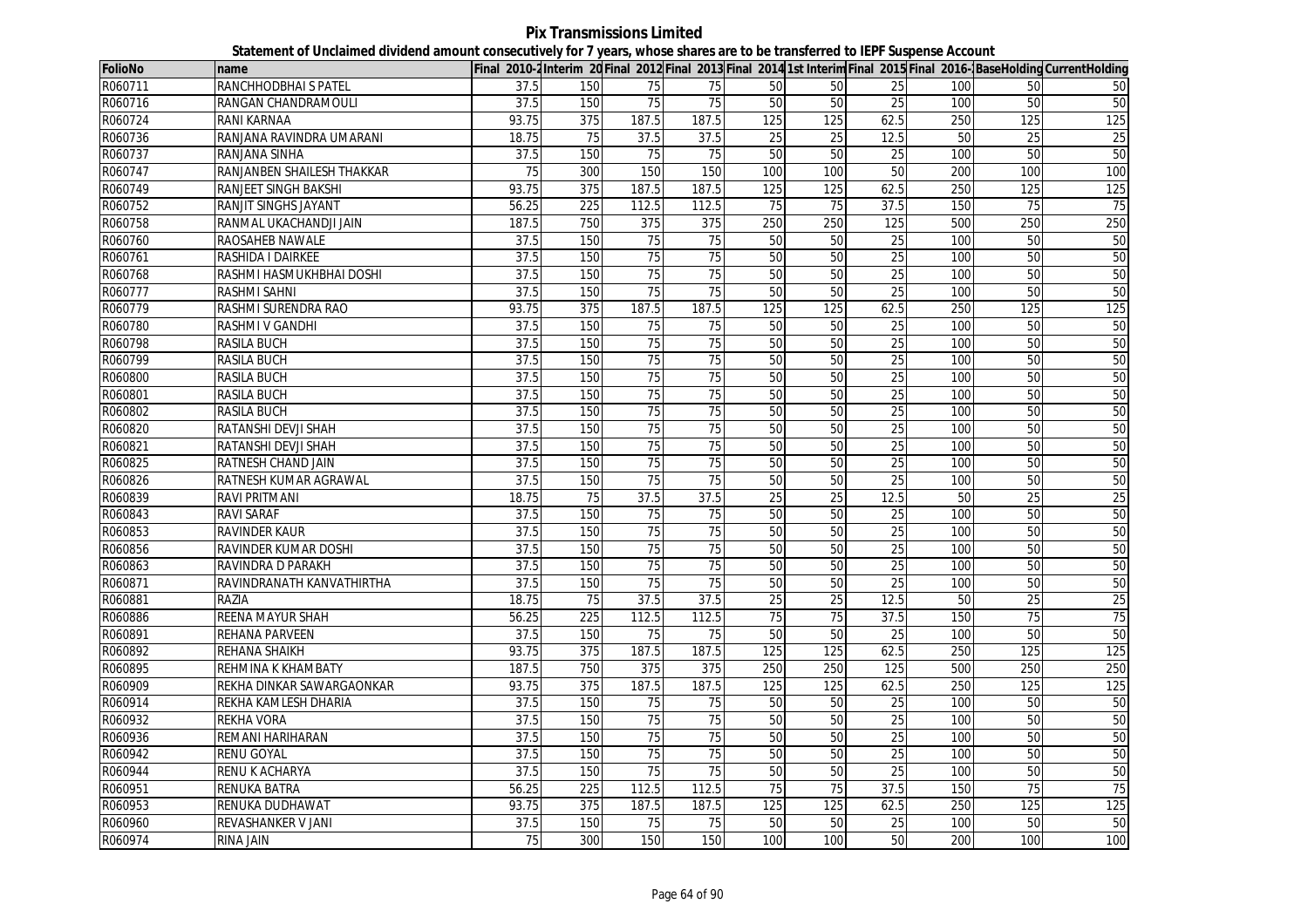**Pix Transmissions Limited Statement of Unclaimed dividend amount consecutively for 7 years, whose shares are to be transferred to IEPF Suspense Account**

| <b>FolioNo</b> | name                            |       |                 |                 |                 |                 |                 |                 |     |                 | Final 2010-2Interim 20 Final 2012 Final 2013 Final 2014 1st Interim Final 2015 Final 2016-BaseHolding CurrentHolding |
|----------------|---------------------------------|-------|-----------------|-----------------|-----------------|-----------------|-----------------|-----------------|-----|-----------------|----------------------------------------------------------------------------------------------------------------------|
| R060995        | <b>RITA PRASAD</b>              | 56.25 | 225             | 112.5           | 112.5           | 75              | 75              | 37.5            | 150 | 75              | 75                                                                                                                   |
| R061018        | RIYAZUDDIN ABDUL KADER          | 37.5  | 150             | $\overline{75}$ | 75              | 50              | 50              | 25              | 100 | 50              | 50                                                                                                                   |
| R061033        | <b>ROHINIBEN C BHATT</b>        | 37.5  | 150             | 75              | 75              | 50              | 50              | 25              | 100 | 50              | 50                                                                                                                   |
| R061036        | <b>ROHIT K SHAH</b>             | 75    | 300             | 150             | 150             | 100             | 100             | 50              | 200 | 100             | 100                                                                                                                  |
| R061038        | <b>ROHIT KUMAR</b>              | 37.5  | 150             | 75              | 75              | 50              | 50              | 25              | 100 | 50              | 50                                                                                                                   |
| R061039        | <b>ROHIT KUMAR</b>              | 37.5  | 150             | 75              | 75              | 50              | 50              | 25              | 100 | 50              | 50                                                                                                                   |
| R061043        | ROMA L BUDHRANI                 | 75    | 300             | 150             | 150             | 100             | 100             | 50              | 200 | 100             | 100                                                                                                                  |
| R061047        | <b>RONALD PUSHP KUMAR</b>       | 37.5  | 150             | 75              | 75              | 50              | 50              | 25              | 100 | 50              | 50                                                                                                                   |
| R061052        | ROOPA KAMATH                    | 37.5  | 150             | 75              | 75              | 50              | 50              | $\overline{25}$ | 100 | 50              | 50                                                                                                                   |
| R061063        | ROSHNI ELECTRICALS PVT LTD      | 37.5  | 150             | $\overline{75}$ | 75              | 50              | 50              | $\overline{25}$ | 100 | 50              | 50                                                                                                                   |
| R061068        | <b>RUBY DAWER</b>               | 37.5  | 150             | 75              | 75              | 50              | 50              | 25              | 100 | 50              | 50                                                                                                                   |
| R061072        | <b>RUCHI GUPTA</b>              | 37.5  | 150             | $\overline{75}$ | $\overline{75}$ | 50              | 50              | 25              | 100 | 50              | 50                                                                                                                   |
| R061075        | <b>RUCHIR C BHATT</b>           | 187.5 | 750             | 375             | 375             | 250             | 250             | 125             | 500 | 250             | 250                                                                                                                  |
| R061091        | RUPAL PANKAJBHAI SHAH           | 93.75 | 375             | 187.5           | 187.5           | 125             | 125             | 62.5            | 250 | 125             | 125                                                                                                                  |
| R061099        | <b>RUPESH JHAVERI</b>           | 37.5  | 150             | $\overline{75}$ | 75              | 50              | 50              | 25              | 100 | 50              | 50                                                                                                                   |
| R061107        | RAJESWARA RAO YANAMADALA        | 56.25 | 225             | 112.5           | 112.5           | 75              | 75              | 37.5            | 150 | 75              | 75                                                                                                                   |
| R061113        | <b>RAJNI AMLANI</b>             | 37.5  | 150             | 75              | 75              | 50              | 50              | 25              | 100 | 50              | 50                                                                                                                   |
| R061119        | RAMDAS GOPAL NAYAK              | 37.5  | 150             | 75              | 75              | 50              | 50              | 25              | 100 | 50              | 50                                                                                                                   |
| R061126        | R VENKATARAMAN                  | 18.75 | 75              | 37.5            | 37.5            | 25              | $\overline{25}$ | 12.5            | 50  | $\overline{25}$ | 25                                                                                                                   |
| R061129        | RAJU NARUMAL MOTIYANI           | 18.75 | 75              | 37.5            | 37.5            | 25              | 25              | 12.5            | 50  | 25              | 25                                                                                                                   |
| R061130        | RAMADEVI KONERU                 | 18.75 | 75              | 37.5            | 37.5            | 25              | 25              | 12.5            | 50  | 25              | 25                                                                                                                   |
| R061131        | RAJKUMAR RAMNARAYAN JAIN        | 56.25 | 225             | 112.5           | 112.5           | 75              | 75              | 37.5            | 150 | 75              | 75                                                                                                                   |
| R061134        | <b>RAJEEV TYAGI</b>             | 37.5  | 150             | 75              | 75              | 50              | 50              | 25              | 100 | 50              | 50                                                                                                                   |
| R061137        | RAMESH MITTAL (S.T.-MR.HUSSAIN) | 37.5  | 150             | 75              | 75              | 50              | 50              | 25              | 100 | 50              | 50                                                                                                                   |
| R061144        | <b>RASHAH</b>                   | 18.75 | 75              | 37.5            | 37.5            | 25              | 25              | 12.5            | 50  | 25              | 25                                                                                                                   |
| R061155        | R SETHURAMAN                    | 18.75 | 75              | 37.5            | 37.5            | 25              | 25              | 12.5            | 50  | $\overline{25}$ | 25                                                                                                                   |
| R061161        | R.M.L.JAIN                      | 18.75 | 75              | 37.5            | 37.5            | 25              | 25              | 12.5            | 50  | 25              | 25                                                                                                                   |
| R061165        | RACHNA K. DOSHI                 | 18.75 | 75              | 37.5            | 37.5            | $\overline{25}$ | 25              | 12.5            | 50  | $\overline{25}$ | 25                                                                                                                   |
| R061172        | <b>RAGHUVIR SAHAI HITKARI</b>   | 37.5  | 150             | 75              | 75              | 50              | 50              | 25              | 100 | 50              | 50                                                                                                                   |
| R061186        | RAJ BALA                        | 18.75 | 75              | 37.5            | 37.5            | 25              | 25              | 12.5            | 50  | 25              | 25                                                                                                                   |
| R061196        | <b>RAJ KUMAR GUPTA</b>          | 18.75 | 75              | 37.5            | 37.5            | 25              | 25              | 12.5            | 50  | 25              | 25                                                                                                                   |
| R061200        | RAJ KUMAR RAKHEJA               | 18.75 | 75              | 37.5            | 37.5            | 25              | 25              | 12.5            | 50  | 25              | 25                                                                                                                   |
| R061204        | <b>RAJ RANI</b>                 | 37.5  | 150             | 75              | 75              | 50              | 50              | 25              | 100 | 50              | 50                                                                                                                   |
| R061210        | RAJANI J VOHERA                 | 18.75 | 75              | 37.5            | 37.5            | 25              | $\overline{25}$ | 12.5            | 50  | $\overline{25}$ | 25                                                                                                                   |
| R061222        | <b>RAJEEV KOHLI</b>             | 18.75 | 75              | 37.5            | 37.5            | 25              | 25              | 12.5            | 50  | 25              | 25                                                                                                                   |
| R061233        | RAJENDRA CHAVAN                 | 18.75 | $\overline{75}$ | 37.5            | 37.5            | $\overline{25}$ | 25              | 12.5            | 50  | 25              | $\overline{25}$                                                                                                      |
| R061245        | RAJENDRA P PAREKH               | 18.75 | 75              | 37.5            | 37.5            | 25              | 25              | 12.5            | 50  | 25              | 25                                                                                                                   |
| R061247        | RAJENDRA SINGH YADAV            | 18.75 | 75              | 37.5            | 37.5            | $\overline{25}$ | 25              | 12.5            | 50  | 25              | 25                                                                                                                   |
| R061293        | RAJESH M MALODE                 | 18.75 | $\overline{75}$ | 37.5            | 37.5            | $\overline{25}$ | 25              | 12.5            | 50  | 25              | 25                                                                                                                   |
| R061296        | RAJESH MAKHIJA                  | 18.75 | 75              | 37.5            | 37.5            | 25              | 25              | 12.5            | 50  | 25              | 25                                                                                                                   |
| R061310        | <b>RAJESH SHARDA</b>            | 18.75 | 75              | 37.5            | 37.5            | 25              | 25              | 12.5            | 50  | $\overline{25}$ | 25                                                                                                                   |
| R061312        | RAJESH V BARIA                  | 37.5  | 150             | 75              | 75              | 50              | 50              | 25              | 100 | 50              | 50                                                                                                                   |
| R061320        | RAJESWARI KUMARI PANSARI        | 18.75 | 75              | 37.5            | 37.5            | 25              | 25              | 12.5            | 50  | 25              | 25                                                                                                                   |
| R061328        | <b>RAJIV GOEL</b>               | 18.75 | 75              | 37.5            | 37.5            | $\overline{25}$ | 25              | 12.5            | 50  | 25              | 25                                                                                                                   |
| R061335        | RAJKUMAR DHAMRIYANI             | 18.75 | 75              | 37.5            | 37.5            | 25              | $\overline{25}$ | 12.5            | 50  | 25              | 25                                                                                                                   |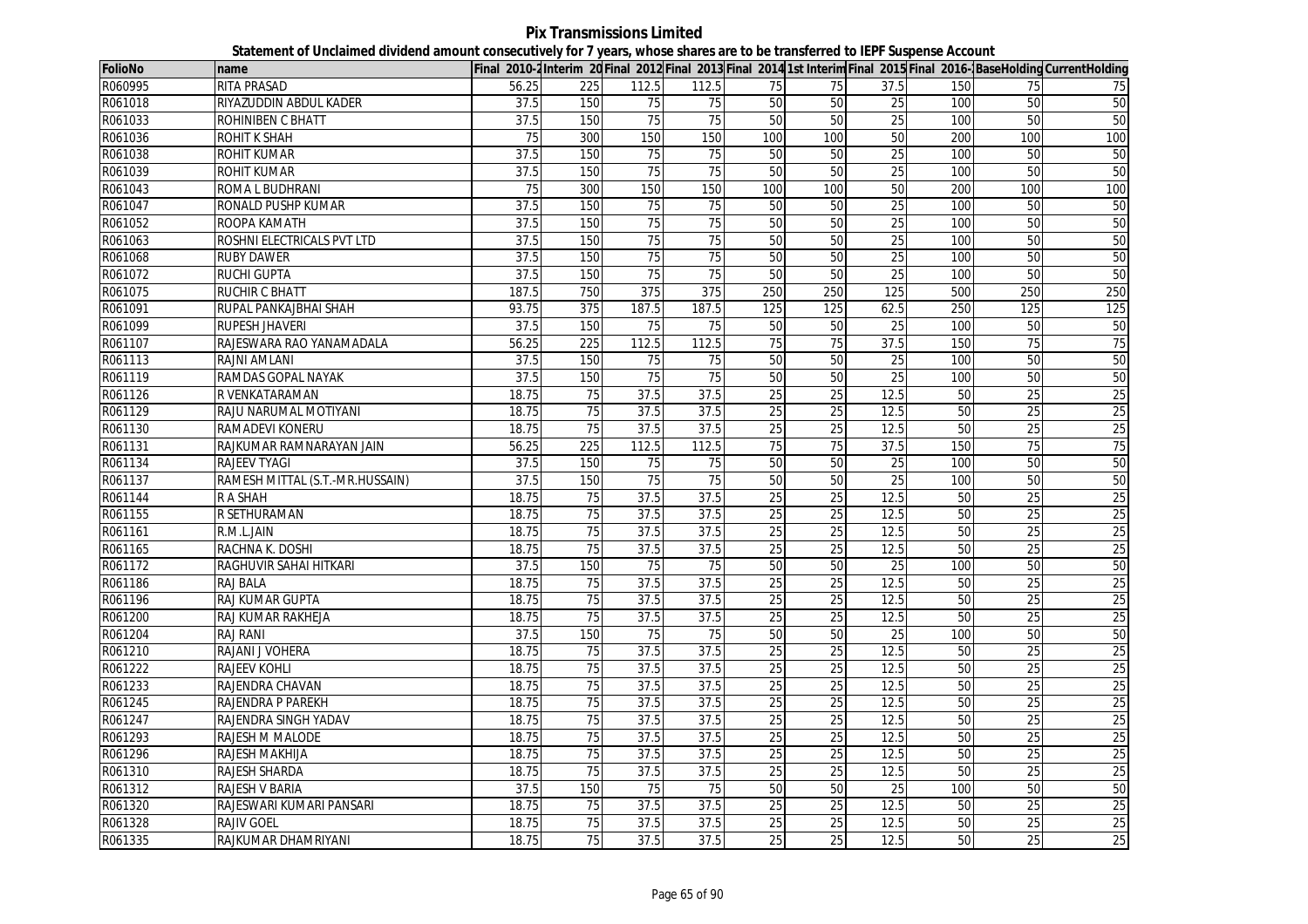**Pix Transmissions Limited Statement of Unclaimed dividend amount consecutively for 7 years, whose shares are to be transferred to IEPF Suspense Account**

| <b>FolioNo</b> | name                                |        |                 |       |                   |                 |                 |                 |                 |                 | Final 2010-2Interim 20 Final 2012 Final 2013 Final 2014 1st Interim Final 2015 Final 2016-BaseHolding CurrentHolding |
|----------------|-------------------------------------|--------|-----------------|-------|-------------------|-----------------|-----------------|-----------------|-----------------|-----------------|----------------------------------------------------------------------------------------------------------------------|
| R061348        | RAJNI KULARIA                       | 18.75  | 75              | 37.5  | 37.5              | 25              | 25              | 12.5            | 50              | 25              | 25                                                                                                                   |
| R061349        | <b>RAJNI SINGHAL</b>                | 37.5   | 150             | 75    | 75                | 50              | 50              | 25              | 100             | 50              | 50                                                                                                                   |
| R061355        | <b>RAJU BAGOT</b>                   | 18.75  | 75              | 37.5  | 37.5              | 25              | 25              | 12.5            | 50              | 25              | 25                                                                                                                   |
| R061369        | RAKESH BOHARA                       | 37.5   | 150             | 75    | 75                | 50              | 50              | 25              | 100             | 50              | 50                                                                                                                   |
| R061379        | RAKESH KUMAR JAIN                   | 18.75  | 75              | 37.5  | 37.5              | 25              | 25              | 12.5            | 50              | 25              | 25                                                                                                                   |
| R061380        | RAKESH KUMAR JAIN                   | 18.75  | 75              | 37.5  | 37.5              | 25              | 25              | 12.5            | 50              | 25              | 25                                                                                                                   |
| R061381        | RAKESH KUMAR JAIN                   | 18.75  | 75              | 37.5  | 37.5              | 25              | 25              | 12.5            | 50              | 25              | 25                                                                                                                   |
| R061382        | RAKESH KUMAR NAUGARAIYA             | 18.75  | 75              | 37.5  | 37.5              | 25              | 25              | 12.5            | 50              | 25              | 25                                                                                                                   |
| R061393        | RAKESH SHARMA                       | 18.75  | $\overline{75}$ | 37.5  | 37.5              | $\overline{25}$ | $\overline{25}$ | 12.5            | 50              | 25              | 25                                                                                                                   |
| R061413        | RAM CHANDRA PRASAD GUPTA            | 18.75  | 75              | 37.5  | 37.5              | 25              | 25              | 12.5            | 50              | 25              | 25                                                                                                                   |
| R061417        | <b>RAM KUMAR GOEL</b>               | 18.75  | 75              | 37.5  | 37.5              | 25              | $\overline{25}$ | 12.5            | 50              | 25              | 25                                                                                                                   |
| R061430        | RAM SWAROOP PRASAD D MAHTO          | 18.75  | 75              | 37.5  | 37.5              | 25              | 25              | 12.5            | 50              | 25              | 25                                                                                                                   |
| R061431        | RAM T PATEL                         | 18.75  | 75              | 37.5  | 37.5              | 25              | 25              | 12.5            | 50              | 25              | 25                                                                                                                   |
| R061439        | RAMABHAI AMBARAMDAS PATEL           | 18.75  | 75              | 37.5  | 37.5              | 25              | 25              | 12.5            | 50              | $\overline{25}$ | 25                                                                                                                   |
| R061440        | RAMALINGAM SANTHOSH BOMMIREDDIPALLI | 18.75  | 75              | 37.5  | 37.5              | 25              | 25              | 12.5            | 50              | $\overline{25}$ | 25                                                                                                                   |
| R061445        | RAMANBHAI K PATEL                   | 18.75  | $\overline{75}$ | 37.5  | $\overline{37.5}$ | 25              | $\overline{25}$ | 12.5            | 50              | $\overline{25}$ | 25                                                                                                                   |
| R061449        | RAMANLAL BHIKHALAL KADAKIA          | 18.75  | $\overline{75}$ | 37.5  | 37.5              | $\overline{25}$ | 25              | 12.5            | 50              | 25              | 25                                                                                                                   |
| R061455        | RAMAWATAR SHARMA                    | 18.75  | 75              | 37.5  | 37.5              | 25              | 25              | 12.5            | 50              | 25              | 25                                                                                                                   |
| R061458        | RAMBHA J JOTANIA                    | 18.75  | $\overline{75}$ | 37.5  | 37.5              | 25              | $\overline{25}$ | 12.5            | 50              | $\overline{25}$ | 25                                                                                                                   |
| R061469        | RAMCHANDRA MESRI                    | 18.75  | 75              | 37.5  | 37.5              | 25              | 25              | 12.5            | 50              | 25              | 25                                                                                                                   |
| R061484        | RAMESH CHAND JHANWAR                | 18.75  | 75              | 37.5  | 37.5              | 25              | 25              | 12.5            | 50              | 25              | 25                                                                                                                   |
| R061486        | RAMESH CHANDRA                      | 18.75  | 75              | 37.5  | 37.5              | $\overline{25}$ | 25              | 12.5            | 50              | 25              | 25                                                                                                                   |
| R061488        | RAMESH CHANDRA LALWANI              | 18.75  | 75              | 37.5  | 37.5              | $\overline{25}$ | $\overline{25}$ | 12.5            | 50              | $\overline{25}$ | 25                                                                                                                   |
| R061493        | RAMESH D BHAMBHANI                  | 37.5   | 150             | 75    | $\overline{75}$   | 50              | 50              | 25              | 100             | 50              | 50                                                                                                                   |
| R061495        | RAMESH D THAKKAR                    | 37.5   | 150             | 75    | 75                | 50              | 50              | 25              | 100             | 50              | 50                                                                                                                   |
| R061496        | RAMESH D THAKKAR                    | 18.75  | $\overline{75}$ | 37.5  | 37.5              | 25              | 25              | 12.5            | $\overline{50}$ | 25              | 25                                                                                                                   |
| R061497        | RAMESH DHANSUKH SAVANI              | 18.75  | 75              | 37.5  | 37.5              | 25              | 25              | 12.5            | 50              | 25              | 25                                                                                                                   |
| R061498        | RAMESH DHARAMDAS                    | 37.5   | 150             | 75    | 75                | 50              | 50              | $\overline{25}$ | 100             | 50              | 50                                                                                                                   |
| R061506        | RAMESH K. SHAH                      | 18.75  | 75              | 37.5  | 37.5              | 25              | 25              | 12.5            | 50              | 25              | 25                                                                                                                   |
| R061521        | <b>RAMESH MANDOT</b>                | 243.75 | 975             | 487.5 | 487.5             | 325             | 325             | 162.5           | 650             | 325             | 325                                                                                                                  |
| R061526        | RAMESH PATEL                        | 18.75  | 75              | 37.5  | 37.5              | $\overline{25}$ | 25              | 12.5            | 50              | 25              | $\overline{25}$                                                                                                      |
| R061530        | RAMESH RAO MANE                     | 18.75  | 75              | 37.5  | 37.5              | 25              | 25              | 12.5            | 50              | 25              | 25                                                                                                                   |
| R061533        | RAMESH SINGH KUSHAWAHA              | 18.75  | 75              | 37.5  | 37.5              | $\overline{25}$ | 25              | 12.5            | 50              | 25              | 25                                                                                                                   |
| R061546        | RAMESHCHANDRA D MODI                | 18.75  | 75              | 37.5  | 37.5              | 25              | 25              | 12.5            | 50              | 25              | 25                                                                                                                   |
| R061552        | RAMGOPAL GUPTA                      | 18.75  | 75              | 37.5  | 37.5              | $\overline{25}$ | 25              | 12.5            | 50              | 25              | 25                                                                                                                   |
| R061555        | RAMILA BABU PATEL                   | 37.5   | 150             | 75    | 75                | 50              | 50              | 25              | 100             | 50              | 50                                                                                                                   |
| R061556        | RAMILA BEN N VORA                   | 18.75  | 75              | 37.5  | 37.5              | 25              | 25              | 12.5            | 50              | 25              | 25                                                                                                                   |
| R061566        | RAMILABEN K PATEL                   | 18.75  | 75              | 37.5  | 37.5              | 25              | $\overline{25}$ | 12.5            | 50              | 25              | 25                                                                                                                   |
| R061571        | RAMJI SIVJI CHHEDA                  | 18.75  | 75              | 37.5  | 37.5              | $\overline{25}$ | 25              | 12.5            | 50              | 25              | 25                                                                                                                   |
| R061572        | RAMJI TALSI BUTIYA                  | 18.75  | 75              | 37.5  | 37.5              | 25              | 25              | 12.5            | 50              | 25              | 25                                                                                                                   |
| R061585        | RANA KRISHNA RAO V                  | 18.75  | $\overline{75}$ | 37.5  | 37.5              | $\overline{25}$ | 25              | 12.5            | 50              | 25              | $\overline{25}$                                                                                                      |
| R061587        | RANCHODBHAI M PATEL                 | 18.75  | 75              | 37.5  | 37.5              | 25              | 25              | 12.5            | 50              | 25              | 25                                                                                                                   |
| R061602        | RANJANBEN R JAIN                    | 18.75  | $\overline{75}$ | 37.5  | 37.5              | $\overline{25}$ | $\overline{25}$ | 12.5            | 50              | 25              | $\overline{25}$                                                                                                      |
| R061615        | RASHID AHMED ANISUDDIN              | 18.75  | 75              | 37.5  | 37.5              | 25              | 25              | 12.5            | 50              | $\overline{25}$ | 25                                                                                                                   |
| R061644        | RASIKLAL SHAH                       | 18.75  | 75              | 37.5  | 37.5              | 25              | 25              | 12.5            | 50              | $\overline{25}$ | 25                                                                                                                   |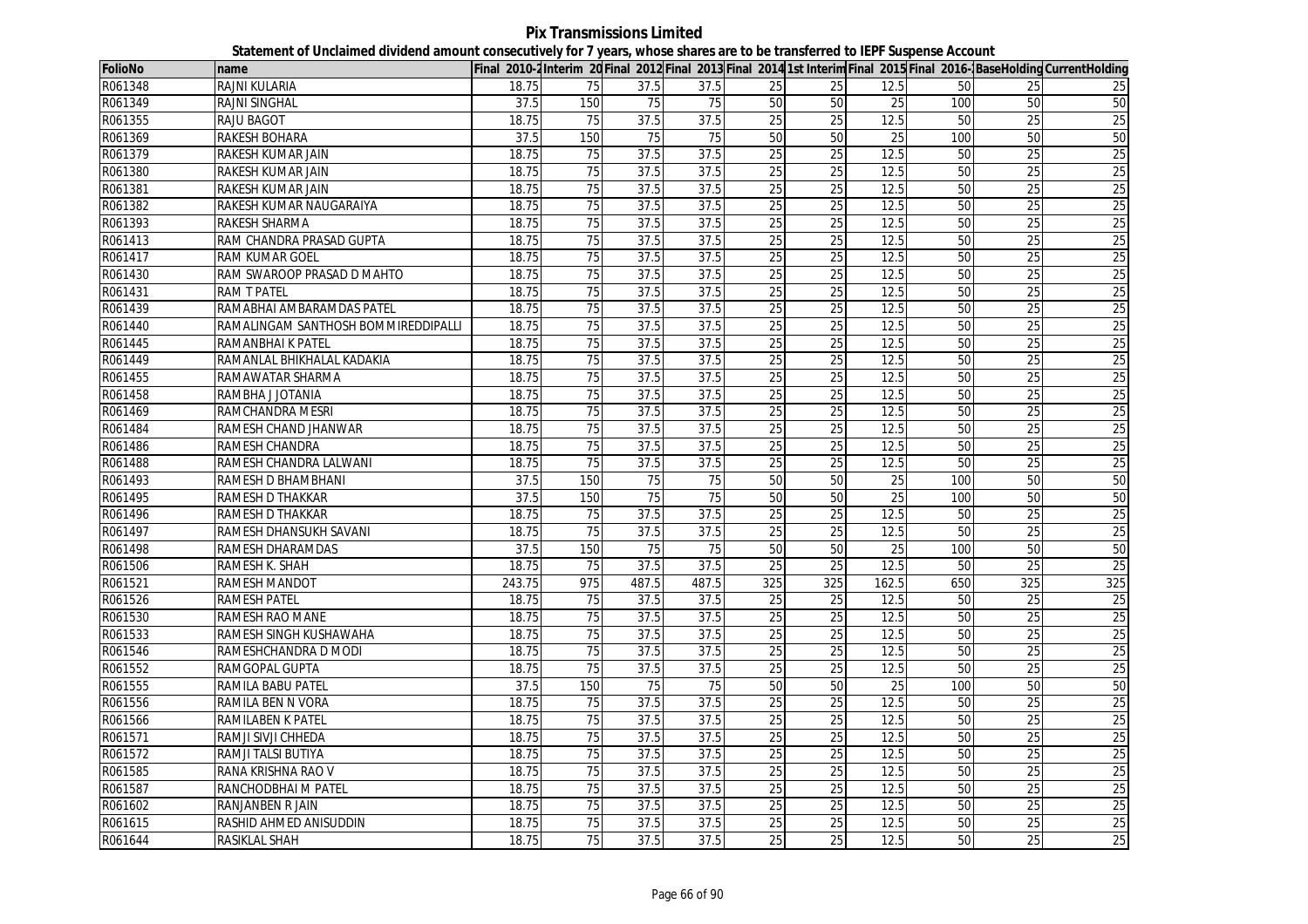**Pix Transmissions Limited Statement of Unclaimed dividend amount consecutively for 7 years, whose shares are to be transferred to IEPF Suspense Account**

| <b>FolioNo</b> | name                         |                   |                 |                 |                 |                 |                 |                 |     |                 | Final 2010-2Interim 20 Final 2012 Final 2013 Final 2014 1st Interim Final 2015 Final 2016-BaseHolding CurrentHolding |
|----------------|------------------------------|-------------------|-----------------|-----------------|-----------------|-----------------|-----------------|-----------------|-----|-----------------|----------------------------------------------------------------------------------------------------------------------|
| R061646        | RASILA BABULAL CHHEDA        | 18.75             | 75              | 37.5            | 37.5            | 25              | 25              | 12.5            | 50  | 25              | 25                                                                                                                   |
| R061661        | <b>RATAN DEY</b>             | 18.75             | 75              | 37.5            | 37.5            | 25              | 25              | 12.5            | 50  | 25              | 25                                                                                                                   |
| R061684        | <b>RAVI GOEL</b>             | 18.75             | 75              | 37.5            | 37.5            | 25              | 25              | 12.5            | 50  | 25              | 25                                                                                                                   |
| R061688        | RAVI MALOO                   | 112.5             | 450             | 225             | 225             | 150             | 150             | 75              | 300 | 150             | 150                                                                                                                  |
| R061692        | RAVIN KUMAR JAIN             | 18.75             | 75              | 37.5            | 37.5            | 25              | 25              | 12.5            | 50  | 25              | 25                                                                                                                   |
| R061695        | RAVINDER KUMAR MANN          | 37.5              | 150             | 75              | 75              | 50              | 50              | 25              | 100 | 50              | 50                                                                                                                   |
| R061699        | RAVINDRA OZA                 | 18.75             | 75              | 37.5            | 37.5            | 25              | 25              | 12.5            | 50  | 25              | 25                                                                                                                   |
| R061713        | <b>REENA MADAN</b>           | 18.75             | 75              | 37.5            | 37.5            | 25              | 25              | 12.5            | 50  | 25              | 25                                                                                                                   |
| R061714        | REENA RASIK LAL SHAH         | 18.75             | $\overline{75}$ | 37.5            | 37.5            | $\overline{25}$ | 25              | 12.5            | 50  | 25              | 25                                                                                                                   |
| R061719        | REHANA A ZARIWALA            | 18.75             | 75              | 37.5            | 37.5            | 25              | 25              | 12.5            | 50  | 25              | 25                                                                                                                   |
| R061726        | <b>REKHA D RAJGURU</b>       | 18.75             | 75              | 37.5            | 37.5            | 25              | $\overline{25}$ | 12.5            | 50  | $\overline{25}$ | 25                                                                                                                   |
| R061745        | <b>REKHABEN V DESAI</b>      | 18.75             | 75              | 37.5            | 37.5            | 25              | 25              | 12.5            | 50  | 25              | 25                                                                                                                   |
| R061759        | <b>RENU VERMA</b>            | 18.75             | 75              | 37.5            | 37.5            | 25              | 25              | 12.5            | 50  | 25              | 25                                                                                                                   |
| R061762        | <b>RENUKA V SHETH</b>        | 18.75             | 75              | 37.5            | 37.5            | 25              | $\overline{25}$ | 12.5            | 50  | $\overline{25}$ | 25                                                                                                                   |
| R061783        | RINKAL KHEMCHAND SHAH        | 18.75             | 75              | 37.5            | 37.5            | 25              | 25              | 12.5            | 50  | 25              | 25                                                                                                                   |
| R061791        | RISHI RAJ THUKRAL            | 18.75             | $\overline{75}$ | 37.5            | 37.5            | $\overline{25}$ | $\overline{25}$ | 12.5            | 50  | 25              | 25                                                                                                                   |
| R061793        | RITA H DOSHI                 | 18.75             | 75              | 37.5            | 37.5            | 25              | 25              | 12.5            | 50  | 25              | 25                                                                                                                   |
| R061799        | <b>RITA P SHAH</b>           | 18.75             | 75              | 37.5            | 37.5            | 25              | 25              | 12.5            | 50  | $\overline{25}$ | 25                                                                                                                   |
| R061801        | <b>RITA S SHAH</b>           | 18.75             | 75              | 37.5            | 37.5            | 25              | 25              | 12.5            | 50  | 25              | 25                                                                                                                   |
| R061847        | RUCHITABEN MAHENDRAKUMAR     | 18.75             | $\overline{75}$ | 37.5            | 37.5            | 25              | $\overline{25}$ | 12.5            | 50  | $\overline{25}$ | 25                                                                                                                   |
| R061849        | RUKAIYA ASRAF LALSHA         | 18.75             | 75              | 37.5            | 37.5            | 25              | 25              | 12.5            | 50  | 25              | 25                                                                                                                   |
| R061850        | RUKAMANI DEVI PATODIA        | 18.75             | 75              | 37.5            | 37.5            | 25              | 25              | 12.5            | 50  | 25              | 25                                                                                                                   |
| R061862        | RUPEN M MODY                 | 37.5              | 150             | $\overline{75}$ | 75              | 50              | 50              | 25              | 100 | 50              | 50                                                                                                                   |
| R061870        | R NAVANEEDHAM                | 18.75             | 75              | 37.5            | 37.5            | 25              | 25              | 12.5            | 50  | 25              | 25                                                                                                                   |
| R061880        | RAJ KUMAR                    | 18.75             | 75              | 37.5            | 37.5            | $\overline{25}$ | $\overline{25}$ | 12.5            | 50  | $\overline{25}$ | 25                                                                                                                   |
| R061901        | <b>RAJESH KUMAR</b>          | 37.5              | 150             | 75              | 75              | 50              | 50              | 25              | 100 | 50              | 50                                                                                                                   |
| R061925        | RAMARANI GUPTA               | 37.5              | 150             | $\overline{75}$ | $\overline{75}$ | 50              | 50              | 25              | 100 | 50              | 50                                                                                                                   |
| R061930        | <b>RAMESH N PATEL</b>        | 18.75             | 75              | 37.5            | 37.5            | 25              | 25              | 12.5            | 50  | $\overline{25}$ | 25                                                                                                                   |
| R061932        | <b>RAMESH VAID</b>           | 18.75             | 75              | 37.5            | 37.5            | 25              | $\overline{25}$ | 12.5            | 50  | $\overline{25}$ | 25                                                                                                                   |
| R061937        | RAMESHWAR PRASAD JAT         | 18.75             | 75              | 37.5            | 37.5            | 25              | 25              | 12.5            | 50  | 25              | 25                                                                                                                   |
| R061968        | ROHINI BHATT                 | 18.75             | 75              | 37.5            | 37.5            | 25              | 25              | 12.5            | 50  | 25              | 25                                                                                                                   |
| R061972        | <b>RUPAL L RATHOD</b>        | 18.75             | 75              | 37.5            | 37.5            | 25              | 25              | 12.5            | 50  | 25              | 25                                                                                                                   |
| R061982        | ROMIL GUPTA                  | 93.75             | 375             | 187.5           | 187.5           | 125             | 125             | 62.5            | 250 | 125             | 125                                                                                                                  |
| R061983        | RAMCHANDRA JADHAV            | $\overline{75}$   | 300             | 150             | 150             | 100             | 100             | 50              | 200 | 100             | 100                                                                                                                  |
| R061984        | <b>RAMESH MORE</b>           | 75                | 300             | 150             | 150             | 100             | 100             | 50              | 200 | 100             | 100                                                                                                                  |
| R062016        | RAM BHUSHAN GUPTA            | 37.5              | 150             | 75              | $\overline{75}$ | 50              | 50              | $\overline{25}$ | 100 | 50              | 50                                                                                                                   |
| R062017        | RAMESHKUMAR SAWALDAS NARANG  | 37.5              | 150             | 75              | 75              | 50              | 50              | 25              | 100 | 50              | 50                                                                                                                   |
| R062023        | RAVINDRA NAYAK               | $\overline{37.5}$ | 150             | 75              | 75              | 50              | 50              | $\overline{25}$ | 100 | 50              | 50                                                                                                                   |
| R062033        | RAJEEV KUMAR                 | 37.5              | 150             | $\overline{75}$ | $\overline{75}$ | 50              | 50              | $\overline{25}$ | 100 | 50              | 50                                                                                                                   |
| R062039        | RASHID ALI KHAN              | 18.75             | 75              | 37.5            | 37.5            | 25              | 25              | 12.5            | 50  | 25              | 25                                                                                                                   |
| R062041        | RAJKUAMR LAXMINARAYAN KOGTA  | 18.75             | 75              | 37.5            | 37.5            | $\overline{25}$ | 25              | 12.5            | 50  | 25              | $\overline{25}$                                                                                                      |
| R062042        | RAVINDRA KAMBLI              | 187.5             | 750             | 375             | 375             | 250             | 250             | 125             | 500 | 250             | 250                                                                                                                  |
| R062054        | RAJMAL PAGARIA               | 18.75             | 75              | 37.5            | 37.5            | $\overline{25}$ | $\overline{25}$ | 12.5            | 50  | 25              | 25                                                                                                                   |
| R062055        | R NARASINGA RAO              | 18.75             | 75              | 37.5            | 37.5            | 25              | 25              | 12.5            | 50  | 25              | 25                                                                                                                   |
| R062064        | RAMANBAHI JESABHAI KALSARIYA | 37.5              | 150             | 75              | $\overline{75}$ | 50              | 50              | 25              | 100 | 50              | 50                                                                                                                   |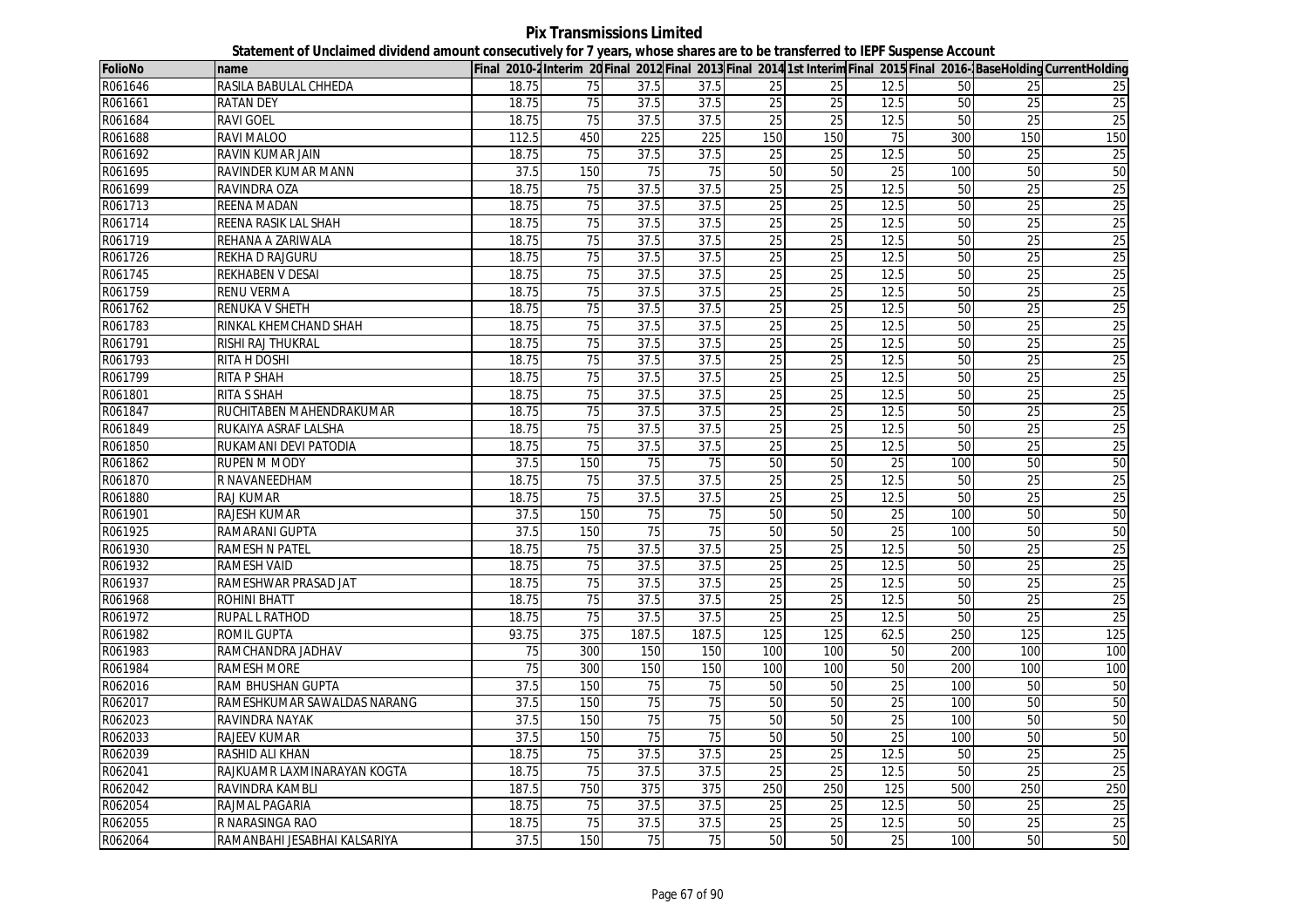**Pix Transmissions Limited Statement of Unclaimed dividend amount consecutively for 7 years, whose shares are to be transferred to IEPF Suspense Account**

| <b>FolioNo</b> | name                       |                 |      |       |                 |                 |                 |                 |      |                 | Final 2010-2 Interim 20 Final 2012 Final 2013 Final 2014 1st Interim Final 2015 Final 2016- Base Holding Current Holding |
|----------------|----------------------------|-----------------|------|-------|-----------------|-----------------|-----------------|-----------------|------|-----------------|--------------------------------------------------------------------------------------------------------------------------|
| R062068        | RASHMI GUPTA               | 75              | 300  | 150   | 150             | 100             | 100             | 50              | 200  | 100             | 100                                                                                                                      |
| R062093        | RAJNI AWASTHI              | 93.75           | 375  | 187.5 | 187.5           | 125             | 125             | 62.5            | 250  | 125             | 125                                                                                                                      |
| R062098        | <b>RITA KUMARI</b>         | 18.75           | 75   | 37.5  | 37.5            | $\overline{25}$ | $\overline{25}$ | 12.5            | 50   | $\overline{25}$ | $\overline{25}$                                                                                                          |
| R062100        | RAZIA SIDDIQUE             | 56.25           | 225  | 112.5 | 112.5           | 75              | 75              | 37.5            | 150  | 75              | 75                                                                                                                       |
| R062104        | <b>RENU SINGH</b>          | $\overline{75}$ | 300  | 150   | 150             | 100             | 100             | 50              | 200  | 100             | 100                                                                                                                      |
| R062107        | <b>RAJESH KUMAR</b>        | 187.5           | 750  | 375   | 375             | 250             | 250             | 125             | 500  | 250             | 250                                                                                                                      |
| R062120        | RENU MURLIDHAR ADVANI      | 93.75           | 375  | 187.5 | 187.5           | 125             | 125             | 62.5            | 250  | 125             | 125                                                                                                                      |
| R062125        | RACHNA GOGIA               | 18.75           | 75   | 37.5  | 37.5            | 25              | 25              | 12.5            | 50   | 25              | $\overline{25}$                                                                                                          |
| R062126        | RANJANA                    | 75              | 300  | 150   | 150             | 100             | 100             | 50              | 200  | 100             | 100                                                                                                                      |
| R062129        | RAGHAVENDRA BHAT           | 37.5            | 150  | 75    | $\overline{75}$ | 50              | 50              | 25              | 100  | 50              | 50                                                                                                                       |
| R062130        | <b>RAJEEV JAIN</b>         | 37.5            | 150  | 75    | 75              | 50              | 50              | 25              | 100  | 50              | 50                                                                                                                       |
| R062132        | RAJESH THAKKAR             | 18.75           | 75   | 37.5  | 37.5            | 25              | 25              | 12.5            | 50   | 25              | 25                                                                                                                       |
| R062156        | RAVINDER GANDLA            | 187.5           | 750  | 375   | 375             | 250             | 250             | 125             | 500  | 250             | 250                                                                                                                      |
| R062180        | RAJENDRA KUMAR AGARWAL     | 18.75           | 75   | 37.5  | 37.5            | 25              | 25              | 12.5            | 50   | 25              | $\overline{25}$                                                                                                          |
| R062236        | RAJENDRA K MEHTA           | 243.75          | 975  | 487.5 | 487.5           | 325             | 325             | 162.5           | 650  | 325             | 325                                                                                                                      |
| R062241        | REHMATBAI KANJI DINANI     | 112.5           | 450  | 225   | 225             | 150             | 150             | 75              | 300  | 150             | 150                                                                                                                      |
| S000019        | SATYAPRIYA MAZUMDAR        | 75              | 300  | 150   | 150             | 100             | 100             | 50              | 200  | 100             | 100                                                                                                                      |
| S000041        | SHINEY K.JOSEPH            | 75              | 300  | 150   | 150             | 100             | 100             | 50              | 200  | 100             | 100                                                                                                                      |
| S000162        | S V PRABHAKARA             | 75              | 300  | 150   | 150             | 100             | 100             | 50              | 200  | 100             | 100                                                                                                                      |
| S000212        | SAMARTBEN VORA             | 75              | 300  | 150   | 150             | 100             | 100             | 50              | 200  | 100             | 100                                                                                                                      |
| S000335        | <b>SANTOSH KUMARI</b>      | 75              | 300  | 150   | 150             | 100             | 100             | $\overline{50}$ | 200  | 100             | 100                                                                                                                      |
| S000578        | SHANTABEN PANCHAL          | 75              | 300  | 150   | 150             | 100             | 100             | 50              | 200  | 100             | 100                                                                                                                      |
| S000599        | SHANTILAL GOHEL            | $\overline{75}$ | 300  | 150   | 150             | 100             | 100             | 50              | 200  | 100             | 100                                                                                                                      |
| S000612        | SHARADA BABULAL JAIN       | 75              | 300  | 150   | 150             | 100             | 100             | 50              | 200  | 100             | 100                                                                                                                      |
| S000647        | SHASHIKANT MAHESHWARI      | $\overline{75}$ | 300  | 150   | 150             | 100             | 100             | 50              | 200  | 100             | 100                                                                                                                      |
| S000743        | S S GAUD                   | 75              | 300  | 150   | 150             | 100             | 100             | $\overline{50}$ | 200  | 100             | 100                                                                                                                      |
| S000763        | SITABEN TECKCHANDANI       | 75              | 300  | 150   | 150             | 100             | 100             | 50              | 200  | 100             | 100                                                                                                                      |
| S000836        | SREEDEVI V                 | $\overline{75}$ | 300  | 150   | 150             | 100             | 100             | 50              | 200  | 100             | 100                                                                                                                      |
| S000837        | SREENIVAS POTHUKUCHI       | 75              | 300  | 150   | 150             | 100             | 100             | $\overline{50}$ | 200  | 100             | 100                                                                                                                      |
| S000898        | SUDHA JAYAKAR PAI          | 75              | 300  | 150   | 150             | 100             | 100             | 50              | 200  | 100             | 100                                                                                                                      |
| S000926        | <b>SUJAD SYED</b>          | 75              | 300  | 150   | 150             | 100             | 100             | 50              | 200  | 100             | 100                                                                                                                      |
| S001246        | SHIVANARAYAN SOBARAJ VERMA | 75              | 300  | 150   | 150             | 100             | 100             | 50              | 200  | 100             | 100                                                                                                                      |
| S001315        | SHYAMLAL RAMRAKHIYA        | 75              | 300  | 150   | 150             | 100             | 100             | 50              | 200  | 100             | 100                                                                                                                      |
| S001353        | <b>SUDESH KHOSLA</b>       | 75              | 300  | 150   | 150             | 100             | 100             | 50              | 200  | 100             | 100                                                                                                                      |
| S001366        | <b>SUSHEELA DIXIT</b>      | 75              | 300  | 150   | 150             | 100             | 100             | 50              | 200  | 100             | 100                                                                                                                      |
| S001373        | S PACKIRISAMY              | 75              | 300  | 150   | 150             | 100             | 100             | 50              | 200  | 100             | 100                                                                                                                      |
| S001395        | SARLA AGGARWAL             | 75              | 300  | 150   | 150             | 100             | 100             | 50              | 200  | 100             | 100                                                                                                                      |
| S001473        | SANTOSH RAMASWAMY          | 75              | 300  | 150   | 150             | 100             | 100             | 50              | 200  | 100             | 100                                                                                                                      |
| S001479        | <b>S SRIKANTH</b>          | 75              | 300  | 150   | 150             | 100             | 100             | 50              | 200  | 100             | 100                                                                                                                      |
| S001537        | SEEMABEN R PATEL           | 75              | 300  | 150   | 150             | 100             | 100             | 50              | 200  | 100             | 100                                                                                                                      |
| S001552        | SABU T                     | 75              | 300  | 150   | 150             | 100             | 100             | 50              | 200  | 100             | 100                                                                                                                      |
| S001609        | SUJIR M NAYAK              | 75              | 300  | 150   | 150             | 100             | 100             | 50              | 200  | 100             | 100                                                                                                                      |
| S001628        | SHAKUNTALA R MEHTA         | 375             | 1500 | 750   | 750             | 500             | 500             | 250             | 1000 | 500             | 500                                                                                                                      |
| S001646        | SHREENATH SHETTY           | 75              | 300  | 150   | 150             | 100             | 100             | 50              | 200  | 100             | 100                                                                                                                      |
| S001825        | SHANKER DASS BANSAL        | 150             | 600  | 300   | 300             | 200             | 200             | 100             | 400  | 200             | 200                                                                                                                      |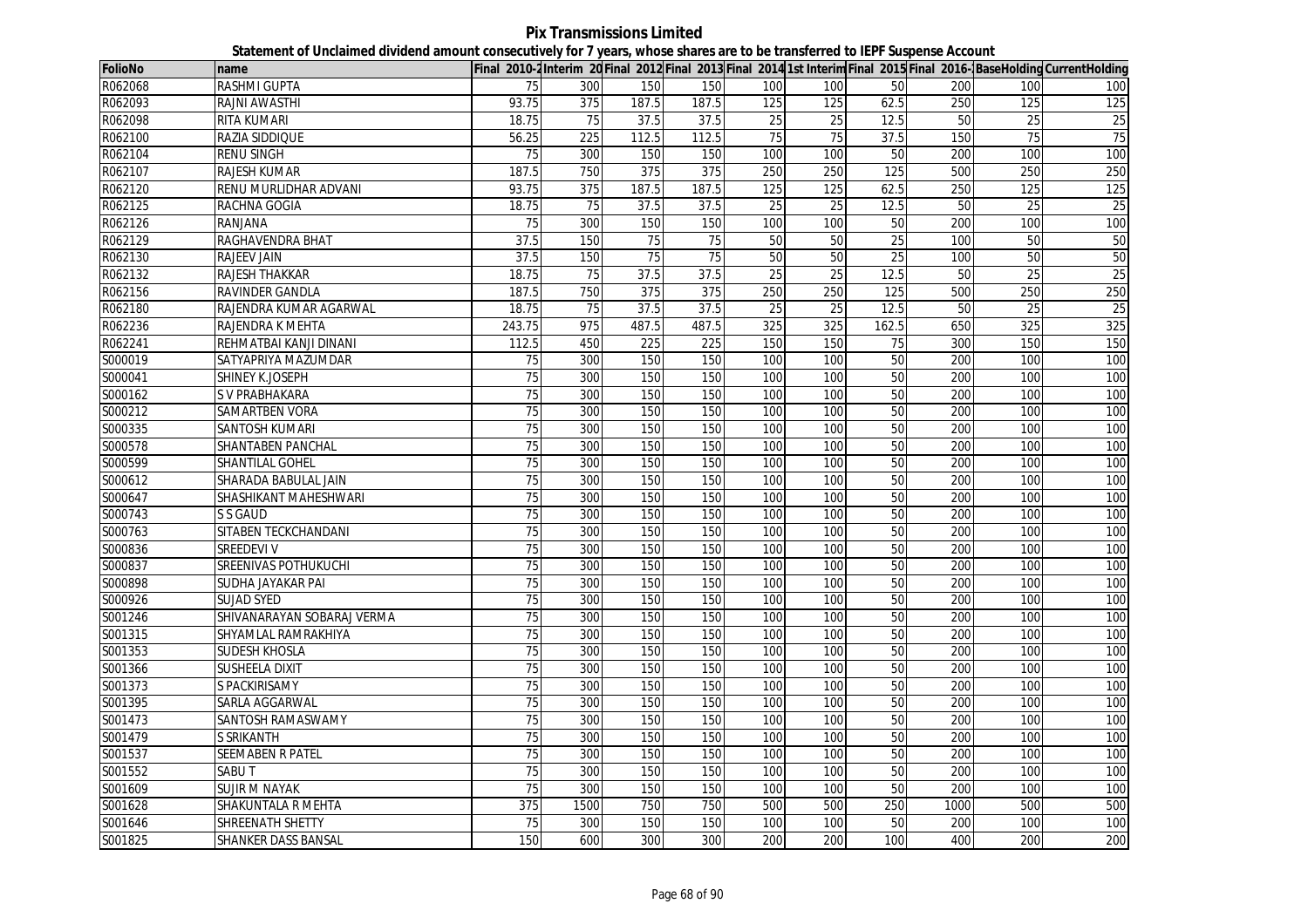**Pix Transmissions Limited Statement of Unclaimed dividend amount consecutively for 7 years, whose shares are to be transferred to IEPF Suspense Account**

| <b>FolioNo</b> | name                             |                 |      |     |     |     |     |     |      |     | Final 2010-2Interim 20Final 2012 Final 2013 Final 2014 1st Interim Final 2015 Final 2016-BaseHolding CurrentHolding |
|----------------|----------------------------------|-----------------|------|-----|-----|-----|-----|-----|------|-----|---------------------------------------------------------------------------------------------------------------------|
| S001897        | SHARAD GORAWARA                  | 75              | 300  | 150 | 150 | 100 | 100 | 50  | 200  | 100 | 100                                                                                                                 |
| S001898        | SAROJ GORAWARA                   | 75              | 300  | 150 | 150 | 100 | 100 | 50  | 200  | 100 | 100                                                                                                                 |
| S001900        | <b>SUKANRAJ SHAH</b>             | 75              | 300  | 150 | 150 | 100 | 100 | 50  | 200  | 100 | 100                                                                                                                 |
| S001918        | SAPNA AGARWAL                    | 75              | 300  | 150 | 150 | 100 | 100 | 50  | 200  | 100 | 100                                                                                                                 |
| S001928        | S.ARUMUGHAM                      | 225             | 900  | 450 | 450 | 300 | 300 | 150 | 600  | 300 | 300                                                                                                                 |
| S001996        | SURYABALA RANCHHODDAS MAJITHIA   | 75              | 300  | 150 | 150 | 100 | 100 | 50  | 200  | 100 | 100                                                                                                                 |
| S002034        | SURENDRA PRAKASH GOYAL           | 75              | 300  | 150 | 150 | 100 | 100 | 50  | 200  | 100 | 100                                                                                                                 |
| S002207        | STOCK HOLDING CORP. OF INDIA LTD | 150             | 600  | 300 | 300 | 200 | 200 | 100 | 400  | 200 | 200                                                                                                                 |
| S002246        | <b>SUMANA PILLAI</b>             | 75              | 300  | 150 | 150 | 100 | 100 | 50  | 200  | 100 | 100                                                                                                                 |
| S002247        | <b>SUNITA PILLAI</b>             | 75              | 300  | 150 | 150 | 100 | 100 | 50  | 200  | 100 | 100                                                                                                                 |
| S002272        | SUDHA PARSHURAM GODBOLE          | $\overline{75}$ | 300  | 150 | 150 | 100 | 100 | 50  | 200  | 100 | 100                                                                                                                 |
| S002355        | S JEGADHEESWARAN                 | 75              | 300  | 150 | 150 | 100 | 100 | 50  | 200  | 100 | 100                                                                                                                 |
| S002391        | <b>SHEFALI S NAIK</b>            | 150             | 600  | 300 | 300 | 200 | 200 | 100 | 400  | 200 | 200                                                                                                                 |
| S002443        | SANGEETA AGARWAL                 | 75              | 300  | 150 | 150 | 100 | 100 | 50  | 200  | 100 | 100                                                                                                                 |
| S002527        | SIVA NAGESWARA RAO PALLAPOTHU    | 75              | 300  | 150 | 150 | 100 | 100 | 50  | 200  | 100 | 100                                                                                                                 |
| S002554        | SAROJ MEHTA                      | $\overline{75}$ | 300  | 150 | 150 | 100 | 100 | 50  | 200  | 100 | 100                                                                                                                 |
| S002560        | S MALLIKARJUNA RAO               | 75              | 300  | 150 | 150 | 100 | 100 | 50  | 200  | 100 | 100                                                                                                                 |
| S002624        | SANJAY KUMAR T MALI              | 75              | 300  | 150 | 150 | 100 | 100 | 50  | 200  | 100 | 100                                                                                                                 |
| S002672        | SANTOSH DEVI HIRAWAT             | 75              | 300  | 150 | 150 | 100 | 100 | 50  | 200  | 100 | 100                                                                                                                 |
| S002717        | SHAKUN BHATTAD                   | $\overline{75}$ | 300  | 150 | 150 | 100 | 100 | 50  | 200  | 100 | 100                                                                                                                 |
| S002727        | SANTOSH SHANKAR BHIDE            | 150             | 600  | 300 | 300 | 200 | 200 | 100 | 400  | 200 | 200                                                                                                                 |
| S002743        | S SANKARAN                       | 75              | 300  | 150 | 150 | 100 | 100 | 50  | 200  | 100 | 100                                                                                                                 |
| S002754        | SUNIL CHAGANLAL RATHI            | $\overline{75}$ | 300  | 150 | 150 | 100 | 100 | 50  | 200  | 100 | 100                                                                                                                 |
| S002771        | S R MASTAVALAI                   | 75              | 300  | 150 | 150 | 100 | 100 | 50  | 200  | 100 | 100                                                                                                                 |
| S002795        | SHOBHA A HARPALE                 | 150             | 600  | 300 | 300 | 200 | 200 | 100 | 400  | 200 | 200                                                                                                                 |
| S002798        | SURENDRA K BHANDARI              | 75              | 300  | 150 | 150 | 100 | 100 | 50  | 200  | 100 | 100                                                                                                                 |
| S002867        | <b>SUSHIL JAIN</b>               | $\overline{75}$ | 300  | 150 | 150 | 100 | 100 | 50  | 200  | 100 | 100                                                                                                                 |
| S002872        | SHANTIKUMAR PATNI                | 75              | 300  | 150 | 150 | 100 | 100 | 50  | 200  | 100 | 100                                                                                                                 |
| S002873        | SARALA GAKRE                     | 75              | 300  | 150 | 150 | 100 | 100 | 50  | 200  | 100 | 100                                                                                                                 |
| S002877        | SUNIL KUMAR                      | 150             | 600  | 300 | 300 | 200 | 200 | 100 | 400  | 200 | 200                                                                                                                 |
| S002902        | SHAKUNTALA C CHAVAN              | 75              | 300  | 150 | 150 | 100 | 100 | 50  | 200  | 100 | 100                                                                                                                 |
| S002910        | <b>SUSHILA GHODAWAT</b>          | 75              | 300  | 150 | 150 | 100 | 100 | 50  | 200  | 100 | 100                                                                                                                 |
| S002931        | SANJAY BANSAL                    | 75              | 300  | 150 | 150 | 100 | 100 | 50  | 200  | 100 | 100                                                                                                                 |
| S002955        | <b>SHAIL DUBEY</b>               | 75              | 300  | 150 | 150 | 100 | 100 | 50  | 200  | 100 | 100                                                                                                                 |
| S002956        | SHRIDHAR SUBARAMANIAN            | 75              | 300  | 150 | 150 | 100 | 100 | 50  | 200  | 100 | 100                                                                                                                 |
| S002989        | SHETH RINA KALPESH KUMAR         | 75              | 300  | 150 | 150 | 100 | 100 | 50  | 200  | 100 | 100                                                                                                                 |
| S003001        | SURAJ MAL JAIN                   | 75              | 300  | 150 | 150 | 100 | 100 | 50  | 200  | 100 | 100                                                                                                                 |
| S003084        | SARVAN KUMAR KUCHHAL             | 75              | 300  | 150 | 150 | 100 | 100 | 50  | 200  | 100 | 100                                                                                                                 |
| S003111        | SUBHASH CHANDER                  | $\overline{75}$ | 300  | 150 | 150 | 100 | 100 | 50  | 200  | 100 | 100                                                                                                                 |
| S003121        | S CHOCKALINGAM                   | 75              | 300  | 150 | 150 | 100 | 100 | 50  | 200  | 100 | 100                                                                                                                 |
| S003159        | S PURUSHOTHAMA RAO               | $\overline{75}$ | 300  | 150 | 150 | 100 | 100 | 50  | 200  | 100 | 100                                                                                                                 |
| S003161        | SAILESH M JANI                   | 75              | 300  | 150 | 150 | 100 | 100 | 50  | 200  | 100 | 100                                                                                                                 |
| S003174        | <b>SUDHIR SHELAR</b>             | $\overline{75}$ | 300  | 150 | 150 | 100 | 100 | 50  | 200  | 100 | 100                                                                                                                 |
| S003178        | SHIVANANDA S SHETTY              | 75              | 300  | 150 | 150 | 100 | 100 | 50  | 200  | 100 | 100                                                                                                                 |
| S003179        | SAMPATHKUMAR SRINIVASAN          | 375             | 1500 | 750 | 750 | 500 | 500 | 250 | 1000 | 500 | 500                                                                                                                 |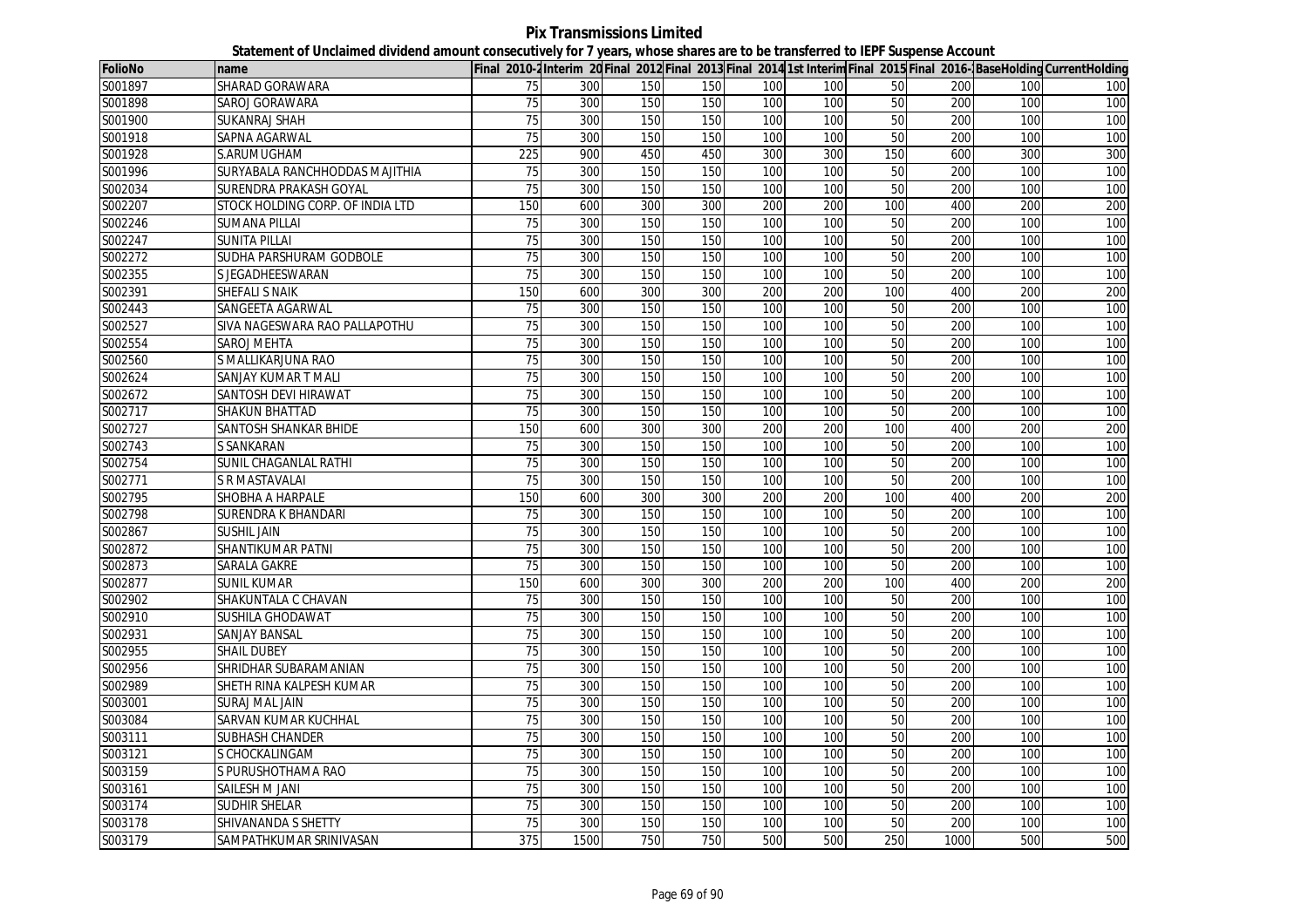**Pix Transmissions Limited Statement of Unclaimed dividend amount consecutively for 7 years, whose shares are to be transferred to IEPF Suspense Account**

| <b>FolioNo</b> | name                                |                 |      |      |      |     |     |                 |      |     | Final 2010-2Interim 20Final 2012 Final 2013 Final 2014 1st Interim Final 2015 Final 2016-BaseHolding CurrentHolding |
|----------------|-------------------------------------|-----------------|------|------|------|-----|-----|-----------------|------|-----|---------------------------------------------------------------------------------------------------------------------|
| S003182        | SUBASH CHANDRA PATNAIK              | 75              | 300  | 150  | 150  | 100 | 100 | 50              | 200  | 100 | 100                                                                                                                 |
| S003193        | SATINDER KAUR DOMIR                 | 75              | 300  | 150  | 150  | 100 | 100 | 50              | 200  | 100 | 100                                                                                                                 |
| S003207        | SUBHASH M JOBANPUTRA                | 150             | 600  | 300  | 300  | 200 | 200 | 100             | 400  | 200 | 200                                                                                                                 |
| S003249        | S DURAI SAMY                        | 75              | 300  | 150  | 150  | 100 | 100 | 50              | 200  | 100 | 100                                                                                                                 |
| S003255        | <b>SUPTI MUKHARJI</b>               | 75              | 300  | 150  | 150  | 100 | 100 | 50              | 200  | 100 | 100                                                                                                                 |
| S003291        | SAMIT MADAN                         | 225             | 900  | 450  | 450  | 300 | 300 | 150             | 600  | 300 | 300                                                                                                                 |
| S003292        | SUNITA BALDEV SHROFF                | 75              | 300  | 150  | 150  | 100 | 100 | 50              | 200  | 100 | 100                                                                                                                 |
| S003346        | SANJAY MURLIDHAR SALI               | 75              | 300  | 150  | 150  | 100 | 100 | 50              | 200  | 100 | 100                                                                                                                 |
| S003349        | SATINDER KAUR                       | 75              | 300  | 150  | 150  | 100 | 100 | 50              | 200  | 100 | 100                                                                                                                 |
| S003351        | <b>SEEMA MOTWANI</b>                | 150             | 600  | 300  | 300  | 200 | 200 | 100             | 400  | 200 | 200                                                                                                                 |
| S003394        | SAROJ GUNJAL                        | 75              | 300  | 150  | 150  | 100 | 100 | 50              | 200  | 100 | 100                                                                                                                 |
| S003426        | SAYONGEETA SARJERAO KHOT            | 75              | 300  | 150  | 150  | 100 | 100 | 50              | 200  | 100 | 100                                                                                                                 |
| S003439        | SUNIL R DESHMUKH                    | 150             | 600  | 300  | 300  | 200 | 200 | 100             | 400  | 200 | 200                                                                                                                 |
| S003448        | SATYANARAYAN KARWA                  | 75              | 300  | 150  | 150  | 100 | 100 | 50              | 200  | 100 | 100                                                                                                                 |
| S003531        | SHER BANU KASSAY                    | 75              | 300  | 150  | 150  | 100 | 100 | 50              | 200  | 100 | 100                                                                                                                 |
| S003588        | SHAH PARUL PARESHKUMAR              | 150             | 600  | 300  | 300  | 200 | 200 | 100             | 400  | 200 | 200                                                                                                                 |
| S003623        | SAIPUDDIN TAHERALI CHAUHAN          | 75              | 300  | 150  | 150  | 100 | 100 | 50              | 200  | 100 | 100                                                                                                                 |
| S003624        | SHABBIR TAHERALI CHAUHAN            | 75              | 300  | 150  | 150  | 100 | 100 | 50              | 200  | 100 | 100                                                                                                                 |
| S003637        | S M PERIAMUTHU                      | 150             | 600  | 300  | 300  | 200 | 200 | 100             | 400  | 200 | 200                                                                                                                 |
| S003649        | <b>SURESH G PATEL</b>               | 75              | 300  | 150  | 150  | 100 | 100 | 50              | 200  | 100 | 100                                                                                                                 |
| S003670        | <b>SHAIL SAXENA</b>                 | 75              | 300  | 150  | 150  | 100 | 100 | 50              | 200  | 100 | 100                                                                                                                 |
| S003710        | SWATI THANAWALA                     | 75              | 300  | 150  | 150  | 100 | 100 | 50              | 200  | 100 | 100                                                                                                                 |
| S003713        | SEEMA KIRIT GADA                    | 675             | 2700 | 1350 | 1350 | 900 | 900 | 450             | 1800 | 900 | 900                                                                                                                 |
| S003740        | SUNDER MURTHI RAMESH                | 150             | 600  | 300  | 300  | 200 | 200 | 100             | 400  | 200 | 200                                                                                                                 |
| S003751        | SADHAN SHOME                        | 75              | 300  | 150  | 150  | 100 | 100 | 50              | 200  | 100 | 100                                                                                                                 |
| S003760        | S P KUPPUSWAMY                      | 75              | 300  | 150  | 150  | 100 | 100 | 50              | 200  | 100 | 100                                                                                                                 |
| S003827        | SEEMA SHARMA                        | $\overline{75}$ | 300  | 150  | 150  | 100 | 100 | 50              | 200  | 100 | 100                                                                                                                 |
| S003847        | SHAIL SAXENA                        | 150             | 600  | 300  | 300  | 200 | 200 | 100             | 400  | 200 | 200                                                                                                                 |
| S003937        | SANJAY KUMAR                        | 150             | 600  | 300  | 300  | 200 | 200 | 100             | 400  | 200 | 200                                                                                                                 |
| S003950        | SHAILENDRA AGRAWAL                  | 150             | 600  | 300  | 300  | 200 | 200 | 100             | 400  | 200 | 200                                                                                                                 |
| S003953        | SHARAD PRABHUDAS VITHALANI          | 75              | 300  | 150  | 150  | 100 | 100 | 50              | 200  | 100 | 100                                                                                                                 |
| S003961        | SUNANDA C SEKHAR                    | 75              | 300  | 150  | 150  | 100 | 100 | 50              | 200  | 100 | 100                                                                                                                 |
| S003983        | SEEMA KHANDELWAL                    | 150             | 600  | 300  | 300  | 200 | 200 | 100             | 400  | 200 | 200                                                                                                                 |
| S004015        | SUNIL KUMAR SRIVASTAVA              | 375             | 1500 | 750  | 750  | 500 | 500 | 250             | 1000 | 500 | 500                                                                                                                 |
| S004044        | SUDHAKAR NAMDEORAO KADAM            | 75              | 300  | 150  | 150  | 100 | 100 | 50              | 200  | 100 | 100                                                                                                                 |
| S004059        | <b>SATISH BHAT</b>                  | 75              | 300  | 150  | 150  | 100 | 100 | 50              | 200  | 100 | 100                                                                                                                 |
| S004083        | <b>SHERU B ENGINEER</b>             | 75              | 300  | 150  | 150  | 100 | 100 | 50              | 200  | 100 | 100                                                                                                                 |
| S010229        | SANJAY DALICHAND SHAH (STOP TRANS.) | 75              | 300  | 150  | 150  | 100 | 100 | 50              | 200  | 100 | 100                                                                                                                 |
| S010276        | SANJAYKUMAR GOVINDLAL THAKKAR       | 75              | 300  | 150  | 150  | 100 | 100 | 50              | 200  | 100 | 100                                                                                                                 |
| S010288        | SANJIB S BHATTACHARYA               | 75              | 300  | 150  | 150  | 100 | 100 | 50              | 200  | 100 | 100                                                                                                                 |
| S010345        | SARALA PANIKKER                     | 75              | 300  | 150  | 150  | 100 | 100 | $\overline{50}$ | 200  | 100 | 100                                                                                                                 |
| S010398        | SASHI KUMAR GOYAL                   | 75              | 300  | 150  | 150  | 100 | 100 | 50              | 200  | 100 | 100                                                                                                                 |
| S010435        | SATYANARAIN PODDAR                  | $\overline{75}$ | 300  | 150  | 150  | 100 | 100 | 50              | 200  | 100 | 100                                                                                                                 |
| S010509        | SHADHI LATA KHANNA                  | 75              | 300  | 150  | 150  | 100 | 100 | 50              | 200  | 100 | 100                                                                                                                 |
| S010526        | SHAH DHIREN NEMJI                   | 75              | 300  | 150  | 150  | 100 | 100 | 50              | 200  | 100 | 100                                                                                                                 |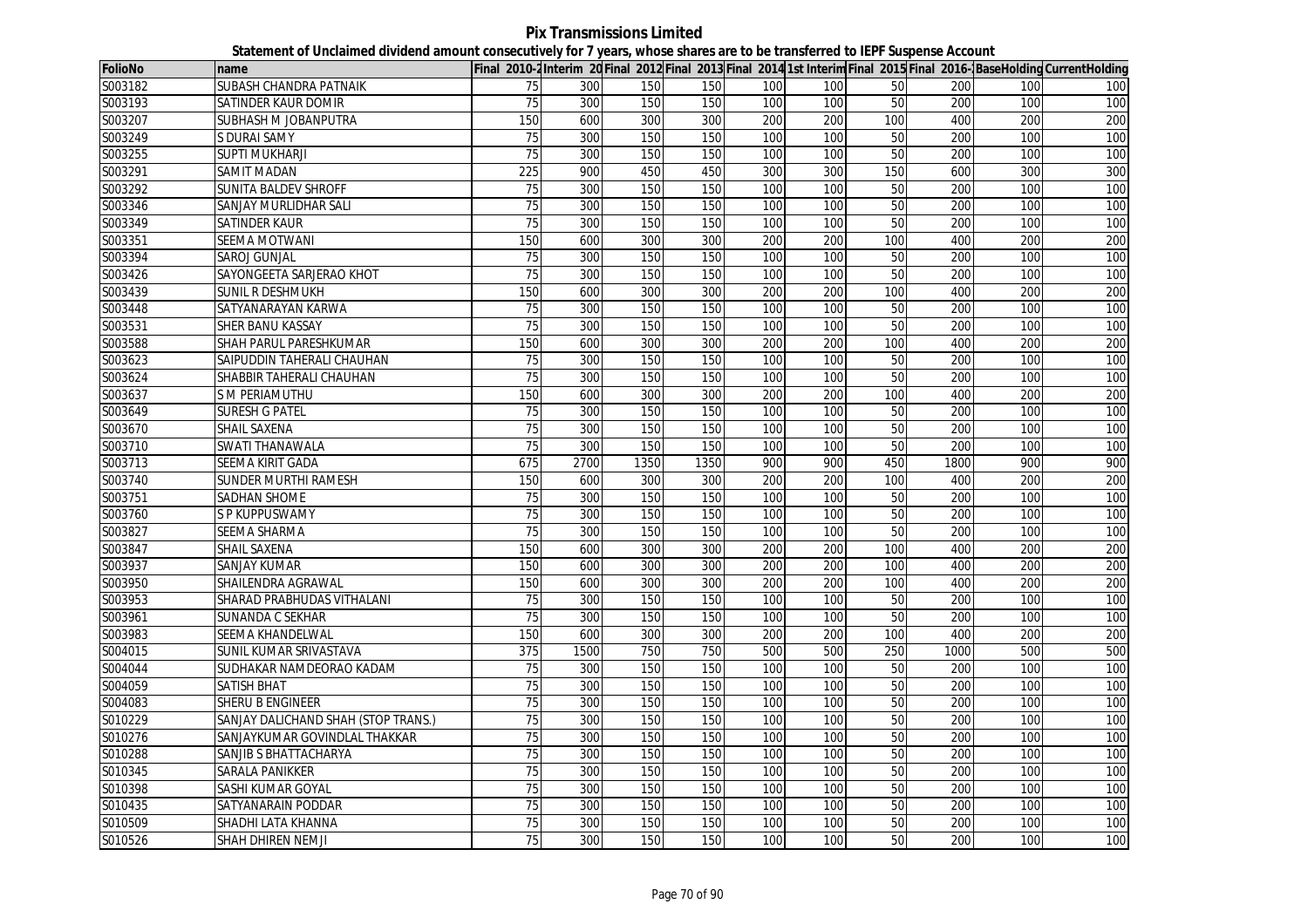**Pix Transmissions Limited Statement of Unclaimed dividend amount consecutively for 7 years, whose shares are to be transferred to IEPF Suspense Account**

| <b>FolioNo</b> | name                             |                 |      |     |     |     |     |                 |      |     | Final 2010-2Interim 20Final 2012 Final 2013 Final 2014 1st Interim Final 2015 Final 2016-BaseHolding CurrentHolding |
|----------------|----------------------------------|-----------------|------|-----|-----|-----|-----|-----------------|------|-----|---------------------------------------------------------------------------------------------------------------------|
| S010545        | SHAH MITESH SHANTILAL            | 75              | 300  | 150 | 150 | 100 | 100 | 50              | 200  | 100 | 100                                                                                                                 |
| S010802        | SHISHIR KOLHE                    | 225             | 900  | 450 | 450 | 300 | 300 | 150             | 600  | 300 | 300                                                                                                                 |
| S010840        | SHRIKANT PRABAKAR TAWDE          | 75              | 300  | 150 | 150 | 100 | 100 | 50              | 200  | 100 | 100                                                                                                                 |
| S010892        | SHYAM PRASAD SINGH               | 75              | 300  | 150 | 150 | 100 | 100 | 50              | 200  | 100 | 100                                                                                                                 |
| S010904        | SHYAMSUNDER RAMKHILAWAN PANDE    | 75              | 300  | 150 | 150 | 100 | 100 | 50              | 200  | 100 | 100                                                                                                                 |
| S010987        | SOM NATH KOHLI (STOP TRANSFER)   | 75              | 300  | 150 | 150 | 100 | 100 | 50              | 200  | 100 | 100                                                                                                                 |
| S011028        | SUBBARAMAN VENKATA               | 75              | 300  | 150 | 150 | 100 | 100 | 50              | 200  | 100 | 100                                                                                                                 |
| S011029        | SUBBARAYUDU ATCHULA              | 150             | 600  | 300 | 300 | 200 | 200 | 100             | 400  | 200 | 200                                                                                                                 |
| S011032        | <b>SUBHADRA P</b>                | 375             | 1500 | 750 | 750 | 500 | 500 | 250             | 1000 | 500 | 500                                                                                                                 |
| S011093        | SUDHEER REDDY MANDALA            | 75              | 300  | 150 | 150 | 100 | 100 | 50              | 200  | 100 | 100                                                                                                                 |
| S011146        | <b>SUMATI REVCHAND</b>           | $\overline{75}$ | 300  | 150 | 150 | 100 | 100 | 50              | 200  | 100 | 100                                                                                                                 |
| S011160        | SUMITRA DEVI MAHESHWARI          | 75              | 300  | 150 | 150 | 100 | 100 | 50              | 200  | 100 | 100                                                                                                                 |
| S011173        | <b>SUNEETA MANDALA</b>           | 75              | 300  | 150 | 150 | 100 | 100 | 50              | 200  | 100 | 100                                                                                                                 |
| S011203        | SUNILKUMAR CHANDULAL SHSH        | 75              | 300  | 150 | 150 | 100 | 100 | $\overline{50}$ | 200  | 100 | 100                                                                                                                 |
| S011324        | SURYA KUMAR PANDEY               | 225             | 900  | 450 | 450 | 300 | 300 | 150             | 600  | 300 | 300                                                                                                                 |
| S011336        | SUSHAMA DATTARAM BHOSLE          | 150             | 600  | 300 | 300 | 200 | 200 | 100             | 400  | 200 | 200                                                                                                                 |
| S011382        | SUSHMA REGE                      | 75              | 300  | 150 | 150 | 100 | 100 | 50              | 200  | 100 | 100                                                                                                                 |
| S050009        | S C JAIN                         | 75              | 300  | 150 | 150 | 100 | 100 | 50              | 200  | 100 | 100                                                                                                                 |
| S050025        | S K AGARWAL                      | $\overline{75}$ | 300  | 150 | 150 | 100 | 100 | 50              | 200  | 100 | 100                                                                                                                 |
| S050053        | S RADHAMANI                      | 75              | 300  | 150 | 150 | 100 | 100 | 50              | 200  | 100 | 100                                                                                                                 |
| S050055        | <b>S RAMAIAH</b>                 | 75              | 300  | 150 | 150 | 100 | 100 | 50              | 200  | 100 | 100                                                                                                                 |
| S050059        | <b>S SANKAR</b>                  | $\overline{75}$ | 300  | 150 | 150 | 100 | 100 | 50              | 200  | 100 | 100                                                                                                                 |
| S050072        | S V S KUMARI                     | $\overline{75}$ | 300  | 150 | 150 | 100 | 100 | 50              | 200  | 100 | 100                                                                                                                 |
| S050108        | SAGARMAL GHUWALEW                | 75              | 300  | 150 | 150 | 100 | 100 | 50              | 200  | 100 | 100                                                                                                                 |
| S050158        | SANANDACHARI APPALABHAKTULA      | 75              | 300  | 150 | 150 | 100 | 100 | 50              | 200  | 100 | 100                                                                                                                 |
| S050204        | SANGITA K MEHTA(TO BE FORFEITED) | 75              | 300  | 150 | 150 | 100 | 100 | 50              | 200  | 100 | 100                                                                                                                 |
| S050209        | SANGITA R JAIN                   | 75              | 300  | 150 | 150 | 100 | 100 | 50              | 200  | 100 | 100                                                                                                                 |
| S050218        | SANJAY AGARWAL                   | 75              | 300  | 150 | 150 | 100 | 100 | 50              | 200  | 100 | 100                                                                                                                 |
| S050230        | <b>SANJAY DAVE</b>               | 150             | 600  | 300 | 300 | 200 | 200 | 100             | 400  | 200 | 200                                                                                                                 |
| S050249        | SANJAY KUMAR GARG                | 75              | 300  | 150 | 150 | 100 | 100 | 50              | 200  | 100 | 100                                                                                                                 |
| S050269        | <b>SANJAY PATNAIK</b>            | 75              | 300  | 150 | 150 | 100 | 100 | 50              | 200  | 100 | 100                                                                                                                 |
| S050276        | SANJAYKUMAR GOVINDLAL KHAKKAAR   | 75              | 300  | 150 | 150 | 100 | 100 | 50              | 200  | 100 | 100                                                                                                                 |
| S050304        | SANTI RANJAN KUNDU               | 75              | 300  | 150 | 150 | 100 | 100 | 50              | 200  | 100 | 100                                                                                                                 |
| S050323        | SANTOSH M SHARMA                 | 75              | 300  | 150 | 150 | 100 | 100 | 50              | 200  | 100 | 100                                                                                                                 |
| S050345        | SARALA PANIKKER                  | 75              | 300  | 150 | 150 | 100 | 100 | 50              | 200  | 100 | 100                                                                                                                 |
| S050362        | SARJURAO L MORE                  | 75              | 300  | 150 | 150 | 100 | 100 | 50              | 200  | 100 | 100                                                                                                                 |
| S050390        | <b>SAROJ SHARMA</b>              | 75              | 300  | 150 | 150 | 100 | 100 | 50              | 200  | 100 | 100                                                                                                                 |
| S050406        | SATISH AGGARWAL                  | 150             | 600  | 300 | 300 | 200 | 200 | 100             | 400  | 200 | 200                                                                                                                 |
| S050447        | SAUDAMINI SAHOO                  | 150             | 600  | 300 | 300 | 200 | 200 | 100             | 400  | 200 | 200                                                                                                                 |
| S050487        | SEETHAMANI NATARAJAN             | 75              | 300  | 150 | 150 | 100 | 100 | 50              | 200  | 100 | 100                                                                                                                 |
| S050496        | SESHAGIRI RAO KUMBHARI           | 75              | 300  | 150 | 150 | 100 | 100 | $\overline{50}$ | 200  | 100 | 100                                                                                                                 |
| S050506        | <b>SEWA RAM KURREY</b>           | 75              | 300  | 150 | 150 | 100 | 100 | 50              | 200  | 100 | 100                                                                                                                 |
| S050508        | <b>SHAALAN S MORE</b>            | $\overline{75}$ | 300  | 150 | 150 | 100 | 100 | 50              | 200  | 100 | 100                                                                                                                 |
| S050509        | SHADHI LATA KHANNA               | 75              | 300  | 150 | 150 | 100 | 100 | 50              | 200  | 100 | 100                                                                                                                 |
| S050545        | SHAH MITESH SHANTILAL            | 75              | 300  | 150 | 150 | 100 | 100 | 50              | 200  | 100 | 100                                                                                                                 |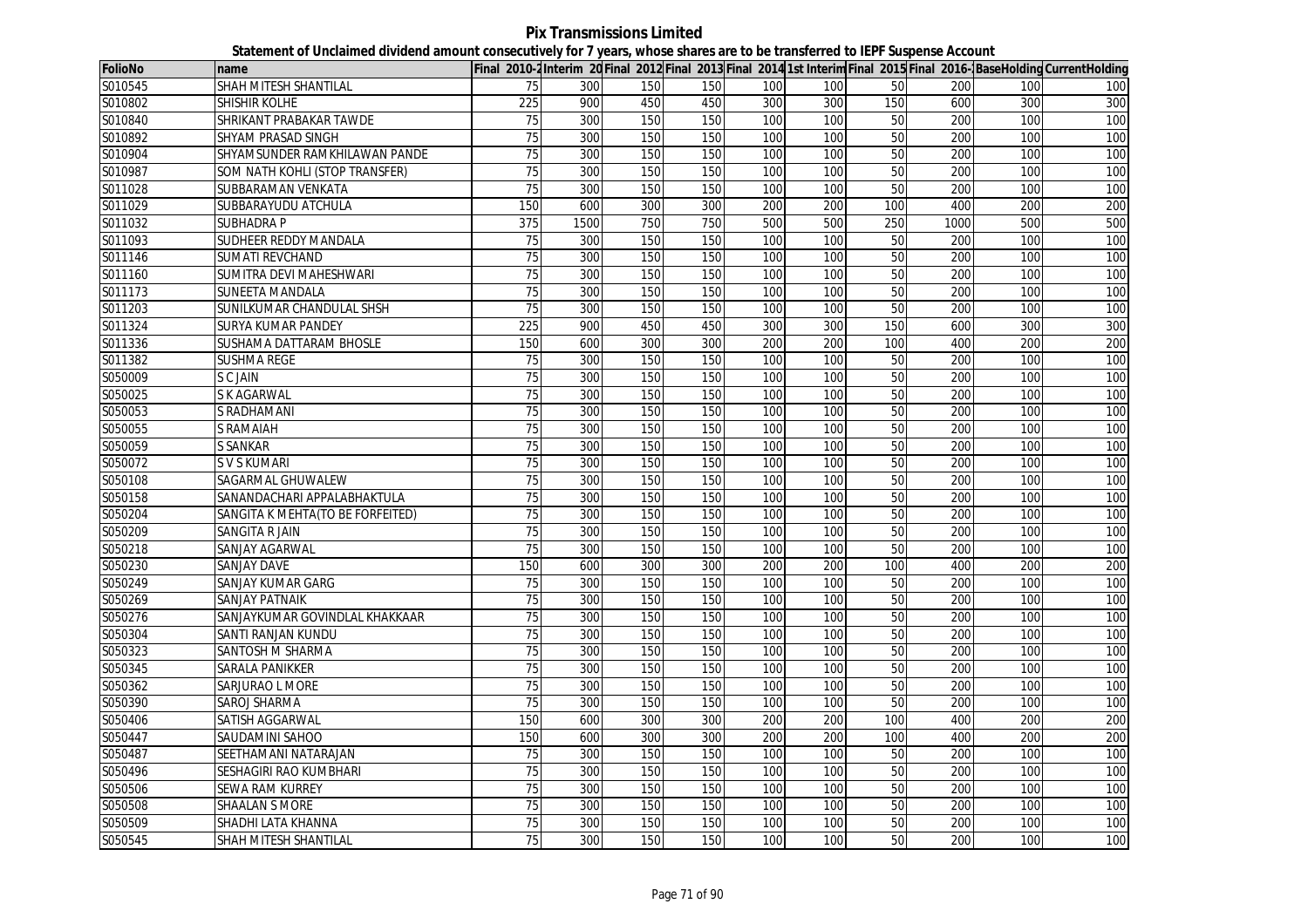**Pix Transmissions Limited Statement of Unclaimed dividend amount consecutively for 7 years, whose shares are to be transferred to IEPF Suspense Account**

| <b>FolioNo</b> | name                          |                  |      |      |      |     |     |                 |      |                  | Final 2010-2Interim 20Final 2012 Final 2013 Final 2014 1st Interim Final 2015 Final 2016-BaseHolding CurrentHolding |
|----------------|-------------------------------|------------------|------|------|------|-----|-----|-----------------|------|------------------|---------------------------------------------------------------------------------------------------------------------|
| S050653        | SHANTA VISHNU NIPANKAR        | 75               | 300  | 150  | 150  | 100 | 100 | 50              | 200  | 100              | 100                                                                                                                 |
| S050723        | SHARMISHA H SHAH              | 75               | 300  | 150  | 150  | 100 | 100 | 50              | 200  | 100              | 100                                                                                                                 |
| S050840        | SHRIKANT PRABAKAR TAWDE       | 75               | 300  | 150  | 150  | 100 | 100 | 50              | 200  | 100              | 100                                                                                                                 |
| S050892        | SHYAM PRASAD SINGH            | 75               | 300  | 150  | 150  | 100 | 100 | 50              | 200  | 100              | 100                                                                                                                 |
| S050893        | SHYAM SHARMA                  | 75               | 300  | 150  | 150  | 100 | 100 | 50              | 200  | 100              | 100                                                                                                                 |
| S050894        | <b>SHYAM SUNDER BAUG</b>      | $\overline{225}$ | 900  | 450  | 450  | 300 | 300 | 150             | 600  | 300              | 300                                                                                                                 |
| S050904        | SHYAMSUNDER RAMKHILAWAN PANDE | 75               | 300  | 150  | 150  | 100 | 100 | 50              | 200  | 100 <sub>l</sub> | 100                                                                                                                 |
| S050945        | SMITA C PATEL                 | 75               | 300  | 150  | 150  | 100 | 100 | 50              | 200  | 100              | 100                                                                                                                 |
| S050964        | SNEHALATA SARAF               | 150              | 600  | 300  | 300  | 200 | 200 | 100             | 400  | 200              | 200                                                                                                                 |
| S050977        | SOHANLAL JAIN                 | 150              | 600  | 300  | 300  | 200 | 200 | 100             | 400  | 200              | 200                                                                                                                 |
| S050987        | SOM NATH KOHLI(STOP TRNS)     | $\overline{75}$  | 300  | 150  | 150  | 100 | 100 | 50              | 200  | 100              | 100                                                                                                                 |
| S050996        | SONAL S SHAH                  | 75               | 300  | 150  | 150  | 100 | 100 | 50              | 200  | 100              | 100                                                                                                                 |
| S050998        | SONAM                         | 75               | 300  | 150  | 150  | 100 | 100 | 50              | 200  | 100              | 100                                                                                                                 |
| S051004        | <b>SOUMA MITRA</b>            | 75               | 300  | 150  | 150  | 100 | 100 | 50              | 200  | 100              | 100                                                                                                                 |
| S051022        | <b>SRUTI SHAH</b>             | 75               | 300  | 150  | 150  | 100 | 100 | 50              | 200  | 100              | 100                                                                                                                 |
| S051025        | STELLA SAROJINI               | 150              | 600  | 300  | 300  | 200 | 200 | 100             | 400  | 200              | 200                                                                                                                 |
| S051028        | SUBBARAMAN VENKATA            | 75               | 300  | 150  | 150  | 100 | 100 | 50              | 200  | 100              | 100                                                                                                                 |
| S051029        | SUBBARAYUDU ATCHULA           | 150              | 600  | 300  | 300  | 200 | 200 | 100             | 400  | 200              | 200                                                                                                                 |
| S051032        | <b>SUBHADRA P</b>             | 375              | 1500 | 750  | 750  | 500 | 500 | 250             | 1000 | 500              | 500                                                                                                                 |
| S051036        | SUBHASH CHAND ARORA           | 150              | 600  | 300  | 300  | 200 | 200 | 100             | 400  | 200              | 200                                                                                                                 |
| S051074        | <b>SUDHA JHA</b>              | 150              | 600  | 300  | 300  | 200 | 200 | 100             | 400  | 200              | 200                                                                                                                 |
| S051085        | <b>SUDHA TAMMA</b>            | 75               | 300  | 150  | 150  | 100 | 100 | 50              | 200  | 100              | 100                                                                                                                 |
| S051091        | SUDHAKAR VEJENDLA             | 75               | 300  | 150  | 150  | 100 | 100 | 50              | 200  | 100              | 100                                                                                                                 |
| S051122        | <b>SUKANRAJ R SHAH</b>        | 75               | 300  | 150  | 150  | 100 | 100 | 50              | 200  | 100              | 100                                                                                                                 |
| S051123        | SUKANYA M LAD                 | 75               | 300  | 150  | 150  | 100 | 100 | $\overline{50}$ | 200  | 100              | 100                                                                                                                 |
| S051142        | <b>SUMAN MIDDHA</b>           | 75               | 300  | 150  | 150  | 100 | 100 | 50              | 200  | 100              | 100                                                                                                                 |
| S051190        | SUNIL KUMAR JAIN              | 75               | 300  | 150  | 150  | 100 | 100 | 50              | 200  | 100              | 100                                                                                                                 |
| S051203        | SUNILKUMAR CHANDULAL SHAH     | $\overline{75}$  | 300  | 150  | 150  | 100 | 100 | 50              | 200  | 100              | 100                                                                                                                 |
| S051211        | <b>SUNITA DEVI</b>            | 75               | 300  | 150  | 150  | 100 | 100 | 50              | 200  | 100              | 100                                                                                                                 |
| S051218        | <b>SUNITA JHA</b>             | 150              | 600  | 300  | 300  | 200 | 200 | 100             | 400  | 200              | 200                                                                                                                 |
| S051225        | <b>SUNITA SABU</b>            | 75               | 300  | 150  | 150  | 100 | 100 | 50              | 200  | 100              | 100                                                                                                                 |
| S051243        | SURENDRA CHIMANLAL TAPIAWALA  | 75               | 300  | 150  | 150  | 100 | 100 | 50              | 200  | 100              | 100                                                                                                                 |
| S051274        | <b>SURESH JAIN</b>            | 75               | 300  | 150  | 150  | 100 | 100 | $\overline{50}$ | 200  | 100              | 100                                                                                                                 |
| S051316        | <b>SURJAN DASS MITTAL</b>     | 75               | 300  | 150  | 150  | 100 | 100 | 50              | 200  | 100              | 100                                                                                                                 |
| S051324        | SURYA KUMAR PANDEY            | 225              | 900  | 450  | 450  | 300 | 300 | 150             | 600  | 300              | 300                                                                                                                 |
| S051336        | SUSHAMA DATTARAM BHOSLE       | 150              | 600  | 300  | 300  | 200 | 200 | 100             | 400  | 200              | 200                                                                                                                 |
| S051379        | <b>SUSHMA JINDAL</b>          | 75               | 300  | 150  | 150  | 100 | 100 | 50              | 200  | 100              | 100                                                                                                                 |
| S051382        | <b>SUSHMA REGE</b>            | 75               | 300  | 150  | 150  | 100 | 100 | 50              | 200  | 100              | 100                                                                                                                 |
| S051412        | SHIVALINGAIAH                 | 75               | 300  | 150  | 150  | 100 | 100 | 50              | 200  | 100              | 100                                                                                                                 |
| S051420        | <b>SUNITA DEVI</b>            | 75               | 300  | 150  | 150  | 100 | 100 | 50              | 200  | 100              | 100                                                                                                                 |
| S051466        | <b>SUSHILA S MASTER</b>       | 675              | 2700 | 1350 | 1350 | 900 | 900 | 450             | 1800 | 900              | 900                                                                                                                 |
| S051480        | <b>SANJAY GOEL</b>            | 75               | 300  | 150  | 150  | 100 | 100 | 50              | 200  | 100              | 100                                                                                                                 |
| S051485        | <b>SEETA GUPTA</b>            | $\overline{75}$  | 300  | 150  | 150  | 100 | 100 | 50              | 200  | 100              | 100                                                                                                                 |
| S051489        | SANDIP RAMESHCHANDRA BHATT    | 225              | 900  | 450  | 450  | 300 | 300 | 150             | 600  | 300              | 300                                                                                                                 |
| S051495        | SHARDA GUPTA                  | 75               | 300  | 150  | 150  | 100 | 100 | 50              | 200  | <b>100</b>       | 100                                                                                                                 |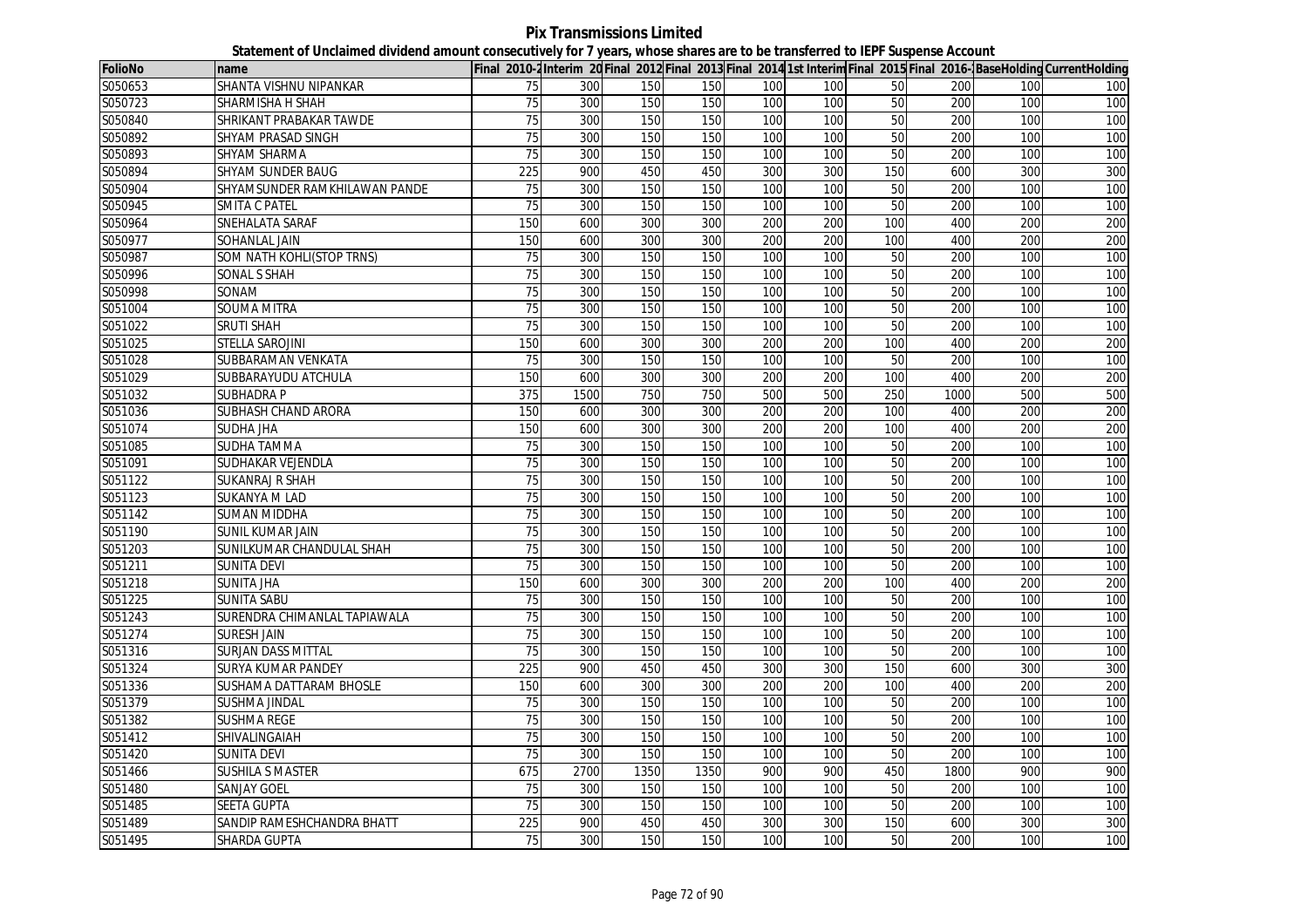**Pix Transmissions Limited Statement of Unclaimed dividend amount consecutively for 7 years, whose shares are to be transferred to IEPF Suspense Account**

| <b>FolioNo</b> | name                          |        |                  |                 |                 |                 |     |                 |      |                 | Final 2010-2Interim 20 Final 2012 Final 2013 Final 2014 1st Interim Final 2015 Final 2016-BaseHolding CurrentHolding |
|----------------|-------------------------------|--------|------------------|-----------------|-----------------|-----------------|-----|-----------------|------|-----------------|----------------------------------------------------------------------------------------------------------------------|
| S051525        | SANJAY NARAYAN ASWANI         | 375    | 1500             | 750             | 750             | 500             | 500 | 250             | 1000 | 500             | 500                                                                                                                  |
| S051627        | <b>SLALITHA</b>               | 75     | 300              | 150             | 150             | 100             | 100 | 50              | 200  | 100             | 100                                                                                                                  |
| S051661        | <b>SHANTI BERRY</b>           | 150    | 600              | 300             | 300             | 200             | 200 | 100             | 400  | 200             | 200                                                                                                                  |
| S051676        | SEEMA KIRIT GADA              | 675    | 2700             | 1350            | 1350            | 900             | 900 | 450             | 1800 | 900             | 900                                                                                                                  |
| S060001        | SATPAL SINGH SETHI            | 18.75  | 75               | 37.5            | 37.5            | 25              | 25  | 12.5            | 50   | 25              | 25                                                                                                                   |
| S060017        | <b>S B SILVA</b>              | 168.75 | 675              | 337.5           | 337.5           | 225             | 225 | 112.5           | 450  | 225             | 225                                                                                                                  |
| S060024        | <b>S C RANAWAT</b>            | 37.5   | 150              | 75              | 75              | 50              | 50  | 25              | 100  | 50              | 50                                                                                                                   |
| S060027        | S DATHATREYAN                 | 37.5   | 150              | 75              | $\overline{75}$ | 50              | 50  | 25              | 100  | 50              | 50                                                                                                                   |
| S060037        | <b>SJAYANTHI</b>              | 37.5   | 150              | $\overline{75}$ | $\overline{75}$ | 50              | 50  | $\overline{25}$ | 100  | 50              | 50                                                                                                                   |
| S060038        | S JEGATHEESWARAN              | 56.25  | 225              | 112.5           | 112.5           | 75              | 75  | 37.5            | 150  | 75              | 75                                                                                                                   |
| S060040        | S K CHAKRABORTY               | 37.5   | 150              | 75              | 75              | 50              | 50  | 25              | 100  | 50              | 50                                                                                                                   |
| S060048        | S M SHARMA                    | 56.25  | 225              | 112.5           | 112.5           | 75              | 75  | 37.5            | 150  | 75              | 75                                                                                                                   |
| S060056        | S N LAKSHMINARASIMHAN         | 75     | 300              | 150             | 150             | 100             | 100 | 50              | 200  | 100             | 100                                                                                                                  |
| S060057        | <b>S N REDDY</b>              | 37.5   | 150              | $\overline{75}$ | $\overline{75}$ | 50              | 50  | 25              | 100  | 50              | 50                                                                                                                   |
| S060059        | S NAGARAJAN                   | 37.5   | 150              | 75              | 75              | 50              | 50  | 25              | 100  | 50              | 50                                                                                                                   |
| S060065        | <b>S P RAVICHAND</b>          | 37.5   | 150              | $\overline{75}$ | 75              | 50              | 50  | 25              | 100  | 50              | 50                                                                                                                   |
| S060073        | S RADHAMANI                   | 37.5   | 150              | 75              | 75              | 50              | 50  | 25              | 100  | 50              | 50                                                                                                                   |
| S060076        | S RAJESWARI                   | 37.5   | 150              | 75              | $\overline{75}$ | 50              | 50  | 25              | 100  | 50              | 50                                                                                                                   |
| S060079        | S RAMESH KUMAR                | 37.5   | 150              | 75              | 75              | 50              | 50  | 25              | 100  | 50              | 50                                                                                                                   |
| S060081        | S RANGARAJAN                  | 37.5   | 150              | $\overline{75}$ | 75              | 50              | 50  | $\overline{25}$ | 100  | 50              | 50                                                                                                                   |
| S060096        | S V SUBRAMONIAN               | 37.5   | 150              | 75              | 75              | 50              | 50  | 25              | 100  | 50              | 50                                                                                                                   |
| S060098        | <b>S VASUKI</b>               | 37.5   | 150              | $\overline{75}$ | $\overline{75}$ | 50              | 50  | 25              | 100  | 50              | 50                                                                                                                   |
| S060111        | SACHADEV HEENA D.             | 37.5   | 150              | $\overline{75}$ | 75              | 50              | 50  | $\overline{25}$ | 100  | 50              | 50                                                                                                                   |
| S060121        | SADASHIV ANCHAN               | 37.5   | 150              | 75              | 75              | 50              | 50  | 25              | 100  | 50              | 50                                                                                                                   |
| S060124        | SADATHUSEN A MALIK            | 37.5   | 150              | 75              | 75              | 50              | 50  | 25              | 100  | 50              | 50                                                                                                                   |
| S060130        | SADHANA P DOSHI               | 37.5   | 150              | 75              | 75              | 50              | 50  | 25              | 100  | 50              | 50                                                                                                                   |
| S060131        | SADHANA S SHAH                | 37.5   | 150              | 75              | 75              | 50              | 50  | 25              | 100  | 50              | 50                                                                                                                   |
| S060138        | SAGARMAL A SHAH               | 37.5   | 150              | 75              | 75              | 50              | 50  | 25              | 100  | 50              | 50                                                                                                                   |
| S060156        | SAIRA MOHD SIDDIQ SUPARIWALA  | 37.5   | 150              | 75              | 75              | 50              | 50  | 25              | 100  | 50              | 50                                                                                                                   |
| S060161        | SAJI GEORGE                   | 37.5   | 150              | $\overline{75}$ | 75              | 50              | 50  | 25              | 100  | 50              | 50                                                                                                                   |
| S060172        | SAKHARAM B SAWANT             | 37.5   | 150              | 75              | 75              | 50              | 50  | 25              | 100  | 50              | 50                                                                                                                   |
| S060174        | SAKINABAI KADERBHAI           | 37.5   | 150              | 75              | 75              | 50              | 50  | 25              | 100  | 50              | 50                                                                                                                   |
| S060175        | SALEEM A MANSVRI              | 37.5   | 150              | 75              | 75              | 50              | 50  | 25              | 100  | 50              | 50                                                                                                                   |
| S060177        | SALIM DAWOOD PATEL            | 37.5   | 150              | 75              | 75              | 50              | 50  | $\overline{25}$ | 100  | 50              | 50                                                                                                                   |
| S060179        | SALMA A MEMAN                 | 37.5   | 150              | 75              | 75              | 50              | 50  | 25              | 100  | 50              | 50                                                                                                                   |
| S060190        | <b>SAMIR JHAVERI</b>          | 37.5   | 150              | 75              | 75              | 50              | 50  | $\overline{25}$ | 100  | 50              | 50                                                                                                                   |
| S060195        | <b>SAMIR R PATEL</b>          | 37.5   | 150              | 75              | 75              | 50              | 50  | 25              | 100  | 50              | 50                                                                                                                   |
| S060198        | SAMJU HIRALAL MEHTA           | 37.5   | 150              | 75              | 75              | 50              | 50  | $\overline{25}$ | 100  | 50              | 50                                                                                                                   |
| S060199        | SAMJU HIRALAL MEHTA           | 37.5   | 150              | $\overline{75}$ | $\overline{75}$ | 50              | 50  | $\overline{25}$ | 100  | 50              | 50                                                                                                                   |
| S060214        | SANDEEP RAMJI DEDHIA          | 37.5   | 150              | 75              | $\overline{75}$ | 50              | 50  | 25              | 100  | 50              | 50                                                                                                                   |
| S060238        | SANGEETA SUBHASH CHANDRA SHAH | 56.25  | $\overline{225}$ | 112.5           | 112.5           | $\overline{75}$ | 75  | 37.5            | 150  | $\overline{75}$ | 75                                                                                                                   |
| S060247        | <b>SANGITA JAIN</b>           | 37.5   | 150              | 75              | 75              | 50              | 50  | 25              | 100  | 50              | 50                                                                                                                   |
| S060258        | SANJAY A SINGHI               | 37.5   | 150              | $\overline{75}$ | $\overline{75}$ | 50              | 50  | 25              | 100  | 50              | 50                                                                                                                   |
| S060263        | SANJAY AGRAWAL                | 37.5   | 150              | 75              | 75              | 50              | 50  | $\overline{25}$ | 100  | 50              | 50                                                                                                                   |
| S060274        | <b>SANJAY GADIA</b>           | 37.5   | 150              | 75              | 75              | 50              | 50  | 25              | 100  | 50              | 50                                                                                                                   |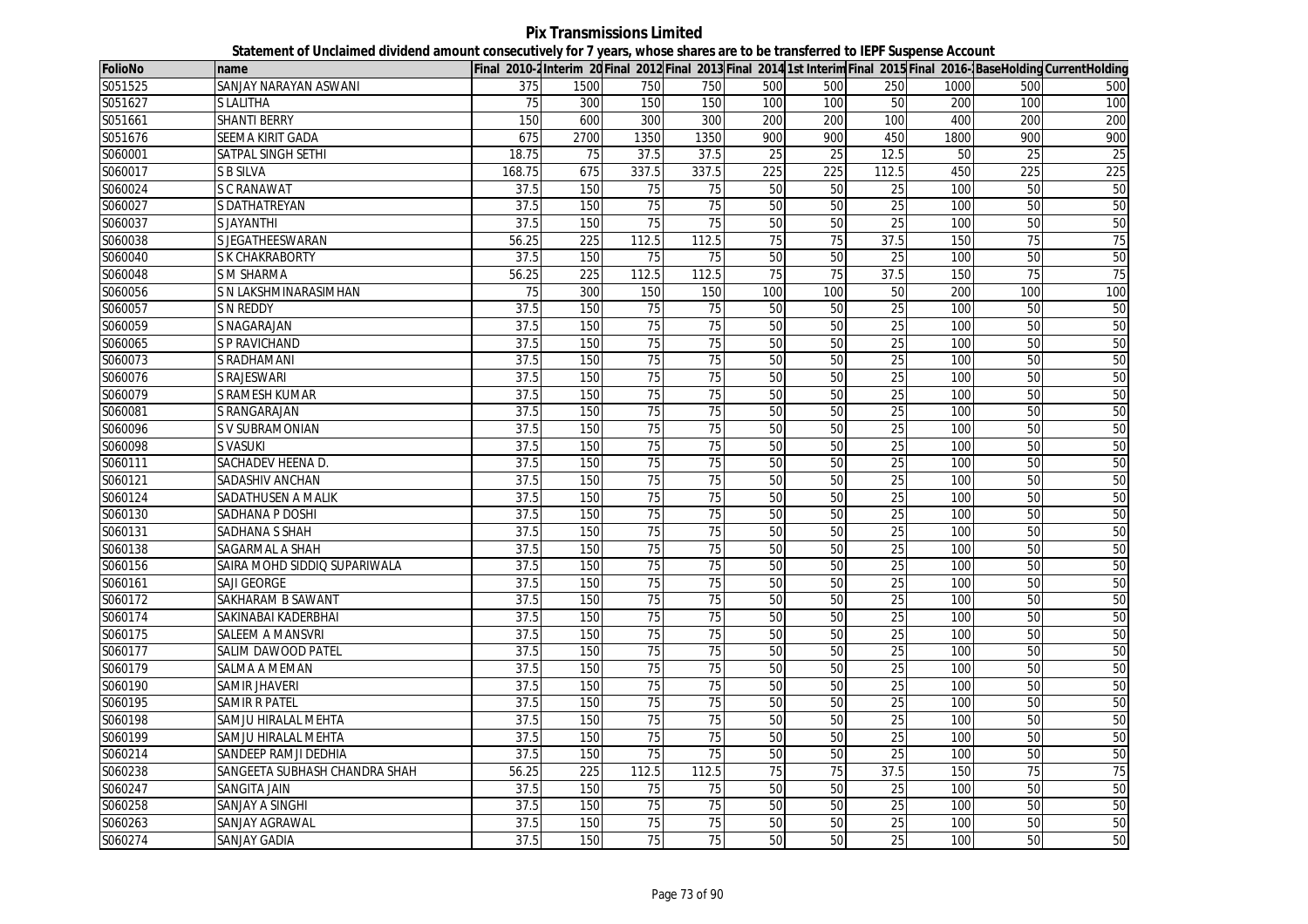**Pix Transmissions Limited Statement of Unclaimed dividend amount consecutively for 7 years, whose shares are to be transferred to IEPF Suspense Account**

| <b>FolioNo</b> | name                        |        |                  |                 |                  |                 |     |                 |     |                 | Final 2010-2Interim 20Final 2012 Final 2013 Final 2014 1st Interim Final 2015 Final 2016-BaseHolding CurrentHolding |
|----------------|-----------------------------|--------|------------------|-----------------|------------------|-----------------|-----|-----------------|-----|-----------------|---------------------------------------------------------------------------------------------------------------------|
| S060278        | SANJAY GOYAL                | 37.5   | 150              | 75              | 75               | 50              | 50  | 25              | 100 | 50              | 50                                                                                                                  |
| S060281        | SANJAY J SHAH               | 37.5   | 150              | 75              | 75               | 50              | 50  | 25              | 100 | 50              | 50                                                                                                                  |
| S060307        | SANJAY KUMAR KOTHARI        | 56.25  | 225              | 112.5           | 112.5            | 75              | 75  | 37.5            | 150 | 75              | 75                                                                                                                  |
| S060330        | SANJAY S JAIN               | 37.5   | 150              | 75              | 75               | 50              | 50  | 25              | 100 | 50              | 50                                                                                                                  |
| S060337        | SANJAY VASANTRAI PUJARA     | 37.5   | 150              | 75              | 75               | 50              | 50  | 25              | 100 | 50              | 50                                                                                                                  |
| S060346        | SANJEEV OMESHCHAND AGGARWAL | 93.75  | 375              | 187.5           | 187.5            | 125             | 125 | 62.5            | 250 | 125             | 125                                                                                                                 |
| S060352        | SANJEEV SHARMA              | 37.5   | 150              | 75              | 75               | 50              | 50  | 25              | 100 | 50              | 50                                                                                                                  |
| S060359        | SANJIVE MALIK               | 37.5   | 150              | 75              | 75               | 50              | 50  | 25              | 100 | 50              | 50                                                                                                                  |
| S060364        | SANKUBEN K BHAVSAR          | 37.5   | 150              | $\overline{75}$ | 75               | 50              | 50  | 25              | 100 | 50              | 50                                                                                                                  |
| S060367        | SANMUKH T VIDHAYA           | 37.5   | 150              | 75              | $\overline{75}$  | 50              | 50  | 25              | 100 | 50              | 50                                                                                                                  |
| S060368        | SANT KUMAR TULSIAM          | 75     | 300              | 150             | 150              | 100             | 100 | 50              | 200 | 100             | 100                                                                                                                 |
| S060382        | SANTOSH GOEL                | 56.25  | $\overline{225}$ | 112.5           | 112.5            | $\overline{75}$ | 75  | 37.5            | 150 | $\overline{75}$ | 75                                                                                                                  |
| S060384        | SANTOSH JALAN               | 37.5   | 150              | 75              | 75               | 50              | 50  | 25              | 100 | 50              | 50                                                                                                                  |
| S060391        | SANTOSH KUMAR SHARMA        | 37.5   | 150              | $\overline{75}$ | 75               | 50              | 50  | $\overline{25}$ | 100 | 50              | 50                                                                                                                  |
| S060392        | SANTOSH MAHAJAN             | 56.25  | 225              | 112.5           | 112.5            | 75              | 75  | 37.5            | 150 | 75              | 75                                                                                                                  |
| S060396        | SANTOSH SABOO               | 37.5   | 150              | 75              | 75               | 50              | 50  | 25              | 100 | 50              | 50                                                                                                                  |
| S060419        | SAPNA D LAHORI              | 187.5  | 750              | 375             | 375              | 250             | 250 | 125             | 500 | 250             | 250                                                                                                                 |
| S060422        | SAPNA P KEDIA               | 37.5   | 150              | 75              | 75               | 50              | 50  | 25              | 100 | 50              | 50                                                                                                                  |
| S060433        | SARBJIT SINGH CHAUDHARY     | 93.75  | 375              | 187.5           | 187.5            | 125             | 125 | 62.5            | 250 | 125             | 125                                                                                                                 |
| S060439        | SARITA BOTHRA               | 187.5  | 750              | 375             | 375              | 250             | 250 | 125             | 500 | 250             | 250                                                                                                                 |
| S060443        | SARJERAO L MORE             | 37.5   | 150              | 75              | 75               | 50              | 50  | 25              | 100 | 50              | 50                                                                                                                  |
| S060446        | SARJURAO L MORE             | 37.5   | 150              | 75              | 75               | 50              | 50  | 25              | 100 | 50              | 50                                                                                                                  |
| S060464        | SARLA TIWARI                | 37.5   | 150              | $\overline{75}$ | $\overline{75}$  | 50              | 50  | $\overline{25}$ | 100 | 50              | 50                                                                                                                  |
| S060469        | SAROJ                       | 187.5  | 750              | 375             | 375              | 250             | 250 | 125             | 500 | 250             | 250                                                                                                                 |
| S060471        | SAROJ AGARWAL               | 75     | 300              | 150             | 150              | 100             | 100 | 50              | 200 | 100             | 100                                                                                                                 |
| S060473        | SAROJ CHANDRAKANT SHAH      | 281.25 | 1125             | 562.5           | 562.5            | 375             | 375 | 187.5           | 750 | 375             | 375                                                                                                                 |
| S060482        | <b>SAROJ KAKKAR</b>         | 37.5   | 150              | 75              | 75               | 50              | 50  | 25              | 100 | 50              | 50                                                                                                                  |
| S060484        | <b>SAROJ KEDIA</b>          | 37.5   | 150              | 75              | 75               | 50              | 50  | 25              | 100 | 50              | 50                                                                                                                  |
| S060485        | <b>SAROJ MEHTA</b>          | 75     | 300              | 150             | 150              | 100             | 100 | 50              | 200 | 100             | 100                                                                                                                 |
| S060503        | <b>SAROJA VENKEY</b>        | 56.25  | $\overline{225}$ | 112.5           | 112.5            | 75              | 75  | 37.5            | 150 | 75              | 75                                                                                                                  |
| S060540        | SATWINDER KAUR DAWER        | 56.25  | 225              | 112.5           | 112.5            | 75              | 75  | 37.5            | 150 | 75              | 75                                                                                                                  |
| S060543        | SATYA NARAYAN LOHIA         | 56.25  | 225              | 112.5           | 112.5            | 75              | 75  | 37.5            | 150 | 75              | 75                                                                                                                  |
| S060548        | SATYA VIRA K S              | 187.5  | 750              | 375             | $\overline{375}$ | 250             | 250 | 125             | 500 | 250             | 250                                                                                                                 |
| S060558        | SATYANARAYN AGRAWAL         | 37.5   | 150              | 75              | 75               | 50              | 50  | 25              | 100 | 50              | 50                                                                                                                  |
| S060562        | SATYAPRIYA MAZUMDAR         | 187.5  | 750              | 375             | 375              | 250             | 250 | 125             | 500 | 250             | 250                                                                                                                 |
| S060563        | SATYAPRIYA MAZUMDAR         | 37.5   | 150              | 75              | 75               | 50              | 50  | 25              | 100 | 50              | 50                                                                                                                  |
| S060564        | SATYAPRIYA MAZUMDAR         | 75     | 300              | 150             | 150              | 100             | 100 | 50              | 200 | 100             | 100                                                                                                                 |
| S060570        | SAURABH JAIN                | 37.5   | 150              | 75              | 75               | 50              | 50  | 25              | 100 | 50              | 50                                                                                                                  |
| S060580        | SAVITA NAWARE               | 93.75  | 375              | 187.5           | 187.5            | 125             | 125 | 62.5            | 250 | 125             | 125                                                                                                                 |
| S060582        | SAVITA SHARMA               | 37.5   | 150              | 75              | 75               | 50              | 50  | 25              | 100 | 50              | 50                                                                                                                  |
| S060583        | SAVITA SHARMA               | 37.5   | 150              | $\overline{75}$ | $\overline{75}$  | 50              | 50  | 25              | 100 | 50              | 50                                                                                                                  |
| S060584        | SAVITA T JAIN               | 56.25  | 225              | 112.5           | 112.5            | 75              | 75  | 37.5            | 150 | 75              | 75                                                                                                                  |
| S060592        | <b>SAVITRI DEVI GOEL</b>    | 75     | 300              | 150             | 150              | 100             | 100 | 50              | 200 | 100             | 100                                                                                                                 |
| S060594        | SAVITRI LOKAYA SANIL        | 93.75  | 375              | 187.5           | 187.5            | 125             | 125 | 62.5            | 250 | 125             | 125                                                                                                                 |
| S060605        | SEBASTIAN P T               | 37.5   | 150              | 75              | 75               | 50              | 50  | 25              | 100 | 50              | 50                                                                                                                  |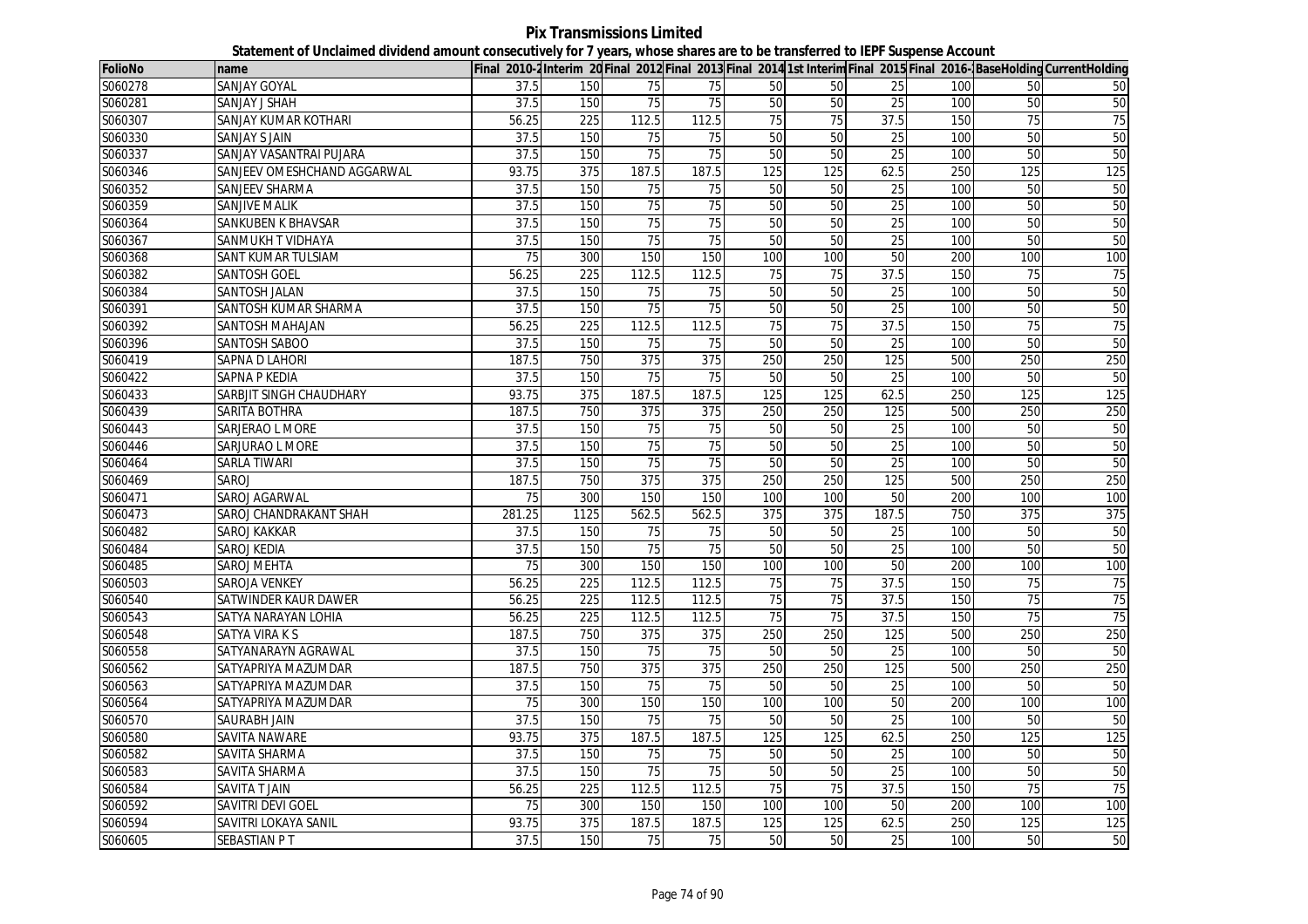**Pix Transmissions Limited Statement of Unclaimed dividend amount consecutively for 7 years, whose shares are to be transferred to IEPF Suspense Account**

| <b>FolioNo</b> | name                     |       |                  |                 |                 |     |     |                 |      |     | Final 2010-2Interim 20 Final 2012 Final 2013 Final 2014 1st Interim Final 2015 Final 2016-BaseHolding CurrentHolding |
|----------------|--------------------------|-------|------------------|-----------------|-----------------|-----|-----|-----------------|------|-----|----------------------------------------------------------------------------------------------------------------------|
| S060618        | SEEMABEN PATEL           | 37.5  | 150              | 75              | 75              | 50  | 50  | 25              | 100  | 50  | 50                                                                                                                   |
| S060624        | <b>SEJAL DOSHI</b>       | 187.5 | 750              | 375             | 375             | 250 | 250 | 125             | 500  | 250 | 250                                                                                                                  |
| S060628        | <b>SESHAGIRI RAO K</b>   | 37.5  | 150              | 75              | 75              | 50  | 50  | 25              | 100  | 50  | 50                                                                                                                   |
| S060640        | <b>SHAALAN S MORE</b>    | 37.5  | 150              | 75              | $\overline{75}$ | 50  | 50  | 25              | 100  | 50  | 50                                                                                                                   |
| S060654        | SHAH HITESH PRAVINBHAI   | 37.5  | 150              | 75              | 75              | 50  | 50  | 25              | 100  | 50  | 50                                                                                                                   |
| S060662        | SHAH PUSPABEN MUKTILAL   | 37.5  | 150              | 75              | $\overline{75}$ | 50  | 50  | 25              | 100  | 50  | 50                                                                                                                   |
| S060668        | <b>SHAH SAMIR BHUPAT</b> | 37.5  | 150              | 75              | 75              | 50  | 50  | 25              | 100  | 50  | 50                                                                                                                   |
| S060669        | SHAH SAMIR BHUPAT        | 37.5  | 150              | 75              | $\overline{75}$ | 50  | 50  | 25              | 100  | 50  | 50                                                                                                                   |
| S060683        | SHAILENDRA JINDAL        | 37.5  | 150              | 75              | 75              | 50  | 50  | $\overline{25}$ | 100  | 50  | 50                                                                                                                   |
| S060740        | SHANKAR BHATTACHARJEE    | 37.5  | 150              | 75              | $\overline{75}$ | 50  | 50  | 25              | 100  | 50  | 50                                                                                                                   |
| S060744        | SHANKAR MANCHANDIA       | 37.5  | 150              | 75              | 75              | 50  | 50  | 25              | 100  | 50  | 50                                                                                                                   |
| S060745        | SHANKARAIAH RATCHA       | 37.5  | 150              | 75              | $\overline{75}$ | 50  | 50  | 25              | 100  | 50  | 50                                                                                                                   |
| S060760        | SHANTA AGRAWAL           | 93.75 | 375              | 187.5           | 187.5           | 125 | 125 | 62.5            | 250  | 125 | 125                                                                                                                  |
| S060779        | SHANTABEN N MARU         | 37.5  | 150              | 75              | 75              | 50  | 50  | 25              | 100  | 50  | 50                                                                                                                   |
| S060780        | SHANTABEN NAGDA          | 37.5  | 150              | 75              | $\overline{75}$ | 50  | 50  | $\overline{25}$ | 100  | 50  | 50                                                                                                                   |
| S060783        | SHANTABEN PANCHAL        | 37.5  | 150              | 75              | $\overline{75}$ | 50  | 50  | $\overline{25}$ | 100  | 50  | 50                                                                                                                   |
| S060787        | <b>SHANTADEVI MOR</b>    | 37.5  | 150              | 75              | $\overline{75}$ | 50  | 50  | $\overline{25}$ | 100  | 50  | 50                                                                                                                   |
| S060797        | SHANTI KEJRIWAL          | 37.5  | 150              | 75              | 75              | 50  | 50  | 25              | 100  | 50  | 50                                                                                                                   |
| S060815        | SHANTILAL H SHAH         | 37.5  | 150              | 75              | 75              | 50  | 50  | 25              | 100  | 50  | 50                                                                                                                   |
| S060823        | SHANTILAL PARMAR         | 56.25 | 225              | 112.5           | 112.5           | 75  | 75  | 37.5            | 150  | 75  | 75                                                                                                                   |
| S060826        | SHARAD KUMAR DALMIA      | 56.25 | 225              | 112.5           | 112.5           | 75  | 75  | 37.5            | 150  | 75  | 75                                                                                                                   |
| S060828        | <b>SHARAD RAO B</b>      | 37.5  | 150              | 75              | 75              | 50  | 50  | 25              | 100  | 50  | 50                                                                                                                   |
| S060831        | SHARADA BABULAL JAIN     | 37.5  | 150              | 75              | 75              | 50  | 50  | 25              | 100  | 50  | 50                                                                                                                   |
| S060840        | SHARDA KASLIWAL          | 187.5 | 750              | 375             | 375             | 250 | 250 | 125             | 500  | 250 | 250                                                                                                                  |
| S060857        | SHASHI                   | 37.5  | 150              | 75              | 75              | 50  | 50  | 25              | 100  | 50  | 50                                                                                                                   |
| S060860        | <b>SHASHI DAWAR</b>      | 562.5 | 2250             | 1125            | 1125            | 750 | 750 | 375             | 1500 | 750 | 750                                                                                                                  |
| S060865        | SHASHI GOEL              | 56.25 | 225              | 112.5           | 112.5           | 75  | 75  | 37.5            | 150  | 75  | 75                                                                                                                   |
| S060872        | SHASHI M MEHRA           | 37.5  | 150              | 75              | 75              | 50  | 50  | 25              | 100  | 50  | 50                                                                                                                   |
| S060875        | SHASHI SHARMA            | 37.5  | 150              | 75              | 75              | 50  | 50  | 25              | 100  | 50  | 50                                                                                                                   |
| S060903        | SHEELA JANAK SHAH        | 37.5  | 150              | 75              | 75              | 50  | 50  | 25              | 100  | 50  | 50                                                                                                                   |
| S060904        | SHEELA MALPANI           | 37.5  | 150              | 75              | 75              | 50  | 50  | 25              | 100  | 50  | 50                                                                                                                   |
| S060906        | <b>SHEELA R MOTWANI</b>  | 37.5  | 150              | 75              | $\overline{75}$ | 50  | 50  | 25              | 100  | 50  | 50                                                                                                                   |
| S060917        | SHELA AHUJA              | 37.5  | 150              | 75              | 75              | 50  | 50  | 25              | 100  | 50  | 50                                                                                                                   |
| S060954        | SHILPA TOTLANI           | 56.25 | $\overline{225}$ | 112.5           | 112.5           | 75  | 75  | 37.5            | 150  | 75  | 75                                                                                                                   |
| S060958        | SHITAL BHIMJI RAGHVANI   | 37.5  | 150              | 75              | 75              | 50  | 50  | 25              | 100  | 50  | 50                                                                                                                   |
| S060963        | SHITAL P MODI            | 37.5  | 150              | $\overline{75}$ | 75              | 50  | 50  | 25              | 100  | 50  | 50                                                                                                                   |
| S060964        | SHITAL PRATAPRAY MODI    | 37.5  | 150              | 75              | 75              | 50  | 50  | 25              | 100  | 50  | 50                                                                                                                   |
| S060968        | SHIV CHARAN RAJAURIA     | 37.5  | 150              | $\overline{75}$ | $\overline{75}$ | 50  | 50  | $\overline{25}$ | 100  | 50  | 50                                                                                                                   |
| S060984        | SHIVPRASAD AGARWALA      | 37.5  | 150              | $\overline{75}$ | 75              | 50  | 50  | 25              | 100  | 50  | 50                                                                                                                   |
| S060988        | SHIVSHANKAR KESARWANI    | 37.5  | 150              | 75              | 75              | 50  | 50  | 25              | 100  | 50  | 50                                                                                                                   |
| S060994        | SHOBHA B POOJARY         | 56.25 | 225              | 112.5           | 112.5           | 75  | 75  | 37.5            | 150  | 75  | $\overline{75}$                                                                                                      |
| S061012        | SHOBHNA                  | 75    | 300              | 150             | 150             | 100 | 100 | 50              | 200  | 100 | 100                                                                                                                  |
| S061015        | SHOMNATH CHAKRAVARTY     | 37.5  | 150              | 75              | 75              | 50  | 50  | 25              | 100  | 50  | 50                                                                                                                   |
| S061016        | SHRADDHA TIDKE           | 37.5  | 150              | 75              | 75              | 50  | 50  | 25              | 100  | 50  | 50                                                                                                                   |
| S061031        | SHRIKANT ATERKAR         | 37.5  | 150              | 75              | 75              | 50  | 50  | 25              | 100  | 50  | 50                                                                                                                   |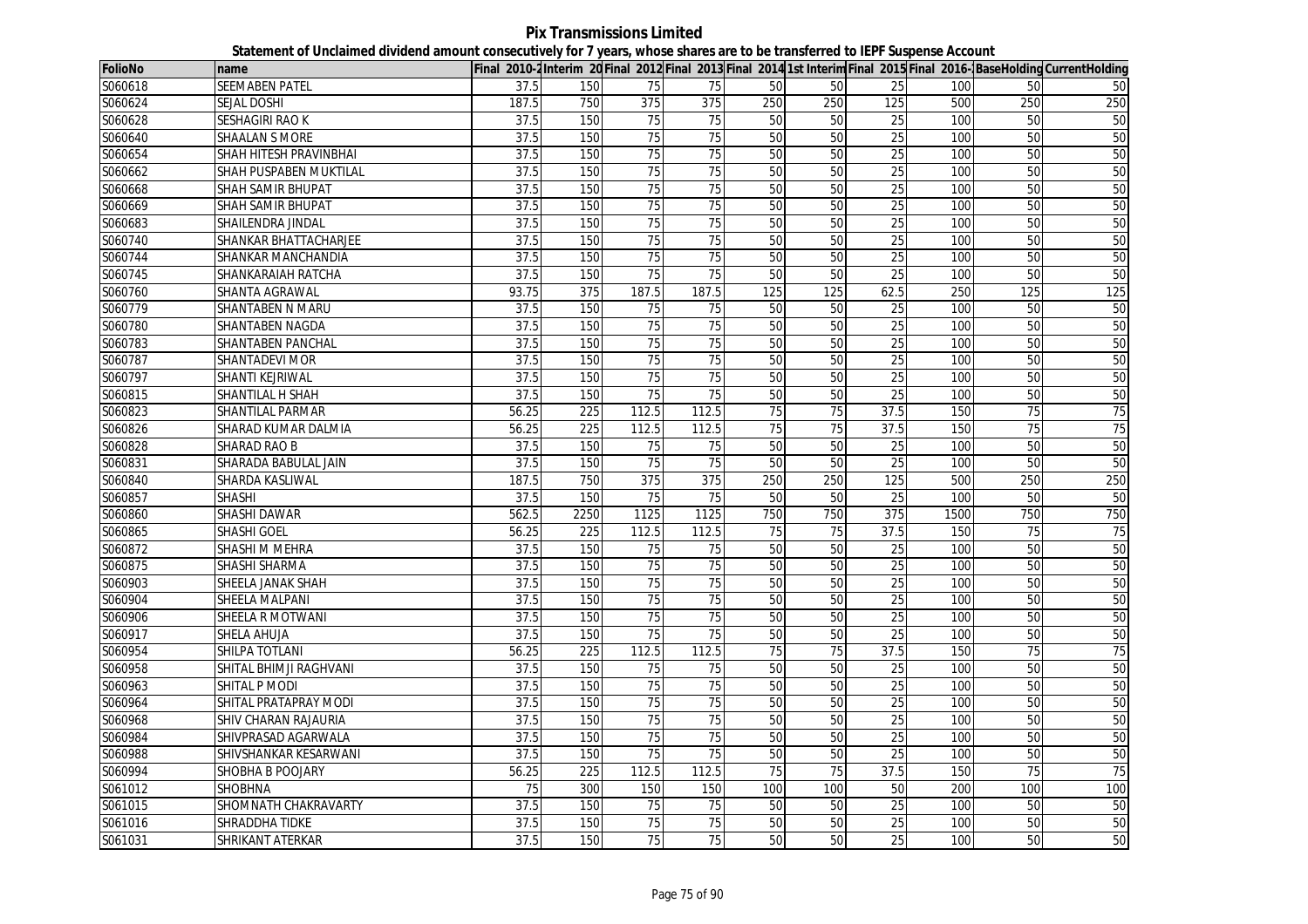## **Pix Transmissions Limited Statement of Unclaimed dividend amount consecutively for 7 years, whose shares are to be transferred to IEPF Suspense Account**

| <b>FolioNo</b> | name                        |       |                 |                 |                 |     |     |                 |     |     | Final 2010-2Interim 20 Final 2012 Final 2013 Final 2014 1st Interim Final 2015 Final 2016-BaseHolding CurrentHolding |
|----------------|-----------------------------|-------|-----------------|-----------------|-----------------|-----|-----|-----------------|-----|-----|----------------------------------------------------------------------------------------------------------------------|
| S061033        | SHRIKANT PRABHAKAR TAWDE    | 37.5  | 150             | 75              | 75              | 50  | 50  | 25              | 100 | 50  | 50                                                                                                                   |
| S061046        | SHRIRAM BIDAWATKA           | 37.5  | 150             | 75              | 75              | 50  | 50  | 25              | 100 | 50  | 50                                                                                                                   |
| S061050        | SHROFF JAVED RAZA           | 37.5  | 150             | 75              | 75              | 50  | 50  | $\overline{25}$ | 100 | 50  | 50                                                                                                                   |
| S061064        | SHYAM S KEJRIWAL            | 93.75 | 375             | 187.5           | 187.5           | 125 | 125 | 62.5            | 250 | 125 | 125                                                                                                                  |
| S061084        | SIMA SNEHAL SHAH            | 37.5  | 150             | 75              | 75              | 50  | 50  | 25              | 100 | 50  | 50                                                                                                                   |
| S061086        | <b>SIMON JOSEPH</b>         | 75    | 300             | 150             | 150             | 100 | 100 | 50              | 200 | 100 | 100                                                                                                                  |
| S061091        | SIREMALJI ANRAJJI JAIN      | 37.5  | 150             | 75              | 75              | 50  | 50  | 25              | 100 | 50  | 50                                                                                                                   |
| S061093        | SITA DEVI SHARMA            | 75    | 300             | 150             | 150             | 100 | 100 | 50              | 200 | 100 | 100                                                                                                                  |
| S061099        | SITARAM BELLUR              | 75    | 300             | 150             | 150             | 100 | 100 | 50              | 200 | 100 | 100                                                                                                                  |
| S061122        | SMITA JANAK THACKER         | 37.5  | 150             | 75              | $\overline{75}$ | 50  | 50  | 25              | 100 | 50  | 50                                                                                                                   |
| S061129        | <b>SMITA P SHAH</b>         | 93.75 | 375             | 187.5           | 187.5           | 125 | 125 | 62.5            | 250 | 125 | 125                                                                                                                  |
| S061135        | SMITA SARANGDHAR            | 37.5  | 150             | 75              | 75              | 50  | 50  | $\overline{25}$ | 100 | 50  | 50                                                                                                                   |
| S061153        | SNEHAL SUBOTHBHAI SHAH      | 37.5  | 150             | 75              | 75              | 50  | 50  | 25              | 100 | 50  | 50                                                                                                                   |
| S061154        | SNEHALATA SARAF             | 37.5  | 150             | 75              | $\overline{75}$ | 50  | 50  | 25              | 100 | 50  | 50                                                                                                                   |
| S061155        | SNEHALATA SARAF             | 37.5  | 150             | 75              | 75              | 50  | 50  | 25              | 100 | 50  | 50                                                                                                                   |
| S061156        | SNEHALATA SHANTILAL THAKKER | 18.75 | $\overline{75}$ | 37.5            | 37.5            | 25  | 25  | 12.5            | 50  | 25  | 25                                                                                                                   |
| S061167        | SOHANLAL G RANAWAT          | 37.5  | 150             | $\overline{75}$ | $\overline{75}$ | 50  | 50  | $\overline{25}$ | 100 | 50  | 50                                                                                                                   |
| S061170        | SOHINI N CHHAJED            | 37.5  | 150             | 75              | 75              | 50  | 50  | 25              | 100 | 50  | 50                                                                                                                   |
| S061173        | <b>SOM PAL SINGH</b>        | 37.5  | 150             | 75              | $\overline{75}$ | 50  | 50  | $\overline{25}$ | 100 | 50  | 50                                                                                                                   |
| S061179        | SONAL BEN                   | 37.5  | 150             | 75              | 75              | 50  | 50  | 25              | 100 | 50  | 50                                                                                                                   |
| S061182        | SONAL MEHTA                 | 37.5  | 150             | 75              | $\overline{75}$ | 50  | 50  | $\overline{25}$ | 100 | 50  | 50                                                                                                                   |
| S061212        | SREENIVAS POTHUKUCHI        | 37.5  | 150             | 75              | 75              | 50  | 50  | 25              | 100 | 50  | 50                                                                                                                   |
| S061220        | SRIDULA SINHA               | 75    | 300             | 150             | 150             | 100 | 100 | 50              | 200 | 100 | 100                                                                                                                  |
| S061228        | SRINIVAS MADDINENI          | 187.5 | 750             | 375             | 375             | 250 | 250 | 125             | 500 | 250 | 250                                                                                                                  |
| S061243        | SUBBA RAYUDU ATCHULA        | 37.5  | 150             | $\overline{75}$ | 75              | 50  | 50  | $\overline{25}$ | 100 | 50  | 50                                                                                                                   |
| S061244        | SUBBARAO G                  | 37.5  | 150             | 75              | 75              | 50  | 50  | 25              | 100 | 50  | 50                                                                                                                   |
| S061253        | <b>SUBHASH CHAND ARORA</b>  | 75    | 300             | 150             | 150             | 100 | 100 | 50              | 200 | 100 | 100                                                                                                                  |
| S061257        | SUBHASH CHANDER MANOCHA     | 56.25 | 225             | 112.5           | 112.5           | 75  | 75  | 37.5            | 150 | 75  | 75                                                                                                                   |
| S061284        | SUBODHCHANDRA B ZEVERI      | 37.5  | 150             | $\overline{75}$ | 75              | 50  | 50  | $\overline{25}$ | 100 | 50  | 50                                                                                                                   |
| S061286        | <b>SUBRAMANIAN S</b>        | 37.5  | 150             | 75              | 75              | 50  | 50  | 25              | 100 | 50  | 50                                                                                                                   |
| S061300        | <b>SUDE SH KR PUNJABI</b>   | 37.5  | 150             | 75              | 75              | 50  | 50  | 25              | 100 | 50  | 50                                                                                                                   |
| S061302        | <b>SUDESH KUKRETI</b>       | 37.5  | 150             | 75              | 75              | 50  | 50  | 25              | 100 | 50  | 50                                                                                                                   |
| S061308        | SUDHA ASHOK MEHTA           | 37.5  | 150             | 75              | 75              | 50  | 50  | 25              | 100 | 50  | 50                                                                                                                   |
| S061311        | <b>SUDHA GUPTA</b>          | 37.5  | 150             | 75              | 75              | 50  | 50  | 25              | 100 | 50  | 50                                                                                                                   |
| S061312        | SUDHA J PAI                 | 37.5  | 150             | 75              | 75              | 50  | 50  | 25              | 100 | 50  | 50                                                                                                                   |
| S061318        | SUDHA KULKARNI              | 37.5  | 150             | 75              | $\overline{75}$ | 50  | 50  | 25              | 100 | 50  | 50                                                                                                                   |
| S061324        | <b>SUDHA RANI</b>           | 56.25 | 225             | 112.5           | 112.5           | 75  | 75  | 37.5            | 150 | 75  | 75                                                                                                                   |
| S061325        | <b>SUDHA RASIK SHAH</b>     | 37.5  | 150             | 75              | 75              | 50  | 50  | 25              | 100 | 50  | 50                                                                                                                   |
| S061358        | SUJATA AGARWAL              | 37.5  | 150             | $\overline{75}$ | $\overline{75}$ | 50  | 50  | $\overline{25}$ | 100 | 50  | 50                                                                                                                   |
| S061361        | SUJATA SUNILKUMAR SHAH      | 18.75 | 75              | 37.5            | 37.5            | 25  | 25  | 12.5            | 50  | 25  | 25                                                                                                                   |
| S061369        | <b>SUKHDEV RANKAWAT</b>     | 37.5  | 150             | 75              | 75              | 50  | 50  | 25              | 100 | 50  | 50                                                                                                                   |
| S061370        | <b>SUKHDEV RANKAWAT</b>     | 37.5  | 150             | 75              | $\overline{75}$ | 50  | 50  | 25              | 100 | 50  | 50                                                                                                                   |
| S061371        | <b>SUKHDEV RANKAWAT</b>     | 37.5  | 150             | 75              | 75              | 50  | 50  | 25              | 100 | 50  | 50                                                                                                                   |
| S061384        | <b>SUMAN MALPANI</b>        | 37.5  | 150             | 75              | 75              | 50  | 50  | 25              | 100 | 50  | 50                                                                                                                   |
| S061386        | <b>SUMANA PILLAI</b>        | 37.5  | 150             | 75              | 75              | 50  | 50  | 25              | 100 | 50  | 50                                                                                                                   |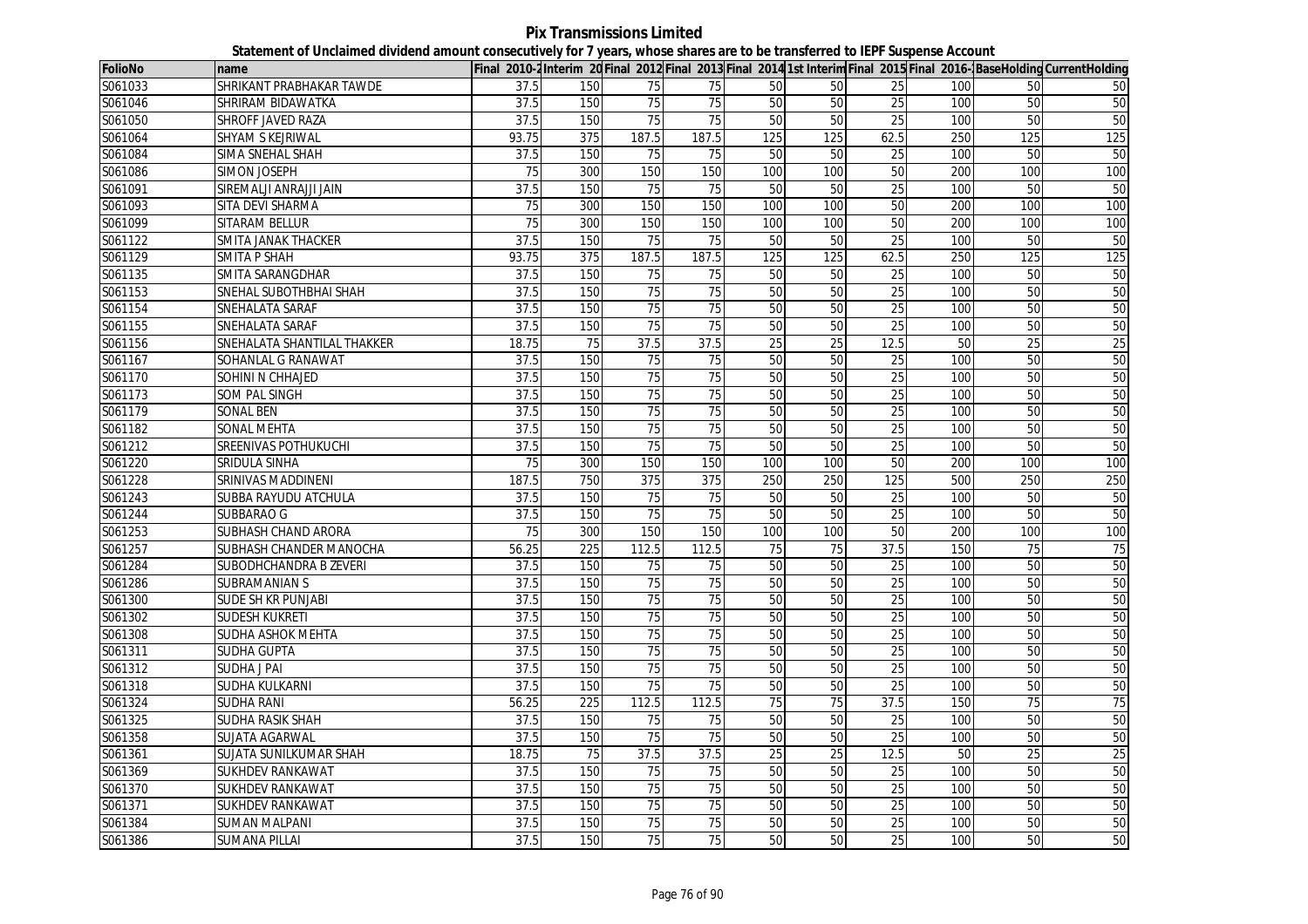**Pix Transmissions Limited Statement of Unclaimed dividend amount consecutively for 7 years, whose shares are to be transferred to IEPF Suspense Account**

| <b>FolioNo</b> | name                           |        |                  |                 |                 |                 |                 |                 |            |                 | Final 2010-2Interim 20 Final 2012 Final 2013 Final 2014 1st Interim Final 2015 Final 2016-BaseHolding CurrentHolding |
|----------------|--------------------------------|--------|------------------|-----------------|-----------------|-----------------|-----------------|-----------------|------------|-----------------|----------------------------------------------------------------------------------------------------------------------|
| S061394        | SUMATI KUMAR S KASLIWAL        | 187.5  | 750              | 375             | 375             | 250             | 250             | 125             | 500        | 250             | 250                                                                                                                  |
| S061407        | SUNDARA NARAYANA SWAMY         | 37.5   | 150              | 75              | 75              | 50              | 50              | 25              | <b>100</b> | 50              | 50                                                                                                                   |
| S061412        | SUNDER AMBALAL JAIN            | 37.5   | 150              | 75              | 75              | 50              | 50              | 25              | 100        | 50              | 50                                                                                                                   |
| S061430        | <b>SUNIL C AJBANI</b>          | 93.75  | 375              | 187.5           | 187.5           | 125             | 125             | 62.5            | 250        | 125             | 125                                                                                                                  |
| S061431        | SUNIL C SHAH                   | 37.5   | 150              | 75              | 75              | 50              | 50              | 25              | 100        | 50              | 50                                                                                                                   |
| S061432        | <b>SUNIL D SIPANI</b>          | 37.5   | 150              | 75              | 75              | 50              | 50              | 25              | 100        | 50              | 50                                                                                                                   |
| S061435        | <b>SUNIL GUPTA</b>             | 37.5   | 150              | 75              | 75              | 50              | 50              | 25              | 100        | 50              | 50                                                                                                                   |
| S061446        | SUNIL KUMAR GUPTA              | 37.5   | 150              | 75              | 75              | 50              | 50              | 25              | 100        | 50              | 50                                                                                                                   |
| S061450        | SUNIL KUMAR JAIN               | 56.25  | 225              | 112.5           | 112.5           | 75              | 75              | 37.5            | 150        | 75              | 75                                                                                                                   |
| S061451        | <b>SUNIL KUMAR JAIN</b>        | 56.25  | 225              | 112.5           | 112.5           | 75              | 75              | 37.5            | 150        | 75              | 75                                                                                                                   |
| S061462        | SUNIL N MANUDHANE              | 37.5   | 150              | 75              | 75              | 50              | 50              | 25              | 100        | 50              | 50                                                                                                                   |
| S061475        | <b>SUNIL VERGHESE</b>          | 37.5   | 150              | $\overline{75}$ | $\overline{75}$ | 50              | 50              | 25              | 100        | 50              | 50                                                                                                                   |
| S061485        | <b>SUNIT P GUPTA</b>           | 37.5   | 150              | 75              | 75              | 50              | 50              | $\overline{25}$ | 100        | 50              | 50                                                                                                                   |
| S061488        | SUNITA ASHOK BATHIJA           | 37.5   | 150              | $\overline{75}$ | 75              | 50              | 50              | 25              | 100        | 50              | 50                                                                                                                   |
| S061495        | <b>SUNITA KAMBOJ</b>           | 37.5   | 150              | 75              | 75              | 50              | 50              | $\overline{25}$ | 100        | 50              | 50                                                                                                                   |
| S061502        | <b>SUNITA PILLAI</b>           | 37.5   | 150              | 75              | 75              | 50              | 50              | 25              | 100        | 50              | 50                                                                                                                   |
| S061505        | <b>SUNITA S SIPANI</b>         | 37.5   | 150              | 75              | 75              | 50              | 50              | 25              | 100        | 50              | 50                                                                                                                   |
| S061510        | <b>SUNITI P BHATT</b>          | 37.5   | 150              | 75              | 75              | 50              | 50              | 25              | 100        | 50              | 50                                                                                                                   |
| S061542        | SURENDRA KUMAR JALAN           | 37.5   | 150              | 75              | 75              | 50              | 50              | 25              | 100        | 50              | 50                                                                                                                   |
| S061548        | SURENDRA N SHAHASANE           | 37.5   | 150              | 75              | 75              | 50              | 50              | $\overline{25}$ | 100        | 50              | 50                                                                                                                   |
| S061549        | SURENDRA PAL SINGH KUSHWAHA    | 37.5   | 150              | 75              | $\overline{75}$ | 50              | 50              | $\overline{25}$ | 100        | 50              | 50                                                                                                                   |
| S061551        | <b>SURENDRA R SIPANI</b>       | 37.5   | 150              | 75              | 75              | 50              | 50              | 25              | 100        | 50              | 50                                                                                                                   |
| S061556        | <b>SURESH</b>                  | 56.25  | 225              | 112.5           | 112.5           | $\overline{75}$ | $\overline{75}$ | 37.5            | 150        | $\overline{75}$ | 75                                                                                                                   |
| S061559        | <b>SURESH BACHAWAT</b>         | 93.75  | 375              | 187.5           | 187.5           | 125             | 125             | 62.5            | 250        | 125             | 125                                                                                                                  |
| S061561        | <b>SURESH BHAI PATEL</b>       | 56.25  | $\overline{225}$ | 112.5           | 112.5           | 75              | 75              | 37.5            | 150        | 75              | 75                                                                                                                   |
| S061563        | SURESH CHAND AGARWAL           | 37.5   | 150              | 75              | 75              | 50              | 50              | 25              | 100        | 50              | 50                                                                                                                   |
| S061571        | <b>SURESH CHANDRA JAIN</b>     | 56.25  | 225              | 112.5           | 112.5           | 75              | 75              | 37.5            | 150        | 75              | 75                                                                                                                   |
| S061572        | SURESH CHANDRA JAIN            | 56.25  | 225              | 112.5           | 112.5           | 75              | 75              | 37.5            | 150        | 75              | 75                                                                                                                   |
| S061573        | SURESH CHANDRA JAIN            | 56.25  | 225              | 112.5           | 112.5           | 75              | 75              | 37.5            | 150        | 75              | 75                                                                                                                   |
| S061579        | SURESH GANAR                   | 37.5   | 150              | 75              | 75              | 50              | 50              | 25              | 100        | 50              | 50                                                                                                                   |
| S061586        | SURESH JAYANTILAL SHAH         | 56.25  | 225              | 112.5           | 112.5           | 75              | 75              | 37.5            | 150        | 75              | 75                                                                                                                   |
| S061627        | <b>SURESH PRAVIN PATHAK</b>    | 37.5   | 150              | 75              | 75              | 50              | 50              | $\overline{25}$ | 100        | 50              | 50                                                                                                                   |
| S061634        | <b>SURESH T RATHOD</b>         | 37.5   | 150              | 75              | $\overline{75}$ | 50              | 50              | 25              | 100        | 50              | 50                                                                                                                   |
| S061642        | SURESHCHAND JAIN               | 37.5   | 150              | 75              | 75              | 50              | 50              | 25              | 100        | 50              | 50                                                                                                                   |
| S061643        | SURESHCHANDRA AMBALAL DHORAWAK | 37.5   | 150              | 75              | 75              | 50              | 50              | 25              | 100        | 50              | 50                                                                                                                   |
| S061647        | SURESHKUMAR C CHOPRA           | 75     | 300              | 150             | 150             | 100             | 100             | 50              | 200        | 100             | 100                                                                                                                  |
| S061652        | <b>SURINDER KAUR</b>           | 37.5   | 150              | 75              | 75              | 50              | 50              | $\overline{25}$ | 100        | 50              | 50                                                                                                                   |
| S061665        | SURYAKANT K AGARWAL            | 37.5   | 150              | $\overline{75}$ | $\overline{75}$ | 50              | 50              | 25              | 100        | 50              | 50                                                                                                                   |
| S061674        | SURYAKANT TULASIRA MENGLE      | 37.5   | 150              | $\overline{75}$ | $\overline{75}$ | 50              | 50              | $\overline{25}$ | 100        | 50              | 50                                                                                                                   |
| S061679        | <b>SUSAN KURUVILLA</b>         | 37.5   | 150              | 75              | $\overline{75}$ | 50              | 50              | $\overline{25}$ | 100        | 50              | 50                                                                                                                   |
| S061682        | <b>SUSHEELA P BOKRIA</b>       | 56.25  | 225              | 112.5           | 112.5           | 75              | 75              | 37.5            | 150        | 75              | 75                                                                                                                   |
| S061683        | <b>SUSHIL AGARWAL</b>          | 37.5   | 150              | $\overline{75}$ | $\overline{75}$ | 50              | 50              | $\overline{25}$ | 100        | 50              | 50                                                                                                                   |
| S061687        | SUSHIL KUMAR AGARWAL           | 37.5   | 150              | 75              | 75              | 50              | 50              | 25              | 100        | 50              | 50                                                                                                                   |
| S061689        | SUSHIL KUMAR BHALOTHIA         | 37.5   | 150              | 75              | 75              | 50              | 50              | 25              | 100        | 50              | 50                                                                                                                   |
| S061692        | <b>SUSHIL KUMAR JAIN</b>       | 243.75 | 975              | 487.5           | 487.5           | 325             | 325             | 162.5           | 650        | 325             | 325                                                                                                                  |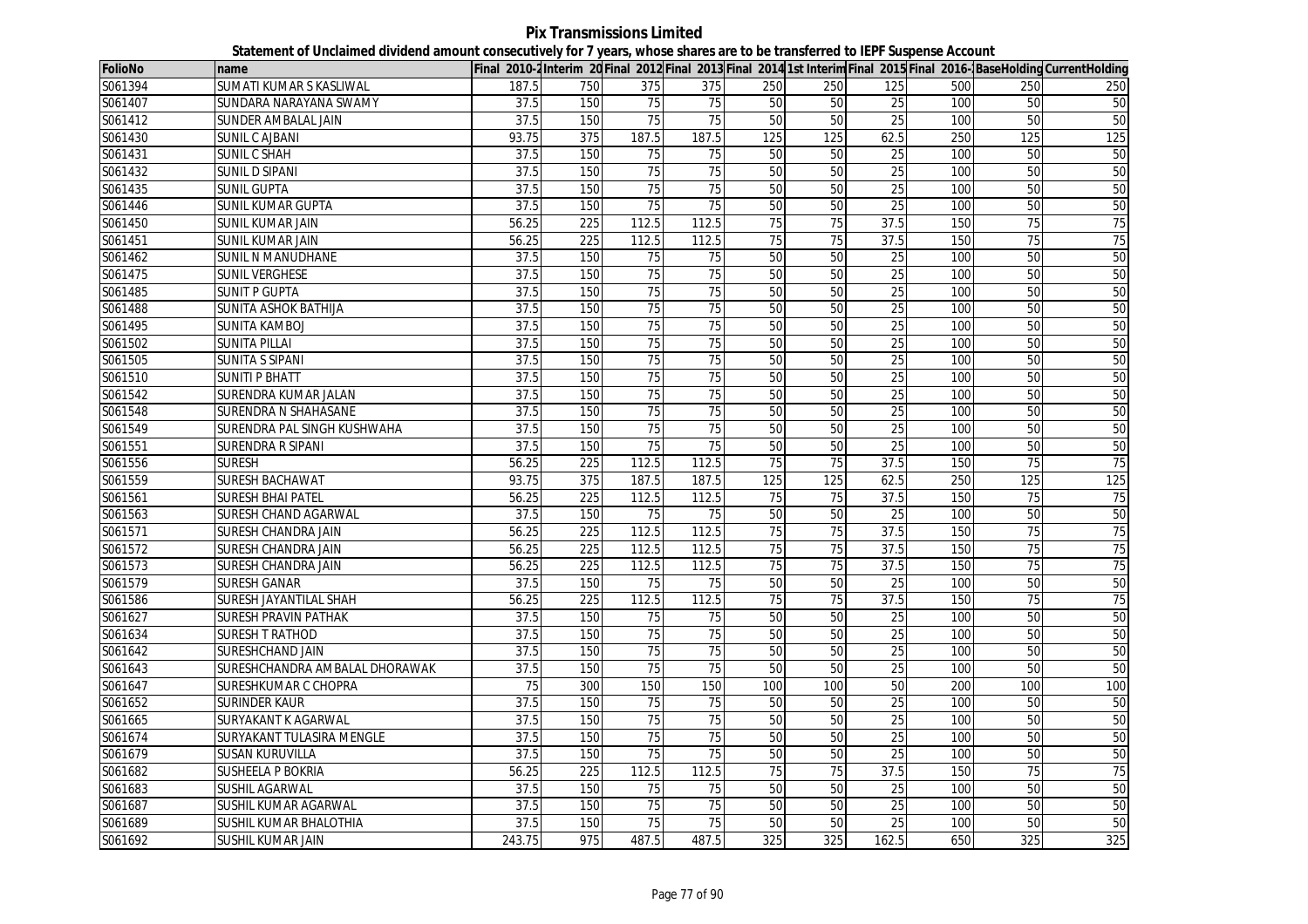**Pix Transmissions Limited Statement of Unclaimed dividend amount consecutively for 7 years, whose shares are to be transferred to IEPF Suspense Account**

| <b>FolioNo</b> | name                        |       |                 |       |                 |                 |                 |                 |     |                 | Final 2010-2 Interim 20 Final 2012 Final 2013 Final 2014 1st Interim Final 2015 Final 2016- BaseHolding CurrentHolding |
|----------------|-----------------------------|-------|-----------------|-------|-----------------|-----------------|-----------------|-----------------|-----|-----------------|------------------------------------------------------------------------------------------------------------------------|
| S061718        | SUSHILA R JOSHI             | 37.5  | 150             | 75    | 75              | 50              | 50              | 25              | 100 | 50              | 50                                                                                                                     |
| S061722        | <b>SUSHILA TANTIA</b>       | 37.5  | 150             | 75    | 75              | 50              | 50              | 25              | 100 | 50              | 50                                                                                                                     |
| S061740        | <b>SUVARNA BUCH</b>         | 37.5  | 150             | 75    | $\overline{75}$ | 50              | 50              | 25              | 100 | 50              | 50                                                                                                                     |
| S061741        | <b>SUVARNA BUCH</b>         | 37.5  | 150             | 75    | 75              | 50              | 50              | 25              | 100 | 50              | 50                                                                                                                     |
| S061742        | <b>SUVARNA BUCH</b>         | 37.5  | 150             | 75    | $\overline{75}$ | 50              | 50              | 25              | 100 | 50              | 50                                                                                                                     |
| S061743        | <b>SUVARNA BUCH</b>         | 37.5  | 150             | 75    | 75              | 50              | 50              | $\overline{25}$ | 100 | 50              | 50                                                                                                                     |
| S061745        | <b>SUYARNA BUCH</b>         | 37.5  | 150             | 75    | 75              | 50              | 50              | 25              | 100 | 50              | 50                                                                                                                     |
| S061754        | <b>SWATI KAMATH</b>         | 37.5  | 150             | 75    | 75              | 50              | 50              | 25              | 100 | 50              | 50                                                                                                                     |
| S061766        | SYAMA SUNDARARAO YARLAGADDA | 56.25 | 225             | 112.5 | 112.5           | $\overline{75}$ | 75              | 37.5            | 150 | 75              | 75                                                                                                                     |
| S061770        | SYED MOHAMMAD WAJIHUDDIN    | 37.5  | 150             | 75    | 75              | 50              | 50              | $\overline{25}$ | 100 | 50              | 50                                                                                                                     |
| S061775        | S R KARTHI KEYAN            | 18.75 | 75              | 37.5  | 37.5            | 25              | $\overline{25}$ | 12.5            | 50  | 25              | 25                                                                                                                     |
| S061776        | <b>S N ESWARAN</b>          | 18.75 | 75              | 37.5  | 37.5            | 25              | 25              | 12.5            | 50  | 25              | 25                                                                                                                     |
| S061778        | SUNIL BOTHRA                | 18.75 | 75              | 37.5  | 37.5            | 25              | 25              | 12.5            | 50  | 25              | 25                                                                                                                     |
| S061793        | S BHAGYA                    | 18.75 | 75              | 37.5  | 37.5            | 25              | 25              | 12.5            | 50  | 25              | 25                                                                                                                     |
| S061800        | Sabu t                      | 18.75 | 75              | 37.5  | 37.5            | 25              | $\overline{25}$ | 12.5            | 50  | $\overline{25}$ | 25                                                                                                                     |
| S061802        | SATISH CHANDRA CHAURASIA    | 18.75 | $\overline{75}$ | 37.5  | 37.5            | 25              | 25              | 12.5            | 50  | $\overline{25}$ | 25                                                                                                                     |
| S061806        | <b>S SURESH</b>             | 18.75 | 75              | 37.5  | 37.5            | 25              | 25              | 12.5            | 50  | 25              | 25                                                                                                                     |
| S061818        | SURENDRA SHANTILAL SHAH     | 75    | 300             | 150   | 150             | 100             | 100             | 50              | 200 | 100             | 100                                                                                                                    |
| S061825        | SP S RAJU                   | 37.5  | 150             | 75    | 75              | 50              | 50              | 25              | 100 | 50              | 50                                                                                                                     |
| S061830        | <b>SURESH KUMAR BOTHRA</b>  | 37.5  | 150             | 75    | $\overline{75}$ | 50              | 50              | $\overline{25}$ | 100 | 50              | 50                                                                                                                     |
| S061832        | S BHAGYA                    | 18.75 | 75              | 37.5  | 37.5            | 25              | 25              | 12.5            | 50  | 25              | 25                                                                                                                     |
| S061872        | S N HANUMAN                 | 18.75 | 75              | 37.5  | 37.5            | 25              | 25              | 12.5            | 50  | 25              | 25                                                                                                                     |
| S061873        | <b>S N NANDA</b>            | 18.75 | $\overline{75}$ | 37.5  | 37.5            | 25              | 25              | 12.5            | 50  | $\overline{25}$ | 25                                                                                                                     |
| S061893        | SADASHIV S JOSHI            | 18.75 | 75              | 37.5  | 37.5            | 25              | 25              | 12.5            | 50  | 25              | 25                                                                                                                     |
| S061898        | SAILESH SONTHALIA           | 18.75 | 75              | 37.5  | 37.5            | $\overline{25}$ | $\overline{25}$ | 12.5            | 50  | $\overline{25}$ | 25                                                                                                                     |
| S061903        | SAJAN M SHAH                | 18.75 | 75              | 37.5  | 37.5            | 25              | 25              | 12.5            | 50  | 25              | 25                                                                                                                     |
| S061907        | SAJJANBEN K SHAH            | 18.75 | 75              | 37.5  | 37.5            | 25              | 25              | 12.5            | 50  | 25              | 25                                                                                                                     |
| S061908        | SAKHI JETWANI               | 18.75 | 75              | 37.5  | 37.5            | 25              | 25              | 12.5            | 50  | $\overline{25}$ | 25                                                                                                                     |
| S061915        | SAMARUDHI D SHAH            | 18.75 | 75              | 37.5  | 37.5            | 25              | 25              | 12.5            | 50  | 25              | 25                                                                                                                     |
| S061916        | SAMEER CHAUDHRI             | 37.5  | 150             | 75    | 75              | 50              | 50              | 25              | 100 | 50              | 50                                                                                                                     |
| S061918        | SAMIR H SATANI              | 18.75 | 75              | 37.5  | 37.5            | 25              | 25              | 12.5            | 50  | 25              | 25                                                                                                                     |
| S061929        | SANA ULLAH FAROOQVI         | 18.75 | 75              | 37.5  | 37.5            | 25              | 25              | 12.5            | 50  | 25              | 25                                                                                                                     |
| S061942        | SANDIP KUMAR JAIN           | 18.75 | 75              | 37.5  | 37.5            | 25              | $\overline{25}$ | 12.5            | 50  | 25              | 25                                                                                                                     |
| S061956        | SANGITA ARORA               | 18.75 | 75              | 37.5  | 37.5            | 25              | 25              | 12.5            | 50  | 25              | 25                                                                                                                     |
| S061957        | SANGITA BAJRANGLAL          | 18.75 | 75              | 37.5  | 37.5            | 25              | 25              | 12.5            | 50  | 25              | 25                                                                                                                     |
| S061960        | SANGITA K SHAH              | 18.75 | 75              | 37.5  | 37.5            | 25              | 25              | 12.5            | 50  | 25              | 25                                                                                                                     |
| S061963        | SANGITA NAGPAL              | 18.75 | 75              | 37.5  | 37.5            | $\overline{25}$ | $\overline{25}$ | 12.5            | 50  | 25              | 25                                                                                                                     |
| S061972        | SANJAY                      | 18.75 | 75              | 37.5  | 37.5            | $\overline{25}$ | $\overline{25}$ | 12.5            | 50  | $\overline{25}$ | 25                                                                                                                     |
| S061986        | <b>SANJAY GOEL</b>          | 18.75 | 75              | 37.5  | 37.5            | 25              | $\overline{25}$ | 12.5            | 50  | $\overline{25}$ | 25                                                                                                                     |
| S061987        | <b>SANJAY GUPTA</b>         | 18.75 | 75              | 37.5  | 37.5            | 25              | 25              | 12.5            | 50  | 25              | 25                                                                                                                     |
| S061998        | SANJAY KUMAR                | 18.75 | 75              | 37.5  | 37.5            | $\overline{25}$ | $\overline{25}$ | 12.5            | 50  | $\overline{25}$ | 25                                                                                                                     |
| S062010        | <b>SANJAY P SHAH</b>        | 18.75 | 75              | 37.5  | 37.5            | 25              | $\overline{25}$ | 12.5            | 50  | $\overline{25}$ | 25                                                                                                                     |
| S062015        | SANJAY PUJARI               | 18.75 | 75              | 37.5  | 37.5            | 25              | 25              | 12.5            | 50  | 25              | 25                                                                                                                     |
| S062049        | SANTI RANI ACHARJEE         | 37.5  | 150             | 75    | 75              | 50              | 50              | 25              | 100 | 50              | 50                                                                                                                     |
| S062054        | SANTOSH D BAID              | 112.5 | 450             | 225   | 225             | 150             | 150             | 75              | 300 | 150             | 150                                                                                                                    |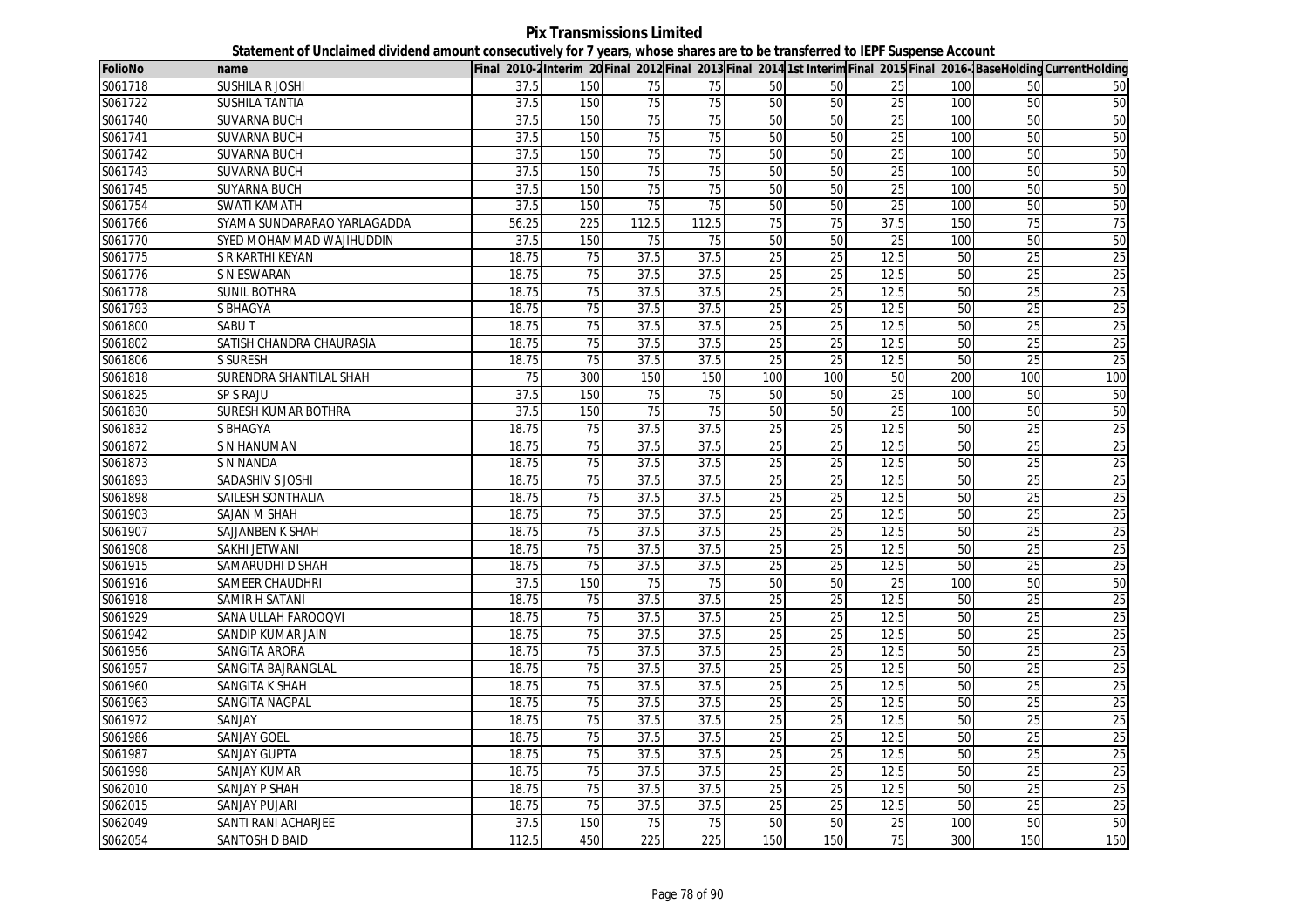**Pix Transmissions Limited Statement of Unclaimed dividend amount consecutively for 7 years, whose shares are to be transferred to IEPF Suspense Account**

| <b>FolioNo</b> | name                     |       |                 |      |                 |                 |                 |      |     |                 | Final 2010-2Interim 20 Final 2012 Final 2013 Final 2014 1st Interim Final 2015 Final 2016-BaseHolding CurrentHolding |
|----------------|--------------------------|-------|-----------------|------|-----------------|-----------------|-----------------|------|-----|-----------------|----------------------------------------------------------------------------------------------------------------------|
| S062061        | SANTOSH KUMAR AGARWAL    | 112.5 | 450             | 225  | 225             | 150             | 150             | 75   | 300 | 150             | 150                                                                                                                  |
| S062074        | <b>SANYOGITA GUPTA</b>   | 18.75 | 75              | 37.5 | 37.5            | 25              | 25              | 12.5 | 50  | 25              | $\overline{25}$                                                                                                      |
| S062086        | <b>SARANG SHENDE</b>     | 18.75 | 75              | 37.5 | 37.5            | 25              | 25              | 12.5 | 50  | 25              | 25                                                                                                                   |
| S062099        | SARJIWAN GUPTA           | 18.75 | 75              | 37.5 | 37.5            | 25              | 25              | 12.5 | 50  | 25              | 25                                                                                                                   |
| S062104        | SARLA TAMBI              | 37.5  | 150             | 75   | 75              | 50              | 50              | 25   | 100 | 50              | 50                                                                                                                   |
| S062106        | <b>SARLABEN D SHAH</b>   | 18.75 | 75              | 37.5 | 37.5            | 25              | 25              | 12.5 | 50  | 25              | 25                                                                                                                   |
| S062107        | SARMISTHA SHAH           | 18.75 | 75              | 37.5 | 37.5            | 25              | 25              | 12.5 | 50  | 25              | 25                                                                                                                   |
| S062117        | <b>SAROJ K SHAH</b>      | 18.75 | 75              | 37.5 | 37.5            | 25              | 25              | 12.5 | 50  | 25              | 25                                                                                                                   |
| S062118        | SAROJ KUMARI NAGPAL      | 18.75 | $\overline{75}$ | 37.5 | 37.5            | $\overline{25}$ | 25              | 12.5 | 50  | 25              | 25                                                                                                                   |
| S062123        | SAROJ SHAH               | 18.75 | 75              | 37.5 | 37.5            | 25              | 25              | 12.5 | 50  | 25              | 25                                                                                                                   |
| S062126        | <b>SAROJBEN SHAH</b>     | 18.75 | 75              | 37.5 | 37.5            | 25              | $\overline{25}$ | 12.5 | 50  | $\overline{25}$ | 25                                                                                                                   |
| S062132        | SASHI AGARWAL            | 37.5  | 150             | 75   | 75              | 50              | 50              | 25   | 100 | 50              | 50                                                                                                                   |
| S062140        | SATISH KANTILAL JAIN     | 18.75 | 75              | 37.5 | 37.5            | 25              | 25              | 12.5 | 50  | 25              | 25                                                                                                                   |
| S062153        | SATYA PRAKASH GUPTA      | 18.75 | 75              | 37.5 | 37.5            | 25              | $\overline{25}$ | 12.5 | 50  | $\overline{25}$ | 25                                                                                                                   |
| S062154        | SATYA PRAKASH PRAJAPATI  | 18.75 | 75              | 37.5 | 37.5            | 25              | 25              | 12.5 | 50  | 25              | 25                                                                                                                   |
| S062155        | SATYADEO PRASAD          | 18.75 | $\overline{75}$ | 37.5 | 37.5            | $\overline{25}$ | $\overline{25}$ | 12.5 | 50  | 25              | 25                                                                                                                   |
| S062156        | SATYANARAYAN AGARWAL     | 18.75 | 75              | 37.5 | 37.5            | 25              | 25              | 12.5 | 50  | 25              | 25                                                                                                                   |
| S062163        | SAVITA BEN M SHAH        | 18.75 | 75              | 37.5 | 37.5            | 25              | 25              | 12.5 | 50  | $\overline{25}$ | 25                                                                                                                   |
| S062165        | <b>SAVITA JAIN</b>       | 37.5  | 150             | 75   | 75              | 50              | 50              | 25   | 100 | 50              | 50                                                                                                                   |
| S062183        | SAYERA QASIM RESHAMWALA  | 18.75 | 75              | 37.5 | 37.5            | 25              | $\overline{25}$ | 12.5 | 50  | $\overline{25}$ | 25                                                                                                                   |
| S062228        | SHAHZAD AKHTAR ANSARI    | 18.75 | 75              | 37.5 | 37.5            | 25              | 25              | 12.5 | 50  | $\overline{25}$ | 25                                                                                                                   |
| S062236        | SHAILESH G PATEL         | 18.75 | 75              | 37.5 | 37.5            | 25              | 25              | 12.5 | 50  | 25              | 25                                                                                                                   |
| S062239        | SHAILESH KARIA           | 18.75 | $\overline{75}$ | 37.5 | 37.5            | 25              | 25              | 12.5 | 50  | $\overline{25}$ | 25                                                                                                                   |
| S062252        | SHAKUNTALA BEN S SHAH    | 18.75 | 75              | 37.5 | 37.5            | 25              | 25              | 12.5 | 50  | 25              | 25                                                                                                                   |
| S062259        | SHAKUNTLA KATYAL         | 18.75 | 75              | 37.5 | 37.5            | $\overline{25}$ | 25              | 12.5 | 50  | $\overline{25}$ | 25                                                                                                                   |
| S062262        | SHAM LAL                 | 18.75 | 75              | 37.5 | 37.5            | 25              | 25              | 12.5 | 50  | 25              | 25                                                                                                                   |
| S062263        | <b>SHAM LAL MANGLA</b>   | 18.75 | 75              | 37.5 | 37.5            | 25              | $\overline{25}$ | 12.5 | 50  | $\overline{25}$ | 25                                                                                                                   |
| S062264        | SHAM SUNDER DUDEJA       | 18.75 | 75              | 37.5 | 37.5            | 25              | 25              | 12.5 | 50  | 25              | 25                                                                                                                   |
| S062282        | SHANTA MATTU             | 18.75 | 75              | 37.5 | 37.5            | 25              | $\overline{25}$ | 12.5 | 50  | $\overline{25}$ | 25                                                                                                                   |
| S062283        | SHANTABEN B PATEL        | 18.75 | 75              | 37.5 | 37.5            | 25              | 25              | 12.5 | 50  | 25              | 25                                                                                                                   |
| S062284        | SHANTABEN D CHANDARANA   | 18.75 | 75              | 37.5 | 37.5            | 25              | 25              | 12.5 | 50  | 25              | 25                                                                                                                   |
| S062287        | SHANTABEN MOHANLAL JAIN  | 18.75 | 75              | 37.5 | 37.5            | 25              | 25              | 12.5 | 50  | 25              | 25                                                                                                                   |
| S062292        | SHANTABEN T PATEL        | 18.75 | 75              | 37.5 | 37.5            | 25              | 25              | 12.5 | 50  | 25              | 25                                                                                                                   |
| S062293        | <b>SHANTI DEVI</b>       | 37.5  | 150             | 75   | $\overline{75}$ | 50              | 50              | 25   | 100 | 50              | 50                                                                                                                   |
| S062300        | <b>SHANTILAL B SHAH</b>  | 18.75 | 75              | 37.5 | 37.5            | 25              | 25              | 12.5 | 50  | 25              | 25                                                                                                                   |
| S062317        | <b>SHARAD V JAIN</b>     | 18.75 | 75              | 37.5 | 37.5            | 25              | 25              | 12.5 | 50  | $\overline{25}$ | 25                                                                                                                   |
| S062326        | <b>SHARDA RANI</b>       | 37.5  | 150             | 75   | 75              | 50              | 50              | 25   | 100 | 50              | 50                                                                                                                   |
| S062331        | <b>SHARDABEN J PATEL</b> | 18.75 | $\overline{75}$ | 37.5 | 37.5            | $\overline{25}$ | $\overline{25}$ | 12.5 | 50  | $\overline{25}$ | 25                                                                                                                   |
| S062332        | SHARDABEN J SHAH         | 18.75 | $\overline{75}$ | 37.5 | 37.5            | 25              | 25              | 12.5 | 50  | 25              | 25                                                                                                                   |
| S062333        | SHARDABEN KANTILAL PATEL | 18.75 | 75              | 37.5 | 37.5            | 25              | 25              | 12.5 | 50  | 25              | 25                                                                                                                   |
| S062369        | SHEETAL MAHESHWARI       | 18.75 | 75              | 37.5 | 37.5            | $\overline{25}$ | 25              | 12.5 | 50  | $\overline{25}$ | $\overline{25}$                                                                                                      |
| S062370        | SHEETAL U SANGHVI        | 18.75 | 75              | 37.5 | 37.5            | 25              | 25              | 12.5 | 50  | 25              | 25                                                                                                                   |
| S062393        | <b>SHILPA PATEL</b>      | 18.75 | 75              | 37.5 | 37.5            | 25              | $\overline{25}$ | 12.5 | 50  | $\overline{25}$ | 25                                                                                                                   |
| S062405        | SHITAL V SHAH            | 18.75 | 75              | 37.5 | 37.5            | 25              | 25              | 12.5 | 50  | 25              | 25                                                                                                                   |
| S062410        | SHIV KUMAR               | 18.75 | 75              | 37.5 | 37.5            | 25              | 25              | 12.5 | 50  | 25              | 25                                                                                                                   |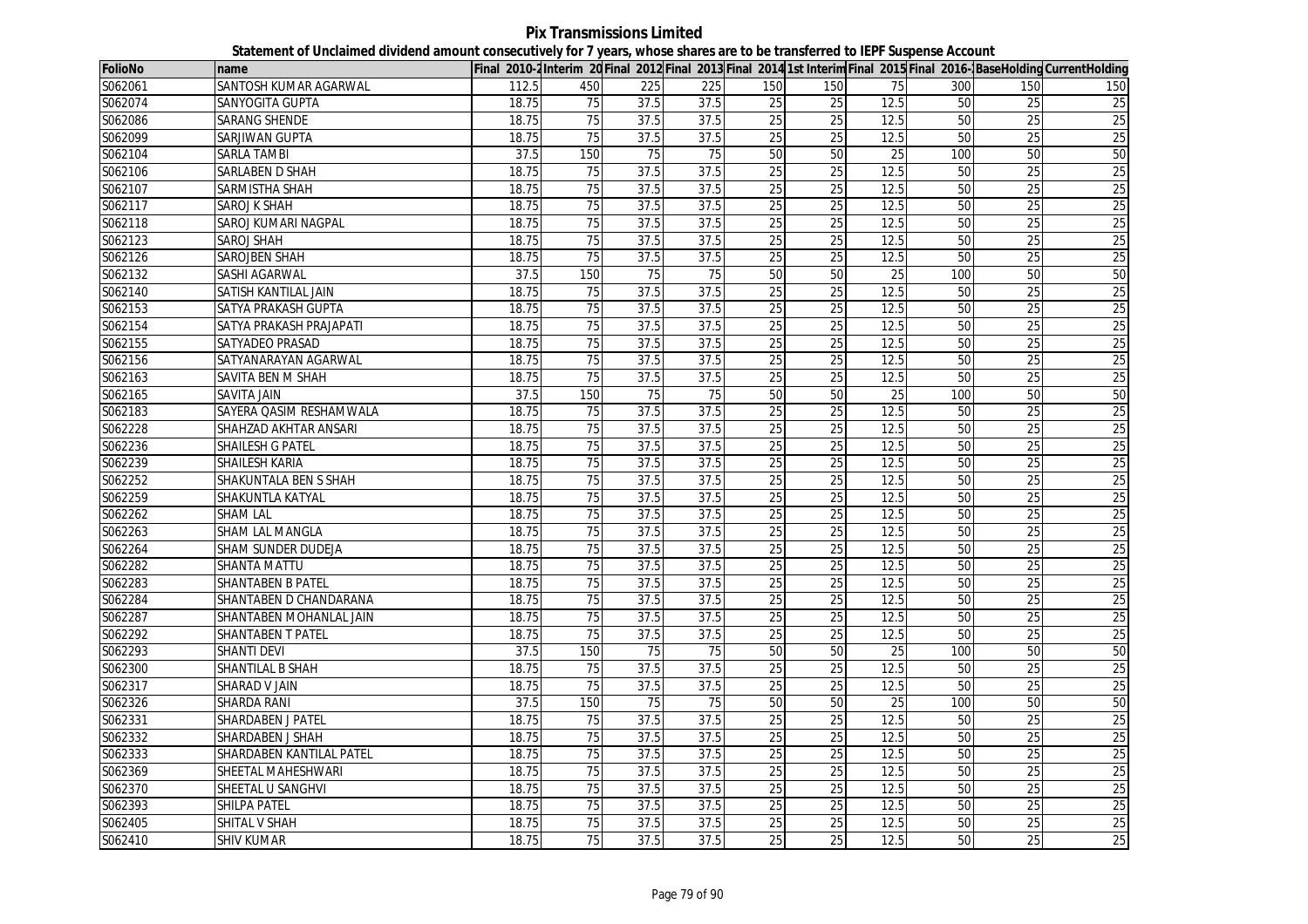**Pix Transmissions Limited Statement of Unclaimed dividend amount consecutively for 7 years, whose shares are to be transferred to IEPF Suspense Account**

| <b>FolioNo</b> | name                      |       |                 |      |      |                 |                 |      |    |                 | Final 2010-2Interim 20 Final 2012 Final 2013 Final 2014 1st Interim Final 2015 Final 2016-BaseHolding CurrentHolding |
|----------------|---------------------------|-------|-----------------|------|------|-----------------|-----------------|------|----|-----------------|----------------------------------------------------------------------------------------------------------------------|
| S062413        | SHIV KUMAR SHARMA         | 18.75 | 75              | 37.5 | 37.5 | $\overline{25}$ | 25              | 12.5 | 50 | 25              | 25                                                                                                                   |
| S062415        | <b>SHIV SHANKAR</b>       | 18.75 | 75              | 37.5 | 37.5 | 25              | 25              | 12.5 | 50 | 25              | 25                                                                                                                   |
| S062424        | <b>SHNAIZAYANA</b>        | 18.75 | 75              | 37.5 | 37.5 | 25              | 25              | 12.5 | 50 | 25              | 25                                                                                                                   |
| S062440        | <b>SHRENIK B SHAH</b>     | 18.75 | 75              | 37.5 | 37.5 | 25              | $\overline{25}$ | 12.5 | 50 | $\overline{25}$ | 25                                                                                                                   |
| S062445        | SHRENIK N VORA            | 18.75 | 75              | 37.5 | 37.5 | 25              | 25              | 12.5 | 50 | 25              | 25                                                                                                                   |
| S062447        | <b>SHRENIK N VORA</b>     | 18.75 | 75              | 37.5 | 37.5 | 25              | 25              | 12.5 | 50 | 25              | 25                                                                                                                   |
| S062448        | <b>SHRENIK P MEHTA</b>    | 18.75 | 75              | 37.5 | 37.5 | 25              | 25              | 12.5 | 50 | 25              | 25                                                                                                                   |
| S062471        | SHUSHILA R SHAH           | 18.75 | 75              | 37.5 | 37.5 | 25              | 25              | 12.5 | 50 | 25              | 25                                                                                                                   |
| S062479        | SHYAM LAL GOIL            | 18.75 | 75              | 37.5 | 37.5 | 25              | 25              | 12.5 | 50 | 25              | 25                                                                                                                   |
| S062488        | <b>SHYAM T PATEL</b>      | 18.75 | 75              | 37.5 | 37.5 | 25              | 25              | 12.5 | 50 | 25              | 25                                                                                                                   |
| S062504        | <b>SIMARJIT KAUR</b>      | 18.75 | 75              | 37.5 | 37.5 | 25              | $\overline{25}$ | 12.5 | 50 | 25              | 25                                                                                                                   |
| S062513        | SITA JAIN                 | 18.75 | 75              | 37.5 | 37.5 | 25              | 25              | 12.5 | 50 | 25              | 25                                                                                                                   |
| S062516        | SITARAM KHANDELWAL        | 18.75 | 75              | 37.5 | 37.5 | 25              | $\overline{25}$ | 12.5 | 50 | 25              | 25                                                                                                                   |
| S062518        | SIYA SHARAN PRASAD SINGHA | 18.75 | 75              | 37.5 | 37.5 | 25              | 25              | 12.5 | 50 | $\overline{25}$ | 25                                                                                                                   |
| S062531        | SMITABEN DHOLARIYA        | 18.75 | 75              | 37.5 | 37.5 | 25              | 25              | 12.5 | 50 | $\overline{25}$ | 25                                                                                                                   |
| S062545        | SOHANLAL GHIYA            | 18.75 | 75              | 37.5 | 37.5 | 25              | $\overline{25}$ | 12.5 | 50 | $\overline{25}$ | 25                                                                                                                   |
| S062561        | SONA B SHAH               | 18.75 | 75              | 37.5 | 37.5 | $\overline{25}$ | $\overline{25}$ | 12.5 | 50 | 25              | 25                                                                                                                   |
| S062562        | <b>SONA KAPOOR</b>        | 18.75 | 75              | 37.5 | 37.5 | 25              | 25              | 12.5 | 50 | $\overline{25}$ | 25                                                                                                                   |
| S062571        | SONAL M MEHTA             | 18.75 | 75              | 37.5 | 37.5 | 25              | 25              | 12.5 | 50 | $\overline{25}$ | 25                                                                                                                   |
| S062573        | <b>SONAL N THAKKER</b>    | 18.75 | 75              | 37.5 | 37.5 | 25              | 25              | 12.5 | 50 | $\overline{25}$ | 25                                                                                                                   |
| S062574        | <b>SONAL P SHAH</b>       | 18.75 | 75              | 37.5 | 37.5 | 25              | 25              | 12.5 | 50 | 25              | 25                                                                                                                   |
| S062578        | SONAL POPATLAL DOSHI      | 18.75 | 75              | 37.5 | 37.5 | 25              | $\overline{25}$ | 12.5 | 50 | $\overline{25}$ | 25                                                                                                                   |
| S062586        | SONALBEN SHAH             | 18.75 | 75              | 37.5 | 37.5 | 25              | $\overline{25}$ | 12.5 | 50 | $\overline{25}$ | 25                                                                                                                   |
| S062588        | <b>SONALBEN V VORA</b>    | 18.75 | 75              | 37.5 | 37.5 | 25              | 25              | 12.5 | 50 | 25              | 25                                                                                                                   |
| S062590        | <b>SONAM D MEHTA</b>      | 18.75 | 75              | 37.5 | 37.5 | 25              | 25              | 12.5 | 50 | $\overline{25}$ | 25                                                                                                                   |
| S062593        | <b>SONIA PATEL</b>        | 18.75 | 75              | 37.5 | 37.5 | 25              | 25              | 12.5 | 50 | 25              | 25                                                                                                                   |
| S062595        | <b>SONIYABEN B SHAH</b>   | 18.75 | 75              | 37.5 | 37.5 | 25              | $\overline{25}$ | 12.5 | 50 | 25              | 25                                                                                                                   |
| S062602        | <b>SRIDEVI NAGALLA</b>    | 18.75 | 75              | 37.5 | 37.5 | 25              | 25              | 12.5 | 50 | 25              | 25                                                                                                                   |
| S062620        | SUBODH KUMAR SHUKLA       | 18.75 | 75              | 37.5 | 37.5 | 25              | 25              | 12.5 | 50 | 25              | 25                                                                                                                   |
| S062621        | <b>SUCHETA KATKAR</b>     | 18.75 | 75              | 37.5 | 37.5 | 25              | 25              | 12.5 | 50 | 25              | 25                                                                                                                   |
| S062635        | <b>SUDHA V SHAH</b>       | 18.75 | 75              | 37.5 | 37.5 | 25              | 25              | 12.5 | 50 | $\overline{25}$ | 25                                                                                                                   |
| S062649        | SUJATHA KOTHAMASU         | 18.75 | 75              | 37.5 | 37.5 | 25              | 25              | 12.5 | 50 | 25              | 25                                                                                                                   |
| S062651        | <b>SUKESH KUMAR</b>       | 18.75 | 75              | 37.5 | 37.5 | $\overline{25}$ | 25              | 12.5 | 50 | $\overline{25}$ | 25                                                                                                                   |
| S062658        | <b>SULEMAN KHOJA</b>      | 18.75 | 75              | 37.5 | 37.5 | 25              | 25              | 12.5 | 50 | 25              | 25                                                                                                                   |
| S062659        | SULOCHANABEN V THAKKAR    | 18.75 | 75              | 37.5 | 37.5 | $\overline{25}$ | 25              | 12.5 | 50 | $\overline{25}$ | 25                                                                                                                   |
| S062660        | SULSHA K MEHTA            | 18.75 | 75              | 37.5 | 37.5 | 25              | 25              | 12.5 | 50 | 25              | 25                                                                                                                   |
| S062673        | <b>SUMAN SINGH</b>        | 18.75 | 75              | 37.5 | 37.5 | 25              | 25              | 12.5 | 50 | 25              | 25                                                                                                                   |
| S062679        | SUMERMAL BOTHRA           | 18.75 | 75              | 37.5 | 37.5 | 25              | $\overline{25}$ | 12.5 | 50 | $\overline{25}$ | 25                                                                                                                   |
| S062684        | SUMITRA KUMARI            | 18.75 | $\overline{75}$ | 37.5 | 37.5 | 25              | 25              | 12.5 | 50 | 25              | 25                                                                                                                   |
| S062693        | SUNIL AGARWAL             | 18.75 | 75              | 37.5 | 37.5 | 25              | 25              | 12.5 | 50 | 25              | 25                                                                                                                   |
| S062706        | SUNIL KOTHARI             | 18.75 | $\overline{75}$ | 37.5 | 37.5 | $\overline{25}$ | 25              | 12.5 | 50 | 25              | $\overline{25}$                                                                                                      |
| S062711        | SUNIL KUMAR GUPTA         | 18.75 | 75              | 37.5 | 37.5 | 25              | 25              | 12.5 | 50 | 25              | 25                                                                                                                   |
| S062717        | <b>SUNIL PATIL</b>        | 18.75 | $\overline{75}$ | 37.5 | 37.5 | $\overline{25}$ | $\overline{25}$ | 12.5 | 50 | 25              | $\overline{25}$                                                                                                      |
| S062719        | SUNIL PUNAMACHAND KOTHARI | 18.75 | 75              | 37.5 | 37.5 | 25              | 25              | 12.5 | 50 | $\overline{25}$ | 25                                                                                                                   |
| S062720        | SUNIL RASIKLAL DAYANI     | 18.75 | 75              | 37.5 | 37.5 | 25              | 25              | 12.5 | 50 | $\overline{25}$ | 25                                                                                                                   |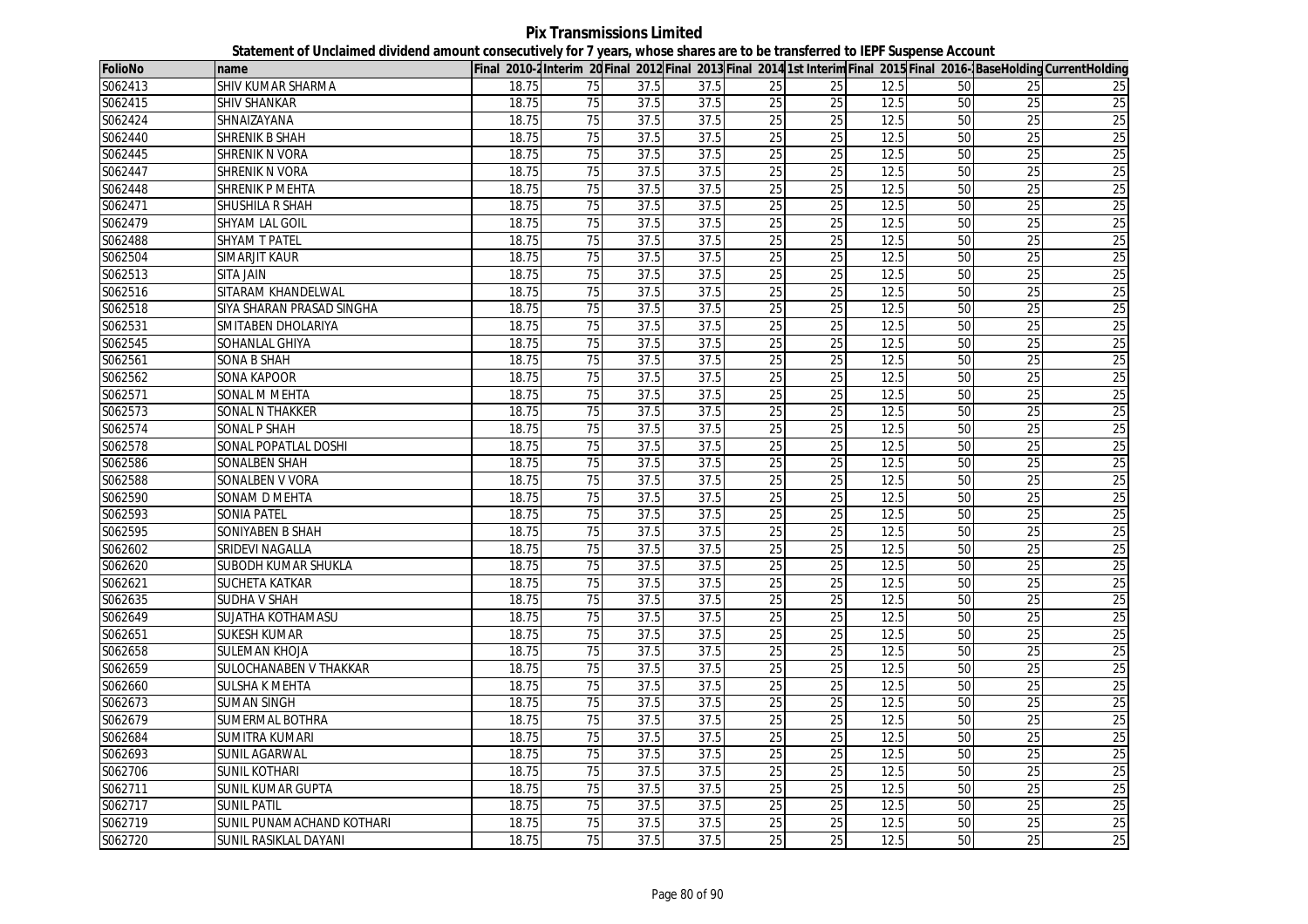**Pix Transmissions Limited Statement of Unclaimed dividend amount consecutively for 7 years, whose shares are to be transferred to IEPF Suspense Account**

| <b>FolioNo</b> | name                       |       |                 |       |       |                 |                 |                 |     |                 | Final 2010-2Interim 20Final 2012 Final 2013 Final 2014 1st Interim Final 2015 Final 2016-BaseHolding CurrentHolding |
|----------------|----------------------------|-------|-----------------|-------|-------|-----------------|-----------------|-----------------|-----|-----------------|---------------------------------------------------------------------------------------------------------------------|
| S062723        | <b>SUNIL SAWKE</b>         | 18.75 | 75              | 37.5  | 37.5  | 25              | 25              | 12.5            | 50  | 25              | 25                                                                                                                  |
| S062749        | <b>SUNITI RANI</b>         | 18.75 | 75              | 37.5  | 37.5  | 25              | 25              | 12.5            | 50  | 25              | $\overline{25}$                                                                                                     |
| S062750        | <b>SUNUL KUMAR</b>         | 18.75 | 75              | 37.5  | 37.5  | 25              | 25              | 12.5            | 50  | 25              | 25                                                                                                                  |
| S062751        | SURABH RAMESH KUMAR SHAH   | 18.75 | $\overline{75}$ | 37.5  | 37.5  | $\overline{25}$ | 25              | 12.5            | 50  | $\overline{25}$ | $\overline{25}$                                                                                                     |
| S062757        | <b>SUREKHA B VORA</b>      | 18.75 | 75              | 37.5  | 37.5  | 25              | 25              | 12.5            | 50  | 25              | 25                                                                                                                  |
| S062762        | SUREKHABEN D MODI          | 18.75 | $\overline{75}$ | 37.5  | 37.5  | $\overline{25}$ | $\overline{25}$ | 12.5            | 50  | $\overline{25}$ | $\overline{25}$                                                                                                     |
| S062772        | SURENDRA SANGHVI           | 18.75 | 75              | 37.5  | 37.5  | 25              | 25              | 12.5            | 50  | 25              | 25                                                                                                                  |
| S062779        | <b>SURESH BHERMAL JAIN</b> | 18.75 | 75              | 37.5  | 37.5  | 25              | 25              | 12.5            | 50  | 25              | 25                                                                                                                  |
| S062790        | <b>SURESH K SANDHAVI</b>   | 18.75 | $\overline{75}$ | 37.5  | 37.5  | $\overline{25}$ | 25              | 12.5            | 50  | $\overline{25}$ | 25                                                                                                                  |
| S062828        | SURINDER KUMAR JAIN        | 18.75 | 75              | 37.5  | 37.5  | 25              | 25              | 12.5            | 50  | 25              | 25                                                                                                                  |
| S062833        | SURINDER SINGH             | 18.75 | 75              | 37.5  | 37.5  | 25              | 25              | 12.5            | 50  | 25              | 25                                                                                                                  |
| S062844        | SUSHEEL KUMAR              | 18.75 | $\overline{75}$ | 37.5  | 37.5  | $\overline{25}$ | $\overline{25}$ | 12.5            | 50  | $\overline{25}$ | 25                                                                                                                  |
| S062854        | SUSHIL KUMAR GOEL          | 18.75 | 75              | 37.5  | 37.5  | 25              | 25              | 12.5            | 50  | 25              | 25                                                                                                                  |
| S062855        | SUSHIL KUMAR GOYAL         | 18.75 | $\overline{75}$ | 37.5  | 37.5  | $\overline{25}$ | $\overline{25}$ | 12.5            | 50  | $\overline{25}$ | 25                                                                                                                  |
| S062856        | <b>SUSHIL KUMAR GUPTA</b>  | 18.75 | $\overline{75}$ | 37.5  | 37.5  | 25              | 25              | 12.5            | 50  | 25              | 25                                                                                                                  |
| S062865        | SUSHILA DEVI GUPTA         | 18.75 | 75              | 37.5  | 37.5  | 25              | 25              | 12.5            | 50  | 25              | 25                                                                                                                  |
| S062876        | <b>SUSHILA M SOLANKI</b>   | 18.75 | 75              | 37.5  | 37.5  | 25              | 25              | 12.5            | 50  | 25              | 25                                                                                                                  |
| S062877        | SUSHILA MAHESHWARI         | 18.75 | 75              | 37.5  | 37.5  | 25              | 25              | 12.5            | 50  | 25              | 25                                                                                                                  |
| S062890        | <b>SUSHMA A PATEL</b>      | 18.75 | 75              | 37.5  | 37.5  | 25              | 25              | 12.5            | 50  | 25              | 25                                                                                                                  |
| S062893        | SUSHMA DUDEJA              | 18.75 | 75              | 37.5  | 37.5  | 25              | 25              | 12.5            | 50  | 25              | 25                                                                                                                  |
| S062899        | <b>SWARN SINGH</b>         | 37.5  | 150             | 75    | 75    | 50              | 50              | 25              | 100 | 50              | 50                                                                                                                  |
| S062901        | <b>SWATANTRA KUMAR</b>     | 18.75 | 75              | 37.5  | 37.5  | 25              | 25              | 12.5            | 50  | 25              | 25                                                                                                                  |
| S062903        | <b>SWATI MAHAJAN</b>       | 37.5  | 150             | 75    | 75    | 50              | 50              | $\overline{25}$ | 100 | 50              | 50                                                                                                                  |
| S062910        | S N BHARATH CHANDRA        | 18.75 | 75              | 37.5  | 37.5  | 25              | 25              | 12.5            | 50  | 25              | 25                                                                                                                  |
| S062954        | SHAKRA SIDDIQUI            | 37.5  | 150             | 75    | 75    | 50              | 50              | 25              | 100 | 50              | 50                                                                                                                  |
| S062956        | SHAMBHUPRASAD JAISWAL      | 18.75 | 75              | 37.5  | 37.5  | 25              | 25              | 12.5            | 50  | 25              | 25                                                                                                                  |
| S062958        | SHAMOON AMIN               | 37.5  | 150             | 75    | 75    | 50              | 50              | 25              | 100 | 50              | 50                                                                                                                  |
| S062966        | SHARMILA JAIN              | 18.75 | 75              | 37.5  | 37.5  | 25              | 25              | 12.5            | 50  | 25              | 25                                                                                                                  |
| S062968        | SHASHI SHARMA              | 18.75 | 75              | 37.5  | 37.5  | 25              | 25              | 12.5            | 50  | 25              | 25                                                                                                                  |
| S062969        | SHASHIKALA R. SOMANI       | 18.75 | $\overline{75}$ | 37.5  | 37.5  | $\overline{25}$ | $\overline{25}$ | 12.5            | 50  | $\overline{25}$ | 25                                                                                                                  |
| S062972        | <b>SHEKHAR</b>             | 18.75 | 75              | 37.5  | 37.5  | 25              | 25              | 12.5            | 50  | 25              | 25                                                                                                                  |
| S062976        | <b>SHIVLAL M PATEL</b>     | 18.75 | 75              | 37.5  | 37.5  | 25              | 25              | 12.5            | 50  | 25              | 25                                                                                                                  |
| S062986        | SNEHLATA JAIN              | 18.75 | $\overline{75}$ | 37.5  | 37.5  | 25              | $\overline{25}$ | 12.5            | 50  | $\overline{25}$ | 25                                                                                                                  |
| S063003        | SUDHAMA BHARATH            | 18.75 | 75              | 37.5  | 37.5  | 25              | 25              | 12.5            | 50  | 25              | 25                                                                                                                  |
| S063005        | SUGAN KANWAR CHORDIA       | 18.75 | 75              | 37.5  | 37.5  | 25              | $\overline{25}$ | 12.5            | 50  | $\overline{25}$ | 25                                                                                                                  |
| S063024        | <b>SURESH MENON</b>        | 18.75 | 75              | 37.5  | 37.5  | 25              | 25              | 12.5            | 50  | 25              | 25                                                                                                                  |
| S063040        | <b>SANJAY S JAIN</b>       | 187.5 | 750             | 375   | 375   | 250             | 250             | 125             | 500 | 250             | 250                                                                                                                 |
| S063047        | SHAUKATALI SUNDARANI       | 18.75 | 75              | 37.5  | 37.5  | 25              | $\overline{25}$ | 12.5            | 50  | $\overline{25}$ | $\overline{25}$                                                                                                     |
| S063059        | SHILPA KAMATH              | 93.75 | 375             | 187.5 | 187.5 | 125             | 125             | 62.5            | 250 | 125             | 125                                                                                                                 |
| S063084        | SANJAY INDODIYA            | 18.75 | 75              | 37.5  | 37.5  | 25              | 25              | 12.5            | 50  | 25              | $\overline{25}$                                                                                                     |
| S063120        | SANJAY AGARWAL             | 18.75 | $\overline{75}$ | 37.5  | 37.5  | $\overline{25}$ | 25              | 12.5            | 50  | 25              | $\overline{25}$                                                                                                     |
| S063127        | SRINIVASA REDDY            | 18.75 | 75              | 37.5  | 37.5  | 25              | 25              | 12.5            | 50  | 25              | 25                                                                                                                  |
| S063137        | SANJEEDA BANO              | 18.75 | 75              | 37.5  | 37.5  | 25              | 25              | 12.5            | 50  | 25              | 25                                                                                                                  |
| S063143        | SUNIL RADHEYSHYAM GUPTA    | 93.75 | 375             | 187.5 | 187.5 | 125             | 125             | 62.5            | 250 | 125             | 125                                                                                                                 |
| S063148        | SUJATHA                    | 18.75 | 75              | 37.5  | 37.5  | 25              | 25              | 12.5            | 50  | 25              | 25                                                                                                                  |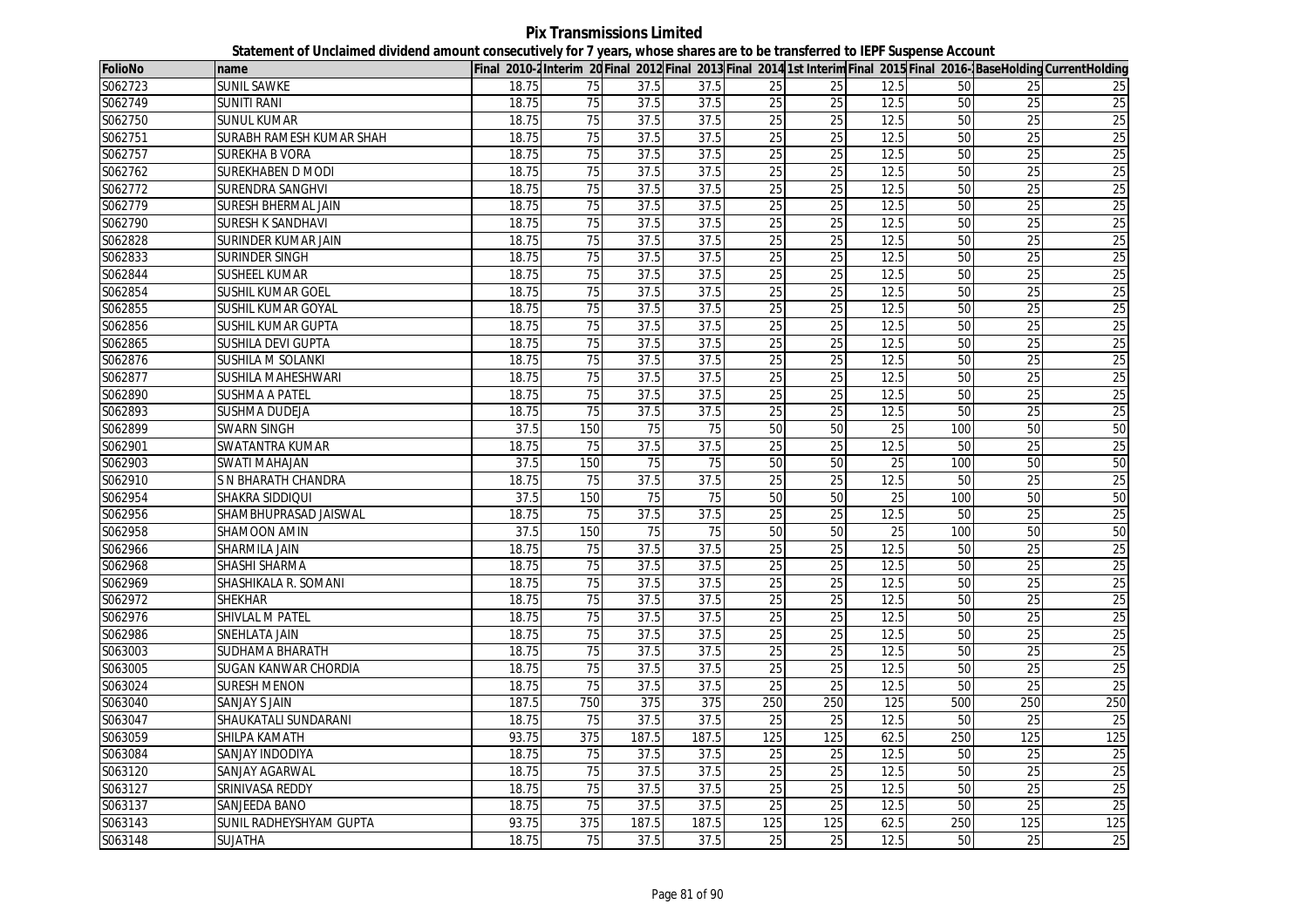**Pix Transmissions Limited Statement of Unclaimed dividend amount consecutively for 7 years, whose shares are to be transferred to IEPF Suspense Account**

| <b>FolioNo</b> | name                       |                 |                  |                 |                 |                 |                 |                 |      |                 | Final 2010-2Interim 20 Final 2012 Final 2013 Final 2014 1st Interim Final 2015 Final 2016-BaseHolding CurrentHolding |
|----------------|----------------------------|-----------------|------------------|-----------------|-----------------|-----------------|-----------------|-----------------|------|-----------------|----------------------------------------------------------------------------------------------------------------------|
| S063157        | SHRINIVAS BABUCHAUGULE     | 18.75           | 75               | 37.5            | 37.5            | 25              | 25              | 12.5            | 50   | 25              | 25                                                                                                                   |
| S063184        | <b>SUREKHA PATIL</b>       | 18.75           | 75               | 37.5            | 37.5            | 25              | 25              | 12.5            | 50   | 25              | 25                                                                                                                   |
| S063185        | SANJEEVA RATAN             | 18.75           | 75               | 37.5            | 37.5            | 25              | 25              | 12.5            | 50   | 25              | 25                                                                                                                   |
| S063201        | SALINE BHAGAT              | 18.75           | 75               | 37.5            | 37.5            | 25              | 25              | 12.5            | 50   | $\overline{25}$ | 25                                                                                                                   |
| S063213        | SUNDERLAL MAHTA            | 93.75           | 375              | 187.5           | 187.5           | 125             | 125             | 62.5            | 250  | 125             | 125                                                                                                                  |
| S063219        | SANJAY JHUNJHUNWALA        | 37.5            | 150              | 75              | 75              | 50              | 50              | 25              | 100  | 50              | 50                                                                                                                   |
| S063220        | <b>SUMAN BHATIA</b>        | 18.75           | 75               | 37.5            | 37.5            | 25              | 25              | 12.5            | 50   | 25              | 25                                                                                                                   |
| S063223        | SAGUNA D RATHOD            | 18.75           | 75               | 37.5            | 37.5            | 25              | 25              | 12.5            | 50   | 25              | 25                                                                                                                   |
| S063240        | SUJATHA SASIDHARAN         | 18.75           | 75               | 37.5            | 37.5            | 25              | 25              | 12.5            | 50   | 25              | 25                                                                                                                   |
| S063243        | <b>SURESH S PASTAGIYA</b>  | 18.75           | 75               | 37.5            | 37.5            | 25              | 25              | 12.5            | 50   | 25              | 25                                                                                                                   |
| S063250        | SANGITA JAIN               | 37.5            | 150              | $\overline{75}$ | $\overline{75}$ | 50              | 50              | 25              | 100  | 50              | 50                                                                                                                   |
| S063262        | SHANTI LAL JAIN            | 281.25          | 1125             | 562.5           | 562.5           | 375             | 375             | 187.5           | 750  | 375             | 375                                                                                                                  |
| S063264        | SEETU CHAURASIYA           | 18.75           | $\overline{75}$  | 37.5            | 37.5            | 25              | $\overline{25}$ | 12.5            | 50   | $\overline{25}$ | 25                                                                                                                   |
| S063265        | SUNITA CHAURASIYA          | 18.75           | 75               | 37.5            | 37.5            | 25              | 25              | 12.5            | 50   | $\overline{25}$ | 25                                                                                                                   |
| S063283        | <b>SHANTHI</b>             | 37.5            | 150              | 75              | $\overline{75}$ | 50              | 50              | $\overline{25}$ | 100  | 50              | 50                                                                                                                   |
| S063285        | <b>SANJAY BHAVNANI</b>     | 18.75           | $\overline{75}$  | 37.5            | 37.5            | 25              | $\overline{25}$ | 12.5            | 50   | $\overline{25}$ | 25                                                                                                                   |
| S063287        | SUNIL V SONTHALIA          | 37.5            | 150              | 75              | 75              | 50              | 50              | 25              | 100  | 50              | 50                                                                                                                   |
| S063298        | SATENDRA SINGH             | 93.75           | 375              | 187.5           | 187.5           | 125             | 125             | 62.5            | 250  | 125             | 125                                                                                                                  |
| S063301        | SAILESH KUMAR              | 56.25           | $\overline{225}$ | 112.5           | 112.5           | $\overline{75}$ | $\overline{75}$ | 37.5            | 150  | $\overline{75}$ | 75                                                                                                                   |
| S063305        | <b>SURESH MAHESHWARI</b>   | 37.5            | 150              | 75              | 75              | 50              | 50              | 25              | 100  | 50              | 50                                                                                                                   |
| S063308        | SANTOSH KUMAR TIWARI       | 37.5            | 150              | 75              | 75              | 50              | 50              | 25              | 100  | 50              | 50                                                                                                                   |
| S063320        | SUVASA CHANDRA SWAIN       | 18.75           | 75               | 37.5            | 37.5            | $\overline{25}$ | $\overline{25}$ | 12.5            | 50   | $\overline{25}$ | 25                                                                                                                   |
| S063328        | SATENDRA SINGH             | 93.75           | 375              | 187.5           | 187.5           | 125             | 125             | 62.5            | 250  | 125             | 125                                                                                                                  |
| S063371        | SUNIL KUMAR SRIVASTAVA     | 187.5           | 750              | 375             | 375             | 250             | 250             | 125             | 500  | 250             | 250                                                                                                                  |
| S063374        | SANJAY KUMAR RUIA          | 243.75          | 975              | 487.5           | 487.5           | 325             | 325             | 162.5           | 650  | 325             | 325                                                                                                                  |
| S063394        | SURESH KUMAR KHANDELWAL    | 93.75           | 375              | 187.5           | 187.5           | 125             | 125             | 62.5            | 250  | 125             | 125                                                                                                                  |
| S063397        | SAPHA JAIN                 | 18.75           | 75               | 37.5            | 37.5            | 25              | $\overline{25}$ | 12.5            | 50   | 25              | $\overline{25}$                                                                                                      |
| S063408        | SEEMA                      | 18.75           | 75               | 37.5            | 37.5            | 25              | 25              | 12.5            | 50   | 25              | 25                                                                                                                   |
| S063420        | SEEMA JHUNJHUNWALAL        | 37.5            | 150              | 75              | 75              | 50              | 50              | 25              | 100  | 50              | 50                                                                                                                   |
| S063685        | SUSHMA MANDLOI             | 112.5           | 450              | 225             | 225             | 150             | 150             | 75              | 300  | 150             | 150                                                                                                                  |
| S063715        | <b>SATNAM SINGH</b>        | 75              | 300              | 150             | 150             | 100             | 100             | 50              | 200  | 100             | 100                                                                                                                  |
| T000147        | TARUN KUMAR MUKHERJEE      | 75              | 300              | 150             | 150             | 100             | 100             | 50              | 200  | 100             | 100                                                                                                                  |
| T000165        | THAMBAN K V                | 75              | 300              | 150             | 150             | 100             | 100             | 50              | 200  | 100             | 100                                                                                                                  |
| T000168        | THOOMIMAI C ADVANI         | 75              | 300              | 150             | 150             | 100             | 100             | 50              | 200  | 100             | 100                                                                                                                  |
| T000225        | THAKER MAHESH VIJAYSHANKAR | 75              | 300              | 150             | 150             | 100             | 100             | 50              | 200  | 100             | 100                                                                                                                  |
| T000237        | THOTA VENKATESWARA RAO     | 75              | 300              | 150             | 150             | 100             | 100             | 50              | 200  | 100             | 100                                                                                                                  |
| T000262        | T R SURESH BABU            | 75              | 300              | 150             | 150             | 100             | 100             | 50              | 200  | 100             | 100                                                                                                                  |
| T000282        | TREVLIN FRANCIS D'SOUZA    | 75              | 300              | 150             | 150             | 100             | 100             | 50              | 200  | 100             | 100                                                                                                                  |
| T000320        | T PADMAJA RANI             | $\overline{75}$ | 300              | 150             | 150             | 100             | 100             | 50              | 200  | 100             | 100                                                                                                                  |
| T000385        | TARA BAI                   | 150             | 600              | 300             | 300             | 200             | 200             | 100             | 400  | 200             | 200                                                                                                                  |
| T000391        | TARA BANSAL                | 75              | 300              | 150             | 150             | 100             | 100             | 50              | 200  | 100             | 100                                                                                                                  |
| T000422        | TRUPTIBEN M DESAI          | 75              | 300              | 150             | 150             | 100             | 100             | 50              | 200  | 100             | 100                                                                                                                  |
| T000462        | T V SETHURAMAN             | $\overline{75}$ | 300              | 150             | 150             | 100             | 100             | 50              | 200  | 100             | 100                                                                                                                  |
| T000470        | <b>TARULATA P SHETH</b>    | 750             | 3000             | 1500            | 1500            | 1000            | 1000            | 500             | 2000 | 1000            | 1000                                                                                                                 |
| T000474        | TORVI PRAVIN ACHYUT        | $\overline{75}$ | 300              | 150             | 150             | 100             | 100             | 50              | 200  | 100             | 100                                                                                                                  |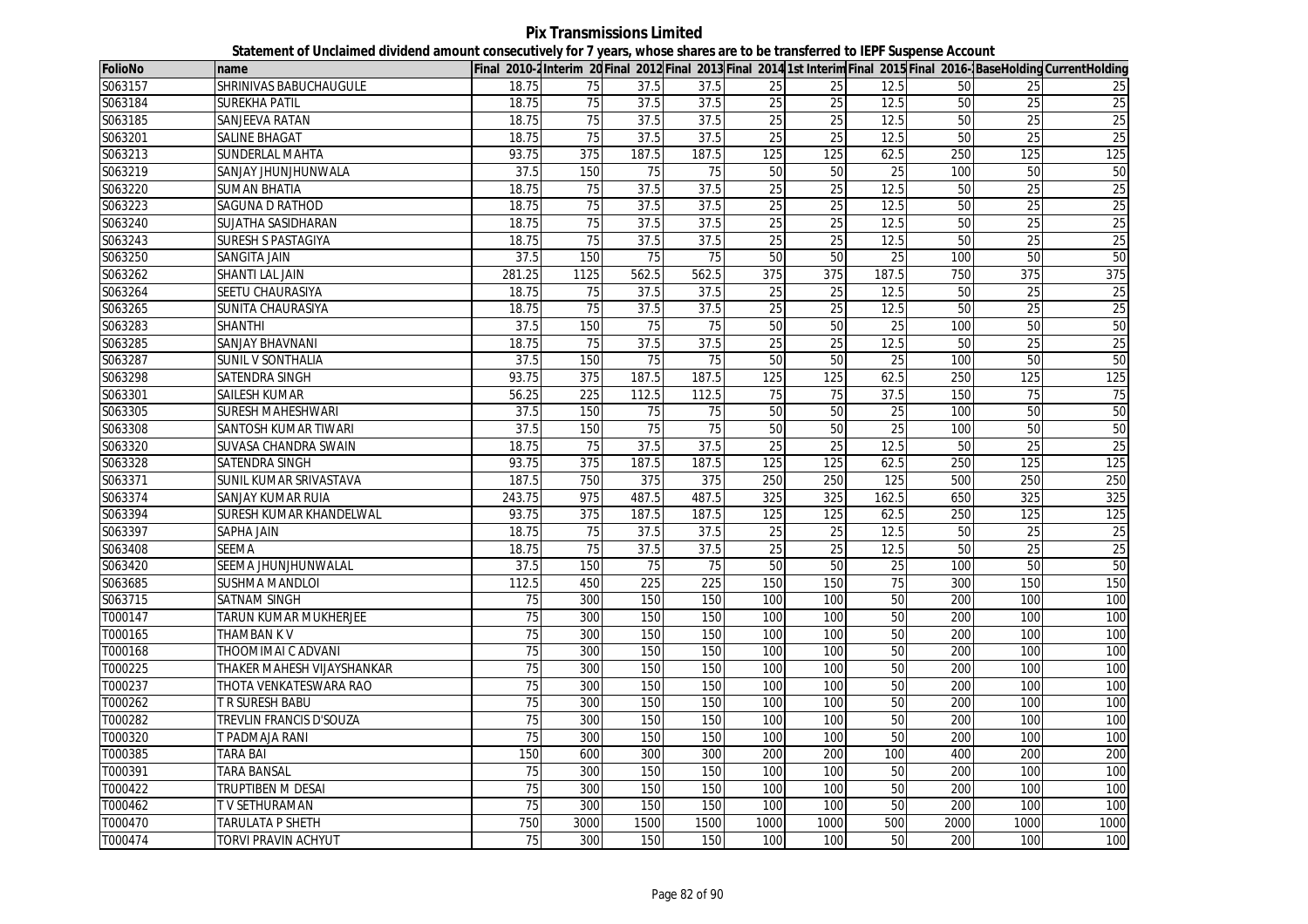**Pix Transmissions Limited Statement of Unclaimed dividend amount consecutively for 7 years, whose shares are to be transferred to IEPF Suspense Account**

| FolioNo | name                                  |                 |                  |                 |                 |                 |                 |                 |      |                 | Final 2010-2Interim 20 Final 2012 Final 2013 Final 2014 1st Interim Final 2015 Final 2016-BaseHolding CurrentHolding |
|---------|---------------------------------------|-----------------|------------------|-----------------|-----------------|-----------------|-----------------|-----------------|------|-----------------|----------------------------------------------------------------------------------------------------------------------|
| T000487 | TEK SINGH RAWAT                       | 1875            | 7500             | 3750            | 3750            | 2500            | 2500            | 1250            | 5000 | 2500            | 2500                                                                                                                 |
| T010011 | T K SESHANANDAN                       | 75              | 300              | 150             | 150             | 100             | 100             | 50              | 200  | 100             | 100                                                                                                                  |
| T010015 | <b>T R RANGARAJAN</b>                 | 75              | 300              | 150             | 150             | 100             | 100             | 50              | 200  | 100             | 100                                                                                                                  |
| T050007 | <b>I D JAGWANI</b>                    | $\overline{75}$ | 300              | 150             | 150             | 100             | 100             | 50              | 200  | 100             | 100                                                                                                                  |
| T050008 | <b><i>FDHANRAJMAL JAGWANI</i></b>     | 75              | 300              | 150             | 150             | 100             | 100             | 50              | 200  | 100             | 100                                                                                                                  |
| T050010 | T K ANANTHARAMAN                      | 75              | 300              | 150             | 150             | 100             | 100             | 50              | 200  | 100             | 100                                                                                                                  |
| T050011 | T K SESHANANDAN                       | 75              | 300              | 150             | 150             | 100             | 100             | 50              | 200  | 100             | 100                                                                                                                  |
| T050013 | I N SHANKARANARAYAN                   | 75              | 300              | 150             | 150             | 100             | 100             | 50              | 200  | 100             | 100                                                                                                                  |
| T050015 | I R RANGA RAJAN                       | 75              | 300              | 150             | 150             | 100             | 100             | 50              | 200  | 100             | 100                                                                                                                  |
| T050057 | <b>TEJAL HIMATLAL SHAH</b>            | $\overline{75}$ | 300              | 150             | 150             | 100             | 100             | 50              | 200  | 100             | 100                                                                                                                  |
| T050121 | T N ANANTH                            | 75              | 300              | 150             | 150             | 100             | 100             | 50              | 200  | 100             | 100                                                                                                                  |
| T050139 | TORVI SANDIP ACHYUT                   | 75              | 300              | 150             | 150             | 100             | 100             | 50              | 200  | 100             | 100                                                                                                                  |
| T060012 | <b>FBADARINATH</b>                    | 93.75           | 375              | 187.5           | 187.5           | 125             | 125             | 62.5            | 250  | 125             | 125                                                                                                                  |
| T060019 | <b><i>LALITA KUMARI</i></b>           | 37.5            | 150              | 75              | 75              | 50              | 50              | $\overline{25}$ | 100  | 50              | 50                                                                                                                   |
| T060027 | <b>TR RAJENDER KUMAR</b>              | 37.5            | 150              | 75              | 75              | 50              | 50              | 25              | 100  | 50              | 50                                                                                                                   |
| T060028 | <b>TR RAJENDER KUMAR</b>              | 37.5            | 150              | 75              | $\overline{75}$ | 50              | 50              | $\overline{25}$ | 100  | 50              | 50                                                                                                                   |
| T060032 | <b><i><u>SRIRAMULU</u></i></b>        | 37.5            | 150              | $\overline{75}$ | $\overline{75}$ | 50              | 50              | $\overline{25}$ | 100  | $\overline{50}$ | 50                                                                                                                   |
| T060033 | <b><i><u>SUMALATHA</u></i></b>        | 37.5            | 150              | 75              | 75              | 50              | 50              | 25              | 100  | 50              | 50                                                                                                                   |
| T060034 | T T GANESH                            | 37.5            | 150              | $\overline{75}$ | $\overline{75}$ | 50              | $\overline{50}$ | $\overline{25}$ | 100  | $\overline{50}$ | 50                                                                                                                   |
| T060037 | <b>TV THOMAS</b>                      | 37.5            | 150              | 75              | 75              | 50              | 50              | $\overline{25}$ | 100  | 50              | 50                                                                                                                   |
| T060048 | <b>TANUKA MAZUMDAR</b>                | 75              | 300              | 150             | 150             | 100             | 100             | 50              | 200  | 100             | 100                                                                                                                  |
| T060065 | <b>TARULATA RAJENDRAPRASAD LASHKA</b> | 37.5            | 150              | 75              | $\overline{75}$ | 50              | 50              | 25              | 100  | 50              | 50                                                                                                                   |
| T060074 | TARUN CHANDANI                        | 93.75           | $\overline{375}$ | 187.5           | 187.5           | 125             | 125             | 62.5            | 250  | 125             | 125                                                                                                                  |
| T060076 | TARUN KUMAR MUKHERJEE                 | 37.5            | 150              | 75              | 75              | 50              | 50              | 25              | 100  | 50              | $\overline{50}$                                                                                                      |
| T060079 | TARUN THADANI                         | 281.25          | 1125             | 562.5           | 562.5           | 375             | 375             | 187.5           | 750  | 375             | 375                                                                                                                  |
| T060086 | <b>TEJAL R JOSHI</b>                  | 37.5            | 150              | 75              | $\overline{75}$ | 50              | 50              | 25              | 100  | 50              | 50                                                                                                                   |
| T060094 | <b>TEJINDERJIT KAUR</b>               | 37.5            | 150              | 75              | 75              | 50              | 50              | 25              | 100  | 50              | 50                                                                                                                   |
| T060101 | TEJRAJ VANSRAJ JAIN                   | 56.25           | 225              | 112.5           | 112.5           | 75              | 75              | 37.5            | 150  | $\overline{75}$ | 75                                                                                                                   |
| T060126 | TONY D'SOUZA                          | 37.5            | 150              | 75              | 75              | 50              | 50              | 25              | 100  | 50              | 50                                                                                                                   |
| T060131 | TRIPLE FINANCE PVT LTD                | 37.5            | 150              | 75              | 75              | 50              | 50              | 25              | 100  | 50              | 50                                                                                                                   |
| T060154 | <b>IV RAMAN</b>                       | 18.75           | 75               | 37.5            | 37.5            | 25              | 25              | 12.5            | 50   | 25              | 25                                                                                                                   |
| T060156 | TANNA BHAVESH VRAJLAL                 | 18.75           | 75               | 37.5            | 37.5            | 25              | 25              | 12.5            | 50   | 25              | 25                                                                                                                   |
| T060157 | <b>F NARAYANAN KUTTY</b>              | 18.75           | 75               | 37.5            | 37.5            | $\overline{25}$ | $\overline{25}$ | 12.5            | 50   | 25              | 25                                                                                                                   |
| T060164 | TANSUKHLAL J SHAH                     | 18.75           | 75               | 37.5            | 37.5            | $\overline{25}$ | 25              | 12.5            | 50   | 25              | 25                                                                                                                   |
| T060189 | <b>FARAMATI THAKRAR</b>               | 18.75           | 75               | 37.5            | 37.5            | $\overline{25}$ | $\overline{25}$ | 12.5            | 50   | $\overline{25}$ | 25                                                                                                                   |
| T060192 | <b>TARLIKA A JARIWALA</b>             | 18.75           | 75               | 37.5            | 37.5            | 25              | 25              | 12.5            | 50   | 25              | 25                                                                                                                   |
| T060195 | <b>TARLOK SINGH</b>                   | 18.75           | 75               | 37.5            | 37.5            | 25              | 25              | 12.5            | 50   | 25              | 25                                                                                                                   |
| T060206 | <b><i>FARVINDER KAUR</i></b>          | 18.75           | 75               | 37.5            | 37.5            | 25              | $\overline{25}$ | 12.5            | 50   | $\overline{25}$ | 25                                                                                                                   |
| T060233 | <b>TONY LOSAL</b>                     | 37.5            | 150              | 75              | 75              | $\overline{50}$ | 50              | 25              | 100  | 50              | 50                                                                                                                   |
| T060238 | TRIVENIBEN GOSALIA                    | 18.75           | 75               | 37.5            | 37.5            | 25              | $\overline{25}$ | 12.5            | 50   | 25              | 25                                                                                                                   |
| T060240 | TRUPTI JAYESHKUMAR SHAH               | 18.75           | 75               | 37.5            | 37.5            | $\overline{25}$ | 25              | 12.5            | 50   | 25              | $\overline{25}$                                                                                                      |
| T060246 | TUSHAR SHAH                           | 18.75           | 75               | 37.5            | 37.5            | 25              | 25              | 12.5            | 50   | 25              | 25                                                                                                                   |
| U000108 | <b>UJJAL KUMAR BISAI</b>              | 75              | 300              | 150             | 150             | 100             | 100             | 50              | 200  | 100             | 100                                                                                                                  |
| U000113 | <b>UMA DAS</b>                        | 75              | 300              | 150             | 150             | 100             | 100             | 50              | 200  | 100             | 100                                                                                                                  |
| U000139 | UPENDRA CHIMANLAL SHAH                | 75              | 300              | 150             | 150             | 100             | 100             | 50              | 200  | 100             | 100                                                                                                                  |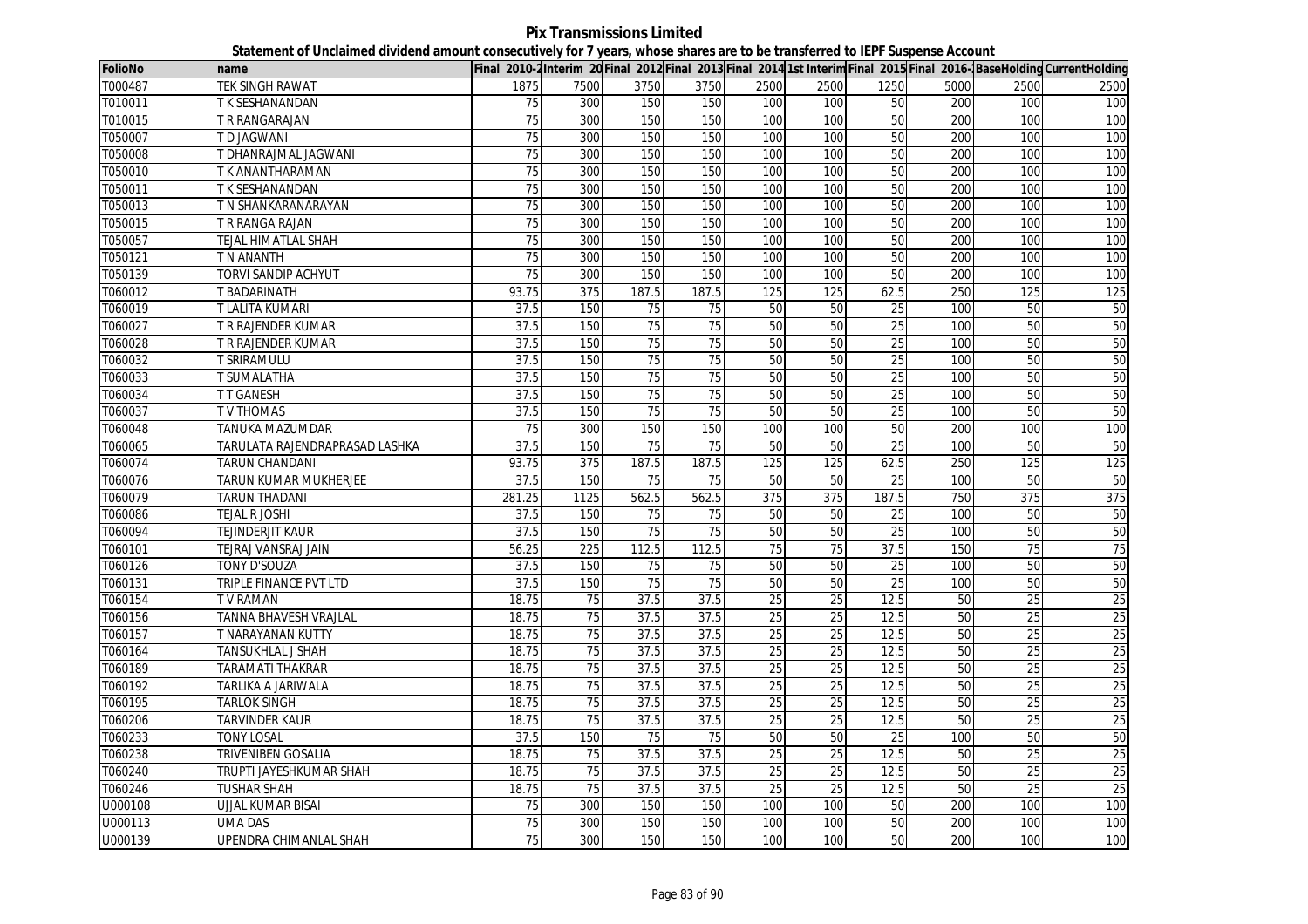**Pix Transmissions Limited Statement of Unclaimed dividend amount consecutively for 7 years, whose shares are to be transferred to IEPF Suspense Account**

| <b>FolioNo</b> | name                        |                 |      |       |       |                 |                 |                 |      |                 | Final 2010-2 Interim 20 Final 2012 Final 2013 Final 2014 1st Interim Final 2015 Final 2016- BaseHolding CurrentHolding |
|----------------|-----------------------------|-----------------|------|-------|-------|-----------------|-----------------|-----------------|------|-----------------|------------------------------------------------------------------------------------------------------------------------|
| U000174        | USHA CHANDRA                | 75              | 300  | 150   | 150   | 100             | 100             | 50              | 200  | 100             | 100                                                                                                                    |
| U000201        | UTTAM KUMAR BISAI           | 75              | 300  | 150   | 150   | 100             | 100             | 50              | 200  | 100             | 100                                                                                                                    |
| U000236        | <b>URMILA M PATEL</b>       | $\overline{75}$ | 300  | 150   | 150   | 100             | 100             | 50              | 200  | 100             | 100                                                                                                                    |
| U000279        | USHA BAJPAI                 | 75              | 300  | 150   | 150   | 100             | 100             | 50              | 200  | 100             | 100                                                                                                                    |
| U000294        | URVASHI K DAVE              | 75              | 300  | 150   | 150   | 100             | 100             | 50              | 200  | 100             | 100                                                                                                                    |
| U000339        | URMILA ASHOK KARWA          | 75              | 300  | 150   | 150   | 100             | 100             | 50              | 200  | 100             | 100                                                                                                                    |
| U000353        | ULHAS KESHAV LIMAYE         | 75              | 300  | 150   | 150   | 100             | 100             | 50              | 200  | 100             | 100                                                                                                                    |
| U000362        | USHA NATHURMAL              | 75              | 300  | 150   | 150   | 100             | 100             | 50              | 200  | 100             | 100                                                                                                                    |
| U000368        | USHA S ASAWA                | 225             | 900  | 450   | 450   | 300             | 300             | 150             | 600  | 300             | 300                                                                                                                    |
| U000414        | UTTAM SHIVAJI GUDEKAR       | 75              | 300  | 150   | 150   | 100             | 100             | 50              | 200  | 100             | 100                                                                                                                    |
| U000428        | USHA BALMUKUND SHAH         | 150             | 600  | 300   | 300   | 200             | 200             | 100             | 400  | 200             | 200                                                                                                                    |
| U010058        | <b>UNIT TRUST OF INDIA</b>  | 750             | 3000 | 1500  | 1500  | 1000            | 1000            | 500             | 2000 | 1000            | 1000                                                                                                                   |
| U050098        | USHA BANSAL                 | 75              | 300  | 150   | 150   | 100             | 100             | 50              | 200  | 100             | 100                                                                                                                    |
| U060033        | UMA DADWAL                  | 37.5            | 150  | 75    | 75    | 50              | 50              | 25              | 100  | 50              | 50                                                                                                                     |
| U060034        | UMA DHIRASARIA              | 93.75           | 375  | 187.5 | 187.5 | 125             | 125             | 62.5            | 250  | 125             | 125                                                                                                                    |
| U060056        | UMESH CHANDULAL SHAH        | 37.5            | 150  | 75    | 75    | 50              | 50              | 25              | 100  | 50              | 50                                                                                                                     |
| U060058        | UMESH KAMATH                | 131.25          | 525  | 262.5 | 262.5 | 175             | 175             | 87.5            | 350  | 175             | 175                                                                                                                    |
| U060078        | URMILA AJIT PATKAR          | 37.5            | 150  | 75    | 75    | 50              | 50              | 25              | 100  | 50              | 50                                                                                                                     |
| U060083        | URMILA DEVI S AGARWAL       | 37.5            | 150  | 75    | 75    | 50              | 50              | $\overline{25}$ | 100  | 50              | 50                                                                                                                     |
| U060096        | URMILKUMAR DALAL            | 37.5            | 150  | 75    | 75    | 50              | 50              | 25              | 100  | 50              | 50                                                                                                                     |
| U060101        | <b>URVASHI GUPTA</b>        | 37.5            | 150  | 75    | 75    | 50              | 50              | 25              | 100  | 50              | 50                                                                                                                     |
| U060137        | USHA PADMANABHA SHETTY      | 37.5            | 150  | 75    | 75    | 50              | 50              | 25              | 100  | 50              | 50                                                                                                                     |
| U060141        | USHA RATHORE                | 93.75           | 375  | 187.5 | 187.5 | 125             | 125             | 62.5            | 250  | 125             | 125                                                                                                                    |
| U060143        | USHA SHINDE                 | 18.75           | 75   | 37.5  | 37.5  | 25              | 25              | 12.5            | 50   | 25              | 25                                                                                                                     |
| U060164        | USHABEN HARSHADBHAI PATEL   | 37.5            | 150  | 75    | 75    | 50              | 50              | 25              | 100  | 50              | 50                                                                                                                     |
| U060187        | U GURUSWAMY                 | 18.75           | 75   | 37.5  | 37.5  | 25              | 25              | 12.5            | 50   | $\overline{25}$ | 25                                                                                                                     |
| U060199        | <b>UMA BHALLA</b>           | 18.75           | 75   | 37.5  | 37.5  | $\overline{25}$ | $\overline{25}$ | 12.5            | 50   | 25              | $\overline{25}$                                                                                                        |
| U060203        | UMA GUPTA                   | 18.75           | 75   | 37.5  | 37.5  | 25              | 25              | 12.5            | 50   | 25              | $\overline{25}$                                                                                                        |
| U060208        | UMAJI M PRAJAPATI           | 18.75           | 75   | 37.5  | 37.5  | 25              | 25              | 12.5            | 50   | 25              | 25                                                                                                                     |
| U060212        | <b>UMESH</b>                | 18.75           | 75   | 37.5  | 37.5  | 25              | 25              | 12.5            | 50   | 25              | 25                                                                                                                     |
| U060219        | <b>UMESHA</b>               | 18.75           | 75   | 37.5  | 37.5  | 25              | 25              | 12.5            | 50   | $\overline{25}$ | 25                                                                                                                     |
| U060243        | USHA BAJWA                  | 18.75           | 75   | 37.5  | 37.5  | 25              | 25              | 12.5            | 50   | 25              | 25                                                                                                                     |
| U060252        | <b>USHA KAKKAR</b>          | 18.75           | 75   | 37.5  | 37.5  | 25              | 25              | 12.5            | 50   | 25              | $\overline{25}$                                                                                                        |
| U060259        | USHA RANI                   | 18.75           | 75   | 37.5  | 37.5  | 25              | 25              | 12.5            | 50   | 25              | 25                                                                                                                     |
| U060264        | <b>USHABEN R SANGHVI</b>    | 18.75           | 75   | 37.5  | 37.5  | $\overline{25}$ | 25              | 12.5            | 50   | 25              | $\overline{25}$                                                                                                        |
| U060269        | USHAKANT S SANGHVI          | 18.75           | 75   | 37.5  | 37.5  | $\overline{25}$ | 25              | 12.5            | 50   | 25              | 25                                                                                                                     |
| U060270        | <b>USHMA DHIRAJLAL SHAH</b> | 18.75           | 75   | 37.5  | 37.5  | 25              | 25              | 12.5            | 50   | 25              | $\overline{25}$                                                                                                        |
| U060283        | USHA BHATT                  | 18.75           | 75   | 37.5  | 37.5  | 25              | 25              | 12.5            | 50   | 25              | 25                                                                                                                     |
| U060296        | USHA KUMAR                  | 37.5            | 150  | 75    | 75    | 50              | 50              | 25              | 100  | 50              | 50                                                                                                                     |
| U060302        | UPENDRA BALASHAKER ACHARYA  | 18.75           | 75   | 37.5  | 37.5  | 25              | 25              | 12.5            | 50   | 25              | $\overline{25}$                                                                                                        |
| U060312        | USHA J SHAH                 | 93.75           | 375  | 187.5 | 187.5 | 125             | 125             | 62.5            | 250  | 125             | 125                                                                                                                    |
| U060316        | USHA SINGH                  | 37.5            | 150  | 75    | 75    | 50              | 50              | 25              | 100  | 50              | 50                                                                                                                     |
| V000001        | V.K.PAUL                    | 150             | 600  | 300   | 300   | 200             | 200             | 100             | 400  | 200             | 200                                                                                                                    |
| V000002        | VAGEESH B.MANJESHWAR        | 75              | 300  | 150   | 150   | 100             | 100             | 50              | 200  | 100             | 100                                                                                                                    |
| V000005        | VASANT BALWANT VAIDYA       | 225             | 900  | 450   | 450   | 300             | 300             | 150             | 600  | 300             | 300                                                                                                                    |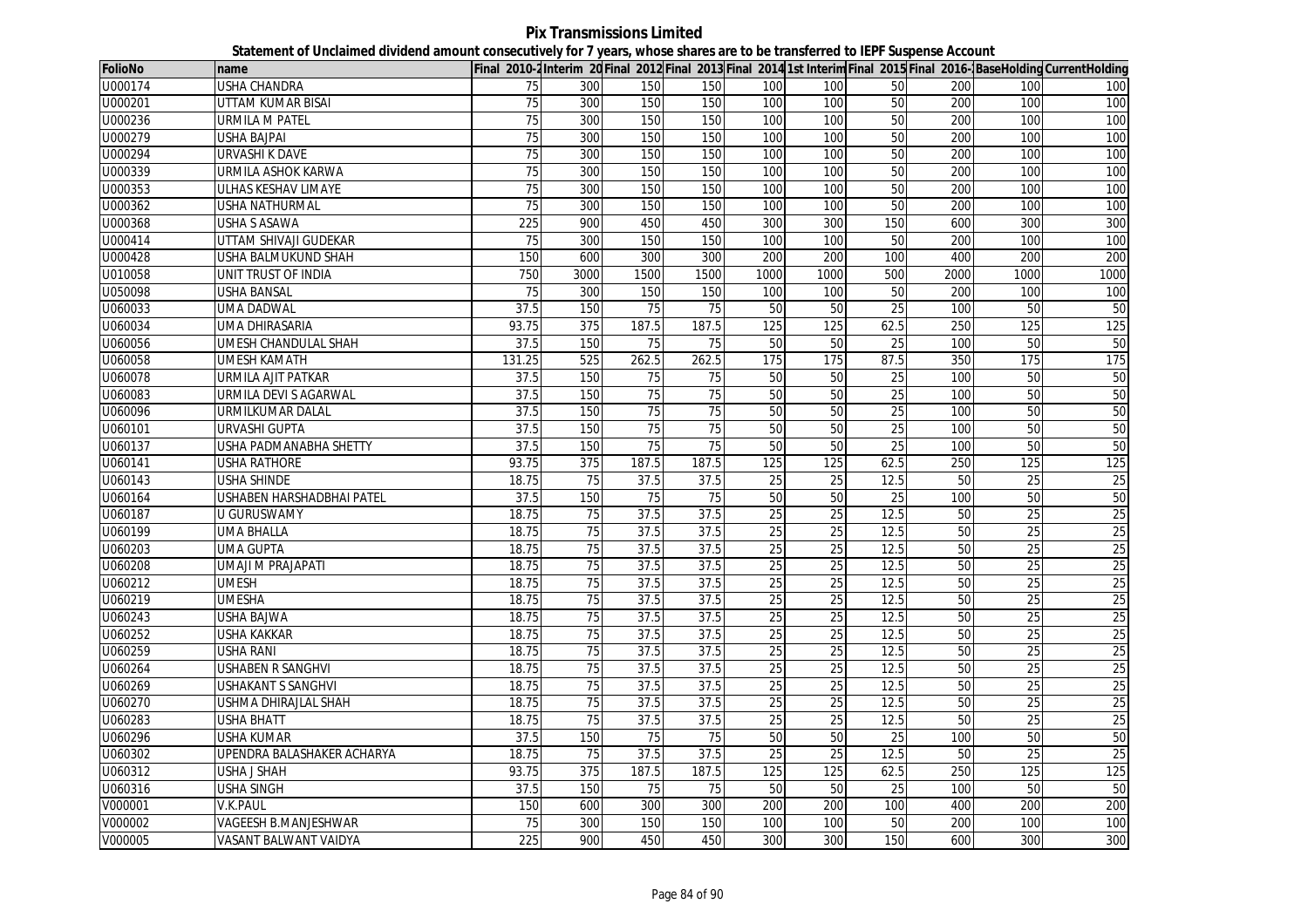**Pix Transmissions Limited Statement of Unclaimed dividend amount consecutively for 7 years, whose shares are to be transferred to IEPF Suspense Account**

| <b>FolioNo</b> | name                               |                 |      |      |      |      |      |                 |      |      | Final 2010-2Interim 20Final 2012 Final 2013 Final 2014 1st Interim Final 2015 Final 2016-BaseHolding CurrentHolding |
|----------------|------------------------------------|-----------------|------|------|------|------|------|-----------------|------|------|---------------------------------------------------------------------------------------------------------------------|
| V000149        | VARSHA DHIRWANI                    | 75              | 300  | 150  | 150  | 100  | 100  | 50              | 200  | 100  | 100                                                                                                                 |
| V000212        | VENKATA RAGHAVARAJU ALLURI         | 75              | 300  | 150  | 150  | 100  | 100  | 50              | 200  | 100  | 100                                                                                                                 |
| V000224        | <b>VENKATESWARULU KOVOOR</b>       | 75              | 300  | 150  | 150  | 100  | 100  | 50              | 200  | 100  | 100                                                                                                                 |
| V000240        | VIDYA JAIN                         | 75              | 300  | 150  | 150  | 100  | 100  | 50              | 200  | 100  | 100                                                                                                                 |
| V000363        | <b>VINOD HARGOVANDAS PATEL</b>     | 75              | 300  | 150  | 150  | 100  | 100  | 50              | 200  | 100  | 100                                                                                                                 |
| V000477        | VISHWANATH SHANKAR KADOOR (S.T.-L) | $\overline{75}$ | 300  | 150  | 150  | 100  | 100  | 50              | 200  | 100  | 100                                                                                                                 |
| V000489        | <b>VIPUIKUMAR VORA</b>             | 75              | 300  | 150  | 150  | 100  | 100  | 50              | 200  | 100  | 100                                                                                                                 |
| V000527        | <b>VIJAY N PUGALIA</b>             | 75              | 300  | 150  | 150  | 100  | 100  | 50              | 200  | 100  | 100                                                                                                                 |
| V000596        | <b>VIJAY VENKATRAM</b>             | 150             | 600  | 300  | 300  | 200  | 200  | 100             | 400  | 200  | 200                                                                                                                 |
| V000599        | <b>VARGHESE IPE</b>                | 75              | 300  | 150  | 150  | 100  | 100  | 50              | 200  | 100  | 100                                                                                                                 |
| V000675        | VARSHASHREE PATWARDHAN             | 225             | 900  | 450  | 450  | 300  | 300  | 150             | 600  | 300  | 300                                                                                                                 |
| V000700        | V S SUNDARARAMAN                   | 75              | 300  | 150  | 150  | 100  | 100  | 50              | 200  | 100  | 100                                                                                                                 |
| V000749        | <b>VIJAYRAJ RUNWAL</b>             | 75              | 300  | 150  | 150  | 100  | 100  | 50              | 200  | 100  | 100                                                                                                                 |
| V000769        | VENKATA RAMAIAH AKAVEETI           | $\overline{75}$ | 300  | 150  | 150  | 100  | 100  | 50              | 200  | 100  | 100                                                                                                                 |
| V000800        | VITHAL T GOHIL                     | 75              | 300  | 150  | 150  | 100  | 100  | 50              | 200  | 100  | 100                                                                                                                 |
| V000823        | <b>V J ALVIN</b>                   | 75              | 300  | 150  | 150  | 100  | 100  | 50              | 200  | 100  | 100                                                                                                                 |
| V000958        | V BALACHANDRAN                     | 75              | 300  | 150  | 150  | 100  | 100  | 50              | 200  | 100  | 100                                                                                                                 |
| V000982        | <b>VEENA KRISHNA</b>               | 225             | 900  | 450  | 450  | 300  | 300  | 150             | 600  | 300  | 300                                                                                                                 |
| V001042        | <b>VASANT WADEKAR</b>              | 75              | 300  | 150  | 150  | 100  | 100  | 50              | 200  | 100  | 100                                                                                                                 |
| V001053        | <b>VINCENT TRINIDADE</b>           | 75              | 300  | 150  | 150  | 100  | 100  | 50              | 200  | 100  | 100                                                                                                                 |
| V001102        | V RAJASEKAR                        | 75              | 300  | 150  | 150  | 100  | 100  | 50              | 200  | 100  | 100                                                                                                                 |
| V001122        | V VIJAYA KUMAR                     | 75              | 300  | 150  | 150  | 100  | 100  | 50              | 200  | 100  | 100                                                                                                                 |
| V001138        | <b>VISHAL AGARWAL</b>              | $\overline{75}$ | 300  | 150  | 150  | 100  | 100  | 50              | 200  | 100  | 100                                                                                                                 |
| V001141        | <b>VINOD JAIN</b>                  | 75              | 300  | 150  | 150  | 100  | 100  | 50              | 200  | 100  | 100                                                                                                                 |
| V001177        | V JAYAKUMAR                        | $\overline{75}$ | 300  | 150  | 150  | 100  | 100  | 50              | 200  | 100  | 100                                                                                                                 |
| V001214        | <b>V G KURALKAR</b>                | 75              | 300  | 150  | 150  | 100  | 100  | 50              | 200  | 100  | 100                                                                                                                 |
| V001221        | <b>VINAY B MITTAL</b>              | $\overline{75}$ | 300  | 150  | 150  | 100  | 100  | 50              | 200  | 100  | 100                                                                                                                 |
| V001233        | VIJAYA M DABHOLKAR                 | 75              | 300  | 150  | 150  | 100  | 100  | 50              | 200  | 100  | 100                                                                                                                 |
| V001246        | V CHIDAMBARAM                      | 75              | 300  | 150  | 150  | 100  | 100  | 50              | 200  | 100  | 100                                                                                                                 |
| V001334        | VIJAY B SHETH                      | 75              | 300  | 150  | 150  | 100  | 100  | 50              | 200  | 100  | 100                                                                                                                 |
| V001405        | <b>VIJAY VINAYAK RANADE</b>        | 75              | 300  | 150  | 150  | 100  | 100  | 50              | 200  | 100  | 100                                                                                                                 |
| V001482        | <b>VINITA MAHESHWARI</b>           | 150             | 600  | 300  | 300  | 200  | 200  | 100             | 400  | 200  | 200                                                                                                                 |
| V001487        | <b>VINOD KUMAR</b>                 | $\overline{75}$ | 300  | 150  | 150  | 100  | 100  | 50              | 200  | 100  | 100                                                                                                                 |
| V001506        | V KRISHNAMURTHY                    | 75              | 300  | 150  | 150  | 100  | 100  | 50              | 200  | 100  | 100                                                                                                                 |
| V001520        | <b>VEENA KHANNA</b>                | 300             | 1200 | 600  | 600  | 400  | 400  | 200             | 800  | 400  | 400                                                                                                                 |
| V001571        | <b>VERINDER SINGH CHADHA</b>       | 150             | 600  | 300  | 300  | 200  | 200  | 100             | 400  | 200  | 200                                                                                                                 |
| V001597        | <b>VINEETA SINHA</b>               | 75              | 300  | 150  | 150  | 100  | 100  | 50              | 200  | 100  | 100                                                                                                                 |
| V001617        | <b>VIBHURAJ KAPOOR</b>             | 750             | 3000 | 1500 | 1500 | 1000 | 1000 | 500             | 2000 | 1000 | 1000                                                                                                                |
| V001637        | <b>VIDHYADHAR AMBRE</b>            | 75              | 300  | 150  | 150  | 100  | 100  | 50              | 200  | 100  | 100                                                                                                                 |
| V010030        | V M VIRUPAKSHAIH                   | 75              | 300  | 150  | 150  | 100  | 100  | 50              | 200  | 100  | 100                                                                                                                 |
| V010110        | VASANTRAI BABULAL PUJARA           | 75              | 300  | 150  | 150  | 100  | 100  | $\overline{50}$ | 200  | 100  | 100                                                                                                                 |
| V010150        | <b>VEENA JAIDEV</b>                | 75              | 300  | 150  | 150  | 100  | 100  | 50              | 200  | 100  | 100                                                                                                                 |
| V010172        | VENKATESWARA RAO SEETAM RAJU       | 75              | 300  | 150  | 150  | 100  | 100  | 50              | 200  | 100  | 100                                                                                                                 |
| V010233        | <b>VIJAY V SHENDE</b>              | 75              | 300  | 150  | 150  | 100  | 100  | 50              | 200  | 100  | 100                                                                                                                 |
| V010302        | <b>VINAY REGE</b>                  | 75              | 300  | 150  | 150  | 100  | 100  | 50              | 200  | 100  | 100                                                                                                                 |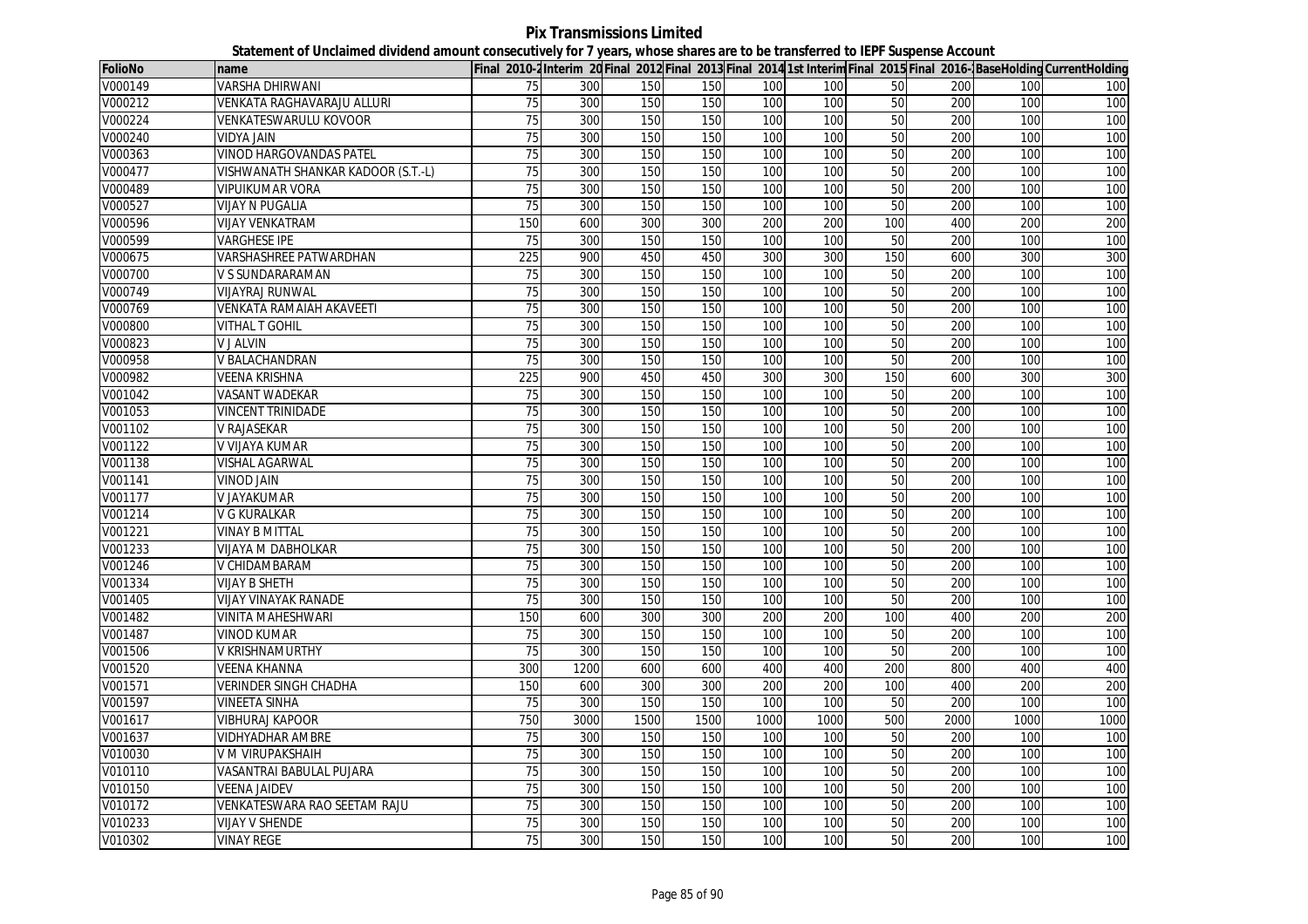**Pix Transmissions Limited Statement of Unclaimed dividend amount consecutively for 7 years, whose shares are to be transferred to IEPF Suspense Account**

| <b>FolioNo</b>       | name                             |                 |     |                 |       |                 |     |                 |     |     | Final 2010-2Interim 20 Final 2012 Final 2013 Final 2014 1st Interim Final 2015 Final 2016-BaseHolding CurrentHolding |
|----------------------|----------------------------------|-----------------|-----|-----------------|-------|-----------------|-----|-----------------|-----|-----|----------------------------------------------------------------------------------------------------------------------|
| V010306              | VINAYAK GANDHI                   | 75              | 300 | 150             | 150   | 100             | 100 | 50              | 200 | 100 | 100                                                                                                                  |
| V010315              | <b>VINEETA KHATRI</b>            | 75              | 300 | 150             | 150   | 100             | 100 | 50              | 200 | 100 | 100                                                                                                                  |
| V050007              | V BETTAPPA                       | 75              | 300 | 150             | 150   | 100             | 100 | 50              | 200 | 100 | 100                                                                                                                  |
| V050030              | V M VIRUPAKSHAIH                 | $\overline{75}$ | 300 | 150             | 150   | 100             | 100 | 50              | 200 | 100 | 100                                                                                                                  |
| V050110              | VASANTRAI BABULAL PUJARA         | 75              | 300 | 150             | 150   | 100             | 100 | 50              | 200 | 100 | 100                                                                                                                  |
| V050113              | <b>VASHANJI GANGJI SHAH</b>      | $\overline{75}$ | 300 | 150             | 150   | 100             | 100 | 50              | 200 | 100 | 100                                                                                                                  |
| V050135              | VASUNDARA RAVI                   | 75              | 300 | 150             | 150   | 100             | 100 | 50              | 200 | 100 | 100                                                                                                                  |
| V050163              | VENKANA GOUDA SHIVANAGOUDA PATIL | $\overline{75}$ | 300 | 150             | 150   | 100             | 100 | 50              | 200 | 100 | 100                                                                                                                  |
| V050172              | VENKATESWARA RAO SEETAM RAJU     | 75              | 300 | 150             | 150   | 100             | 100 | 50              | 200 | 100 | 100                                                                                                                  |
| V050192              | VIDYADHAR GUJARE                 | 75              | 300 | 150             | 150   | 100             | 100 | 50              | 200 | 100 | 100                                                                                                                  |
| V050233              | <b>VIJAY V SHENDE</b>            | 75              | 300 | 150             | 150   | 100             | 100 | 50              | 200 | 100 | 100                                                                                                                  |
| V050235              | VIJAYA BHASKAR KANDULA           | $\overline{75}$ | 300 | 150             | 150   | 100             | 100 | 50              | 200 | 100 | 100                                                                                                                  |
| V050238              | <b>VIJAYA KUMAR BAVIRISETTY</b>  | 75              | 300 | 150             | 150   | 100             | 100 | 50              | 200 | 100 | 100                                                                                                                  |
| V050241              | VIJAYA SANKARA RAO GARLAPATI     | 75              | 300 | 150             | 150   | 100             | 100 | 50              | 200 | 100 | 100                                                                                                                  |
| V050278              | <b>VIMLA JINDAL</b>              | 75              | 300 | 150             | 150   | 100             | 100 | 50              | 200 | 100 | 100                                                                                                                  |
| V050296              | <b>VINAY KUMAR GOENKA</b>        | $\overline{75}$ | 300 | 150             | 150   | 100             | 100 | 50              | 200 | 100 | 100                                                                                                                  |
| V050301              | <b>VINAY RAMCHANDRA WELLING</b>  | $\overline{75}$ | 300 | 150             | 150   | 100             | 100 | 50              | 200 | 100 | 100                                                                                                                  |
| V050302              | VINAY REGE                       | 75              | 300 | 150             | 150   | 100             | 100 | 50              | 200 | 100 | 100                                                                                                                  |
| V050306              | <b>VINAYAK GANDHI</b>            | 75              | 300 | 150             | 150   | 100             | 100 | 50              | 200 | 100 | 100                                                                                                                  |
| V050318              | <b>VINIT JINDAL</b>              | 75              | 300 | 150             | 150   | 100             | 100 | 50              | 200 | 100 | 100                                                                                                                  |
| V050325              | VINOD                            | 75              | 300 | 150             | 150   | 100             | 100 | 50              | 200 | 100 | 100                                                                                                                  |
| V050336              | <b>VINOD KUMAR GOEL</b>          | 75              | 300 | 150             | 150   | 100             | 100 | 50              | 200 | 100 | 100                                                                                                                  |
| V050366              | <b>VIPUL G SHAH</b>              | 75              | 300 | 150             | 150   | 100             | 100 | 50              | 200 | 100 | 100                                                                                                                  |
| V050376              | VIRENDRA KUMAR JAIN              | 75              | 300 | 150             | 150   | 100             | 100 | 50              | 200 | 100 | 100                                                                                                                  |
| V050445              | VANDANA BAI                      | 75              | 300 | 150             | 150   | 100             | 100 | 50              | 200 | 100 | 100                                                                                                                  |
| V060014              | V ASHOK VARDHAN                  | 37.5            | 150 | 75              | 75    | 50              | 50  | 25              | 100 | 50  | 50                                                                                                                   |
| V060018              | V BALACHANDRAN                   | 37.5            | 150 | 75              | 75    | 50              | 50  | 25              | 100 | 50  | 50                                                                                                                   |
| V060040              | V NAGENDRA MALLYA                | 56.25           | 225 | 112.5           | 112.5 | 75              | 75  | 37.5            | 150 | 75  | 75                                                                                                                   |
| V060051              | V SAMBATH KUMAR                  | 37.5            | 150 | 75              | 75    | 50              | 50  | 25              | 100 | 50  | 50                                                                                                                   |
| V060052              | V SANTHA                         | 56.25           | 225 | 112.5           | 112.5 | 75              | 75  | 37.5            | 150 | 75  | 75                                                                                                                   |
| V060055              | V SETHUMATHAVAN                  | 37.5            | 150 | 75              | 75    | 50              | 50  | 25              | 100 | 50  | 50                                                                                                                   |
| V060058              | V T V RAMANA MURTHY              | 37.5            | 150 | 75              | 75    | 50              | 50  | 25              | 100 | 50  | 50                                                                                                                   |
| V060060              | V. BHAGYALAKSHMI                 | 37.5            | 150 | 75              | 75    | 50              | 50  | 25              | 100 | 50  | 50                                                                                                                   |
| V060106              | <b>VARALAKSHMI REDDY</b>         | 18.75           | 75  | 37.5            | 37.5  | 25              | 25  | 12.5            | 50  | 25  | 25                                                                                                                   |
| V060107              | VARALAKSHMI REDDY                | 37.5            | 150 | 75              | 75    | 50              | 50  | 25              | 100 | 50  | 50                                                                                                                   |
| V060108              | VARALAKSHMI REDDY                | 18.75           | 75  | 37.5            | 37.5  | $\overline{25}$ | 25  | 12.5            | 50  | 25  | 25                                                                                                                   |
| $V0601\overline{14}$ | VARSHA ANAND                     | 75              | 300 | 150             | 150   | 100             | 100 | 50              | 200 | 100 | 100                                                                                                                  |
| V060115              | <b>VARSHA BAJAJ</b>              | 37.5            | 150 | $\overline{75}$ | 75    | 50              | 50  | $\overline{25}$ | 100 | 50  | 50                                                                                                                   |
| V060124              | VARSHA KOTHARI                   | 37.5            | 150 | $\overline{75}$ | 75    | 50              | 50  | 25              | 100 | 50  | 50                                                                                                                   |
| V060150              | <b>VASANTI RAMJI DEDHIA</b>      | 37.5            | 150 | 75              | 75    | 50              | 50  | 25              | 100 | 50  | 50                                                                                                                   |
| V060154              | VASANTIKA BABABHAI               | 37.5            | 150 | 75              | 75    | 50              | 50  | 25              | 100 | 50  | 50                                                                                                                   |
| V060158              | VASANTRAY PUJARA                 | 37.5            | 150 | 75              | 75    | 50              | 50  | 25              | 100 | 50  | 50                                                                                                                   |
| V060173              | VASUMATHI                        | 37.5            | 150 | 75              | 75    | 50              | 50  | 25              | 100 | 50  | 50                                                                                                                   |
| V060200              | <b>VEENA R HEGDE</b>             | 37.5            | 150 | 75              | 75    | 50              | 50  | 25              | 100 | 50  | 50                                                                                                                   |
| V060202              | <b>VEENA SHARMA</b>              | 37.5            | 150 | 75              | 75    | 50              | 50  | 25              | 100 | 50  | 50                                                                                                                   |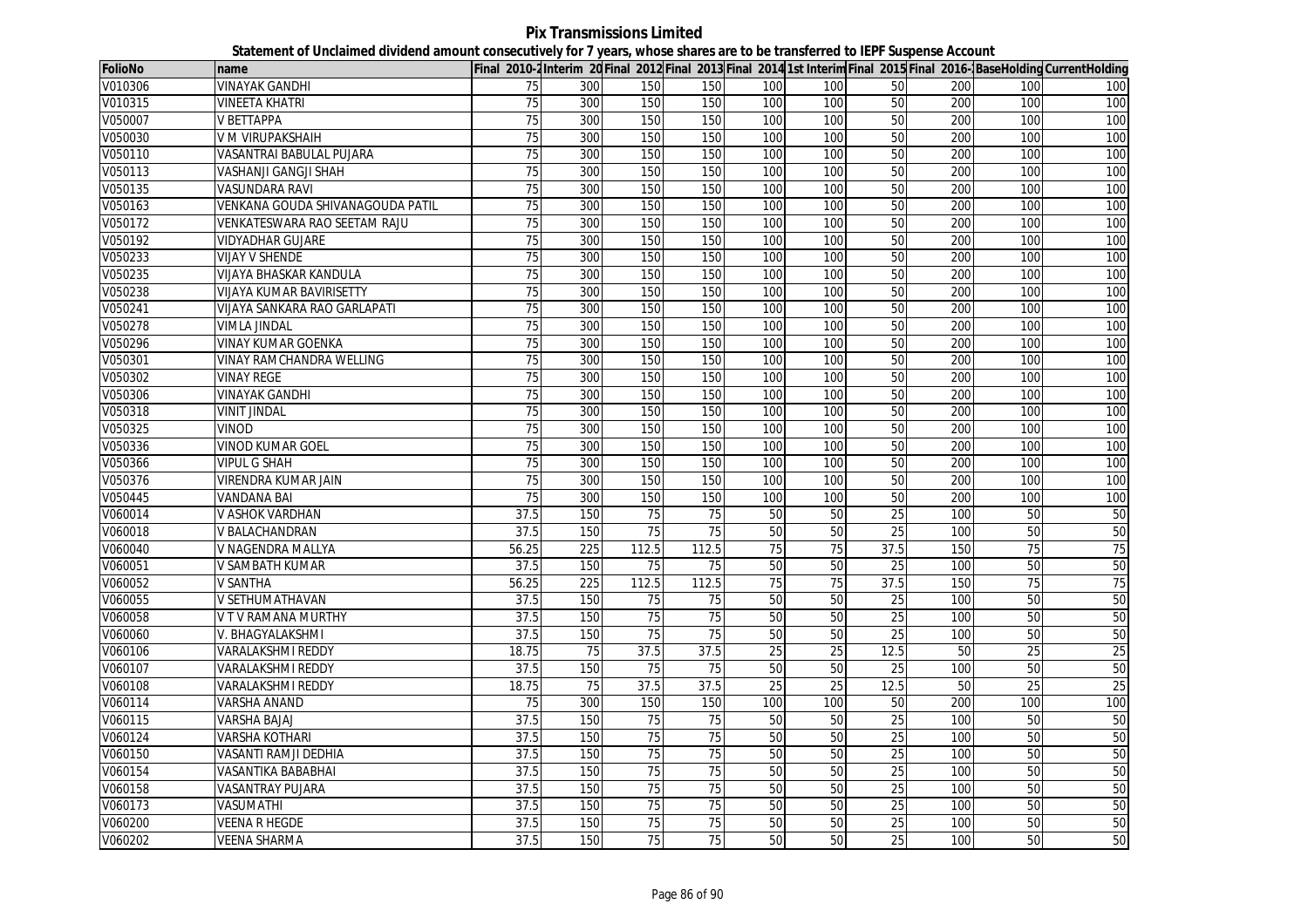## **Pix Transmissions Limited Statement of Unclaimed dividend amount consecutively for 7 years, whose shares are to be transferred to IEPF Suspense Account**

| <b>FolioNo</b> | name                            |        |     |                 |                 |                 |                 |                 |     |                 | Final 2010-2Interim 20 Final 2012 Final 2013 Final 2014 1st Interim Final 2015 Final 2016-BaseHolding CurrentHolding |
|----------------|---------------------------------|--------|-----|-----------------|-----------------|-----------------|-----------------|-----------------|-----|-----------------|----------------------------------------------------------------------------------------------------------------------|
| V060203        | <b>VEENA SHROFF</b>             | 37.5   | 150 | 75              | 75              | 50              | 50              | 25              | 100 | 50              | 50                                                                                                                   |
| V060225        | <b>VENKAT NARAYANAN</b>         | 37.5   | 150 | 75              | 75              | 50              | 50              | 25              | 100 | 50              | 50                                                                                                                   |
| V060228        | VENKATA JAGGARAO CHELIKANI      | 56.25  | 225 | 112.5           | 112.5           | 75              | 75              | 37.5            | 150 | 75              | 75                                                                                                                   |
| V060229        | VENKATA RAGHAVARAJU ALLURI      | 93.75  | 375 | 187.5           | 187.5           | 125             | 125             | 62.5            | 250 | 125             | 125                                                                                                                  |
| V060236        | VENKATASUBRAMANIAM PV           | 37.5   | 150 | 75              | 75              | 50              | 50              | 25              | 100 | 50              | 50                                                                                                                   |
| V060243        | VENKATESWARLU KOVOOR            | 93.75  | 375 | 187.5           | 187.5           | 125             | 125             | 62.5            | 250 | 125             | 125                                                                                                                  |
| V060244        | VENKITESHWARA SHARMA            | 18.75  | 75  | 37.5            | 37.5            | $\overline{25}$ | 25              | 12.5            | 50  | $\overline{25}$ | 25                                                                                                                   |
| V060246        | VENU GOPALA RAO GADE            | 75     | 300 | 150             | 150             | 100             | 100             | 50              | 200 | 100             | 100                                                                                                                  |
| V060247        | <b>VENU GOPALNAIDU VUNNAM</b>   | 37.5   | 150 | 75              | 75              | 50              | 50              | 25              | 100 | 50              | 50                                                                                                                   |
| V060249        | <b>VERHANAND LALWANI</b>        | 37.5   | 150 | 75              | 75              | 50              | 50              | 25              | 100 | 50              | 50                                                                                                                   |
| V060250        | <b>VERONICA D FERNANDES</b>     | 37.5   | 150 | 75              | 75              | 50              | 50              | 25              | 100 | 50              | 50                                                                                                                   |
| V060255        | <b>VIBHA GARG</b>               | 37.5   | 150 | 75              | 75              | 50              | 50              | 25              | 100 | 50              | 50                                                                                                                   |
| V060272        | <b>VIDYARTHI ASIM SUDHIR</b>    | 37.5   | 150 | 75              | 75              | 50              | 50              | 25              | 100 | 50              | 50                                                                                                                   |
| V060283        | <b>VIJAY BHANDARI</b>           | 37.5   | 150 | 75              | 75              | 50              | 50              | 25              | 100 | 50              | 50                                                                                                                   |
| V060309        | <b>VIJAY KUMAR M BUBNA</b>      | 37.5   | 150 | 75              | $\overline{75}$ | 50              | 50              | $\overline{25}$ | 100 | 50              | 50                                                                                                                   |
| V060314        | <b>VIJAY LAXMI P SONI</b>       | 37.5   | 150 | 75              | 75              | 50              | $\overline{50}$ | 25              | 100 | 50              | 50                                                                                                                   |
| V060328        | <b>VIJAY SHARMA</b>             | 37.5   | 150 | 75              | $\overline{75}$ | 50              | 50              | 25              | 100 | 50              | 50                                                                                                                   |
| V060342        | <b>VIJAYA LAXMI SHARAWAT</b>    | 37.5   | 150 | 75              | 75              | 50              | 50              | 25              | 100 | 50              | 50                                                                                                                   |
| V060343        | VIJAYA LAXMI SHARAWAT           | 37.5   | 150 | 75              | 75              | 50              | 50              | 25              | 100 | 50              | 50                                                                                                                   |
| V060352        | <b>VIJAYABHAI THUKRAL</b>       | 37.5   | 150 | 75              | 75              | 50              | 50              | $\overline{25}$ | 100 | 50              | 50                                                                                                                   |
| V060353        | <b>VIJAYALAKSHMI GUNTUPALLI</b> | 37.5   | 150 | 75              | $\overline{75}$ | 50              | 50              | 25              | 100 | 50              | 50                                                                                                                   |
| V060358        | <b>VIJAYALKSHMI V</b>           | 18.75  | 75  | 37.5            | 37.5            | 25              | 25              | 12.5            | 50  | $\overline{25}$ | $\overline{25}$                                                                                                      |
| V060360        | VIJAYKANT SHANKAR KALE          | 37.5   | 150 | 75              | 75              | 50              | 50              | 25              | 100 | 50              | 50                                                                                                                   |
| V060366        | <b>VIJAYKUMAR SHAH</b>          | 37.5   | 150 | 75              | 75              | 50              | 50              | 25              | 100 | 50              | 50                                                                                                                   |
| V060369        | <b>VIJAYRAJ MEHTA</b>           | 37.5   | 150 | $\overline{75}$ | 75              | 50              | 50              | 25              | 100 | 50              | 50                                                                                                                   |
| V060370        | <b>VIJAYRAJ MEHTA</b>           | 37.5   | 150 | 75              | 75              | 50              | 50              | 25              | 100 | 50              | 50                                                                                                                   |
| V060371        | <b>VIJAYRAJ MEHTA</b>           | 37.5   | 150 | 75              | $\overline{75}$ | 50              | 50              | 25              | 100 | 50              | 50                                                                                                                   |
| V060372        | <b>VIJAYRAJ MEHTA</b>           | 37.5   | 150 | 75              | 75              | 50              | 50              | 25              | 100 | 50              | 50                                                                                                                   |
| V060373        | <b>VIJAYRAJ MEHTA</b>           | 37.5   | 150 | 75              | 75              | 50              | 50              | 25              | 100 | $\overline{50}$ | 50                                                                                                                   |
| V060378        | <b>VIKAS ADATIA</b>             | 37.5   | 150 | $\overline{75}$ | 75              | 50              | 50              | 25              | 100 | 50              | 50                                                                                                                   |
| V060398        | VIKRAM MUKHILAL VORA            | 93.75  | 375 | 187.5           | 187.5           | 125             | 125             | 62.5            | 250 | 125             | 125                                                                                                                  |
| V060413        | VIMAL KISHOR UDESHI             | 37.5   | 150 | 75              | 75              | 50              | 50              | 25              | 100 | 50              | 50                                                                                                                   |
| V060414        | VIMAL KUMAR SETHI               | 37.5   | 150 | 75              | 75              | 50              | 50              | 25              | 100 | 50              | 50                                                                                                                   |
| V060421        | <b>VIMAL VASISHT</b>            | 37.5   | 150 | 75              | $\overline{75}$ | 50              | 50              | 25              | 100 | 50              | 50                                                                                                                   |
| V060425        | <b>VIMALABEN V PATEL</b>        | 18.75  | 75  | 37.5            | 37.5            | 25              | 25              | 12.5            | 50  | 25              | $\overline{25}$                                                                                                      |
| V060430        | VIMLA DEVI CHOUDHARI            | 93.75  | 375 | 187.5           | 187.5           | 125             | 125             | 62.5            | 250 | 125             | 125                                                                                                                  |
| V060431        | <b>VIMLA DEVI CHOUDHARI</b>     | 93.75  | 375 | 187.5           | 187.5           | 125             | 125             | 62.5            | 250 | 125             | 125                                                                                                                  |
| V060433        | VIMLA K SHAH                    | 37.5   | 150 | 75              | 75              | 50              | 50              | 25              | 100 | 50              | 50                                                                                                                   |
| V060451        | <b>VINAY MAYOR</b>              | 37.5   | 150 | 75              | 75              | 50              | 50              | 25              | 100 | 50              | 50                                                                                                                   |
| V060454        | <b>VINAY WALAVALKAR</b>         | 37.5   | 150 | 75              | 75              | 50              | 50              | 25              | 100 | 50              | 50                                                                                                                   |
| V060483        | <b>VINOD B SHAH</b>             | 93.75  | 375 | 187.5           | 187.5           | 125             | 125             | 62.5            | 250 | 125             | 125                                                                                                                  |
| V060489        | <b>VINOD G DESAI</b>            | 187.5  | 750 | 375             | 375             | 250             | 250             | 125             | 500 | 250             | 250                                                                                                                  |
| V060496        | <b>VINOD KUMAR</b>              | 131.25 | 525 | 262.5           | 262.5           | 175             | 175             | 87.5            | 350 | 175             | 175                                                                                                                  |
| V060514        | <b>VINOD RATILAL SONI</b>       | 93.75  | 375 | 187.5           | 187.5           | 125             | 125             | 62.5            | 250 | 125             | 125                                                                                                                  |
| V060532        | <b>VINUBHAIC GANDHI</b>         | 37.5   | 150 | 75              | 75              | 50              | 50              | 25              | 100 | 50              | 50                                                                                                                   |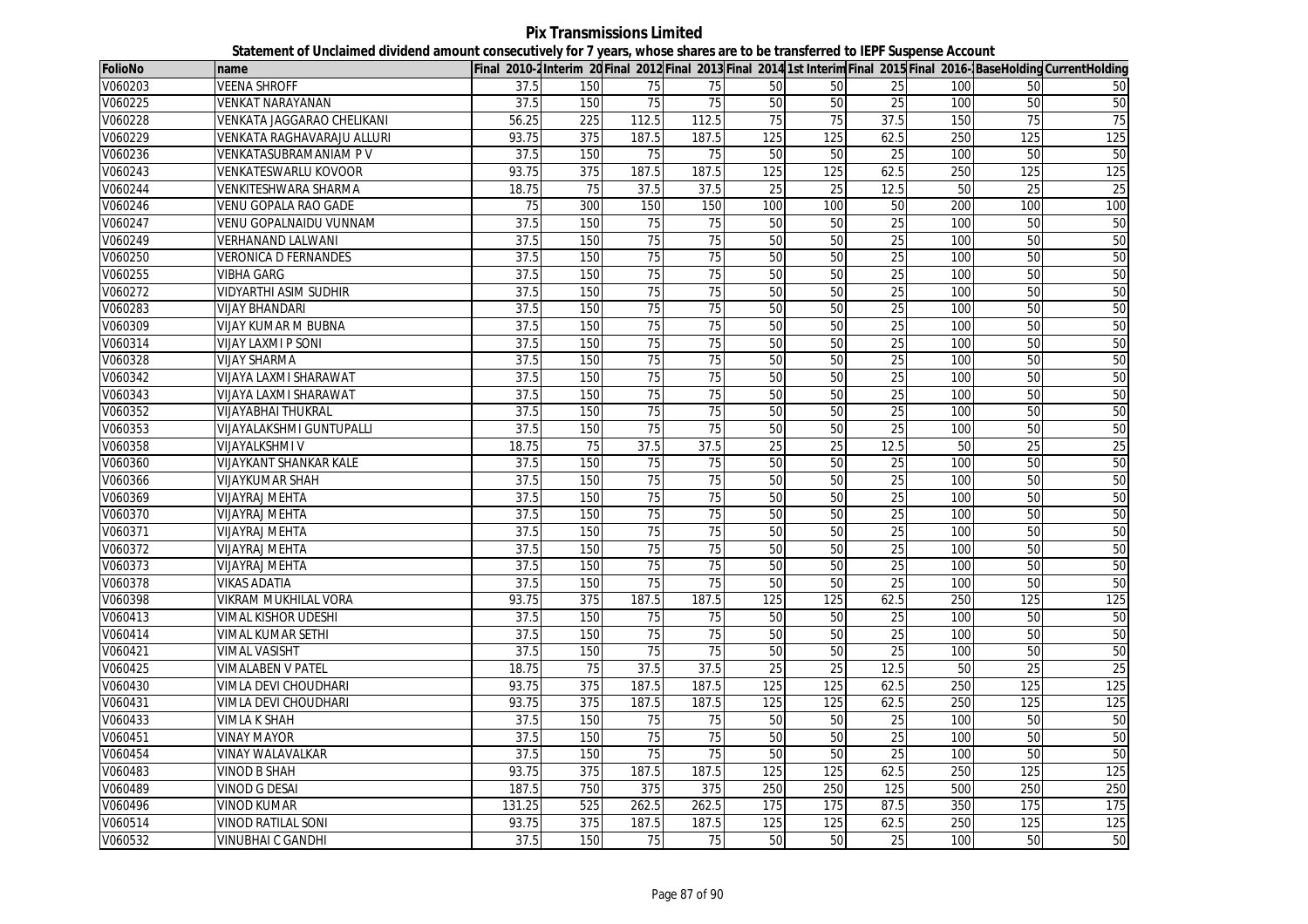**Pix Transmissions Limited Statement of Unclaimed dividend amount consecutively for 7 years, whose shares are to be transferred to IEPF Suspense Account**

| <b>FolioNo</b> | name                            |       |                  |       |                   |                 |                 |                 |     |                 | Final 2010-2Interim 20 Final 2012 Final 2013 Final 2014 1st Interim Final 2015 Final 2016-BaseHolding CurrentHolding |
|----------------|---------------------------------|-------|------------------|-------|-------------------|-----------------|-----------------|-----------------|-----|-----------------|----------------------------------------------------------------------------------------------------------------------|
| V060533        | <b>VIPAN KUMAR</b>              | 56.25 | 225              | 112.5 | 112.5             | 75              | 75              | 37.5            | 150 | 75              | 75                                                                                                                   |
| V060534        | <b>VIPIN AGARWAL</b>            | 37.5  | 150              | 75    | $\overline{75}$   | 50              | 50              | 25              | 100 | 50              | 50                                                                                                                   |
| V060543        | <b>VIPUL JHAVERI</b>            | 37.5  | 150              | 75    | 75                | 50              | 50              | 25              | 100 | 50              | 50                                                                                                                   |
| V060544        | <b>VIPUL KUMAR C JAIN</b>       | 37.5  | 150              | 75    | 75                | 50              | 50              | 25              | 100 | 50              | 50                                                                                                                   |
| V060550        | <b>VIRCHAND RATANAJI</b>        | 75    | 300              | 150   | 150               | 100             | 100             | 50              | 200 | 100             | 100                                                                                                                  |
| V060562        | <b>VIRENDRA SHANTILAL SHETH</b> | 56.25 | 225              | 112.5 | 112.5             | 75              | 75              | 37.5            | 150 | 75              | 75                                                                                                                   |
| V060571        | <b>VISHAL M MEHRA</b>           | 37.5  | 150              | 75    | 75                | 50              | 50              | 25              | 100 | 50              | 50                                                                                                                   |
| V060594        | VISHWESH KANTILAL JHAVERI       | 37.5  | 150              | 75    | 75                | 50              | 50              | 25              | 100 | 50              | 50                                                                                                                   |
| V060598        | <b>VITHAL T GOHIL</b>           | 37.5  | 150              | 75    | 75                | 50              | 50              | $\overline{25}$ | 100 | 50              | 50                                                                                                                   |
| V060600        | <b>VITHALDAS PATEL</b>          | 37.5  | 150              | 75    | 75                | 50              | 50              | 25              | 100 | 50              | 50                                                                                                                   |
| V060601        | <b>VIVEK CHIPALKATTI</b>        | 56.25 | 225              | 112.5 | 112.5             | 75              | 75              | 37.5            | 150 | 75              | 75                                                                                                                   |
| V060603        | <b>VIVEK GANGARAMANE</b>        | 37.5  | 150              | 75    | 75                | 50              | 50              | 25              | 100 | 50              | 50                                                                                                                   |
| V060620        | VYAS RASHMIKANT                 | 37.5  | 150              | 75    | 75                | 50              | 50              | 25              | 100 | 50              | 50                                                                                                                   |
| V060621        | <b>VYAS HIRALAL AMBALAL</b>     | 37.5  | 150              | 75    | 75                | 50              | 50              | 25              | 100 | 50              | 50                                                                                                                   |
| V060623        | VYAS RASHMIKANT                 | 37.5  | 150              | 75    | 75                | 50              | 50              | 25              | 100 | 50              | 50                                                                                                                   |
| V060626        | <b>VIJAYA ADHAL</b>             | 18.75 | $\overline{75}$  | 37.5  | 37.5              | $\overline{25}$ | $\overline{25}$ | 12.5            | 50  | 25              | 25                                                                                                                   |
| V060637        | <b>V.GANESH</b>                 | 37.5  | 150              | 75    | 75                | 50              | 50              | 25              | 100 | 50              | 50                                                                                                                   |
| V060644        | V KRISHNAMURTHY                 | 18.75 | 75               | 37.5  | 37.5              | 25              | 25              | 12.5            | 50  | 25              | 25                                                                                                                   |
| V060655        | <b>VAGHGI V VORA</b>            | 18.75 | 75               | 37.5  | 37.5              | 25              | 25              | 12.5            | 50  | 25              | 25                                                                                                                   |
| V060661        | VAISHALI PRAVINCHANDRA SHAH     | 18.75 | 75               | 37.5  | 37.5              | $\overline{25}$ | 25              | 12.5            | 50  | $\overline{25}$ | $\overline{25}$                                                                                                      |
| V060669        | VALIJIBHAI J BARIA              | 37.5  | 150              | 75    | 75                | 50              | 50              | 25              | 100 | 50              | 50                                                                                                                   |
| V060680        | VANDANA KUKREJA                 | 18.75 | 75               | 37.5  | 37.5              | 25              | $\overline{25}$ | 12.5            | 50  | $\overline{25}$ | 25                                                                                                                   |
| V060699        | VARSHA PRITMANI                 | 18.75 | 75               | 37.5  | 37.5              | 25              | 25              | 12.5            | 50  | 25              | 25                                                                                                                   |
| V060701        | VARSHA SHRIKRISHNA KELKAR       | 18.75 | 75               | 37.5  | 37.5              | 25              | 25              | 12.5            | 50  | 25              | 25                                                                                                                   |
| V060703        | <b>VARSHABEN DHOLARIYA</b>      | 18.75 | 75               | 37.5  | 37.5              | 25              | 25              | 12.5            | 50  | 25              | 25                                                                                                                   |
| V060708        | VASANT C PAWAR                  | 18.75 | 75               | 37.5  | 37.5              | 25              | 25              | 12.5            | 50  | 25              | 25                                                                                                                   |
| V060725        | <b>VASANTLAL R DESAI</b>        | 18.75 | 75               | 37.5  | 37.5              | 25              | 25              | 12.5            | 50  | 25              | 25                                                                                                                   |
| V060729        | <b>VASHARAM A PATEL</b>         | 18.75 | 75               | 37.5  | 37.5              | 25              | 25              | 12.5            | 50  | 25              | 25                                                                                                                   |
| V060751        | VEENA M MORAKHIA                | 18.75 | 75               | 37.5  | 37.5              | 25              | 25              | 12.5            | 50  | $\overline{25}$ | 25                                                                                                                   |
| V060759        | VENKATA NARASAIAH BANDI         | 56.25 | $\overline{225}$ | 112.5 | 112.5             | 75              | $\overline{75}$ | 37.5            | 150 | $\overline{75}$ | 75                                                                                                                   |
| V060771        | VIJAI PRAKASH SHUKLA            | 18.75 | 75               | 37.5  | 37.5              | 25              | 25              | 12.5            | 50  | 25              | 25                                                                                                                   |
| V060774        | <b>VIJAY B SHAH</b>             | 18.75 | 75               | 37.5  | 37.5              | 25              | 25              | 12.5            | 50  | 25              | 25                                                                                                                   |
| V060776        | VIJAY G RAMAVAT                 | 18.75 | 75               | 37.5  | 37.5              | 25              | 25              | 12.5            | 50  | 25              | 25                                                                                                                   |
| V060791        | <b>VIJAY MAHIPATRAM GOR</b>     | 18.75 | 75               | 37.5  | 37.5              | 25              | 25              | 12.5            | 50  | 25              | 25                                                                                                                   |
| V060798        | <b>VIJAY SHINDE</b>             | 18.75 | 75               | 37.5  | 37.5              | 25              | 25              | 12.5            | 50  | 25              | 25                                                                                                                   |
| V060799        | <b>VIJAY SHYAMSUNDER</b>        | 18.75 | 75               | 37.5  | 37.5              | 25              | 25              | 12.5            | 50  | $\overline{25}$ | 25                                                                                                                   |
| V060800        | <b>VIJAY SINGH SHEKHAWAT</b>    | 18.75 | 75               | 37.5  | 37.5              | 25              | 25              | 12.5            | 50  | $\overline{25}$ | 25                                                                                                                   |
| V060805        | <b>VIJAYABEN B KAMARIYA</b>     | 18.75 | 75               | 37.5  | $\overline{37.5}$ | $\overline{25}$ | $\overline{25}$ | 12.5            | 50  | $\overline{25}$ | 25                                                                                                                   |
| V060808        | VIJAYKUMAR C                    | 18.75 | 75               | 37.5  | 37.5              | 25              | 25              | 12.5            | 50  | 25              | 25                                                                                                                   |
| V060811        | VIJAYKUMAR PREMCHAND BHAI SHAH  | 18.75 | 75               | 37.5  | 37.5              | 25              | 25              | 12.5            | 50  | 25              | 25                                                                                                                   |
| V060827        | VIKRAM C VORA                   | 18.75 | 75               | 37.5  | 37.5              | 25              | 25              | 12.5            | 50  | 25              | 25                                                                                                                   |
| V060828        | VIKRAM D DALAL                  | 18.75 | 75               | 37.5  | 37.5              | 25              | 25              | 12.5            | 50  | 25              | 25                                                                                                                   |
| V060833        | <b>VIKRAM M SANGHVI</b>         | 18.75 | 75               | 37.5  | 37.5              | 25              | 25              | 12.5            | 50  | 25              | 25                                                                                                                   |
| V060837        | VIKRAM PRAVANCHANDRA DOSHI      | 18.75 | 75               | 37.5  | 37.5              | 25              | 25              | 12.5            | 50  | $\overline{25}$ | 25                                                                                                                   |
| V060849        | <b>VIMAL KISHORE</b>            | 18.75 | 75               | 37.5  | 37.5              | 25              | 25              | 12.5            | 50  | 25              | 25                                                                                                                   |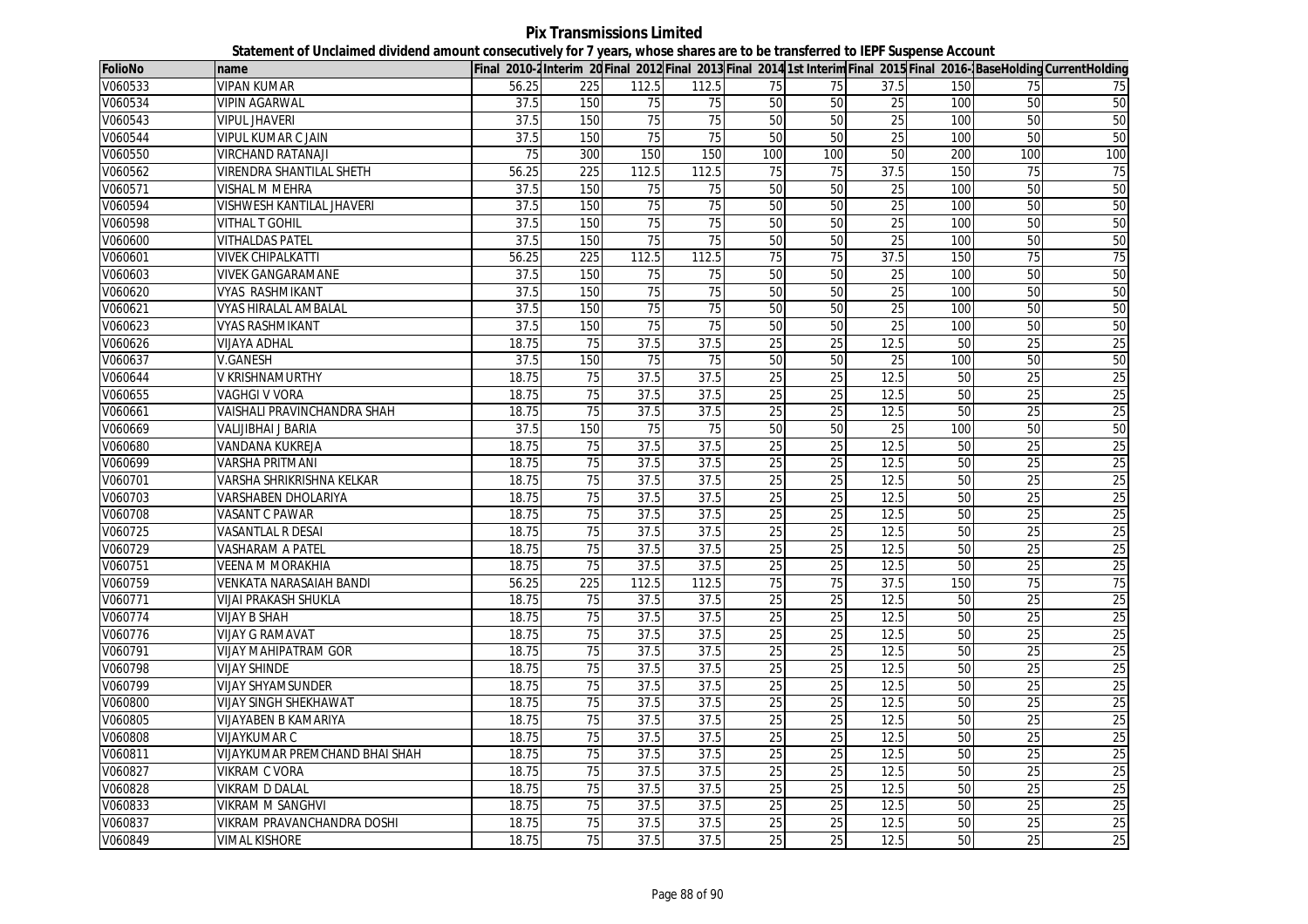**Pix Transmissions Limited Statement of Unclaimed dividend amount consecutively for 7 years, whose shares are to be transferred to IEPF Suspense Account**

| <b>FolioNo</b> | name                               |       |                 |       |       |                 |                 |      |     |                 | Final 2010-2Interim 20Final 2012 Final 2013 Final 2014 1st Interim Final 2015 Final 2016-BaseHolding CurrentHolding |
|----------------|------------------------------------|-------|-----------------|-------|-------|-----------------|-----------------|------|-----|-----------------|---------------------------------------------------------------------------------------------------------------------|
| V060864        | VIMLA DEVI SINGHAL                 | 37.5  | 150             | 75    | 75    | 50              | 50              | 25   | 100 | 50              | 50                                                                                                                  |
| V060878        | VIMLABEN M MEHTA                   | 18.75 | 75              | 37.5  | 37.5  | 25              | $\overline{25}$ | 12.5 | 50  | $\overline{25}$ | $\overline{25}$                                                                                                     |
| V060880        | <b>VIMLABEN SHAH</b>               | 18.75 | 75              | 37.5  | 37.5  | 25              | 25              | 12.5 | 50  | 25              | 25                                                                                                                  |
| V060887        | VINABEN N SANGHAVI                 | 18.75 | $\overline{75}$ | 37.5  | 37.5  | $\overline{25}$ | 25              | 12.5 | 50  | 25              | $\overline{25}$                                                                                                     |
| V060890        | VINAY KUMAR BALWANTRAJ             | 18.75 | 75              | 37.5  | 37.5  | 25              | 25              | 12.5 | 50  | 25              | 25                                                                                                                  |
| V060903        | <b>VINOD C JAIN</b>                | 18.75 | 75              | 37.5  | 37.5  | 25              | 25              | 12.5 | 50  | 25              | 25                                                                                                                  |
| V060914        | VINOD KUMAR AGRAWAL                | 18.75 | 75              | 37.5  | 37.5  | 25              | 25              | 12.5 | 50  | 25              | 25                                                                                                                  |
| V060918        | VINOD KUMAR M THAKKAR              | 18.75 | 75              | 37.5  | 37.5  | 25              | 25              | 12.5 | 50  | 25              | 25                                                                                                                  |
| V060927        | VINOD P MAKWANA                    | 18.75 | 75              | 37.5  | 37.5  | 25              | 25              | 12.5 | 50  | 25              | 25                                                                                                                  |
| V060942        | <b>VINODABEN N. TRIVEDI</b>        | 18.75 | $\overline{75}$ | 37.5  | 37.5  | 25              | 25              | 12.5 | 50  | 25              | 25                                                                                                                  |
| V060969        | VIPUL M. MORAKHIA                  | 18.75 | 75              | 37.5  | 37.5  | 25              | 25              | 12.5 | 50  | 25              | 25                                                                                                                  |
| V060973        | VIPUL R MEHTA                      | 18.75 | 75              | 37.5  | 37.5  | $\overline{25}$ | 25              | 12.5 | 50  | 25              | 25                                                                                                                  |
| V060990        | <b>VIRKUMAR JAIN</b>               | 18.75 | 75              | 37.5  | 37.5  | 25              | 25              | 12.5 | 50  | 25              | 25                                                                                                                  |
| V060991        | <b>VIRMATI JITENDRA SHAH</b>       | 37.5  | 150             | 75    | 75    | 50              | 50              | 25   | 100 | 50              | 50                                                                                                                  |
| V060992        | <b>VIRODEVI</b>                    | 18.75 | 75              | 37.5  | 37.5  | 25              | 25              | 12.5 | 50  | 25              | 25                                                                                                                  |
| V060993        | <b>VIRVADIYA VINAY SURESH</b>      | 18.75 | 75              | 37.5  | 37.5  | $\overline{25}$ | 25              | 12.5 | 50  | $\overline{25}$ | 25                                                                                                                  |
| V060996        | VISHAKHA MALSISARIA                | 18.75 | 75              | 37.5  | 37.5  | $\overline{25}$ | $\overline{25}$ | 12.5 | 50  | 25              | 25                                                                                                                  |
| V061000        | VISHAL K PAREKH                    | 18.75 | 75              | 37.5  | 37.5  | 25              | 25              | 12.5 | 50  | $\overline{25}$ | 25                                                                                                                  |
| V061025        | VVNM MURALIRAO NAGALLA             | 18.75 | 75              | 37.5  | 37.5  | 25              | 25              | 12.5 | 50  | 25              | 25                                                                                                                  |
| V061032        | VARDHESH PATEL                     | 18.75 | 75              | 37.5  | 37.5  | $\overline{25}$ | 25              | 12.5 | 50  | $\overline{25}$ | $\overline{25}$                                                                                                     |
| V061038        | <b>VEDPRAKASH GOSWAMI</b>          | 18.75 | $\overline{75}$ | 37.5  | 37.5  | 25              | 25              | 12.5 | 50  | 25              | 25                                                                                                                  |
| V061040        | VEERA MOHAN RAO POLEBOINA          | 18.75 | $\overline{75}$ | 37.5  | 37.5  | $\overline{25}$ | $\overline{25}$ | 12.5 | 50  | 25              | $\overline{25}$                                                                                                     |
| V061041        | VENKATA KIRAN KUMAR KONDAPALLE     | 18.75 | 75              | 37.5  | 37.5  | $\overline{25}$ | 25              | 12.5 | 50  | 25              | 25                                                                                                                  |
| V061044        | <b>VENKATASUBBAIAH PABBISETTY</b>  | 18.75 | 75              | 37.5  | 37.5  | 25              | 25              | 12.5 | 50  | 25              | 25                                                                                                                  |
| V061048        | VENUGOAPALARAO ATMAKURU            | 18.75 | 75              | 37.5  | 37.5  | 25              | 25              | 12.5 | 50  | 25              | 25                                                                                                                  |
| V061055        | VIJAY KUMAR JAIN                   | 18.75 | 75              | 37.5  | 37.5  | 25              | 25              | 12.5 | 50  | 25              | 25                                                                                                                  |
| V061057        | <b>VIJAYKUMAR NANALAL CHHATBAR</b> | 18.75 | 75              | 37.5  | 37.5  | 25              | 25              | 12.5 | 50  | 25              | 25                                                                                                                  |
| V061059        | <b>VILAS PATEL</b>                 | 18.75 | 75              | 37.5  | 37.5  | 25              | 25              | 12.5 | 50  | 25              | 25                                                                                                                  |
| V061065        | <b>VINEET BANSAL</b>               | 18.75 | 75              | 37.5  | 37.5  | 25              | 25              | 12.5 | 50  | 25              | 25                                                                                                                  |
| V061072        | <b>VIRENDRA GAUR</b>               | 18.75 | $\overline{75}$ | 37.5  | 37.5  | 25              | 25              | 12.5 | 50  | 25              | 25                                                                                                                  |
| V061075        | VISHNUBHAI BHARAD                  | 18.75 | 75              | 37.5  | 37.5  | $\overline{25}$ | 25              | 12.5 | 50  | $\overline{25}$ | 25                                                                                                                  |
| V061076        | VISHNUPRASAD H SUTHAR              | 18.75 | 75              | 37.5  | 37.5  | 25              | 25              | 12.5 | 50  | 25              | 25                                                                                                                  |
| V061078        | VRAJLAL M VORA                     | 18.75 | 75              | 37.5  | 37.5  | 25              | 25              | 12.5 | 50  | 25              | 25                                                                                                                  |
| V061094        | <b>VANITABEN S PATEL</b>           | 37.5  | 150             | 75    | 75    | 50              | 50              | 25   | 100 | 50              | 50                                                                                                                  |
| V061105        | VIPIN AMRATLAL OZA                 | 18.75 | 75              | 37.5  | 37.5  | 25              | 25              | 12.5 | 50  | 25              | 25                                                                                                                  |
| V061127        | VIPUL CHIMANLAL SHAH               | 18.75 | $\overline{75}$ | 37.5  | 37.5  | $\overline{25}$ | 25              | 12.5 | 50  | $\overline{25}$ | $\overline{25}$                                                                                                     |
| V061141        | VARSHA PRADEEP DESHPANDE           | 18.75 | 75              | 37.5  | 37.5  | 25              | 25              | 12.5 | 50  | 25              | 25                                                                                                                  |
| V061145        | <b>VIJAY KUMAR BHATIA</b>          | 18.75 | 75              | 37.5  | 37.5  | $\overline{25}$ | $\overline{25}$ | 12.5 | 50  | 25              | 25                                                                                                                  |
| V061148        | VASANTKUMAR KANTILAL MEHTA         | 18.75 | 75              | 37.5  | 37.5  | $\overline{25}$ | $\overline{25}$ | 12.5 | 50  | $\overline{25}$ | 25                                                                                                                  |
| V061157        | VINAY MOHAN GOSWAMI                | 37.5  | 150             | 75    | 75    | 50              | 50              | 25   | 100 | 50              | 50                                                                                                                  |
| V061161        | <b>VIMAL AGARWAL</b>               | 37.5  | 150             | 75    | 75    | 50              | 50              | 25   | 100 | 50              | 50                                                                                                                  |
| V061163        | <b>VERINDER SINGH CHADA</b>        | 75    | 300             | 150   | 150   | 100             | 100             | 50   | 200 | 100             | 100                                                                                                                 |
| V061167        | <b>VIJAY KUMAR MISHIRIYAHE</b>     | 18.75 | 75              | 37.5  | 37.5  | 25              | 25              | 12.5 | 50  | 25              | $\overline{25}$                                                                                                     |
| V061171        | <b>VITHALDAS POPATLAL SHAH</b>     | 18.75 | 75              | 37.5  | 37.5  | 25              | 25              | 12.5 | 50  | 25              | 25                                                                                                                  |
| V061183        | <b>VIJAYLAKSHMI V IYER</b>         | 93.75 | 375             | 187.5 | 187.5 | 125             | 125             | 62.5 | 250 | 125             | 125                                                                                                                 |